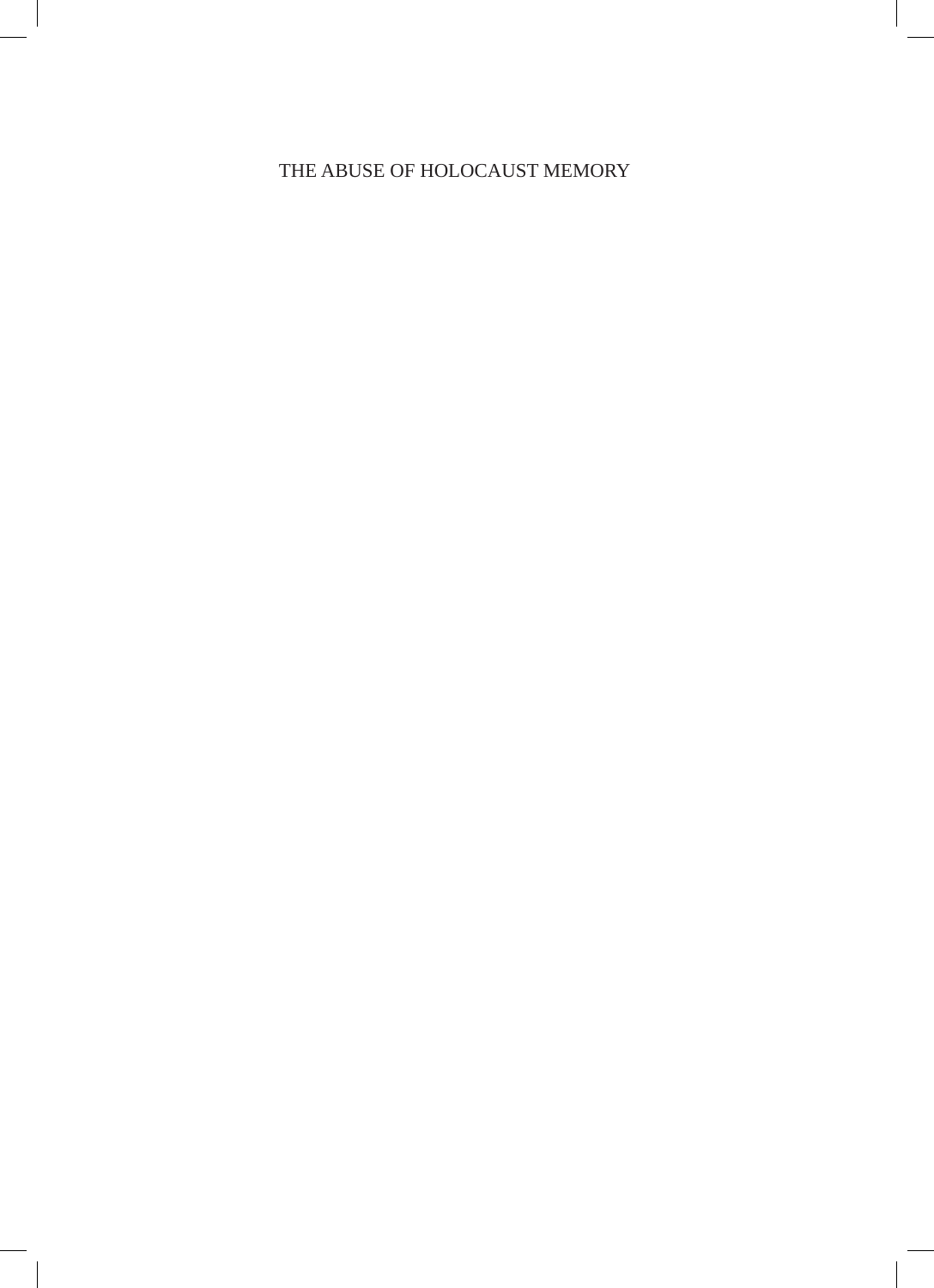### **Books by the Same Author**

*Revaluing Italy*, with Lorenzo Necci (Italian), 1992

*Environment and Confusion: An Introduction to a Messy Subject*, 1993

*Israel's New Future: Interviews*, 1994

*The State as a Business: Do-It-Yourself Political Forecasting* (Italian), 1994

*Judaism, Environmentalism and the Environment*, 1998

*The Environment in the Jewish Tradition: A Sustainable World* (Hebrew), 2002

- *Europe's Crumbling Myths: The Post-Holocaust Origins of Today's Anti-Semitism*, 2003
- *American Jewry's Challenge: Conversations Confronting the 21st Century*, 2004

*Israel and Europe: An Expanding Abyss?* 2005

*European-Israeli Relations: Between Confusion and Change?* 2006

### **Books Edited**

- *The New Clothes of European Anti-Semitism*, with Shmuel Trigano (French), 2004
- *Academics against Israel and the Jews,* 2007
- *Israel at the Polls 2006,* with Shmuel Sandler and Jonathan Rynhold, 2008
- *Behind the Humanitarian Mask: The Nordic Countries, Israel and the Jews*, 2008

### **Monograph**

*The Autumn 2005 Riots in France: Their Possible Impact on Israel and the Jews*, 2006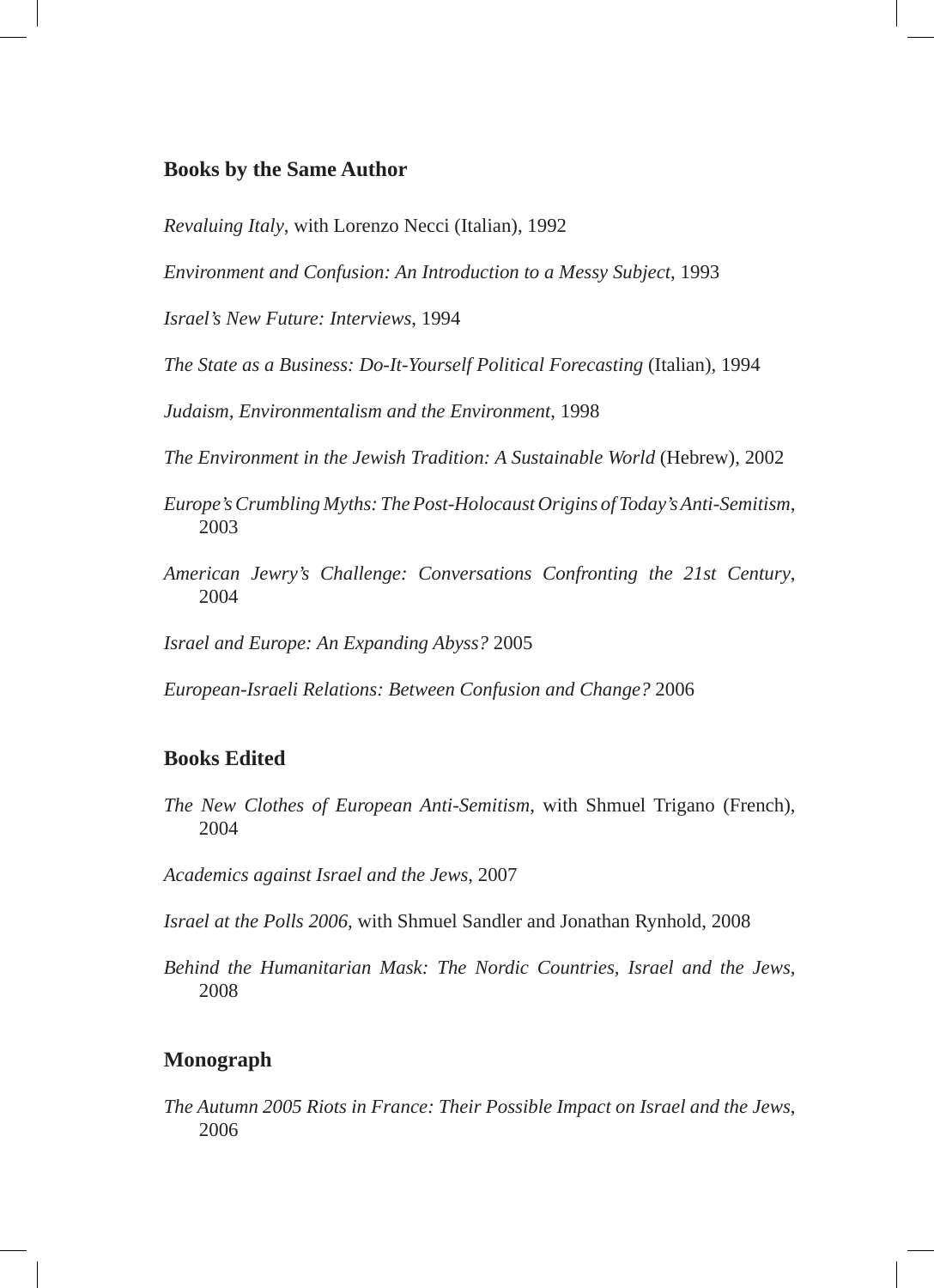# THE ABUSE OF HOLOCAUST MEMORY DISTORTIONS AND RESPONSES

Manfred Gerstenfeld



Jerusalem Center for Public Affairs Institute for Global Jewish Affairs

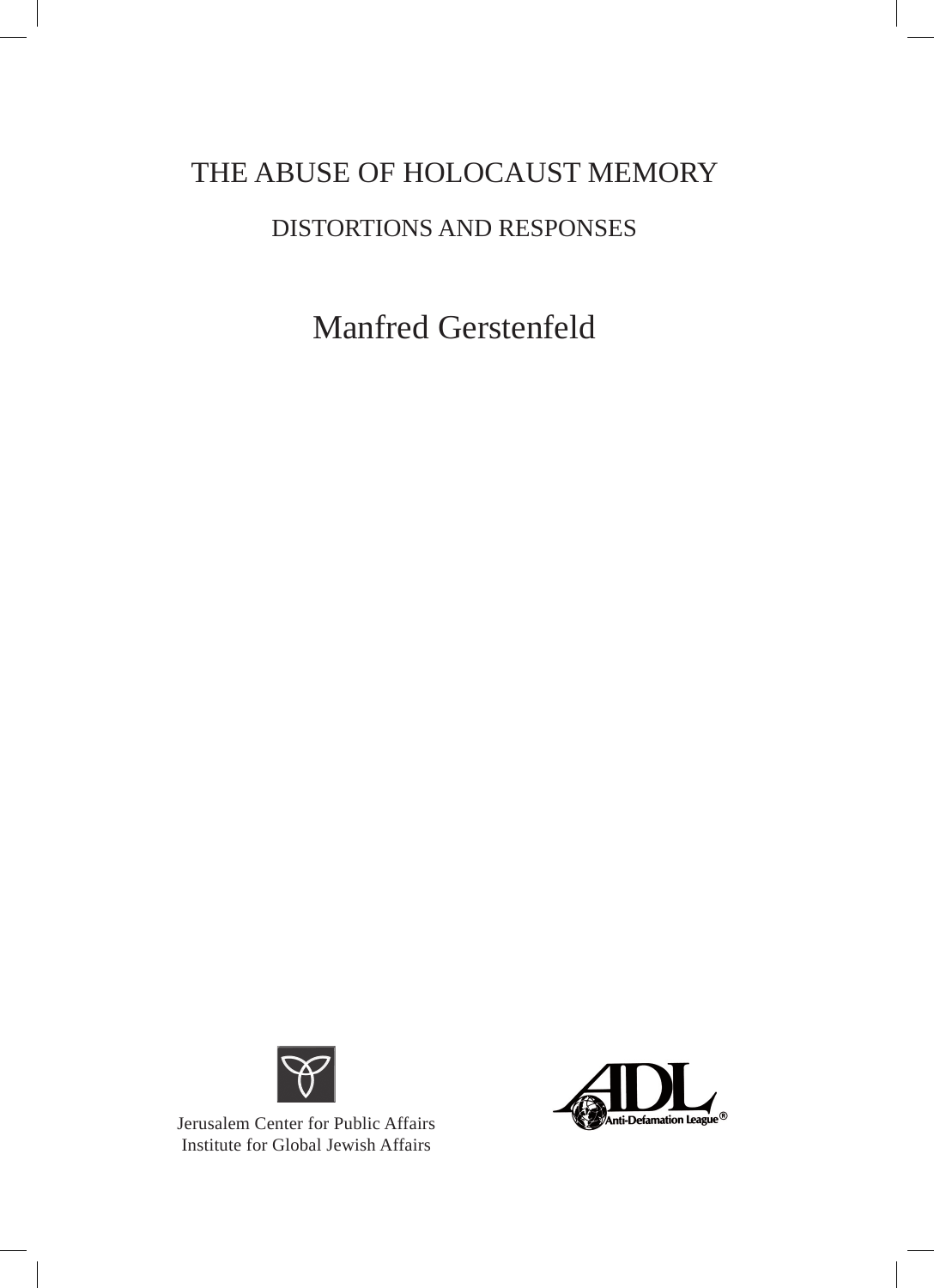Publication of this book was made possible in part by the support of the Conference on Jewish Material Claims against Germany (Rabbi Israel Miller Fund for Shoah Research, Documentation and Education) for the JCPA program on Contemporary Holocaust Distortion.

Copyright © 2009 by Jerusalem Center for Public Affairs (JCPA) and Manfred Gerstenfeld

All rights reserved

No part of this book may be reproduced or transmitted in any form, or by any means, electronic or mechanical, including photocopying or recording, or by any information storage and retrieval system—except for brief quotations in critical articles or reviews—without written permission from the JCPA, 13 Tel Hai Street, Jerusalem, 92107, Israel. Tel: +972 2 561 9281, Fax: + 972 2 561 9112. E-mail: jcpa@netvision.net.il, www.jcpa.org

ISBN: 978-965-218-076-6

Set in New Times New Roman by Judith Sternberg, Jerusalem Printed at Ahva — Coop. Printing Press Ltd

Cover design by Rami & Jacky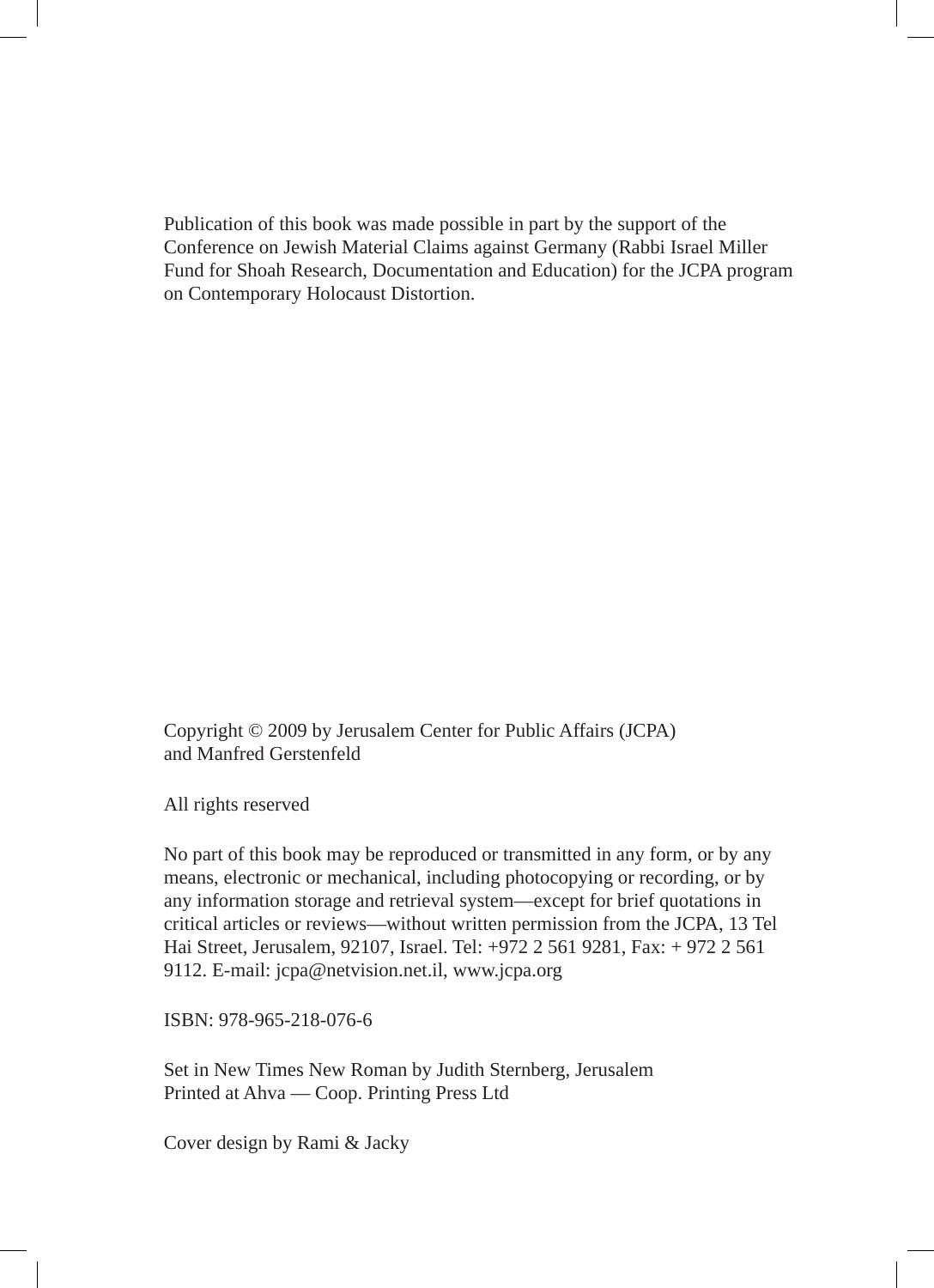Dedicated to all those who fight the perpetrators of Holocaust justification, inversion, denial and other abuses of Holocaust memory.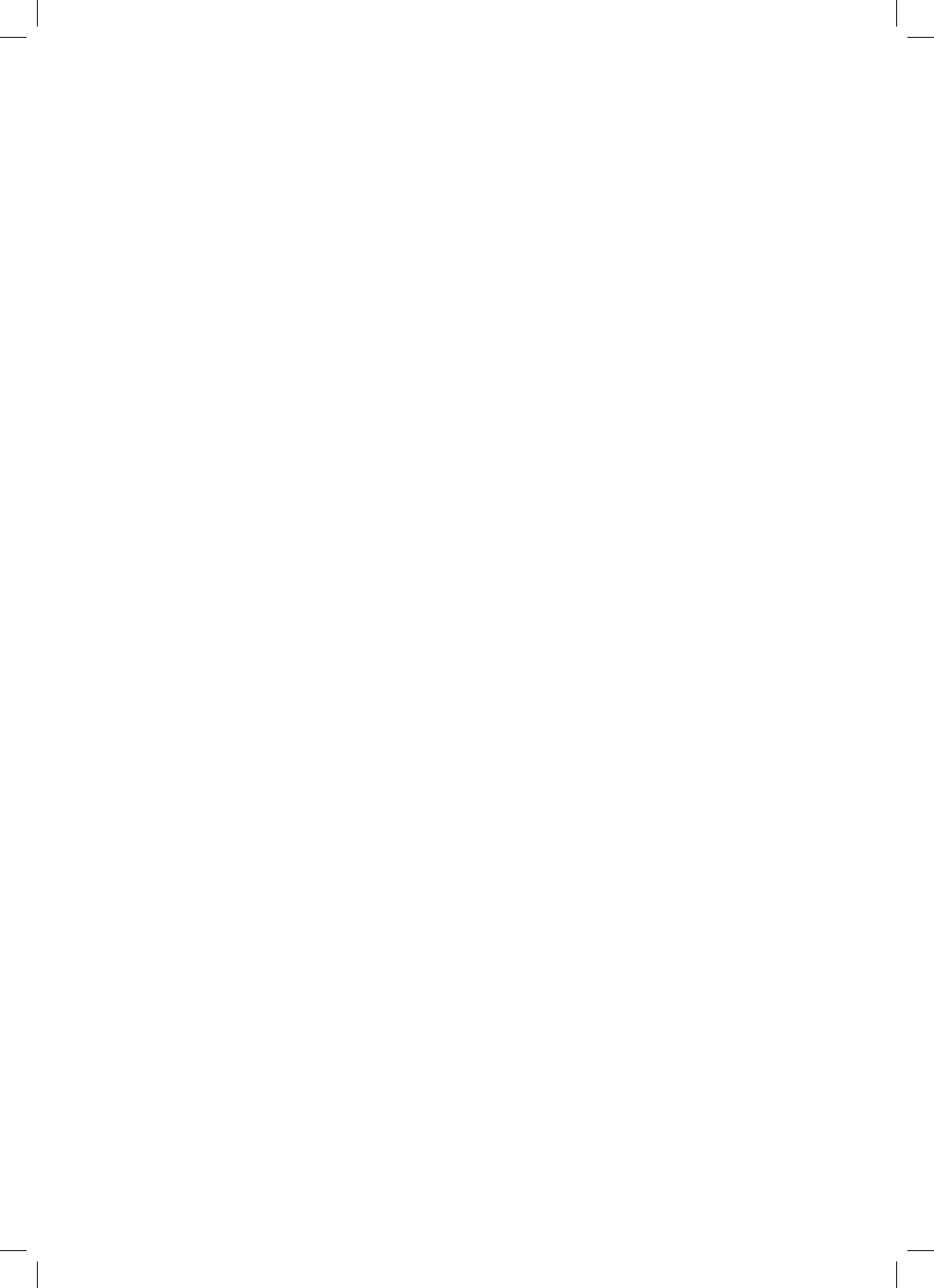# Table of Contents

| Acknowledgments                                                                   | 9   |
|-----------------------------------------------------------------------------------|-----|
| Abraham H. Foxman: Foreword                                                       | 11  |
| Introduction                                                                      | 15  |
| Chapter One: Categories of Distortion                                             | 23  |
| Chapter Two: Holocaust Justification and Promotion                                | 33  |
| Chapter Three: Holocaust Denial                                                   | 47  |
| Chapter Four: Holocaust Deflection and Whitewashing                               | 60  |
| Chapter Five: Holocaust De-Judaization                                            | 79  |
| Chapter Six: Holocaust Equivalence                                                | 90  |
| Chapter Seven: Holocaust Inversion: The Portraying of Israel and Jews<br>as Nazis | 101 |
| Chapter Eight: Holocaust Trivialization                                           | 116 |
| <b>Chapter Nine: Obliterating Holocaust Memory</b>                                | 129 |
| Chapter Ten: The Importance of Apologies                                          | 136 |
| Chapter Eleven: What Can and Should Be Done?                                      | 151 |
|                                                                                   |     |

## ESSAYS AND INTERVIEWS

| <i>Manfred Gerstenfeld:</i> Europe's Distortion of the Meaning of the Shoah's |     |
|-------------------------------------------------------------------------------|-----|
| Memory and Its Consequences for the Jews and Israel, an interview             |     |
| with Shmuel Trigano                                                           | 175 |
| <i>Mikael Tossavainen:</i> The Holocaust in Arab Public Discourse:            |     |
| Historicized Politics and Politicized History                                 | 184 |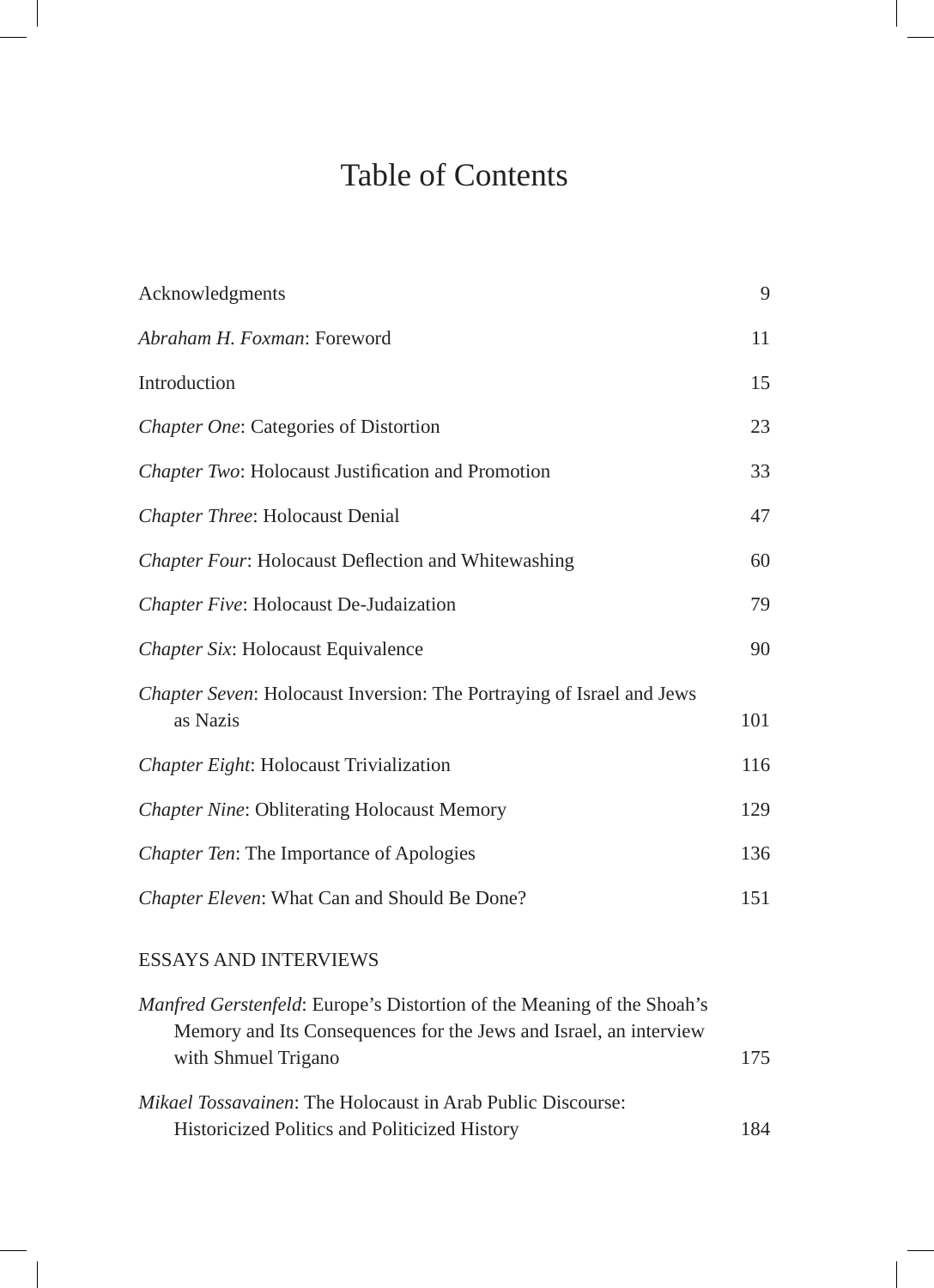| Susanne Y. Urban: Representations of the Holocaust in Today's Germany:                                                                           |     |
|--------------------------------------------------------------------------------------------------------------------------------------------------|-----|
| Between Justification and Empathy                                                                                                                | 196 |
| <i>Manfred Gerstenfeld:</i> The Destruction of the Memory of Jewish Presence<br>in Eastern Europe; A Case Study: Former Yugoslavia, an interview |     |
| with Ivan Ceresnies                                                                                                                              | 207 |
| <i>Dave Rich:</i> The Holocaust as an Anti-Zionist and Antiimperialist Tool<br>for the British Left                                              | 218 |
| Index                                                                                                                                            | 231 |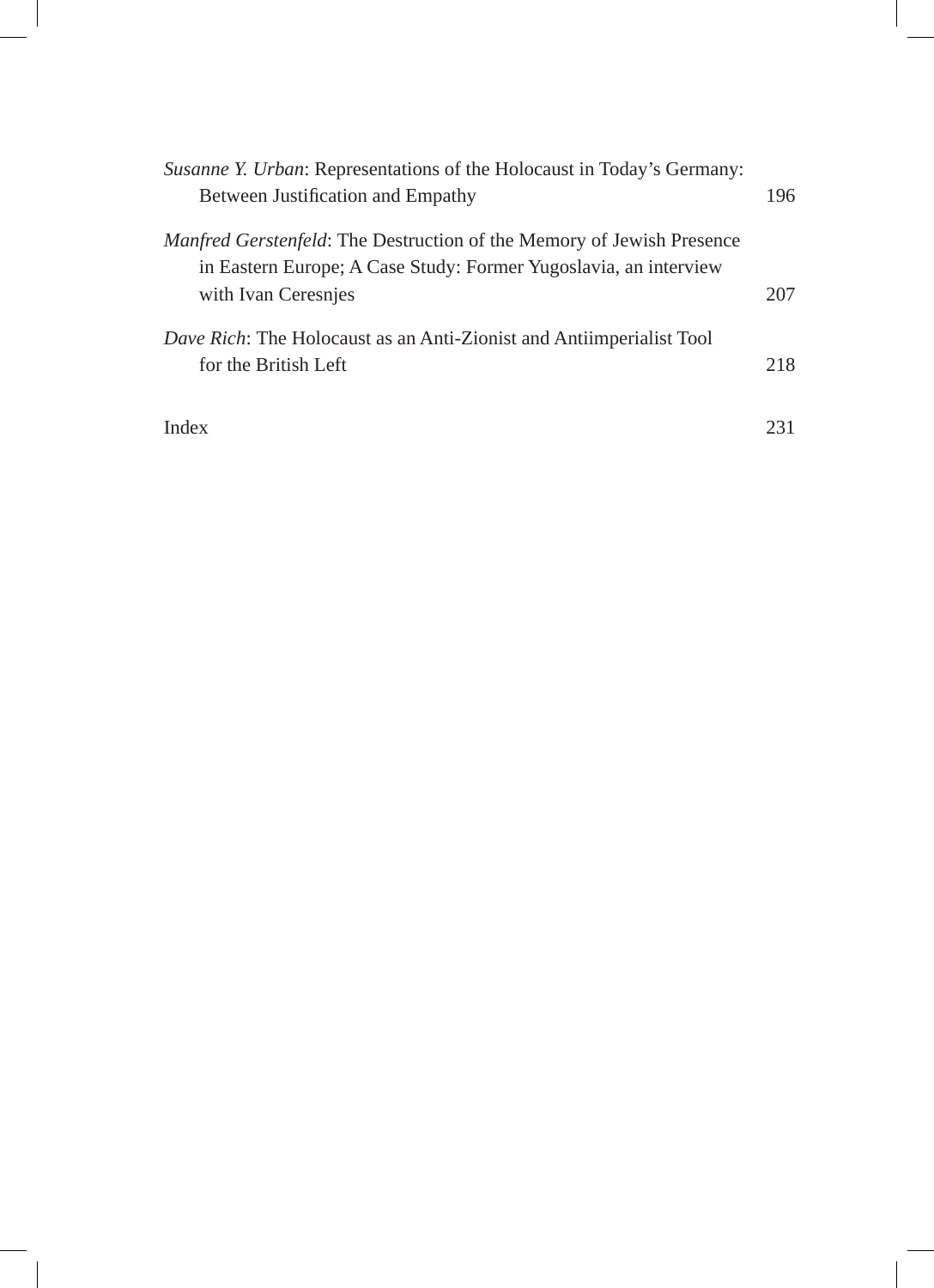# Acknowledgments

I would like to express my gratitude to the Jerusalem Center for Public Affairs and the Anti-Defamation League for publishing this book. Many thanks to Isi Leibler for his role in the agreement between the publishers.

Thanks are also due to the authors and interviewees whose contributions are contained in the second section of this book.

I appreciate the support received for the activities of the Institute for Global Jewish Affairs and in particular its Post-Holocaust and Anti-Semitism program, from Dore Gold and Chaya Herskovic, president and director-general, respectively, of the JCPA. Many thanks are also due to Edna Weinstock-Gabay, who was responsible for the production of this book. Michael Salberg and Phyllis Gerably at the ADL have been particularly helpful.

I am grateful to Michael Bazyler, Alex Grobman, Peter Medding, Robert Rosett, Michael Salberg, and Efraim Zuroff for sharing with me their views on a number of topics. I have greatly benefited from Mikael Tossavainen's insights on a large number of issues. The participants in the JCPA's Post-Holocaust and Anti-Semitism seminars have made a variety of valuable comments. Tamas Berzi has helped in many ways.

I would like to thank researchers Debby Hartmann and Asaf Tal for their dedication. A number of research students who interned at the JCPA have contributed to this book by identifying and collecting sources. I am grateful to Jessica Feldman, Rena Garshowitz, Clara Girard-London, Yonit Golub, Romy Grace, Miranda Jones, Miriam Mandl, and Elise Wiedre, and to those others whose contribution was incidental.

Many thanks to Fredelle Ben-Avi for typing the multitude of drafts of this book, and to David Hornik for his copyediting and proofreading.

Manfred Gerstenfeld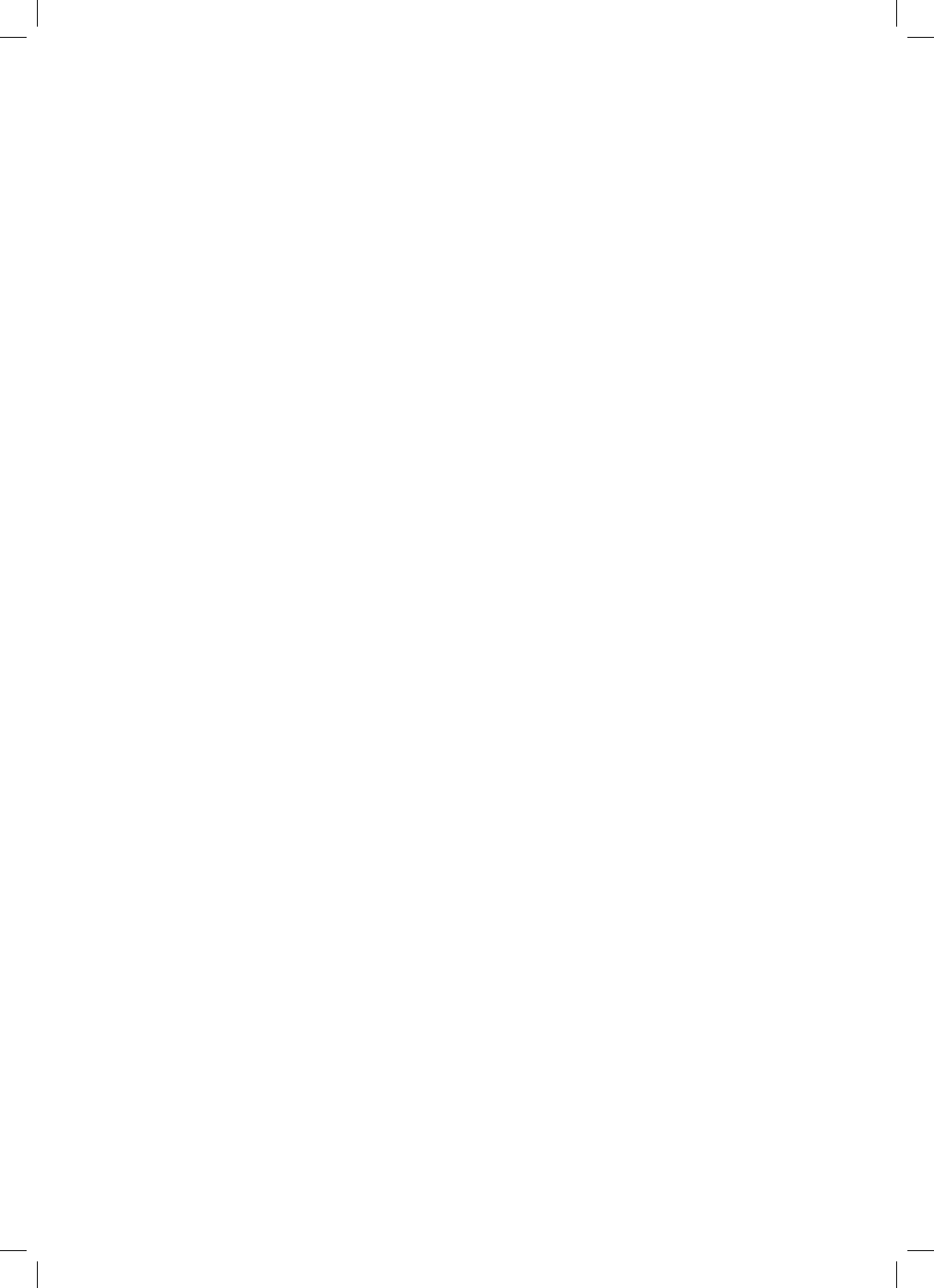## Abraham H. Foxman

# Foreword

In this important addition to the body of knowledge and understanding of the denial and distortions of the Holocaust, Manfred Gerstenfeld challenges us to examine why it is that as the world's knowledge and understanding of the Holocaust continues to increase and become evermore accessible, the traditional well-known form of Holocaust denial — "it simply did not happen" — has morphed and metastasized into the various categories of abuse of historical fact he presents and analyzes in this unique volume.

Having spent my entire professional life working at the Anti-Defamation League to combat the lies, myths, distortions, and half-truths used by those who are filled with hate to demonize the ones they hate, I continue to be deeply troubled by the ease with which the truth about the greatest crime in history perpetrated against the Jews is ignored, overlooked, and twisted. Painful as this is for the remaining survivors and their children, if we do not confront it with all the tools available to us, the six million Jewish victims of the Holocaust will perish a second time. It is our duty to prevent this from happening, not just for the Jewish people, but for all of humankind for generations to come who will be deprived of the crucial lessons of the Holocaust.

At a time when the president of Iran is the leading purveyor of Holocaust denial, using it as a weapon in his arsenal of state-sponsored anti-Semitism aimed at demonizing Israel and the Jewish people, there is an ever greater need to better and more fully grasp every aspect of this pernicious weapon. In an age where the Internet magnifies and propels around the globe expressions of hate of all kinds, Holocaust denial and other forms of anti-Semitism arrive in our homes uninvited and unexplained at a breathtaking volume and speed. This is the most difficult challenge in our effort to reverse the proliferation of hate-filled anti-Jewish sentiment. If the president of a country can spew Holocaust denial and is not confronted and condemned quickly and clearly, the lie can take hold and the germ of anti-Semitism can spread. The deeper our understanding of the latest variety of this centuries-old disease, the better equipped we are to meet the challenge. This book arrives at a time when it is sorely needed.

As Nobel Laureate Elie Wiesel has said, "not all victims of the Nazis were Jews, but all Jews were victims." A simple and very sad corollary to Prof. Wiesel's profound observation is that only Jews are the target of the deniers of the Holocaust. And here is where we find the basic anti-Semitic roots of Holocaust denial.

I have written about some of the aspects of Holocaust abuse and distortion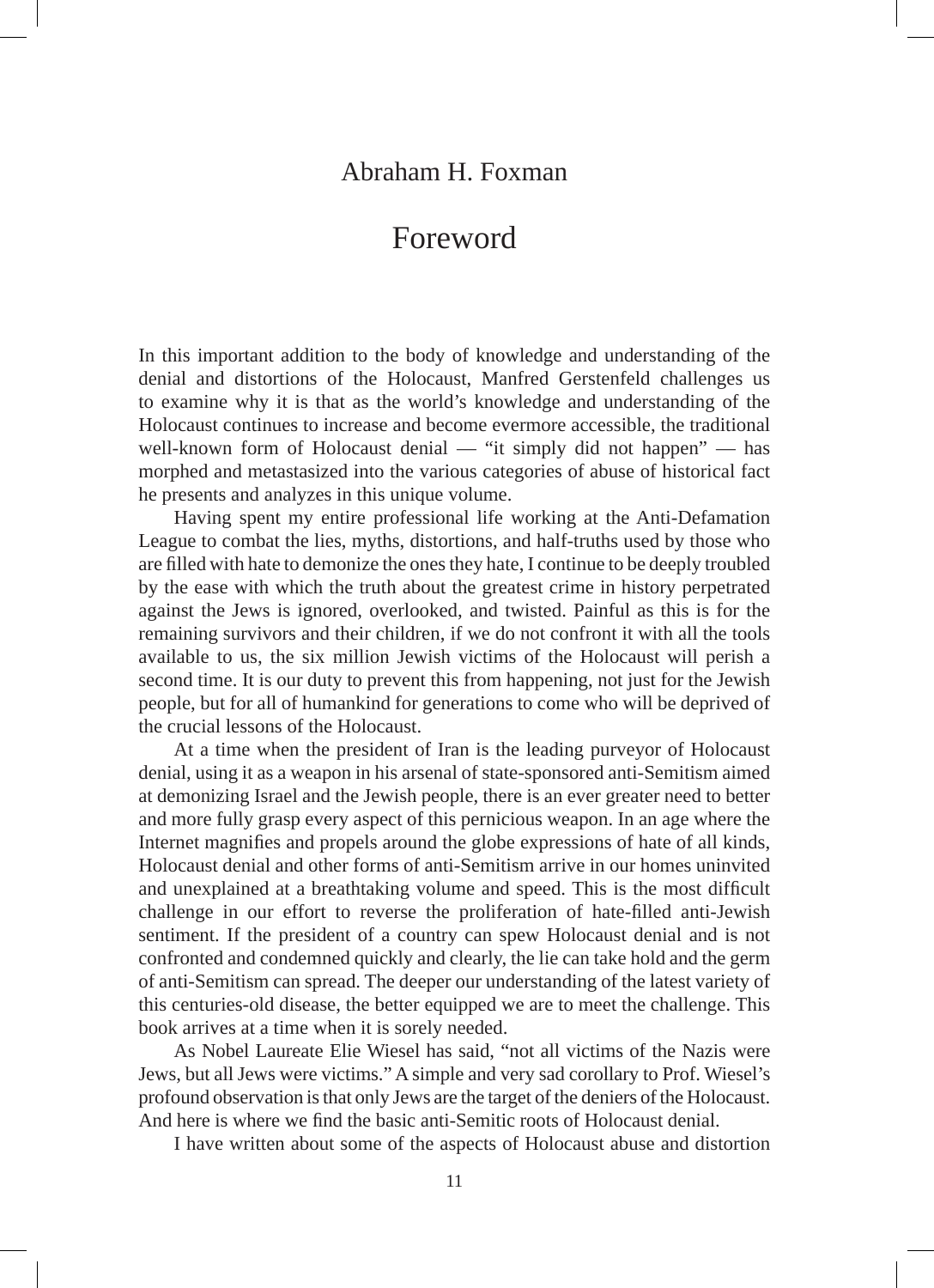covered in this book — historical revisionism, trivialization, universalization and, in our ongoing battle against the scourge of anti-Semitism, the ADL deals daily with each of the types presented by Manfred Gerstenfeld. Just in the year 2009 alone, from the Netherlands to Argentina, from France to Ukraine, from Russia to Venezuela, from Germany, Lithuania, Switzerland, Belarus, Thailand, and my own country, the United States, we saw an explosion of comparisons of Israel's actions to the behavior of the Nazis during the Holocaust and the use of Nazi imagery to describe Zionism.

Manifestations of anti-Semitism have grown, fueled by intense anti-Israeli sentiment. Nazi comparisons and anti-Semitic beliefs combine in a volatile mix, and this outpouring of anti-Jewish hate is generally met with little or no public condemnation. Chants of "Jews to the gas chambers" are heard routinely at anti-Israeli demonstrations in Europe and similar calls for death to Jews have been heard across the Arab and Muslim world. Newspapers in the Arab world and Latin America have published pieces making blatant comparisons between Israel and the Nazis' perpetration of the Holocaust. Caricatures that depict Israelis as Nazis are appearing daily in the Arab press, in Latin American, and even in some mainstream European newspapers. These comparisons and the imagery are reminiscent of the Nazis' use of *Der Stürmer* to feed the age-old myths of Jews as a satanic and conniving force whose goal is world domination.

Here are just a few examples of the manifestations of Holocaust abuse that the ADL noted in the first nine months of 2009:

- *Voskresensk, Ukraine* — *Vandals defiled a Holocaust memorial. Swastikas and anti-Semitic graffiti, including "Death to Jews" in German and Russian, were painted on the monument.*
- *Bern, Switzerland* — *Anti-Israeli protesters carried signs equating Israel with Nazi Germany.*
- *Petrozavodsk, Russia* — *A Holocaust memorial in a Jewish cemetery was vandalized.*
- *Amsterdam, the Netherlands* — *At an anti-Israeli rally that included the participation of two Dutch legislators, part of the crowd chanted, "Hamas, Hamas, Jews to the gas."*
- *Vezaiciai, Lithuania* — *A swastika and the Nazi slogan "Juden raus" were painted on a sign commemorating a site where Nazis murdered Jews.*
- *Berlin, Germany* — *Berlin's Holocaust memorial was vandalized with anti-Semitic slogans and swastikas.*
- *Drancy, France* — *A five-foot black swastika and several anti-Semitic slogans were painted on a railway wagon that was used to deport French Jews. Two other large swastikas were daubed on a commemorative monument and on the wall of a nearby shop.*
- *Brest, Belarus* — *A Holocaust memorial was set on fire on the day commemorated as Victory Day over the Nazis.*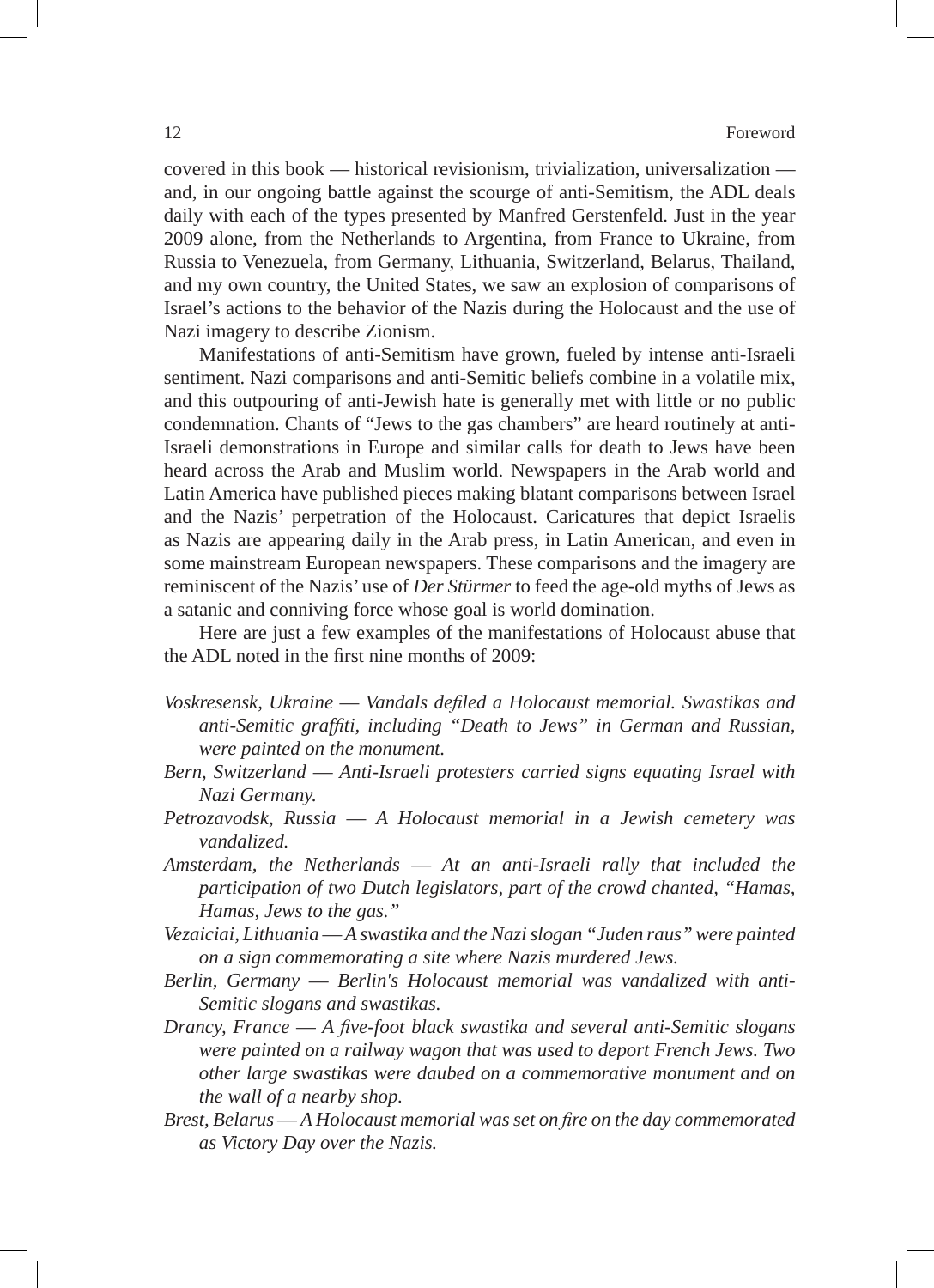### Abraham H. Foxman 13

In my lifetime of work combating anti-Semitism, hatred, and bigotry of all kinds, I have been committed to overcoming these stubborn ingrained ills of society first by forthrightly identifying them and presenting the truth and then by activating and enlisting the support of good people who respect the truth to join me in the struggle against prejudice. In 2003, I wrote:

Within living memory, we've seen what can happen when a nation or a continent experiences an unrestrained outbreak of anti-Semitism. The Jews of the world – and all people of goodwill who share their desire for a just and free society – learned a series of critical lessons from the tragic history of the twentieth century. Today we understand how important it is to recognize the emergence of new forms of anti-Semitism so that we can warn the world and stave off the worst effects.

If we are to succeed in overcoming the atmosphere of permissiveness that has made it so much easier to diminish the meaning and lessons of the Holocaust, we must be able to clearly describe the phenomena of Holocaust denial, distortion, and abuse we face daily. As leaders in the fight against anti-Semitism, the ADL recognizes the need to have the best means possible to achieve that success. We are grateful to Manfred Gerstenfeld for providing a significant new tool to help us reach our goal.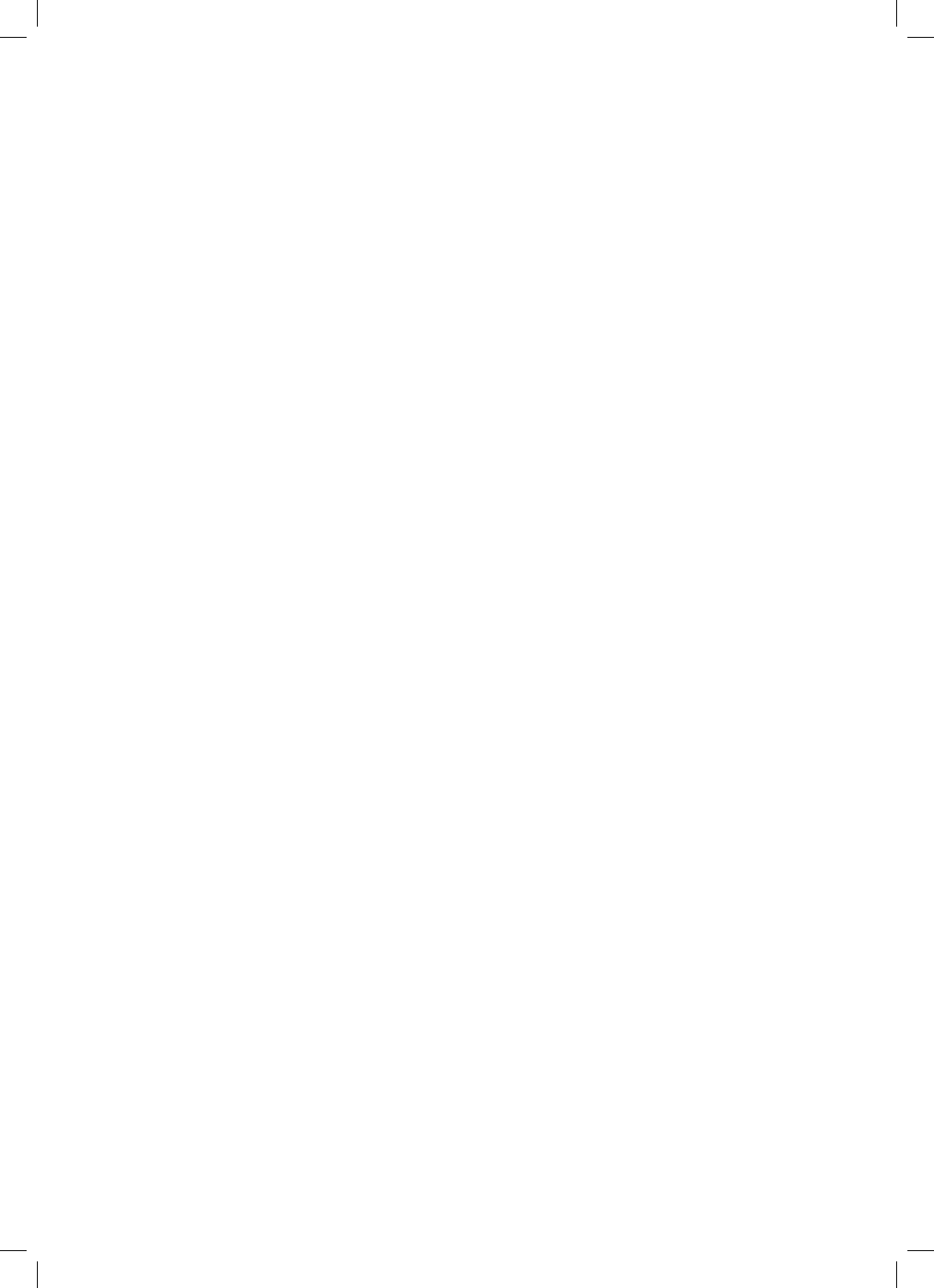## **Introduction**

The awareness of the Holocaust in the Western world has greatly increased since World War II. Leon Jick wrote that "in the years immediately following the end of the Second World War, consideration of the destruction of European Jewry was not merely avoided, it was repressed."1

Michael Berenbaum, executive editor of the new edition of the *Encyclopedia Judaica*, illustrated one aspect of this when speaking about Holocaust studies more than twenty-five years after World War II: "This field was in its infancy in the 1970s and was then taught in two American universities only. When the historian Raul Hilberg did his doctorate in the 1950s, his professor said that he could go ahead but it would be his academic funeral. Indeed he could only find a publisher for *The Destruction of the European Jews* in 1961, if its publication was subsidized."2

The historian Peter Novick concluded that Hilberg's book and the political theorist Hannah Arendt's *Eichmann in Jerusalem* caused a lot of debate and interest in the Holocaust in the US, but that it was not a lasting trend.3

Since the 1980s, the Holocaust has gradually become a more central element of collective memory in many countries.4 This is particularly the case in Germany, the countries that were its wartime allies, as well as those that were occupied by it.

At the same time, collective memory in the Western world has to a large extent fragmented. There are fewer and fewer issues of the past that a majority of people in many countries know about at least in some detail. Increasing secularization is one reason for this decline in common memorial heritage. In many places there is no longer a widespread familiarity with the Bible. Christian value-concepts have also been diluted and no longer serve as a common bond in many Western nations.

In this growing historical vacuum where other elements of collective memory have faded away, the importance of the Holocaust has increased. The twentiethcentury mass murder of the Jews stands out as a major historical event that many people have heard about in differing degrees. This is also true in the United States, which fought the Germans overseas and where religion occupies a greater place in society than in many European countries.

One of the many indicators of this is the large number of visitors — mostly non-Jews — to the United States Holocaust Memorial Museum in Washington, DC.5 Another such indicator was the large number of heads of state who participated in the Stockholm International Forum on the Holocaust in 2000.

The extreme criminal character of the Holocaust and its many facets lend themselves well to metaphorical use; the more so as society requires a real or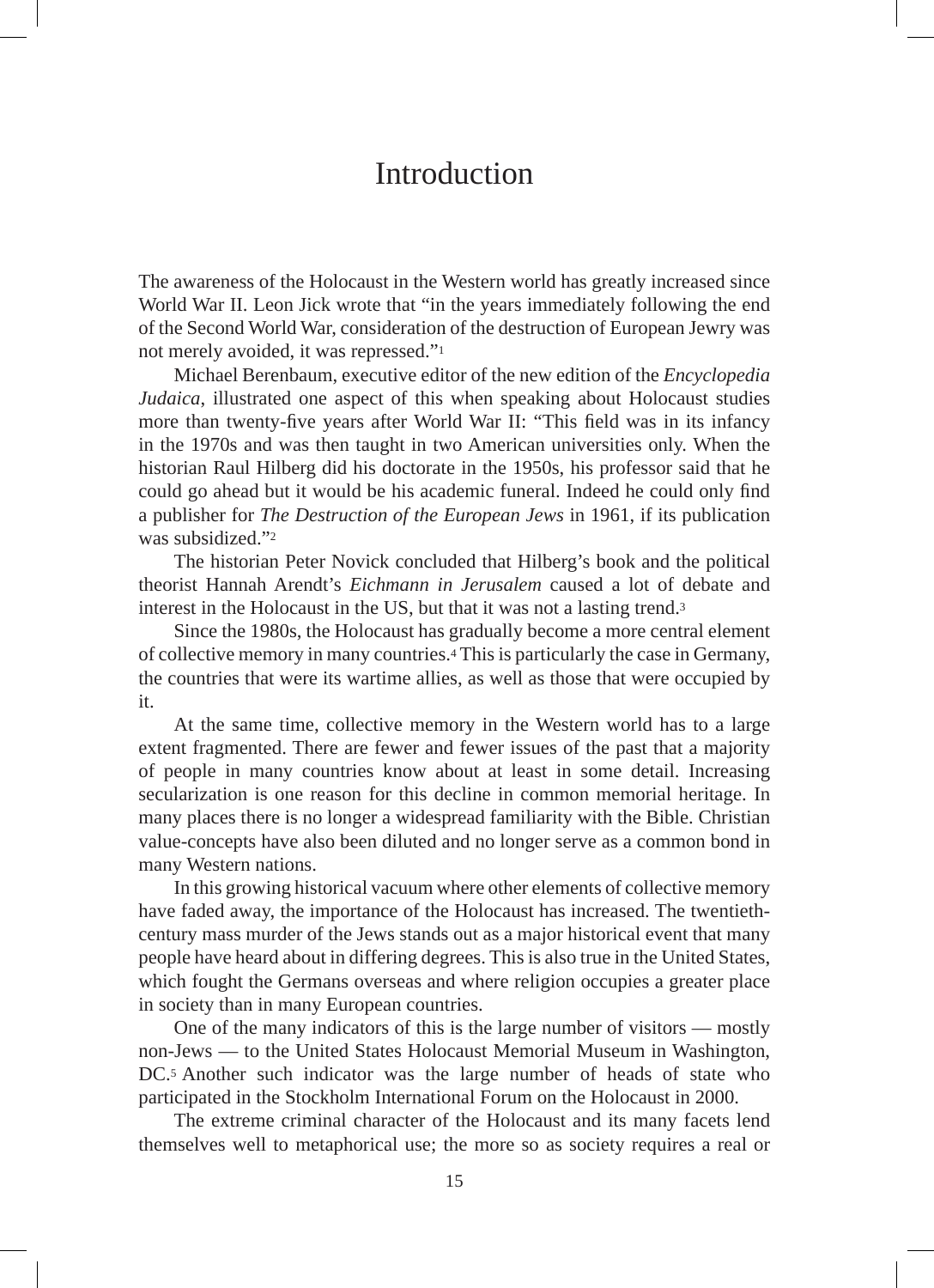imagined metaphor of absolute evil. An example of the latter in the Christian world was for a long time the Antichrist. Extreme racist nationalists invented the *Untermensch*, people of a subhuman race.

Aspects of the Holocaust are often correctly cited and accurately utilized. The wider familiarity with the subject, however, also makes it prone to a multitude of distortions. Its history and terminology are manipulated for a variety of purposes. This includes the abuse of elements of the Holocaust as a tool against one's enemies, and in particular Jews and Israel. Other Holocaust falsifications derive from a variety of motivations.

Information on and illustrations of the abuse of Holocaust memory could fill an encyclopedia. There is enough material for books about specific topics — for instance, Holocaust deflection, whitewashing, or equivalence. Concerning the means of counteracting abuses, a number of subjects also merit treatment in a book. One is the issue of apologies by the successors of governments, parliaments, institutions, and corporations that were perpetrators or bystanders during the Holocaust.

The material in this book can also be used for several other types of analysis. The nature of the abuses, their motivations, and the reactions to them provide prisms into various aspects of contemporary society. One of these is the better understanding of the broader issue of mutations in perceptions of the past.6 For this the changes not only of Holocaust memory, but also of its abuses over time, could serve as a paradigm.

### **Categories of Abuse**

Hence, in this volume a strategic approach to the many issues at stake had to be taken. Holocaust distortions are grouped into eight categories. To better clarify these manipulations, they have frequently been illustrated with vignettes. The amount of information on some subjects, however, is so large that only a very small selection of examples could be included.

The analysis hereinafter also includes cases that, in the strict sense, are not abuses of the Holocaust but rather manipulations based on other elements of Germany's Nazi past. One example of this type of distortion is comparing persons with Hitler or other German leaders.

### **Recent Events**

Holocaust-memory-related events and distortions that occurred in the twelve months before the publication of this book reveal how the memory of the genocide has become an instrument for many purposes, and also an indicator of both values and their degradation in various societies. These are two of the many roles that aspects of the Holocaust fulfill in Western and sometimes also other societies.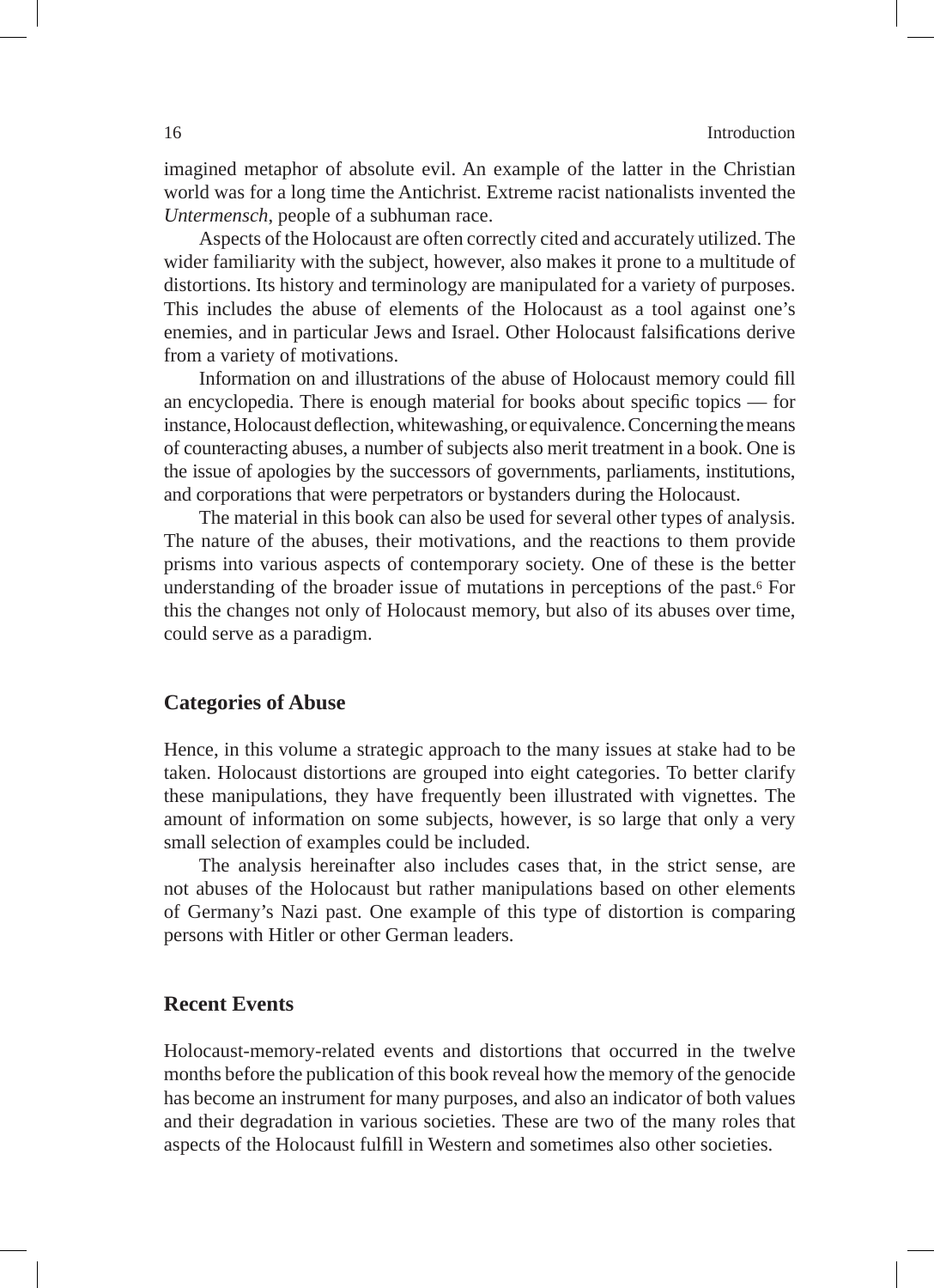A listing of some Holocaust-related issues that were picked up by the international media shows their great variety. In September 2008, the genocidepromoting Iranian president Mahmoud Ahmadinejad once more addressed the United Nations General Assembly. He again made anti-Semitic remarks and drew some applause from delegates.7 In November, there were ceremonies to mark the lapse of seventy years since Kristallnacht. In many of these it was mentioned how this event was an indicator of developments to come in Hitler's Germany.

During Israel's Gaza campaign in late December 2008 and January 2009, there were many anti-Israeli demonstrations. In some of them, calls were heard for the extinction of Israel and the murder of the Jews. These were often made by Muslims. In a number of gatherings in Western cities, signs were carried equating Jews with the Nazis and the Star of David with the swastika.8

On 27 January 2009, the United Nations held its annual ceremony for International Holocaust Remembrance Day. General Assembly president Miguel d'Escoco Brockmann of Nicaragua skipped the event. He had hugged Ahmadinejad at the UN plenary and had often made virulent anti-Israeli statements. He inverted the Holocaust when he described the situation in Gaza as "genocide."9 Various Jewish organizations had come out against his participation. A press release of the Anti-Defamation League (ADL) was titled: "General Assembly President Unfit to Participate in U.N. Holocaust Ceremony."10

### **Bishop Williamson, Durban 2**

In February, Pope Benedict XVI lifted the excommunication of four bishops of the fundamentalist Society of St. Pius X. One of these, Bishop Richard Williamson, is an outspoken Holocaust denier. Jewish organizations protested against this step. The canceling of Williamson's excommunication led to an international debate that included strong criticism of the pope, from both Catholics and other gentiles.

The Durban 2 review conference took place in Geneva in April 2009. It was supposed to deal with the battle against racism. Ahmadinejad, the world's leading inciter to genocide, was one of its most prominent speakers. Before the conference this Holocaust denier was received by Swiss president Hans-Rudolf Merz.

The conference also illustrated another development: increasingly, extreme positions of current Holocaust abusers are whitewashed in various ways. One example was when Ahmadinejad spoke at the Geneva conference and the Vatican representative remained in the room. The reason given was that the Iranian president left out a sentence from his draft speech about Holocaust denial. What remained of the text should have been more than sufficient for the Vatican diplomat to walk out.<sup>11</sup>

The United States, Canada, and several European countries did not attend the conference; the delegations of all other European Union states as well as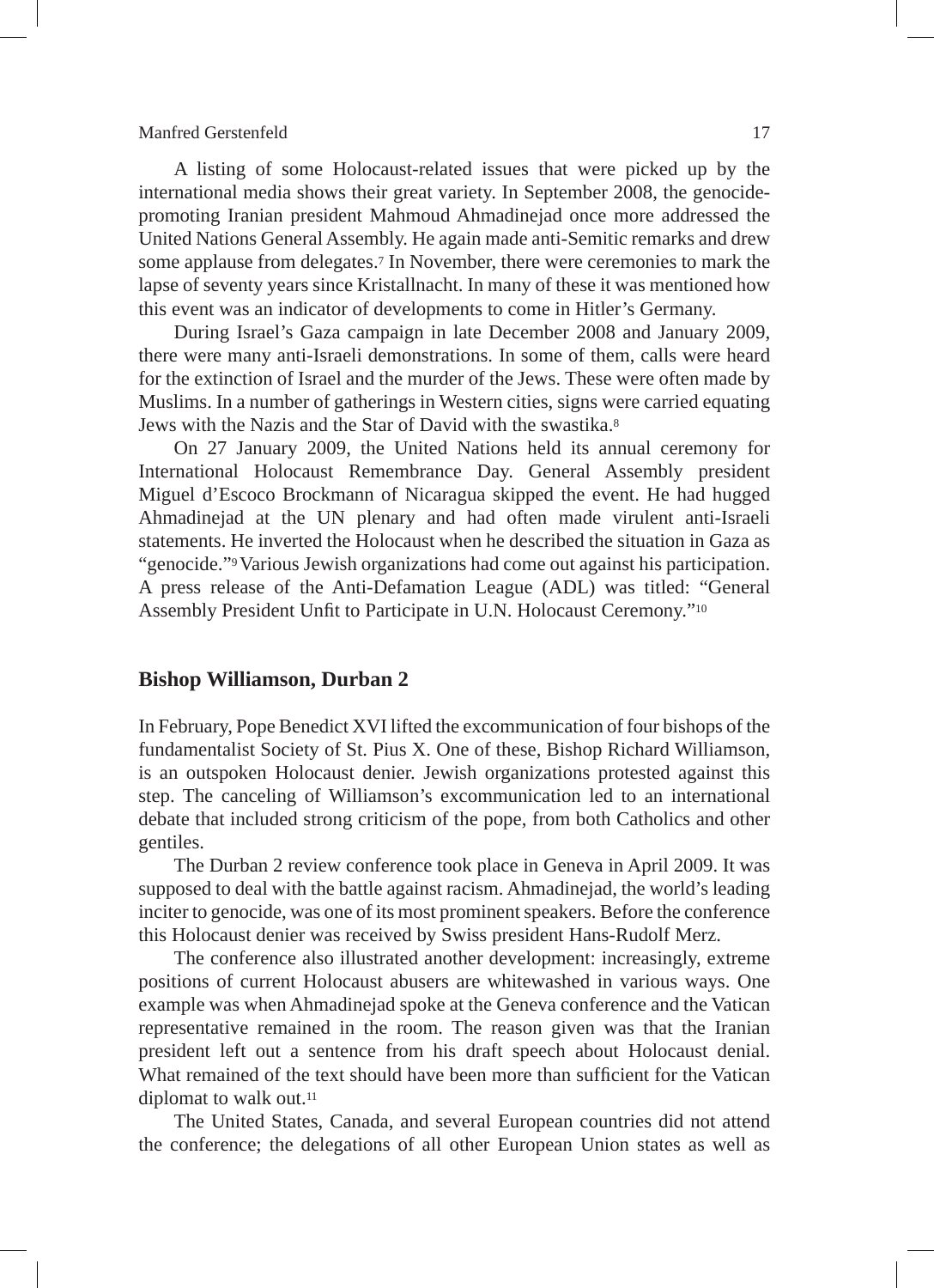some others, walked out when Ahmadinejad spoke. The Swiss and Norwegians, however, were among those who stayed.12 Norwegian foreign minister Jonas Gahr Støre criticized Ahmadinejad in his speech in the plenary. Many other delegates who remained in the hall applauded the man who, more than any other world leader, espouses the call for the mass murder of Jews.

### **The Pope, Facebook, Demjanjuk**

In the debate around the visit of Pope Benedict XVI to Jordan, Israel, and the Palestinian Authority in May, much attention centered on his attitude toward the Holocaust. In connection to the visit, the Vatican first denied that the pope had ever been a member of the Hitler Youth but a few hours later said he had been forced to join the movement. This had been known for a long time.13

Many other recent events drew international attention to Holocaust issues and Holocaust distortion. Suspected Nazi death-camp guard John Demjanjuk was taken into custody in Germany in May 2009 after he was deported from the United States.14 When German doctors decided in July 2009 that Demjanjuk was fit to stand trial, this again received much international media attention.15

A variety of media also reported on various Holocaust-denial groups on Facebook. The site managers refused to ban these groups unless they were based in a country where such denial is a criminal offense.16

The Holocaust was also a topic in a much-discussed speech by U.S. president Barack Obama in Cairo in June. Some of his remarks were misleading.17 Thereafter the president went to Germany where he visited the concentration camp Buchenwald together with German chancellor Angela Merkel and Elie Wiesel.18

In the same month a white supremacist shot a security guard at the U.S. Holocaust Memorial Museum in Washington. This incident drew far more international attention than if a guard of any other American museum had been shot. Obama stated that the killing had saddened him.19

Also in June attention was given to the fact that Anne Frank, had she lived, would have been eighty years old. She was remembered on this occasion in many places around the world, some far-flung. One of these was Wayanad in the Indian province of Kerala. There a number of activities for youth aged fifteen to eighteen were planned in her memory.20

At the end of June, almost fifty countries participated in the Prague Conference, which urged governments to increase the care of Holocaust survivors. The conference also called for the return of or compensation for private property taken from Jews during the Holocaust. Poland, which participated in the gathering, was seen as the major offender on this issue as it has no privateproperty restitution laws.21 This conference was mentioned in hundreds of media stories around the world.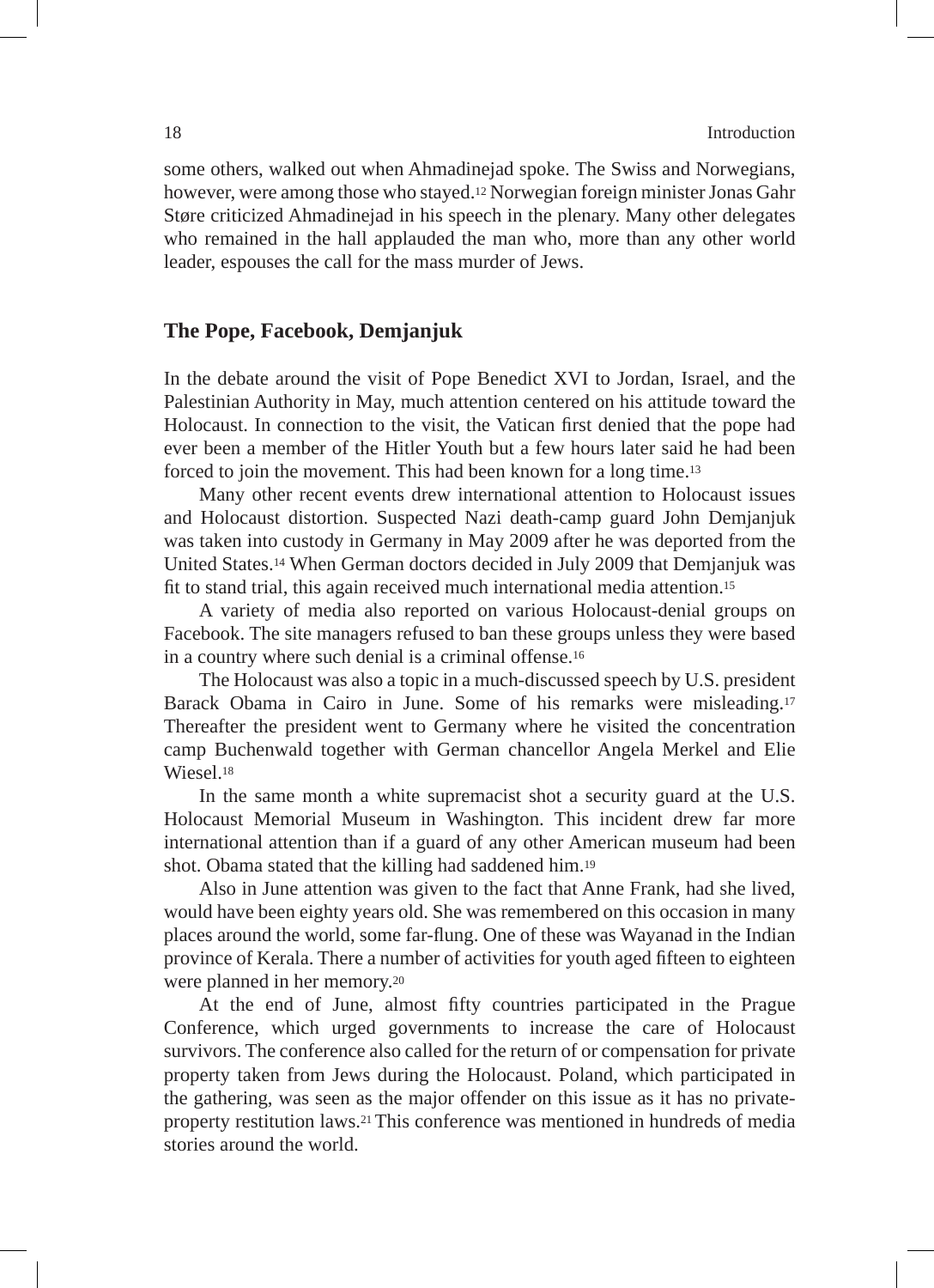In July, Bernie Ecclestone, a billionaire who holds part of the rights to the promotion of Formula One automobile racing, said that dictators like Adolf Hitler "got things done." After much criticism Ecclestone withdrew his words and said, "I'm just sorry I was an idiot. I sincerely genuinely apologize."22

The international references to the Holocaust and the Nazi period are extremely disparate. In July, for instance, German prosecutors launched an inquiry into whether an artist who had produced garden gnomes, raising their arms in a Hitler salute, and the Nuremberg gallery that exhibited them, were breaking the law.23

The next Holocaust-related item that drew some international attention was the burning down of the barracks where Anne Frank had worked in the Dutch transit camp Westerbork. The barracks had been used for decades as an agricultural warehouse but was soon to be reconstructed at the camp's memorial site. Anne Frank was deported from Westerbork to the east. She later died in the German concentration camp Bergen-Belsen.24

A few days later attention was drawn to the mayor of the Romanian city Constanta, who was seen goose-stepping with his son in German army uniforms during a weekend fashion show. He was quoted as saying, "I wanted to dress like a Wehrmacht general because I've always liked this uniform, and admired the rigorous organization of the German army."25

At the end of the month, the American Jewish Committee in Berlin filed a complaint against the German Amazon site. It asked prosecutors to investigate whether the site had broken German laws against Holocaust denial by selling books with far-Right content. Holocaust denial is a crime in Germany that can lead to punishment of several years in prison.26

At the beginning of August, the American talk-show host Rush Limbaugh wrote: "Obama's got a health care logo that's right out of Hitler's playbook." He went on to make a whole list of similarities between the Democratic Party and the Nazi Party in Germany. This drew attention from a variety of mainstream papers.27

Abraham Foxman, national director of the ADL, asserted, "Regardless of the political differences and the substantive differences in the debate over health care, the use of Nazi symbolism is outrageous, offensive and inappropriate…. Americans should be able to disagree on the issues without coloring it with Nazi imagery and comparisons to Hitler."28

A few days later the Central Council of Jews in Germany, the roof organization of German Jewry, said it wanted Germany to lift the ban on publishing Hitler's book *Mein Kampf*. The group's secretary-general Stephan J. Kramer stated that a new scholarly edition of the book should contain comments that would educate future generations on the evils of Nazism.29

Although the Holocaust keeps regularly coming to the fore of the international media, there is simultaneously a certain Holocaust fatigue in parts of Western society. Many people do not want to be reminded of what happened and now seems long ago. Yet the past several months prove again that ongoing events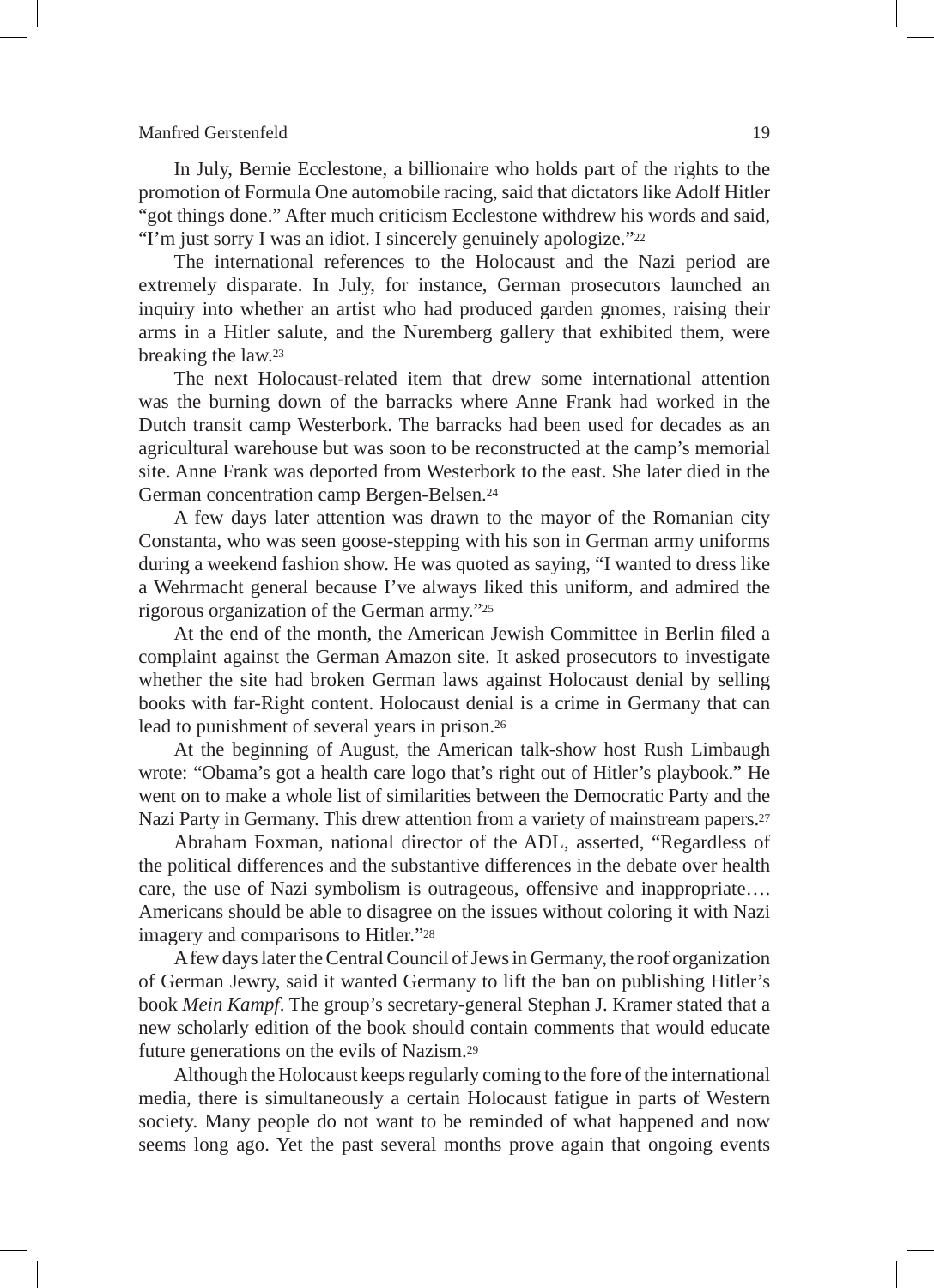make mentioning the memory of the Holocaust — be it true or false — almost unavoidable and likely to remain so.

### **A Second Holocaust?**

The debate about whether the Holocaust can happen again has been waged for decades at differing levels of intensity, mainly among Jewish communities but also elsewhere. This discussion about a possible Second Holocaust again developed in the United States during the major outburst of anti-Semitism only in part disguised as anti-Israelism — in the new century. In April 2002, American columnist Ron Rosenbaum stated that the "second Holocaust" was a phrase coined by Philip Roth in his 1993 novel *Operation Shylock*. Rosenbaum claimed it was likely — rather than novelistic — that sooner or later a nuclear weapon would be detonated by Arab fundamentalists in Tel Aviv.30

The writer Leon Wieseltier reacted to this and similar pessimistic articles by saying that the Jews had found both safety and strength. He concluded: "The Jewish genius for worry has served the Jews well, but Hitler is dead."31 Rosenbaum countered by claiming Wieseltier was fleeing into denial as there were many Hitler-like examples of demonization of the Jews in the Arab world. He referred to Palestinian justification of the Holocaust, the denial of the Holocaust by an Egyptian government paper while supporting Hitler if he had indeed exterminated the Jews, and a Saudi government broadcast of a cleric calling for the annihilation of the Jews.32

The genocidal remarks by Ahmadinejad have, however, stimulated the debate on the possibility of a Second Holocaust, which has increasingly become the subject of speculation.

The sociologist Zygmunt Baumann has offered another perspective linking the Holocaust to structural elements of modern society. He states that the Holocaust was a product of men who were educated in the most refined culture of Western society. It was thus a product of Western society and civilization. Since nothing fundamental has changed in Western societies, the study of the Holocaust is of more than academic interest. In Bauman's view, even though another Holocaust may not occur, the infrastructure and mechanisms for a similar event are still in place.33

### **The Holocaust and Public Discourse**

The Holocaust will continue to play an important role in public discourse for a long time to come. The following analysis of the main categories of Holocaust distortion can help identify and interpret such manipulations. This may also facilitate responses against them.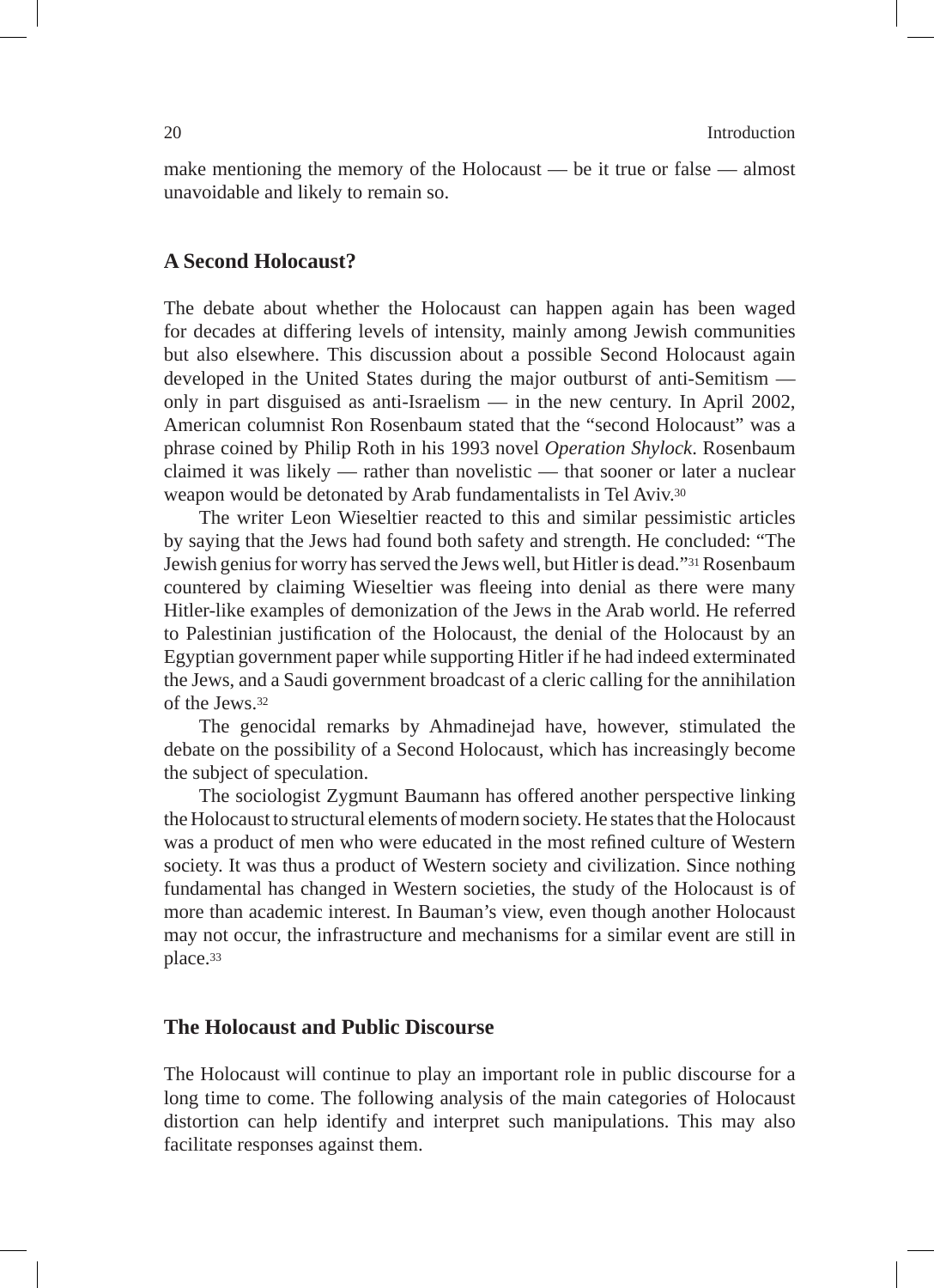The various reactions to such distortions also serve as an indicator of the mood of societies. Examples are the ways in which the Western world responded to Ahmadinejad's genocidal pronouncements.34 The names of those in the Western world who have met with Ahmadinejad should be retained for the future. They can be confronted with their misbehavior, for instance, when they make public statements. The Mennonite Central Committee was among those particularly active in organizing meetings and events with Ahmadinejad.35 Among the attendants were many prominent representatives of American churches.

We live in times of major flux and uncertainty. In such periods it is particularly important to document events. In this way the identity of the hate-mongers and distorters of Holocaust history will be preserved. This may help in the battle against future such distorters.

In reading this book, it will emerge how numerous are the abuses of Holocaust memory. With no detailed analysis available of many of the phenomena exposed, one cannot quantify their relative importance. The emphasis must be laid on qualitatively exposing as many aspects as possible instead of in-depth analysis of a few of them.

### **Notes**

- 1. Leon A. Jick, "'Method in Madness': An Examination of the Motivations for Nazi Mass Murder," *Modern Judaism*, Vol. 18, No. 2 (May 1998): 153–172.
- 2. Manfred Gerstenfeld, "The Transformation of Jewish Knowledge over the Decades: The New Edition of the *Encyclopedia Judaica*," an interview with Michael Berenbaum, *Changing Jewish Communities*, 27, 16 December 2007.
- 3. Peter Novick, *The Holocaust in American Life* (Boston and New York: Houghton Mifflin, 1999), 134–142.
- 4. One definition of collective memory is

a set of ideas, stories, and representations of the past which are produced, reproduced and reshaped within a community or a group. Collective memory is thus a social construction of the past and is found in the cultural resources which the group (the community in question) shares. Working with the memory means selecting and storing information and using it on various occasions. In the same way that memory is part of human consciousness, collective memory is part of the group's or community's historical consciousness.

 Barbara Törnquist-Plewa, "The Jedwabne Killings — a Challenge for Polish Collective Memory: The Polish Debate on *Neighbors*," in Klas-Göran Karlsson and Ulf Zander, eds., *Echoes of the Holocaust: Historical Cultures in Contemporary Europe* (Lund, Sweden: Nordic Academic Press, 2003), 143.

- 5. www.ushmm.org/research/library/faq.
- 6. "An individual constantly orients himself on a temporal axis, interpreting the past, understanding the present and predicting the future by employing his historical consciousness. This is a process that can be more or less refined and more or less consciously carried out, but it is nonetheless always going on." Roy Rosenzweig and David Thelen, *The Presence of the Past: Popular Uses of History in American Life* (New York: Columbia University Press, 1998), 177.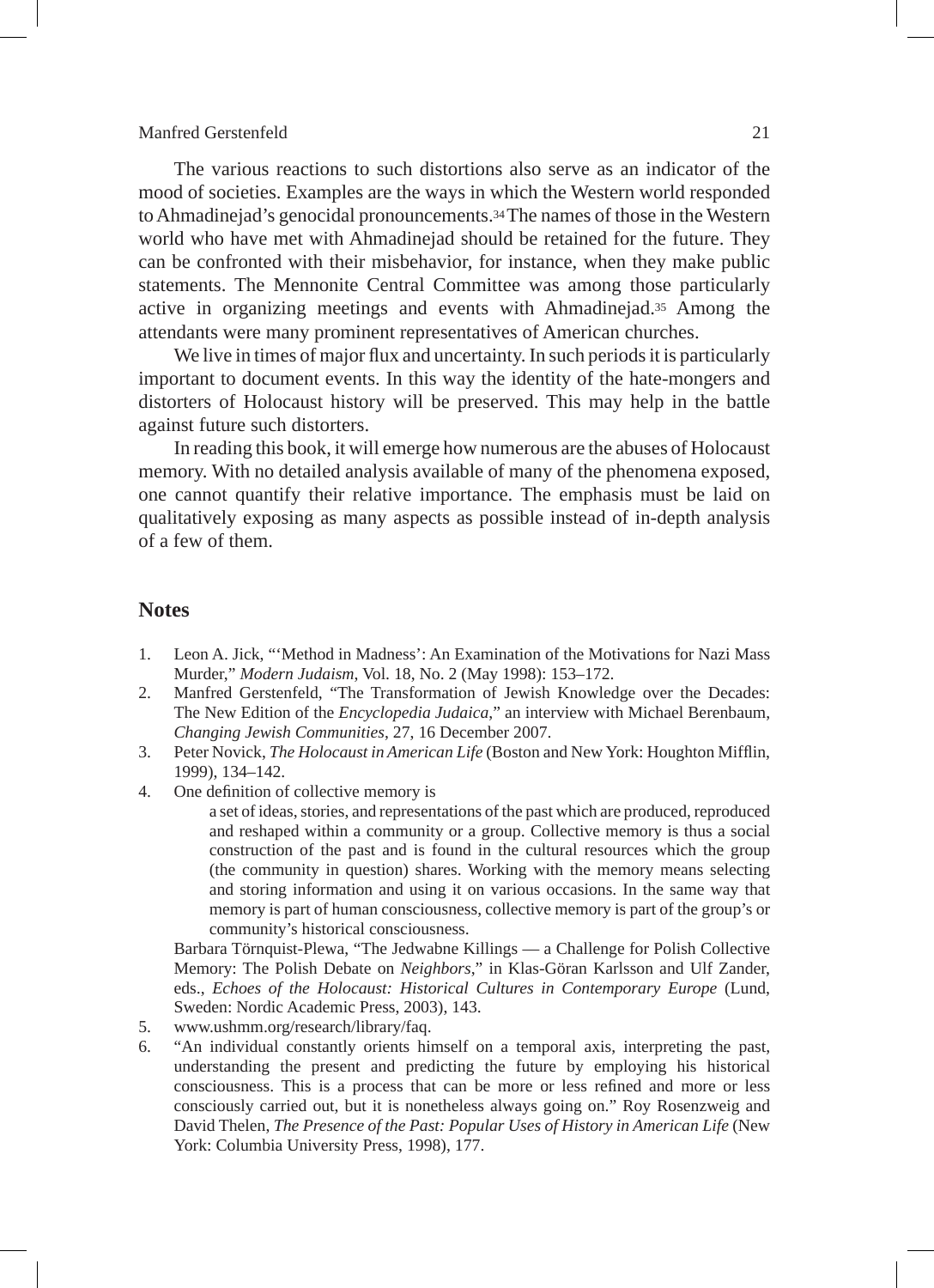- 7. ADL, "Ahmadinejad's Speech to the U.N. Puts His Anti-Semitism on Full Display," Press Release, 23 September 2008.
- 8. Manfred Gerstenfeld and Tamas Berzi, "The Gaza War and the New Outburst of Anti-Semitism," *Post-Holocaust and Anti-Semitism*, 79, 1 April 2009.
- 9. "Israel Accused of Gaza 'Genocide,'" *Al Jazeera English*, 14 January 2009.
- 10. ADL, "General Assembly President Unfit to Participate in U.N. Holocaust Ceremony," Press Release, 23 January 2009.
- 11. Bradley S. Klapper and Alexander G. Higgins, "Ahmadinejad Dropped Holocaust Denial from Speech," AP, 21 April 2009.
- 12. Hubert Mooser, "Warum die Schweiz Ahmadinejad den Hof macht," *Basler Zeitung,* 22 April 2009. [German]
- 13. Nick Squires and Tim Butcher, "Don't Mention the Pope's Hitler Youth Past, Says the Vatican," *Daily Telegraph*, 13 May 2009.
- 14. Karin Matussek, "Demjanjuk 'Fit Enough' to Stay in Jail, Official Says," Bloomberg, 13 May 2009.
- 15. Nicholas Kulish, "Germany: Demjanjuk Cleared for Trial," *New York Times*, 4 July 2009.
- 16. JTA, "Facebook Won't Ban Holocaust Denial Groups," 10 May 2009.
- 17. ADL, "Obama in Cairo: An Error of Omission," Press Release, 4 June 2009.
- 18. "Visiting Buchenwald, Obama Speaks of the Lessons of Evil," *CNN.com*, 5 June 2009, http://edition.cnn.com/2009/POLITICS/06/05/obama.germany/.
- 19. "US Holocaust Museum Guard Killed," *BBC News*, 11 June 2009, http://news.bbc. co.uk/2/hi/americas/8094076.stm.
- 20. "Anne Frank Fans in Kerala Pay Homage on Her 80th Birthday," *The Hindu*, 12 June 2009.
- 21. "Prague Shoah Summit Urges Return of Jewish Real Estate, Art," *Haaretz*, 1 July 2009.
- 22. Alan Henry, "Bernie Ecclestone Apologises for His Adolf Hitler Remarks," *The Guardian,* 7 July 2009.
- 23. "Police Investigate 'Nazi' Gnome," *Daily Telegraph*, 16 July 2009.
- 24. AFP, "Fire Destroys Anne Frank's Barracks in Netherlands," 19 July 2009.
- 25. Radu Marinas, "Romania Mayor and Son Parade as Nazis," Reuters UK, 20 July 2009.
- 26. AP, "Amazon in Hot Water for Selling Holocaust-Denial Books in Germany," Fox News, 24 July 2009.
- 27. Eric Zorn, "Godwin's Law Rush Limbaugh Is the Big Fat Loser," *Chicago Tribune,* 6 August 2009.
- 28. Dan Eggen, "ADL Condemns Nazi Slurs in Health Care Debate," *Washington Post*, 7 August 2009.
- 29. Dave Itzkoff, "Germany Asked to Lift Ban on 'Mein Kampf,'" *New York Times*, 11 August 2009.
- 30. Ron Rosenbaum, "'Second Holocaust,' Roth's Invention, Isn't Novelistic," *New York Observer*, 14 April 2002.
- 31. Leon Wieseltier, "Against the Ethnic Panic of American Jews: Hitler Is Dead," *The New Republic*, 27 May 2002.
- 32. Ron Rosenbaum, "Can Wieseltier, D.C.'s Big Mullah, Have It Both Ways?" *New York Observer*, 10 June 2002.
- 33. Zygmunt Bauman, *Modernity and the Holocaust* (Ithaca: Cornell University Press, 1989), 84ff.
- 34. Manfred Gerstenfeld, "Ahmadinejad Calls for Israel's Elimination and Declares War on the West: A Case Study of Incitement to Genocide," *Jerusalem Viewpoints*, 536, 1 November 2005.
- 35. Dexter Van Zile, "Mennonites against Israel," *Post-Holocaust and Anti-Semitism*, 83, 2 August 2009.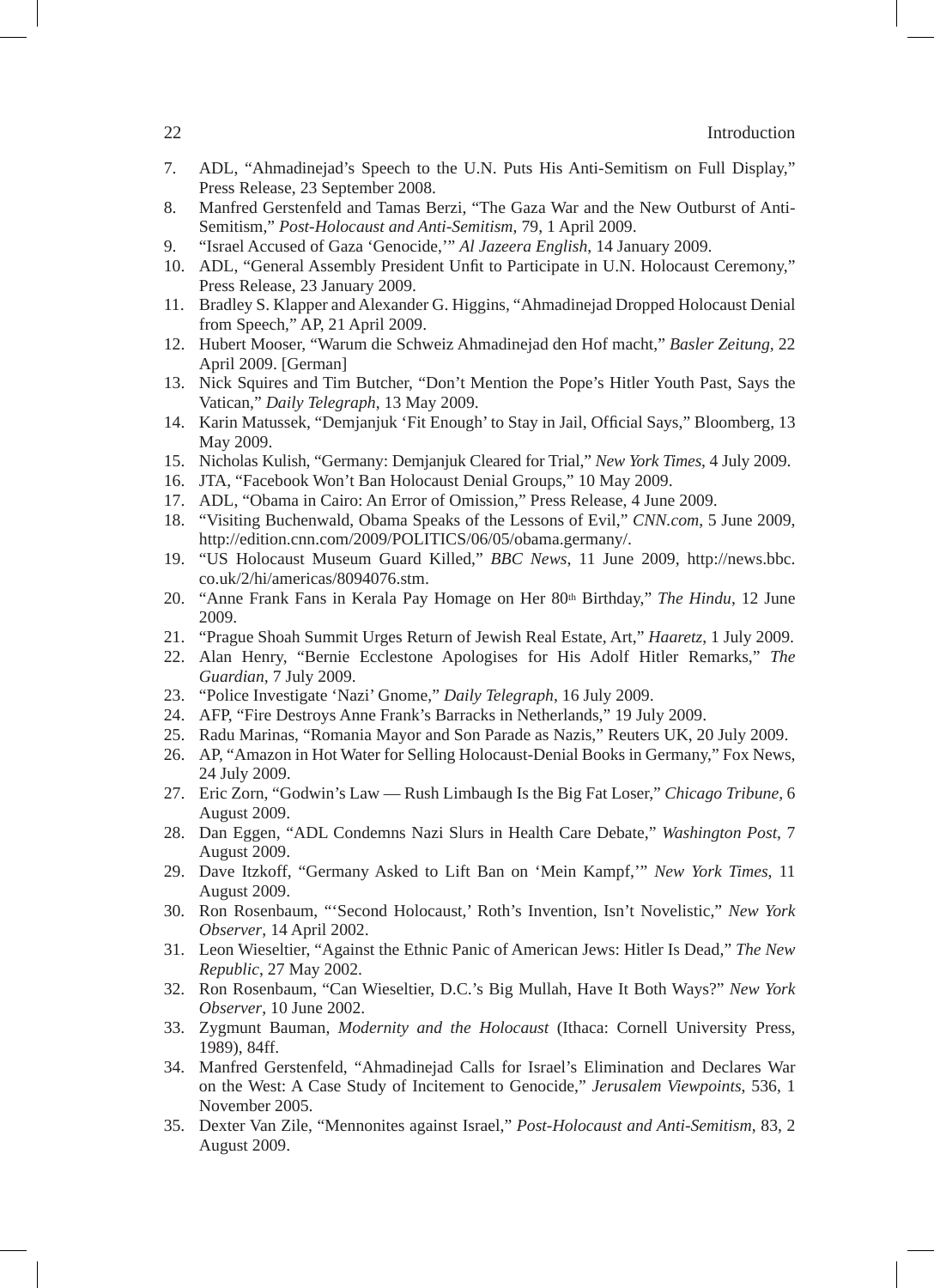# Chapter One: Categories of Distortion

Recent years have seen greatly increased attempts to manipulate Holocaust history and its memory. Among the falsifications, Holocaust denial was the one that, for several decades, received the most attention. Other distortions of the Holocaust, however, have also become increasingly important. The number of their mutations is growing as well.

Many abusers of Holocaust memory come from the world's currently most prominent anti-Semitic circles: the Arab and Muslim world, the extreme Right, and the extreme Left. Yet falsifications of the history of the Holocaust have also permeated the Western narrative. Among the distorters are leading politicians, academics, journalists, and so on.

The assault on Holocaust memory can best be analyzed by categories of distortions. Some manipulations belong to more than one group.

### **Holocaust: A Term Changes Meaning**

The meaning of the term Holocaust has changed over the millennia. Nowadays it usually refers to the persecution and extermination of the Jews by the Germans and their allies and supporters during World War II.

The term Holocaust existed, however, long before it was used for the systematic genocide of six million Jews. Its meaning developed over many centuries. The expression *Holokauston* is found in the Septuagint, the Greek translation of the Hebrew Bible, where it translates the Hebrew word *olah*, which signifies a burnt offering.

In the decades before the genocide of the Jews the term was used in disparate contexts referring, for instance, to such varied events as the 1914 San Francisco earthquake, a 1918 forest fire in Minnesota, and earlier to the Turkish massacre of the Armenians. After World War II, the word was frequently used for a potential nuclear war. Only after the 1960s did the word Holocaust take on its nowdominant meaning.1

In France and in a number of other places, scholars and others prefer to use the Hebrew word Shoah rather than Holocaust. The filmmaker Claude Lanzmann, for instance, called his nine-hour movie *Shoah*. Throughout this book, however, the term Holocaust will mainly be used.

In analyzing the abuses of Holocaust memory and history, its main categories will be discussed first.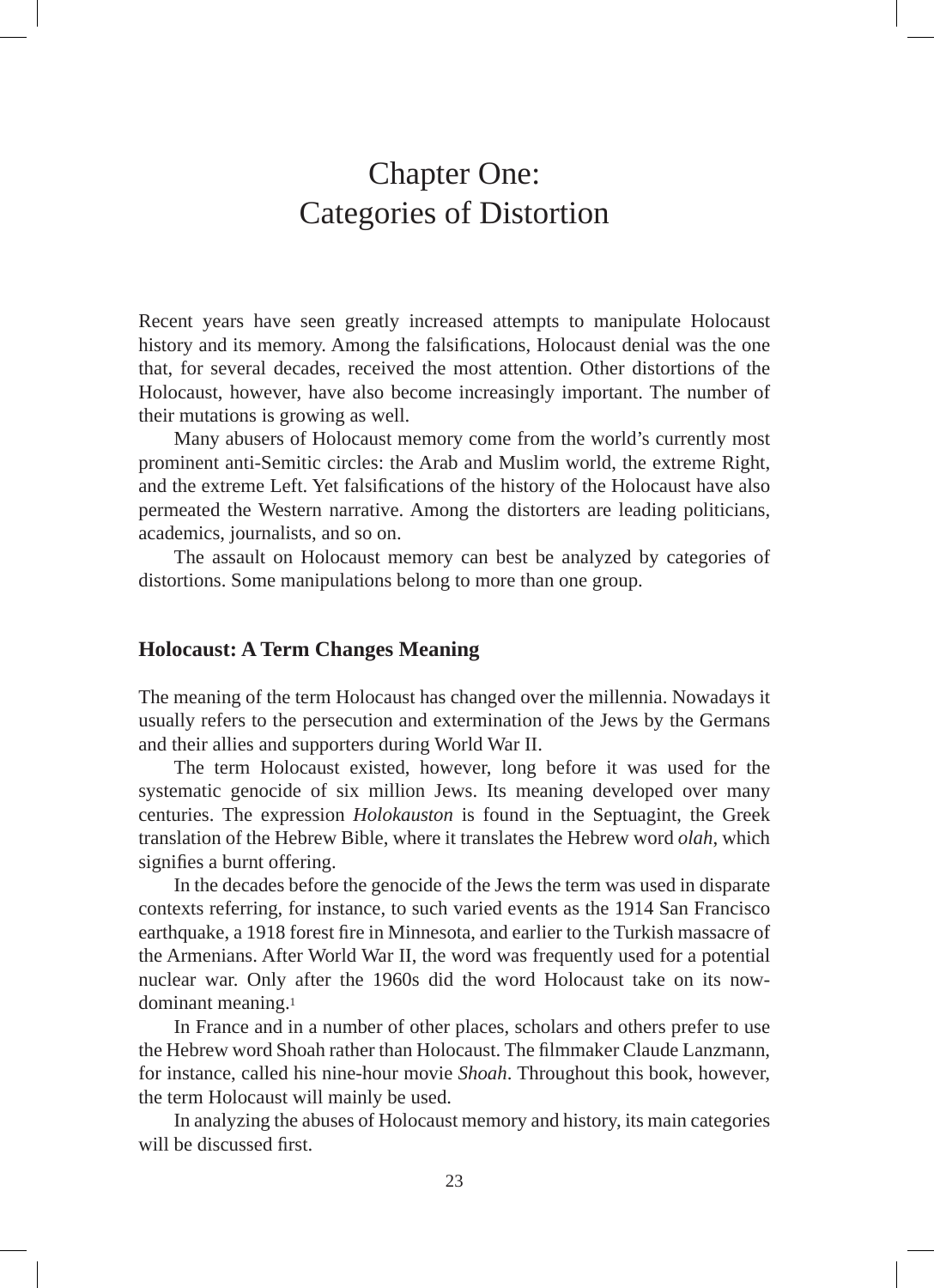### **Holocaust Justification and Promotion**

Holocaust justification consists of "explaining" that the Jews were the cause of their enemies' anti-Semitism and later bore responsibility for their own destruction. The former claim was prominent outside Nazi circles as well even before World War II and occasionally returns nowadays. Blaming Jews for the hatred against them is a common theme in general anti-Semitism as well.

Holocaust promotion consists of the encouragement of genocide against the Jews or Israel. Sometimes this is done explicitly by stating that Jews should be killed. On other occasions it is the logical outcome of proposed policies.

Holocaust promotion is not necessarily accompanied by distortion of Holocaust memory or history. It has to be included in this volume because of its close relation to the abuses of memory and history that are analyzed.

Campaigning for the mass murder of Jews is often done without specific reference to the Holocaust. At other times the perpetrators refer to Hitler or the Germans having failed to complete the extermination of the Jews and say their activities should be continued. One prominent variant of Holocaust promotion is propagating the view that the Jewish state has no right to exist. The only way to achieve this would be by elements of genocide and mass murder. In this context the perpetrators rarely if ever explicitly use the word Holocaust.

### **Holocaust Denial**

Holocaust denial can be defined as the negation of the main facts of the extermination of the Jews in World War II. One frequent statement of deniers is that the Germans did not use gas chambers to kill people. This is often accompanied by another false claim that the majority of Jews died of illness contracted in camps. Other key motifs of such denial are that the Germans had no intention to kill Jews, or that Hitler did not know about the genocidal anti-Jewish measures, but that people lower in the German hierarchy made the decisions.

Another category of abuse of Holocaust memory closely linked to Holocaust denial and often overlapping with it is "minimalization" or "depreciation" of the Holocaust. This means claiming that far fewer Jews were murdered during World War II than the generally agreed figure of around six million.

### **Holocaust Deflection and Whitewashing**

Holocaust deflection entails admitting that the Holocaust happened while denying the complicity or responsibilities of specific groups or individuals. The Holocaust is then blamed on others. This, to a large extent, concerns those countries where,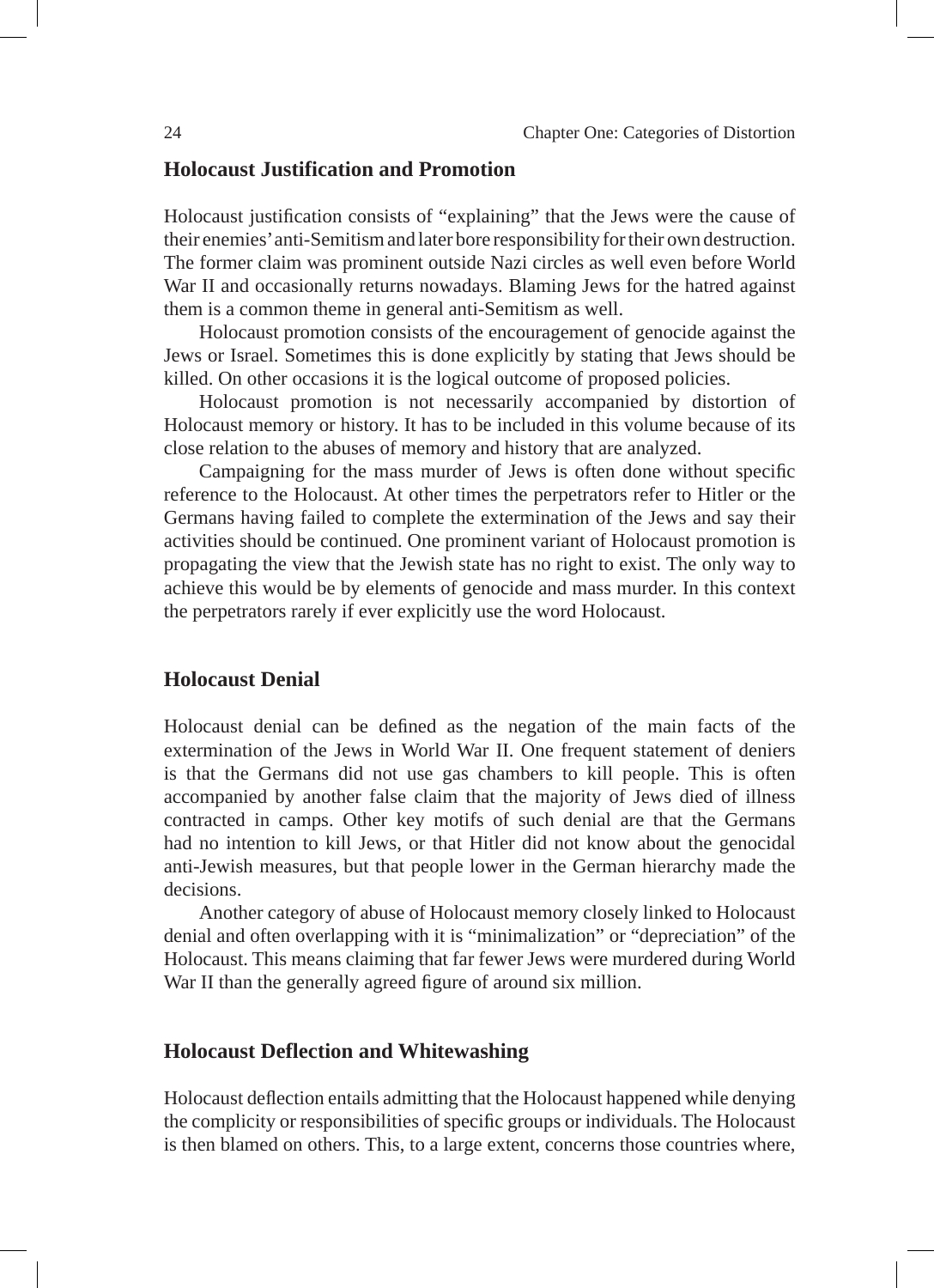during the war, Germans were helped greatly by local citizens in the despoliation, deportation, and killing of the Jews.

Many nations have tried to present themselves as victims of the Germans and denied or diluted their responsibility or that of their nationals for the Holocaust. One extreme case is Austria, which for many years portrayed itself as the first victim of the Nazis. Another such case is Romania, which under the communist regime denied or greatly downplayed its role in the Final Solution.2

Deflection also appears in different forms within countries. In West Germany many false claims were made that the Wehrmacht, the German army, did not participate in the atrocities.3 This distorting phenomenon sometimes appears combined with other distortion mechanisms. It was official East German policy to de-Judaize the Holocaust. It also whitewashed its own population while blaming West Germany for inadequately dealing with the Nazi heritage.<sup>4</sup>

Whereas deflection consists of shifting the responsibilities of nations or specific persons to other parties, whitewashing aims at cleansing an individual of blame without necessarily accusing others.

### **Holocaust De-Judaization**

Holocaust de-Judaization consists of a variety of distortions of Holocaust memory. One type of de-Judaization is to void or minimize to a large extent the Jewish character of the victims. This is accompanied by stressing non-Jewish aspects of the Holocaust, taking it out of its specific historical context, and giving minimal attention to its uniqueness.

The Soviet Union made it a policy to de-Judaize the Holocaust by including Jewish victims among local ones. No attention was given to the fact that they had been murdered because they were Jewish.

De-Judaization also often results from the desire to draw an overall message for the human race from the genocide of the Jews. Another subcategory of Holocaust de-Judaization is the extension of the Holocaust to include many people other than Jews who were murdered or died in World War II. The actions against certain groups did indeed have a genocidal character, yet did not aim at their systematic and total extermination.

### **Holocaust Equivalence**

Within Holocaust equivalence there are a number of subcategories of distortion for which the motivations differ. Prewar and wartime Holocaust equivalence are based on the allegation that the Germans' genocidal behavior during World War II was similar to that of other nations before and during the war. The perpetrators of these distortions mainly aim to whitewash or diminish German crimes.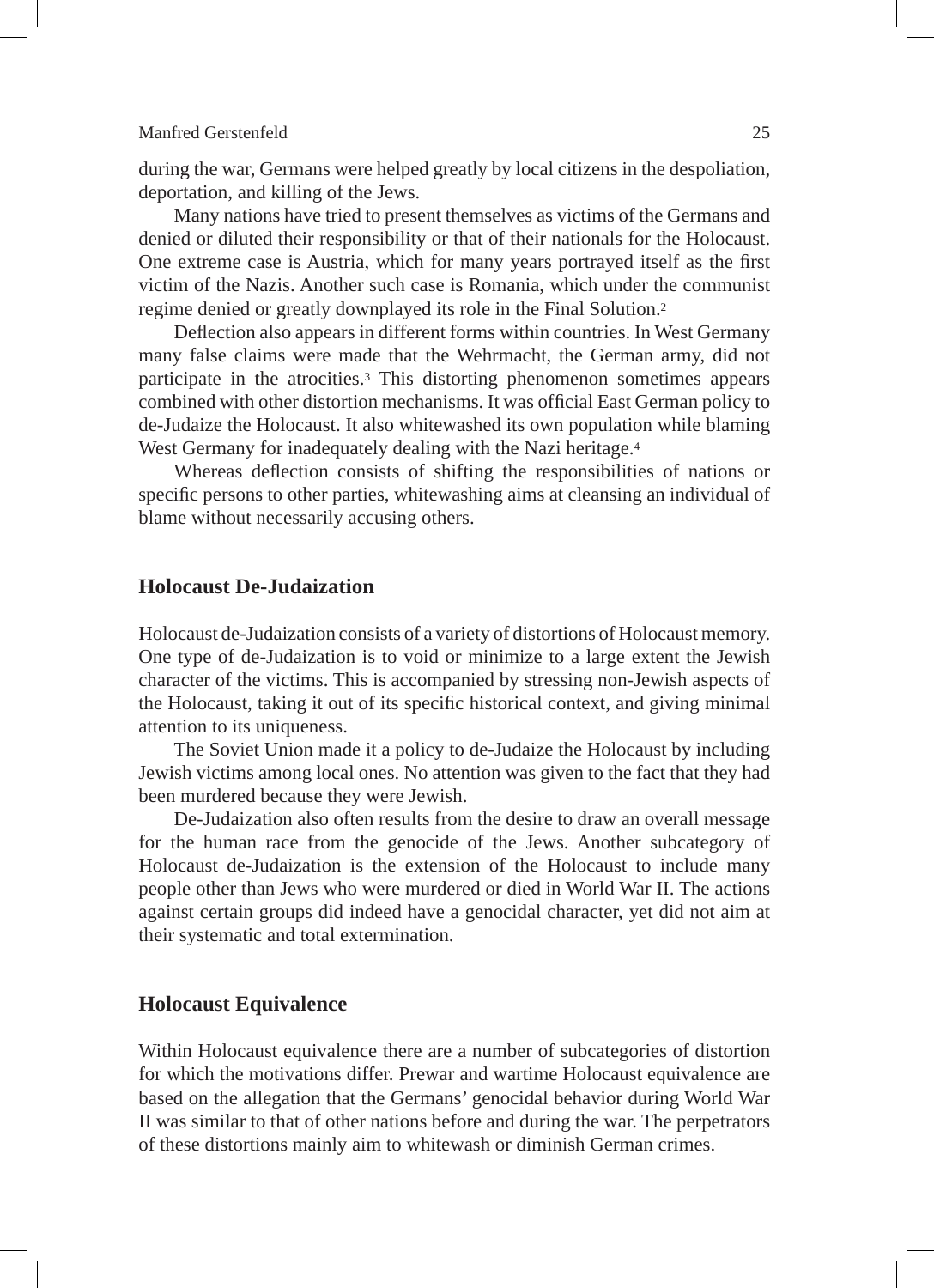The postwar variant is based on the claim that there are many events in postwar society that are similar in nature or equivalent to those caused by Germany under Hitler's rule. This type of distortion is heterogeneous. One aspect of it is the broad claim that Nazism and communism were interchangeable. On the other end of the spectrum are one-line statements that may compare a person with Hitler or another German leader.

### **Holocaust Inversion**

Holocaust inversion is a category of abuse derived from Holocaust equivalence specifically targeting Jews and Israel. Demonization is applied against members of a group who were the major victims of the criminality of Nazi Germany. Holocaust inverters often claim that Israel behaves similarly toward the Palestinians to how Germany behaved toward the Jews in World War II. Frequently used slogans by the inverters include: "The victims have become perpetrators" or "The Jews and/ or the Israelis have become the Nazis of today." These are expressions of rabid anti-Semitic concepts.5

Holocaust inversion manifests itself in many ways. It is expressed in speech, writing, and visual media, including cartoons, graffiti, and placards. It employs sinister characterizations of Israel and Israelis, Nazi symbols, and sometimes takes the form of Nazi genocidal terminology to describe Israel's actions.

This way of perverting the Holocaust — aimed at Israel — is particularly prevalent in the Arab and Muslim world, where it is far from limited to government officials, media, and religious authorities. Holocaust inversion often appears jointly with other Holocaust distortions. However mutually exclusive they may seem to be, Holocaust denial and Holocaust inversion are found together in the Arab world. Goetz Nordbruch points out that "articles denouncing Zionism as Nazism often include Holocaust denial as well."6

### **Holocaust Trivialization**

Holocaust trivialization is another category of abuse derived from Holocaust equivalence. It is a tool for some ideologically or politically motivated activists to metaphorically compare phenomena they oppose with the industrial-scale destruction of the Jews in World War II by the Germans and their allies. Examples include environmental problems, abortion, the slaughter of animals, the use of tobacco, and human rights abuses.

Those abusing Holocaust comparisons for their ideological purposes want to exaggerate the evil nature of a phenomenon they condemn. With the Holocaust symbolizing absolute evil for many, they thus use it as an instrument. Trivialization often does not stem from anti-Semitic motifs but from the perpetrators' desire to use the Holocaust for their purposes.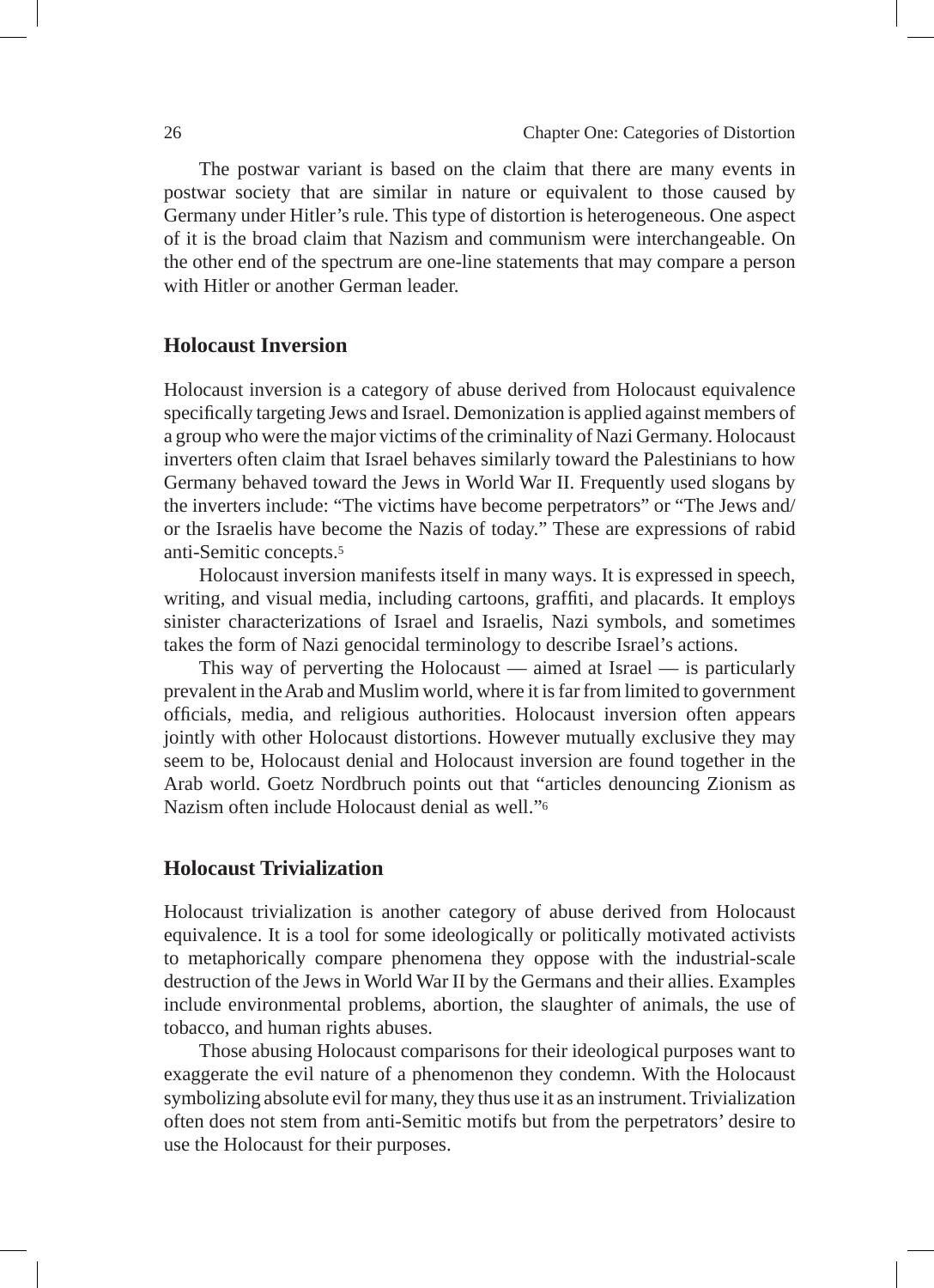Holocaust trivialization manifests itself partly in the growing insertion of Holocaust issues into a large number of disparate events that have no connection to the genocide of Jews. Other trivializers operate out of commercial or artistic considerations, or out of a desire to draw attention or even provoke.

### **Obliterating Holocaust Memory**

The common heading of "obliterating Holocaust memory" groups a variety of different abuses and distortions. The maintaining of collective memory is attacked directly and indirectly, usually intentionally but not always. One type of direct attack is the besmirching or destruction of memorials. Another is disturbing Holocaust ceremonies. Yet another is trying to turn public Holocaust memorial ceremonies into more general remembrance events.

Another distortion mode that attempts to obliterate Holocaust memory is "Holocaust silencing." This consists of stating that Jews talk about the Holocaust too often. One more form of trying to obliterate Holocaust memory is claiming that Jews abuse the Holocaust for various purposes.

Indirect attacks on Holocaust remembrance involve the disappearance of Jewish memorial sites. This occurs particularly in the former communist countries. It may include leveling former Jewish buildings for new construction without leaving a memorial plaque at the location. Or, for instance, it could be the removal of Jewish cemeteries for various local purposes.

### **Differences between Categories**

The aforementioned categories of abuse are not homogeneous. Nor are the perpetrators, who come from many different camps and also include some Jews. Some distortion categories are based on the extreme abuse of free speech, others on attempts to prevent people, in particular Jews, from expressing themselves. Some concern the forgery of history or interpreting it in extremely distorted ways. Others have more of a philosophical or "moral" emphasis. Yet others involve violence or calls for it.

Core elements of some abuses can sometimes be illustrated by analyzing a single case. The attitudes and narrative of Ahmadinejad embody many aspects of contemporary Holocaust promotion. Much of the quintessence of Holocaust denial can be analyzed on the basis of the defamation lawsuit that Holocaustdenier David Irving brought against historian Deborah Lipstadt and her publisher. Studying how the Anne Frank story has been interpreted over the decades yields a wealth of insight into the de-Judaization of the Holocaust and its motivations. Interpreting the fundamental nature of other abuses, however, requires piecing together disparate elements from many cases.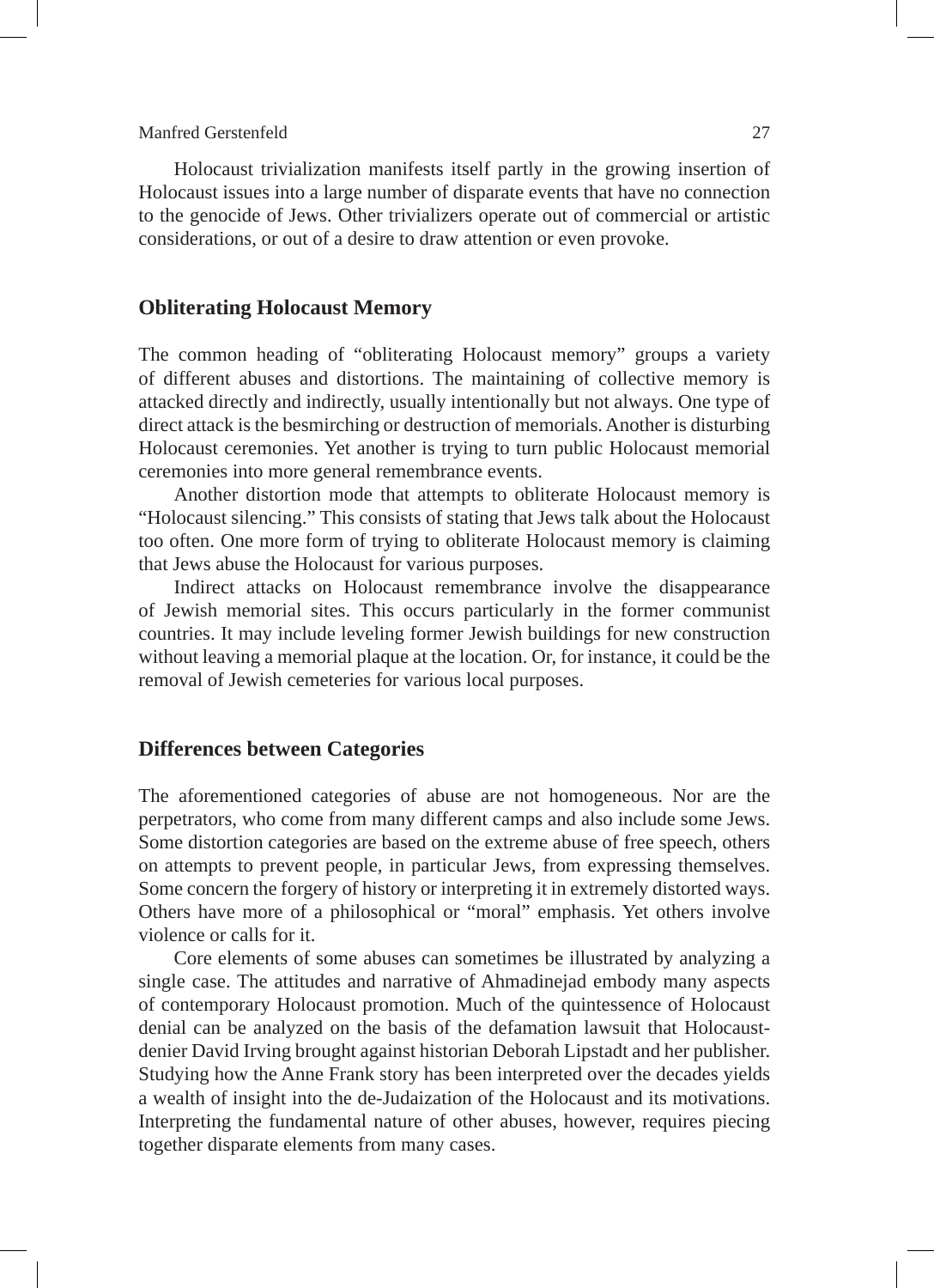The scholarly attention given to distortions varies greatly among the categories. Holocaust denial has been the subject of overview books.7 A number of essays on Holocaust deflection have appeared, concerning mainly Central and Eastern European countries. Other distortions such as Holocaust inversion and Holocaust trivialization have hardly been analyzed.

Various categories of distortion require widely disparate degrees of effort by perpetrators. Holocaust deflection may sometimes entail major research efforts so as to construct a thesis that shifts responsibility for a country's crimes to others. Some deniers also go to great lengths to construct their fabrications. On the other hand, many perpetrators of postwar equivalence or Holocaust trivialization limit themselves to extremely superficial remarks or acts.

### **A Distortion of Identity**

Not all abuses of Holocaust memory fall into the aforementioned eight categories. French sociologist Shmuel Trigano maintains that the way the Holocaust is represented in Europe and particularly in France leads to a structural distortion of the Jews' identity. He says:

When Europeans recall the Shoah they mainly stress aspects such as the Jews' suffering and sacrifice. This emphasis on victimhood enables suppressing the Shoah's political aspects.

In France in particular, the prevailing culture does not permit such a political expression. Remembering the Shoah is the only mode French culture can accept if the Jews want to manifest their collective identity. The memory of the Shoah becomes the only way for Europe to recognize the Jews as a people — a dead and suffering people.

Yet Jews still pay a heavy price, because their enemies now accuse them of promoting a collective identity by sacralizing the Shoah's memory…. If they presented their collective identity in any other way, they would incur even greater condemnation.

Trigano calls this attitude perverse, saying: "The compassion for the Jewish victims of the Shoah conceals in a sublimated way the non-recognition of the Jews as a people, as a political subject." In an interview later in this volume Trigano expounds on his views.

### **Obama's Speech in Cairo**

Another example of a Holocaust distortion that is not included in the above categories is found in President Obama's speech in Cairo in June 2009. The discourse was heavily criticized by experts on Islam who pointed to many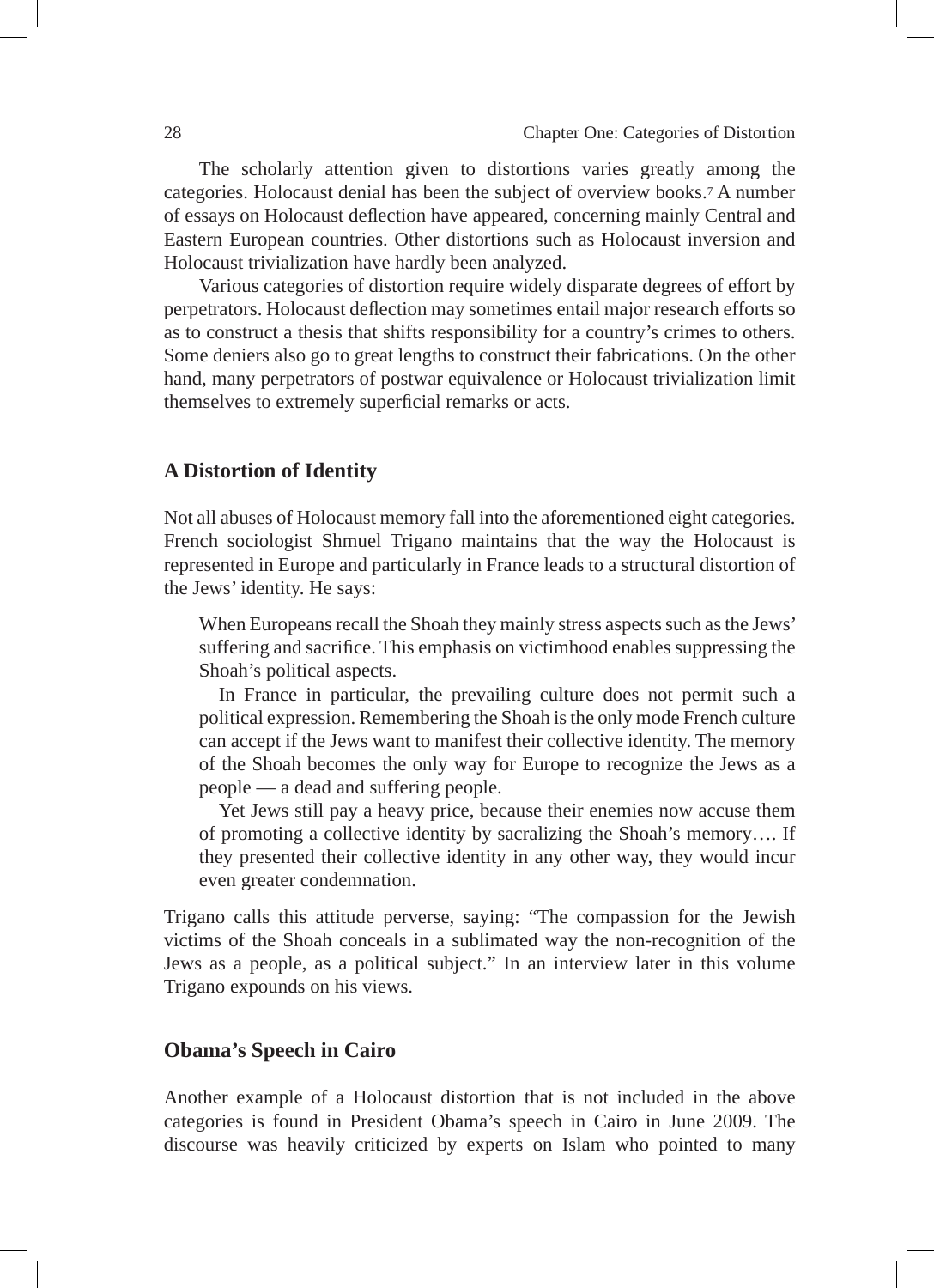inaccuracies. Obama also connected the Holocaust to the establishment of Israel. Although Foxman praised the general tenor of the speech, he pointed out that the president, when speaking of America's ties to Israel, said they were based on the "recognition that the aspiration for a Jewish homeland is rooted in a tragic history that cannot be denied." Foxman wrote:

He then went on to talk about anti-Semitism in Europe for centuries which "culminated in an unprecedented Holocaust."

It is good that the President addressed these themes but it sends the wrong message to base Israel's legitimacy simply or essentially on this suffering. The Arab world for decades has argued that Israel was an illegitimate entity imposed on the Arab Middle East by the Europeans who, they claimed, were trying to atone for the murder of six million Jews on European soil. The Arabs argued: why should they pay the price for what the Europeans did to the Jews.

It is a phony argument which is not sustainable because the Jewish claim to Israel doesn't rest on the Holocaust, even if that tragedy played a role in the climate surrounding discussions about the idea of a Jewish state. Israel's legitimacy rests on the unbroken connection of the Jewish people to the land of Israel, a physical connection, a religious connection, a cultural connection, an existential connection. It is hardly too much to say that the Jewish people would not exist today as a people had we not held hope alive for 2,000 years about the return to Zion. In other words, there was Herzl before there was the Holocaust.8

### **Commemorating Dead Jews as an Alibi**

A category apart, in the margins of the subject dealt with in this volume, concerns the respect paid by anti-Israelis to Jews who died in the Holocaust. These people de facto use the genocide as a public "legitimization" to "prove" that they are not anti-Semites.

One among many examples can illustrate this. Norwegian finance minister Kristin Halvorsen is the leader of the Socialist Left Party. In January 2006, she supported a consumer boycott of Israel. She was probably the first Western government minister to do so. The daily *Aftenposten* reported that subsequently the U.S. secretary of state threatened Norway with "serious political consequences." The paper said this was conveyed to the Norwegian embassy in Washington. Foreign Minister Jonas Gahr Støre then wrote to the Israeli government saying Halvorsen's position did not represent his government's stance. 9

Every year on Holocaust Memorial Day, a major commemorative event is held at the site of the Holocaust Memorial monument in the port area in Oslo from where the Norwegian Jews were deported in 1942–1943. At this event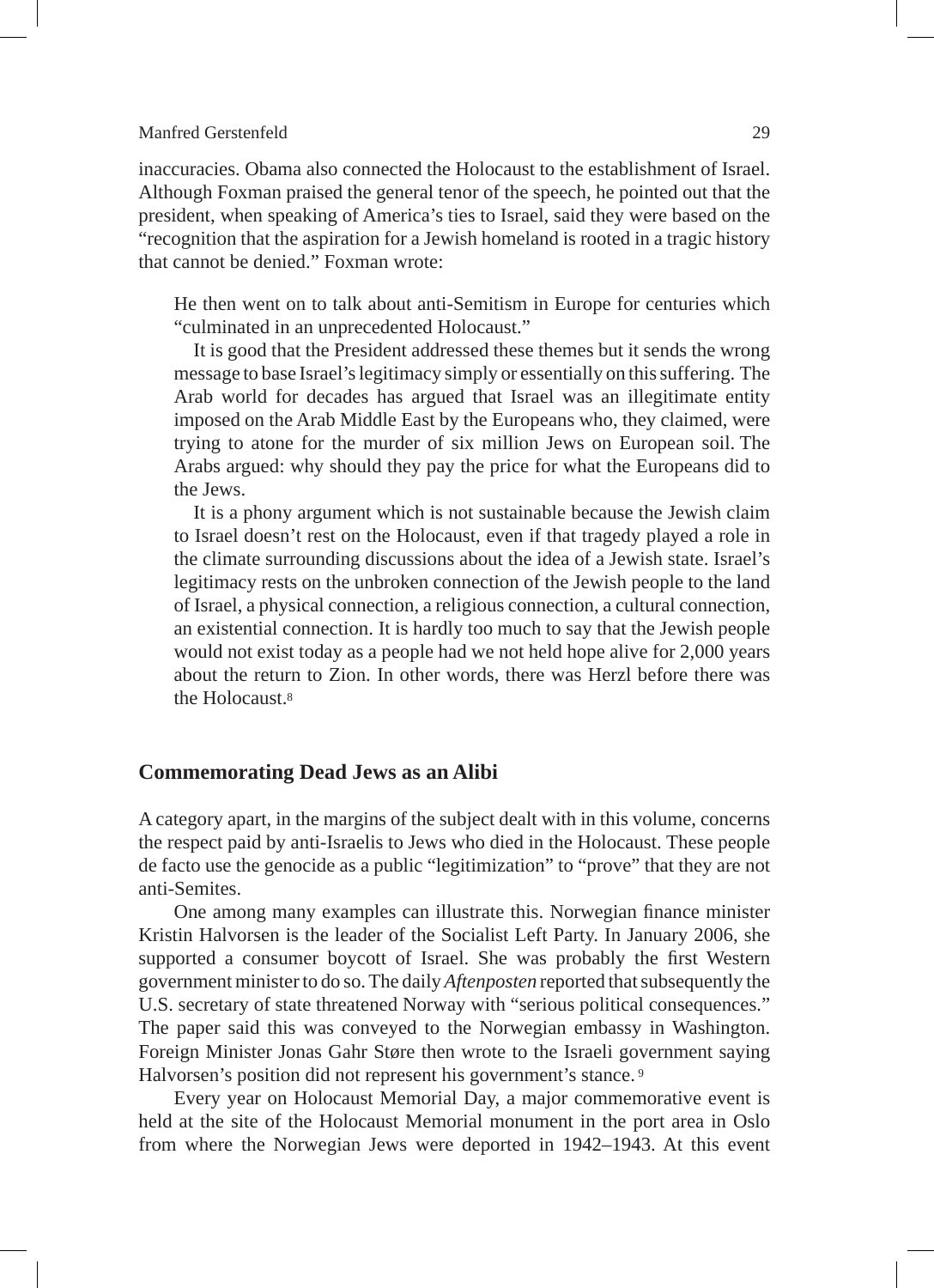a government minister gives a keynote speech. In 2007, Halvorsen was the government speaker at the ceremony.10

The Norwegian reactions to Israel's 2008–2009 Gaza campaign included a variety of incidents. Halvorsen was among those who participated in an anti-Israeli demonstration in Oslo in January. She was the only minister of a European country to do so. It was noted that there had been shouts of "Death to the Jews" at this gathering.11

A few months later a photograph of the rally was published, showing that someone standing very close to Halvorsen was holding a sign that read "The greatest axis of evil — USA and Israel."12 By not leaving such a gathering and not dissociating herself from it, Halvorsen must be considered as identifying with it.

### **The Motivations of the Distorters**

The modes used to spread Holocaust-distortion ideas vary. The classic media and books played a dominant role in the twentieth century. For categories of abuse such as Holocaust promotion, denial, and inversion, the Internet has become a major tool in recent years.

The perpetrators of the various Holocaust distortions have manifold motivations. The most extreme is a mixture of politics and anti-Semitism aiming at the destruction of Israel.

Although it is difficult to identify all the Holocaust distorters' motivations, a number of important categories are:

- Many major Holocaust manipulators are driven by anti-Semitism and/or its latest mutation anti-Israelism. To express this they may use Holocaust justification, promotion, denial, and/or inversion. Many anti-Semites believe that the Holocaust plays an important role in the attitudes of those who have positive perceptions of Jews and Israel. Others who hate Jews may use, for instance, elements of trivialization to provoke Jews or stir hatred against them.
- An assortment of political reasons. These vary according to the perpetrators and the environment where they seek to muster support. For the extreme Right the reasons are often associated with neo-Nazi or fascist ideas. Holocaust denial or minimization serves to weaken accusations against Hitler's Germany, which they admire.

 One of Ahmadinejad's several aims in distorting the Holocaust is to enhance his standing in the Muslim world, which is so widely suffused with lies about the Holocaust. It may also help boost his position at times when his popularity at home is declining. A further political aim of the Iranian president is to raise his profile in the anti-American and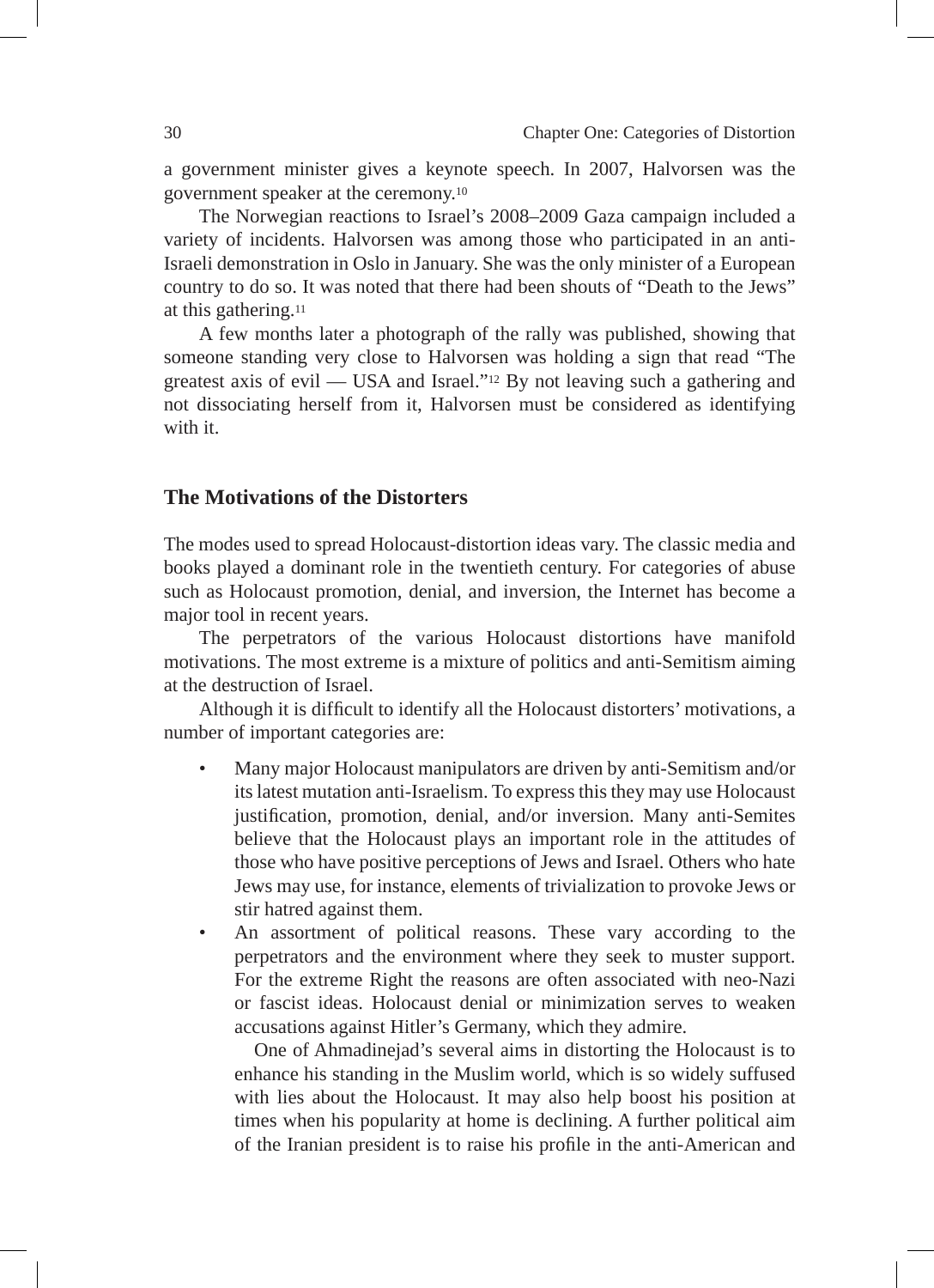anti-Western struggle. Denying the Holocaust shows that he has no fear of any taboos.

 For others, postwar Holocaust equivalence or trivialization can be political tools in their battle against certain people — for instance, politicians — or in favor of certain ideas. One aforementioned example is the battle against global warming presented as the "Climate Holocaust."

- Absolving oneself, a country, or one's ancestors of guilt. This historical cleansing or "absolution" pertains, for instance, to Holocaust deniers and whitewashers. The same motive may be shared by some inverters who claim that Jews also commit Nazi-type deeds. If everybody is guilty then no one is guilty. Perpetrators of Holocaust deflection and often also of Holocaust equivalence seek to direct the blame for the Holocaust at others, or to distribute it more widely and thus deny or diminish guilt.
- Peer pressure or copycatting. Many people know little about the Holocaust, Nazis, Jews, or contemporary Israel. Some consider that certain Holocaust distortions make them acceptable to groups they belong to. Others are influenced by members of the media and other societal elites who are Holocaust distorters.
- Distorting the Holocaust is sometimes also an instrument for assessing a third party's attitudes toward it. One objective of Ahmadinejad's Holocaust manipulations may well be to regularly test the West's reactions to his statements about the destruction of Israel and Holocaust distortion. The fact that the reactions remain verbal may well indicate to him that not much will happen, either, if Iran goes ahead with nuclear armament. One might call this a "political litmus test."13
- Provoking people and/or gaining publicity are among the other motivations for distortions of the Holocaust.

A variety of motivations thus lead to Holocaust distortion. The consequences of these manipulations are also manifold and disparate. One example is alleviating a personal or national conscience. Thus the motivation leads to the desired result. Others include promoting or supporting activities such as boycott, divestment, and sanction campaigns against Israel. Yet others involve furthering personal interests in circles where attacks on the Holocaust are viewed positively. Also in this case the motivation may yield the desired result.

The analysis of reactions to distortions is of great importance as well. It often enables improving methods of dealing with or responding to perpetrators. Furthermore, analyzing reactions to Holocaust-memory abuses can shed much light on the current societal environment in which these distortions occur. Also, the categories of distortion used in this volume are valid as well for the analysis of many other subjects unrelated to Holocaust memory and its abuse.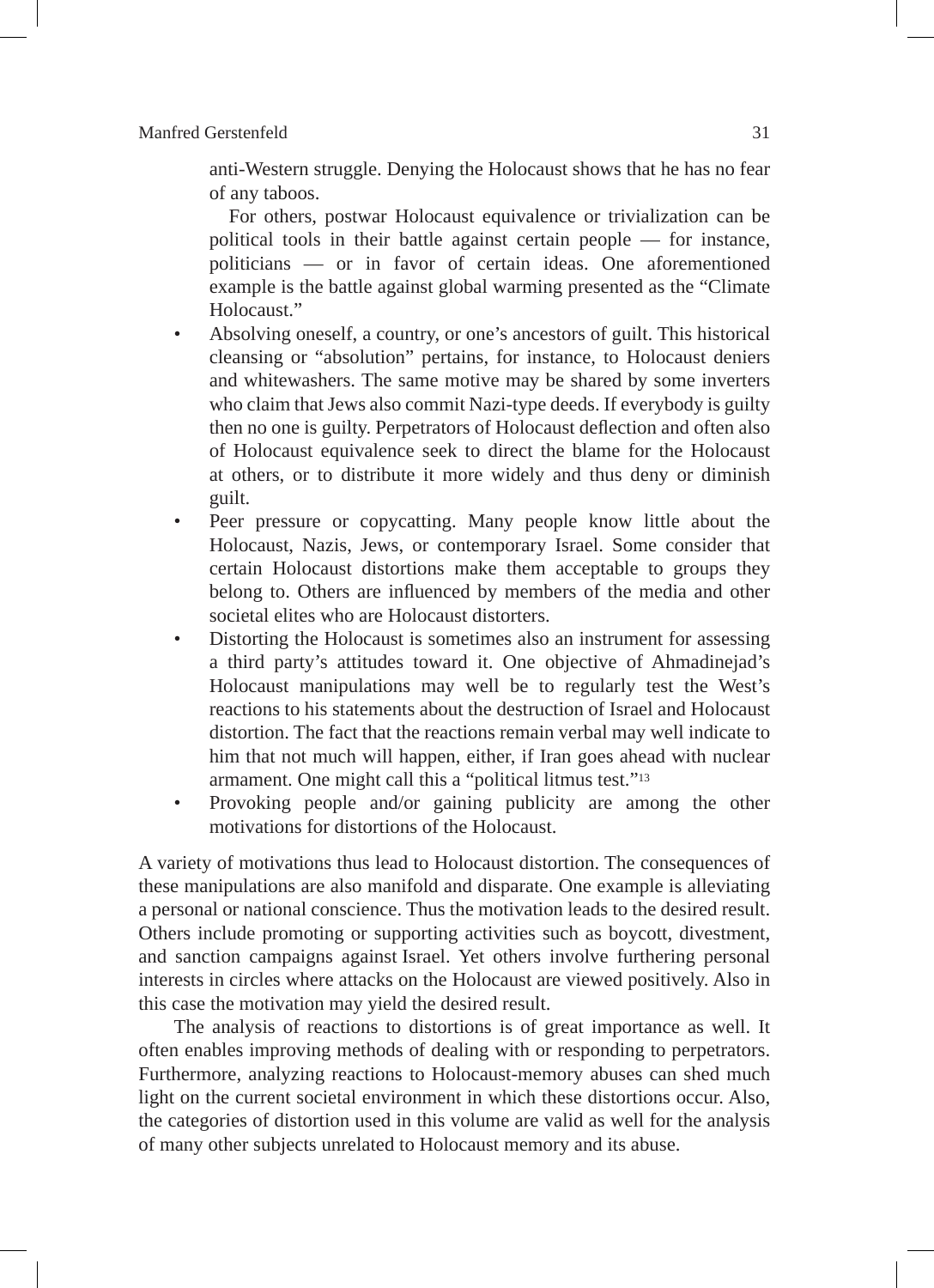### **Notes**

- 1. Jon Petrie, "The Secular Word HOLOCAUST: Scholarly Myths, History, and 20th Century Meanings," *Journal of Genocide Research*, Vol. 2, No. 1 (2000): 31–63.
- 2. Laurence Weinbaum, "The Banality of History and Memory: Romanian Society and the Holocaust," *Post-Holocaust and Anti-Semitism*, 45, 1 June 2006.
- 3. "Es ist nie zu Ende," *Die Zeit*, 21 January 2004. [German]
- 4. Thomas Haury, "Current Anti-Semitism in East Germany," *Post-Holocaust and Anti-Semitism*, 59, 1 August 2007.
- 5. Michael Whine, "The Berlin Declaration and the EUMC Working Definition of Anti-Semitism: Progress in the Struggle in Europe," *Post-Holocaust and Anti-Semitism*, 41, 1 February 2006.
- 6. Goetz Nordbruch, "The Socio-Historical Background of Holocaust Denial in Arab Countries: Reactions to Roger Garaudy's *The Founding Myths of Israeli Politics*," ACTA, 17 (Hebrew University of Jerusalem, 2001), 9.
- 7. E.g., Deborah Lipstadt, *Denying the Holocaust: The Growing Assault on Truth and Memory* (New York: Plume, 1993); Michael Shermer and Alex Grobman, *Denying History: Who Says the Holocaust Never Happened and Why Do They Say It?* (Berkeley and Los Angeles: University of California Press, 2000).
- 8. ADL, "Obama in Cairo: An Error of Omission," Press Release, 4 June 2009.
- 9. "USA Threats after Boycott Support," *Aftenposten*, 12 January 2006.
- 10. "Holocaust Memorial Days in the OSCE Region: An Overview of Good Governmental Practices," OSCE-ODIHR, January 2008.
- 11. Itamar Eichner, "Geluchei rosh wesarat haotsar," *Yediot Achronot,* 14 January 2009. [Hebrew]
- 12. Bjørn Gabrielsen, "En smak av egen medesin," *Dagens Naeringslev*, 2 April 2009 [Norwegian], picture by Scanpix.
- 13. Manfred Gerstenfeld, "Ahmadinejad, Iran, and Holocaust Manipulation: Methods, Aims and Reactions," *Jerusalem Viewpoints*, 551, 1 February 2007.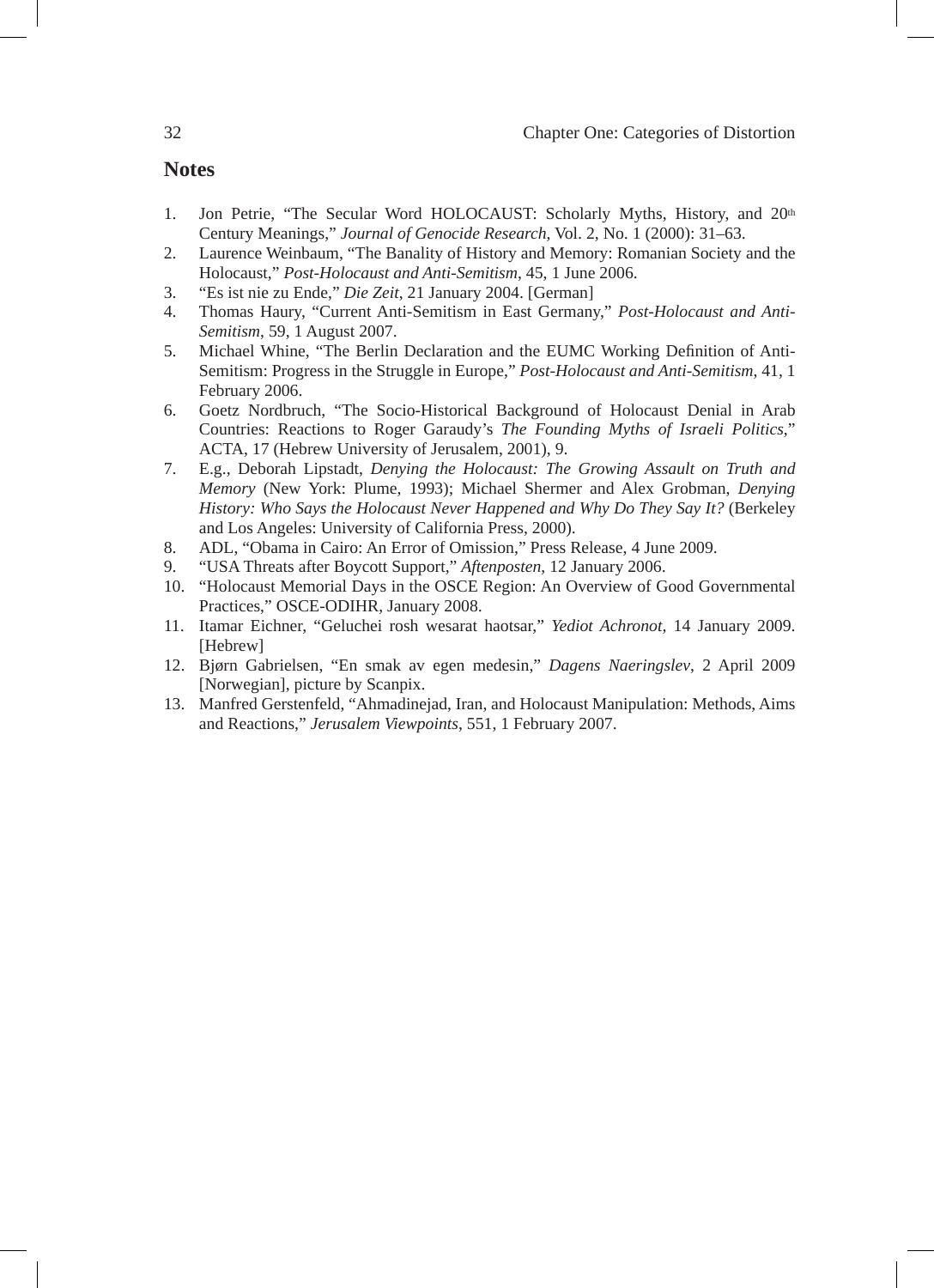# Chapter Two: Holocaust Justification and Promotion

Holocaust justification consists of "explaining" that the Jews caused their enemies' anti-Semitism and therefore were responsible for their own later destruction. The first part of this argument was prominent outside Nazi circles as well before World War II and occasionally returns nowadays.

Lipstadt says that:

The first generation of post-war deniers…justified Nazi anti-Semitism by asserting that the Jews were responsible for their own suffering, since they had caused Germany's financial and political problems. Later deniers abandoned this line of argument, because they felt it undermined whatever credibility they had.1

Sergio Minerbi mentions that the postwar German historian Ernst Nolte claimed that "the reason for the persecution of the Jews was the provocative declarations made by the Jews themselves."

Minerbi adds:

This is certainly not a new expedient — making the victim the guilty party is a well-known defamatory strategy. Nolte quotes the letter written by Chaim Weizmann in the British press in September 1939, in which he declared that in case of a future military conflict, the Jews would side with the democracies against Nazi Germany. Such an intention by a man, who did not even represent the majority of the Jews, seems sufficient to Nolte in order to justify the mass massacres committed in the second half of 1941 in occupied territories taken from the Soviet Union.

This is a baseless assertion. Not only was Weizmann a king without a kingdom at the time and could not commit all of the Jews, but he could not have any right to a war declaration, contrary to what Nolte writes.

Minerbi also notes that "the persecution of the Jews in Germany had commenced well before 1939."2

### **A Variety of Postwar Hitler Supporters**

Reporting on the 1961 Eichmann trial, Arendt wrote:

The newspapers in Damascus and Beirut, in Cairo and Jordan did not conceal either their sympathy for Eichmann nor their regret that he "did not finish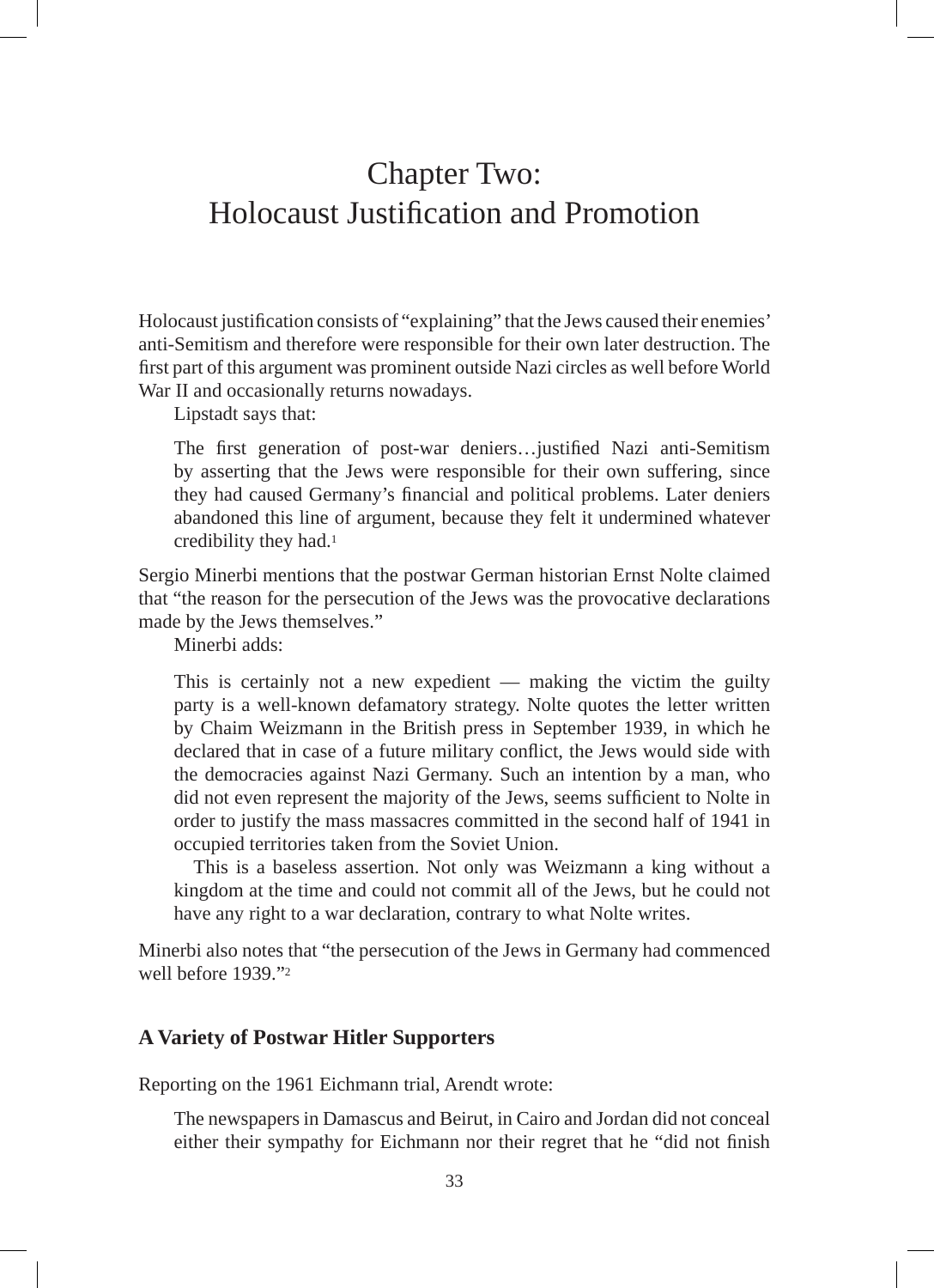the job"; a radio broadcast from Cairo on the opening day of the trial even included a little sideswipe at the Germans, reproaching them for the fact that "in the last war, no German plane had flown over and bombed a Jewish settlement."3

Since World War II some political leaders and others have expressed their sympathy for Hitler. On 11 September 1972, Ugandan president Idi Amin sent a telegram to UN secretary-general Kurt Waldheim in which he applauded the massacre of the Israeli Olympic athletes in Munich. Amin wrote that Germany was the most appropriate locale for this because it was where Hitler burned more than six million Jews. "It happened because Hitler and all of the German people knew that the Israelis are not a people who work for humanity and because of that they burned them alive and killed them with gas on the soil of Germany."4

David Ahenakew, an aboriginal leader in Canada said in 2002 that "Jews were a 'disease' and that Adolf Hitler was trying to 'clean up the world' when he 'fried' 6 million of the 'guys' during World War II." Initially Ahenakew was convicted of promoting hatred against an identifiable group, and had to pay a fine. He apologized but was stripped of the Order of Canada. The Saskatchewan court of appeals overturned the conviction, ruling that while the remarks about Jews were "shocking, brutal and hurtful," they were not illegal*.*<sup>5</sup>

### **Neo-Nazism**

There are also those who think the Nazi government was a good one. In addition, there are moral relativists who argue that the Nazi government had its good sides. A 2001 poll of Germans aged fourteen to sixteen in former East Germany found that 15 percent thought the Nazi regime had been a good idea and 62 percent thought it "wasn't all bad." In a poll conducted by the Forsa Agency among 1,106 Germans in the 14–25 age group in 2001, 47 percent in former East Germany and 35 percent in former West Germany thought Nazism had its good points.6

In this cultural environment neo-Nazism is on the rise. The German Interior Ministry reported that in the first ten months of 2008, there were about twelve thousand incidents — the great majority not against Jews — by far-Right offenders, a 30 percent increase over the same period in 2007. Many believe that only a part of these hate-related offenses are recorded. A study found that in former East Germany prejudice against foreigners is over 30 percent, while in former West Germany it is 20 percent.7

### **Holocaust Promotion**

Holocaust promotion is the encouragement of genocide against the Jews or against Israel, the Jewish state. Sometimes this is done explicitly by promoting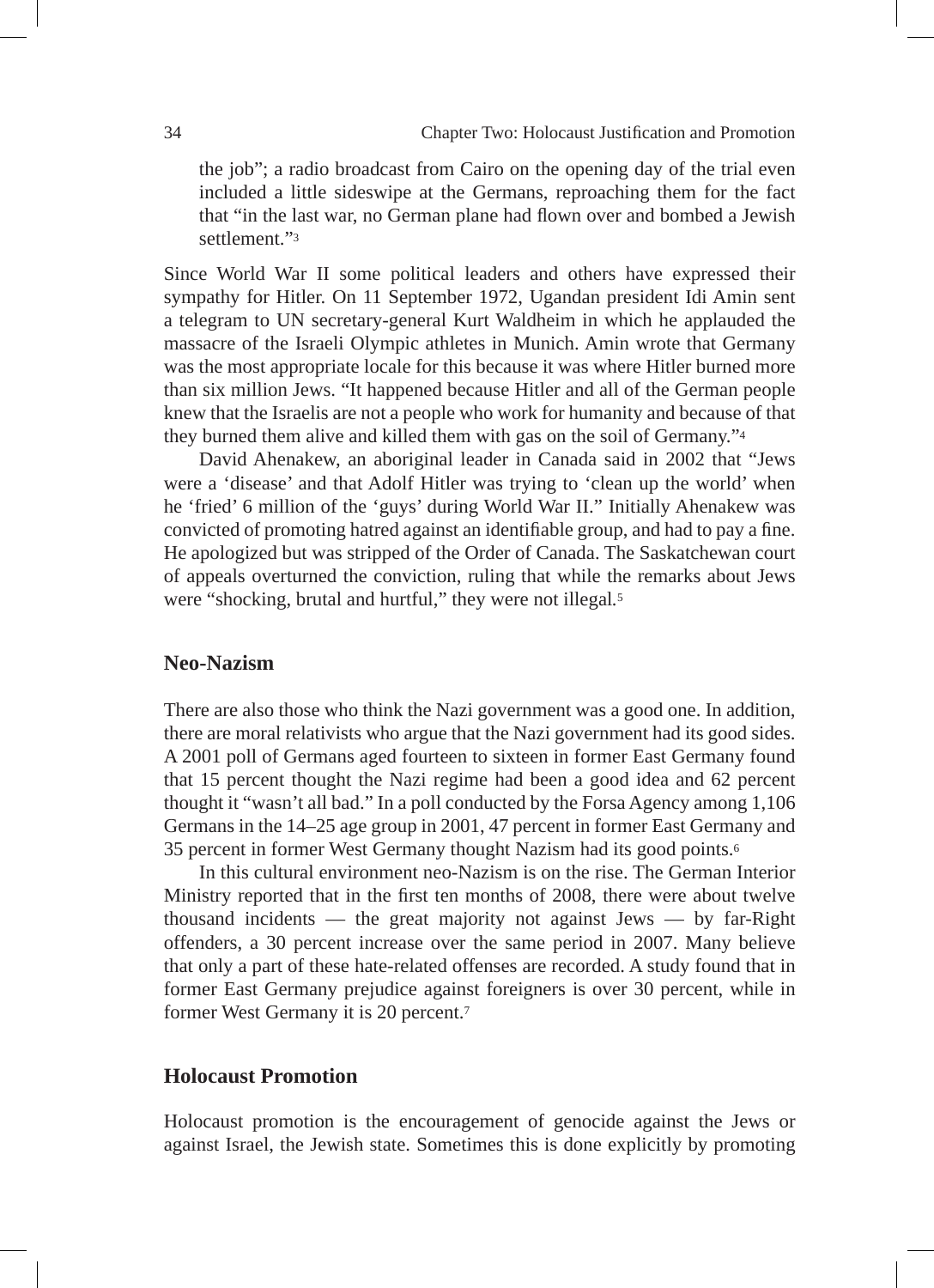the idea that Jews should be killed. On other occasions it is the logical outcome of proposed policies. Holocaust promotion is often not based on an abuse of Holocaust memory. It typically results from perverse "ideological" positions.

Holocaust promotion is not a "distortion category" in the sense in which the term is used in this book. Yet it has to be included and analyzed because it is often closely connected to the many abuses of Holocaust memory that are discussed here.

Campaigning for the mass murder of Jews is often done without specific reference to the Holocaust. Although most current Holocaust promotion focuses on the destruction of Israel, it also at times aims at Jews elsewhere. Sometimes the perpetrators refer to Hitler or the Germans as having failed to complete the extermination of the Jews and say their activities should be continued. One prominent variant of Holocaust promotion is propagating the view that the Jewish state is illegal and has no right to exist. The only possible way of achieving its elimination is by elements of genocide and mass murder, though this is not usually stated explicitly.

In the decades after World War II, the encouragement of the continuing murder of Jews came mainly from old Nazis, neo-Nazis, and some parts of the Muslim world. Holocaust promotion, however, remained a marginal phenomenon in the postwar period of the twentieth century.

Nowadays calling for the murder of Jews has become more commonplace. An example was San Francisco State University in 2002. Prof. Laurie Zoloth wrote an email about the violent threats there that was widely circulated on the Internet. It mentioned a meeting organized by the Jewish student organization Hillel after which about fifty participants remained for afternoon prayers. Thereafter "counter demonstrators poured into the plaza, screaming at the Jews to 'Get out or we will kill you' and 'Hitler did not finish the job.'"8

### **Mahmoud Ahmadinejad Calls for Genocide**

Ahmadinejad is the first head of state since World War II who regularly calls for actions that are tantamount to genocide. As such he is the prime contemporary example of a Holocaust promoter. His appeals of the last few years for the elimination of Israel — which is tantamount to mass murder — were preceded by those of Ayatollah Khomeini and several other Iranian leaders.

The current Iranian president has greatly increased the intensity of such calls. On 26 October 2005, he addressed the "World without Zionism" conference which preceded the annual Al-Quds (Jerusalem) Day established by Ayatollah Khomeini — at the Interior Ministry in Teheran stating:

Imam [Khomeini] said: "This regime that is occupying Quds [Jerusalem] must be eliminated from the pages of history." This sentence is very wise….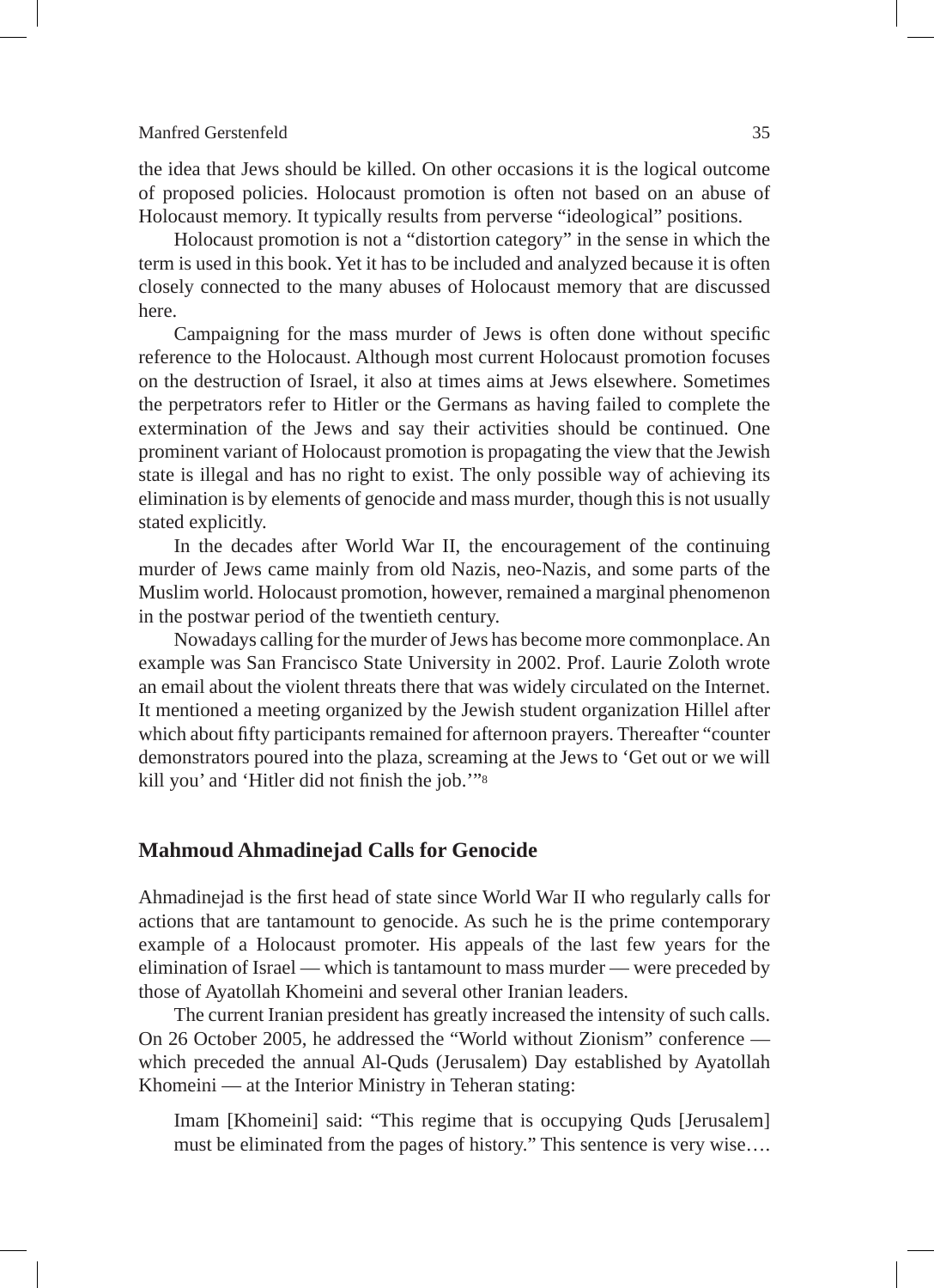Today, [Israel] seeks, satanically and deceitfully, to gain control of the front of war.… If someone is under the pressure of hegemonic power [i.e., the West] and understands that something is wrong, or he is naïve, or he is an egotist and his hedonism leads him to recognize the Zionist regime, he should know that he will burn in the fire of the Islamic Ummah [nation]…. Oh dear people, look at this global arena. By whom are we confronted? We must understand the depth of the disgrace imposed on us by the enemy, until our holy hatred expands continuously and strikes like a wave.<sup>9</sup>

Other speakers at the event were terrorist leaders Hassan Nasrallah of Hizballah in Lebanon and Khaled Mash'al of Hamas, who lives in Syria. Before his statement, Ahmadinejad told the hundreds of students present to shout the slogan "Death to Israel."10

On 28 October of that year, as is usual on the fourth Friday of the month of Ramadan, the annual Al-Quds Day demonstrations took place in Teheran, with Ahmadinejad's participation. He rejected the West's condemnations and repeated his words against Israel. State television showed him surrounded by demonstrators with signs saying "Death to Israel, Death to America."<sup>11</sup>

The Iranian president has repeated his genocidal statements many times since. At the December 2006 Holocaust Conference in Teheran, Ahmadinejad said: "Just as the Soviet Union was wiped out and today does not exist, so will the Zionist regime soon be wiped out."12

### **Other Iranian Leaders**

With his calls for murder, Ahmadinejad followed in the footsteps of previous Iranian leaders including former president Ali Akbar Hashemi Rafsanjani, who held office from 1989 till 1997. He had said in 2002: "If one day...the world of Islam comes to possess the weapons currently in Israel's possession [i.e., nuclear weapons] — on that day this method of global arrogance would come to a dead end. This…is because the use of a nuclear bomb in Israel will leave nothing on the ground, whereas it will only damage the world of Islam."13 In 2000, Iran's supreme leader Ayatollah Ali Khamenei told Muslim worshippers in Teheran, referring to Israel: "We have repeatedly said that the cancerous tumor of a state should be removed from the region."14

Ahmadinejad's genocidal remarks have drawn far more attention than those of his predecessors. One explanation may be that his statements are made more frequently. Also the statements of previous Iranian leaders had been much less watched in the West. Another factor is that — due to September 11 and terrorism — there is more sensitivity in the West to many problematic aspects of the world of Islam than there was ten years ago. Moreover, Ahmadinejad's reiteration of his genocidal statements combined with the strong impression that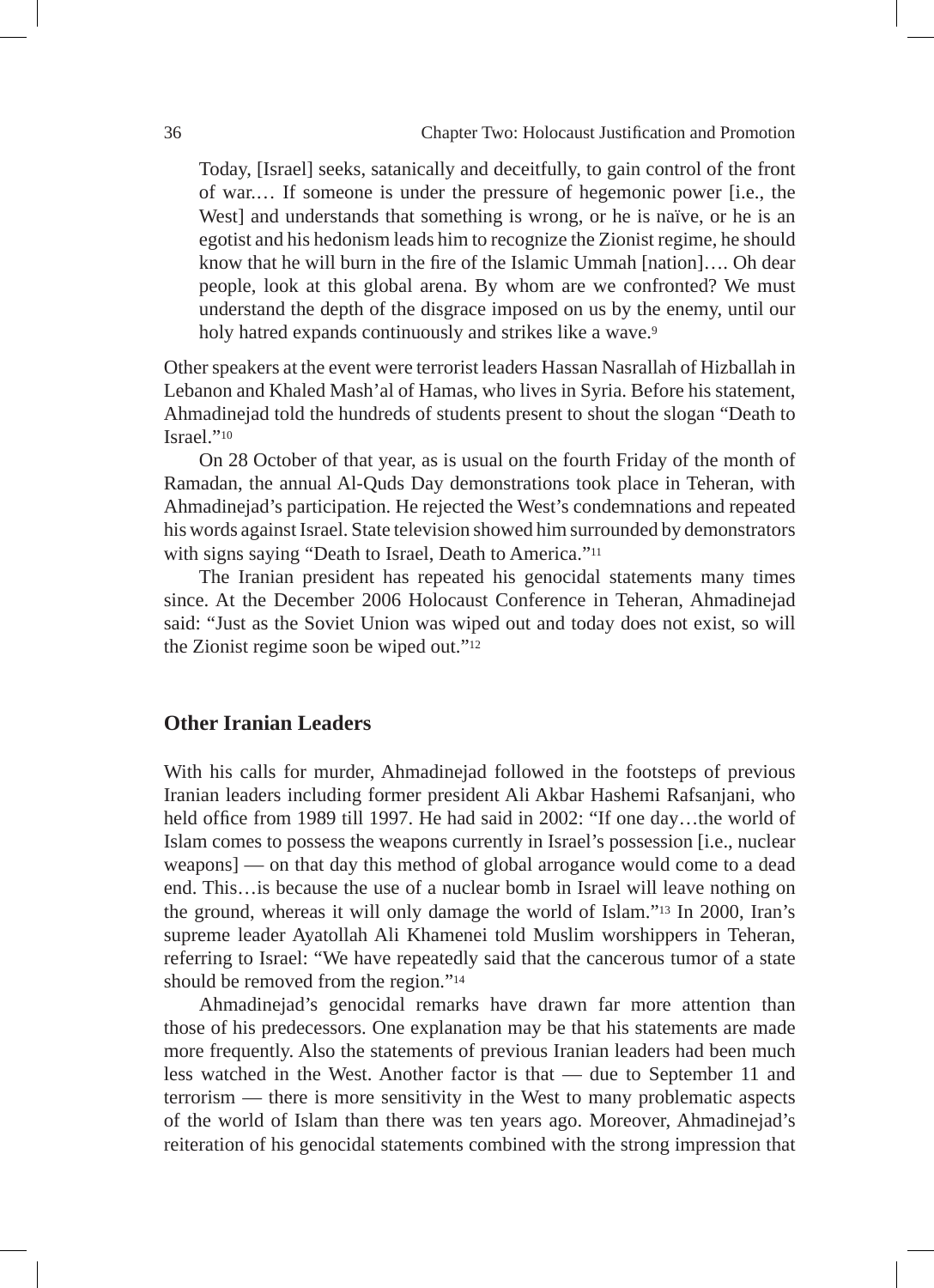Iran is on the way to develop nuclear weapons leads Westerners to observe his actions and statements.

Not only key Iranian leaders but also many lower-level officials call for genocide. For example, in June 2002, Iran held the "International Conference on Imam Khomeini and Support for Palestine," in which Khamenei participated. "The Iranian organizer of the conference, Ali Akbar Mohtashemi-Pur, declared, 'Israel is a cancerous tumor in the heart of the Muslim world which should be removed,' and lauded the attacks carried out by Palestinian suicide bombers."15

The leadership of the Iranian regime has encouraged a culture that stimulates calls for genocide. In fall 2005, Iranian state television broadcast a ten-minute animated film on a children's program glorifying the actions of a boy who killed himself in a suicide action against Israel, as an example for other children to follow. When carrying out this action, the child shouts: "I place my trust in God. Allah Akbar."16

Also in 2005, several commentators on Ahmadinejad's statements noted that "a Shahab-3 ballistic missile (capable of reaching Israel) paraded in Teheran … bore the slogan: 'Israel Should Be Wiped Off the Map.'"17

Ahmadinejad has not only repeated his genocidal statements many times. He also uses other terminology typical of Nazis. The latter often labeled Jews "vermin"; Ahmadinejad in early 2008 called Israel "a filthy germ." A few days before he made this comment, a top commander in Iran's Revolutionary Guards dubbed Israel a "cancerous germ" that would be wiped out by Hizballah.18

#### **Visiting New York and the United Nations**

Ahmadinejad has been widely condemned, mainly by Western leaders. Nevertheless he has been well received in many countries. In September 2007, he spoke at the General Assembly of the United Nations notwithstanding that he heads a country that aims to destroy another UN member state. He was even applauded by many present.

During that visit to the United States, Ahmadinejad also spoke at Columbia University, where part of the audience applauded. In his introduction to the event, the university's president Lee Bollinger severely criticized Ahmadinejad. This does not change the fact that such speaking invitations legitimize a person who should have long ago been brought before an international tribunal.19 However, there is no country that presently intends to do this.

A few days later more than a hundred Christian leaders participated in an interfaith meeting with Ahmadinejad in New York. This gathering was organized by the Mennonite Central Committee. Among its endorsers were Pax Christi USA and the World Council of Churches Commission on International Affairs.20 Little if anything is known about criticism of Ahmadinejad by the Christian participants in this meeting.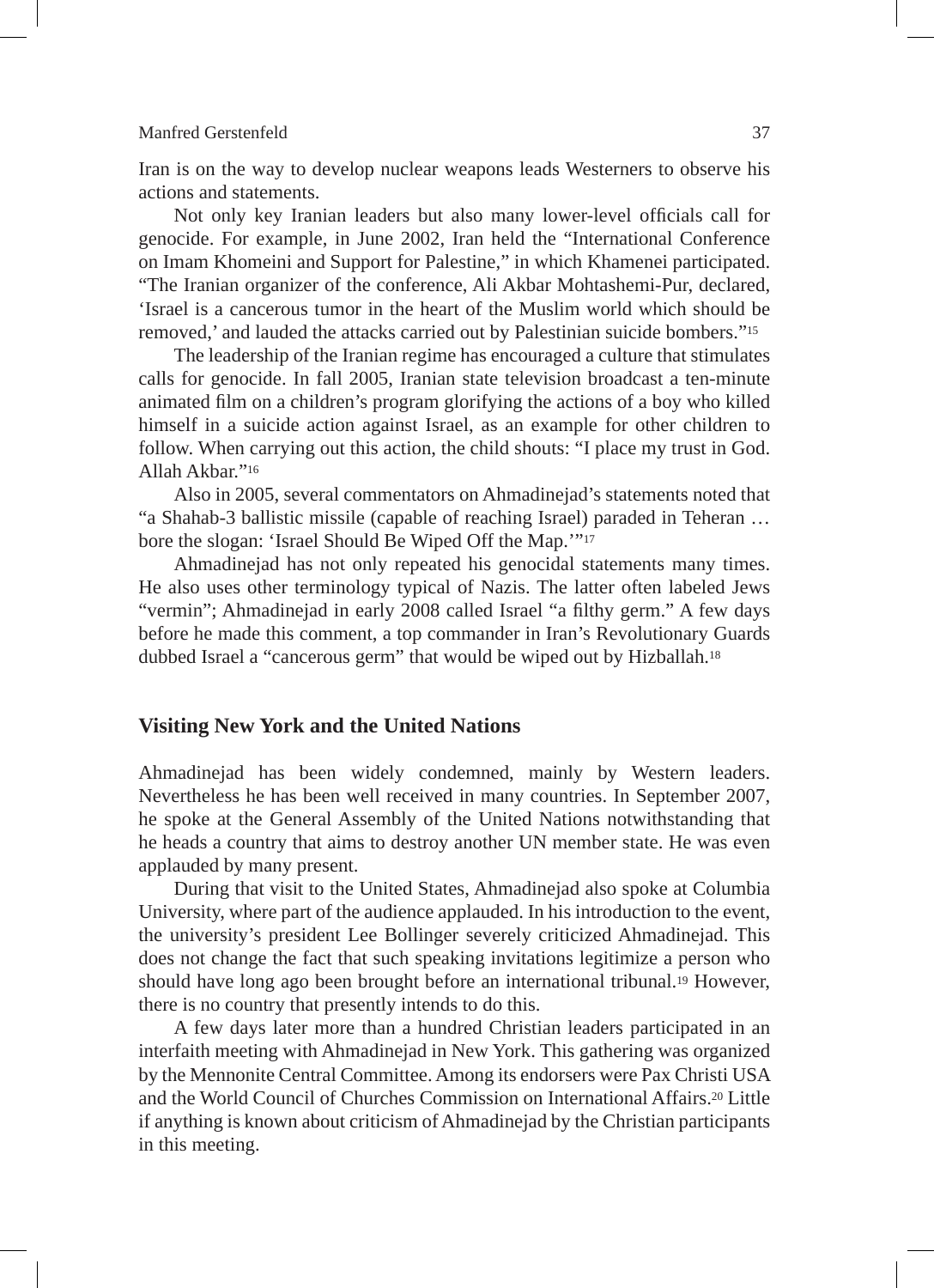Ahmadinejad also attended the Durban 2 review conference in April 2009, which was supposed to deal with the battle against racism. The EU representatives left the room in protest when he spoke. However, the Vatican, Swiss, and Norwegian representatives remained seated. Later Norwegian foreign minister Støre publicly criticized Ahmadinejad.21 As mentioned earlier, before the conference the Iranian president had been received by Swiss president Hans-Rudolf Merz.22

# **Arab and Muslim Supporters**

Ahmadinejad and his followers are driven by an apocalyptic vision of Islam. Hate propaganda, lies, violence, destruction, murder, and even genocide are tools to achieve their aims. Ahmadinejad's genocidal calls against Israel have deep roots in fundamentalist Iran and many followers among radical Muslims in other countries.

There have been some condemnations of Ahmadinejad's statements by Muslims, though the most important ones were not very explicit. In 2005, Turkey's Foreign Ministry's spokesman Narnik Tan said: "It is naturally impossible for us to approve such a statement.… Turkey…believes that regional conflicts can only be solved…through dialogue and peaceful means."23

Some Muslims supported Ahmadinejad when he made his initial genocidal statements. Farid Ahmad Pracha, a Pakistani parliamentarian, commented: "The words of Mr. Ahmadinejad are the heartfelt wish of all Muslims and are accepted by all Islamic entities around the world; we are in full support of the president and we back him up."24

On 6 November 2005, the Al-Aqsa Martyrs Brigade, the armed wing of the Fatah organization, became the first Palestinian group to openly support Iran's genocidal call. They distributed a leaflet in the Gaza Strip that endorsed the Iranian president's demand to wipe Israel off the map. It said: "We affirm our support and backing for the positions of the Iranian president toward the Zionist state which, by God's will, will cease to exist."25

# **Murdering Jews**

There are many in the Arab world whose extreme verbal attacks on Israel go hand in hand with similar ones on Jews. This can be illustrated by examples from the Hamas Charter. Its article 7 lays the groundwork for an ideology of genocide:

Hamas has been looking forward to implement Allah's promise whatever time it might take. The prophet, prayer and peace be upon him, said:

The time will not come until Muslims will fight the Jews (and kill them); until the Jews hide behind rocks and trees, which will cry: O Muslim! There is a Jew hiding behind me, come on and kill him!<sup>26</sup>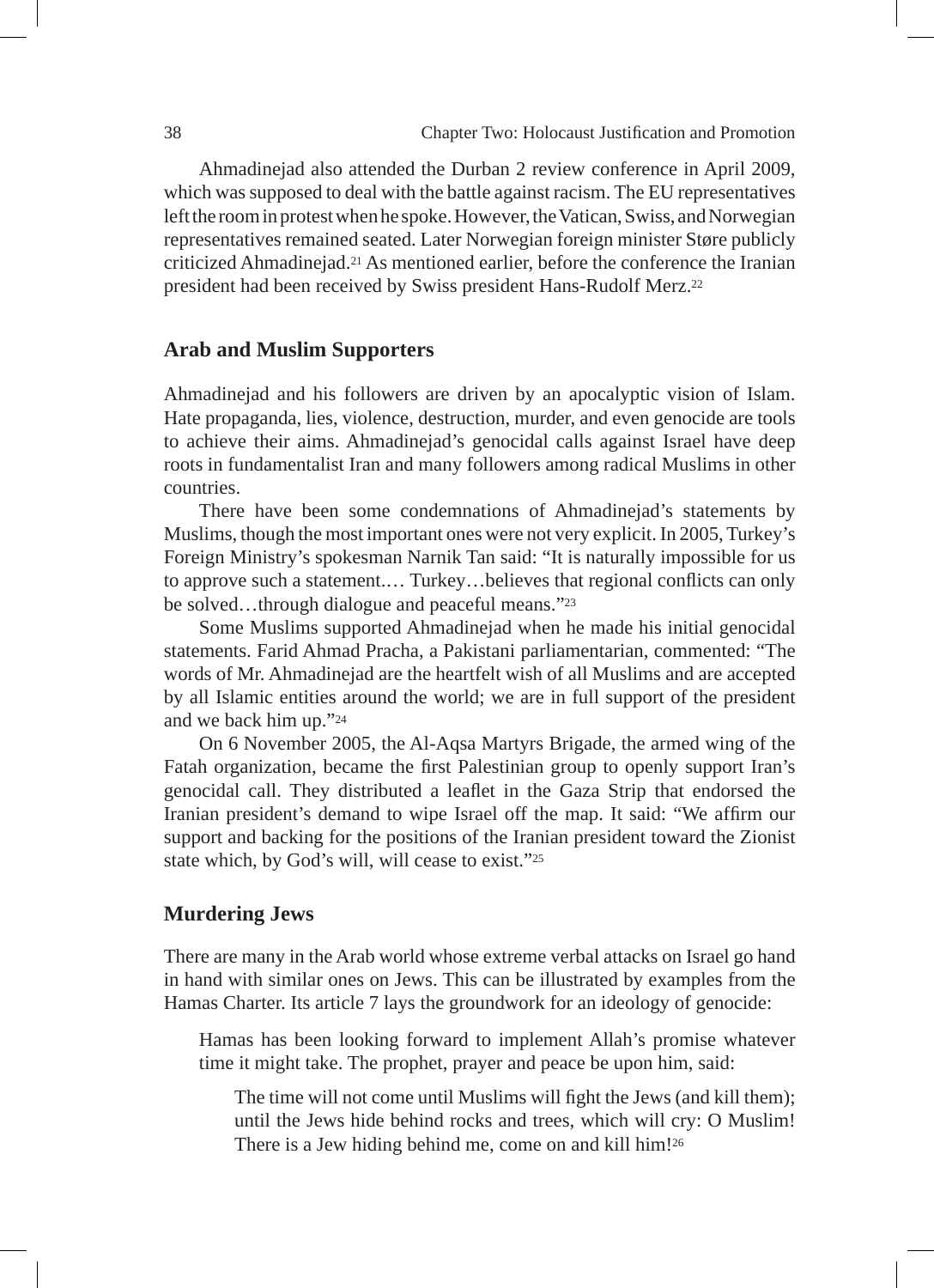One example of Palestinian calls for a genocidal war against the Jews came in 2004 from Dr. Ahmed Abu Halabiyah, rector of advanced studies at the Islamic University of Gaza. In a Friday sermon on PA TV, the official television of the Palestinian Authority, he said:

The Jews are the Jews…. They do not have any moderates or any advocates of peace. They are all liars. They must be butchered and must be killed…. The Jews are like a spring — as long as you step on it with your foot it doesn't move. But if you lift your foot from the spring, it hurts you and punishes you…. It is forbidden to have mercy in your hearts for the Jews in any place and in any land, make war on them anywhere that you find yourself. Any place that you meet them, kill them.27

When Israel undertook excavations outside the Temple compound in Jerusalem in 2007, Muslims claimed that it might affect the foundations of the Al-Aqsa Mosque. The Egyptian parliamentarian Mohammed el-Katatny of President Mubarak's National Democratic Party said, "Nothing will work with Israel except for a nuclear bomb that wipes it out of existence."28

In 2007, the ADL criticized the Egyptian Press Syndicate for awarding its top honor to the columnist Ahmed Ragab. Earlier in the year, Ragab had published a column titled "Thanks to Hitler" in the government daily *Al- Akhbar*, in which he praised Hitler for the murder of six million Jews and said "revenge on them was not enough."29

Even among Israeli Arabs only a small majority believes Israel has the right to exist as an independent country. A study by the University of Haifa in May 2009 found that 54 percent of Israeli Arabs think so.30

Another indication of widespread criminal inclinations is that Hitler's *Mein Kampf* enjoys popularity in many Muslim countries. It has, for instance, become a bestseller in Turkey where it can be bought in some of the largest supermarket chains and bookstores<sup>31</sup>

# **The 2008–2009 Gaza War**

Israel's Gaza war at the end of December 2008 and beginning of 2009 brought Holocaust promotion and inversion into the public square of many Western cities. During anti-Israeli demonstrations there were often shouts of "Death to the Jews" or similar slogans. Several such protests turned violent. Holocaust inversion came to the fore through frequent equations of Israel with Nazi Germany.

After many decades, the slogan "Death to the Jews" returned to German towns, including Berlin. This time it was shouted mainly by Muslims.32 These murderous calls were sometimes accompanied by efforts to remove any sign of Jewish or Israeli identity from the public square. During a pro-Palestinian march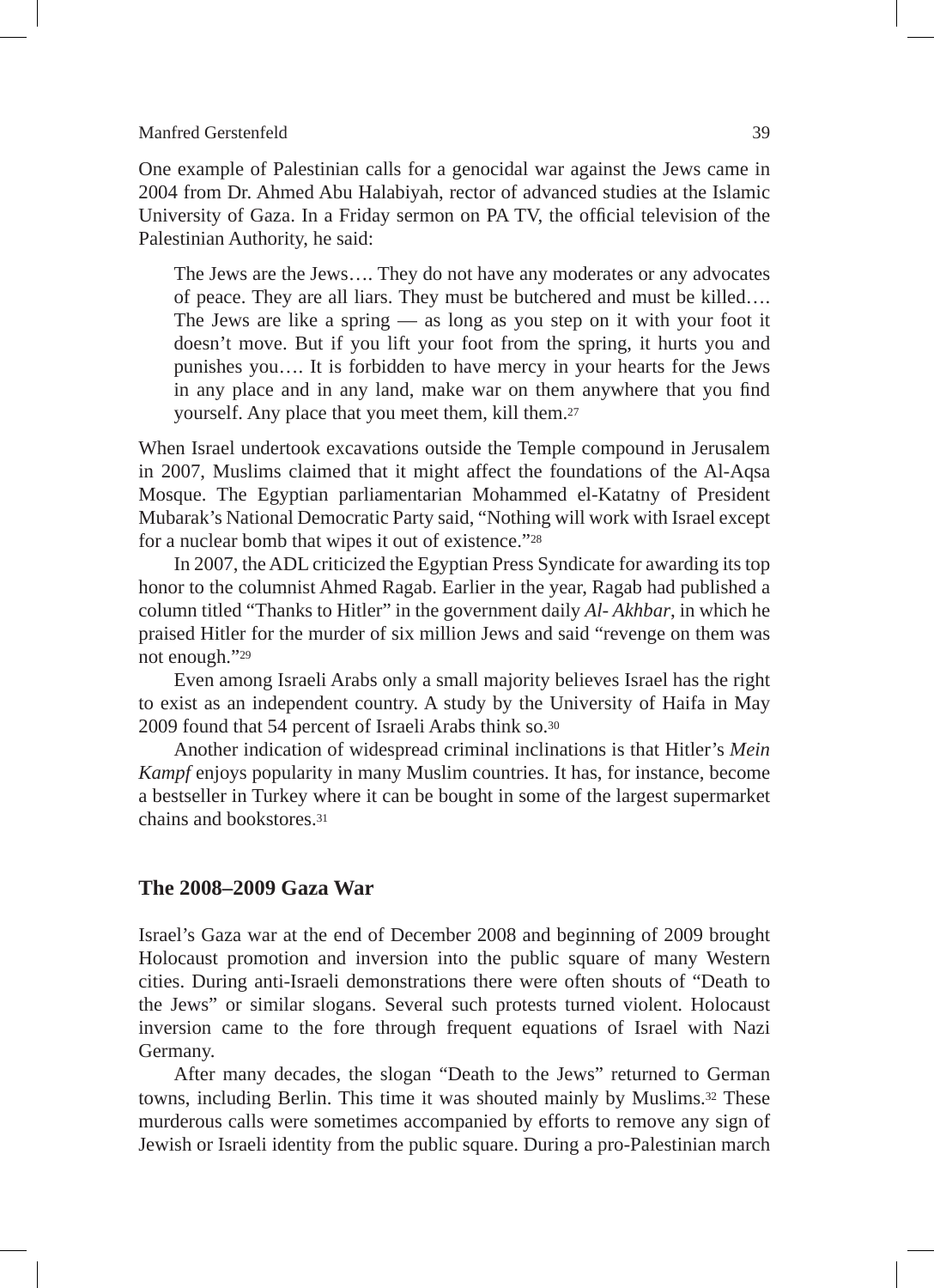in Duisburg, the German police removed two Israeli flags from the balconies of private apartments.33

# **Western Politicians**

As mentioned, Norway was the only Western country where a government minister, Finance Minister Kristin Halvorsen, leader of the Socialist Left Party, participated in an anti-Israeli demonstration where shouts of "Death to the Jews" were heard. This was initially largely ignored by the Norwegian media. An Israeli daily, however, published the story, also mentioning that the Israeli embassy had protested*.*<sup>34</sup>

In the Swedish town of Norrköping, a former Social Democrat party secretary, Lars Stjernkvist — who had also at one time been a parliamentarian — spoke at a demonstration where there was a Hizballah flag as well as swastikas in the background. A blogger captured this with his camera.35 The local Social Democrat newspaper *Folkbladet* criticized the blogger for making an issue out of it.36

In Amsterdam, two parliamentarians of the extreme-Left Socialist Party, Harry van Bommel and Sadet Karabulut, joined with other demonstrators in shouting "Intifada, intifada, free Palestine."37 During that demonstration there were also shouts of "Hamas, Hamas, Jews to the gas."

### **More Anti-Semitic Slogans**

On 14 January, in the French town of Mulhouse in Alsace, slogans such as "Death to Israel," "Long Live Palestine," and "F--k France" were scrawled on the wall of the synagogue.38 In the Turkish capital Ankara, a basketball game between the Turk Telekom and Israeli Bnei Hasharon teams was canceled after Turkish fans stormed the court shouting "Allahu Akbar" and "Death to the Jews."39

On 30 December, at a busy intersection in Ft. Lauderdale, Florida, a few hundred supporters of the Palestinians demonstrated against Israel. Besides the many inciting and aggressive hate manifestations, there were clear examples of the promotion of a holocaust against the state of Israel. One woman shouted "Nuke, nuke Israel" and also held up a sign with a similar message. Another woman shouted: "Go back to the oven…you need a big oven, that's what you need."40

Eyewitnesses in various countries say that in some cases shouts of "Death to the Jews," the burning of Israeli flags, and banners equating Jews with Nazis go unmentioned in the media. For instance, Levi Salomon, a representative of the Berlin Jewish community, has given examples of such deficient reporting.41

A derivative of Holocaust promotion are graffiti of swastikas and other Nazi symbols on Jewish institutions and cemeteries. One example among many: in May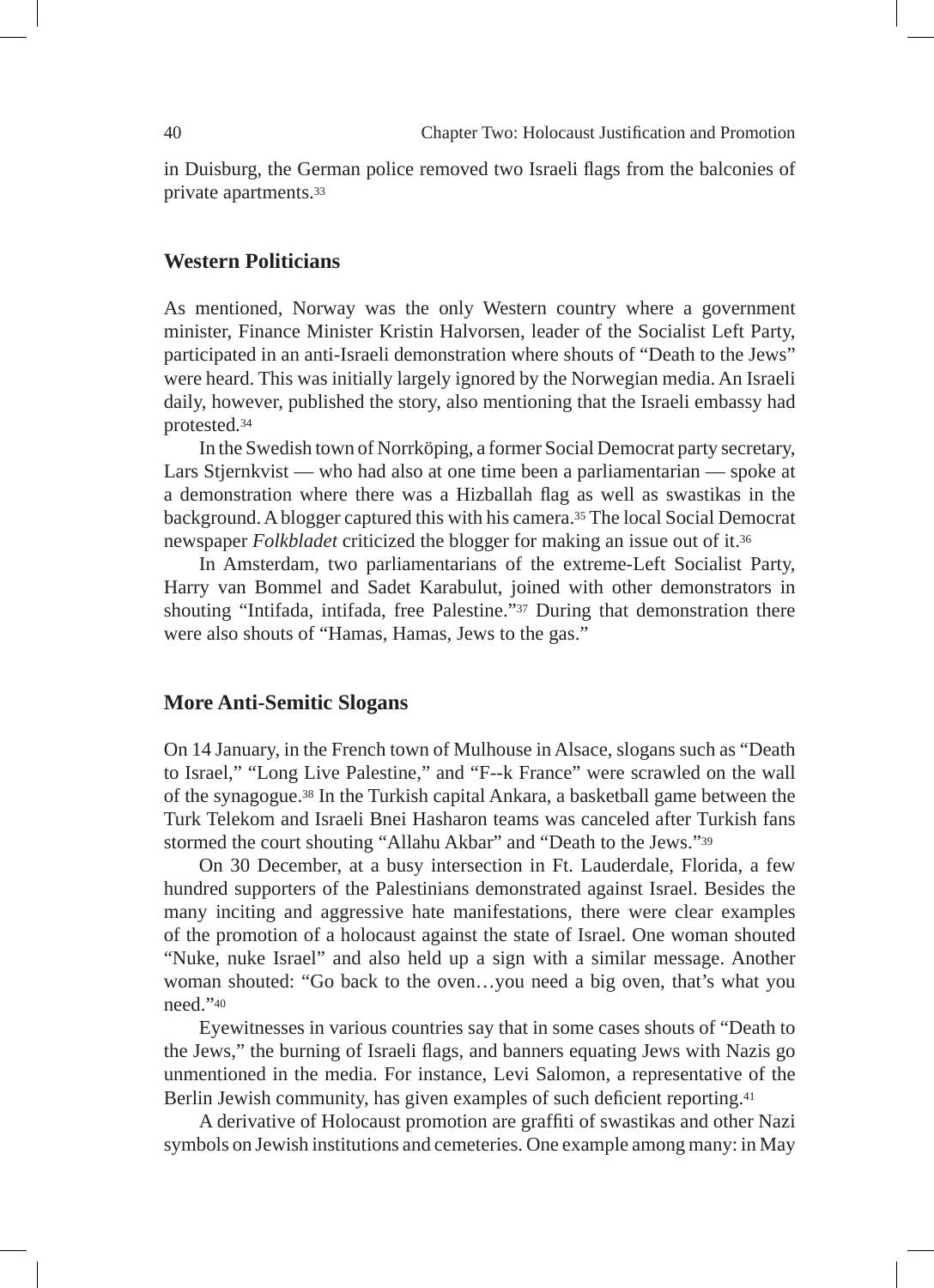2009, black swastikas were painted on tombstones in the old Sofienberg Jewish cemetery in Oslo. This cemetery had been in use until 1917 and is considered a heritage site.42

# **Palestinian Extremists and "Moderates"**

The Palestinian incitement calling for genocide of the Jews goes back well before World War II. Haj Amin el-Husseini, the prewar mufti of Jerusalem, was the most prominent leader of the Palestinian Arab extremists before the War of Independence and supported Hitler's actions against the Jews. In the late 1930s, he was financially and militarily assisted by Hitler's Germany. As Matthias Küntzel put it: "a biography of the Mufti published in 1943 clarified the closeness in world view between National Socialism and Islamism from a German perspective."43

For a long time the leader of the Palestinian Arab "moderates" was Ragheb bey el-Nashashibi, the mayor of Jerusalem, who also came out in favor of the mass murder of Jews. After the 1929 riots in Mandatory Palestine, the non-Jewish French writer Albert Londres asked him why the Arabs had murdered the old, pious Jews in Hebron and Safed, with whom they had no quarrel.

The mayor answered: "In a way you behave like in a war. You don't kill what you want. You kill what you find. Next time they will all be killed, young and old." Later on, Londres spoke again to the mayor and tested him ironically by saying: "You cannot kill all the Jews. There are 150,000 of them." Nashashibi answered "in a soft voice, 'Oh no, it'll take two days.'"44

This reflected a much broader Arab mindset. It was most succinctly put by Azzam Pasha, secretary of the Arab League, who announced during the 1948 Arab-Israeli war: "This will be a war of extermination and a momentous massacre which will be spoken of like the Mongolian massacres and the Crusades."<sup>45</sup>

# **Arab Countries a Haven for Nazis**

Many Nazis who escaped from defeated Germany found a new home in Arab countries. Alois Brunner, an Austrian Nazi war criminal and assistant to Adolf Eichmann, fled to Syria in the mid-1950s and acted there as a government adviser.

Egypt in particular became a haven for Nazis. There, they continued their anti-Semitic activities. Among them was Johannes von Leers, a Goebbels collaborator, who was brought to Egypt by el-Husseini after World War II. He converted to Islam, changed his name to Omar Amin, and became a political adviser to the Information Bureau of the Egyptian government.46

When in 1953 there was a rumor that Hitler was still alive, Anwar al-Sadat, later president of Egypt, wrote in deference to him: "I congratulate you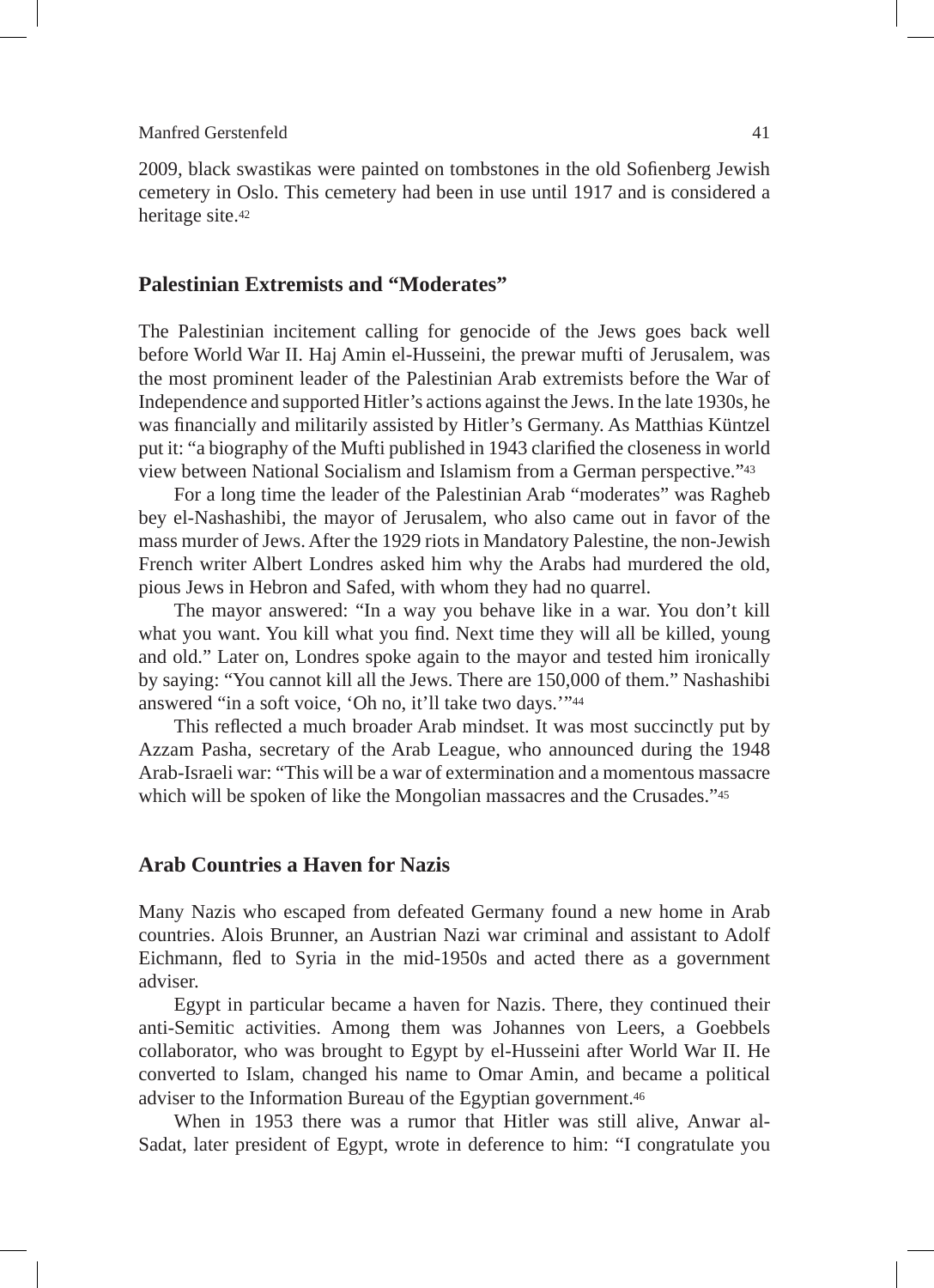wholeheartedly…. You can be proud of it that you will be the immortal Führer of Germany. We will not be surprised when we see you rise again or when after you a new Hitler emerges."47

The historian Joel Fishman shows the important role of Nazi propagandists in transplanting their propaganda themes into the Middle East and particularly into the media war against Israel. He concludes: "If today's Arab anti-Israeli and anti-Jewish propaganda strongly resembles that of the Third Reich, there is a good reason."48

# **Reactions to Holocaust Promotion**

Although earlier expressions of Holocaust promotion could often be ignored by the international community, those of Ahmadinejad could not. His de facto calls for genocide necessitated official reactions. These were almost all limited to verbal condemnations by, among others, the United Nations Security Council and the European Union. No concrete measures were taken against Iran or its president.

Among the early private initiatives against Ahmadinejad in the Western world one stands out. In Rome, on 3 November 2005, a torchlight march was held near the Iranian embassy. This protest was initiated by Giuliano Ferrara, editor of the conservative daily *Il Foglio*. An estimated fifteen to twenty thousand people took part in the demonstration, among them cabinet minister Roberto Calderoli, who said he represented both the government and his Lega Nord party.

Ferrara, when asked why he took an initiative that, due to its size, was unique in the world, replied: "I felt it a political, cultural, and civil duty to organize a protest against Ahmadinejad's call for genocide. I wanted this demonstration to have a simple goal: to proclaim that we uphold Israel's right to exist and object to a head of state who denies this."49

As to the murderous shouts during anti-Israeli demonstrations at the time of the Gaza campaign, in some countries complaints were submitted to antiracism bodies. On 16 February 2008, the CCOJB, the umbrella body of Belgian Jewish organizations, made a formal complaint concerning racism, anti-Semitism, and xenophobia to the Center for Equal Opportunities and the Fight against Racism. The CCOJB made accusations against three of the Wallonian parties — the socialist PS, the Christian CDH, and the Green Ecolo — as well as trade unions and eighty-six NGOs that had organized the demonstration in question.50

In the Netherlands, well-known lawyer Bram Moszkowicz filed a complaint with the attorney-general against the parliamentarians Van Bommel and Karabalut for incitement to hate, discrimination, and violence. He said they were both leaders of the demonstration, where shouts of "Hamas, Hamas, Jews to the gas" could be heard in the background. According to Moszkowicz, since the two parliamentarians did not dissociate themselves from these calls, they should be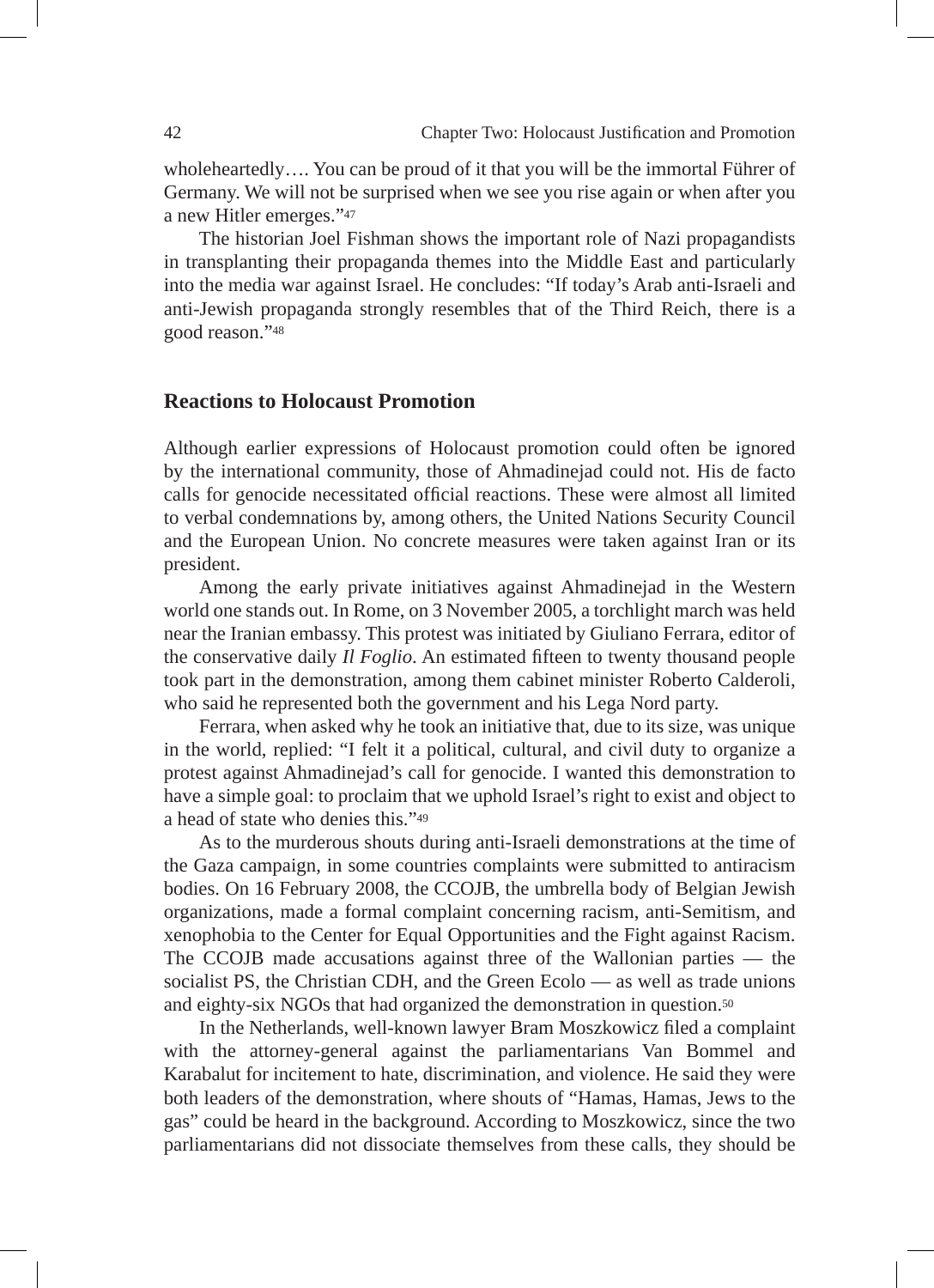considered as identifying with them.51 Among the thirty bodies that had sponsored this demonstration were several Muslim organizations.

# **Using Legal Means**

There are legal means that can be used against Holocaust promotion. However, courts often do not rule against such supporters of murder.

Kostas Plevris is a Greek Holocaust promoter. He has written a book, *Jews: The Whole Truth,* in which he calls Jews subhuman and says, "I constantly blame the German Nazis for not ridding our Europe of Jewish Zionism when it was in their power to do so." As often happens, such perpetrators promote more than one Holocaust distortion. Plevris is also a Holocaust denier who wrote, "Free yourselves from Jewish propaganda that deceives you with falsehoods about concentration camps, gas chambers, 'ovens' and other fairy tales about the pseudo-holocaust."52

In March 2009, a five-member appeals court in Athens acquitted Plevris of Holocaust denial. He had been convicted in December 2007 and sentenced to fourteen months in prison and three years' probation. In a press release the Central Board of Jewish Communities in Greece expressed its concern that "a self-confessed promoter of Nazism and racism remains unpunished though he not only distorts proved historical evidence, but even worse, uses his pen to incite hatred and provoke discrimination and violence against citizens of Greece and Europe."53

#### **Bringing Ahmadinejad before the International Court**

In Ahmadinejad's case, studies have shown that he could be brought before the International Court of Justice. Yet no nation, including those that always pretend to be in the forefront of human rights, has taken this initiative. Justus Weiner, an international human rights lawyer who coordinated an analysis of Ahmadinejad's incitement to genocide, writes that:

One of the relevant legal sources is the convention on the Prevention and Punishment of the Crime of Genocide, which came into force on 12 January 1951. This Convention is one of the most widely accepted treaties in the realm of international law, having been ratified by 138 states, including Iran.

The Genocide Convention defines the crime of genocide, and stipulates that certain acts related to genocide are punishable. One of these prohibited acts is incitement to commit genocide. By including this as a crime the drafters sought to create an autonomous breach of international law, which is an inchoate crime — a crime in the absence of any substantive offence having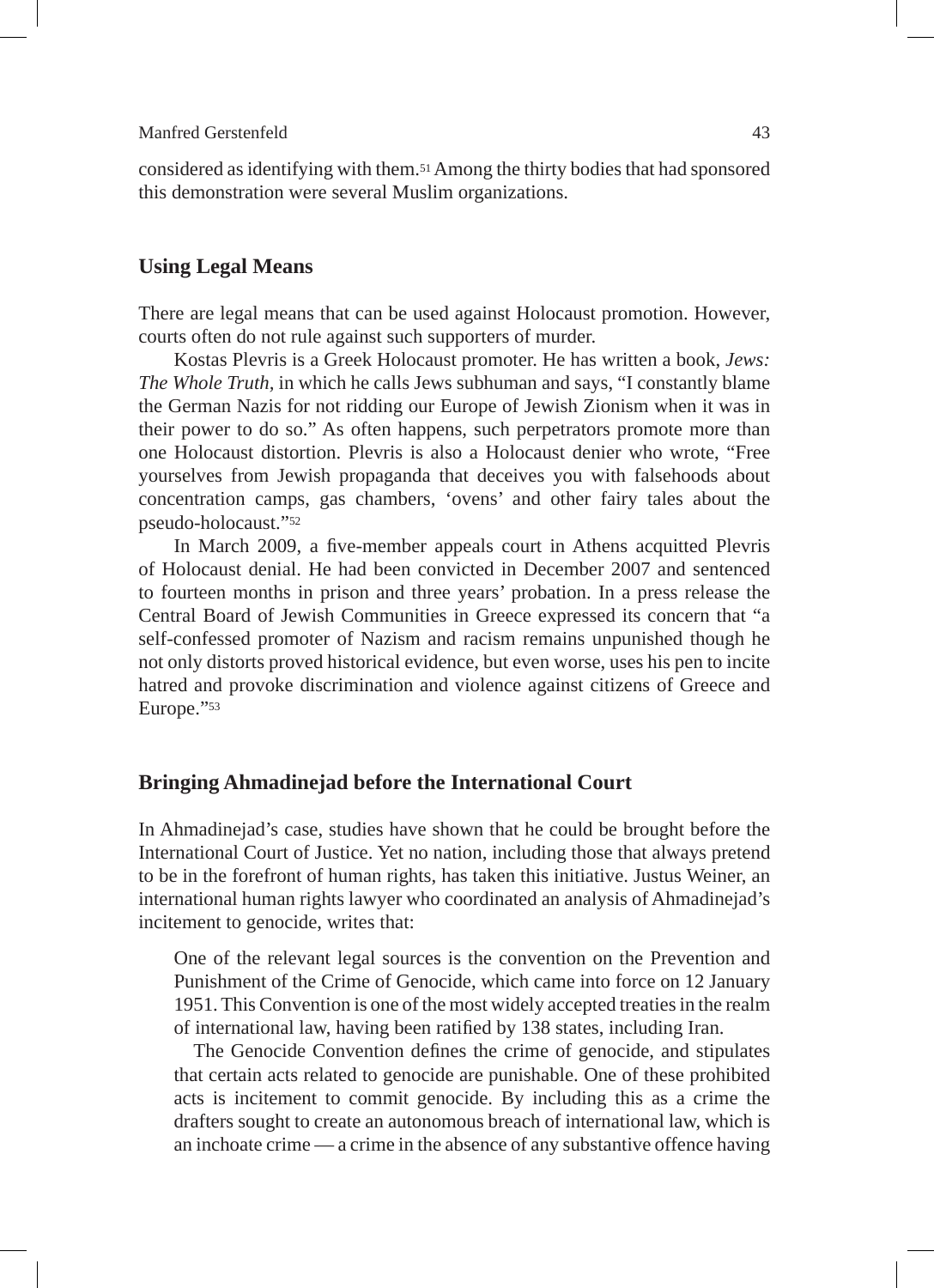been committed or consummated. Thus, in order to succeed in a case of incitement, a prosecutor need not prove that genocide has in fact transpired. It is sufficient to prove that incitement to genocide has occurred.

In analyzing the Genocide Convention and relevant case law, it is indisputable that Ahmadinejad is engaged in and responsible for direct and public incitement to commit genocide. The challenge now is averting this imminent disaster. Sadly, the historical record shows that the international community has consistently delayed action until after thousands or even millions were already slain. This shameful record must be, and can be, improved upon, by implementing the existing international and/or national laws.54

# **Notes**

- 1. Manfred Gerstenfeld, "Denial of the Holocaust and Immoral Equivalence," an interview with Deborah Lipstadt, *Post-Holocaust and Anti-Semitism,* 11, 1 August 2003.
- 2. Sergio I. Minerbi, "Nolte and the Memory of the Shoa," *Jewish Political Studies Review*, Vol. 14, Nos. 3–4 (Fall 2002).
- 3. Hannah Arendt, *Eichmann in Jerusalem* (Middlesex: Penguin, 1965), 13.
- 4. *Times*, 13 September 1972, as quoted in Arye Oded, "Israeli-Ugandan Relations in the Time of Idi Amin," *Jewish Political Studies Review*, Vol. 18, Nos. 3–4 (Fall 2006).
- 5. Chris Purdy, "Ahenakew to Receive New Hate Crime Trial," *National Post*, 14 January 2008; Betty Ann Adam, "Ahenakew Still Blames Jews for World War," *National Post,*  27 November 2008; "Crown Won't Appeal Acquittal of First Nations Leader for Anti-Semitic Remarks," *National Post*, 24 March 2009.
- 6. Toby Helm, "Young Germans See 'Good Side' to Nazis," *Daily Telegraph*, 19 June 2001.
- 7. "Germany Sees Rise in Far-Right Attacks," *Daily Telegraph*, 29 December 2008.
- 8. John Podhoretz, "Hatefest by the Bay," *New York Post*, 14 May 2002.
- 9. "Iranian President at Teheran Conference: 'Very Soon, This Stain of Disgrace [Israel] Will Be Purged from the Center of the Islamic World — and This Is Attainable,'" Middle East Media Research Institute (MEMRI), *Special Dispatch Series*, 1013, 28 October 2005.
- 10. Ibid.
- 11. "Iran's Foreign Minister: President's Remarks Reflect Our Strategy," *Iran Focus,* 29 October 2005.
- 12. Manfred Gerstenfeld, "Ahmadinejad, Iran, and Holocaust Manipulation: Methods, Aims and Reactions," *Jerusalem Viewpoints*, 551, 1 February 2007.
- 13. "Former Iranian President Rafsanjani on Using a Nuclear Bomb against Israel," MEMRI, *Special Dispatch Series*, 325, 3 January 2002.
- 14. "Iran Leader Urges Destruction of 'Cancerous' Israel," *CNN.com*, 15 December 2000.
- 15. Yehudit Barsky, "Terrorism Briefing: Islamic Jihad Movement in Palestine," American Jewish Committee, 2002.
- 16. Toby Harnden, "Suicide Bombers on Iran Kid's TV," *Sunday Telegraph*, 6 November 2005.
- 17. Daniel Pipes, "Iran's Final Solution Plan," www.danielpipes.org, 1 November 2005.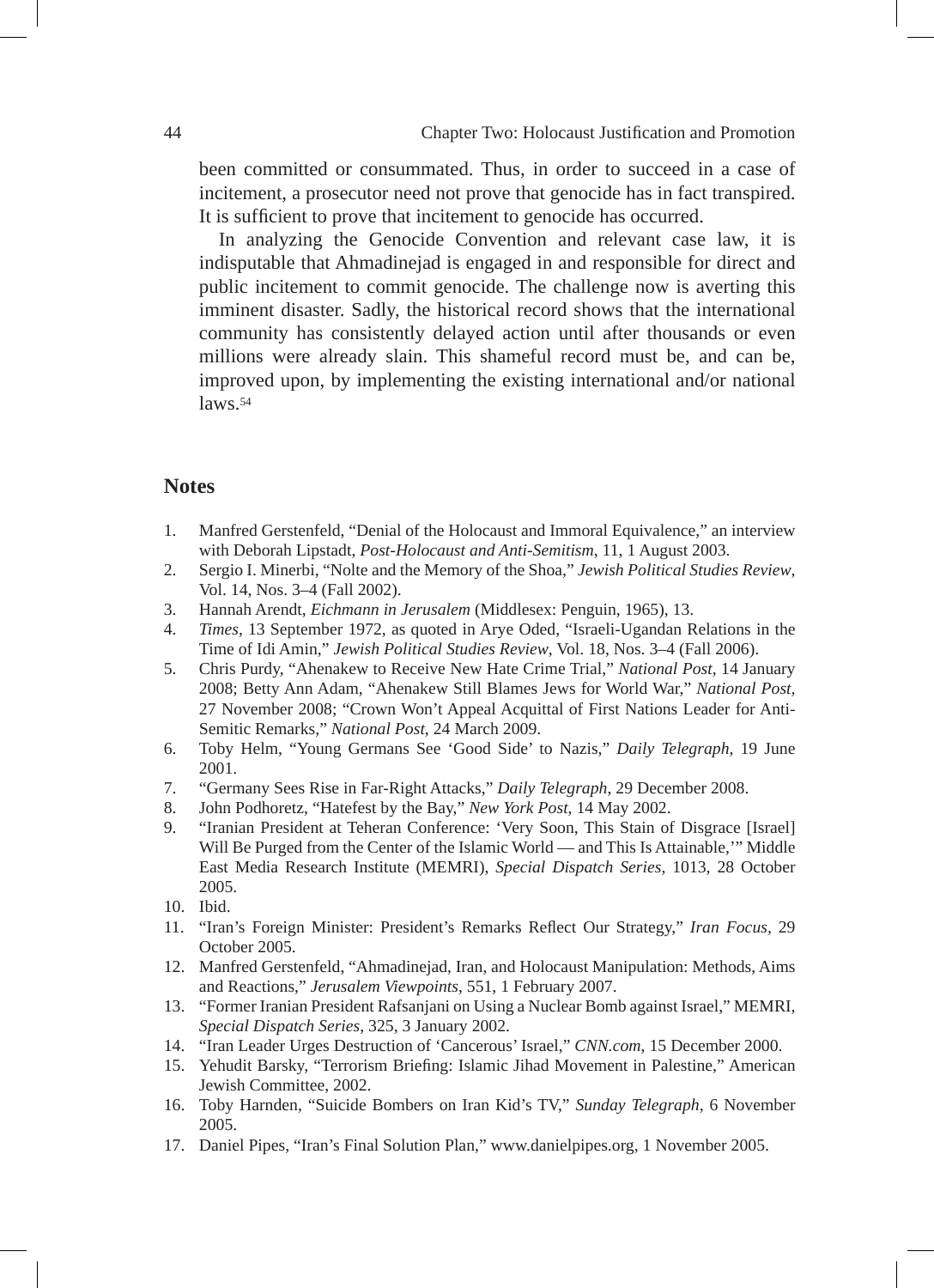- 18. Reuters, "EU: Iran's Remarks against Israel 'Unacceptable, Uncivilized,'" *Haaretz*, 25 February 2008.
- 19. Fox News, "Ahmadinejad Blasts Israel, Denies Existence of Iranian Gays during Columbia Speech," 24 September 2007.
- 20. "Mennonite Central Committee Hosts Dialogue between Iranian President and 100 Religious Leaders," http://mcc.org/news/news/article.html?id=254, viewed 11 May 2009.
- 21. Haviv Rettig Gur and Tovah Lazaroff, "Norwegian Envoy 'Won't Let Iran Hijack Durban II,'" *Jerusalem Post*, 22 April 2009.
- 22. Haviv Rettig Gur, Amir Mizroch, and Abe Selig, "Swiss Officials Defend Ahmadinejad Meeting," *Jerusalem Post*, 20 April 2009.
- 23. AP, "Turkey Says It Cannot Approve of Iranian Call to Eliminate Israel," 28 October 2005.
- 24. www.kayhannews.ir/840811/2.htm. [Farsi]
- 25. Khaled Abu Toameh, "Aksa Brigades Endorse Iran's Call to Eliminate Israel," *Jerusalem Post,* 7 November 2005.
- 26. Raphael Israeli, *Fundamentalist Islam and Israel* (Lanham, MD: Jerusalem Center for Public Affairs, University Press of America, 1993), 132–159.
- 27. Itamar Marcus and Barbara Crook, "Kill a Jew Go to Heaven: The Perception of the Jew in Palestinian Society," *Jewish Political Studies Review*, Vol. 17, Nos. 3–4 (Fall 2005): 127.
- 28. AP, "Egyptian MP: Nothing Will Work with Israel Except Nuclear Bomb," *Haaretz*, 13 February 2007.
- 29. ADL, "ADL Calls Egyptian Press Syndicate Honoring of Anti-Semitic Columnist 'Outrageous,'" Press Release, 31 May 2001.
- 30. Fadi Eyadat, "Poll: 40% of Israeli Arabs Believe Holocaust Never Happened," *Haaretz*, 17 May 2009.
- 31. Rifat N. Bali, "Present-Day Anti-Semitism in Turkey," *Post-Holocaust and Anti-Semitism*, 84, 1 September 2009.
- 32. "Antisemitismus in Berlin und Duisburg," *Kontraste, Rundfunk Berlin-Brandenburg*, video, 15 January 2009, viewed 2 March 2009. [German]
- 33. Yassin Musharbash, "Police Remove Israeli Flag during Islamist Protest March," *Spiegel Online*, 13 January 2009.
- 34. Itamar Eichner, "Geluchei rosh wesarat haotsar," *Yediot Achronot,* 14 January 2009. [Hebrew]
- 35. Erik Svansbo, "Folkbladet uppmärksammar 'bloggkupp,'" *Svansbo*, 14 January 2009, http://blogg.svansbo.se. [Swedish]
- 36. "'Extrema yttringar tack vare Svansbo,'" *Folkbladet*, 14 January 2009. [Swedish]
- 37. Theo Koelé, "Van Bommel ergert Kant met oproep tot intifada," 5 January 2009. [Dutch]
- 38. "Sarkozy: 'Zero Tolerance' for Anti-Semitic Attacks," *National Post*, 16 January 2009.
- 39. Ehud Kohanim, "Turkish Fans Blow Israeli Team's Game in Ankara," *Ynetnews*, 7 January 2009.
- 40. "Pro-Hamas Demonstration Fort Lauderdale FL," *YouTube*, video, 30 December 2008, viewed 17 May 2009.
- 41. "Berlin Arrests 8 in Israel Protest," JTA, 4 January 2009.
- 42. "Jewish Cemetery Desecrated in Oslo," *European Jewish Press,* 15 May 2009.
- 43. Matthias Küntzel, *Djihad und Judenhass* (Freiburg: ça ira, 2003), 35–46. [German]
- 44. Albert Londres, *Le Juif Errant Est Arrivé* (Paris: Arléa, 1997), 209. [French]
- 45. Howard M. Sachar, *A History of Israel* (New York: Alfred A. Knopf, 1979), 333.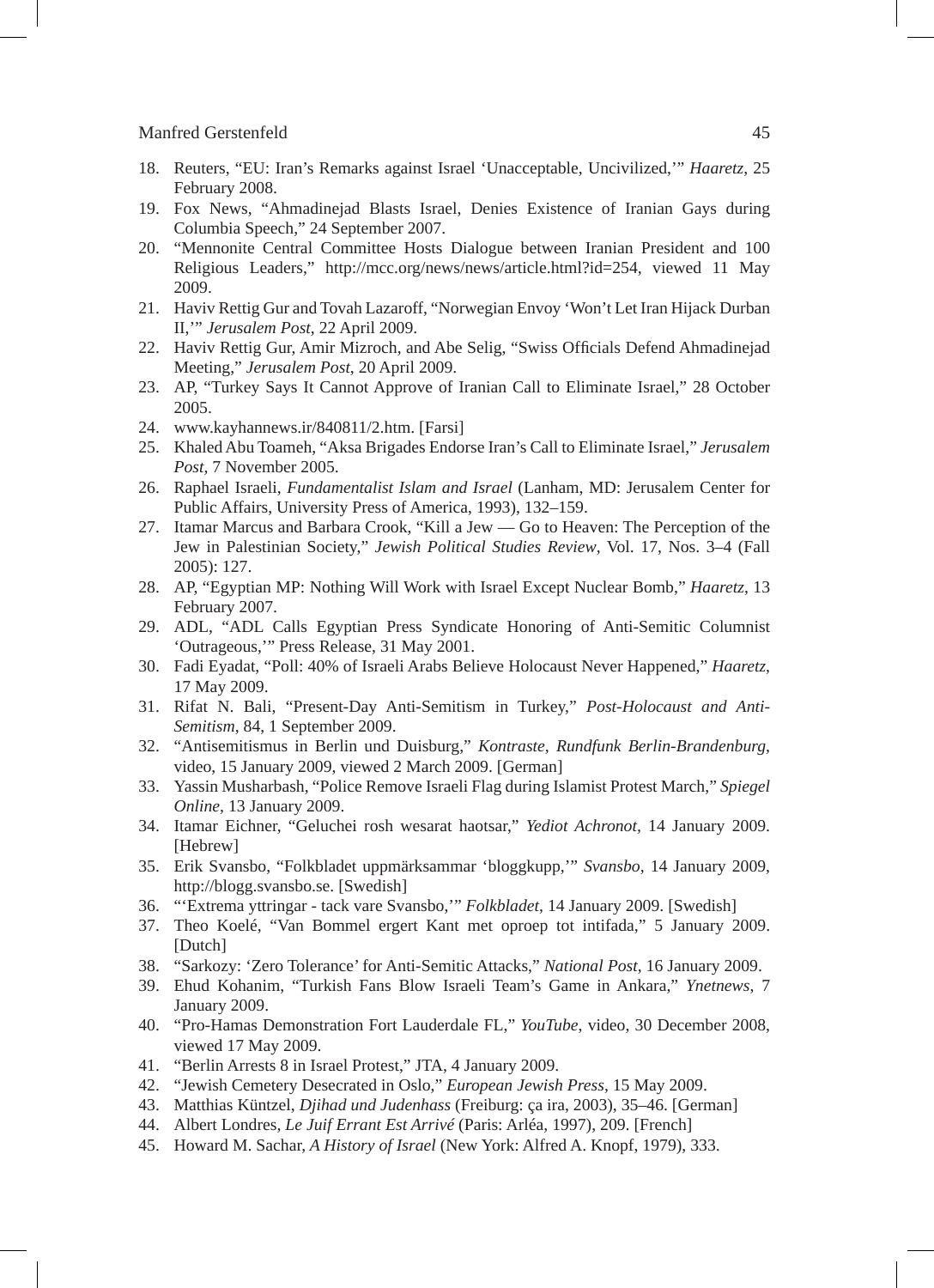- 46. Küntzel, *Djihad*, 50.
- 47. Ibid., quoting Robert Wistrich.
- 48. Joel Fishman, "The Big Lie and the Media War against Israel: From Inversion of the Truth to Inversion of Reality," *Jewish Political Studies Review*, Vol. 19, Nos. 1–2 (Spring 2007): 70.
- 49. Manfred Gerstenfeld, "Marching for Israel against Ahmadinejad," an interview with Giuliano Ferrara, in *European-Israeli Relations: Between Confusion and Change?*  (Jerusalem: Jerusalem Center for Public Affairs, 2006), 204.
- 50. Comité de Coordination des Organisations Juives de Belgique (CCOJB), "Dépôt de plainte pour la manifestation du 11 janvier 2009," Press Release, 17 February 2009. [French]
- 51. "Moszkowicz doet aangifte tegen SP-Kamerleden," *de Volkskrant*, 14 January 2009. [Dutch]
- 52. JTA, "Greek Neo-Nazi Acquitted of Holocaust Denial," 29 March 2009.
- 53. Ibid.
- 54. Justus Weiner (principal author), *Referral of Iranian President Ahmadinejad on the Charge of Incitement to Commit Genocide* (Jerusalem: Jerusalem Center for Public Affairs, 2007).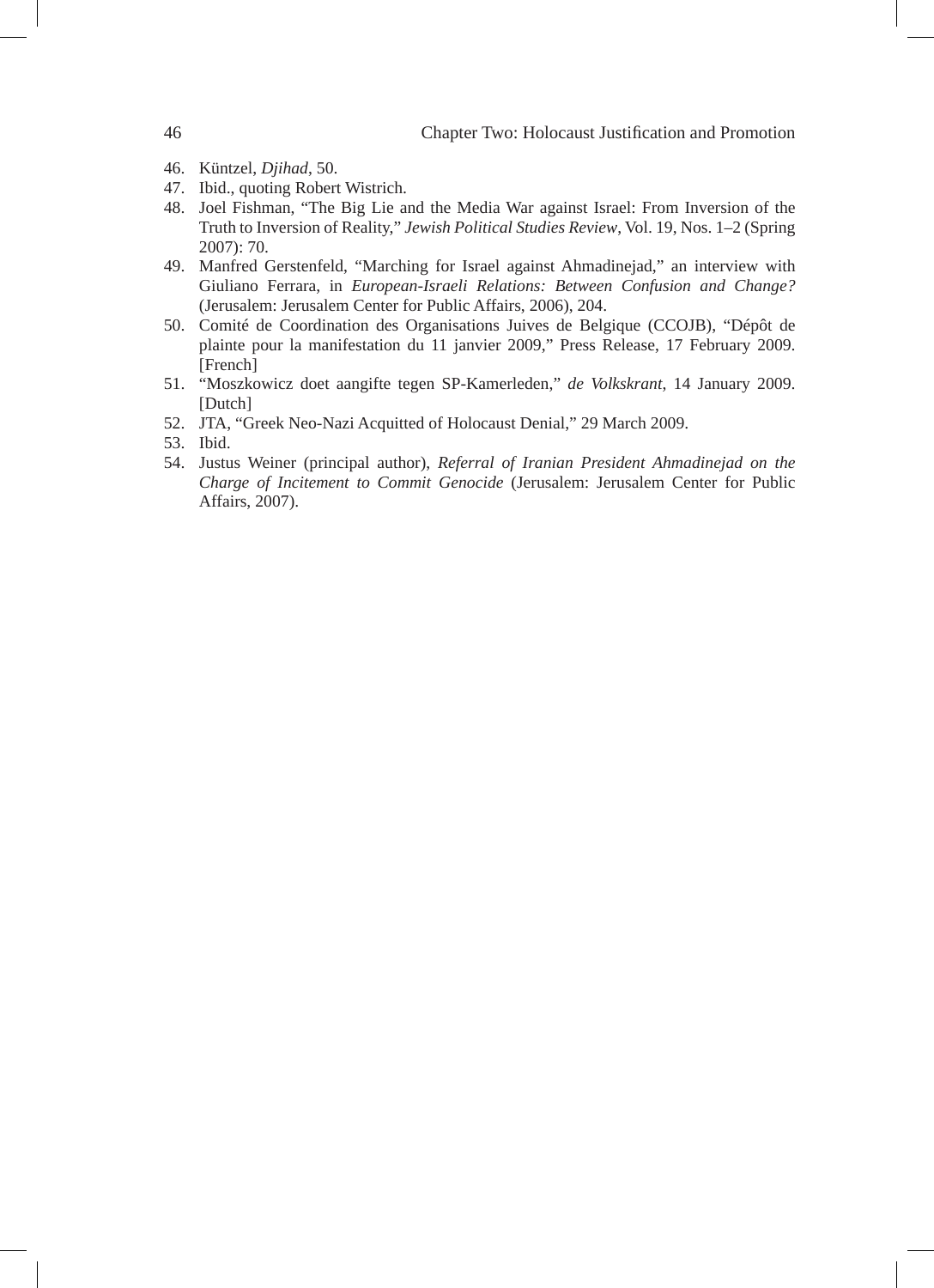# Chapter Three: Holocaust Denial

Holocaust denial can be defined as the rejection of the main facts of the extermination of the Jews in World War II. One frequently heard statement is that the majority of them died of illnesses contracted in the death camps. Another argument central to denial is that the Nazis did not plan to kill all Jews. A third often-heard claim is that even if there was such a plan, there is no proof that Hitler knew about the crimes committed against the Jews.

The essence of Holocaust denial can be summarized in one sentence of the Holocaust-denier David Irving: "more women died in the backseat of Edward Kennedy's car at Chappaquiddick than ever died in a gas chamber at Auschwitz."1 One category of distortion closely linked to Holocaust denial and often overlapping with it is "minimalization" or "depreciation" of the Holocaust. This means claiming that far fewer Jews were murdered during that period than the generally agreed-upon figure of around six million.

These types of distortion were publicized almost immediately after the end of the war. Maurice Bardèche, a French fascist, asserted that people had only died in concentration camps because of war-related events but not because they were murdered. He claimed that when the Germans spoke about the "Final Solution of the Jewish problem," they meant that the Jews would be transferred to ghettos in Eastern Europe. Bardèche also said the gas chambers were used to "disinfect" the concentration camps' inmates and not to kill them.2

Several of the initial Holocaust deniers were French. Paul Rassinier, who had been a communist before the war and later became a socialist, had been a member of the French Resistance. He was arrested and interned in concentration camps, among them Buchenwald. In 1948 he published a book, *Crossing the Line*, in which he argued that while people had been killed in camps, the perpetrators had acted on their own and not on orders from above.3

Another well-known French Holocaust denier was Louis Darquier de Pellepoix, who had been the Vichy government's commissioner of Jewish affairs for several years. In a 1978 interview, he told the French weekly *L'Express* that the Holocaust was a hoax and only lice were gassed at Auschwitz.4

Robert Faurisson is a well-publicized French Holocaust denier who taught literature at Lyons 3 University. He became the inspiration for several Holocaust deniers in other countries.<sup>5</sup> In later years there were also several other Holocaustdistortion incidents at that university. In 2001, the French minister of national education Jack Lang appointed a commission headed by the historian Henry Rousso to investigate racism and Holocaust denial at Lyons 3. The resulting report analyzes a number of such cases in detail.6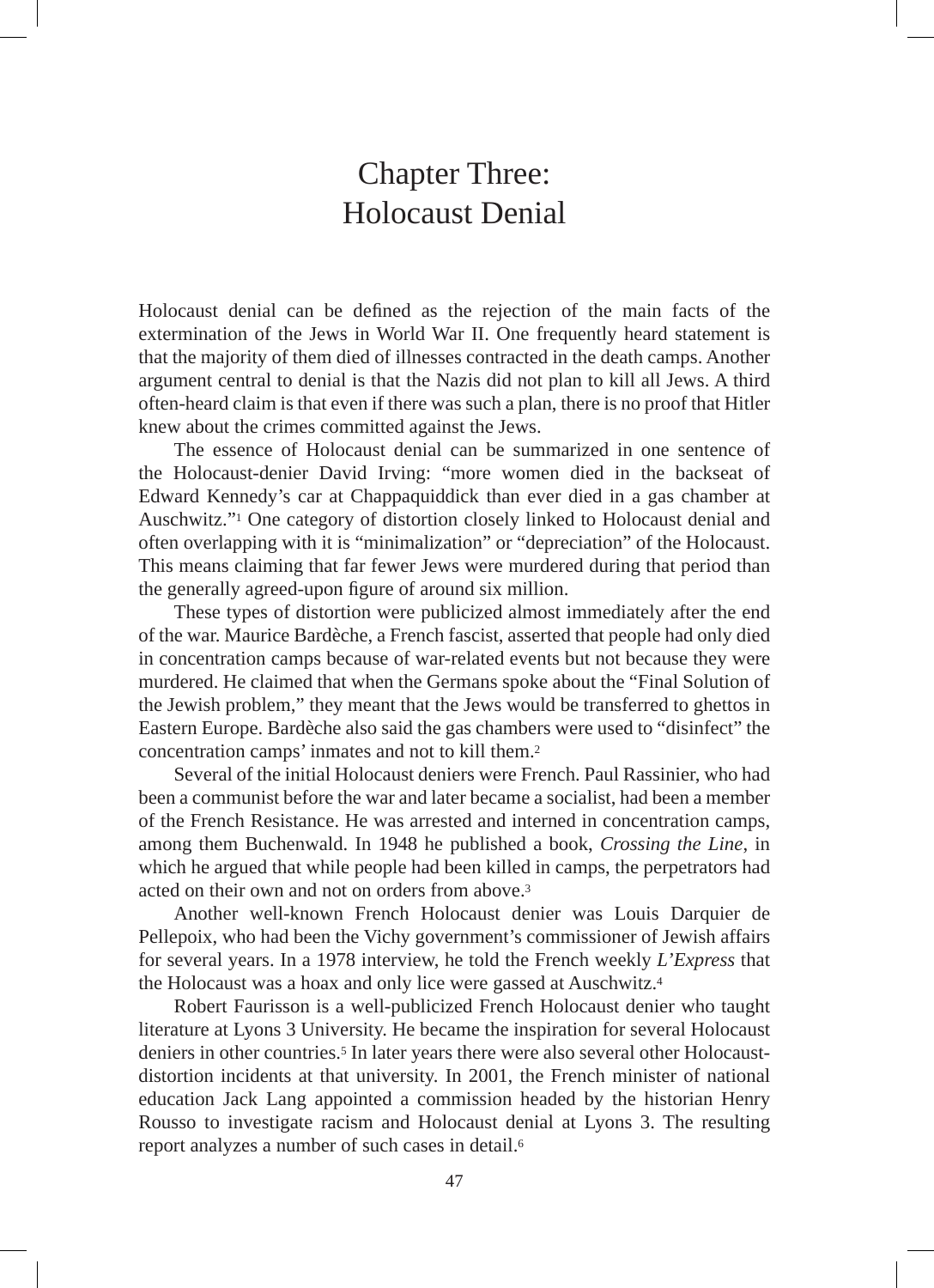# **Ahmadinejad Gives New Impetus**

Holocaust deniers were largely marginal figures in society and for a long time were expected to remain so. President Ahmadinejad has, however, given a new impetus to Holocaust denial. He was the first head of state to say the Holocaust did not happen.

Ahmadinejad started his public Holocaust denial in December 2005 when he gave a press conference in Mecca. He attended an extraordinary meeting there of the fifty-seven members of the Organization of the Islamic Conference. The conference was devoted to the Muslim world's need to fight — according to Saudi foreign minister Saud al-Faisal — against sentiments of hatred toward Islam. It was meant to be a show of Muslim moderation toward the outside world.

On 8 December, Ahmadinejad said: "Certain European countries insist on saying that Hitler has killed millions of Jews in gas chambers. They go so far as to say that whoever states the contrary must be condemned and thrown into prison." He denied that the Holocaust had occurred: "We do not believe this assertion, but even if it were true, we ask the Europeans the following question: is the murder of innocent Jews by Hitler the reason for the support of the occupiers of Jerusalem?" Ahmadinejad added: "The Europeans should offer part of their territory, from Germany, Austria, or other countries, so that the Jews can install their state there."7

On 13 December, Ahmadinejad repeated his Holocaust denial in Zahedan in southeastern Iran. There he also said the Europeans "created a myth in the name of the Holocaust and valued that higher than God, religion and the prophets."8 This speech was broadcast on Iranian television. Since then Ahmadinejad and other Iranian officials have expressed several variations on the same core motif. As mentioned earlier, Holocaust denial is a central element in the genocidal expressions toward Israel by the president of Iran.

# **Teheran Conference and Cartoon Competition**

A conference supposedly for the study of the Holocaust, but in fact focusing on its denial and minimization, was held on 11–12 December 2006 in Teheran. It was titled the "International Conference on Review of the Holocaust Global Vision." This conference was one more step in Ahmadinejad's genocidal strategy against Israel. The organizer was the Foreign Office's Iranian Institute for Political and International Studies (IPIS), headed by Rasul Mosavi.

The conference was opened by Foreign Minister Manouchehr Mottaki, who said that questioning the Holocaust is one more way of attacking the United States, along with others such as criticizing the U.S. presence in Iraq and Afghanistan.9 He also claimed that "if the official version of the Holocaust is thrown into doubt, then the identity and nature of Israel will be thrown into doubt. And if, during this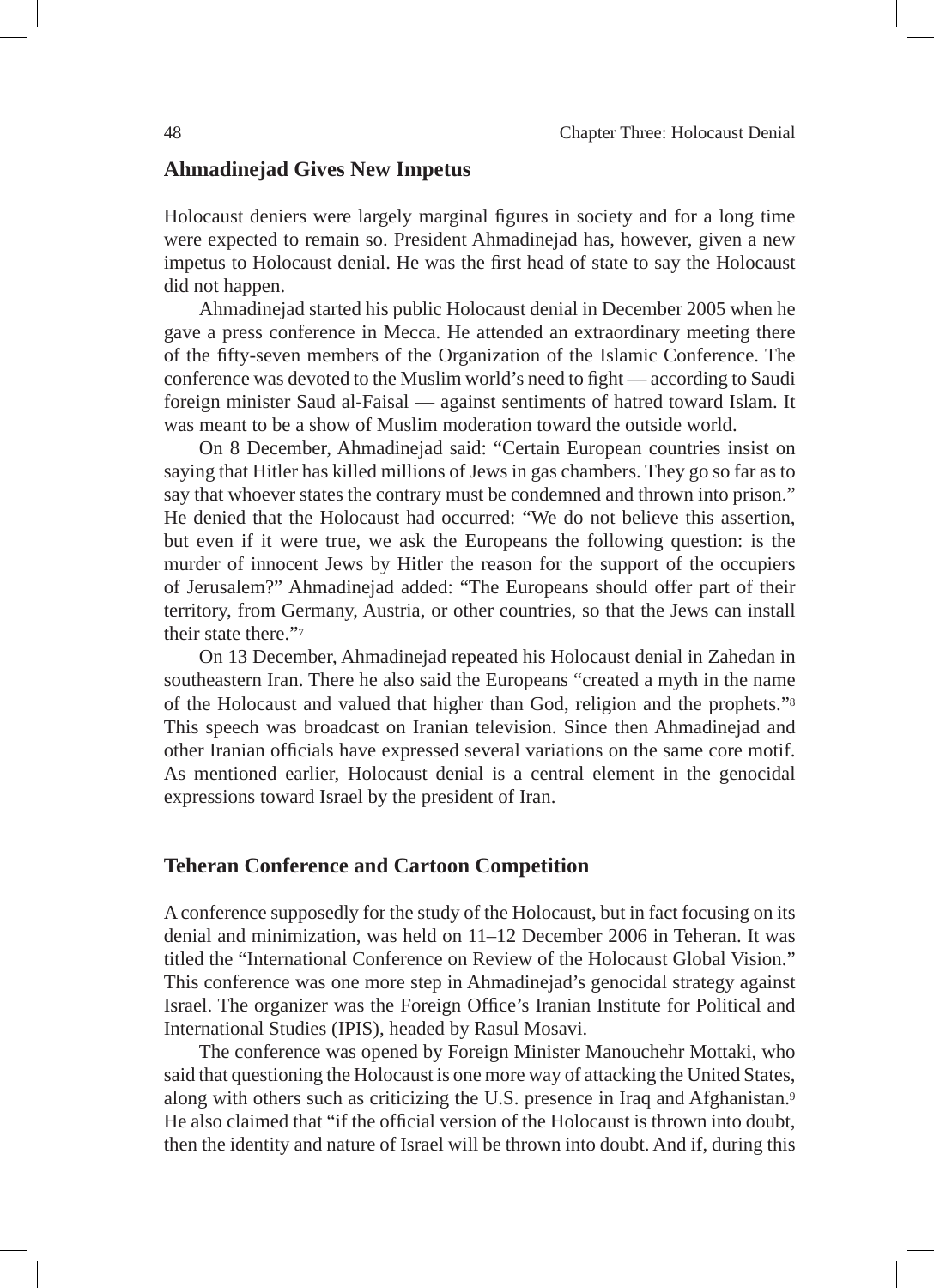review, it is proved that the Holocaust was a historical reality, then what is the reason for the Muslim people of the region and the Palestinians having to pay the cost of the Nazis' crimes?"10

Cartoons are often an effective tool in understanding the essence of an issue. In August 2006, a Holocaust cartoon competition opened in Teheran. It was organized by the leading Iranian daily *Hamashahri*, owned by the Teheran municipality.

The cartoonist A-Chard of France won a shared second prize for a caricature expressing Holocaust denial. It showed a panel of smoking gas chambers lying on the ground. Written on its side was "The myth of the gas chambers." An ultra-Orthodox Jew asks, "Who has put it on the ground?" and somebody answers, "Faurisson." A-Chard is a regular cartoonist for *Rivarol*, a French extreme-Right publication.11

# **Muslim Promoters of Holocaust Denial**

Like all other major motifs of anti-Semitism, Holocaust denial has been promoted for many decades in the Arab and Muslim world. Nordbruch has analyzed the sociohistorical background of such denial in Arab countries. He points out that both Holocaust denial and revisionism are common, writing: "Far from being an argument applied temporarily within the Arab-Israeli conflict, various forms of Holocaust denying statements remain widespread."12 He sees Holocaust denial as a binding element between different Arab political groups.13 It "has to be explained within the context of more general ideological developments."14

Holocaust denial is widespread in Egypt as well, despite its being at peace with Israel. For instance, in 2005 Mohammed Mahdi Akef, the leader of the Muslim Brotherhood, the main opposition party, said the Holocaust was a myth. He added: "Western democracies have slammed all those who don't see eye to eye with the Zionists regarding the myth of the Holocaust."<sup>15</sup> This text was published on the Brotherhood's official website.

During the same week the website carried an article by another leading Brotherhood member, Gaber Komeha. He claimed that the 1966 execution of the leading postwar ideologist of the Muslim Brotherhood, Sayed Qutb, by the Egyptian regime of President Gamal Abdel Nasser, was a "Holocaust."16

# **Sheikh Zayed**

One well-known Arab sponsor of Holocaust denial was the late Sheikh Zayed Bin Sultan al-Nahyan of the United Arab Emirates. This gained much attention when a student, Rachel Fish, fought his promised donation to Harvard Divinity School, which ultimately led to its withdrawal. Sheikh Zayed had become the dictatorial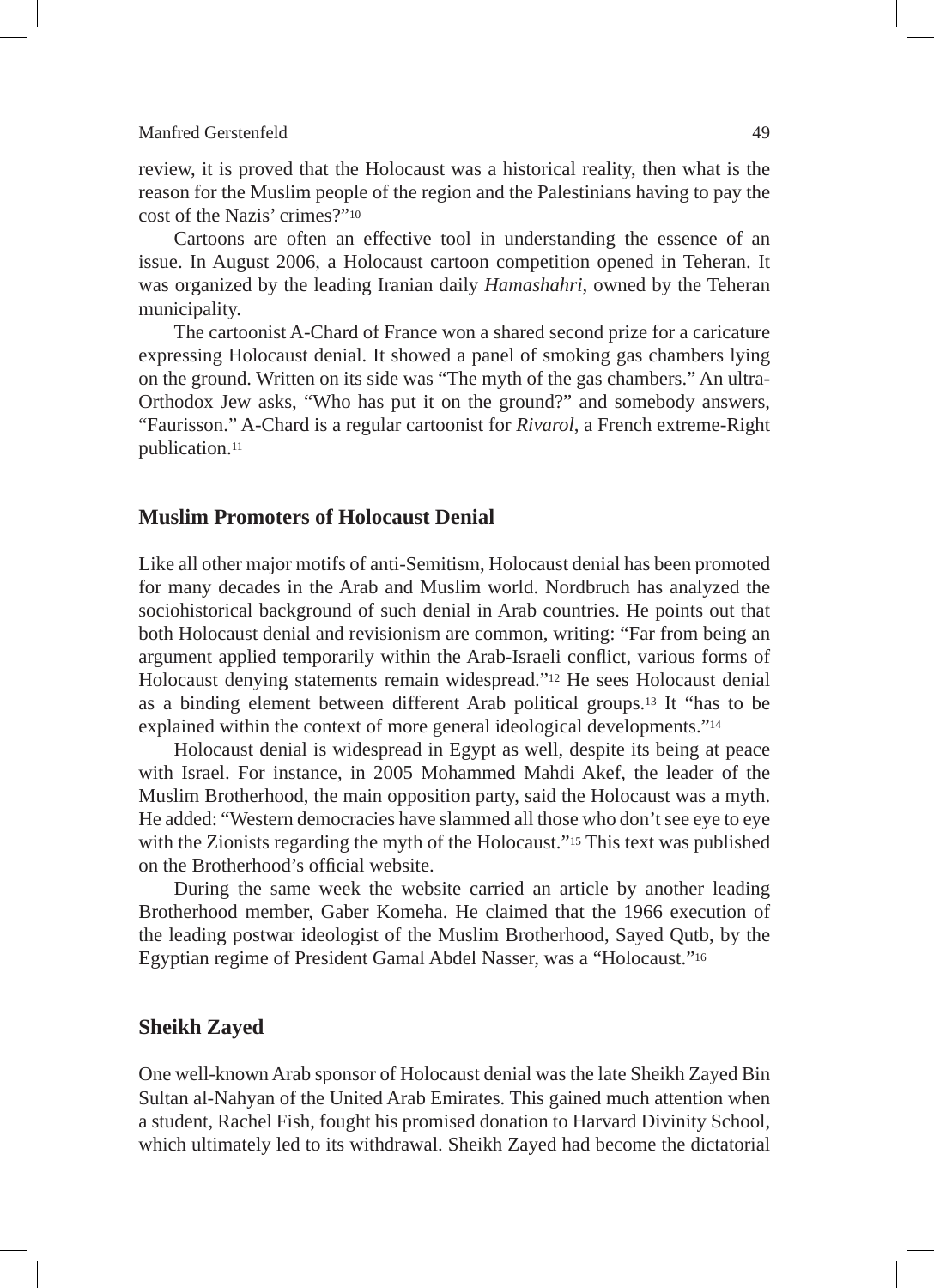ruler of the emirate of Abu Dhabi in 1966 and established a think tank called the Zayed Center of Coordination and Follow-up.

"Based in Abu Dhabi, the Zayed Center was headed by the deputy prime minister, Sheikh Zayed's son. It was established in 1999 as the official think tank of the Arab League…and it represented, according to its website, 'the fulfillment of the vision of the President of U.A.E. His Highness, Sheikh Zayed Bin Sultan al-Nahyan."'17

The Zayed Center has promoted Holocaust denial, anti-Semitism, anti-American conspiracy theories, and hate speech in its lectures, symposia, and publications. The *Los Angeles Times* quoted the center's director as saying: "Jews are the enemies of all nations."18 Former U.S. president Jimmy Carter was one of those who lectured at the Zayed Center.19

Furthermore, in 1998, Zayed's wife donated \$50,000 to the defense of Holocaust-denier Roger Garaudy in a French court. In his book *The Founding Myths of Modern Israel*, Garaudy maintained that there was no Nazi program of genocide during World War II and that Jews had fabricated the Holocaust.20

# **Holocaust Denial among Israeli Arabs**

A May 2009 poll by the University of Haifa showed both how profound Holocaust denial is even among Israeli Arabs and that it is expanding. It was found that over 40 percent of Israeli Arabs believe the Holocaust never happened, while in 2006 this was the case for 28 percent.21

Historian Mikael Tossavainen considers that

as Holocaust denial has developed and been refined internationally, the new forms of more sophisticated denial have also reached the Arab world. Outright denial of the Holocaust is something best kept for preaching to the faithful. When in mixed company, Holocaust deniers have developed a more sophisticated strategy which runs less of a risk of alienating their audiences. This strategy, cultivated internationally as well as in the Arab world, aims at minimizing the Holocaust, either by arguing that the Germans had no genocidal intent, and that Jews were not targeted qua Jews, or by minimizing the number of Jewish victims.22

He mentions that, in the Arab world, state-controlled media also propagate Holocaust denial. In 2004, the paper *Al-Liwaa Al-Islami,* of Egypt's ruling National Democratic Party, published two articles by Dr. Rif'at Sayyed Ahmad who asserted that there had been no Holocaust. He wrote that there was no plan to kill the Jews and they were not targeted more than any other people.23

In 1983, Palestinian Authority president Mahmoud Abbas published a book in Arabic titled *The Other: The Secret Relations between Nazism and the Leadership of the Zionist Movement*, based on his doctoral dissertation at Moscow Oriental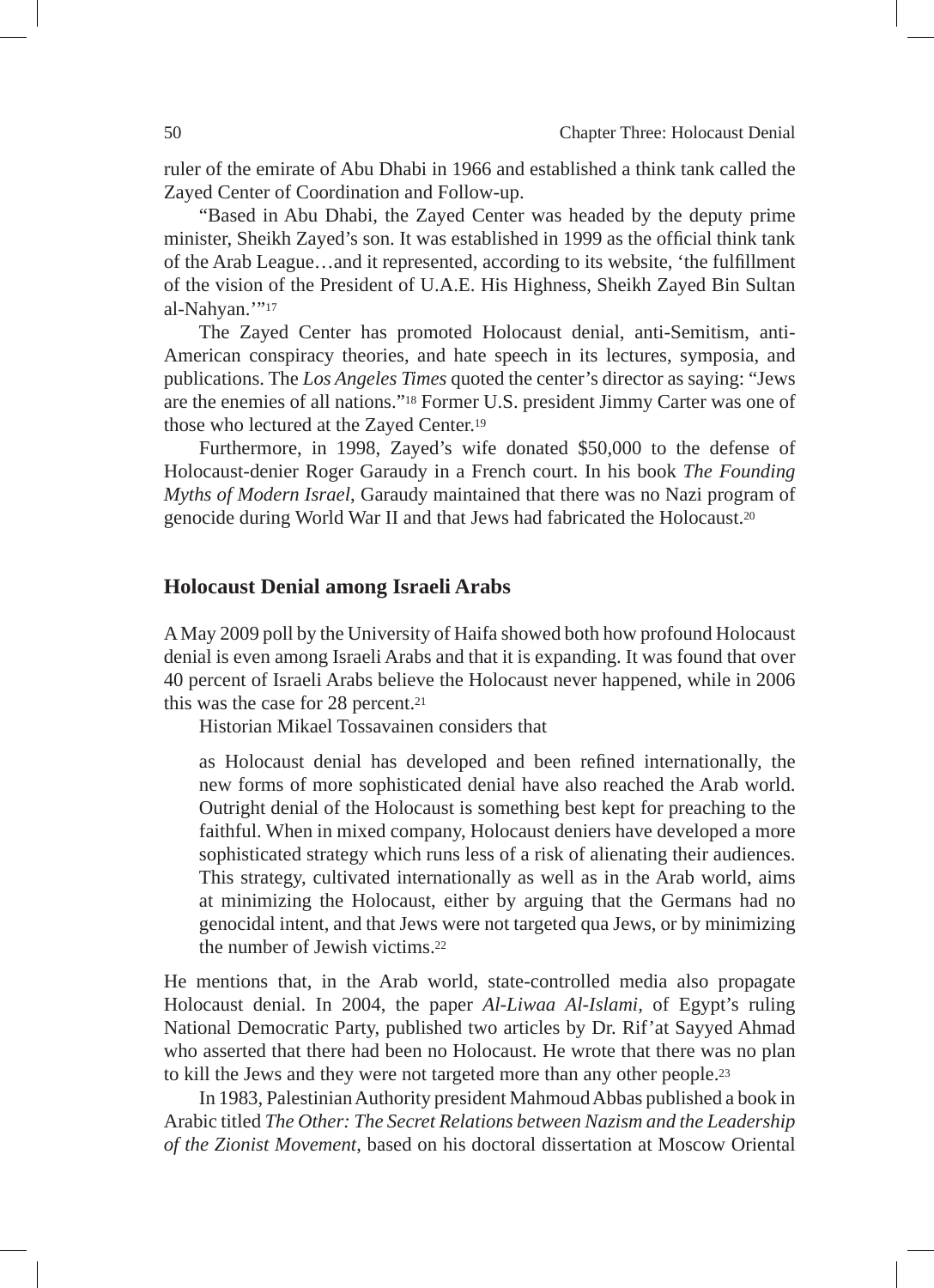College. In this book he denied that gas chambers were used to murder Jews, basing himself on Faurisson. He also claimed falsely that many scholars said the number of Jewish victims was a few hundred thousand.24

# **Other Countries**

Holocaust deniers express their views publicly in many countries. For instance, there are three organizations in Australia for which "Holocaust denial is a central belief: the Australian League of Rights, the Australian Civil Liberties Union (ACLU), and the Adelaide Institute."25

These organizations have chosen rather neutral and inoffensive names to render a certain air of respectability to their work. This is a common strategy, also reflected in the American-based *Journal of Historical Review*, whose only purpose, in fact, is to spread Holocaust denial.26

There are also individual Holocaust deniers who do not operate in an organizational framework. One of them was the late world chess champion Bobby Fischer. This notorious anti-Semite of Jewish ancestry wrote on his website, "The so-called 'Holocaust' of the Jews during World War II is a complete hoax!… It never happened."27

## **The Lipstadt Trial**

A London court case became a landmark in the battle against Holocaust denial. The historian Deborah Lipstadt and her publisher Penguin Books were the defendants in a trial initiated by the Holocaust distorter and historical writer David Irving. Irving claimed that they had participated in a "conspiracy" to ruin his career. Lipstadt had stated that Irving knew the evidence about the Holocaust period but distorted it until it coincided with his ideological leanings and political agenda.28

Irving had been found guilty by a German court in 1992, having declared at a 1990 public meeting in Munich that there had been no gas chambers at Auschwitz. After this verdict he was banned from Germany, and has since been refused entry to several other countries including Canada. Another of his central theses was that Hitler neither ordered nor approved the murder of the Jews. Irving further claimed that, for a long time, Hitler knew nothing about the killings and that those Germans who murdered Jews did so without authorization.

Irving further asserted that at most six hundred thousand Jews had been killed in the Holocaust and that Auschwitz was not a death camp but a slave-labor camp with a high mortality rate. This, and the huge death toll at Treblinka, were due to natural causes, such as typhus epidemics. In these positions he displayed all the key elements of Holocaust denial. Beyond that, Lipstadt also mentioned that Irving referred to the Jews as "the traditional enemies of the truth."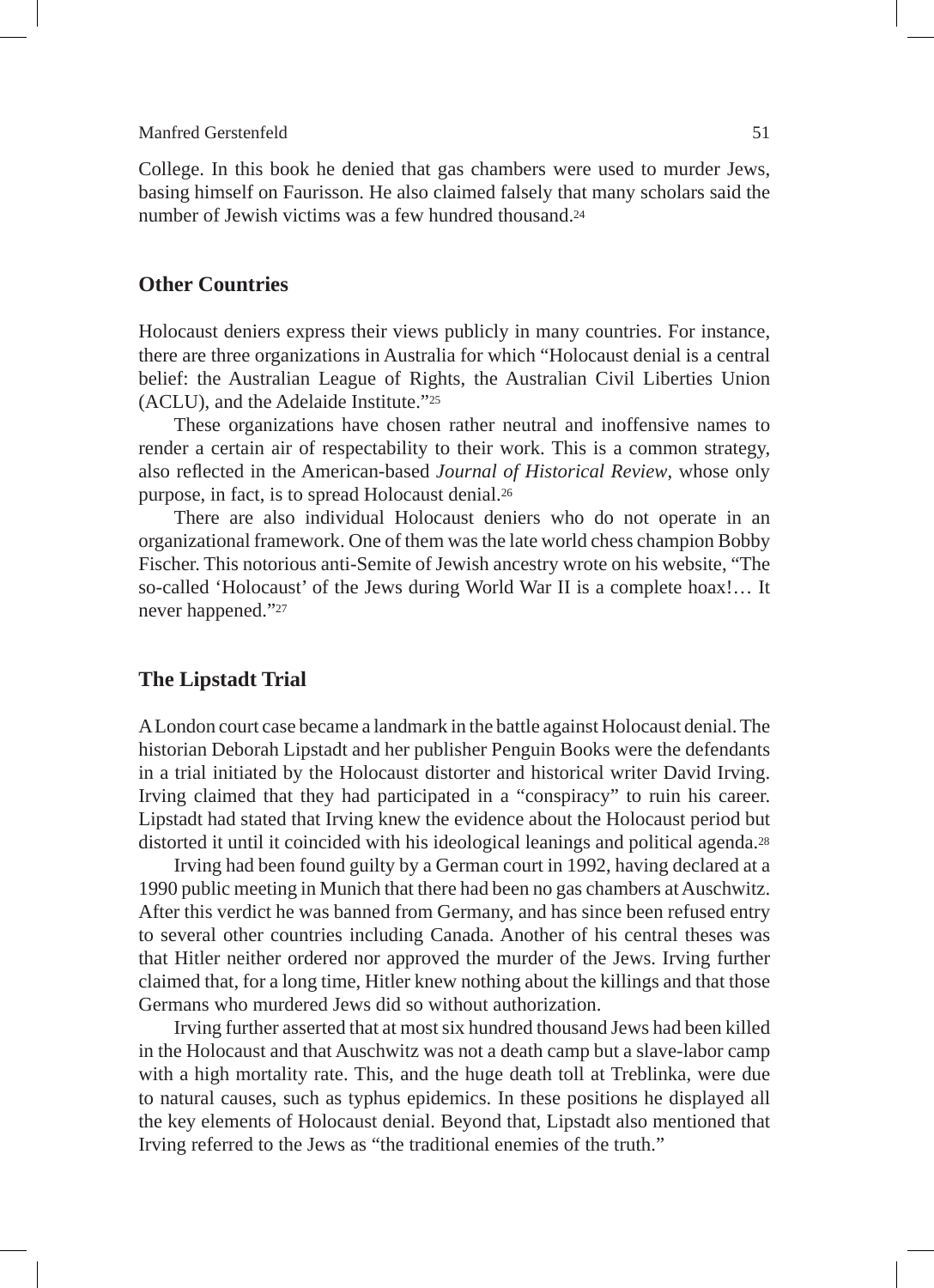Judge Charles Grey, in an over-three-hundred-page judgment in April 2000, described Irving as an anti-Semite who had "for his own ideological reasons, persistently and deliberately misrepresented and manipulated historical evidence." He ruled that Holocaust denial can be defined as the rejection of the main facts of the extermination of the Jews in World War II. Grey also ruled that Lipstadt and the publisher had justified their claims.29

#### **Motivations of the Deniers**

The proceeding and its aftermath gave Lipstadt the opportunity to expose not only Irving's methodology but also his motivations. In an interview she said:

He apparently loved the Nazis enough to actually want to reestablish National Socialism as a viable political system…. Irving realized that a pre-condition for Nazism's resurrection was to strip and wash it of its worst elements. The first important tool to accomplish this was the creation of immoral equivalencies. For instance, in the same breath, one mentions that, while the Nazis bombarded London in 1940 the Allies bombed Germany in 1945.30

The aim of many deniers is probably to rehabilitate the Third Reich or even to repeat Nazi crimes. The historical facts about the Holocaust are a hindrance to this. Casting doubt on them is thus essential. Lipstadt says that other false claims may include, for instance, that crimes were not committed mainly by Germans but by others "such as Estonians, Latvians, Ukrainians, as well as some rogue Germans."

Another "supporting argument" is that toward the end of the war the Germans could not take care of the people detained in the camps because the Allies had bombed the roads toward them. This explains, according to deniers, why the survivors looked so terrible in the pictures. Lipstadt observes: "The final step in denial methodology concerns atrocities which simply cannot be excused by any of the above stratagems; hence they must be denied."31

The Holocaust-denial propaganda emanating from Iran may influence anti-Israeli Westerners in various directions. This is explored by Dave Rich in an essay in the second part of this book. He writes:

It is the utility of Holocaust denial as an anti-Zionist propaganda weapon that leaves European leftists vulnerable to Iranian encouragement to challenge the scale, nature, meaning, and consequences of the Holocaust. This is not the usual dynamic of anti-Zionism leading to anti-Semitism; this is anti-Semitism being used to generate anti-Zionism, which could profoundly affect the direction and tone of anti-Zionist and anti-Semitic activity in the West<sub>32</sub>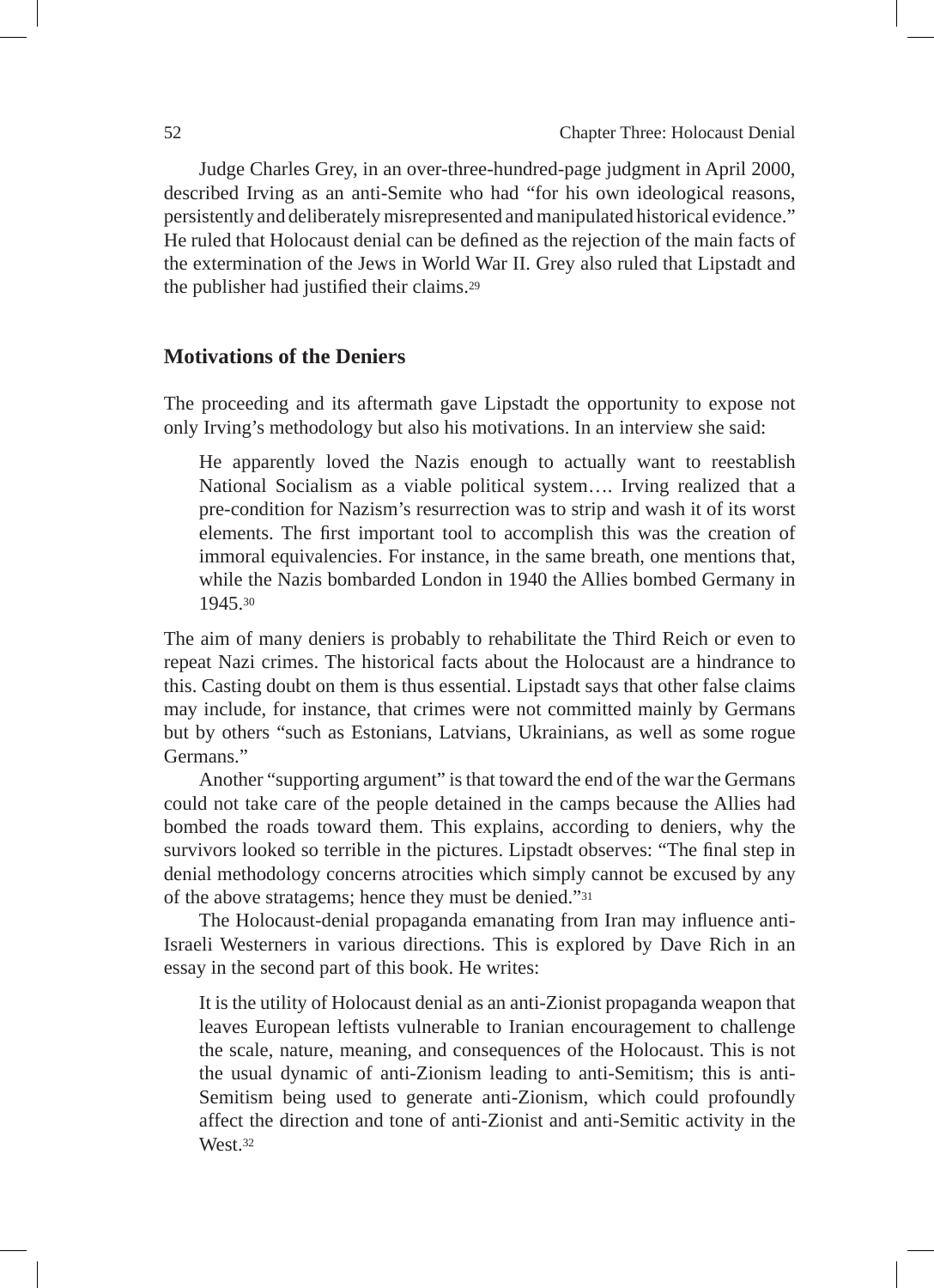# **Holocaust Minimalization**

Holocaust minimalization, also called "depreciation" or "downscaling," refers to belittling the severity of the Holocaust. Jean Marie Le Pen, leader of the National Front Party in France, for instance, has expressed such attitudes a number of times<sup>33</sup>

At the beginning of 2008, he was given a three-month suspended sentence and was also fined for calling the Nazi occupation of France "not particularly inhumane." Le Pen made this comment in a 2005 interview with the earliermentioned *Rivarol*.34 By that time he had been convicted at least six times for racism or anti-Semitism. Le Pen had also called the Nazi gas chambers "a detail of the history of World War II."35

Holocaust denial and minimalization are more widespread phenomena than is commonly known. An Italian poll by Paolo Merulla in fall 2003 found that 10 percent of Italians think Jews are lying when they say that Nazism murdered millions of Jews.36

Another example of Holocaust minimalization was found by a 2003 poll of two thousand young Italians (aged fourteen to eighteen). Sponsored by the umbrella organization of Italian Jewry under the auspices of Italy's President Carlo Azeglio Ciampi, it showed that a significant percentage of Italian youth held beliefs based on anti-Semitic stereotypes. For instance, more than 17 percent of those polled believed that reports of the extermination of Jews during the Holocaust were "exaggerated."37

# **Methods of Distribution**

Michael Whine, a senior executive of the Community Security Trust of Great Britain observes that

the media for promoting denial had been revamped in light of technological advances, just as the nature of the propaganda itself was changing. New forms of this propaganda encompassed pseudoscientific books and papers; crude denial material, usually published in leaflet form by small neo-Nazi groups; and what can be called political denial, which includes the most recent and increasingly potent source, namely, Islamists as well as Internet and television transmissions within some Muslim states 38

Whine observes that an increasing amount of Holocaust-denial propaganda comes from the Middle East. It is being transmitted primarily through the Internet, and also through print media and television. This, in turn, appears to be encouraging the far Right in several countries to resume promoting denial after a lull of several years, and even after the criminal convictions of some of its earlier proponents.39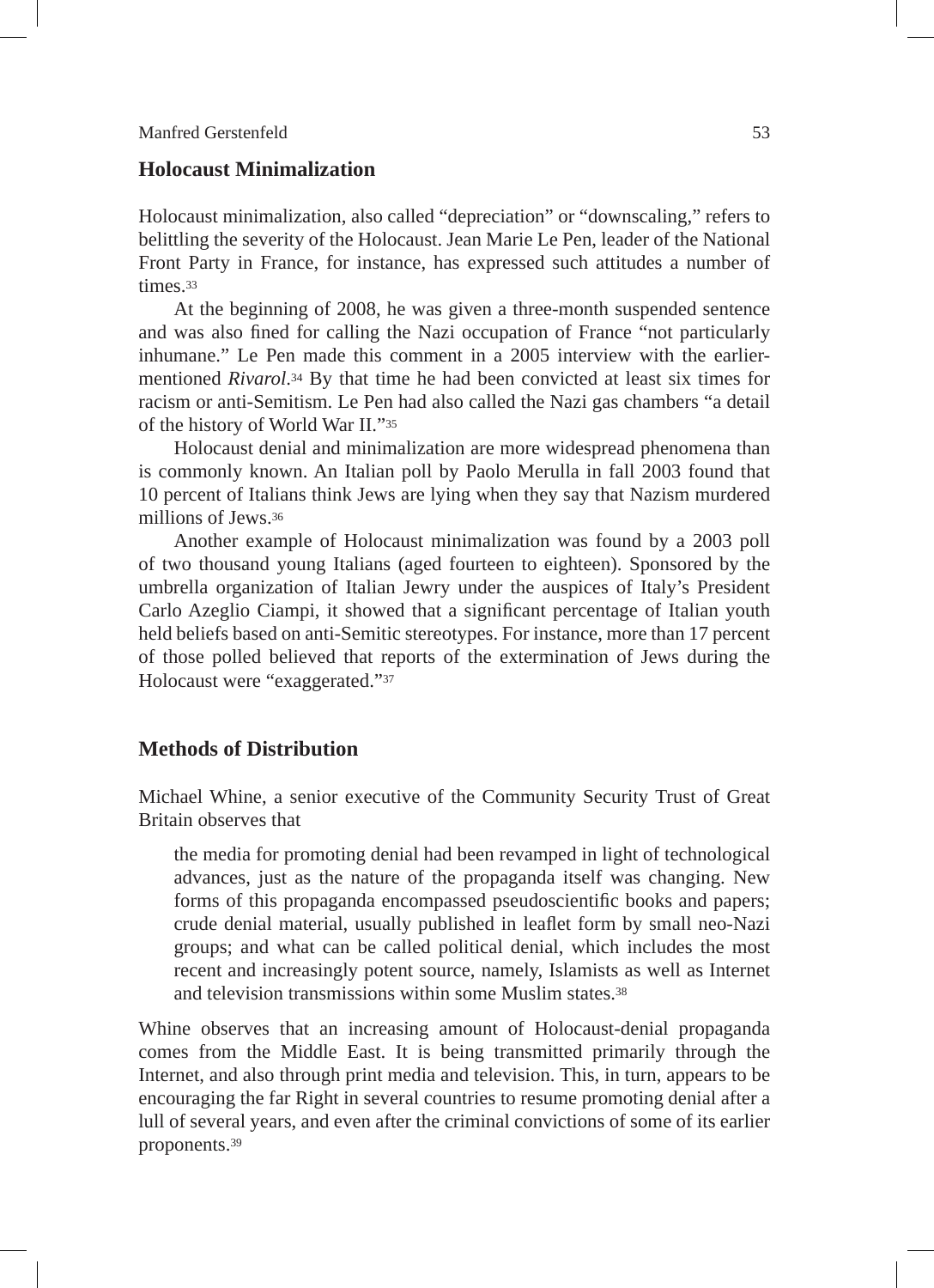He adds that a major challenge of "online Holocaust denial is one of jurisdiction, even if states have laws that criminalize it.... But jurisdictions stop at states' borders. Hence, denial and racist sites have relocated to jurisdictions where no supervisory regime exists or where there are no legal sanctions."<sup>40</sup>

# **Facebook**

In May 2009, a discussion developed about the frequent appearance of Holocaust denial on Facebook. At that time Facebook was encountering mounting criticism in many countries because they had refused to ban Holocaust-denial groups from the site. Facebook started to remove Holocaust-denial content in countries where it is illegal, such as Israel and Germany.

Facebook defended itself by saying that the goal of its policies "is to strike a very delicate balance between giving Facebook users the freedom to express their opinions and beliefs — even those that are controversial or that we may find repulsive — while also ensuring that individuals and groups of people do not feel threatened or endangered."41

Andre Oboler, an expert on online anti-Semitism, commented:

Facebook has demonstrated once again that it is media pressure and not its own Terms of Service or ethical deliberations that cause action to be taken against online hate. The company has watered down the provisions against various types of hateful content and dropped its promise to provide a "safe place on the internet." Most alarmingly, despite still prohibiting hateful content, Facebook has decided as policy to allow Holocaust denial on the platform. This demonstrates a lack of understanding regarding anti-Semitism and Holocaust denial in particular, and a lack of engagement with the problem of anti-Semitism 2.0.42

# **Denial Continues**

In the meantime Holocaust denial has been going on in many places, of which only some examples can be given. In 2006, a Holocaust denier named Larry Darby was the runner-up in the Democratic primary for Alabama attorney-general. In the vote, held on 6 June, he received 44 percent.

Darby had claimed that no more than 140,000 Jews died in the Holocaust. He added that there was no evidence of the mass extermination of Jews. In 2005, he had organized a meeting at which Irving was the keynote speaker.43

On 26 May 2009, TV2, Norway's largest commercial television station, devoted more than fifteen minutes to an interview with Irving.44 The station paid for his travel and hotel costs.45 The journalist who interviewed him seemed to have little knowledge of the subject.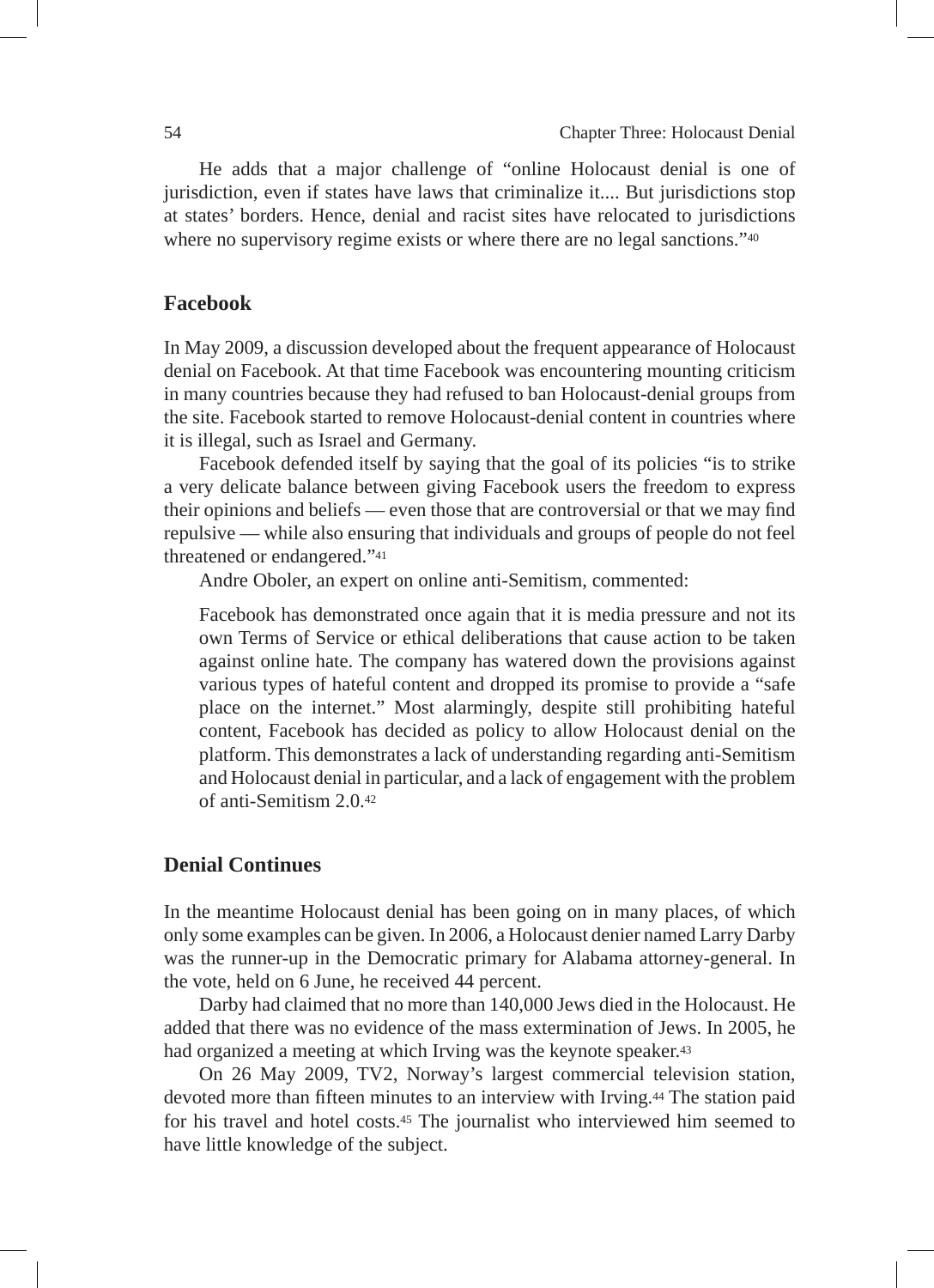Bernt Hagtvedt, a Norwegian scholar, wrote that true Holocaust scholars are not flashy enough compared to Irving. He added: "Moreover there are no longer journalists [in Norway] who know enough to interview them.... There are journalists who are so lacking in knowledge that they only drift with the tide like seaweed, carried by the latest fashion…. Unnoticeably the decay in the Norwegian media had advanced so far as to allow Irving to dominate for days on end."46

# **The Williamson Affair**

One occurrence of Holocaust denial in 2009 received so much international exposure that it can serve as a case study for both this distortion method and society's reactions to it. It also shows that, while we live in times of a major erosion in values, we have not yet reached a situation where "everything goes."

In January 2009, Pope Benedict XVI lifted the excommunication of four bishops who had been consecrated by the ultraconservative Archbishop Marcel Lefebvre. This was part of the pope's effort to end the conflict with the Society of St. Pius X, founded by Lefebvre, of which these bishops were spiritual leaders. One of them was the Holocaust-denier Richard Williamson.

In an interview broadcast on Swedish TV on 21 January 2009, Williamson had said that no Jews were gassed during the Holocaust and added that the number of those killed was not six million but about two hundred to three hundred thousand. Williamson had questioned the Holocaust earlier as well.<sup>47</sup>

The ADL stated that Williamson had declared that "Jews made up the Holocaust, Protestants get their orders from the devil and the Vatican has sold its soul to liberalism." This led to a number of condemnations, initially mainly from Jewish sources. There had already been much criticism earlier when the pope had readmitted the Latin Mass so as to accommodate the St. Pius X Society.48

The Williamson Holocaust-denial case rapidly caused outrage in wide circles internationally, including among some Catholics. French president Nicolas Sarkozy, a Catholic, criticized Williamson but did not refer to the role of the Vatican. He said: "It is incredible, shocking and inadmissible to be able to find in the 21st century somebody who dares question the gas chambers, the Holocaust, the martyrdom of Jews. It is inadmissible."49 German chancellor Angela Merkel also condemned the Vatican <sup>50</sup>

# **Reactions to Denial**

The hope of those who thought the Lipstadt trial would once and for all push Holocaust denial even more to the margins than it had been before has faded away. With the expansion of Holocaust denial, the arguments of deniers seem to be further permeating Western society.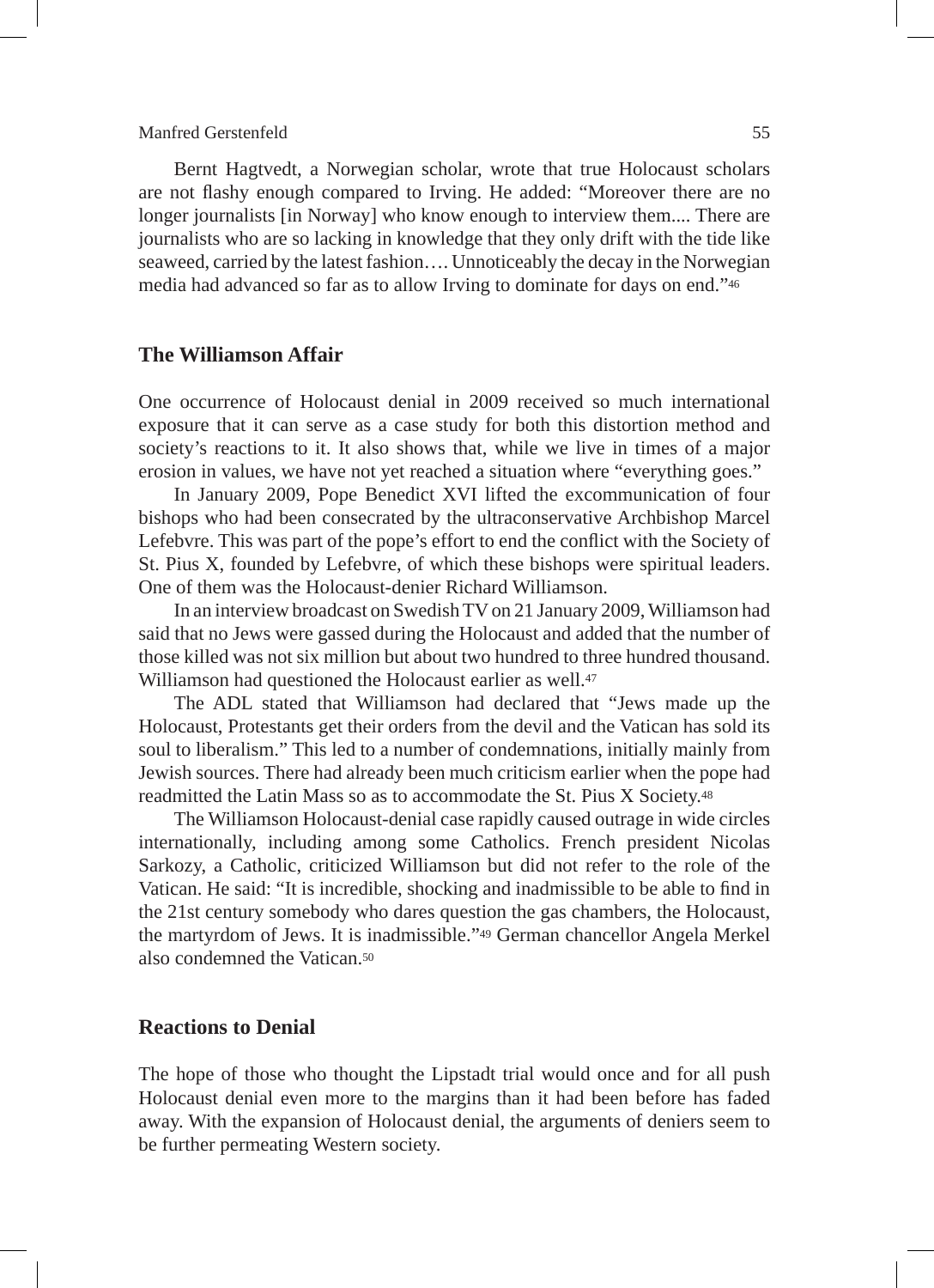This is partly indicative of a state of mind that comes with postmodern society. Anything that has happened can be denied, even if it occurred before our eyes. One only has to read the various books published in the West claiming the United States was behind the September 11 attack.51 Similar opinions also prevail in unfree societies including many Muslim states. At the same time, Holocaust denial is also an indication of how important the Holocaust has become in contemporary society's historical consciousness.

With his Holocaust denial, Irving may have aimed to make neo-Nazism acceptable. Lipstadt remarked in this context that denial is a threat to documenting responsible history. "If one history can be denied, any history can be denied. History then becomes totally subjective. It becomes negotiable, i.e. whatever one states, it is."52 Michael Shermer and Alex Grobman sum it up in a single sentence: "Holocaust denial is a harsh lesson in historical skepticism gone down the slippery slope into nihilism."53

This is one more example of the sensor role that Jews frequently play in Western society. The Jews are often among the first to be attacked, but they are rarely the last. The importance of the Irving trial for society at large, not only Jews, was recognized by Lipstadt's barrister Richard Rampton.

Lipstadt mentioned that Rampton, who is Scottish, said:

"We must fight the battle against deniers because otherwise none of us will be safe in our beds." When he said that, he was not expressing a personal fear of persecution. He was expressing his understanding of the kind of liberal democratic society in which he wants to live. That society is threatened by the likes of David Irving. I was very appreciative that Rampton realized that Holocaust denial is not only a threat to Jews, but also to his own society.54

## **Setting up Data Banks**

In 1945, when the American army liberated the concentration camps, General Dwight D. Eisenhower had the foresight to have the atrocities documented.<sup>55</sup> Denial of the Holocaust, however, continues, despite the huge amount of documentation available.

In recent years data banks and major websites have been set up to fight denial. Emory University operates a sizable website, "Holocaust Denial on Trial: Using History to Confront Distortions."56 After the Holocaust Conference in Teheran in 2006, the university announced that it would translate its website into Farsi as well as Arabic and Russian. It said it hoped to expand the site into the languages of other countries where Holocaust denial is widespread.57 In addition to the languages just mentioned, the site is now also available in Turkish.

In spring 2009, the Dutch Center for Information and Documentation Israel (CIDI) announced that, together with the umbrella organization of Dutch Jewry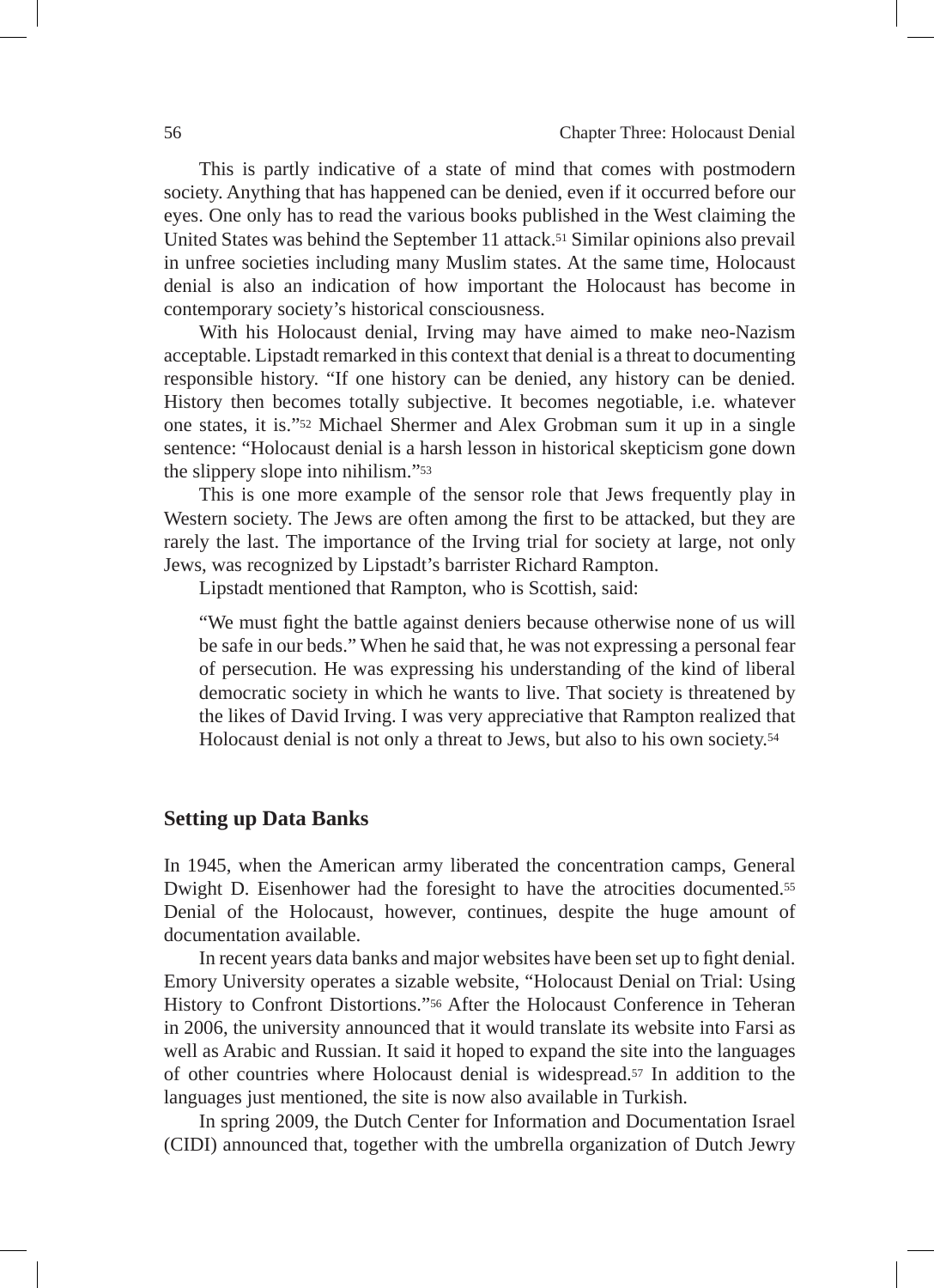(CJO), a data bank on the Holocaust has been established to counter the increase in Holocaust denial. CIDI's Elise Friedmann said this information is needed because negation of the Holocaust is very much alive.58

This battle has become necessary for the uninformed public. In its framework one also has to point out that Holocaust deniers act out of bad faith, knowing that they are wrong but trying to advance a political agenda that demands that the Holocaust be stricken from history.

# **Notes**

- 1. Michael Shermer and Alex Grobman, *Denying History: Who Says the Holocaust Never Happened and Why Do They Say It?* (Berkeley and Los Angeles: University of California Press, 2000), 276–277.
- 2. Deborah Lipstadt, *Denying the Holocaust: The Growing Assault on Truth and Memory* (New York: Plume 1993), 50–52.
- 3. Ibid., 51–65.
- 4. Ibid., 11.
- 5. Ibid.
- 6. Henry Rousso, *Le dossier Lyon III: Le rapport sur le racisme et le négationnisme à l'université Jean Moulin* (Paris: Fayard, 2004). [French]
- 7. Pierre Prier, "A La Mecque, le président iranien nie la Shoah," *Le Figaro*, 9 December 2005. [French]
- 8. "Iran: Holocaust Remarks Misunderstood," *CNN.com*, 16 December 2005.
- 9. Anne Barnard, "Conference in Iran on Holocaust Begins," *Boston Globe*, 12 December 2006.
- 10. AP, "Iran Opens Conference to Discuss Evidence of Holocaust," *USA Today*, 12 December 2006.
- 11. Nasser Karimi, "Holocaust Cartoon Wins a Prize in Iran," *New York Sun*, 3 November 2006.
- 12. Goetz Nordbruch, "The Socio-Historical Background of Holocaust Denial in Arab Countries: Reactions to Roger Garaudy's *The Founding Myths of Israeli Politics*," ACTA, 17 (Hebrew University of Jerusalem, 2001), 27.
- 13. Ibid.
- 14. Ibid., 1.
- 15. AP, "Muslim Brotherhood Says Holocaust Is a Myth, Lashes Out at U.S.," *Haaretz*, 23 December 2005.
- 16. Ibid.
- 17. Johathan Jaffit, "Fighting Sheikh Zayed's Funding of Islamic Studies at Harvard Divinity School," in Manfred Gerstenfeld, ed., *Academics against Israel and the Jews* (Jerusalem: Jerusalem Center for Public Affairs, 2007).
- 18. www.forbes.com/forbes/2000/0703/6515256a.html, viewed May 2007.
- 19. Alan M. Dershowitz, "The Real Jimmy Carter," *Frontpage Magazine*, 30 April 2007.
- 20. www.militantislammonitor.org/article/id/399, viewed May 2007.
- 21. Fadi Eyadat, "Poll: 40% of Israeli Arabs Believe Holocaust Never Happened," *Haaretz*, 17 May 2009.
- 22. See the essay by Mikael Tossavainen in this volume.
- 23. Ibid.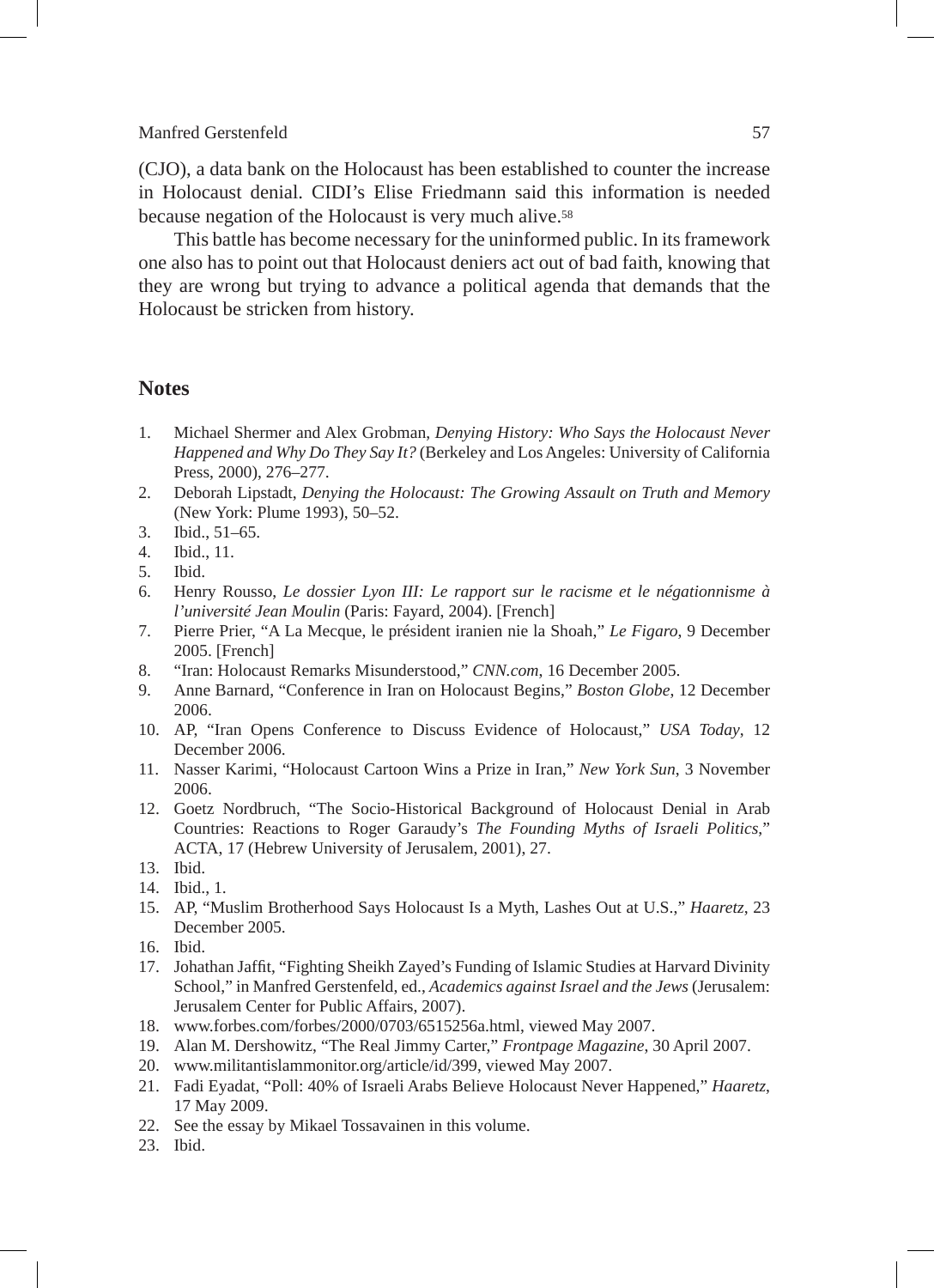- 24. Rafael Medoff, "Likely PA Prime Minister a Holocaust-Denier," *Jewishsf.com*, 26 February 2003, viewed 24 April 2009.
- 25. Danny Ben-Moshe, "Holocaust Denial in Australia," ACTA, 25 (Hebrew University of Jerusalem, 2005), 1.
- 26. www.ihr.org/main/journal.shtml.
- 27. AP, "Fischer's Beliefs May Limit His Options," *New York Times*, 3 August 2004.
- 28. Manfred Gerstenfeld, "Denial of the Holocaust and Immoral Equivalence," an interview with Deborah Lipstadt, *Post-Holocaust and Anti-Semitism*, 11, 1 August 2003.
- 29. Ibid.
- 30. Ibid.
- 31. Ibid.
- 32. See the essay by Dave Rich in this volume.
- 33. Amelia Gentleman, "Nazi Occupation Not Inhumane Le Pen," *The Guardian*, 13 January 2005.
- 34. Henry Samuel, "Jean-Marie Le Pen Guilty over Nazi Comments,"*Daily Telegraph*, 9 February 2008.
- 35. AP, "Le Pen to Be Tried for Denying Brutality of Nazi Occupation of France," *Haaretz*, 13 July 2006.
- 36. Renato Mannheimer, "E antisemita quasi un italiano su cinque," *Corriere della Sera*, 10 November 2003. [Italian]
- 37. Ruth E. Gruber, "Poll Shows Italian Teens Harbor Racist and Anti-Semitic Attitudes," JTA, 2 July 2003.
- 38. Michael Whine, "Expanding Holocaust Denial and Legislation against It," *Jewish Political Studies Review*, Vol. 20, Nos. 1–2 (Spring 2008).
- 39. Ibid.
- 40. Ibid.
- 41. Chantal Abitbol, "Facebook Refuses to Ban All Holocaust-Denial Groups," *Australian Jewish News*, 15 May 2009.
- 42. Andre Oboler, "Facebook, Holocaust Denial, and Anti-Semitism 2.0," *Post-Holocaust and anti-Semitism*, 86, 15 September 2009.
- 43. ADL Backgrounder on Larry Darby, 7 June 2006.
- 44. www.youtube.com/watch?v=mkizDpl7x\_E (part 1), viewed 2 June 2009; www.youtube. com/watch?v=369WqEJ6ChA (part 2), viewed 2 June 2009.
- 45. Birger Henriksen and Olav Haugen, "Her Kommet David Irving til TV2," www. tv2nyhetene.no/innenriks/article2746431.ece [Norwegian], viewed 7 June 2009.
- 46. Bernt Hagtvedt, "Hysteriet rundt Irving," *Dagsavisen*, 3 June 2008. [Norwegian], English translation: www.israelwhat.com/?p=2092.
- 47. "Holocaust-Denying British Bishop Richard Williamson Ordered to Leave Argentina," *Daily Telegraph*, 19 February 2009.
- 48. Ibid.
- 49. Devorah Lauter, "Sarkozy Blasts Holocaust-Denying Bishop," JTA, 6 February 2009.
- 50. Tony Patterson, "Angela Merkel Attacks Pope over Holocaust Bishop," *The Independent*, 4 February 2009.
- 51. Richard Landes, "The Jews as Contested Ground in Postmodern Conspiracy Theory," *Jewish Political Studies Review*, Vol. 19, Nos. 3–4 (Fall 2007).
- 52. Gerstenfeld, interview with Lipstadt*.*
- 53. Shermer and Grobman, *Denying History*, 20.
- 54. Gerstenfeld, interview with Lipstadt.
- 55. Shermer and Grobman, *Denying History*, 19–20.
- 56. www.holocaustdenialontrial.org.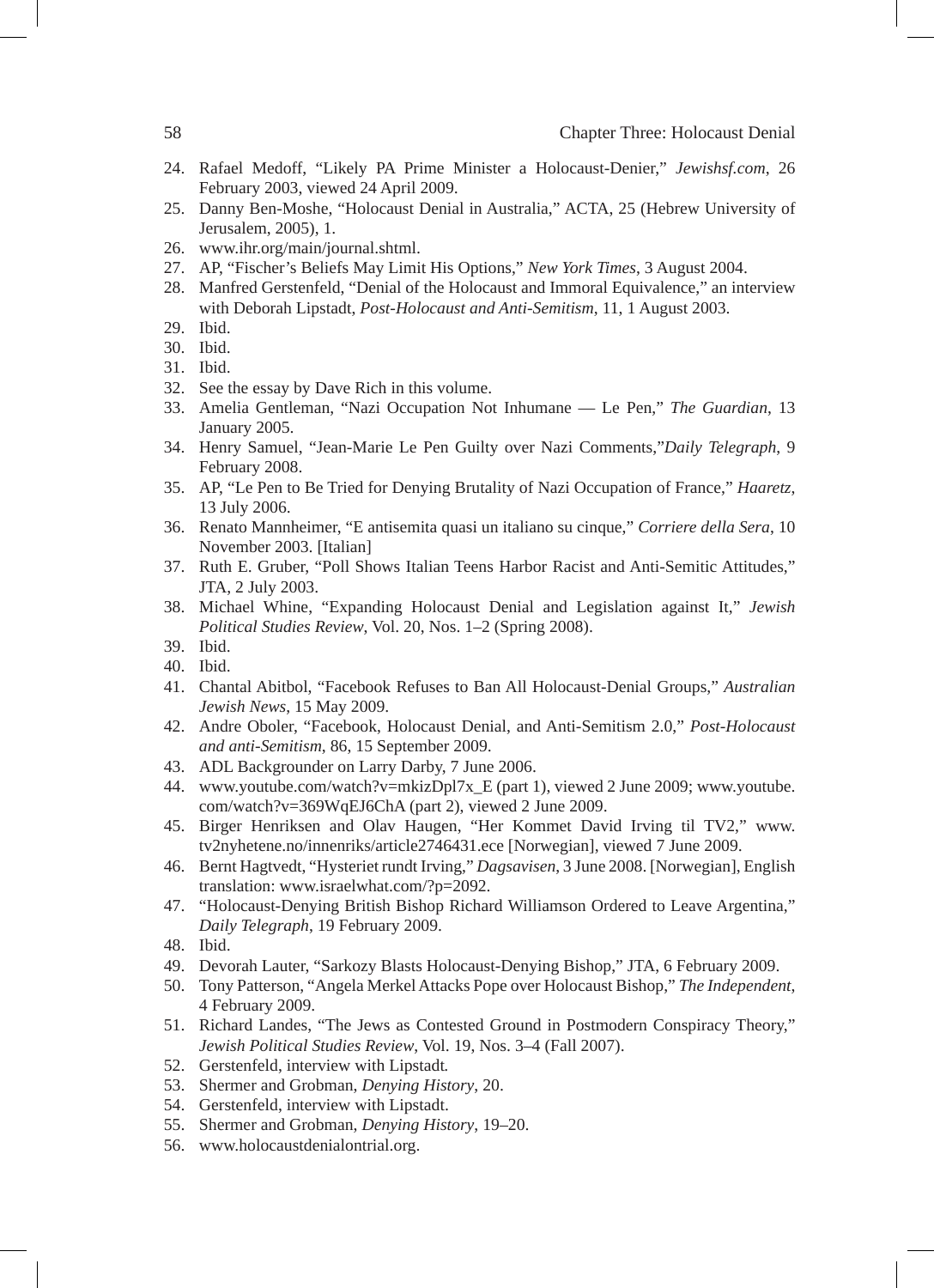- 57. "Emory U. to Translate Holocaust-Denial Web Site into Farsi, Arabic, and Russian," *Chronicle of Higher Education*, 20 December 2006.
- 58. "CIDI in actie tegen ontkennen Holocaust," *Reformatorisch Dagblad*, 5 May 2009. [Dutch]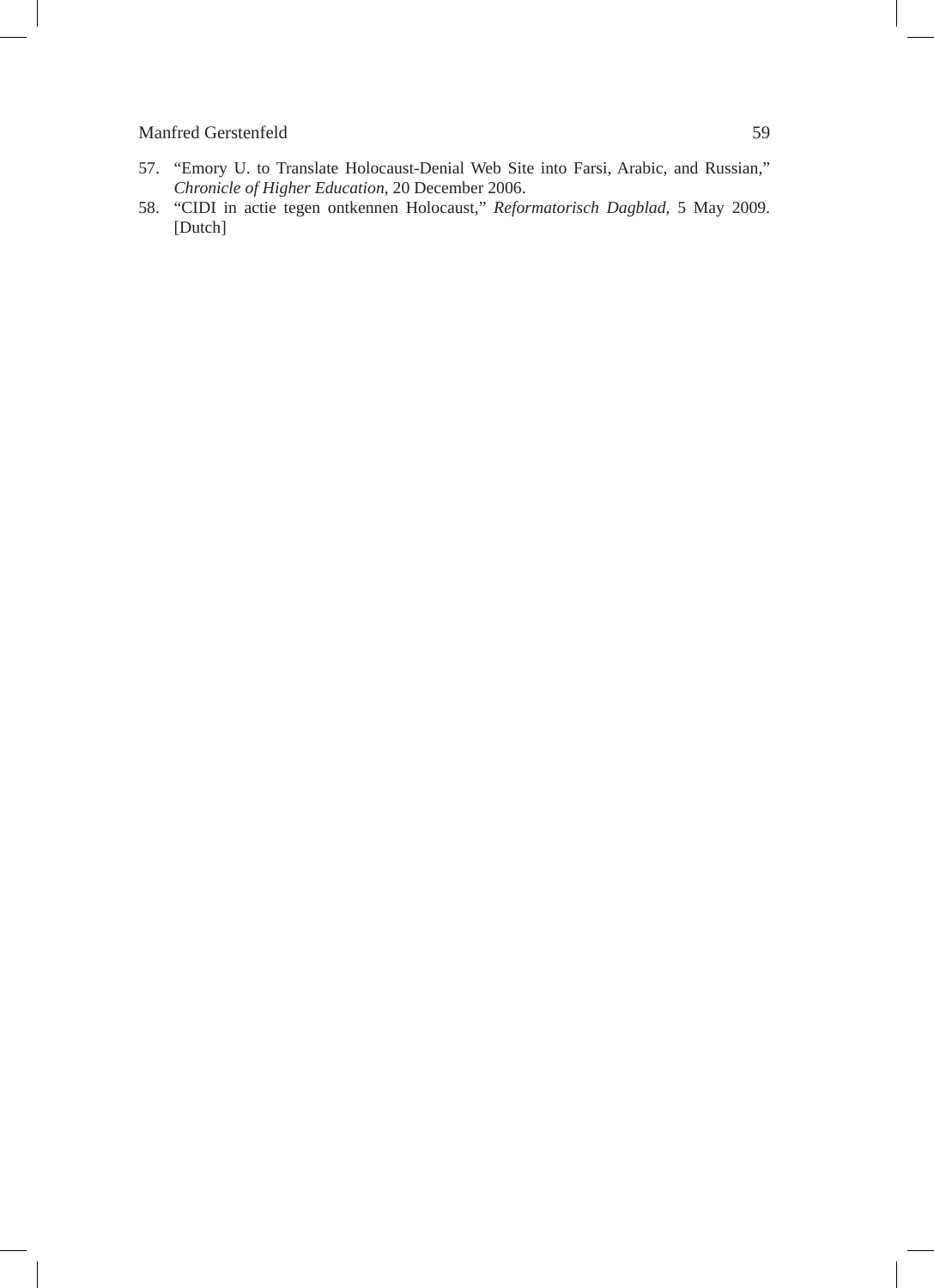# Chapter Four: Holocaust Deflection and Whitewashing

Holocaust deflection entails admitting that the Holocaust happened while denying the complicity or various types of participation of countries, specific groups, or individuals, despite ample evidence to the contrary. Major examples of deflection occur in those countries where, during the war, Germans were helped by important segments of the local populations in the despoliation, deportation, and killing of the Jews.

Many European nations have tried to present themselves exclusively as victims of the Germans and have denied or diluted their participation and responsibility or that of their nationals for the role they played in the Holocaust. Michael Shafir calls this "deflective negationism." He and others have analyzed the phenomenon in various countries of Eastern and Central Europe in the communist and postcommunist periods.1

Shafir observes that

whereas outright negationism rejects the very existence of the Holocaust, its deflective alternative does not; or, to some extent it does, but more perversely so. Rather than negate the Holocaust, deflective negationism transfers the guilt for the perpetration of crimes to members of other nations or it minimizes own-nation participation in their perpetration to insignificant "aberrations." It is thus particularistic rather than universal, as well as self-defensive.2

## **Perpetrator and Collaborator Countries**

Deflection mechanisms often lead to complex distortions of the Holocaust's significance. Exposing them frequently requires an extensive study of how history has been corrupted or suppressed. For many who do not have detailed knowledge of the manipulated subject, deflection is difficult to detect. Among the contemporary Holocaust distortions this is the one that, to be counteracted, usually requires the most additional study.

One extreme case of Holocaust deflection is Austria, which portrayed itself for many years as a victim of the Nazis. Another is Romania, which, under its communist regimes, denied or greatly downplayed its role in the genocide of the Jews.3 From here on, attention will be given to Holocaust deflection in a number of countries.4

An important differentiation, however, is between whether the beneficiaries of deflection are major perpetrators such as Germany or Austria or collaborators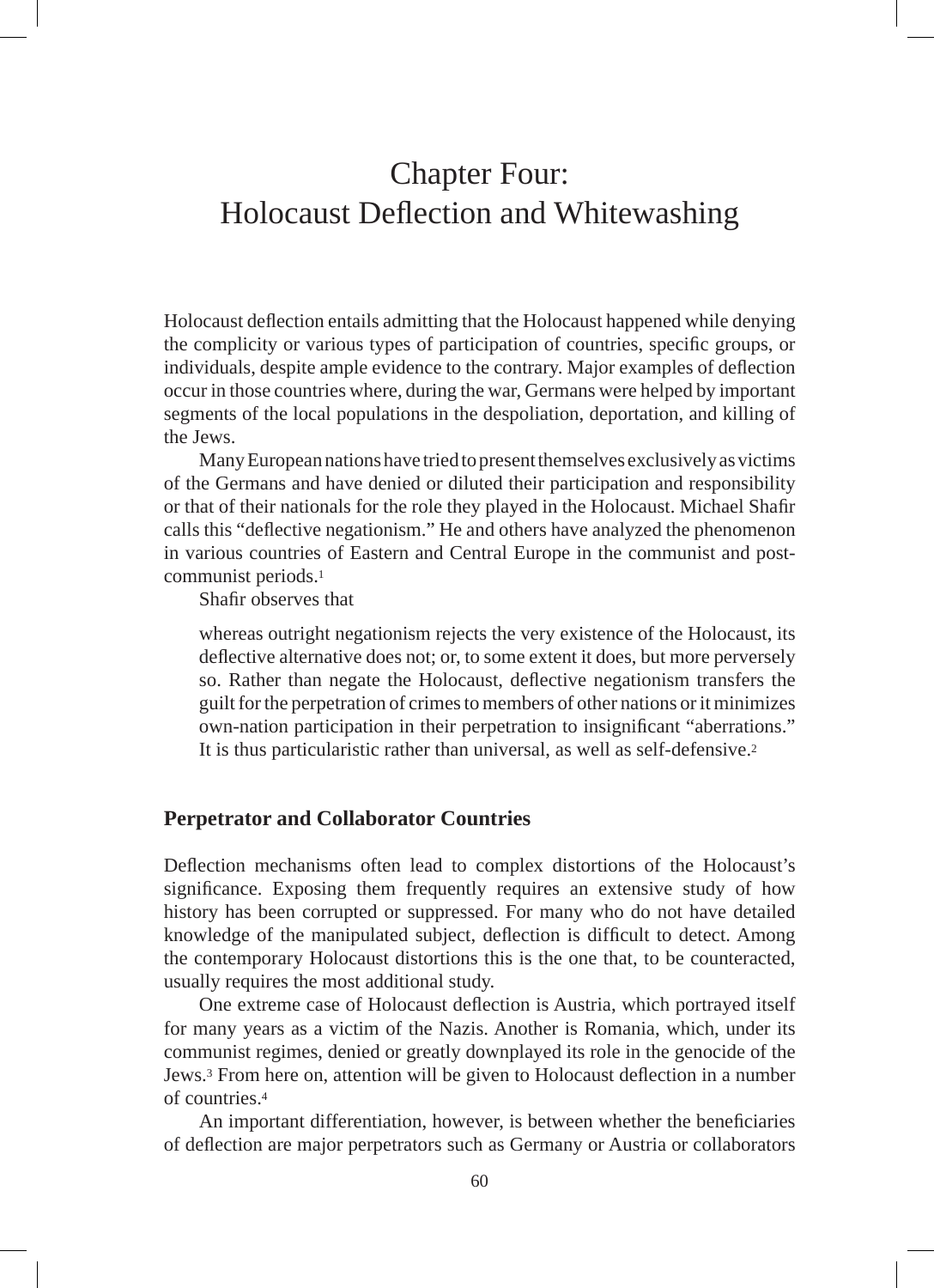such as Lithuania, Romania, or Hungary. Nor can the collaboration in a country such as Lithuania, where the collaborators were usually fully integrated in the killing mechanism, be compared with the collaboration of locals in, say, Poland where they were not.

For the countries under communist rule, its fall and the breakup of the Soviet Union were watershed events that made it possible to start facing their Holocaust past more honestly. Efraim Zuroff, who coordinates worldwide research on war crimes for the Simon Wiesenthal Center, considers that there are six stages in this process. The first is acknowledgment of complicity by the local population in the murder of the Jews and an apology for those crimes. The next is commemoration of the victims, followed by prosecution of the perpetrators. The fourth stage is the documentation of the crimes. Thereafter should follow the introduction of Holocaust education into the curriculum and the preparation of appropriate educational materials, as well as restitution of communal and individual property.5

# **The Restitution Negotiations**

The restitution negotiations of the 1990s played an important role in exposing attempts at Holocaust deflection and whitewashing by several countries. In many countries they also forced a change in attitudes toward their past. As Arieh Doobov notes: "At the London Conference on Nazi gold, delegation after delegation, with varying degrees of willingness, acceded to the consensus demand that light must be brought to national histories even when they are shameful. Only the Vatican declined."6

Avi Beker, a former secretary-general of the World Jewish Congress who was involved in several restitution negotiations, says:

Austria created one of the strongest national myths, presenting itself as one of the Nazis' first victims, rather than as their partner and fellow perpetrator. Another major legend was that Vichy France was not the "real" France. The Swiss national myth centered on its fake neutrality. Once organized Jewry presented claims based on documented figures, everyone realized that many countries still possessed major amounts of stolen Jewish property. The financial negotiations thereafter also led to a discussion of national myths.7

It is arguable whether the restitution negotiations were the dominant factor in fostering a more honest approach to the past or whether it derived mainly from other considerations. Beker also mentions other factors, one of which is that "the generation of those guilty or responsible for what happened during the war left the stage to younger representatives who were more willing to break longstanding national myths about the Second World War."8

Admission of the historical truth by governments or parliaments is important for countering many of the Holocaust distortions including its denial,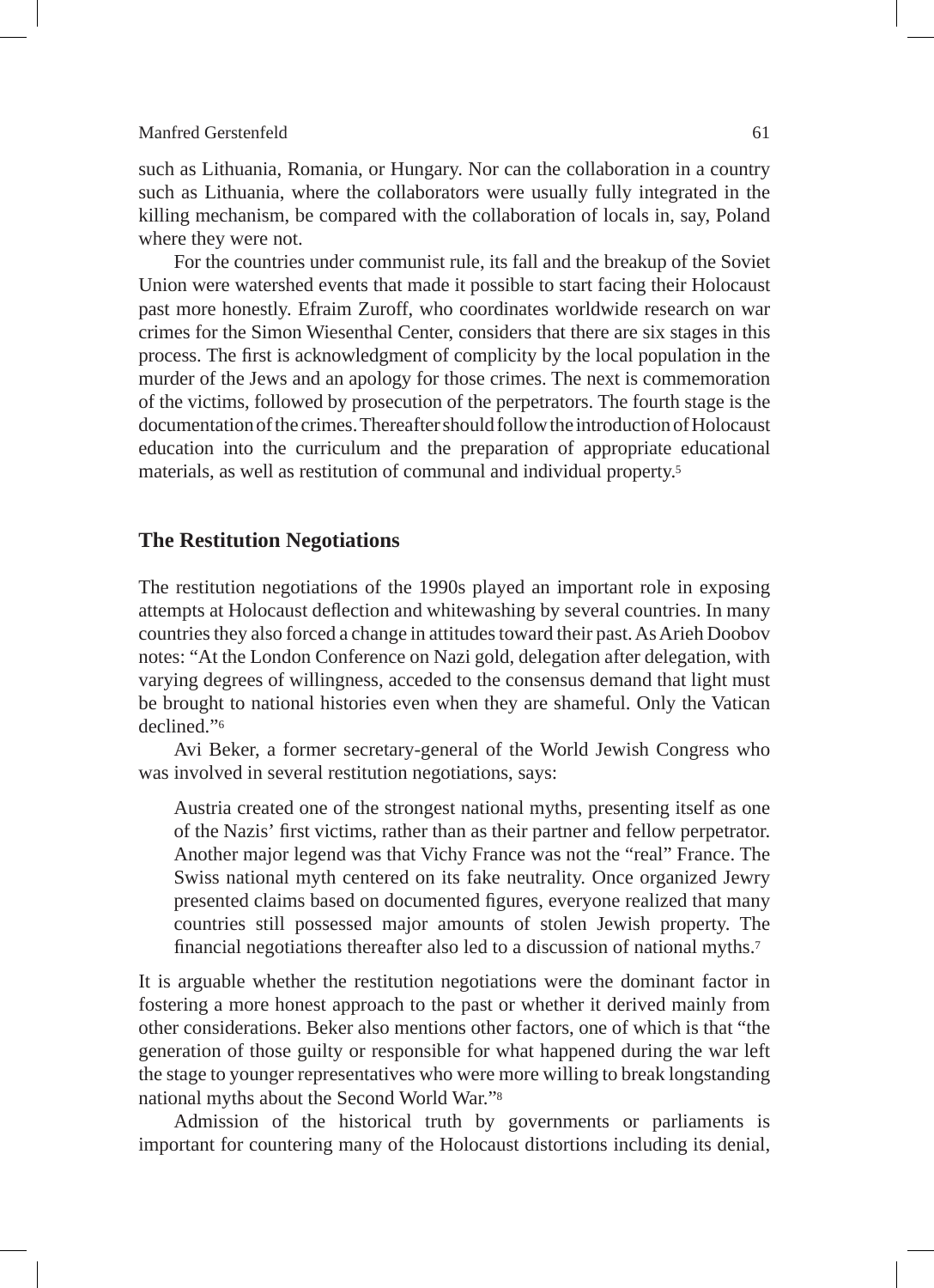minimization, deflection, and whitewashing. Although official admissions of a nation's Holocaust crimes are significant, apologies lend even greater emphasis to such confessions. These will remain well documented for future generations after all survivors have passed away.9

Zuroff mentions several frequently recurring factors in deflection attempts by Eastern European countries:

the attribution of Holocaust crimes entirely to German and Austrian Nazis (as opposed to locals); the exaggeration of the number of, and scope of, the assistance provided by local Righteous Gentiles; and attempts to claim that the only local participants in Holocaust crimes were criminals or totally peripheral elements of society.10

Instances of each tendency may be found in practically every post-Communist society. For example… in Lithuania, local officials opposed the inclusion of the phrase "and their local accomplices" on a memorial monument at Ponar (Paneriai), the site of the mass murder of the Jews of Vilnius, which attributed the killings to the Nazis.… In Estonia, the local media invested much effort to disprove the findings of the international commission of historians that established that the 36th battalion of the Estonian Security Police actively participated in the murder of the Jews of Nowogrudok, Belarus.11

The main characteristics of deflection can best be understood through examples from various European countries. In addition, some other cases illustrate how deflection has been applied to parts of societies as well as individuals.

#### **Austria**

In presenting its Holocaust history, Austria was for a long time an extreme example of deflection of guilt. Simon Wiesenthal claimed that the Austrians were involved in killing nearly half of the six million Jews murdered in the Holocaust.12 After the Anschluss, Austrians represented 8 percent of the German population; yet they constituted 40 percent of the staff and 75 percent of the commandants of the death camps. They were also notoriously overrepresented in the SS. The Austrian method of systematically robbing the Jews of all their possessions became a model for the German Nazis.13

In the Moscow Declaration that resulted from the Moscow Conference of 30 October 1943, Austria was described as the first country to fall victim to the aggression of Nazi Germany. This element was included in the Declaration of the Provisional Government of Austria of 27 April 1945.

For several decades many Austrian politicians, academics, and other public figures have been promoting the idea that the Austrian people were victims of the Nazis. With that came attacks on the Allies who had liberated Austria and installed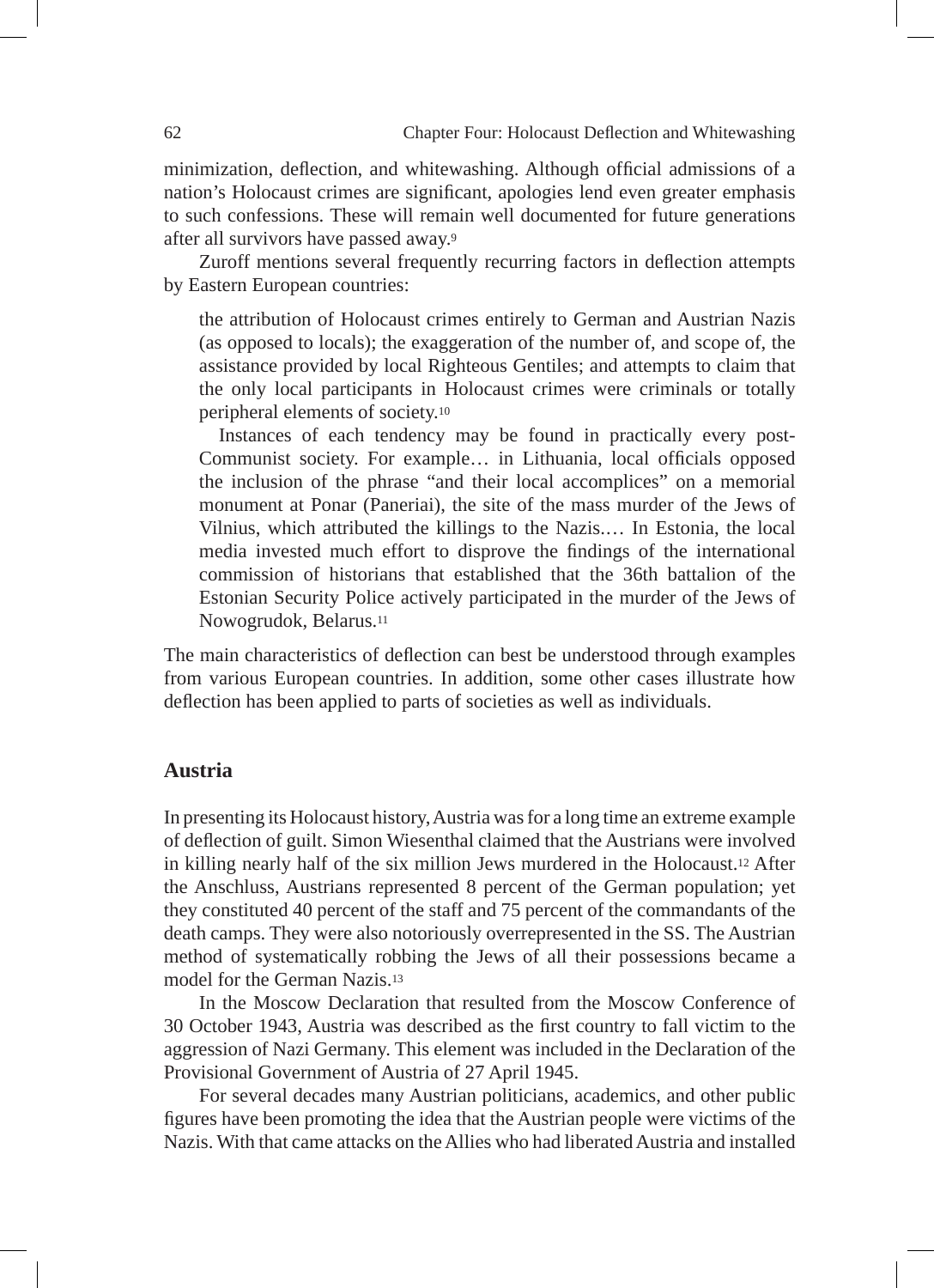a four-power administration. This was then followed by the promotion of the perception that, once the Allied administration was removed, Austria had thereby "end[ed] a 17-year-long path of bondage full of thorns" as Austrian chancellor Leopold Figl put it at the time. He thus combined the Nazi period with the Allied period as two rather similar facets of foreign occupation. These views, in various degrees, represented the majority of Austrian public opinion.14

Deflection attitudes do not only concern the falsification of Holocaust history and the creation of a distorted collective memory. They may also have practical consequences. Zuroff says: "The number of Austrians was proportionately high among the main perpetrators of war crimes. Yet the country made a 'career' out of claiming to be a victim of Nazism. Its leaders had no political interest in investigating war criminals since prosecution would prove the opposite. On philosophical, moral and historical levels, that only changed in the 1990s."15

# **Romania**

For many decades Romania, under the communist regime as well as later, denied or greatly downplayed its role in the Holocaust.16 There were about eight hundred thousand Jews in prewar Romania, almost 5 percent of the general population. About half of the Jewish population were murdered in the Holocaust. As Romanian-born historian Radu Ioanid explained:

World War II transformed what might otherwise have remained a period of severe anti-Semitic outbreaks into a true Romanian Holocaust that, while part of the broader German-European Holocaust, remained at the same time a specifically Romanian story. As in Germany, the immediate background to Romania's Holocaust tapped archaic anti-Semitic traditions and was crafted by militant agitation of anti-Semitic parties, itself followed by State legislation and then compounded by wartime circumstances. Bloody mob violence was the result, but now drawing in government elements, the riots took on the character of a social enterprise and thus invited takeover by the State.

This transition phase, when mass robbery and mass murder evolved from a societal to a governmental enterprise, took place in the months immediately preceding and immediately following Romania's entrance into the war. The tempering of the Romanian-German diplomatic alliance into one of wartime fraternity augured more deliberate and more systematic ill for Romania's Jews. Finally, during this time, the Antonescu regime became more directly involved in encouraging the violence, though still more in the sense of indirect inspiration. Soon, however, it would openly take things over.17

One typical example of an atrocity in which Romania's Legionnaires were heavily involved was the pogrom in Iasi in June 1941. This pogrom was undertaken by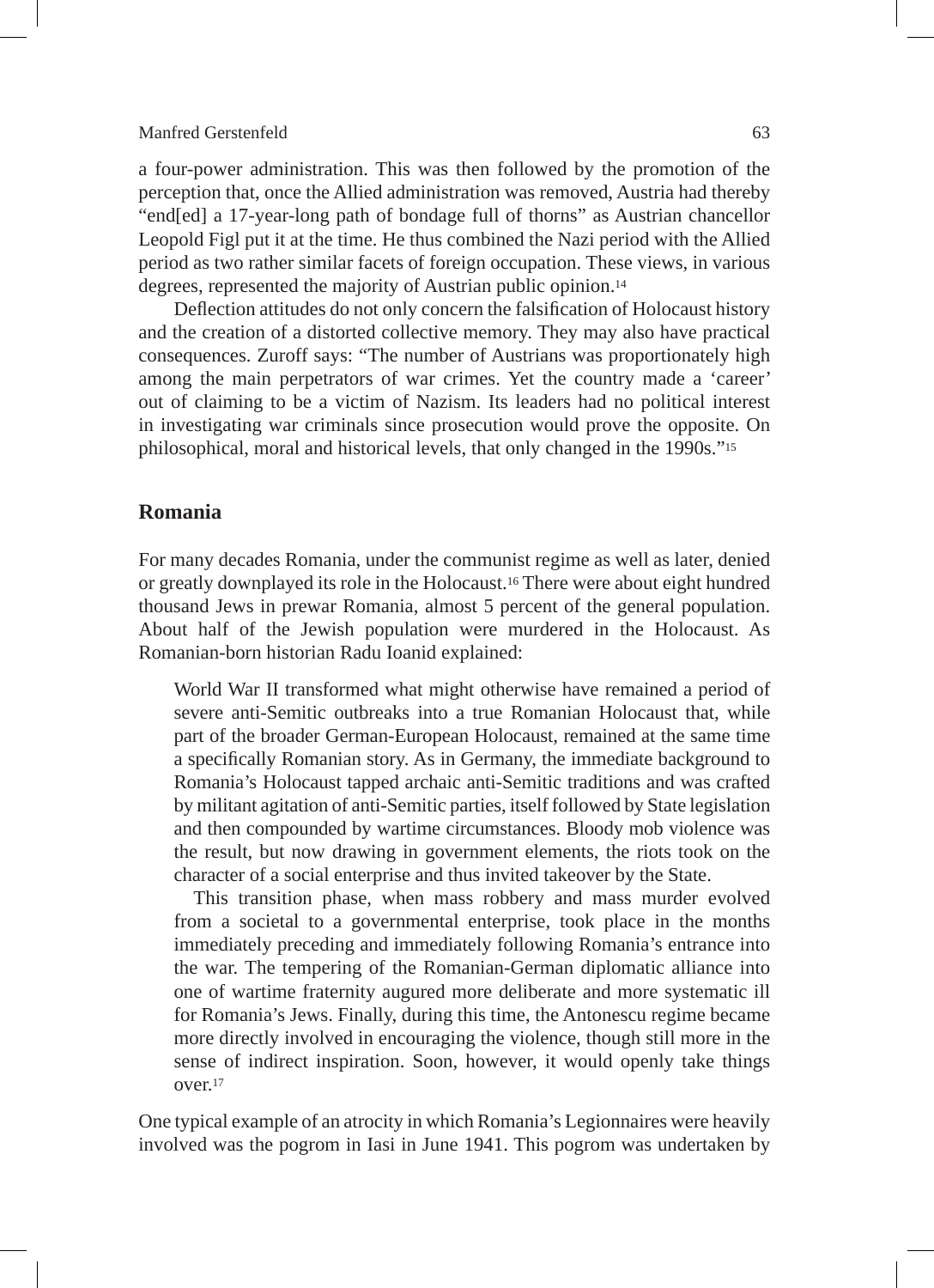a combination of the local authorities, the Romanian army, the Legionnaires, as well as the SS. The number of Jews who were killed was estimated at eight to twelve thousand. Another almost three thousand died of thirst or asphyxiation while traveling for days in sealed cattle cars of trains. For decades communist historians blamed the pogrom largely on the German SS and reduced the number of victims.18

# **Questioning the Holocaust**

In mid-2001, a symposium was held in Bucharest that had the questionable title "Has There Been a Holocaust in Romania?" Its final resolution stated that Jews had "suffered almost everywhere in the Europe of those years, but not in Romania [*sic*!]," and it added that "the testimony of trustworthy Jews" demonstrates that "the Romanian people had in those years a behavior honoring the human dignity [*sic*!]."19

When asked in 2003 to clarify a Romanian government declaration that "within the borders of Romania between 1940 and 1945 there was no Holocaust," then-Romanian president Ion Iliescu asserted: "The Holocaust was not unique to the Jewish population in Europe. Many others, including Poles, died in the same way…. Jews and Communists were treated equally…. However it is impossible to accuse the Romanian people and the Romanian society of this [massacre of Jews]."20

The deflection process in Romania was undermined when the International Commission on the Holocaust in Romania, chaired by Elie Wiesel, released a report in November 2004 that unequivocally points to Romanian culpability. It declares: "Of all the allies of Nazi Germany, Romania bears responsibility for the deaths of more Jews than any country other than Germany itself."21 The report recognizes the isolated examples of Romanian individuals and institutions who have struggled to correct the record, and whose influence on the general population had been marginal thus far.

Laurence Weinbaum writes:

Iliescu praised the commission's findings and was himself praised in Jewish circles for convening it and accepting the results. However, in one of his last acts as president, he conferred the state's prize for Faithful Service on Holocaust-denier [Gheorghe] Buzatu. He also awarded the state's highest decoration, the Order of the Star of Romania, to Corneliu Vadim Tudor, the [far-Right party] Romania Mare leader long known for his virulent anti-Semitism. It was a fitting end to the Iliescu regime, one that epitomized its clumsy attempts to comply with international pressure while pandering to Romanian nationalist sentiment seemingly oblivious to the evident contradictions in such a policy.22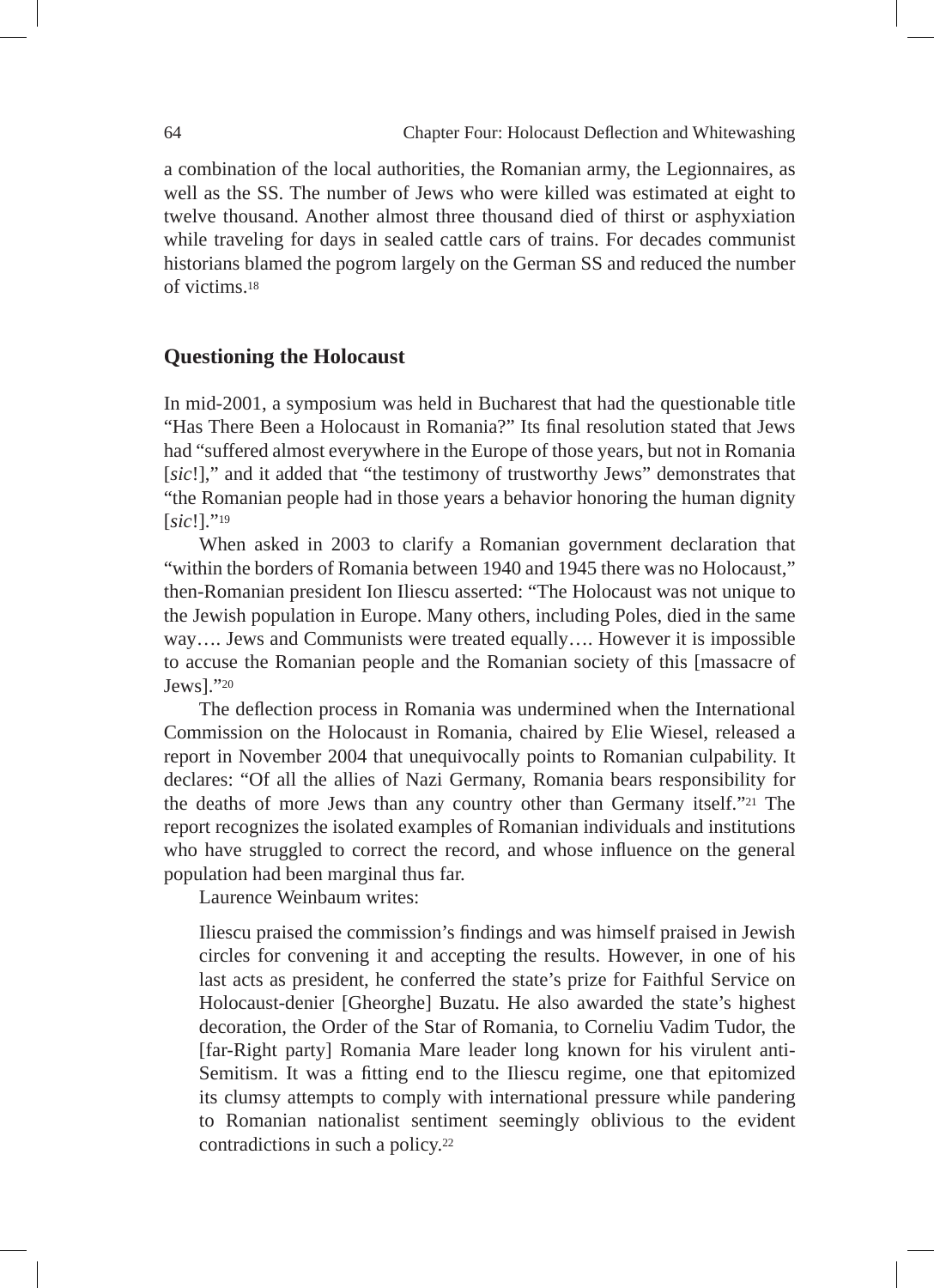# **Hungary**

Hungary remained an ally of the Germans until 1944. The historian Randolph Braham asserts that the Hungarian method of deflection is partly based on conveying a generous and false picture of the way Hungary had treated its Jews since 1867. The whitewashing included "largely overlooking the many anti-Semitic legal and physical measures that were taken against them during all those years."23

Braham claims that various judicial decisions and governmental policies in the postcommunist era have negatively affected the memory of the Holocaust as well as the interests of the Jewish community. These include court decisions in war-crimes cases, discriminatory handling of restitution issues, difficulties concerning the acquisition of archives, and the original plan for a new exhibit at the Hungarian pavilion in Auschwitz.

Material had been prepared for this new pavilion since 1998. When the proposed documentation was transmitted to five experts for evaluation, their main conclusions were that it falsified the history of the Jews in Hungary and, in particular, during the Holocaust. Furthermore, these experts concluded individually that the script's political objective seemed to be the rehabilitation of the Horthy era, achieved by transferring almost all responsibility for whatever crimes had been committed in Hungary to the Germans.24

In 2001, Braham wrote about the then government of the right-wing FIDESZ party:

In the climate of political anti-Semitism fostered since the inauguration of the Orban government in 1998, history cleansers appear to have been given the green light to proceed with their drive to bring about the rehabilitation of the Horthy regime, including the major law-enforcement agencies that were involved in the Final Solution. As part of this drive, history cleansers have expended considerable effort to bring about the absolution of the gendarmerie — which played a crucial role in the roundup and deportation of the Jews — by placing all responsibility onto the Germans.25

Another highly controversial issue concerns the House of Terror. This museum was opened in 2001. It was supported by the then center-right government and directed by Maria Schmidt, an adviser to Prime Minister Viktor Orban. The museum documents the Arrow Cross terror of late 1944 as well as the Stalinist terror of the late 1940s to early 1950s, allegedly led by people whose Jewish origins are clearly evident. The museum ignores the anti-Semitic policies and legislation of the Horthy period.26

Braham sums up the Hungarian wartime history concerning the Jews:

The Hungarian chapter of the Holocaust of European Jewry constitutes not only the greatest tragedy in the history of Hungarian Jewry but also the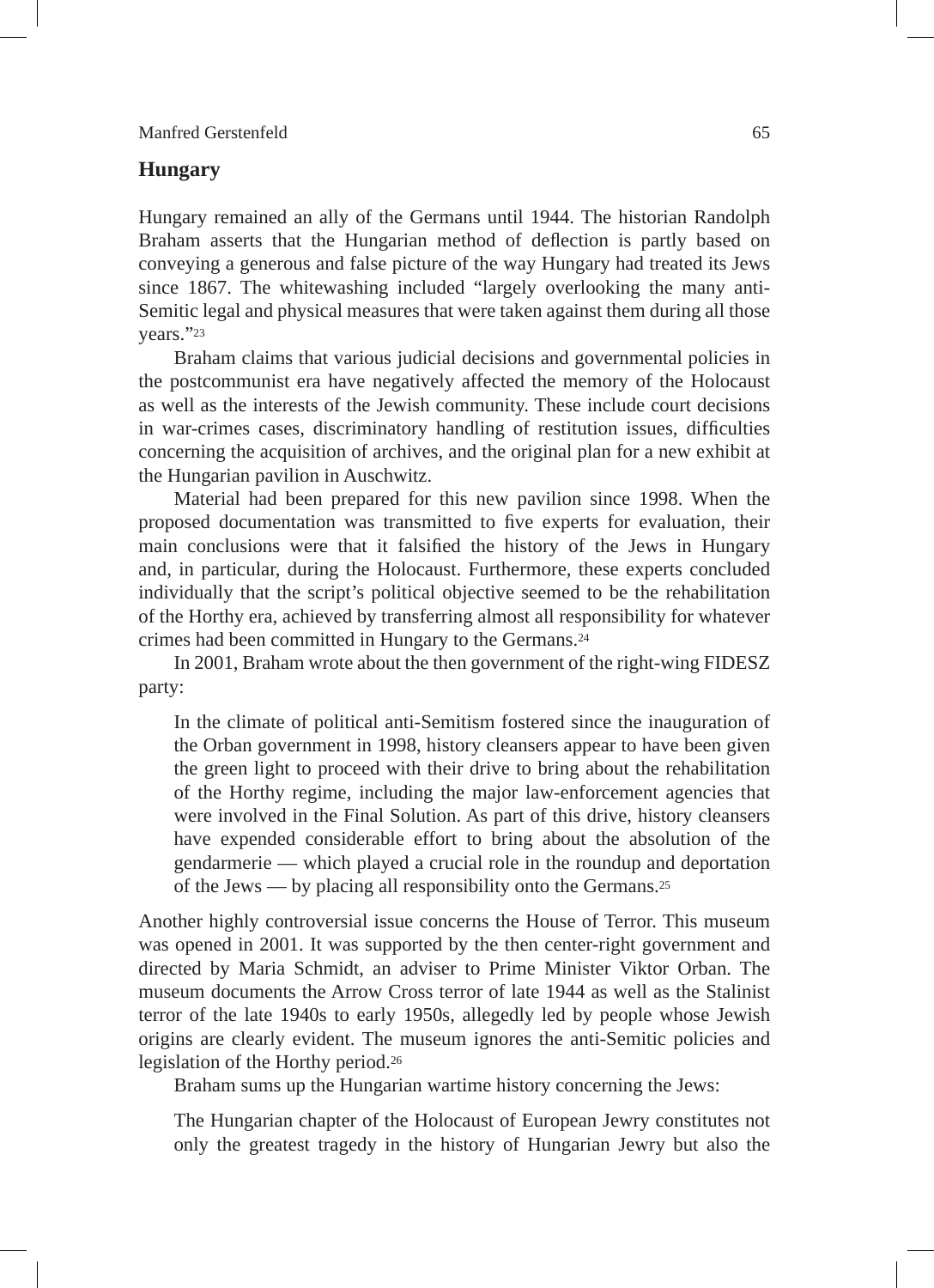darkest chapter in the history of Hungary. Never before in the history of the Hungarian nation were so many people expropriated and murdered in so short a time as in 1944. In contrast to the calamities of the past, when Hungary was subjected to foreign occupation, the hundreds of thousands of people victimized in 1944 fell prey to the connivance of their own government.27

# **Poland**

For a long time, Polish society at large did not think it carried any guilt related to the Holocaust.

Historian James E. Young writes:

Martyrdom plays a central role in the Polish national consciousness, and this – in combination with the extremely harsh treatment of Poles by the Germans during the War – created a self-image among the Poles in the years immediately following the War of themselves as suffering at least en par with the Jews. Later, when confronted with the Jewish memories of the Holocaust, this created tension among some Poles since it challenged some deeply held understandings of themselves.28

Weinbaum formulates it differently:

Most Poles continued to see themselves as entirely blameless for the tragedy that had befallen the Jews of Poland; and continued to speak of Poland as a "land without Quislings." If anything, much of Polish society saw Jews guilty of "anti-Polonism." And here it is significant to point out that this view was shared by both dogmatic Communists and Catholics alike — whatever their differences on other issues.29

He adds: "…Jews living abroad had often presented bitter indictments of Poles, often accusing them of collaboration, not 'merely' crimes of omission (failing to rescue their neighbors) but also commission (actual murders). For the most part (but with notable exceptions), these accusations were never accepted by Polish society."

Only after the fall of the communist regime did an opportunity arise for different attitudes. At the start of the year 2000, Polish-born American scholar Jan Tomasz Gross published his book *Sasiedzi (Neighbors)*, which would become a landmark in this process. It was followed by a similarly named movie by Agnieszka Arnold, which was shown on primetime national Polish television. The book revealed that, in the small town of Jedwabne in 1941, the local population had slaughtered the members of the Jewish community.

Weinbaum observes:

Significantly, this was largely an internal debate. People living outside Poland (Jews and non-Jews) did contribute to the discussion, but above all it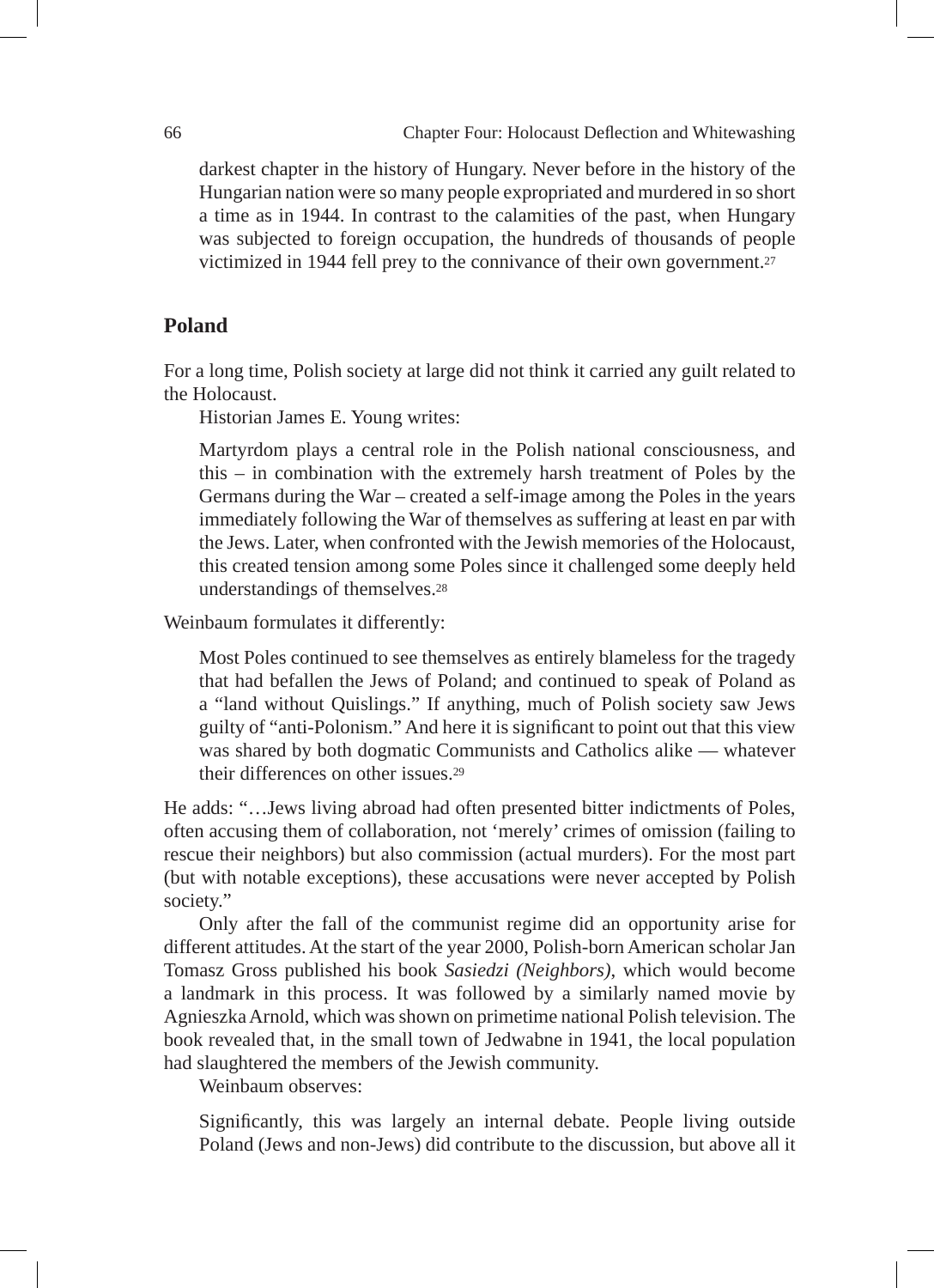was Polish voices coming from within Poland that dominated the discourse. The Polish intelligentsia had been grappling with many of these issues for some years before but the Jedwabne revelations finally brought them to the grassroots level.30

The historian Joanna Michlic considers the debate on the book and the Jedwabne massacre

a reflection of the process of democratization of Poland's political and social life after 1989. Moreover, it reflects the increasing importance of the critical approach toward the previous biased representation of Polish-Jewish relations and toward the collective self-image of Poles as victims. The critical approach was endorsed by segments of the mainstream political and cultural elite, as well as others, particularly in the younger generation. The investigation into the massacre by the IPN [Institute of National Memory], and the sixtieth anniversary commemoration show beyond doubt that an important part of Polish elites is capable of coming to terms with the country's dark past.31

Michlic, however, balances her judgment, noting that the truth about the Jedwabne massacre was rejected by the nationalist and conservative political elite and certain important church representatives, while the fact that respectable historians also took the same position made the matter even worse.32 Polish president Aleksander Kwaśniewski, however, apologized "in the name of those Poles whose conscience is moved by the crime."33

As we have seen, far from all Poles were moved. Barbara Törnquist-Pleva suggests that the memory of Jedwabne served various groups in different ways:

Historians wanted to establish facts and discuss various interpretations of the past (the scholarly use of history). They were encouraged by broad groups in society who were eager to deal with the lies and silences in history writing, to rehabilitate victims and seek reconciliation (the moral use of history). Groups within the political élite and intellectuals used the memory of Jedwabne in order to give legitimacy to their ideas and visions of society and/or acquire a positive political image at home and abroad (the ideological and political use of history). Perhaps the most important function of the use of history in this context was that it became the catalyst for a broad discussion, albeit led by intellectuals, about Polish national identity, its contents and its future (the existential use of history).34

# **Lithuania**

In Lithuania, more than 95 percent of the 220,000 Jews were murdered during the Holocaust. Zuroff says: "A significant part of those victims were murdered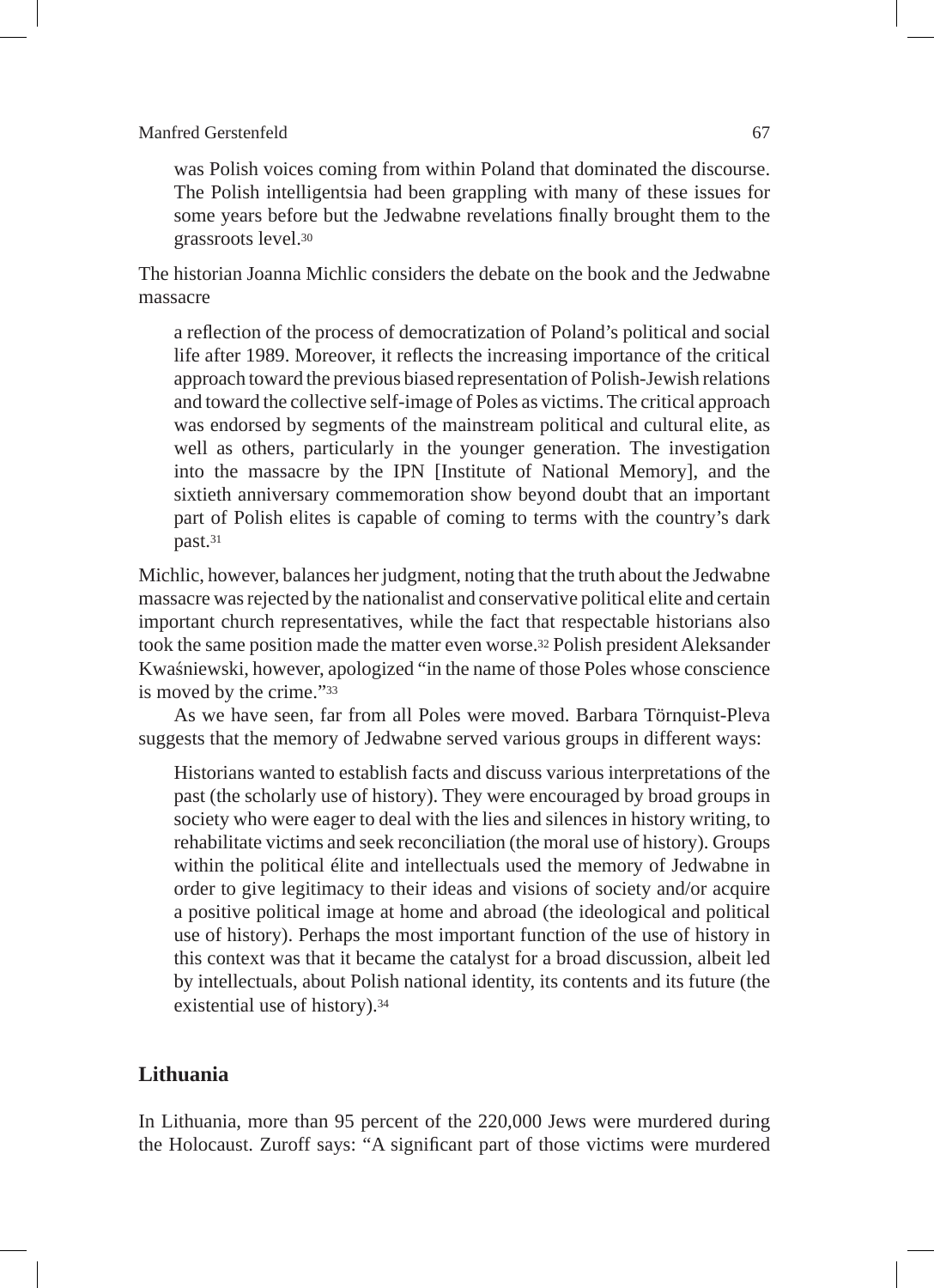by fellow Lithuanians, initially in spontaneous pogroms led primarily by armed vigilantes, and later by security police units."35

The massacres of the Jews were started by the local population before the German army arrived in June 1941. Dov Levin, an expert on the Holocaust in the country, said: "The local population, the Lithuanians, helped the Nazis. Before the first German soldier entered Lithuania, the Lithuanians, at different levels of organization, already harassed the Jews." He added: "Once the Germans arrived, Lithuanian collaborators 'not only murdered, but murdered and stole and raped. Even the military and police helped the Germans.'"36

On 8 May 1990, the Lithuanian Supreme Council passed a declaration condemning "the annihilation of the Jewish people during the years of the Nazi occupation in Lithuania." Zuroff observes that

though the declaration specifically stated that it was being issued "on behalf of the Lithuanian people," it attributes guilt for the crimes committed in Lithuania during the Holocaust to "Lithuanian citizens," a category clearly not restricted to those of Lithuanian nationality, which could even (by a twist of perverted logic) include Jews. Thus the Lithuanian parliament sought to differentiate between the ostensibly blameless "Lithuanian people" and the murderers who were "Lithuanian citizens," a distinction that is not supported by the historical record.37

Zuroff remarks:

The government's approach to Lithuania's Holocaust past reveals a stubborn reluctance to honestly confront the crimes committed by local Nazi collaborators, and what amounts to an aggressive campaign to minimize Lithuanian guilt by distorting history.… When Lithuania was admitted to NATO and the European Union, things only became worse. Freed from their fear of failing to become part of these bodies, the Lithuanians began an aggressive campaign to downplay their responsibility for Holocaust atrocities, and maximize recognition for their suffering under the Soviets.38

In the Lithuanian case Holocaust deflection is largely combined with postwar Holocaust equivalence. This issue will be discussed in more detail later in this volume. This blend of abuses also exists in Latvia and Estonia.

Yet another version of deflection and whitewashing had its origins in the communist world. It was practiced by Soviet ideologues, other communists, as well as a number of Trotskyites in the Western world. As Braham writes:

While the representatives of the extreme left do not deny the atrocities committed by the Nazis, they are involved in another historical obscenity: they place much of the blame for the Holocaust on the Zionists, who are accused not only of collaboration with the Nazis during the pre- and wartime periods, but also of pursuing — through Israel — a racist-imperialist policy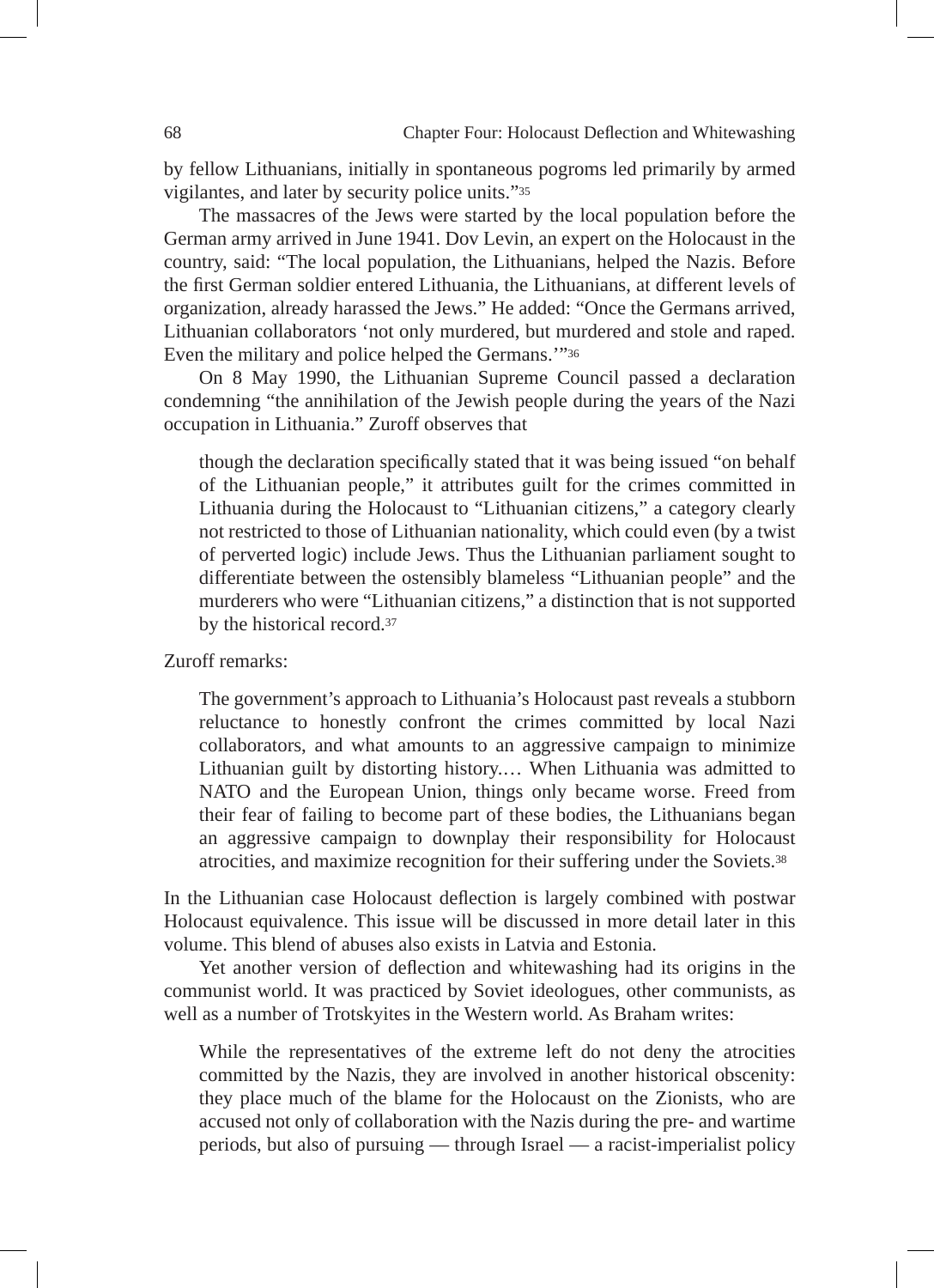after the war. In several socialist countries, above all the Soviet Union, the Holocaust is sunk in the memory hole of history.39

# **East Germany**

In communist East Germany, much of the blame for not properly dealing with the Holocaust aftermath was assigned to West Germany. The German Democratic Republic (GDR) supposedly constituted a radical break from the Nazi past. It tried to present West Germany as the successor state of Nazi Germany.

In this ideological framework the GDR published a *Brown Book* in 1965 with incriminating material on the Nazi past of West German officials. It aimed to convey the impression that the GDR had eliminated all Nazi influences.40

Besides Holocaust deflection the official GDR policy also minimized attention to the Holocaust. As Thomas Haury, a German scholar of anti-Semitism, notes: "The GDR emphasized the workers, the party, and the Soviet population as having suffered most from National Socialism. The genocide of the European Jews was only one crime among many, to which the GDR hardly paid attention."

Haury adds: "The GDR drew a clear line between the 'criminal Hitler regime' and the 'enticed German people,' declaring them innocent and indeed the first victims of Hitler's rule. In the eastern part of Germany there was no debate on the German people's participation in discrimination, confiscation, and mass murder until 1989."41

# **The Wehrmacht in West Germany**

In West Germany, it was long maintained by many that the mass murders of the Jews during the Holocaust had been executed by the SS and the SA (storm troopers), who in many countries were helped by locals**.** However, historians had long known that the Wehrmacht (the regular German army) had been involved in the mass murders to a great extent.

In 1995, under the leadership of its founder Jan Philipp Reemtsma, the Hamburg Institute for Social Research put together an exhibition based on already available material. Titled "War of Annihilation, Crimes of the Wehrmacht 1941– 1944" ("Vernichtungskrieg, Verbrechen der Wehrmacht 1941–1944"), it sparked a huge debate in German society. Neo-Nazis demonstrated against the exhibition at venues where it was shown.42

The initial exhibition contained a number of substantial errors that damaged its credibility. In November 1999, the exhibition was withdrawn.43 It would take two years until it was reopened. In 2007, the German ZDF television channel broadcast a series of documentaries about the Wehrmacht. It brought out new material about the regular German army's substantial involvement in the murder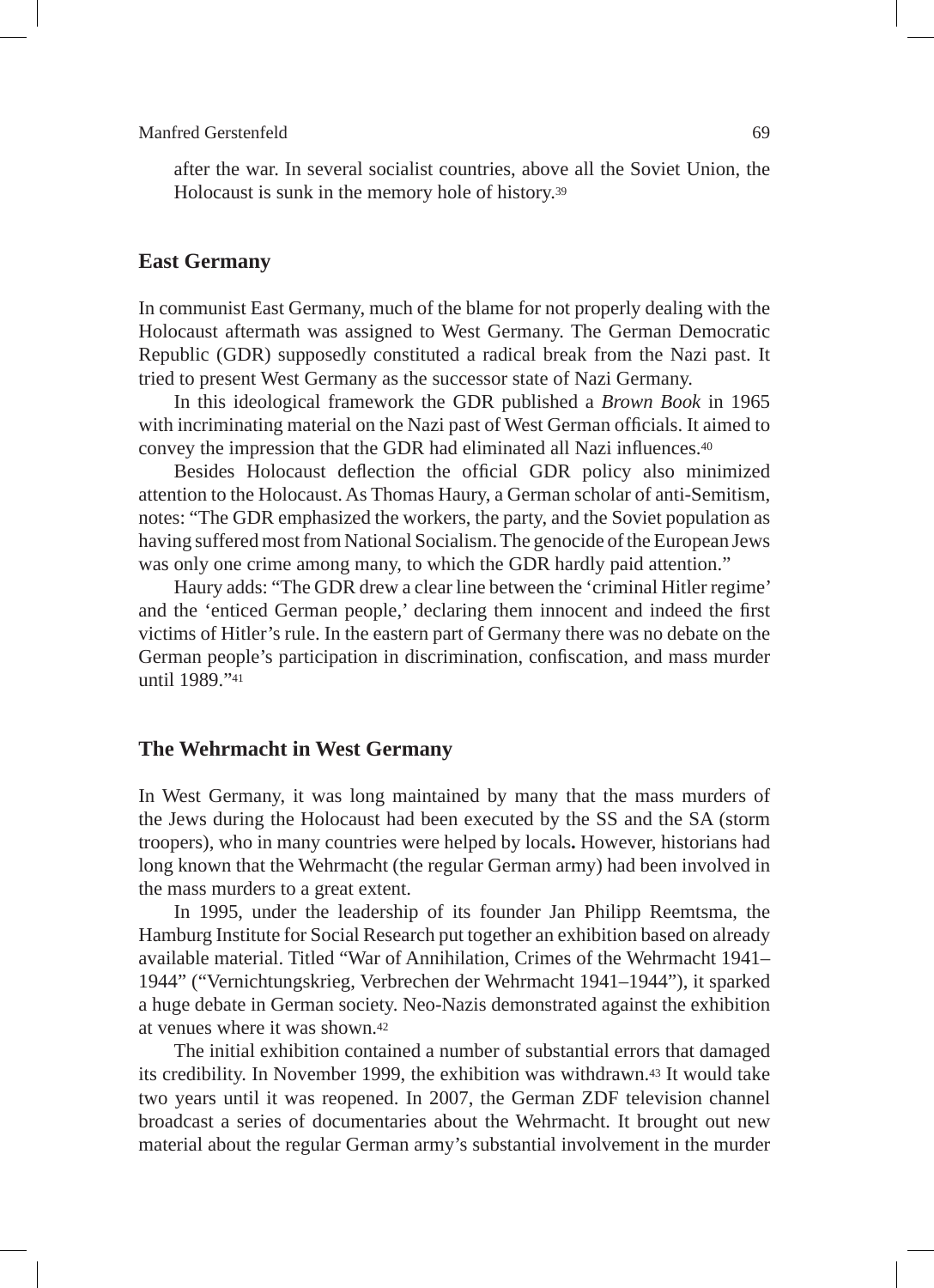of Jews. One of these was a protocol in which the Wehrmacht general Dietrich von Choltitz said the liquidation of the Jews had been his most difficult assignment. He added that he had executed it until its "final consequences."<sup>44</sup>

# **Heidegger's Projection**

German historian Clemens Heni tells how the German philosopher Martin Heidegger deflected German guilt. In a lecture published in 1949, he said: "Agriculture is nowadays a motorized nutritional industry, by nature the same as the production of corpses in gas chambers and extermination camps, the same as the blockade and the starving out of countries, the same as the production of the H-bomb."45

Heni observes:

Beyond [the] well-known projection of guilt on the USSR and the USA, something else stands out: the unprecedented crime of the destruction of European Jews in the gas chambers is equated with modern agriculture. This represented a new kind of anti-Semitism, which Heidegger promoted in 1949, a few years after the Shoah.…

For scientific research Heidegger's 1949 lecture is of great importance, not only because Heidegger is arguably the world's most widely taught philosopher of the 20<sup>th</sup> century, but also and especially because he was one of the founders of the concept of rejection and universalization of German guilt. He attributed the responsibility for the crimes of the Second World War on modernity in general, which then made it possible to deemphasize the responsibility of the German mass murderers.46

# **Franklin D. Roosevelt**

Many cases of Holocaust deflection consist of countries or major bodies blaming a third party for war crimes. There are also examples of individuals whose responsibilities during the Holocaust have been deflected to others. So, for instance, the Franklin Delano Roosevelt Presidential Library and Museum in Hyde Park, New York, has long blamed the State Department for American inaction during the Holocaust. Whereas the above cases deal with the deflection of responsibilities of perpetrators and collaborators, this case concerns a bystander who could have acted far more than he did.

In 2005, a number of historians wrote a letter, under the auspices of the David S. Wyman Institute for Holocaust Studies, to the Roosevelt Museum. They mentioned that there was a panel in the museum on the Holocaust that stated: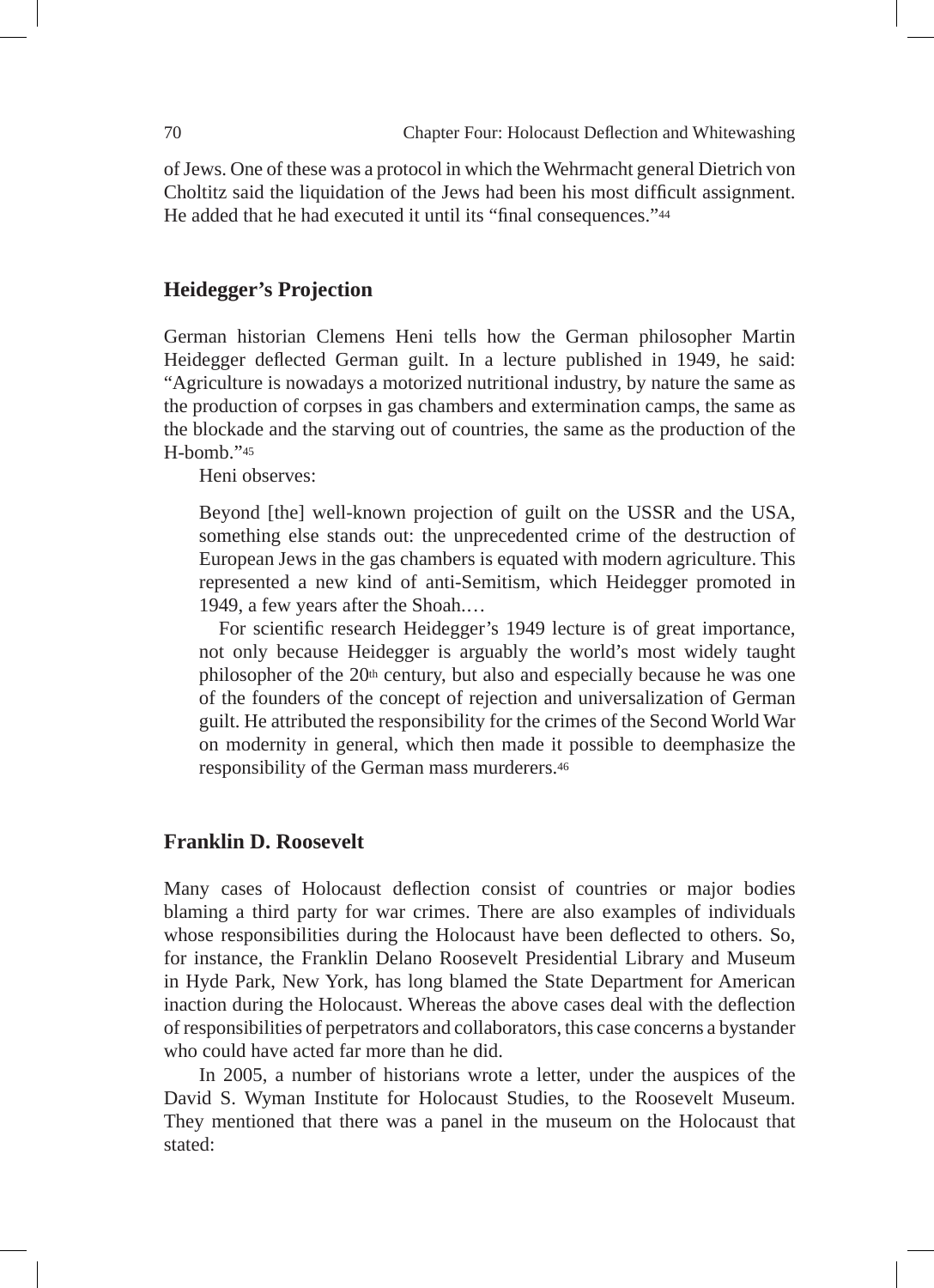During the 1930s, as many European Jews were looking for a safe haven from official anti-Semitism, members of the State Department enforced the bloodless immigration laws with cold rigidity. Yet even Roosevelt's bitterest critics concede that nothing he could have done — including bombing the rails leading to Auschwitz in 1944 — would have saved significant numbers from annihilation. Let alone dissuaded the Nazis from doing what they were so intent on doing.47

The historians' letter asserted that these statements were inaccurate. It said the American immigration policy — "which kept immigration far below the legal limits set by Congress — had the full knowledge and approval of President Roosevelt himself through the Holocaust years."48

The historians added:

There are numerous steps that the Roosevelt administration could have taken to save lives, such as granting refugees temporary haven in America or in Allied-controlled regions; pressuring the British to open Palestine to refugees; ordering the bombing of the gas chambers at Auschwitz or the railways leading to them; and giving broader funding and power to the War Refugee Board.49

The historians requested that the wording of the panel be corrected.

The museum replied two weeks later to say the wording of the panel had been changed as follows: "Historians today continue to debate whether specific actions FDR and the United States could have taken — including bombing the rails leading to Auschwitz in 1944 — might have saved significant numbers from annihilation<sup>"50</sup>

## **Holocaust Whitewashing**

Whitewashing is a type of Holocaust distortion that aims at cleansing certain groups or persons of blame regarding the Holocaust without necessarily accusing others. There are many examples of this, a few of which convey the nature of this distortion phenomenon.

One such case concerned U.S. president Ronald Reagan's 1985 visit to the German military cemetery of Bitburg. When his visit to Germany was announced, it was also specifically mentioned that he would not visit a concentration camp. Initially the impression was that only soldiers and officers of the Wehrmacht were buried in this cemetery. This planned visit was a clear act of whitewashing. The Wehrmacht gave support to the SS, which carried out most of the mass murder of Jews. Only years later would it become more widely known that the Wehrmacht itself had played such a major part in the murders. 51

Shortly after the visit was announced, it transpired that members of the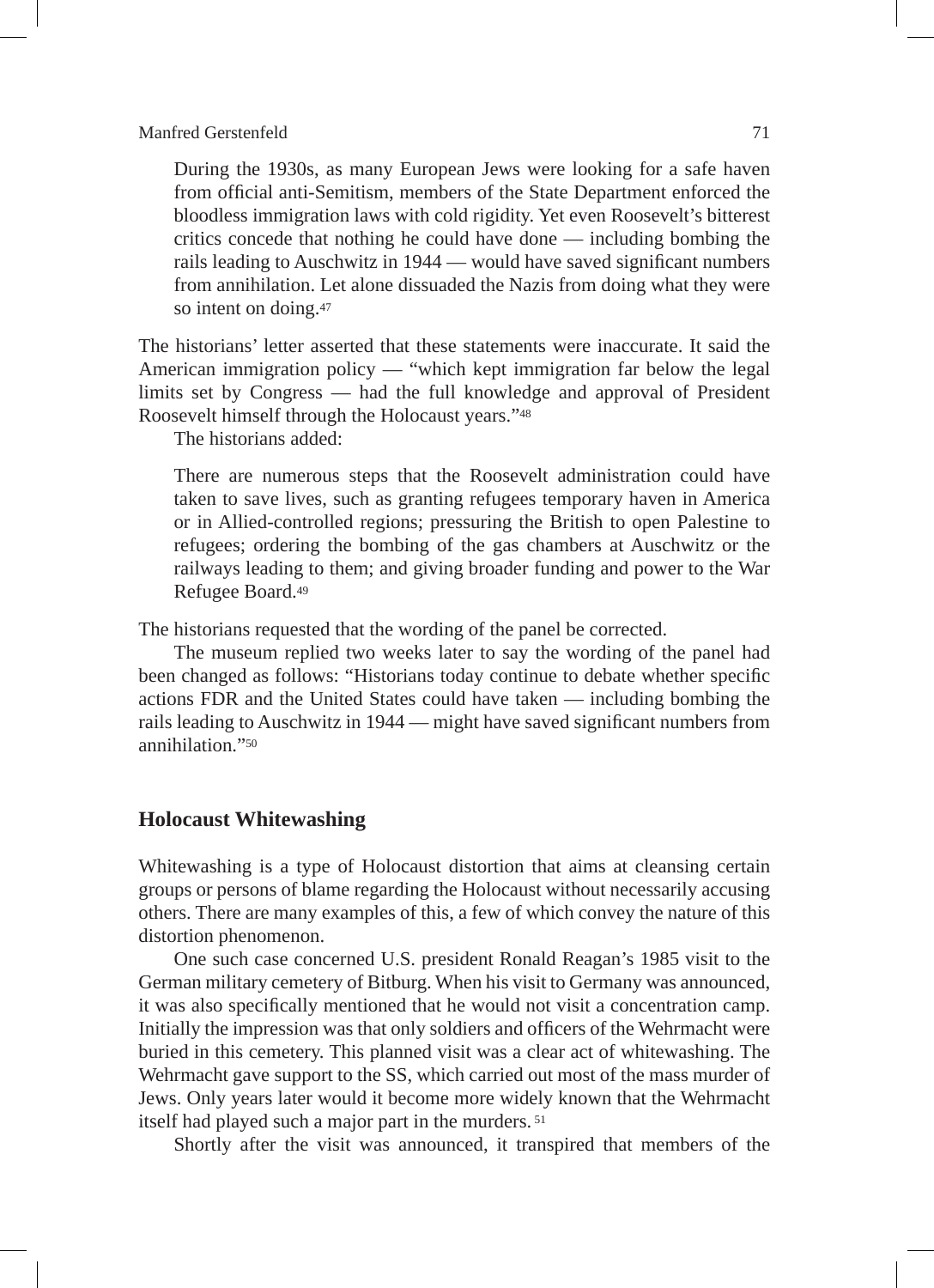Waffen SS were also buried in this cemetery. This led to huge protests against the visit. Reagan had agreed to go to Bitburg in order to show that the United States now had normal relations with Germany and its pro-American chancellor Helmut Kohl. Because of the protests he later visited the concentration camp Bergen-Belsen as well.

In his memoirs Elie Wiesel devotes an entire chapter to the Bitburg affair. He summarizes the essence of whitewashing:

The German tactic is obvious; to whitewash the SS. It is the final step in a carefully conceived plan. To begin with, Germany rehabilitated the "gentle," "innocent" Wehrmacht. And now, thanks to Kohl, it was the turn of the SS. First of all, the "good" ones. And then would come the turn of the others. And once the door was open, the torturers and the murderers would be allowed in as well. Bitburg is meant to open that door…. Officials in the State Department tell me that Kohl bears full responsibility for this debacle; he convinced Reagan that if the visit were canceled it would be his, Kohl's defeat, and hence that of the alliance between the United States and Germany.52

# **Kurt Waldheim**

Kurt Waldheim, the former UN secretary-general and Austrian president, is a paradigmatic figure for whitewashing one's wartime past by the omission of essential data. The historian Robert Edwin Herzstein is quoted as saying, "Kurt Waldheim did not, in fact, order, incite or personally commit what is commonly called a war crime.… But this non-guilt must not be confused with innocence. The fact that Waldheim played a significant role in military units that unquestionably committed war crimes makes him at the very least morally complicit in those crimes<sup>"53</sup>

One of Waldheim's lies was the claim that he had never been a member of a Nazi-affiliated organization. In fact he had enrolled in the National Socialist German Students League. He also became a member of the paramilitary Sturmabteilung (SA), known as the Brownshirts.

Waldheim was wounded during his military service in Russia at the end of 1941. After the war he falsely claimed that his military service concluded at that time. Actually he became an intelligence officer in the Balkans. When information about his service there became known, Waldheim denied it until documents proved the contrary. Both the U.S. and Soviet intelligence services had damaging information about his wartime past, but did not disclose it, while his career progressed.54

In 1987, in the second year of his Austrian presidency, the U.S. Justice Department barred Waldheim's entry into the country. In 1988, an Austrianappointed international commission of historians concluded that he must have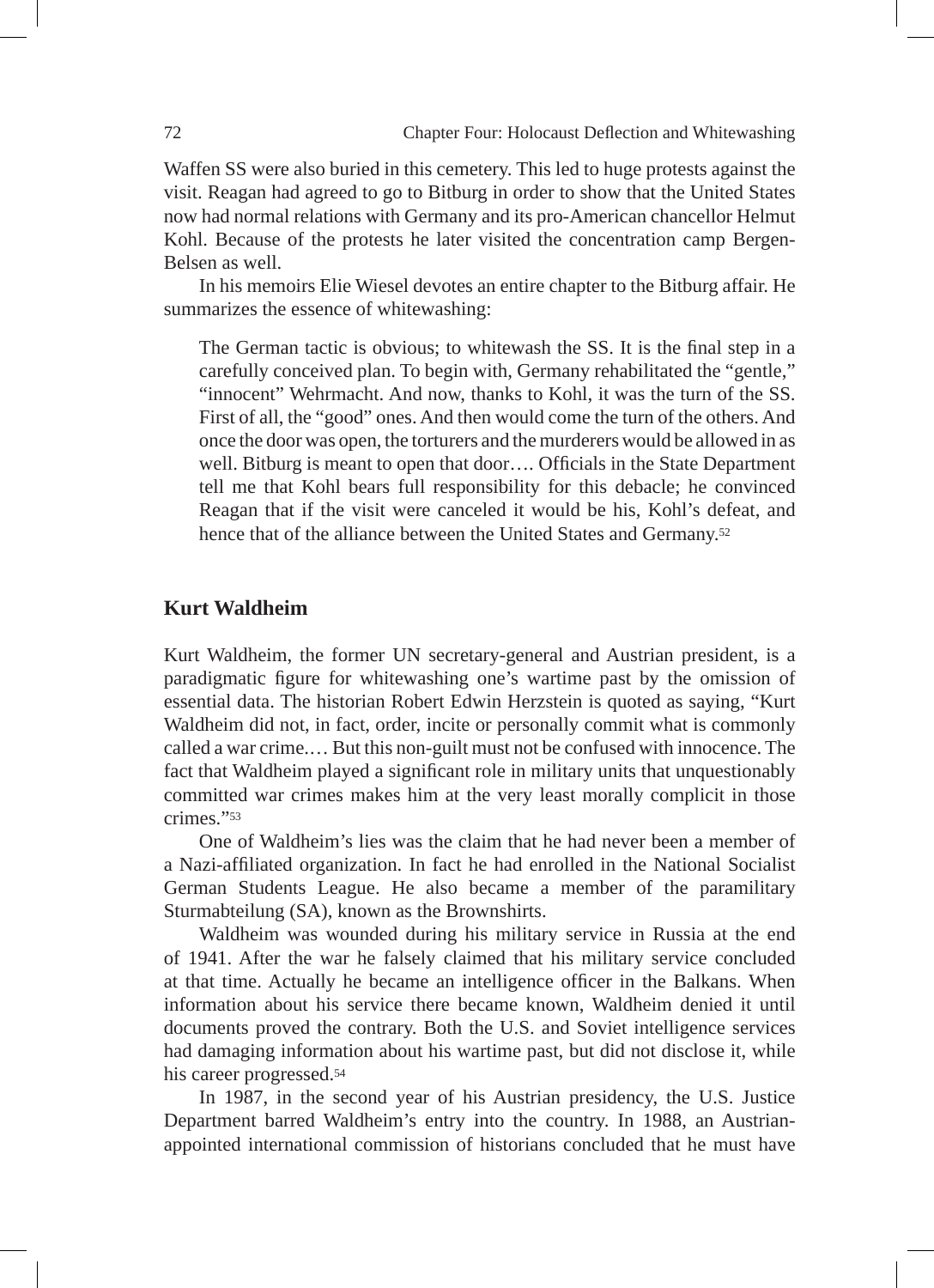been aware of atrocities committed and had facilitated these crimes by doing nothing about them. Waldheim, however, continued to insist on his innocence, blaming an American Jewish conspiracy for his being barred from the United States.<sup>55</sup>

# **Vatican Pressure on Yad Vashem**

Another example of attempts at whitewashing is the Vatican's pressure on the Israeli memorial institute Yad Vashem to change the text under a picture of Pope Pius XII in its museum. The caption says:

Pius XII's reaction to the murder of the Jews during the Holocaust is a matter of controversy. In 1933, when he was secretary of the Vatican State, he was active in obtaining a Concordat with the German regime to preserve the Church's rights in Germany, even if this meant recognizing the Nazi racist regime. When he was elected Pope in 1939, he shelved a letter against racism and anti-Semitism that his predecessor had prepared. Even when reports about the murder of Jews reached the Vatican, the Pope did not protest either verbally or in writing. In December 1942, he abstained from signing the Allied declaration condemning the extermination of the Jews. When Jews were deported from Rome to Auschwitz, the Pope did not intervene. The Pope maintained his neutral position throughout the war, with the exception of appeals to the rulers of Hungary and Slovakia toward its end. His silence and the absence of guidelines obliged churchmen throughout Europe to decide on their own how to react.<sup>56</sup>

In 2007, the Papal Nuncio in Israel, Antonio Franco, said he would not attend the annual Holocaust Remembrance Day state ceremony at Yad Vashem because the museum had rejected his demand to alter the caption. He later changed his mind. Yad Vashem reacted to the Nuncio's initial statement saying that it was inconceivable that diplomatic pressure should be used on a matter of historical research. It also had informed the Vatican representative that the caption accurately reflected history and that Yad Vashem would be willing to reconsider if the Vatican would open its archives to its researchers. These archives still remain closed after almost sixty-five years.57

During the war Pope Pius XII had an ambivalent attitude toward Ante Pavelić, who headed a Croatian Catholic regime that committed many cruel murders and other extreme crimes. The historian Robert Wistrich points out that the pope never publicly censored Pavelić's atrocities. He adds: "The Vatican is alleged to have helped him and some of his murderous henchmen to escape justice and flee to South America after 1945 — a point that has yet to be convincingly refuted."58 After the war Catholic officials also helped some other major war criminals escape to South America. This issue has not been fully investigated.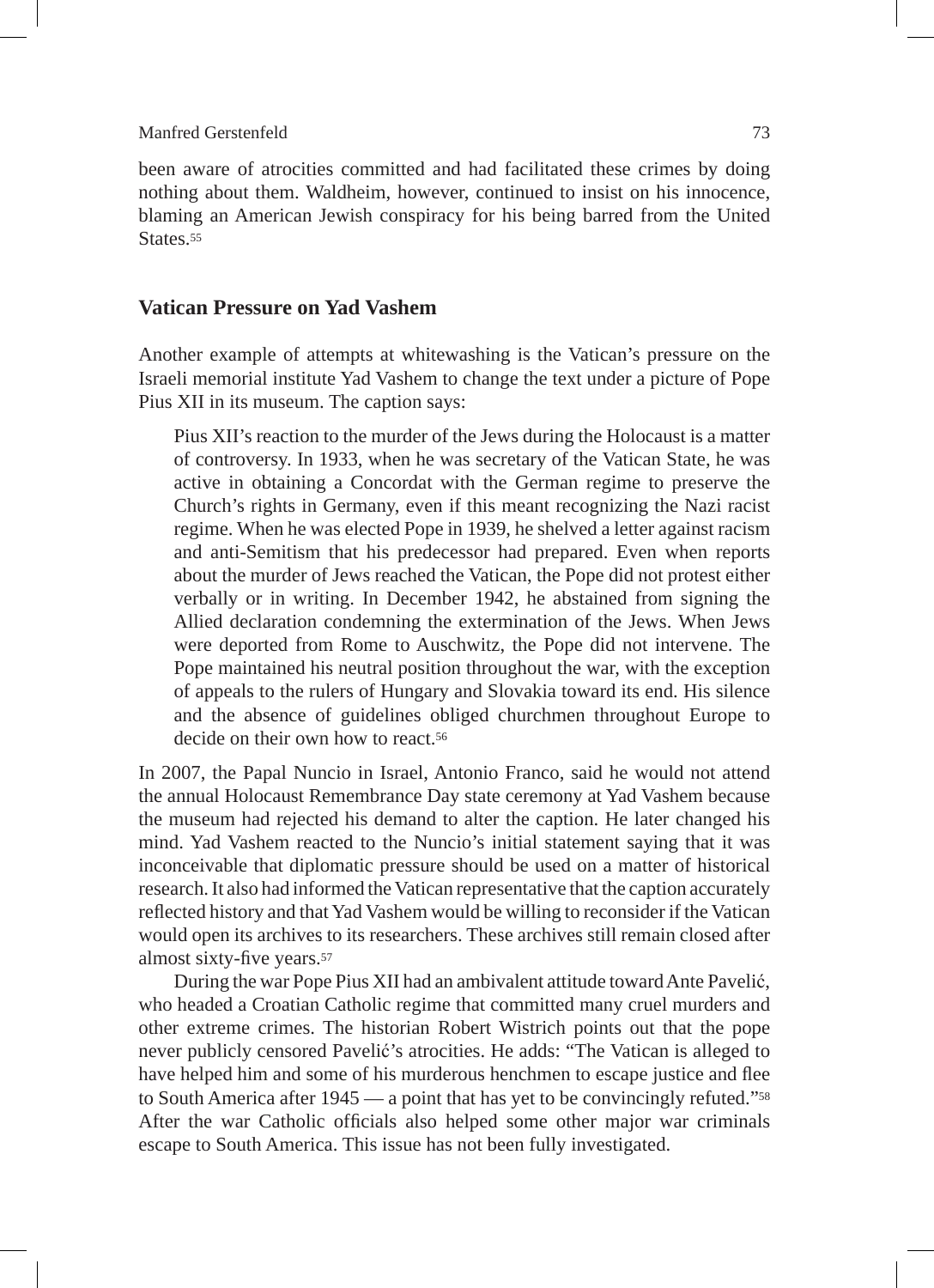The major efforts to whitewash the pope's silence during World War II must be seen in the framework of the Vatican's desire to have Pius XII beatified. The Catholic Church can make this pope a saint in view of what he did for the Church. This is an internal religious process in which outsiders should have no say. However, the Church is well aware that in the public eye such an act would prompt many negative reactions — and not only from Jews — regarding this pope's historical record toward the extermination of the Jews during the **Holocaust** 

## **Knut Hamsun**

The attempts to whitewash Waldheim's past were mainly his own doing.

The partial whitewashing of Knut Hamsun, a Norwegian Nobel Prize winner for literature, was a national government-sponsored effort. The *New York Times* noted that he "welcomed the brutal German occupation of Norway during World War II and gave his Nobel Prize in Literature as a gift to the Nazi propaganda minister, Joseph Goebbels. Hamsun later flew to meet Hitler at Hitler's mountain lair in Bavaria."59

In February 2009, Norway's Queen Sonja opened the "year-long, publicly financed commemoration of Hamsun's  $150<sup>th</sup>$  birthday called Hamsun  $2009...$ the queen spent a highly specific half-hour with Hamsun family members at the National Library. Together they viewed the author's handwritten manuscripts."<sup>60</sup> The *Times* added: "It's all you would expect of a national jubilee: street theater, brass bands, exhibitions and commemorative coins. A statue is to be unveiled, and a \$20 million architectural gem of a museum is under construction."61

There is more than one level of significance to this act. First, a Labordominated government rehabilitates an admirer of Hitler and the National Socialists. Second, the queen participates in the celebration, as if the royal family did not flee abroad when the Germans conquered their homeland in 1940 and then brutally abused it.

The German Jewish author Max Tau, who fled to Norway before the war, tells how Hamsun — a former friend of his — was despised by many Norwegians when he showed his sympathy for Hitler-ruled Germany after its invasion of Norway. A friend of Tau, the medical head of a hospital, told him, "Today I have burned all Hamsun's books." Others told him they would never read one more sentence Hamsun had written.<sup>62</sup>

# **Whitewashing in Contemporary Germany**

Heni discusses a case of whitewashing of the Holocaust past in contemporary Germany.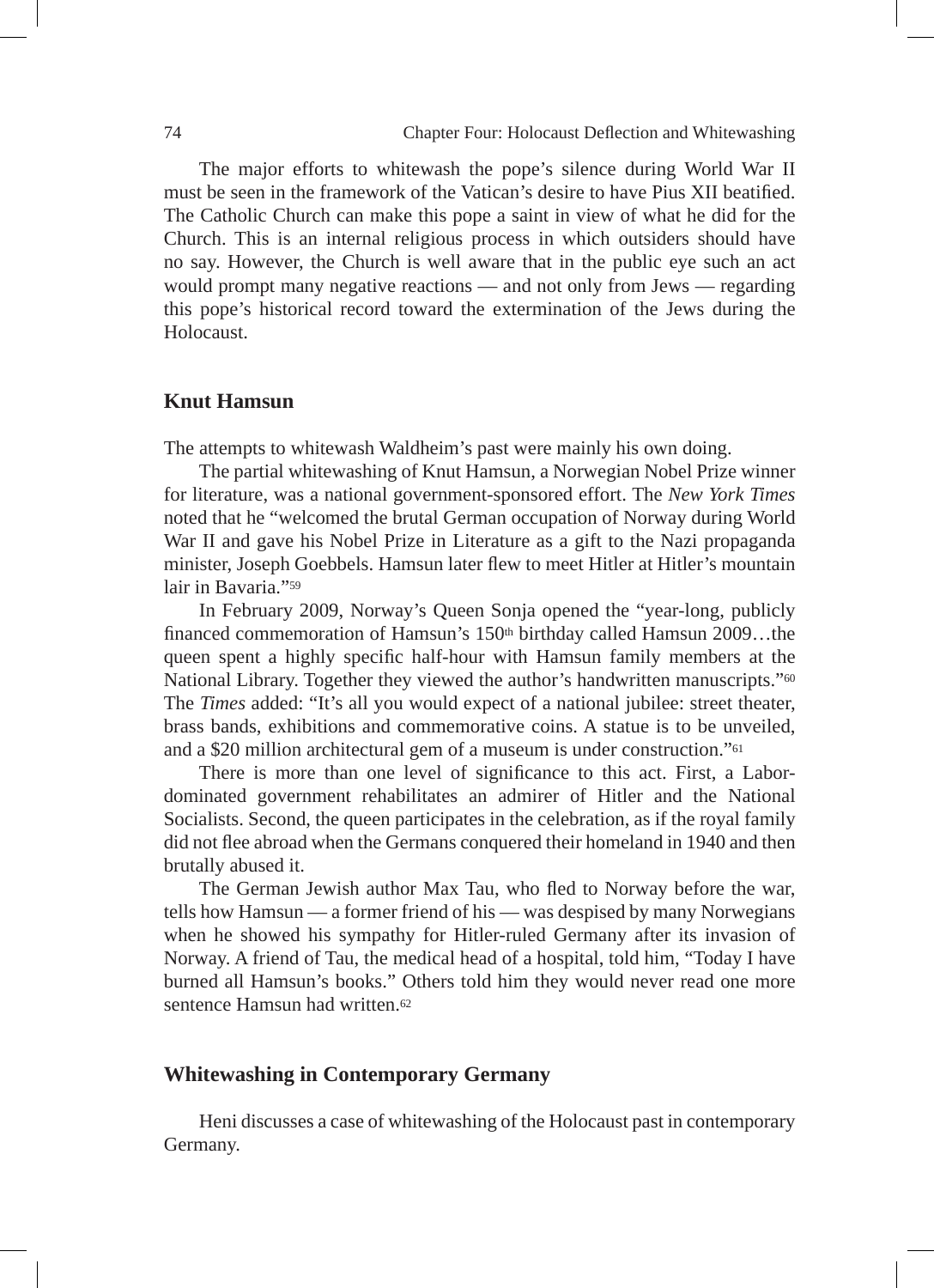The most important prize for literature in Germany is the Büchner prize, named after the famous revolutionary Georg Büchner, who lived in the early 19th century. The prizewinner in 2007 was German writer Martin Mosebach, a little-known author. This announcement was a surprise for many.63

In his acceptance speech he compared a 1793 text by the French Revolutionary Saint-Just in which he threatened his rivals with violence and death, with an unprecedented address in modern world history — the speeches of the chief of the SS Heinrich Himmler in Posen in October 1943. There, the chief of the *Schutzstaffel* (SS) praised German mass murderers having "behaved themselves." The Shoah is justified and for him, German perpetrators are heroes.

To compare these unprecedented crimes with a typical text of the French Revolution has two effects: first, the remembrance of the crimes Germans committed is reduced and veiled, if one can compare one of the ugliest speeches in world history with any text of the French Revolution. Second, conservative Mosebach pleads for an aggressive anti-Utopian stance, because in his view both the French Revolution and National Socialism were results of utopian ideas.

This specifically ignores the anti-Semitic impact of right-wing extremism before 1933 as well as between 1933–45. Decades ago in his *Jenseits von Schuld und Sühne* (Beyond Guilt and Atonement), Holocaust survivor Jean Améry foresaw this kind of anti-Semitism:

"Hitler's empire… will first continue to pass as an accident in the workings of history. But, finally it will be regarded as history pure and simple, neither better nor worse than any other dramatic historical period. Even stained with blood, the empire will have had its daily life, its family life. The picture of grandfather in SS uniform will be hung in the place of honor, and schoolchildren will hear less about the selections that took place on the ramps [of Auschwitz] than about the surprising victory over an all-pervasive unemployment. Hitler, Himmler, Heydrich, Kaltenbrunner will become names like Napoleon, Fouché, Robespierre, and Saint-Just."64

Heni concludes: "Améry's terrible premonition became reality in the Berlin Republic, and was even rewarded with a prize."65

It emerges, then, that Holocaust deflection and whitewashing are related. Yet the two also appear in combination with other Holocaust distortions such as Holocaust denial and postwar Holocaust equivalence. Denial is an aggrandized form of whitewashing. If the Holocaust never happened, then hardly any crimes were committed, nobody has to be absolved of guilt and specific whitewashing is superfluous.

# **Notes**

1. Michael Shafir, "Deflective Negationism of the Holocaust in Postcommunist East-Central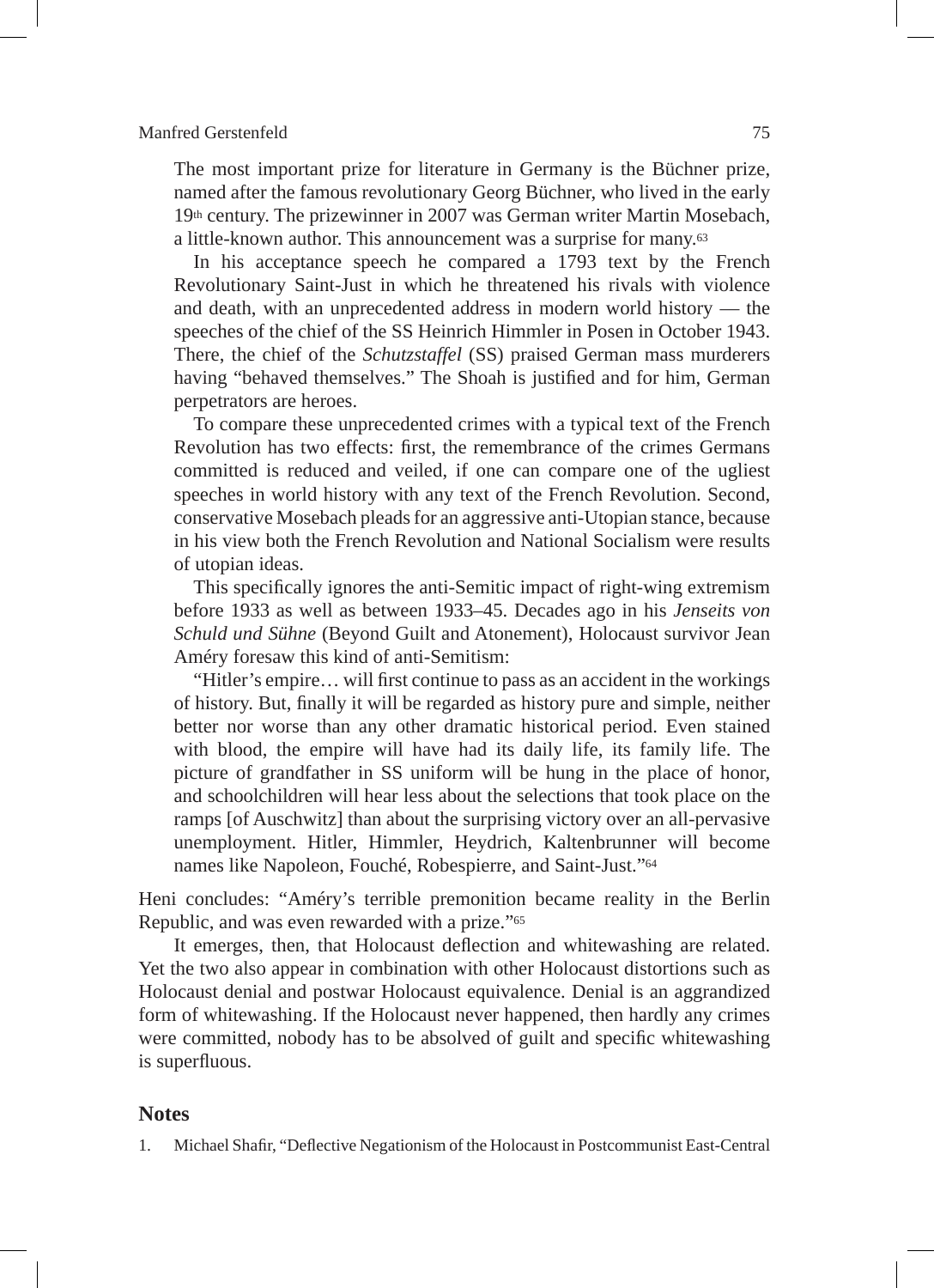Europe (Part 1): The Germans Did It Alone," *East European Perspectives*, Vol. 4, No. 18, 5 Radio Free Europe, Radio Liberty, September 2002.

- 2. Ibid.
- 3. Laurence Weinbaum, "The Banality of History and Memory: Romanian Society and the Holocaust," *Post-Holocaust and Anti-Semitism*, 45, 1 June 2006.
- 4. Michael Shafir, *East European Perspectives*, Vol. 4, No. 20, Radio Free Europe, Radio Liberty, 2 October 2002.
- 5. Efraim Zuroff, "Eastern Europe: Anti-Semitism in the Wake of Holocaust-Related Issues," *Jewish Political Studies Review*, Vol. 17, Nos. 1–2 (Spring 2005): 63–79.
- 6. Arieh Doobov, "The Vatican and the Shoah," in Avi Beker, ed., *The Plunder of Jewish Property during the Holocaust* (Houndmills, Basingstoke, UK: Palgrave, 2001), 324– 325.
- 7. Manfred Gerstenfeld, "Restitution Issues Destroy National Myths," interview with Avi Beker, in *Europe's Crumbling Myths* (Jerusalem: Jerusalem Center for Public Affairs, 2003), 163.
- 8. Ibid., 162.
- 9. Gerstenfeld*, Europe's Crumbling Myths*, 31–32.
- 10. Zuroff, "Eastern Europe," 72.
- 11. Zuroff writes:

 The Estonian daily *Eesti Paevaleht* was so intent on discrediting the findings of the international commission regarding the participation of the Estonian 36th battalion in the murders at Nowogrudok, that it featured an interview with Vassili Arula who served in the unit and denied its involvement, but whose testimony in this regard was of little relevance since he only joined the battalion long after the murders had taken place.

 Toomas Kummel, "Ainus elav tunnistaja kaitseb 36, eesti politseipataljoni" (Only Living Witness D36th Estonian Police Battalion), *Eesti Paevaleht*, 5 August 2001. [Estonian]

- 12. Bruce F. Pauley, *From Prejudice to Persecution: A History of Austrian Anti-Semitism* (Chapel Hill: University of North Carolina Press, 1991), 297.
- 13. Ibid., 296.
- 14. Oliver Rathkolb, "Austria's Reversed Holocaust Perception: The 'Allied Occupation' and the Collective Memory of Austrians after 1945," in Klas-Göran Karlsson and Ulf Zander, eds., *Holocaust Heritage: Inquiries into European Historical Cultures* (Malmö: Sekel, 2004), 127–142.
- 15. Manfred Gerstenfeld, "Filling in for Governments: Chasing War Criminals," interview with Efraim Zuroff, in *Europe's Crumbling Myths*, 103.
- 16. Weinbaum, "Banality of History."
- 17. Radu Ioanid, *The Holocaust in Romania* (Chicago: Ivan R. Dee, 2000), 108–109, quoted in Weinbaum, "Banality of History."
- 18. Michael Shafir, "Selective Negationism of the Holocaust in East-Central Europe: The Case of Romania," *East European Perspectives*, Vol. 4, No. 25, Radio Free Europe, Radio Liberty, 18 December 2002.
- 19. Ibid.
- 20. Weinbaum, "Banality of History."
- 21. *Final Report of the International Commission on the Holocaust in Romania,* presented to President Ion Iliescu, Bucharest, 11 November 2004, 7.
- 22. Weinbaum, "Banality of History."
- 23. Randolph L. Braham, "Hungary and the Holocaust: The Nationalist Drive to Whitewash the Past (Part 3)," *East European Perspectives*, Vol. 3, No. 20, Radio Free Europe, Radio Liberty, 14 November 2001.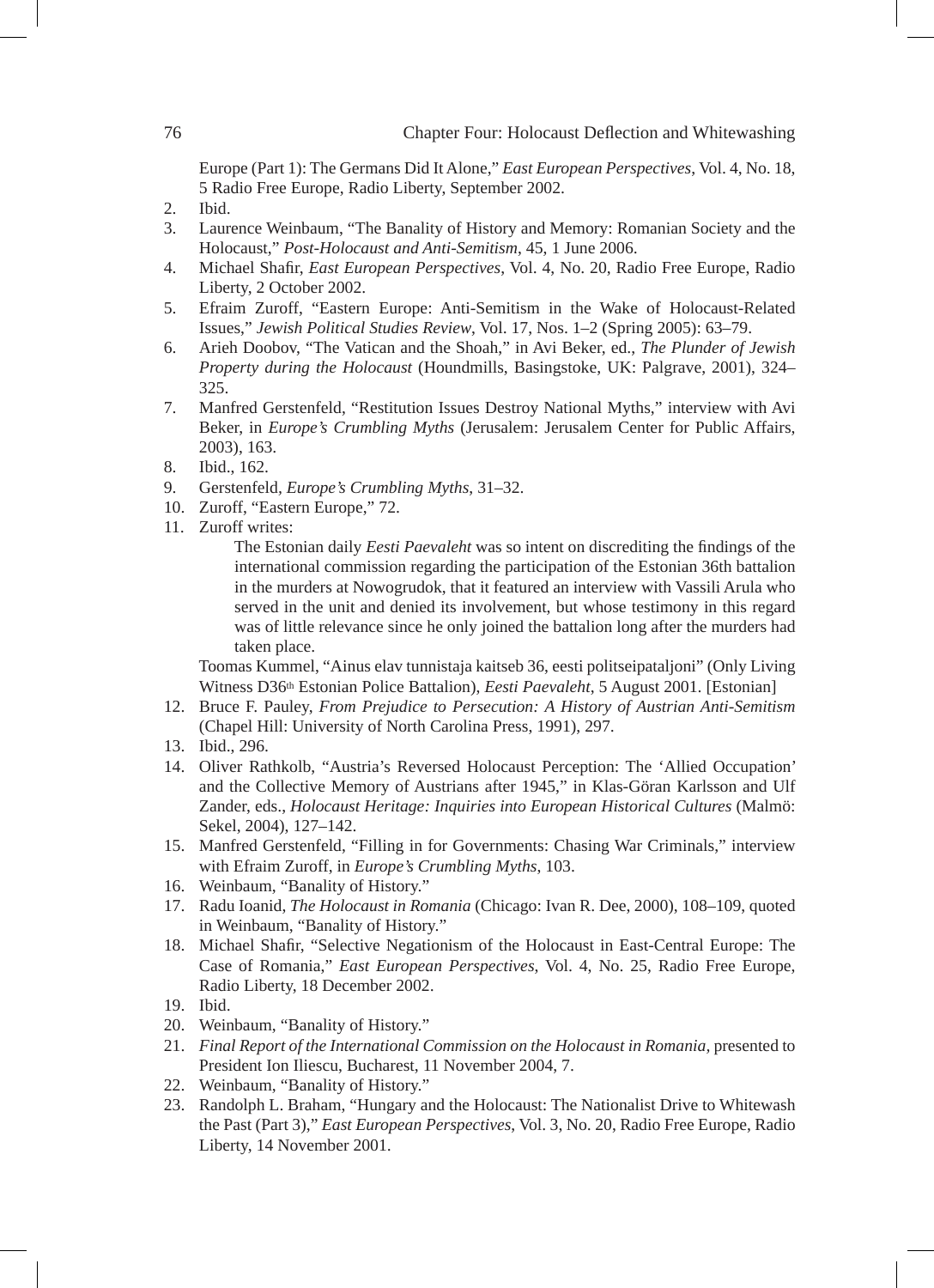- 24. Randolph L. Braham, "Hungary and the Holocaust: The Nationalist Drive to Whitewash the Past (Part 2)," *East European Perspectives*, Vol. 3, No. 19, Radio Free Europe, Radio Liberty, 31 October 2001.
- 25. Braham, "Hungary and the Holocaust: The Nationalist Drive to Whitewash the Past (Part 3).'
- 26. Stephen Roth Institute, Hungary 2001–2002, www.tau.ac.il/Anti-Semitism/asw2001-2/ hungary.htm, viewed 14 July 2009.
- 27. Randolph L. Braham, "Hungary and the Holocaust: The Nationalist Drive to Whitewash the Past (Part 1)," *East European Perspectives*, Vol. 3, No.18, Radio Free Europe, Radio Liberty, 17 October 2001.
- 28. James E. Young, *The Texture of Memory: Holocaust Memorials and Meaning* (New Haven and London: Yale University Press, 1993), 115–116.
- 29. Laurence Weinbaum, "Penitence and Prejudice: The Roman Catholic Church and Jedwabne," *Jewish Political Studies Review,* Vol. 14, Nos. 3–4 (Fall 2002): 132.
- 30. Ibid.
- 31. Joanna Michlic, "Coming to Terms with the 'Dark Past': The Polish Debate about the Jedwabne Massacre," ACTA, 21 (Hebrew University of Jerusalem, 2002), 32.
- 32. Ibid., 33.
- 33. Ibid., 25.
- 34. Barbara Törnquist-Plewa, "The Jedwabne Killings A Challenge for Polish Collective Memory: The Polish Debate on *Neighbors*," in Klas-Göran Karlsson and Ulf Zander, eds., *Echoes of the Holocaust: Historical Cultures in Contemporary Europe* (Lund: Nordic Academic Press, 2003), 167.
- 35. Efraim Zuroff, "Lithuania's Crocodile Tears," *Haaretz*, 8 July 2009.
- 36. Haviv Rettig Gur, "It's the Least I Could Do for My Friend," *Jerusalem Post*, 6 April 2008.
- 37. Zuroff, "Eastern Europe."
- 38. Zuroff, "Lithuania's Crocodile Tears."
- 39. Randolph L. Braham, "Revisionism: Historical, Political and Legal Implications," in Asher Cohen, Joav Gerber, and Charlotte Wardi, eds., *Comprehending the Holocaust* (Frankfurt am Main: Peter Lang, 1988), 63.
- 40. *Braunbuch: Krieg und Naziverbrecher in der Bundesrepublik und West Berlin* (Berlin: Nationalrat der Nationalen Front des Demokratischen Deutschland, Dokumentationszentrum der Staatlichen Archivverwaltung der DDR, 1968), www. braunbuch.de. [German], viewed 20 May 2009.
- 41. Thomas Haury, "Current Anti-Semitism in East Germany," *Post-Holocaust and Anti-Semitism*, 59, 1 August 2007.
- 42. www.goethe.de/wis/fut/ins/en3150943.htm, viewed 5 July 2009. [German]
- 43. "Reemtsma schliesst die umstrittene Wehrmacht-Ausstellung, *Die Welt*, 5 November 1999. [German]
- 44. "Am Ende der Legenden," *Die Welt*, 18 November 2007. [German]
- 45. Martin Heidegger, *Einblick in Das Was Ist* (Bremer Vorträge, 1949), in Martin Heidegger, *Bremer und Freiburger Vorträge* (Frankfurt am Main: Vittorio Klostermann, 1949), *Gesamtausgabe*, 79, 3–77. [German]
- 46. Clemens Heni, "Secondary Anti-Semitism: From Hard-Core to Soft-Core Denial of the Shoah," *Jewish Political Studies Review*, Vol. 20, Nos. 3–4 (Fall 2008).
- 47. Letter from David S. Wyman Institute for Holocaust Studies to Cynthia Koch and Herman Eberhardt, Franklin D. Roosevelt Presidential Museum, 6 July 2005.
- 48. Ibid.
- 49. Ibid.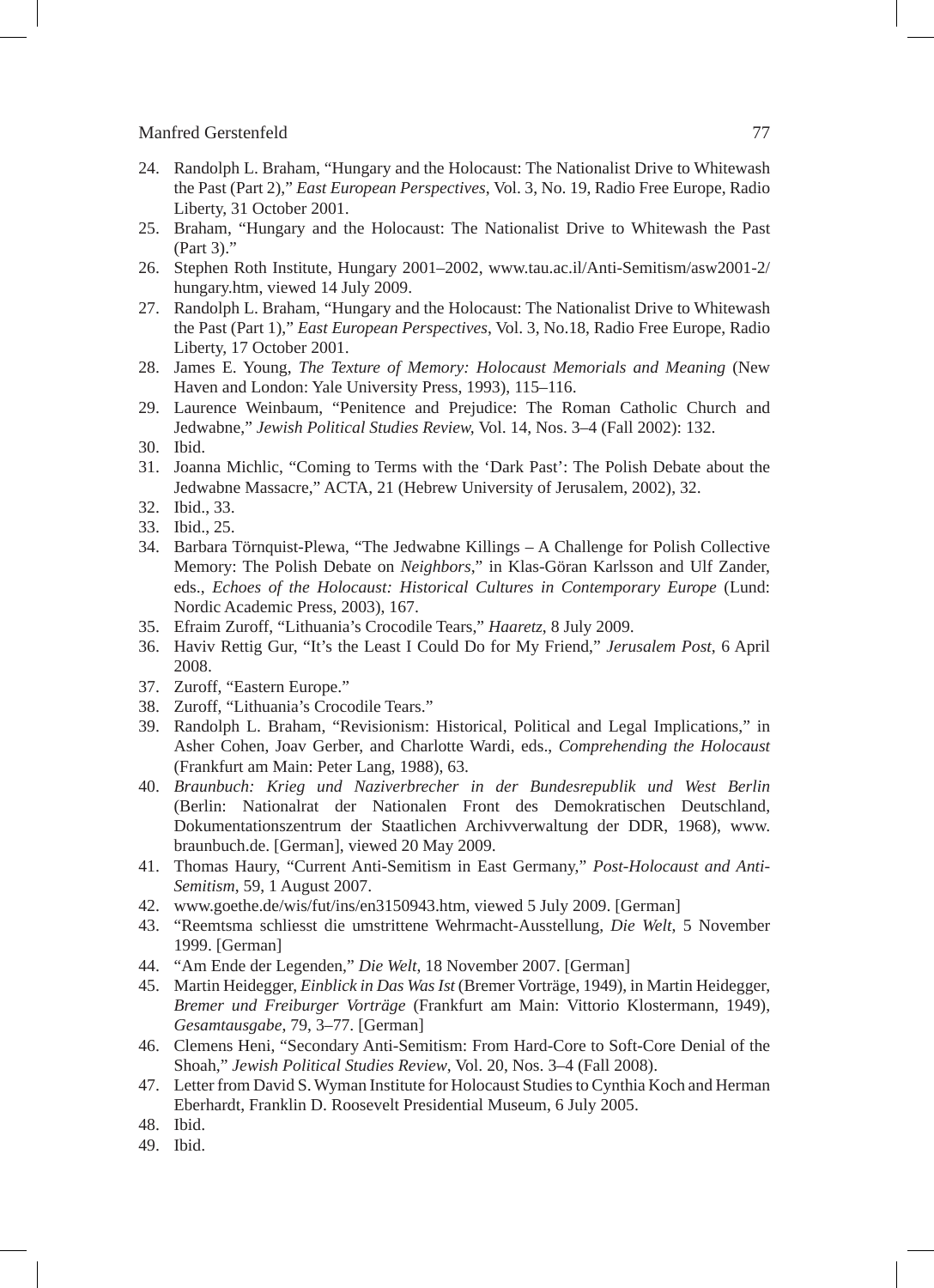- 50. Letter from Cynthia Koch of Franklin D. Roosevelt Library to Dr. Rafael Medoff of David S. Wyman Institute for Holocaust Studies, 20 July 2005.
- 51. Elie Wiesel, *And the Sea Is Never Full: Memoirs, 1969* (New York: Alfred A. Knopf, 1999), 224–250.
- 52. Ibid., 234.
- 53. Jonathan Kandell, "Kurt Waldheim, Former U.N. Chief, Is Dead at 88," *New York Times,*  15 June 2007.
- 54. Ibid.
- 55. Ibid.
- 56. Etgar Lefkovits, "Vatican to Skip Yad Vashem Ceremony," *Jerusalem Post*, 12 April 2007.
- 57. Ibid.
- 58. Robert S. Wistrich, "Pius XII and the Shoah," *Antisemitism International*, 2004, 15.
- 59. Walter Gibbs, "Norwegian Nobel Laureate, Once Shunned, Is Now Celebrated," *New York Times,* 27 February 2009.
- 60. Ibid.
- 61. Ibid.
- 62. Max Tau, *Ein Fluchtling findet sein Land* (Hamburg: Hoffmann & Campe, 1964), 88, 89. [German]
- 63. Sigrid Löffler, "'Das hat etwas Perverses'. Löffler kritisiert Vergabe des Georg-Büchner-Preises an Mosebach," www.dradio.de/dkultur/sendungen/kulturinterview/677424/ (2007). [German]
- 64. Jean Améry, *Jenseits von Schuld und Sühne* (1966), quoted in Enzo Traverso, *The Jews and Germany: From the "Judeo-German Symbiosis" to the Memory of Auschwitz* (Lincoln and London: University of Nebraska Press, 1995), 159.
- 65. Heni, "Secondary Anti-Semitism."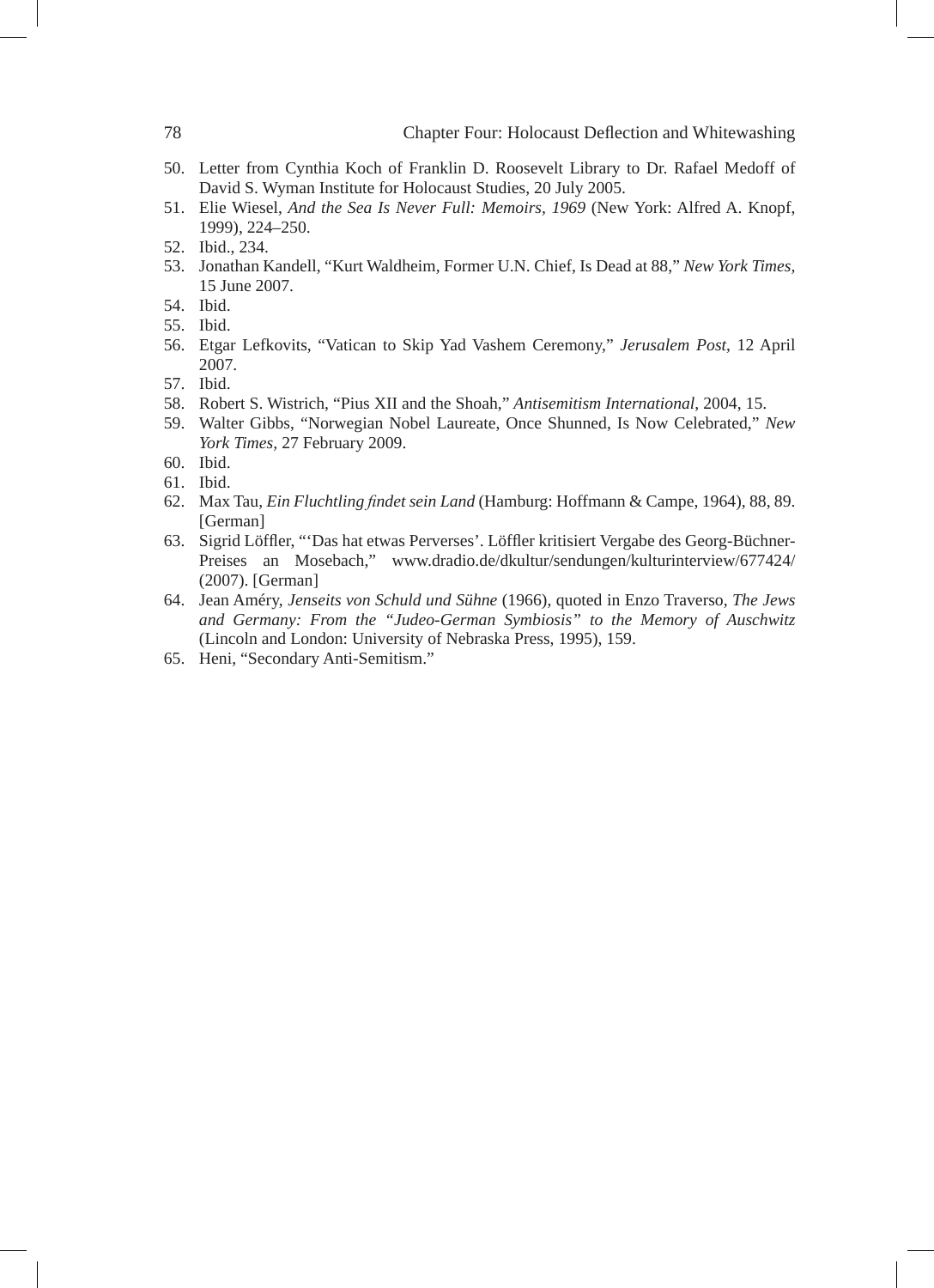# Chapter Five: Holocaust De-Judaization

Holocaust de-Judaization consists of a variety of distortions of Holocaust memory. These include the broadening of the term Holocaust to various extents to include people other than Jews who were part of a genocide, or were murdered or died in World War II. A second type of de-Judaization is to void or minimize to a large extent the Jewish character of the victims. This is accompanied by stressing non-Jewish aspects of the Holocaust, taking it out of its specific historical context, and giving minimal attention to its uniqueness. This is often done in an attempt to promote an overall message for the human race. Sometimes these abuses overlap.

This de-Judaization should, however, not be confused with the laudable effort to draw conclusions for all humanity from the genocidal catastrophe caused to the Jewish people. One major aspect of humanity at large trying to integrate the Holocaust's lessons into moral standards, is its having become an icon of absolute evil in many societies. That the Jews are often among the first to be attacked or victimized but never the last is an observation that can be proved from many other historical events.

Certain explanations of the Holocaust, however, lead implicitly to its de-Judaization. One such explanation, for instance, involves stressing the process of wartime brutalization instead of a premeditated plan to kill the Jews. This leads to the conclusion that the Jews were "accidental victims" of the Nazis, and that another group could have ended up in their position, or that their fate was the product of a development governed by chance. This is untrue. The Catholic Church and others had carried out a centuries-long demonization of the Jews that did not aim to kill them but was occasionally accompanied by pogroms. In European societies there existed a unique societal mental infrastructure concerning the Jews that others could further develop in the direction of trying to exterminate them.

One, but far from the only aspect of de-Judaization of the Holocaust, is the attempt to rob the Jews of their painful memories or to weaken their perceived hold on the memory of this genocide so as to use the memory of the Holocaust for some other purpose — sometimes even inversion, that is, accusing Israel of behaving like Nazis. The distortion of emptying the Holocaust of its Jewish content so as to universalize it is not only a historical falsification. It often also lays the infrastructure for distorted conclusions, including renewed anti-Semitism.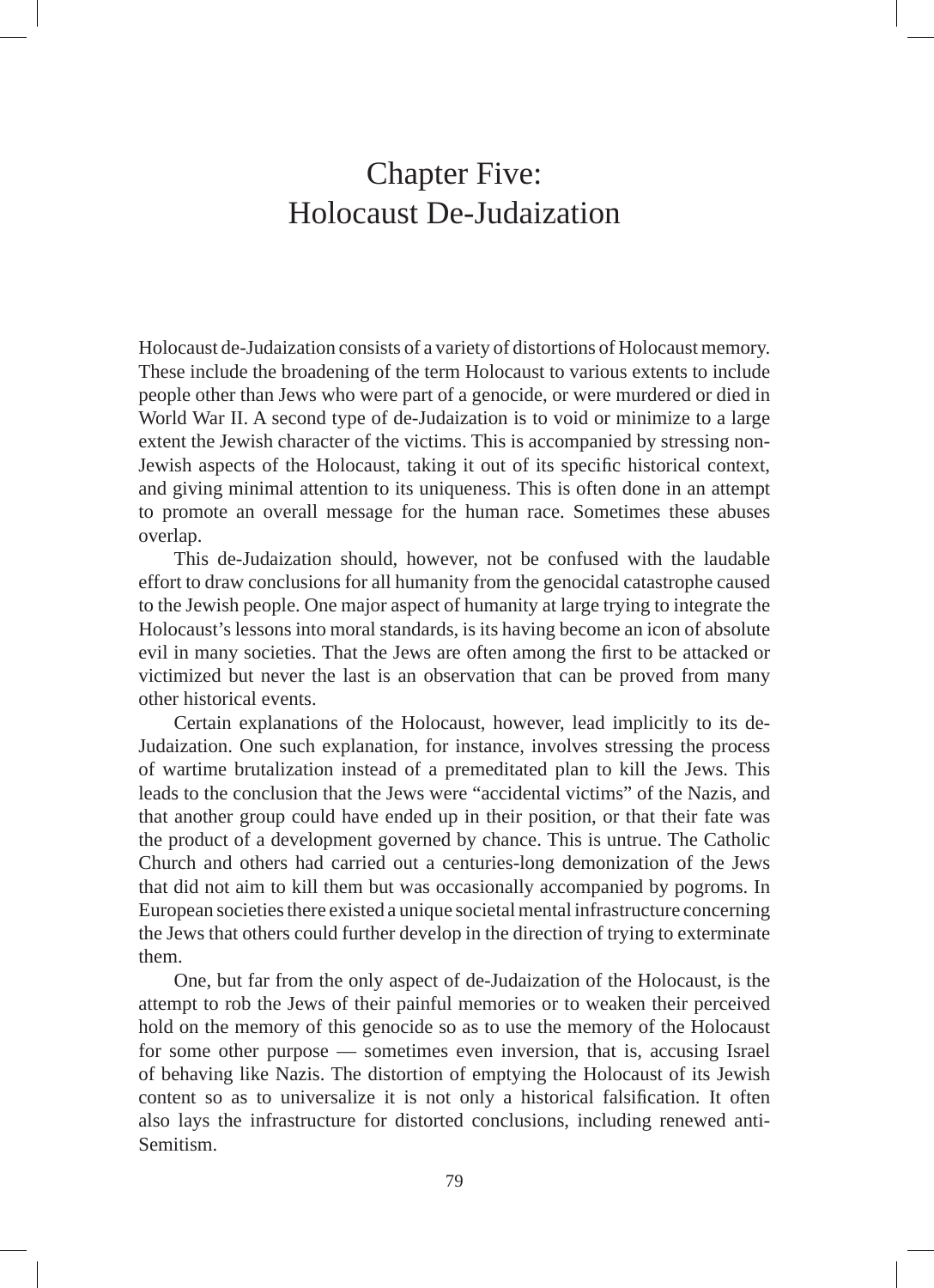### **The Uniqueness of the Holocaust**

There is a legitimate academic debate about whether the Holocaust was unique and to what extent. That some arguments from this debate are used for the abuse of Holocaust memory is a different matter. The scholars involved in the academic debate should not be associated with those who twist their words for sinister purposes.

Analyzing the nature of the various de-Judaizing distortions requires first defining the uniqueness of the Holocaust. Steven Katz pointed out that "the Holocaust is phenomenologically unique by virtue of the fact that never before has a state set out, as a matter of intentional principle and actualized policy, to annihilate physically every man, woman and child belonging to a specific people."1 It would be too limited to say that this uniqueness consists solely in all Jews being targets of extermination.

Grobman elaborates that no other groups

were the primary target of the Nazis — not the mentally disabled, who were killed in the euthanasia centers in Germany (here it is to be noted that the Nazis did not export this program to the civilian populations outside the Reich); not the homosexuals, who were regarded as social deviants but for whom the Nazis did not have a consistent policy (homosexuals were persecuted only in the Reich and in areas annexed to it but not in countries the Germans occupied); not the Gypsies, who were partly seen as "asocial" aliens and Aryans within society and therefore did not have to be annihilated completely; and not the Jehovah's Witnesses, who had refused to swear allegiance to Hitler and who declined to serve in the German army, but who were not marked for extinction; in fact, only a small number were incarcerated in the camps, and most of them were German nationals. The Nazis also did not single out every socialist, communist, trade unionist, or dissident — just those they perceived as a threat to the Reich. The Jews alone were the primary target of the Nazis.2

Although there is broad agreement on many core elements of the uniqueness of the Holocaust, scholars may differ on other specifics. Lipstadt says:

The true uniqueness of the Holocaust starts only after 1941, with the Nazi implementation of a systematic plan of murder. No other example exists of a modern government using all its forces (including post offices, banks, army, etc.) to annihilate an entire people: men, women, and children. This genocide occurred inside and outside Germany's borders.

It is not the industrial and technological elements of the Holocaust which make it unique. If the Germans hadn't created the gas chambers, they would have continued to kill people *en masse* like the Einsatzgruppen did. They probably would have murdered far fewer people in four years.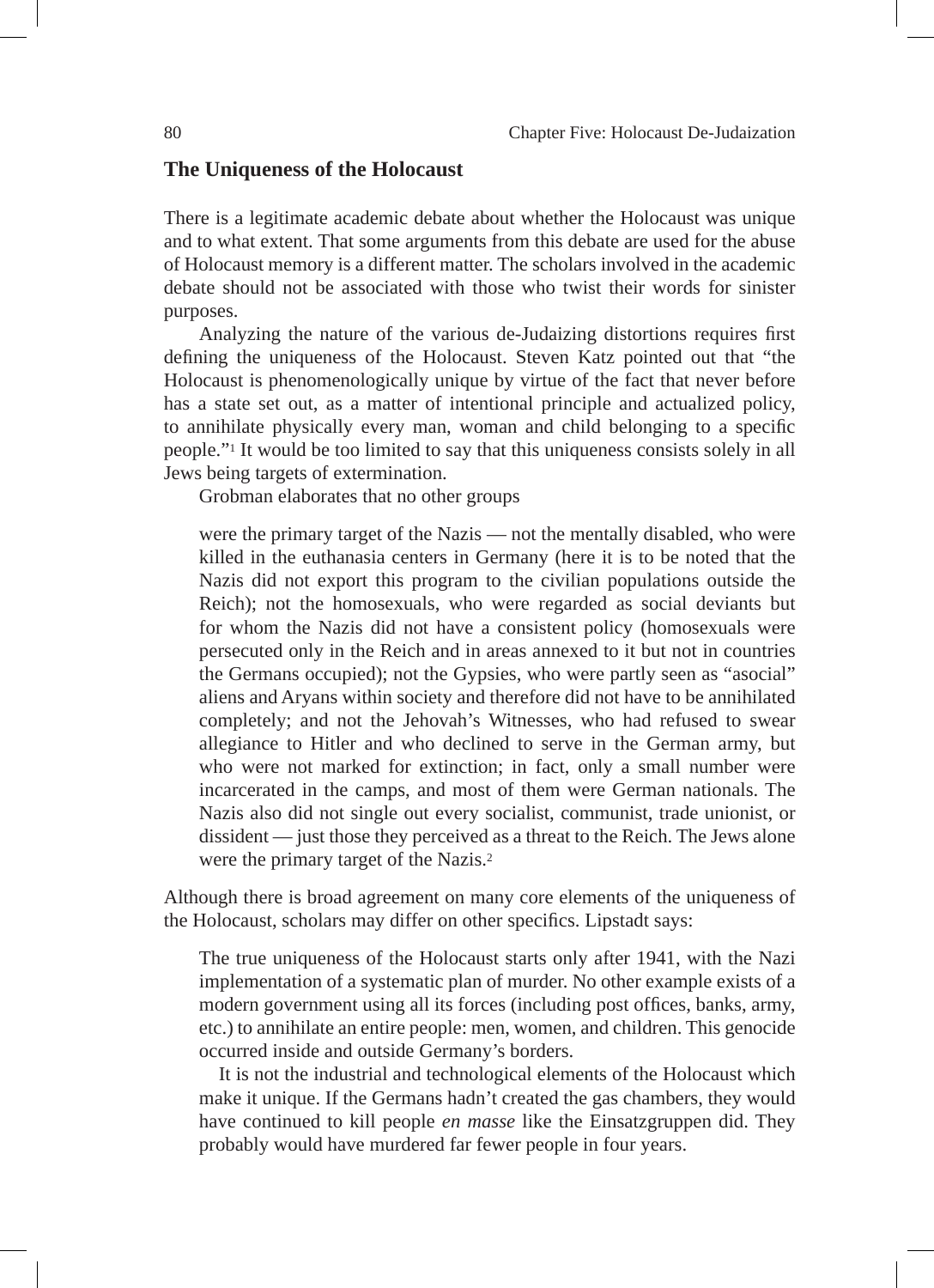While there is no example of a situation that comprises all elements of the Holocaust, we can still use the Armenian genocide as a comparative tool. Likewise there are places in Bosnia where one may conduct a similar analysis, as that too included some elements of genocide.3

#### **Bauer's Viewpoint**

Yehuda Bauer, professor emeritus of Holocaust studies at Hebrew University, says:

The nonpragmatic character of the genocide of the Jews is one of the elements that differentiate it from other genocides. Other elements were the totality, that is, the desire to annihilate every single Jew defined as such by the Nazis; the universality, namely the idea, developed in stages, that Jews everywhere should be treated the same way that they were being treated in Nazi Europe; and the fact that special industrial enterprises were set up, in the death camps, for the purpose of producing (Jewish) corpses — an unprecedented historical fact.4

…The methods, timing, and stages in which these policies developed were determined by pragmatic considerations. The aim, however, was entirely nonpragmatic and, as noted, purely ideological. Thus the existence of ghettos, for instance in Bialystok and Lodz, was very important for the German war machine and was supported by local Nazi officials. Contrary to all modern capitalistic logic of cost-effectiveness, the ghettoes were annihilated, whether by orders from the Berlin center, or as a result of local initiatives responding to a consensus that developed in pursuance of ideological aims. Examples of this kind are legion.

…It is clear to all that the Shoah was a genocide, and as such it not only can, but must be compared with other genocides. Only then can it be determined whether it was different, and to what extent. Uniqueness generally means a onetime thing. If that is what the Shoah was, then it would never happen again, to anyone; it then would become irrelevant for the present and the future, and could be safely relegated to yearly liturgical observances, memorials, and the spouting of worn-out clichés, as our politicians are wont to do. Moreover, every historical event is unique, every people and their fate are unique.<sup>5</sup>

Thus, a number of criteria can be gleaned from these scholars of the Holocaust: totality (all Jews), universality (Jews everywhere), priority (all branches of the state were involved), industrial character, nonpracticality (instead of exploiting Jewish labor, they were killed). All these factors together make the Holocaust unprecedented. It is not unique, though, as it could happen again, both to Jews and others.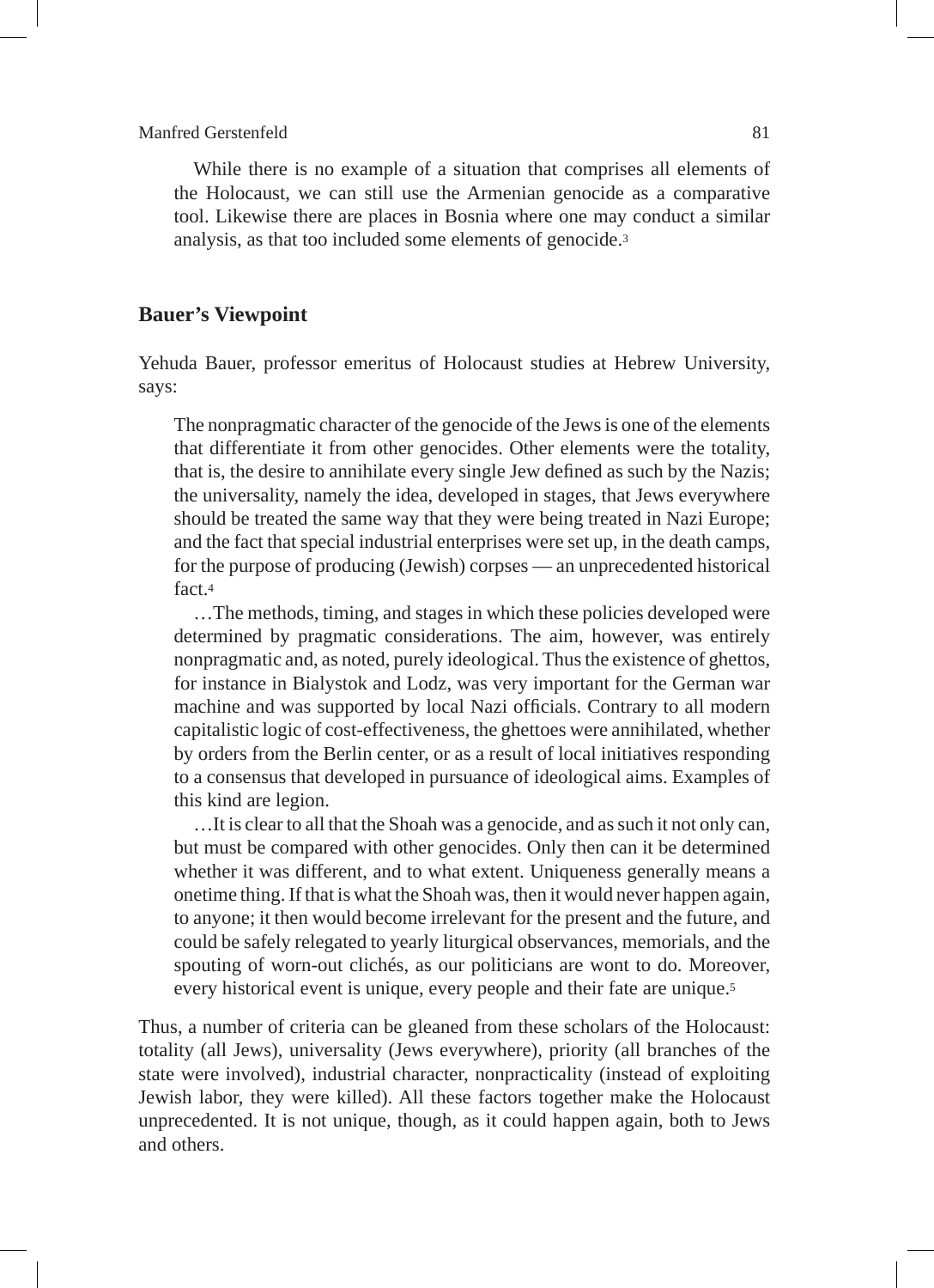# **Emil L. Fackenheim**

David Patterson writes that, when comparing the Shoah to other genocides, the philosopher Emil L. Fackenheim notes that

the Armenian genocide, for instance, was confined to the Turkish Empire,<sup>6</sup> whereas the Nazis set out to exterminate *every* Jew on the face of the earth (this geographical confinement also applies to genocides in Cambodia, Rwanda, Bosnia and the Sudan). He points out that the "North American Indians have survived in reservations; Jewish reservations in a victorious Nazi empire are inconceivable. Thus the Holocaust may be said to belong, with other catastrophes, to the species *genocide*. Within the species, defined as intended, planned and largely executed extermination, it is without precedent and, thus far at least, without sequel. It is — here the term really must be employed — unique."7

Patterson expanded on Fackenheim's views:

I would go even further and insist that the Holocaust is not reducible to a case of genocide, any more than it is reducible to any other historical or political phenomenon, in the strict sense, although it certainly includes those elements. The Nazis set out to annihilate *more* than a people. As we have maintained, they set out to annihilate a fundamental principle; to obliterate millennia of Jewish teaching and testimony; to destroy the living God of Abraham, Isaac, and Jacob; to eradicate a way of understanding God, world, and humanity embodied by the Jews *in particular*.8

Shafir addresses the difference between the Nazis' crimes and those of the communists:

What does, indeed, make the Holocaust unique is the third dimension, which, unlike the Communist one, allowed no escape for the targeted victim. No Jew could ever become a "Nazi New Man," no matter how much he or she might have been willing to undergo the transformation. Not so with the communist "class enemy." The difference, I believe, pales all others, including the dispute on whether or not industrial mass murder is essentially different from other forms of physical destruction.<sup>9</sup>

### **Other Victims of Genocide by the Germans**

It should be stressed that, for instance, both Roma and homosexuals suffered greatly at the hands of the Germans and many were murdered in camps. On a personal level, suffering cannot, and should not, be compared — that would be obscene. However, on a collective level, there are differences in the Jewish case and, for purposes of historical clarity, they should be noted.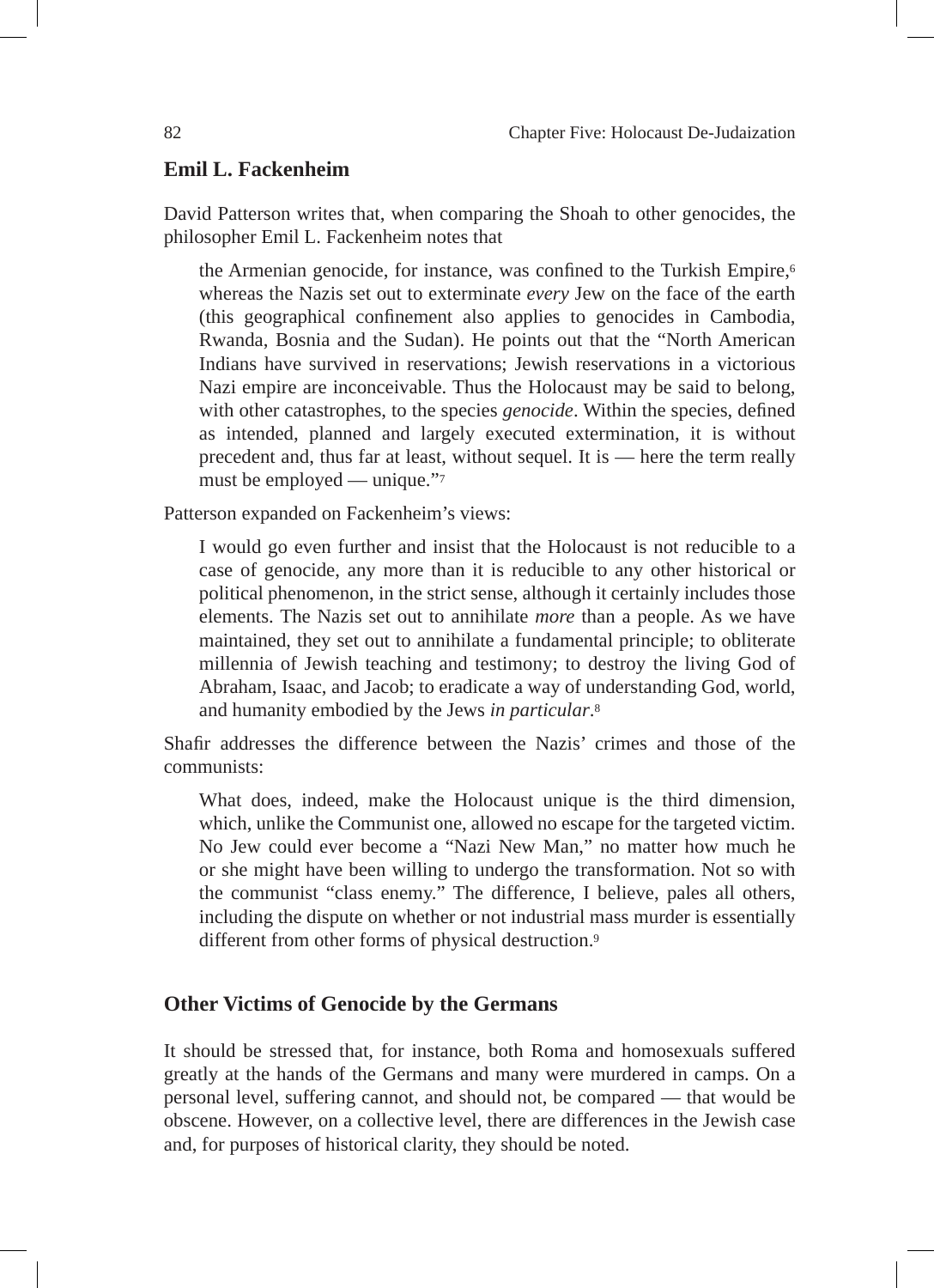The Nazi policy toward the Roma of Europe was ambivalent. There were some voices in the Nazi hierarchy that saw them as Aryans and thus worthy of living, but the line that won the day said their behavioral pattern should decide if they were to live or die. (In this they shared the fate of so-called "quarter-Jews" of German descent, who were only classified as Jews if they identified culturally with the Jewish community.)

For the Roma, this meant in practice that a distinction was made between vagrant and settled Roma. In some parts of occupied Europe, the vagrants were sent to camps, and in other parts the settled ones (who then presumably were seen to have degenerated from their natural, pure state). Those Roma who did end up in camps suffered a fate similar to that of the Jews, namely, death by gassing, and very few survived. The distinction lies in the policy that led to whether they were deported or not.

German — and later, during the war, Aryan — homosexuals were sent to concentration camps where they suffered greatly, at the hands of both the SS guards and other prisoners, who often were violently homophobic. Such violence was encouraged by the SS in the camps. Another reason that life in the camps was extra hard for homosexuals was that they did not have a community to fall back on for support (as did most others, such as the Poles or even the Jews).

As a result, most of the homosexual men who ended up in the camps wearing a pink triangle perished. Only homosexuality among men was a punishable offense in Nazi Germany, and only homosexuality among Aryans. This was because homosexuality was seen as something that weakened the race, and thus it did not matter if Poles, Russians, or other lower races were homosexuals; their race was considered to be weak anyway. Lesbianism was not a crime in Nazi Germany since women could always be forced to have children; nonetheless, openly gay women were sent to concentration camps as antisocials.10

#### **Eastern Europe**

The Soviet Union made it a policy to systematically de-Judaize the Holocaust in a different way. Jewish victims were included along with local victims and no attention was given to their being murdered because of their being Jewish.

Ivan Ceresnjes summarized it by saying: "In the communist view the suffering of one group of citizens under Nazi Germany and its allies could not be separated from that of others. People were told that all citizens had suffered from both external and internal enemies."11

Shafir explains that there were two different methods of de-Judaization: "Except for the very first postwar years, Soviet historiography and its imposed model strove to both 'nationalize' and 'internationalize' the Holocaust. 'Nationalization' amounted to transforming Jewish victims into local victims.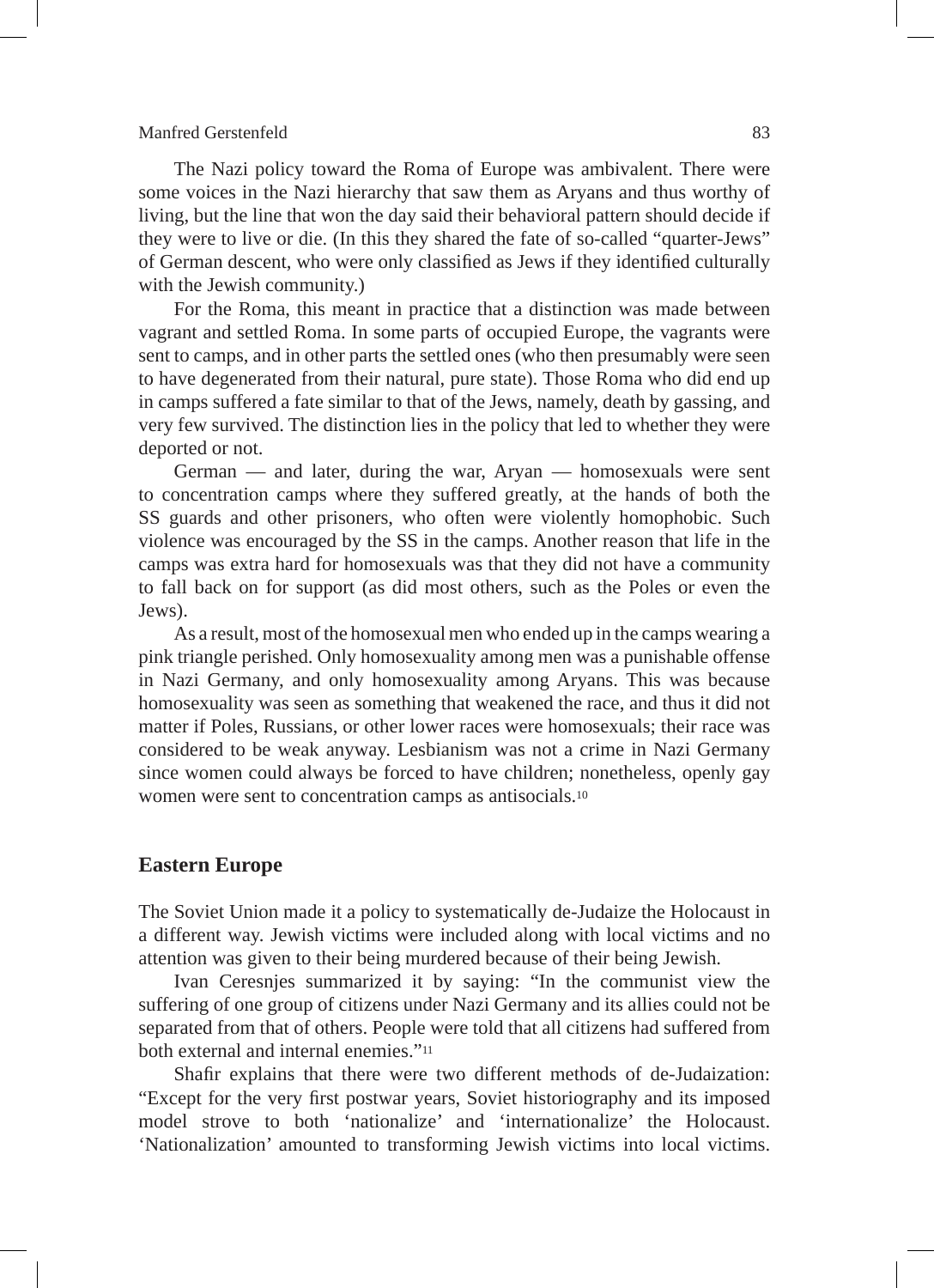'Internationalization' derived from those regimes' ideologically determined 'definition' of 'Fascism.'"12

Shafir referred to Babi Yar, one of the most notorious places for the murder of Jews in the Ukraine.

Thanks to Evgenii Yevtushenko, the case of Babi Yar, where Soviet authorities constantly sought to blur the record of the victims' Jewish identity, acquired world notoriety. When in 1961 Yevtushenko bewailed the fact that "no monument stands over Babi Yar," little did he know that "no monument" was better than "any monument." The one finally erected on the site of the massacre in 1976 specified that the Germans had executed there "over 100,000 citizens of Kiev and prisoners of war." It bears no trace of specific Jewish suffering.13

## **The Anne Frank Story**

A major example of the de-Judaization of the Holocaust is how the Anne Frank story has been presented over the decades. She gradually became a major icon of Holocaust remembrance and her de-Judaization process covers a long period. A book titled *Anne Frank: For Beginners and Advanced,* by the Dutch political scientist David Barnouw, focuses on postwar developments and gives many examples of this de-Judaization.14

After the Frank family and others in hiding with them were arrested on 4 August 1944, Miep Gies, who had helped them, found Anne's diaries. In August 1945, she gave them to Anne's father Otto, the family's sole survivor. It would take two years until they were published, after several publishers had rejected the manuscript.15

Several of the initial reviews in Dutch papers made no mention of the fact that Anne was Jewish, nor of the persecution of the Jews.16 Three years later a German edition was published, the foreword of which was written by the German author Albrecht Goes.17 Here also there was no explicit reference to the suffering of the Jews and only one mention of the word Israel (used as a substitute for "the Jewish people").

In 1952, an English translation titled *Anne Frank: The Diary of a Young Girl* was published for the American market. The foreword was written by Eleanor Roosevelt, widow of the wartime president Franklin Delano Roosevelt. In this text, the terms Jew or "persecution" of Jews were not mentioned. Later the playwright Meyer Levin wrote a script for a play based on the book, but it was rejected by many producers.18

A new script was written by Frances Goodrich and Albert Hackett, and the play premiered in 1955 in New York. Barnouw writes, "Of course the adaptation of a book or in this case a diary [to a stage play], cannot be totally true to the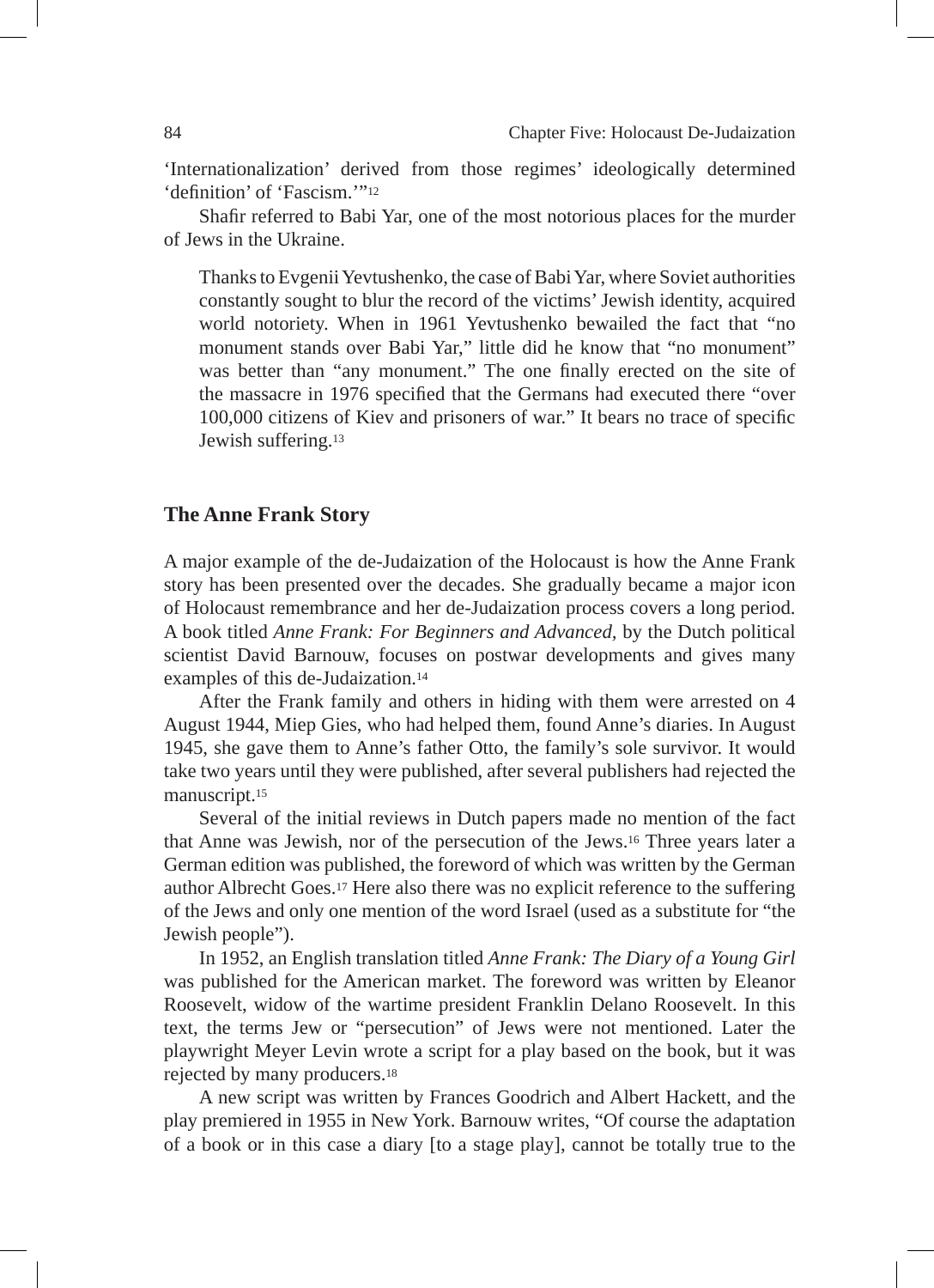original. But the fact that there was a Hitler and national socialism as well as anti-Semitism, and that Anne was persecuted as a Jewish girl has been pushed to the background."19

Meanwhile Levin had brought a court case against Otto Frank and Kermet Bloomgarden, the producer of the play. He also published articles and pamphlets on the subject. In one of them he wrote that there were two ways to exterminate Jewish life: one was physical as the Nazis had done; the second was by the disappearance or extermination of Jewish culture. He claimed that the rejection of his play was an example of an attempt at the latter.20

### **The Play Determined Anne's Image**

The perception of Anne Frank in the United States developed in the context of how the Holocaust is viewed in that country. Alvin Rosenfeld explains: "In the Americanized narration of the Holocaust, there is a tendency to downplay the dark and brutal aspects of the genocide, and instead focus on acts of moral or physical courage that lead to redemption. The Holocaust is thereby fit into the greater American narrative of the individual's ability to change his destiny and create a better future for himself."21 Such an attitude structurally incentivizes the abuse of Holocaust memory.

The historian Tim Cole observes: "the contemporary lesson of tolerance demands that Anne's words be rewritten to include members of 'this or that minority' and yet that makes a mockery of the historical reality." He adds: "Given its mythical status, the 'Holocaust' risks becoming a popular past used to serve all sorts of present needs. In particular, the needs of contemporary liberalism tends to latch onto a powerful tale in the past and universalize it so as to produce a set of universal lessons." Cole attacks this liberalism, concluding: "If there is one lesson that can be drawn from the Holocaust it is precisely that the optimism of Anne Frank was woefully misplaced."22

Barnouw concludes that the play, even more than the book, has determined the image of Anne Frank for the public at large. She is a happy girl who falls in love and sometimes has deep thoughts. "Anne Frank is by now more a symbol of the universal suffering of man than 'the voice of six million vanished [Jewish] souls.'"23 In 1997, the play was revised and again performed. It is now re-Judaized, a Chanukah song is sung in Hebrew, and one of the other people in hiding appears in one scene wearing a *talit* (prayer shawl).24 For Barnouw this indicates that to be Jewish had become politically correct in the 1990s.25

The experience of Dutch film director Willy Lindwer suggests that the management of the Anne Frank House also intentionally presented only a partial picture. When he approached the director of the Anne Frank Foundation in the mid-1980s for help on his movie on the last seven months of Anne's life in a concentration camp, he was rebuffed. Lindwer was not even allowed to film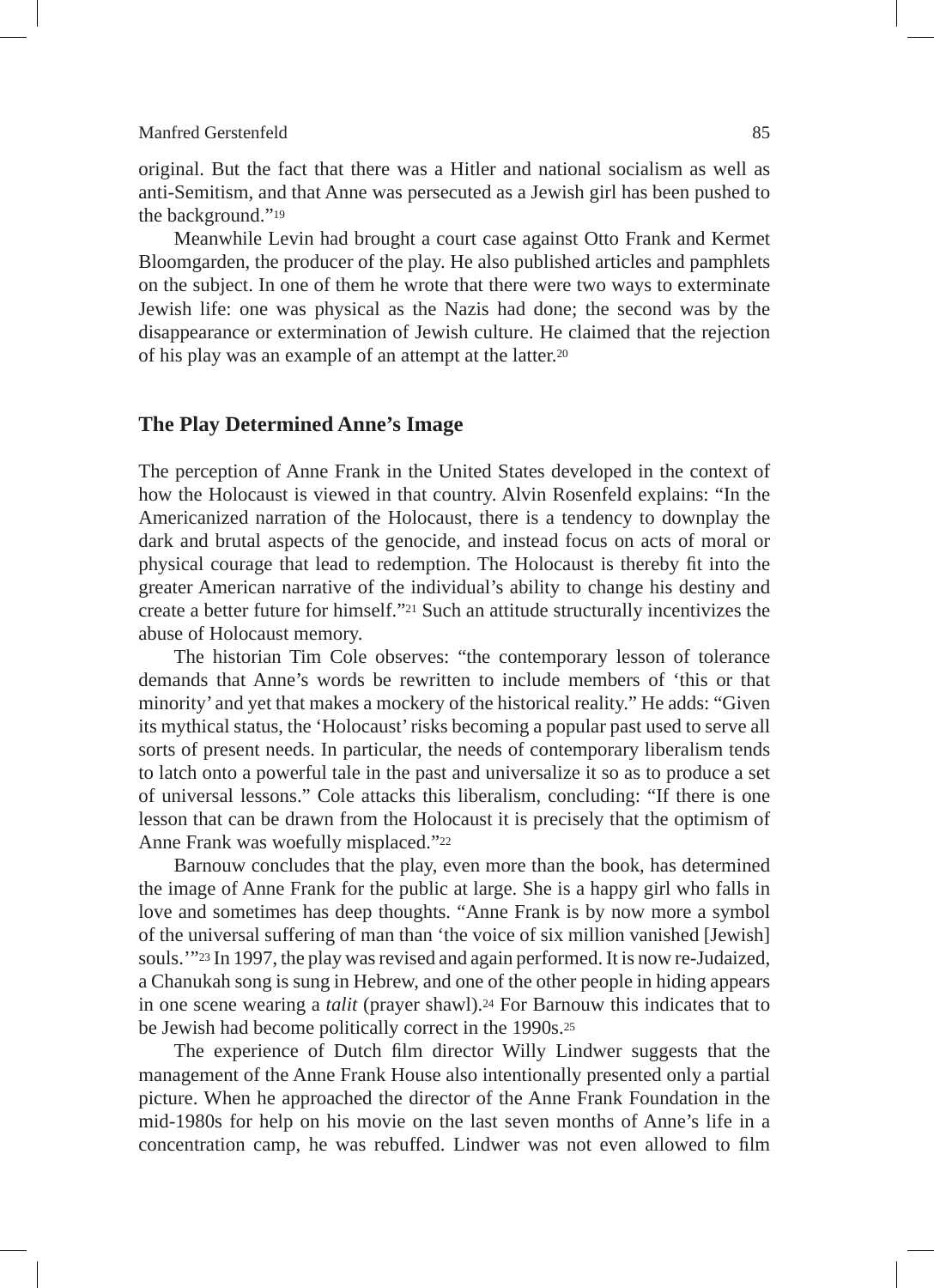inside the house. The director made comments along the lines of: "Anne Frank is a symbol. Symbols should not be shown to die in a concentration camp." Undeterred, Lindwer went on to make his movie *The Last Seven Months of Anne Frank*, for which he received the 1998 International EMMY award for best documentary.26

# **The Dutch Myth**

Fishman summed up another aspect of distortion:

What makes *The Diary of Anne Frank* special from a historical point of view is that — for at least two generations — it helped form the views of millions of readers, movie audiences and theater goers. The *Diary* has become one of the main sources for propagating the optimistic and positive image of the Netherlands as a country which had "done the right thing" — rising en masse against the German oppressor and hiding their fellow Jewish citizens at risk to their lives.

In Holland, if Anne Frank's teenage view of the outside world was primarily limited to cramped quarters, the reality which she could not have known was far more complicated. Some scholars are now coming to recognize contradictions in the historical record in Holland. Yet for reasons of expedience, at best, these contradictions have rarely, if ever, been publicly challenged by those with the responsibility to do so.27

Journalist Elma Verhey deflated part of the Dutch Holocaust myth:

Holland did not join the resistance in massive numbers, as Anne suggested in her diary. Actually, very few extended a helping hand when their Jewish neighbors or colleagues were deported. Indeed, the Netherlands holds the record for the highest percentage of victims of all the occupied countries of Western Europe. Dutch civil servants supplied Jewish addresses, Dutch policemen forcibly removed them from their homes. Dutch tram conductors transported them to the train stations, and the Dutch Railways sent itemized invoices to the Nazi headquarters for adding extra trains to the Westerbork transit camp.… Without the cooperation of the Dutch civil service and its bureaucracy, the extermination of more than one hundred thousand Jews some eighty percent of all Jews who lived in Holland before the war — could not have been possible.28

Verhey also discusses the role of the Anne Frank Foundation:

Not all Dutchmen find it fitting that the Anne Frank House has developed into one of the most important tourist attractions of Amsterdam. Many Dutch Jews avoid the Anne Frank House because of some of the myths created by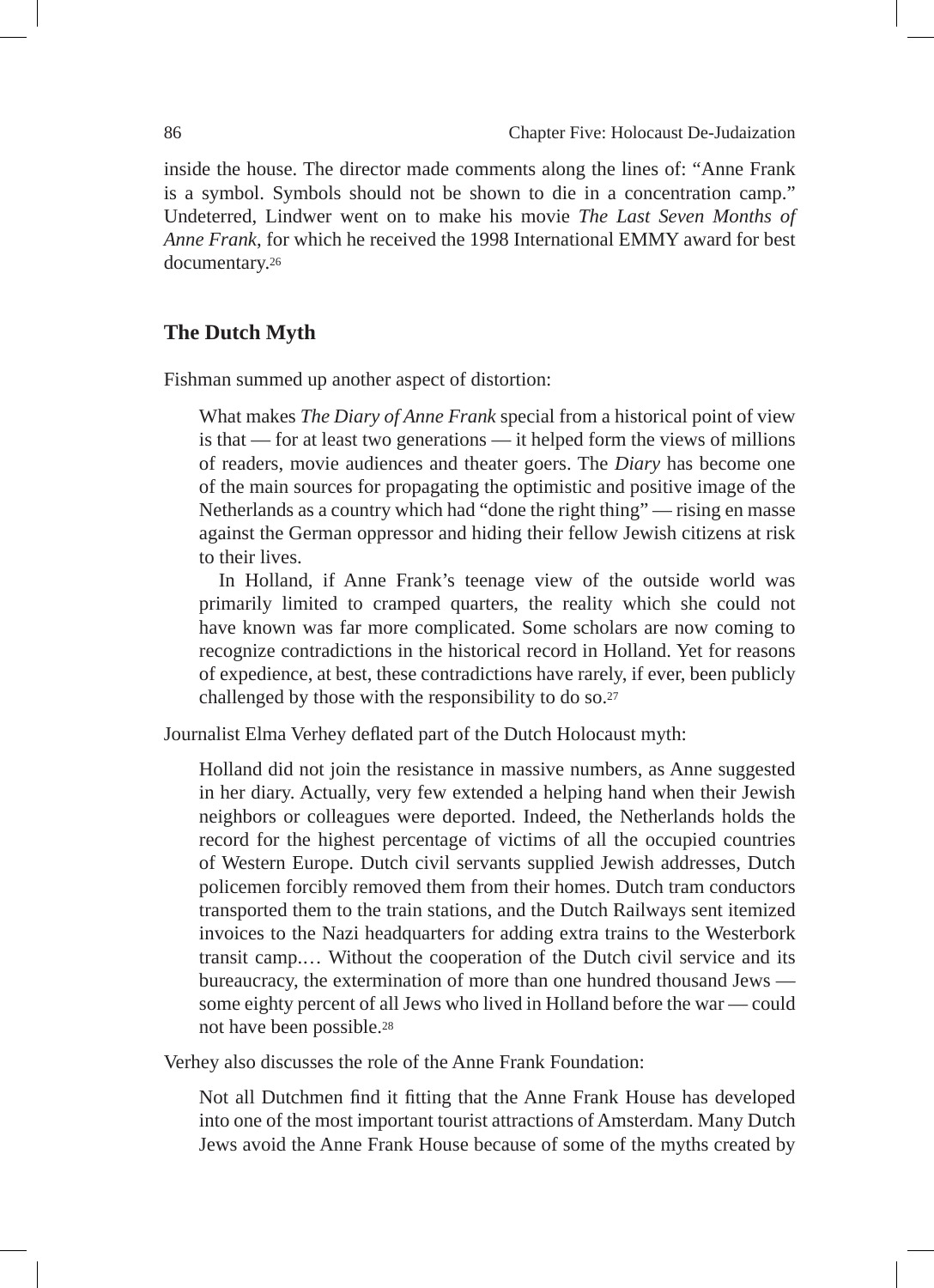her diary. Moreover, there has been concern that the Foundation has in the past paid more attention to a handful of neo-Nazis in Germany, as well as focused more on the plight of the Palestinians, than on the state-sponsored anti-Semitism of the former Soviet Union<sup>29</sup>

# **Pope John Paul II at Auschwitz**

There are many other examples of de-Judaization as well. Pope John Paul II partly "nationalized" the Jewish suffering in 1979 during his visit to Auschwitz. He said: "There are six million Poles who lost their lives during the Second World War: the fifth part of the nation."

Minerbi analyzed this: "In this way the Jews, who were not considered part of the Polish nation while they lived, are assimilated to it after their death. More important, this is yet another instance of the appropriation of Jewish symbols by the Church, which goes back many centuries."30

After the fall of communism, Jewish victims were gradually memorialized specifically. Yet, at the same time, the de-Judaization from the communist days continued.

### **A French Example**

In the Western world, de-Judaizing the victims of the Holocaust is usually done in an indirect manner. One example is given by Trigano:

A comment from Jean Matteoli, head of the committee charged with probing the fate of Jewish property stolen in France, indicated how profoundly anti-Semitic ideas have permeated French society. In an interview with the Swiss paper *Le Temps* in March 1999, he said: "The French Jews are Jews, but they are also French. To make a distinction for comparable damages between French Jews and French Catholics, or whoever, creates a very facetious precedent of which the Jews could finally become victims themselves. In France there is no difference between Jews and non-Jews.... It is the Germans who have made this distinction…."

The construct of Matteoli, a member of the Resistance himself, is that, while French Jews were killed by the Germans for belonging to the Jewish *people* French citizens died there as anonymous *individuals*. In other words, the French Republic cannot accept the evident reality of Jews having died as such during the Holocaust. Only Frenchmen were supposed to die, not Jews. Even if killed by the Nazis because they were Jews, deprived of their citizenship, they must still be considered only as French citizens.31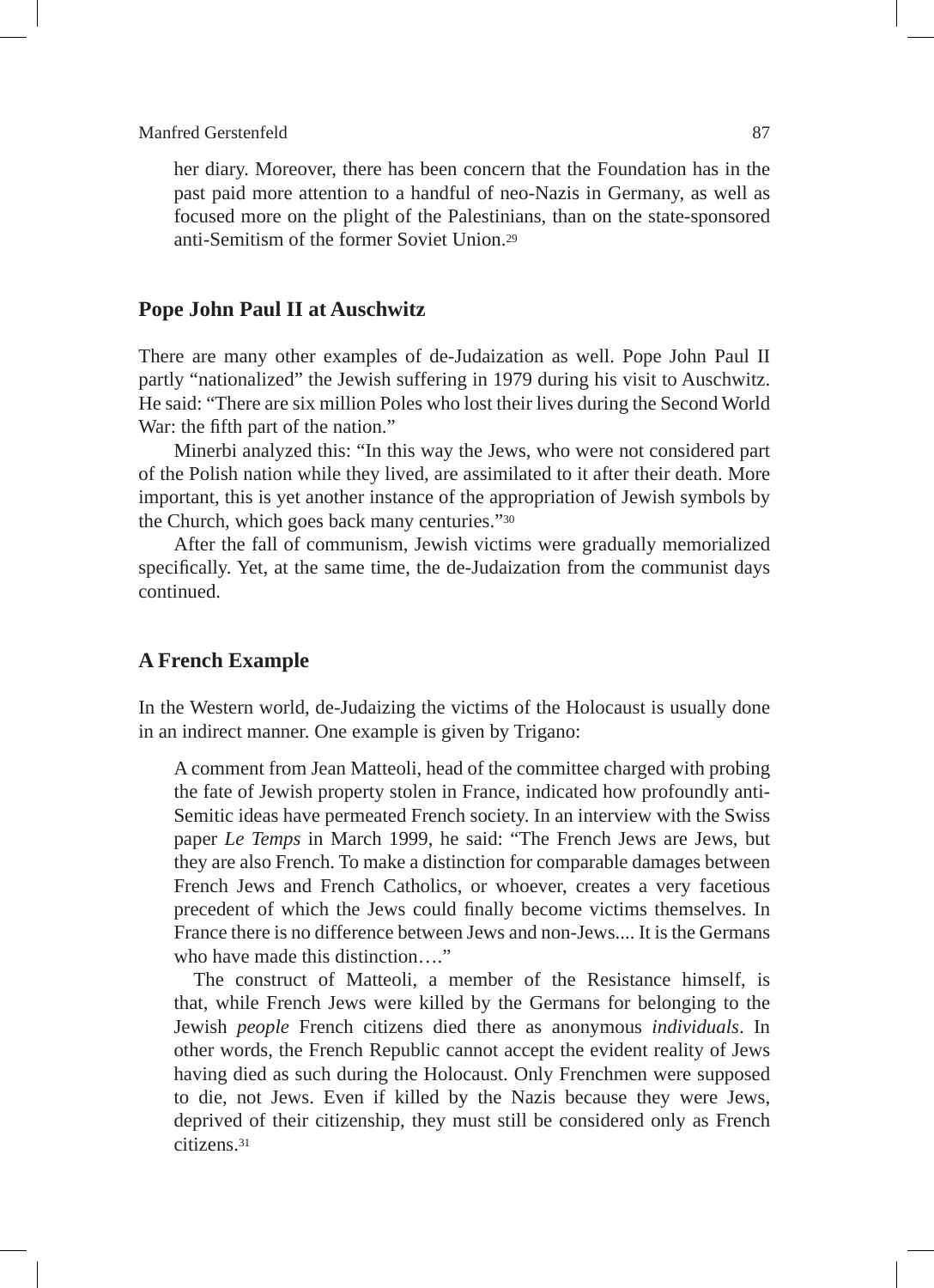# **Notes**

- 1. Steven Katz, *The Holocaust in Historical Context*, Vol. 2 (New York: Oxford University Press, 1994), as quoted in David Patterson, *Emil L. Fackenheim: A Jewish Philosopher's Response to the Holocaust* (Syracuse: Syracuse University Press, 2008), 92.
- 2. Alex Grobman, "The Uniqueness of the Holocaust," in Alex Grobman and Joel S. Fishman, *Anne Frank in Historical Perspective: A Teaching Guide for Secondary Schools* (Los Angeles: Martyrs Memorial and Museum of the Holocaust of the Jewish Federation of Greater Los Angeles, 1995), 7.
- 3. Manfred Gerstenfeld, "Denial of the Holocaust and Immoral Equivalence," an interview with Deborah Lipstadt, *Post-Holocaust and Anti-Semitism,* 11, 1 August 2003.
- 4. Yehuda Bauer, "Reviewing the Holocaust Anew in Multiple Contexts," *Post-Holocaust and Anti-Semitism*, 80, 1 May 2009.
- 5. Ibid.
- 6. One could add that not all Armenians in the Turkish Empire were targeted. For instance, those in Jerusalem were not.
- 7. Emil L. Fackenheim, "Holocaust," in Michael Morgan, ed., *A Holocaust Reader: Responses to the Nazi Extermination* (New York: Oxford University Press, 2001), as quoted in Patterson, *Emil L. Fackenheim*, 93.
- 8. Patterson, *Emil L. Fackenheim*, 93.
- 9. Michael Shafir, "Between Denial and 'Comparative Trivialization': Holocaust Negationism in Post-Communist East Central Europe," ACTA, 19 (Hebrew University of Jerusalem, 2001), 75.
- 10. Richard Plant, *The Pink Triangle: The Nazi War against Homosexuals* (New York: Henry Holt, 1986), 54–69. See also: www1.yadvashem.org/odot\_pdf/Microsoft%20Word%20- %206424.pdf.
- 11. See the interview with Ivan Ceresnjes in this volume.
- 12. Michael Shafir, "Holocaust Denial, the Legacy of Communism, and 'Transition,'" Radio Free Europe/Radio Liberty, *East European Perspectives*, Vol. 4, No. 6, 20 March 2002.
- 13. Ibid., citing William Korey, "Anti-Semitism and the Treatment of the Holocaust in the USSR/CIS," in R. L. Braham, ed., *Anti-Semitism and the Treatment of the Holocaust in Postcommunist Eastern Europe* (New York: Columbia University Press, 1994), 210– 212.
- 14. David Barnouw, *Anne Frank: voor beginners en gevorderden* (Den Haag: Sdu, 1998). [Dutch]
- 15. Ibid., 14–19.
- 16. Ibid., 20.
- 17. Ibid., 21.
- 18. Ibid., 23–26.
- 19. Ibid., 30.
- 20. Ibid., 34–35.
- 21. Alvin H. Rosenfeld, "The Americanization of the Holocaust," in Alvin H. Rosenfeld, ed., *Thinking about the Holocaust after Half a Century* (Bloomington and Indianapolis: Indiana University Press, 1997), 123.
- 22. Tim Cole, *Selling the Holocaust* (New York: Routledge, 2000), 42.
- 23. Barnouw, *Anne Frank*, 37.
- 24. Ibid., 38.
- 25. Ibid., 38.
- 26. Personal communication, Willy Lindwer.
- 27. Grobman and Fishman, *Anne Frank*, 2.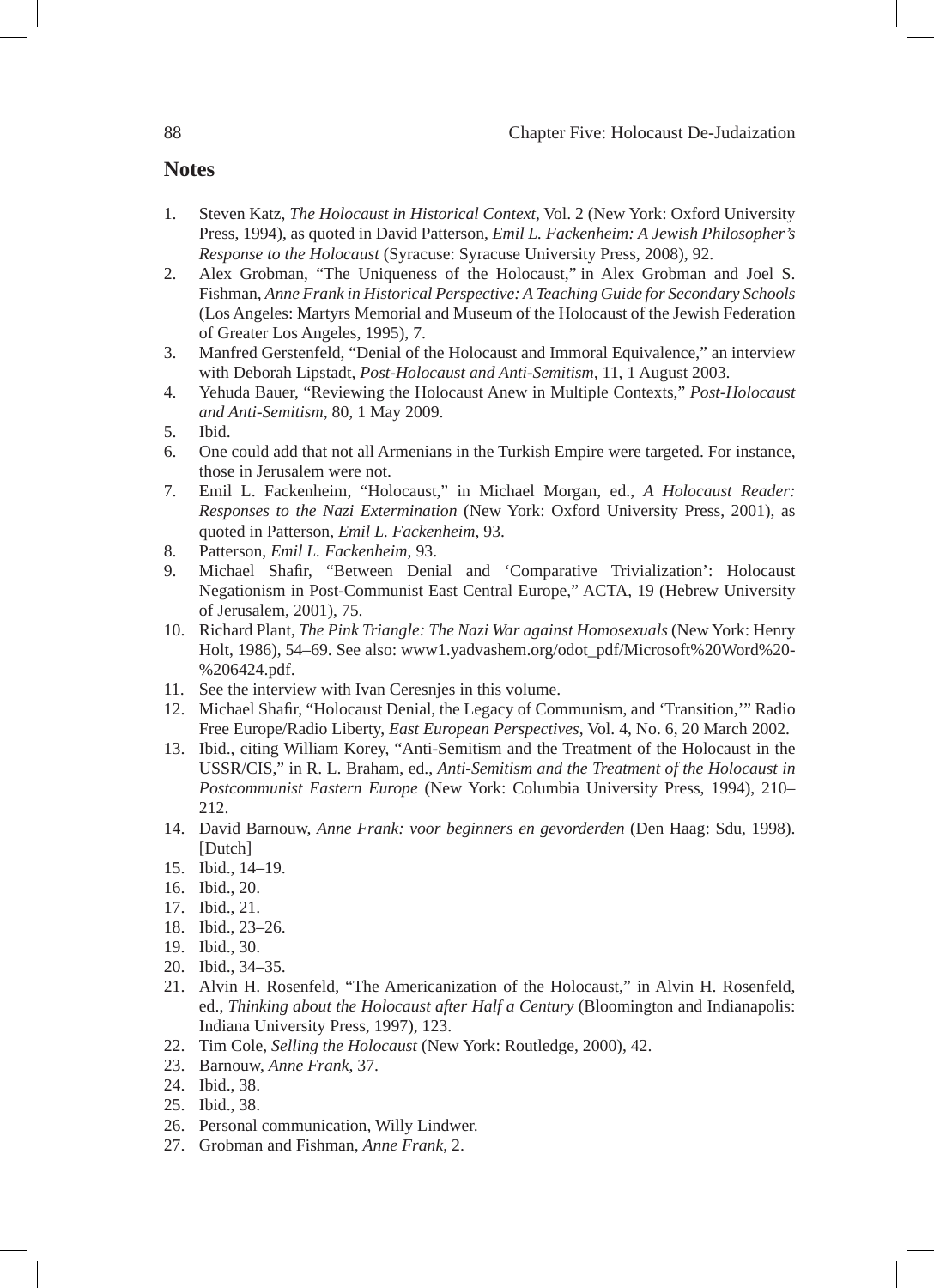- 28. Elma Verhey, "Anne Frank and the Dutch Myth," in ibid., 24.
- 29. Ibid., 23–24.
- 30. Sergio I. Minerbi, "Pope John Paul II and the Jews: An Evaluation," *Jewish Political Studies Review*, Vol. 18, Nos. 1–2 (Spring 2006).
- 31. Manfred Gerstenfeld, "France: Memory versus Truth," an interview with Shmuel Trigano, in *Europe's Crumbling Myths* (Jerusalem: Jerusalem Center for Public Affairs, 2003).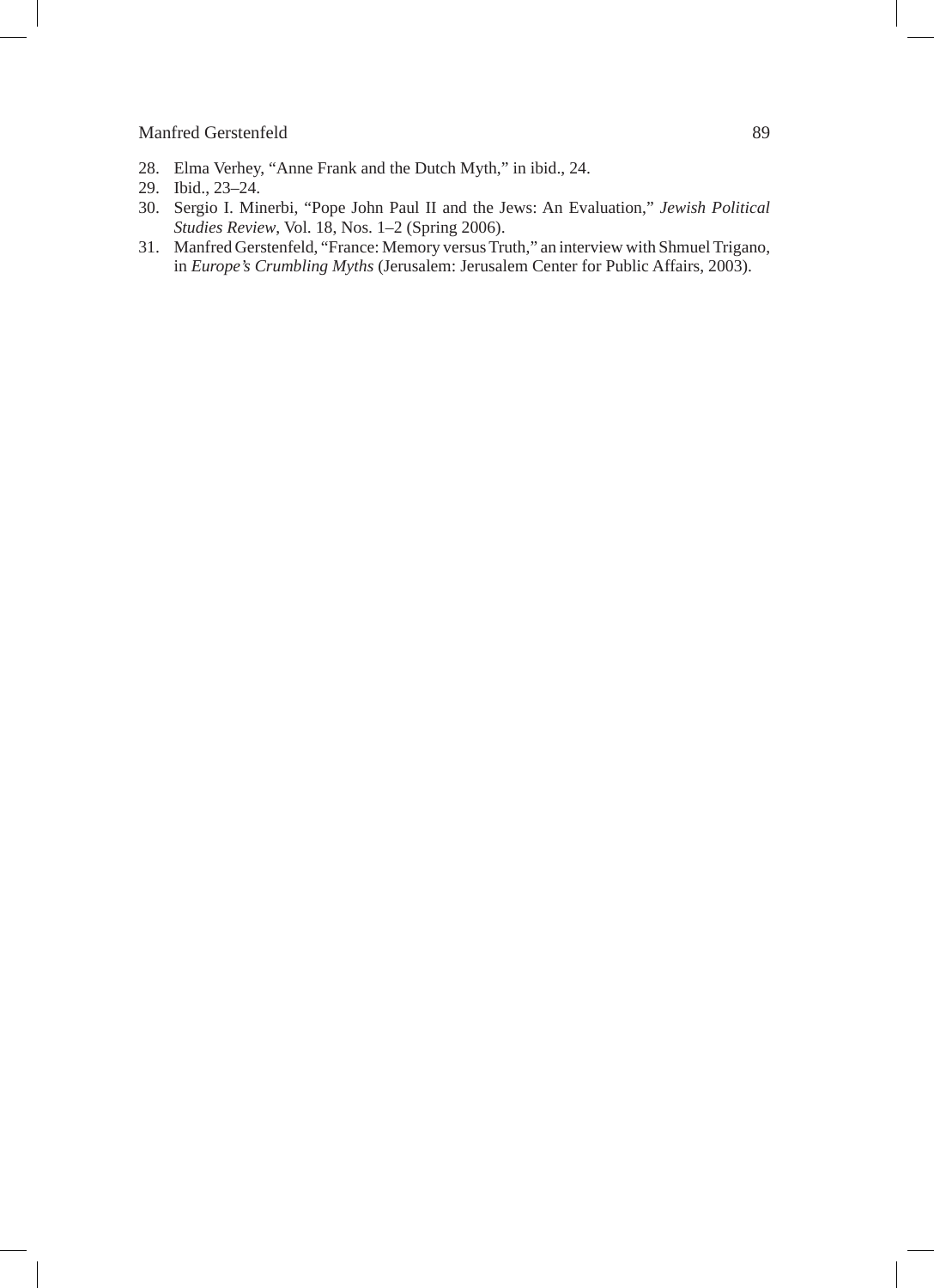# Chapter Six: Holocaust Equivalence

Within the broad category of abuse of Holocaust equivalence, there are a number of subcategories of manipulations of history whose motivations differ. Prewar and wartime Holocaust equivalence are based on the allegation that the Germans' genocidal behavior during World War II was similar to that of other nations before and during the war. The perpetrators of these distortions mainly aim to whitewash or diminish German crimes.

As the Holocaust is both the summit and the symbol of modern evil, the promoting of prewar equivalence is also an attack on the uniqueness of the Jews' victimization.

The postwar variant is based on a number of claims. One is that communist rule after the war was similar to that of the Nazis. Another is that there are many events in today's society that are similar in nature or equivalent to those caused by Germany under Hitler's rule. Another element of postwar Holocaust equivalence is that some contemporary organizations or individuals have the same character traits or attitudes as the Nazis. It is thus claimed that various actions or attitudes since the end of World War II are equivalent to what the Germans did during the war. Many, but far from all of these comparisons, refer to what Germany did to the Jews.

The three components of Holocaust equivalence have to be analyzed separately because their motivations and aims differ.

## **Prewar Holocaust Equivalence**

A major claim of perpetrators of prewar Holocaust equivalence is that Hitler's Germany did not act differently from what other nations had done earlier. The motivation for this claim is simple. If others had invented and carried out the murderous acts that were later copied by the Germans, why should the latter be blamed specifically? If these were such horrible crimes, those who had been the first to commit them should carry most of the blame and not the Germans who were followers and not initiators. A second line of defending German behavior would then be that, if these were acts frequently seen in times of war or ethnic tension, they should not be singled out for extreme blame.

An example of prewar Holocaust equivalence was mentioned by Lipstadt. She noted that a few years after the war, the French Holocaust-denier Paul Rassinier claimed that the concentration camps were not a German invention and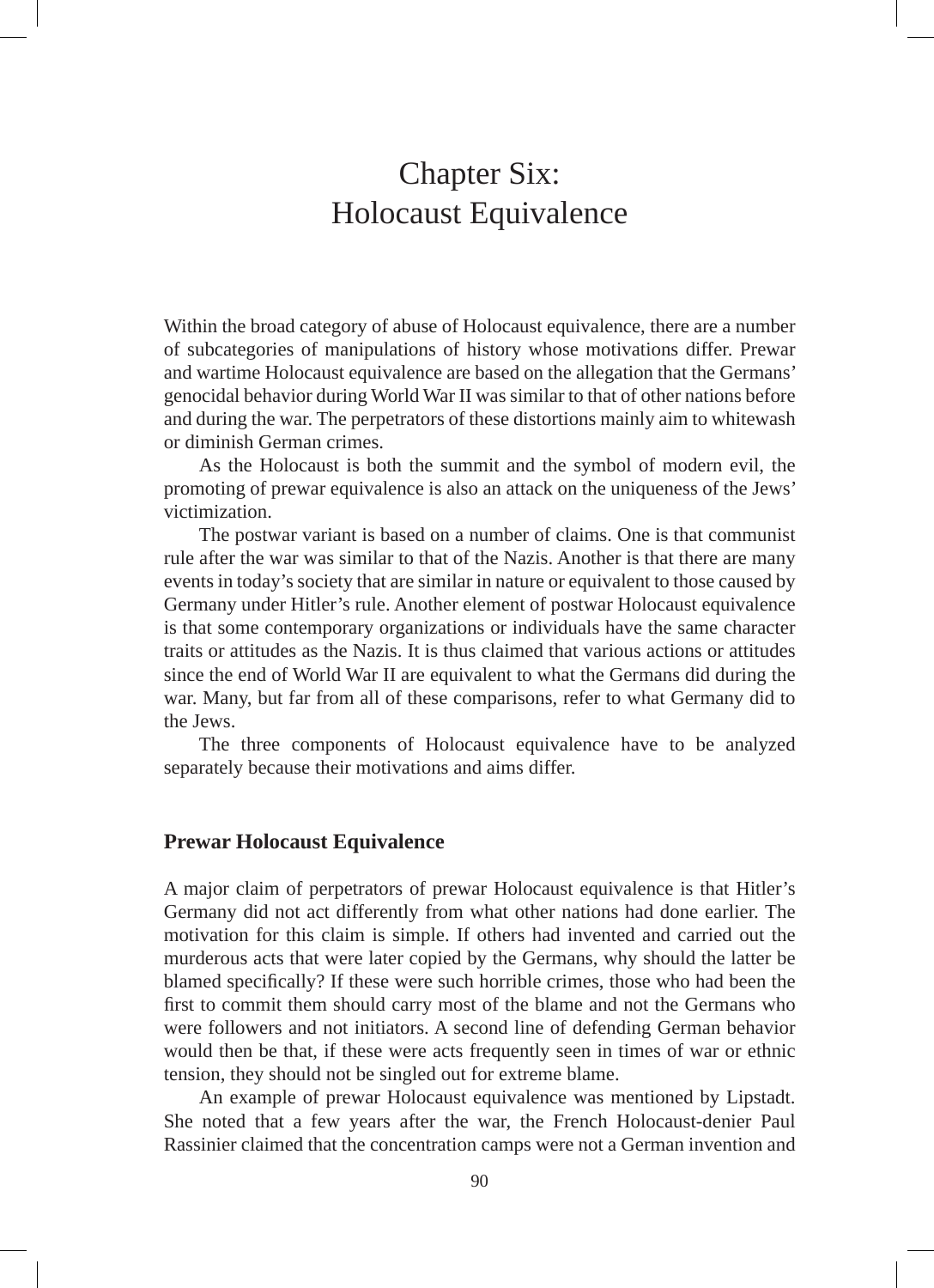many other countries had used them, including France.1 The uniqueness of the integrated and multifaceted complex of crimes committed by the Germans and their allies against the Jews does not, however, exclude that some elements had already been used by others earlier.

Lipstadt, for whom the uniqueness of the Holocaust starts in 1941, mentions some of the similarities between prewar German behavior and that of others:

If one stops the comparison at 1939, one finds strong parallels between apartheid policies in South Africa and Nazi attitudes toward the Jews. There were times when the apartheid government convinced blacks that they were being taken to new homesteads. The authorities, however, took them to the bush and left them there without food and water. They died by the thousands, which was a limited form of genocide. Of course, the apartheid government was not intent on destroying the entire black population, because they needed them to do the work that sustained the country. Consequently, it was not a full-fledged genocide. It was horrible, it was inhumane, it was antidemocratic; but it was not intended to wipe out the black population.2

# **The Historikerstreit**

One well-known example of prewar Holocaust equivalence is the claim that Hitler followed Stalin's example when establishing concentration camps. This argument was part of the Historikerstreit (the historians' debate) that raged in West Germany in the mid-1980s, especially in 1986–1989. This debate should be seen against the backdrop of the friction between Left and Right in the German political landscape, where conservative German historians were perceived, rightly or wrongly, as trying to exonerate the German history.

The historian Ernst Nolte started the debate by claiming that the Germans turned to Nazism because they were afraid of Bolshevism. In his view, the Holocaust or "race murder" was a response to the Soviet "class murder" perpetrated in the Gulag. In 1985, he wrote: "Auschwitz…was above all a reaction born out of the annihilating occurrences of the Russian Revolution…the so-called annihilation of the Jews during the Third Reich was a reaction or a distorted copy and not a first act or an original."3

The philosopher Jürgen Habermas rejected this way of understanding German history by the "canceling out of damages," seeing it as part of conservative whitewashing of Germany's Nazi past.4 The debate was conducted in the German press, and centered mostly on issues concerning the uniqueness of the Holocaust, the place of the Holocaust in German history — an exception or a logical outcome — and the issue of whether the German people as a whole bore a special burden following the Holocaust. Besides Nolte and Habermas, a number of others also contributed to the sometimes bitter and personal debate.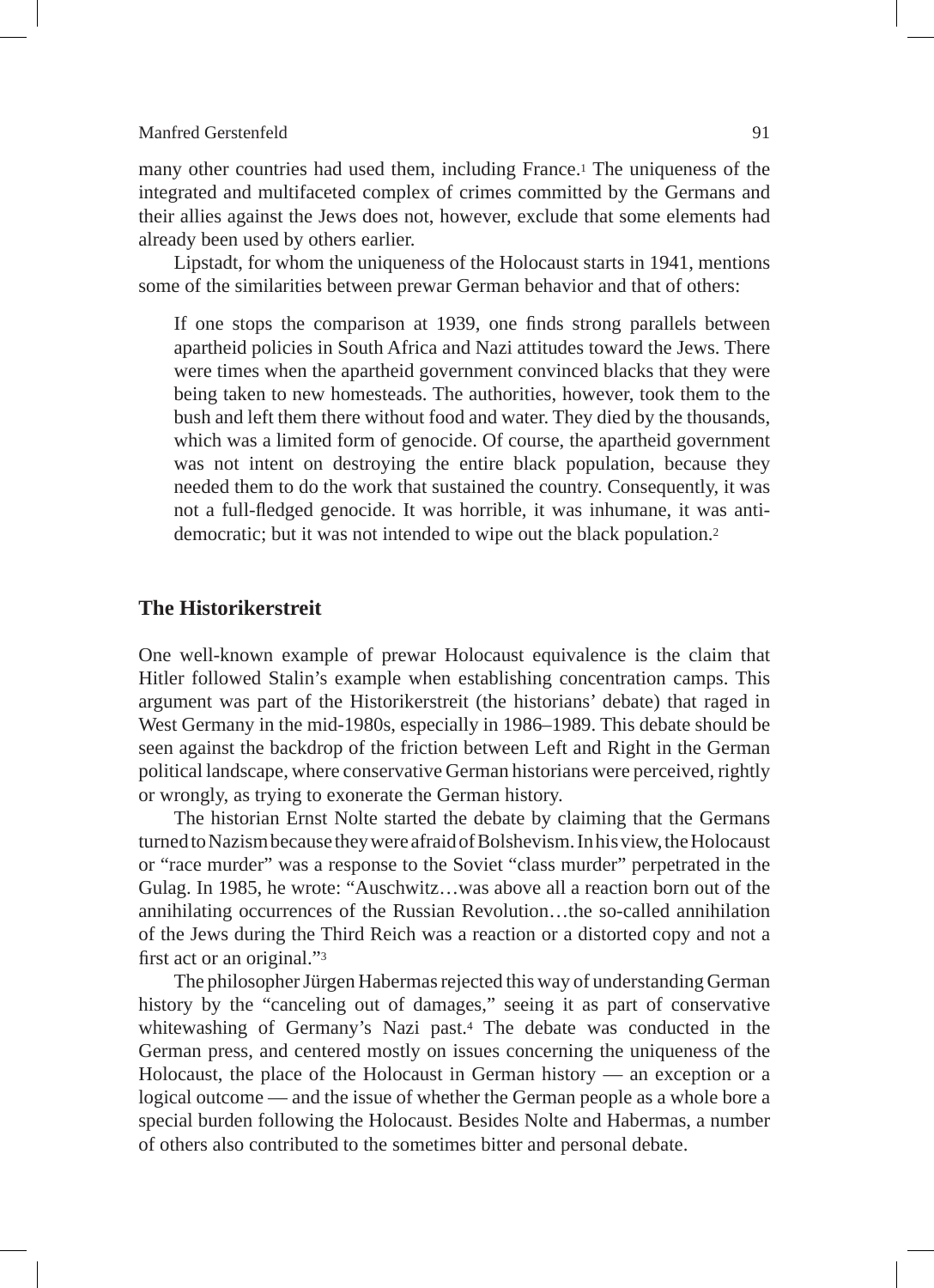#### **Wartime Equivalence**

The perpetrators of this type of Holocaust equivalence claim that there were no radical differences between the behavior of the major participants in World War II. This false narrative aims to lead to the conclusion that there is no reason for specific culpability of Germany when compared to its opponents.

During the Eichmann trial in 1961, the accused claimed that there was no basic difference between the two sides in World War II. Judge Benjamin Halevi confronted Eichmann, saying:

You have often compared the extermination of the Jews with the bombing raids on German cities and you compared the murder of Jewish women and children with the death of German women in aerial bombardments. Surely it must be clear to you that there is a basic distinction between these two things. On the one hand the bombing is used as an instrument of forcing the enemy to surrender. Just as the Germans tried to force the British to surrender by their bombing. In that case it is a war objective to bring an armed enemy to his knees.

On the other hand, when you take unarmed Jewish men, women, and children from their homes, hand them over to the Gestapo, and then send them to Auschwitz for extermination it is an entirely different thing, is it not?5

The use of the wartime-equivalence type of Holocaust distortion is currently increasing in German society. German historian Susanne Y. Urban discusses a bestselling book of another German historian, Jörg Friedrich:6

Friedrich's popularized style helped this book become a bestseller. He uses terms that for decades were associated with Nazi persecution and the Shoah; thus, cellars and air-raid shelters in which Germans died are "crematoria," an RAF bomber group is an Einsatzgruppe, and the destruction of libraries during the bombings constitutes *Bücherverbrennungen*. In this way the Shoah is minimized through language.7

Urban also discusses a second book by Friedrich, who depicts the Germans in World War II as victims:<sup>8</sup>

There are no SA men, no SS, no soldiers involved in persecution, murder, and "aryanization." The book contains horrifying photos of the effects of the Allied bombings of Germany. Ruins, burnt bodies, and ashes everywhere evoke associations with the Warsaw Ghetto after its liquidation in 1943 and well-known images from Auschwitz and other extermination camps. Friedrich even declared openly, in several television interviews in winter 2002: "Churchill was the greatest child-slaughterer of all time. He slaughtered 76,000 children." Yet Friedrich, formerly known as a serious historian, never devotes a single word to the 1.5 million murdered Jewish children.<sup>9</sup>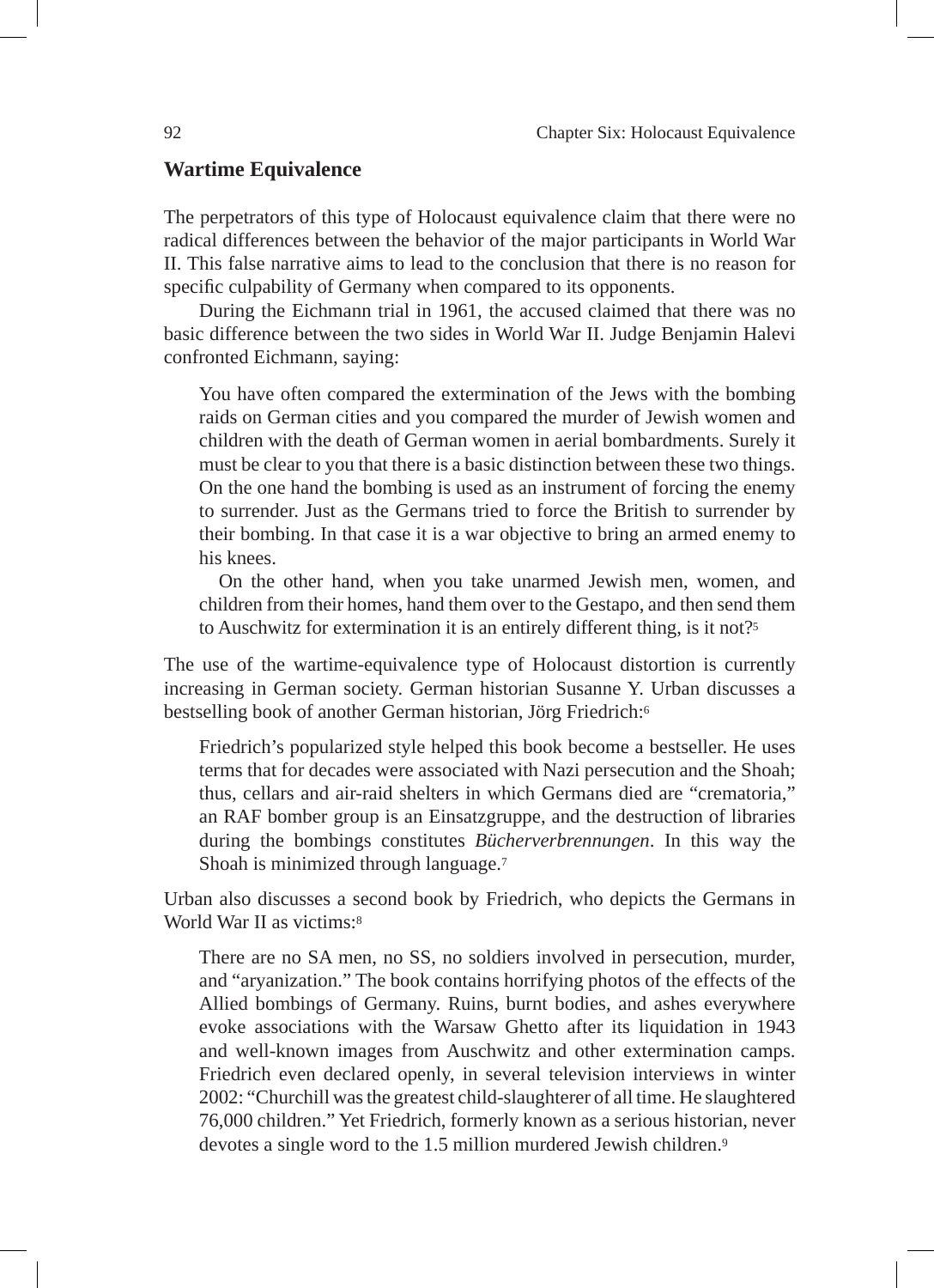Lipstadt identifies another link between Holocaust equivalence and deniers. The latter may admit that "the Nazis had concentration camps, which were terrible places, but then assert that nobody was murdered there. One can then 'balance' this by mentioning that the Americans had camps for Americans citizens of Japanese descent."10

#### **Postwar Equivalence**

The core element of what a variety of perpetrators of postwar Holocaust equivalence allege is that certain actions or attitudes of others since the end of World War II are equivalent to those of the Germans during the war. Holocaust psychologist Nathan Durst observes: "When one calls everything Auschwitz, you deny the Holocaust. As everything becomes terrible, there is no absolute evil anymore. This is a great relief for the heirs of guilt."11

Postwar Holocaust equivalence, however, often has different motivations from the two equivalence subcategories mentioned earlier. Many of those who practice it do not particularly care about either Germans or Jews. They are looking for the strongest possible metaphors to illustrate the evil character of those they condemn.

Nazism has become the contemporary symbol of absolute evil. Thus when wanting to demonize others in the strongest way possible, the comparison with the Nazis or their actions is often used. The comparisons are usually very brief without any attempt to provide a detailed analogy.

Such manifestations of postwar Holocaust equivalence include comparisons of living persons with Hitler or other Nazis. Another manifestation is the comparison of acts of governments or others with those of Germany under Hitler's rule. Often there is little or no proof to support these remarks.

#### **Comparing Communism to Nazism**

One of the most sophisticated types of postwar Holocaust equivalence is to present the victimization of people by communism in the same way as that of the Holocaust. The Baltic countries and in particular Lithuania are in the forefront of this effort.

Zuroff wrote that

the theory of the "double genocide" or the symmetry between Nazi and Communist crimes was particularly strong in Lithuania, where it became prominent in the wake of the revelations by the Simon Wiesenthal Center in 1991 that the Lithuanian government had granted rehabilitation to numerous local Nazi collaborators.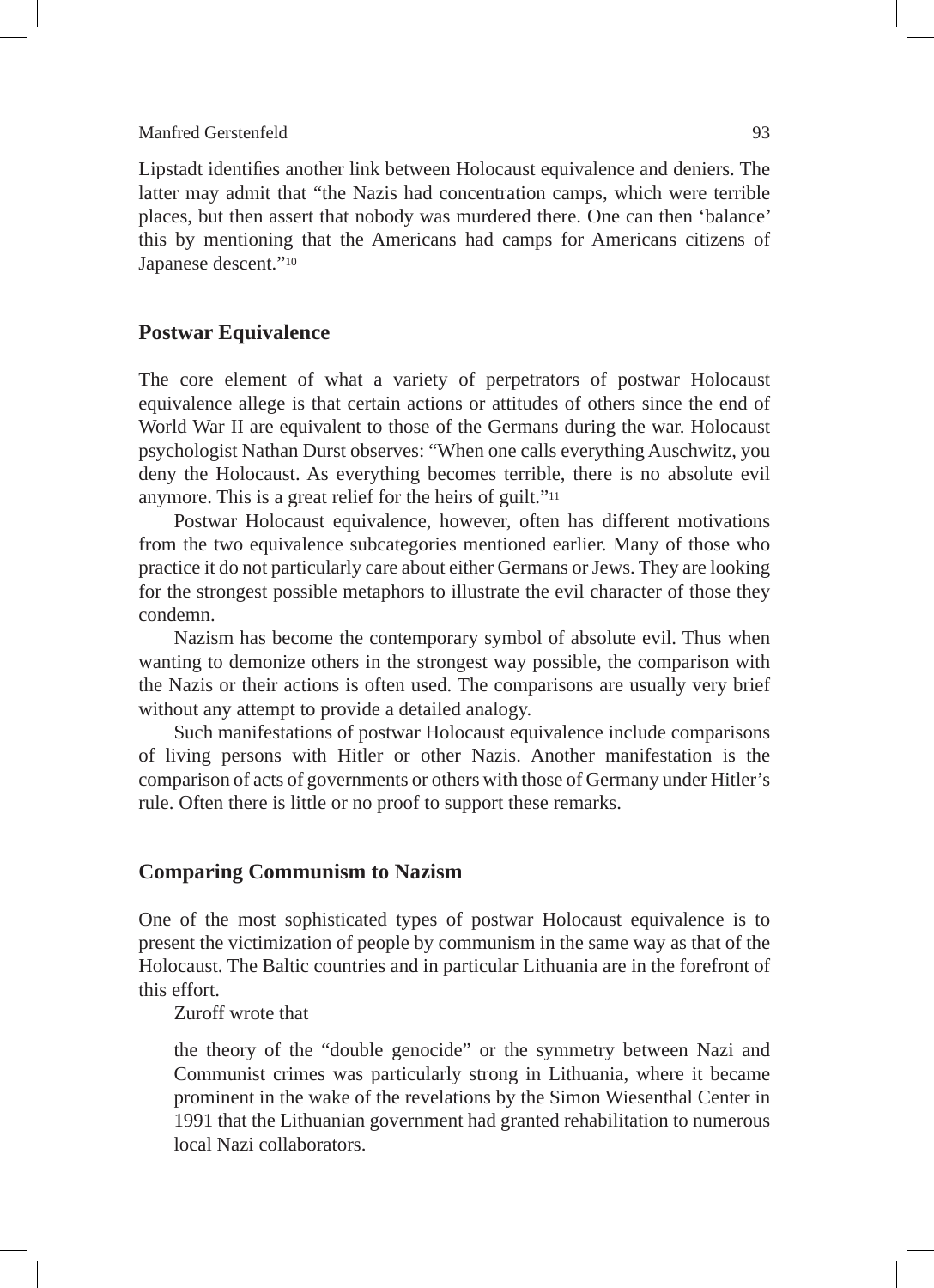Part of the response to these accusations was to emphasize the role of Jewish Communists as a participant in Soviet crimes committed in Lithuania as a counterbalance and/or as justification for the participation of Lithuanians in Holocaust crimes, a tendency that remains strong in Lithuania.

Along the same lines, in the wake of the apology for the crimes of the Shoah proffered by President Brazauskas in Israel, numerous Lithuanians countered by pointing to Jewish participation in Communist crimes, asking, "Who will apologize to the Lithuanian nation?"12

Zuroff recounts that in the early 1990s he met in Vilnius with Vytautas Landsbergis, the then Lithuanian head of state. When Zuroff gave him a volume on Holocaust research, Landsbergis in turn gave him a book on the mass deportations of Lithuanians to Siberia and referred to that as "our Holocaust."13

Concerning Estonia, Zuroff says the decision "to observe a memorial day for the victims of the Holocaust aroused considerable controversy and was singularly unpopular."14 For example, typical of the local reactions to the decision was this question posed to an official of the Simon Wiesenthal Center who had lobbied the government to choose a special day to commemorate the Holocaust:

"You're demanding that all the peoples of the world including Estonia introduce the Jewish Holocaust memorial day. I'm wondering when will the memorial day for [the] Estonian mass deportations of 1941 and 1949 be introduced in Israel. Do you think that the war sufferings of one nation should be put above others and the suffering of other nations are nothing to speak of?"<sup>15</sup>

Zuroff also reports about a reunion of Waffen SS veterans in summer 2009:

Estonia hosted its annual reunion of Waffen-SS veterans at Sinimäe, the site of one of the fiercest battles fought by the 20<sup>th</sup> Waffen-SS Grenadier Division (also known as the First Estonian Division) against the Soviets in the latter stages of World War II. SS veterans from other European countries, in which such gatherings are illegal, were only too happy to join in the festivities in a country where their service on behalf of the Third Reich is considered by many to be worthy, rather than denigrated.

The existence of such a reunion, however, is only part of the story. The attitude of the local authorities to the SS veterans and their supporters on the one hand and to those opposed to such gatherings on the others [*sic*], is indicative of the distorted view on history currently prevalent in Tallinn. Thus, for example, foreign SS veterans who came to the reunion, as well as younger persons sympathetic to them, were welcome guests in Estonia. Foreign and even local anti-fascists who sought to demonstrate against the reunion, on the other hand, were treated very harshly in a manner totally unbecoming a country which is a member of NATO and the European Union.16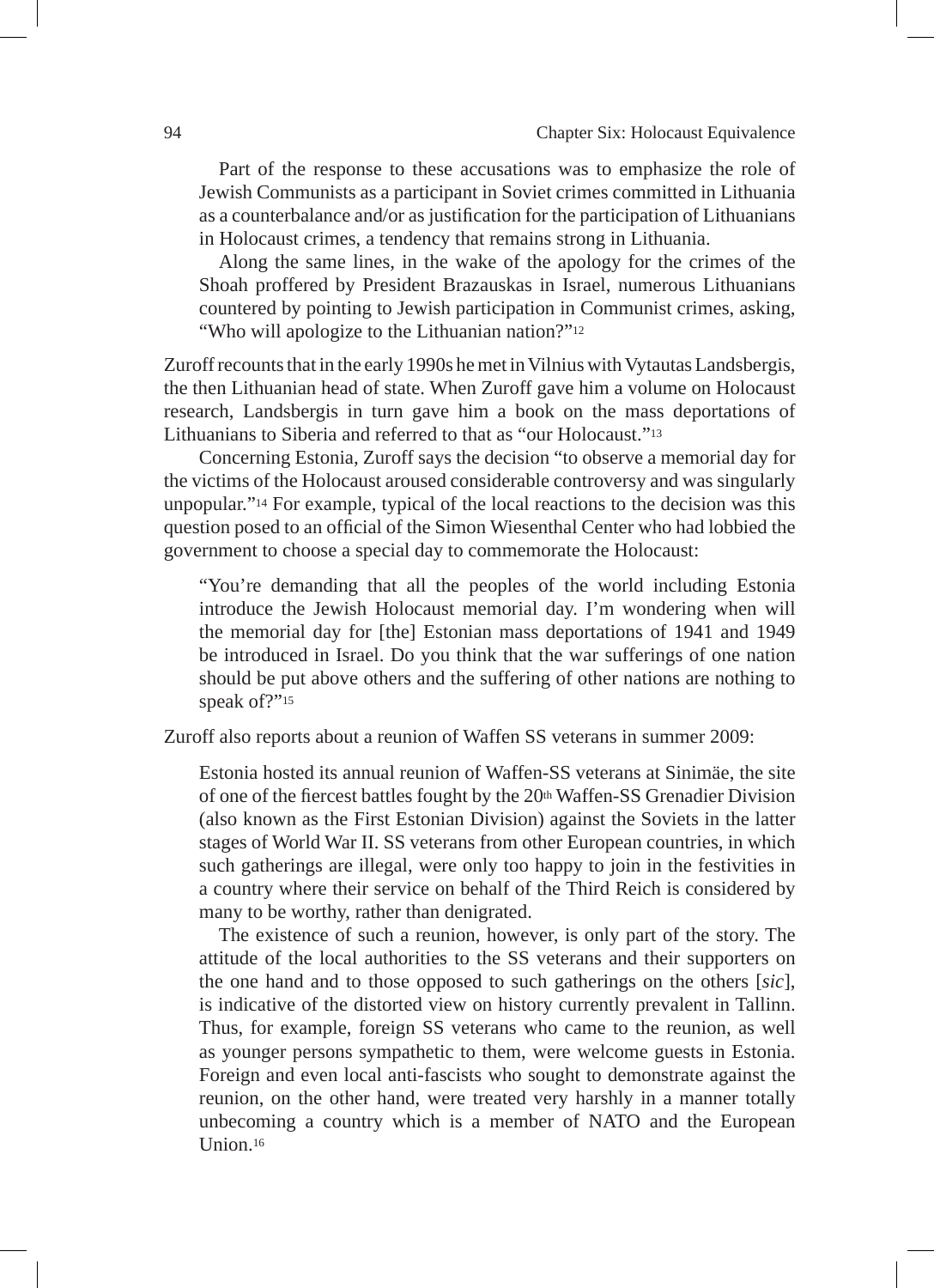About Latvia, Zuroff writes:

Another example of equating Communist crimes with those of the Holocaust occurred at the very highest level in Latvia.17 In January 2004, at a conference sponsored by the Task Force for International Cooperation on Holocaust Education Remembrance and Research, Latvian President Vaira Vike-Freiberga emphasized two major points: that Communist crimes were just as terrible as those of the Holocaust and that the measures taken by the Communists in Latvia constituted genocide. Despite the relevance of the Holocaust in this context, the Latvian president only mentioned it once in passing, with nary a word about Latvian complicity in Shoah crimes.18 When an official of the Simon Wiesenthal Center explained in an op-ed that the president's presentation did not accurately reflect the historical events19 there were calls for his murder, as well as various anti-Semitic comments on a prominent Latvian news website.20

### **Creating a System of Equivalence**

Zuroff has analyzed the various elements of the system by which Baltic leaders create postwar Holocaust equivalence. One is the almost total failure to prosecute local Nazi war criminals. Another is the efforts to falsely blame Germans and Austrians almost exclusively for the murder of Lithuanian Jews, much of which was carried out by locals. A third element is the establishment of genocide or occupation museums. These ignore local Holocaust crimes and Nazi collaboration.

The next step in this process occurred when the Baltic countries increased their efforts to create official symmetry between communism and Nazism. Zuroff writes:

Their first major success was the 3 June 2008 "Prague Declaration on European Conscience and Communism" signed by Vaclev Havel and numerous members of the European Parliament, which called for the establishment of 23 August as an official day of remembrance for Nazi and communist victims "in the same way Europe remembers the victims of the Holocaust on 27 January," as well as an "Institute of European Memory and Conscience" to serve as a museum, research, and educational center on these crimes. The rationale presented for these steps points to the "substantial similarities between Nazism and communism" and warns that "Europe will not be united unless it is able to reunite its history [and] recognize communism and Nazism as a common legacy."21

The following step occurred on 23 September 2008 when more than four hundred members of the European Parliament signed a declaration supporting the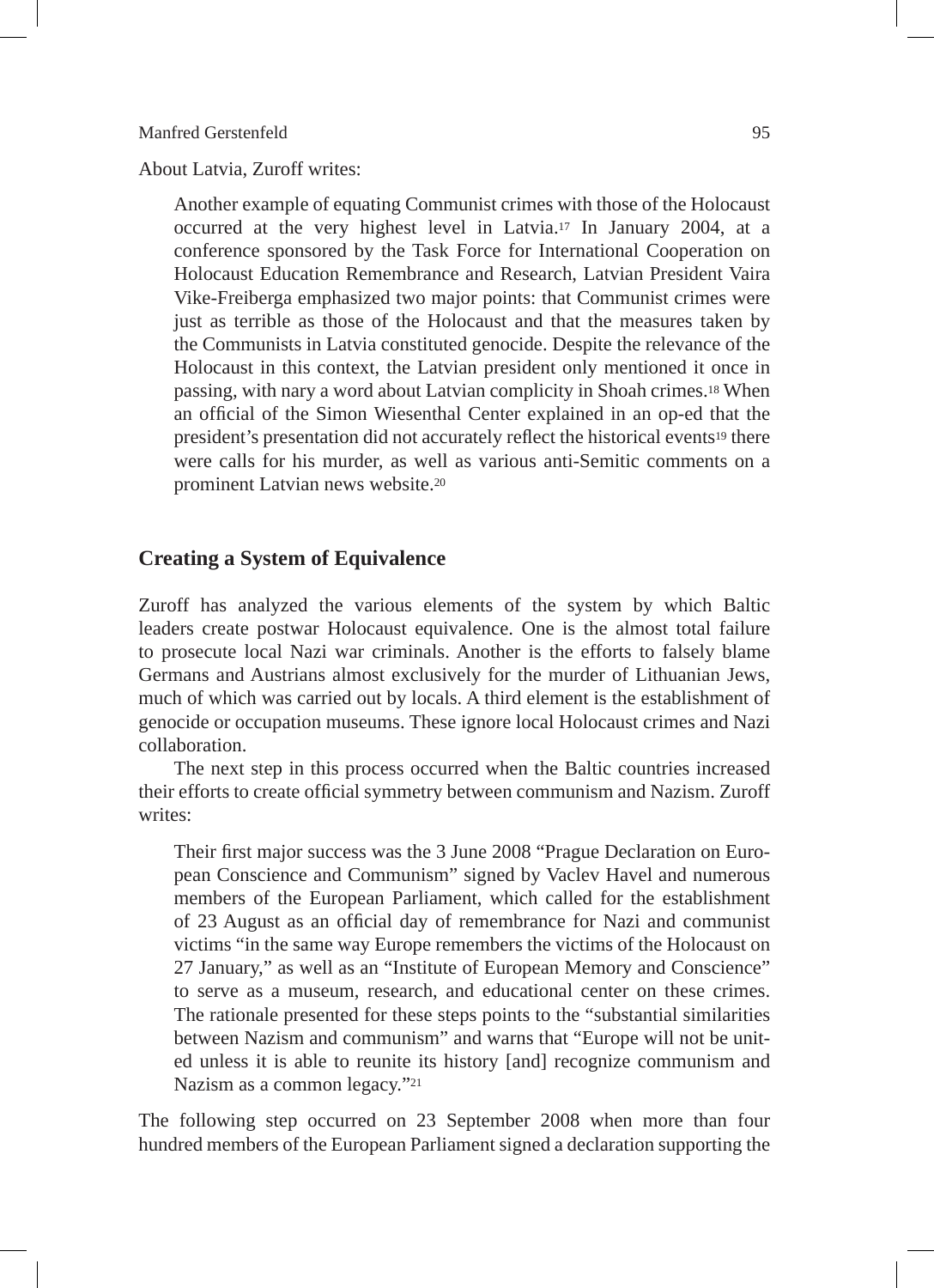establishment of 23 August as the European Day of Remembrance of Stalinism and Nazism. Then, on 2 April 2009, a resolution was adopted in the European Parliament that was similar to the Prague Declaration. Five hundred thirty-three members voted in favor, forty-four voted against, and thirty-three abstained.22

Zuroff sees a risk that in a number of years Holocaust Memorial Day will be abandoned and 23 August will become the joint memorial day for all victims of Nazism and communism.

### **A Communist Application**

Some communists applied this type of Holocaust equivalence early, aiming at Jews. In 1953, the Soviet Union's daily *Pravda* published alleged information about a conspiracy of mainly Jewish doctors to kill communist leaders through wrong diagnoses and sabotage in treatment.23

Israeli anti-Semitism scholar Simcha Epstein noted:

French communist intellectuals organized a major solidarity rally in Paris in support of the official Soviet position on the "doctors'" plot.

The message of the speakers was frightening. Many explained that it was normal to suspect doctors of poisoning people: one only had to look at Mengele's role in Auschwitz. If he was capable of what he did, why should other physicians not use poison? A Jewish physician was among those who publicly took such a stand. As a medical doctor, he bore witness that the charge was not absurd. He also based his position on the misconduct of German physicians during the Second World War, stating that it could not be definitely excluded that Jews or Zionists decided to poison Soviet personalities.24

#### **Nazi Imagery in American Political Discourse**

In recent years Nazi imagery has crept into American congressional debates. Foxman said, after a number of incidents: "This kind of language makes no sense. America's elected officials must refrain from invoking Hitler, the Nazis and the Holocaust, which have no place in our nation's political discourse."25

Foxman made these remarks after Republican Senator Rick Santorum had in 2005 compared the Democrats' use of the filibuster to oppose judicial nominees with "the equivalent of Adolf Hitler in 1942." Santorum later apologized, saying the reference "was meant to dramatize the principle of an argument, not to characterize my Democratic colleagues.… Nevertheless, it was a mistake and I meant no offense<sup>"26</sup>

Earlier that year West Virginia Democratic Senator Robert Byrd had compared a Senate ruling on discontinuing a debate on judicial nominations with Hitler's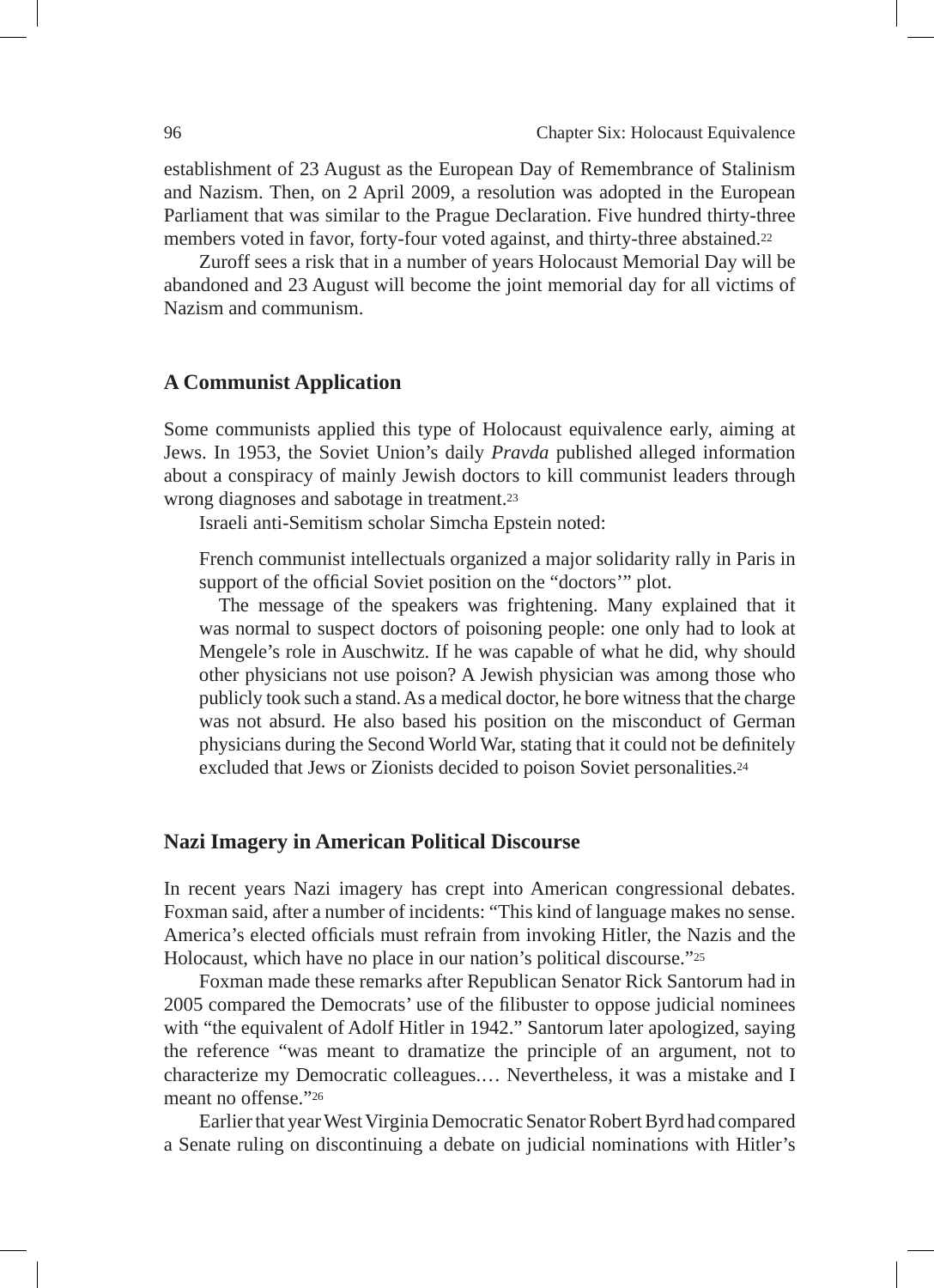use of constitutional means to get legislation adopted quickly in the German Reichstag at the beginning of the Nazis' rule.27

# **Political Discourse Elsewhere**

Similar examples can be brought from many other countries. Irish president Mary McAleese, on the occasion of the sixtieth anniversary of the liberation of Auschwitz, said that the Nazis "gave to their children an irrational hatred of Jews in the same way that people in Northern Ireland transmitted to their children an irrational hatred, for example, of Catholics, in the same way that people give to their children an outrageous and irrational hatred of those who are of different colour and all of those things." These remarks led to a furor and she apologized, saying that she had not intended to make a connection between Protestantism and Nazism. She added: "I was trying to make a point and I made it very clumsily indeed."28

At the beginning of 2008, former Quebec premier Bernard Landry of the Parti Quebecois said in a lecture to students that, on the occasion of the 1982 constitutional changes, the then Canadian premier Pierre Elliott Trudeau had stated that "this Constitution will last 1,000 years." Landry added: "He drew inspiration, I am afraid, from one of the most horrible people of Western history and I don't need to say his name."29

Eddie Goldenberg, chief of staff of former Canadian prime minister Jean Chretien, said of Landry in reaction: "When he used a quote from Trudeau to compare him with Adolf Hitler, I found that absolutely disgusting and I wish he would apologize to the Trudeau family." This led to a further heated exchange of words, and Landry said that blaming Trudeau "for a poor expression is not comparing him to one of the most despicable people in history."30

Already early in Obama's presidency a Nazi comparison came up. At a "tea party" of the Republican Party in Duval County, Florida, some participants carried signs with slogans relating to the Holocaust. Two of them showed Obama in Nazi garb. 31

Sometimes comparisons have a little bit more depth and have been thought through to some extent. At the end of 2008, for instance, British defense secretary John Hutton compared Taliban fighters in Afghanistan with Nazis, calling the battle against them "a vital national security mission" like that against Hitler. He added that "it is a struggle against fanatics that may not challenge our borders but challenges our way of life in the same way the Nazis did." 32

## **Germany**

In Germany the mention of Holocaust equivalence often touches a particularly sensitive nerve. In September 2002, Social Democratic justice minister Herta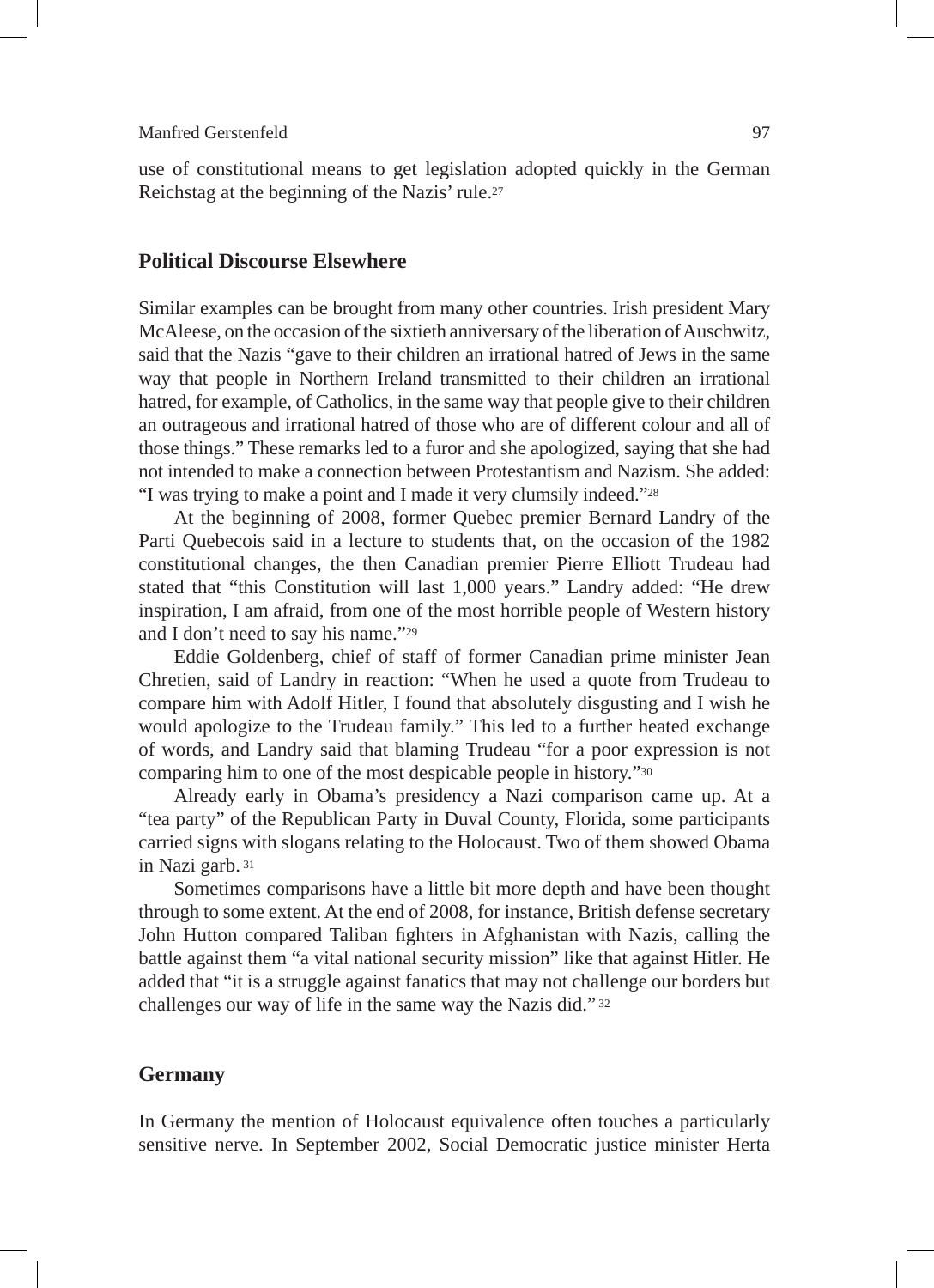Daübler-Gmelin said President George W. Bush was exploiting the possibility of a war against Saddam Hussein's Iraq in order to diminish his domestic problems. She added that such diversionary tactics had been regularly used since Hitler. She later explained that she was comparing Hitler's methods with those of Bush, without equating the persons. After her statement, Chancellor Gerhard Schröder did not include her in the new cabinet that he formed a few weeks later.33

In 2008, Hans-Werner Sinn, head of the Munich IFO Institute for Economic Research, compared the criticism of German managers after the autumn economic crisis with the persecution of the Jews. This led to very sharp reactions from politicians, representatives of churches, and of the Jewish community. For instance, government spokesman Ulrich Wilhelm said that "in view of German history this [comparison] was inadmissible and false."

Sebastian Edathy, chairman of the Interior Committee of the parliament, said that "in view of such statements one has the impression that Mr. Sinn is not mentally sane."34 The Central Council of Jews in Germany called on Sinn to apologize immediately.35 In view of the criticism, Sinn then asked forgiveness in a letter to Charlotte Knobloch, head of the Central Council. She accepted it and said that such events must not be repeated.<sup>36</sup>

## **A Frequent Phenomenon**

There are an almost unlimited number of contemporary expressions of postwar Holocaust equivalence. In recent years there were frequent comparisons of Bush with Hitler, or of the actions of the United States and its allies in Iraq and Afghanistan with those of Nazi Germany. Many, but far from all, perpetrators are from the extreme Left.

Mike Godwin, an American lawyer, concluded that the longer a discussion continues on the Internet, the more probable it becomes that a comparison with Nazis will be made. He added that those who make the comparison lose the argument. Whether his judgment is valid remains to be seen over the coming years.37

Many examples thus indicate how, in a fragmented world, World War II and particularly the Holocaust have become instruments for insults.

Holocaust inversion is an even more perverse category of Holocaust equivalence. It says that Jews and Israel behave like Nazis. This Nazifying of Israel is discussed in the following chapter. Holocaust trivialization is yet another category of postwar Holocaust equivalence. It metaphorically compares phenomena strongly opposed by the perpetrators of this distortion with the industrial-scale destruction of the Jews in World War II by Germans, Austrians, and their allies. This abuse of Holocaust memory is also discussed in a separate chapter.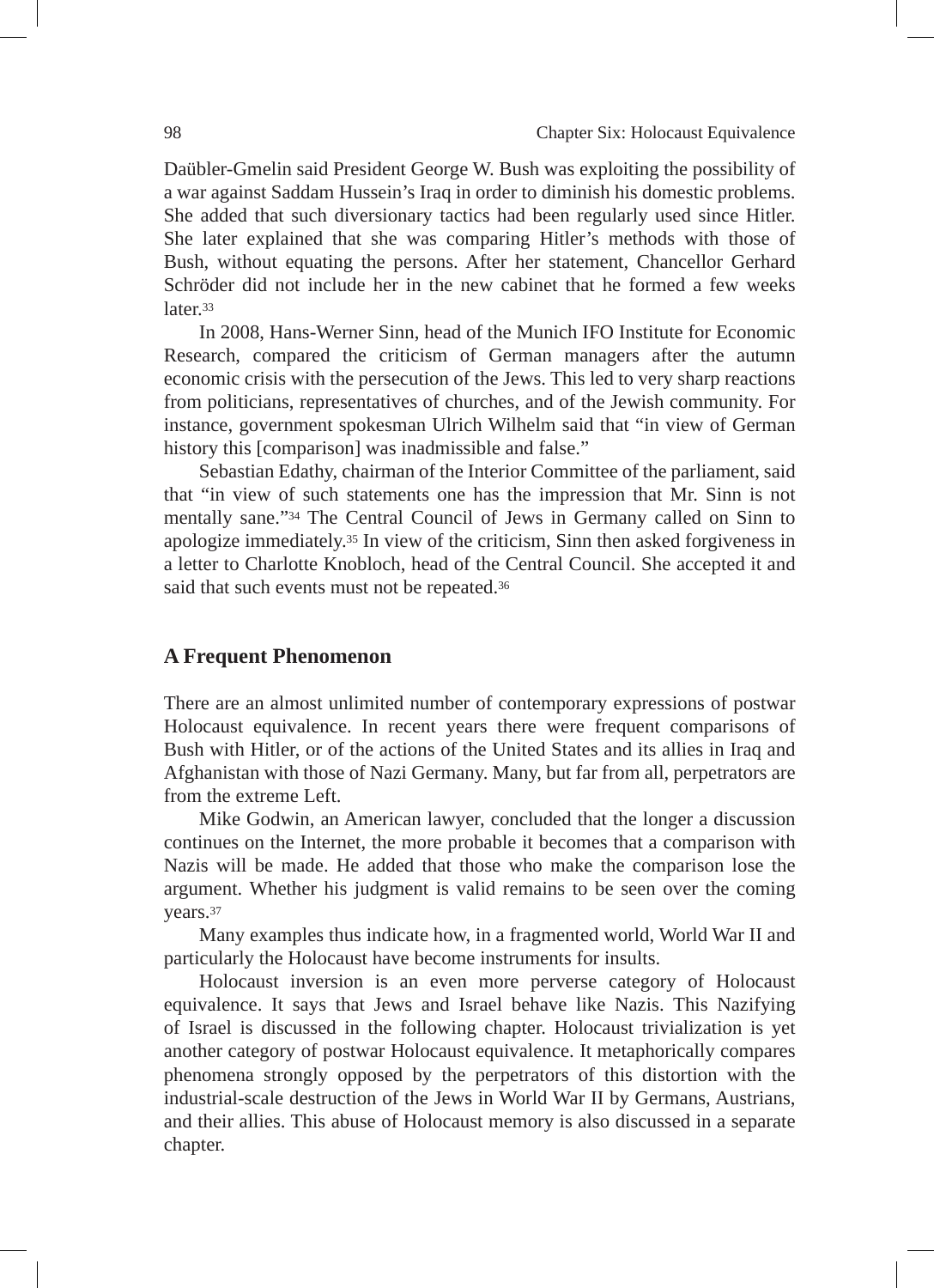#### **Notes**

- 1. Manfred Gerstenfeld, "Denial of the Holocaust and Immoral Equivalence," an interview with Deborah Lipstadt, *Post-Holocaust and Anti-Semitism,* 11, 1 August 2003.
- 2. Ibid.
- 3. Ernst Nolte, "Between Myth and Revisionism," in H. W. Koch, ed., *Aspects of the Third Reich* (London: Macmillan, 1985), 36.
- 4. Jürgen Habermas, "Eine Art Schadenabwicklung: Die apologetischen Tendenzen in der deutschen Zeitgeschichtsschreibung," *Die Zeit*, 18 July 1986. [German]
- 5. Michael Shermer and Alex Grobman, *Denying History: Who Says the Holocaust Never Happened and Why Do They Say It?* (Berkeley and Los Angeles: University of California Press, 2000), 105.
- 6. Jörg Friedrich, *Der Brand. Deutschland im Bombenkrieg* (Berlin: Propyläen Verlag, 2002). [German]
- 7. Susanne Y. Urban, "Anti-Semitism in Germany Today: Its Roots and Tendencies," *Jewish Political Studies Review*, Vol. 16, Nos. 3–4 (Fall 2004): 124.
- 8. Jörg Friedrich, *Brandstätten* (Berlin: Propyläen Verlag, 2003). [German]
- 9. Urban, "Anti-Semitism," 124.
- 10. Gerstenfeld, interview with Lipstadt.
- 11. Manfred Gerstenfeld, "Europe: From Guilt Feelings to Repackaging Anti-Semitism," an interview with Nathan Durst, in *Europe's Crumbling Myths* (Jerusalem: Jerusalem Center for Public Affairs, 2003), 135.
- 12. Efraim Zuroff, "Eastern Europe: Anti-Semitism in the Wake of Holocaust-Related Issues," *Jewish Political Studies Review*, Vol. 17, Nos. 1–2 (Spring 2005): 71.
- 13. Efraim Zuroff, "A Combined Day of Commemoration for the Victims of Nazism and Communism?" *Jerusalem Post*, 12 July 2009.
- 14. Zuroff, "Eastern Europe," 67–68.
- 15. "Efraim Zuroff Online: Answers in English," *Eesti Paevaleht*, 8 August 2002, 6.
- 16. Efraim Zuroff, "Rewriting Shoah History in Estonia," *Jerusalem Post*, 22 August 2009.
- 17. Zuroff, "Eastern Europe," 71.
- 18. Address by H. E. Vaira Vike-Freiberga, president of the Republic of Latvia at the "International Forum on Preventing Genocide: Threats and Responsibilities," Stockholm, 26 January 2004.
- 19. Efraim Zuroff, "Misleading Comparisons of 20th Century Tragedies," *Baltic Times*, 19– 25 February 2004.
- 20. Among the comments on www.delfi.lv were the following: (1) "To the wall [to be shot] this person and finish [him off]" (20 February 2004, 9:31); (2) "Zuroff thinks the only nation that suffered in world history are the zhids [derogatory term for Jews], All the other people are their butchers…. Jews were always successful in trade and usury" (20 February 2004, 9:33); (3) "It is written in the Bible that Zhids are an experimental mistake. G-d himself wanted to annihilate them because the nation is wicked, without honor and virtue. All their history is war, killings, and treachery. We must state clearly: Zuroff and the zhid government in Israel are criminals" (20 February 2004, 16:27).
- 21. Zuroff, "A Combined Day."
- 22. Ibid.
- 23. Georg von Rauch, *A History of Soviet Russia*, 6th ed. (New York: Praeger, 1972), 424.
- 24. Manfred Gerstenfeld, "Fifty Years of French Intellectual Bias against Israel," an interview with Simon Epstein, *Post-Holocaust and Anti-Semitism*, 4, 1 January 2003.
- 25. ADL, "After Santorum Apologizes, ADL Reiterates Concern about Use of Nazi Imagery in Filibuster Debate," Press Release, 20 May 2005.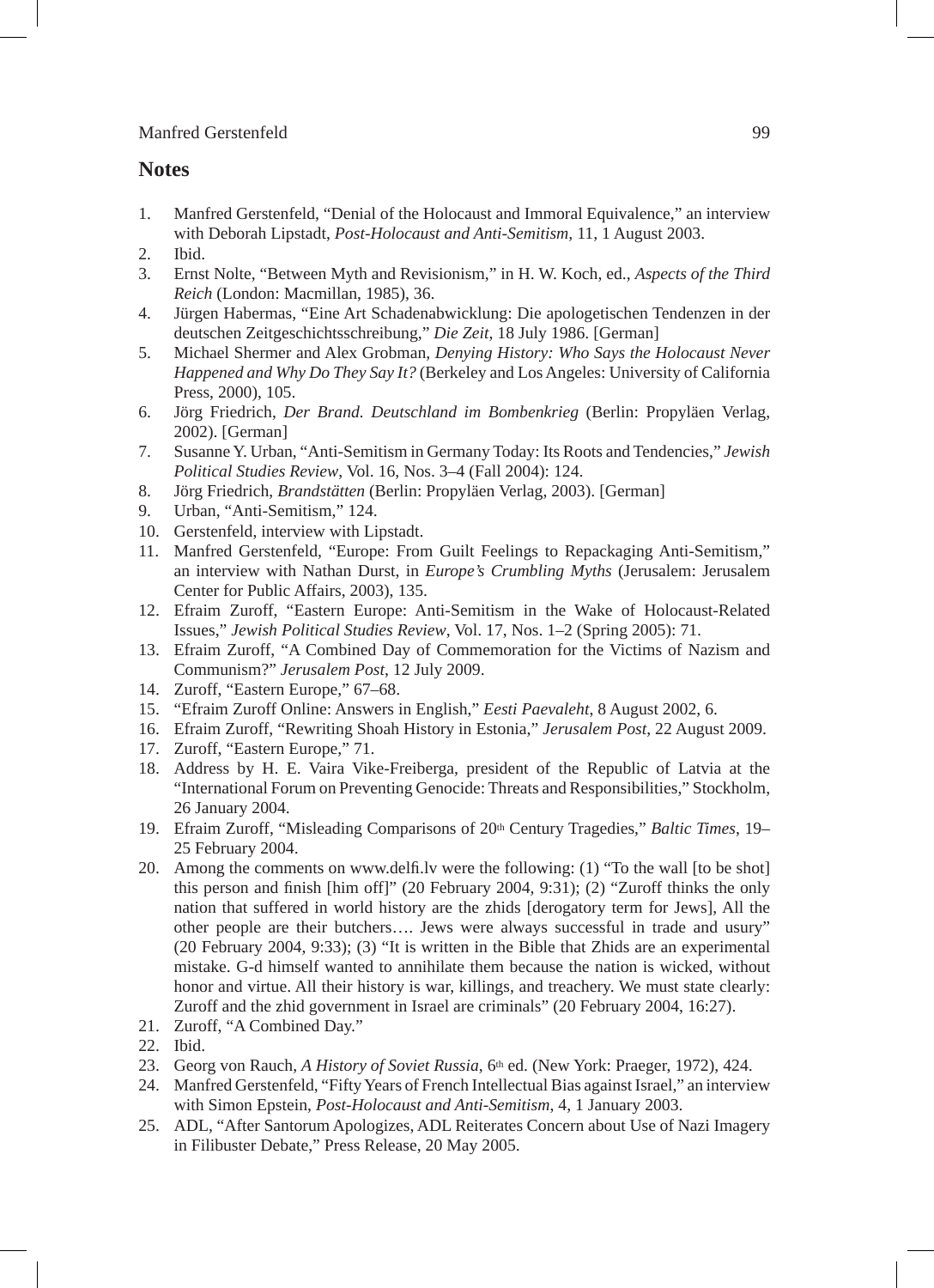- 26. Ibid.
- 27. ADL, "Senator's Hitler Comparison on Judicial Nominees 'Offensive and Insensitive,'" Press Release, 2 March 2005.
- 28. "McAleese 'Sorry' over Nazi Remarks," *BBC News*, 29 January 2005.
- 29. Marianne White, "Former Liberal Aide Accuses One-Time PQ Premier of Comparing Trudeau to Hitler," *Canada.com*, 20 January 2008.
- 30. Ibid.
- 31. Lisa Derrick, "Republicans Claim Free Speech Re: Hitler/Obama Comparisons," www. huffingtonpost.com/lisa-derrick/republicans-claim-free-sp\_b\_225998.html, viewed 19 July 2009.
- 32. Aislinn Simpson, "Defense Secretary John Hutton: Taliban in Afghanistan 'Like the Nazis,'" *Daily Telegraph*, 20 December 2008.
- 33. Kate Connolly, "Bush Suffers Nazi Jibe from Germans," *The Guardian*, 20 September 2002.
- 34. In German this is a pun on the name of Sinn.
- 35. "Ifo-Chef Sinn hat seinen Ruf ramponiert," *Die Welt,* 27 December 2008. [German]
- 36. "Knobloch akzeptiert Sinns Entschuldigung," *FAZ*, 27 October 2008. [German]
- 37. Derk Walters, "Na een tijdje duiken vergelijkingen met nazis op," *NRC Handelsblad*, 8 October 2005. [Dutch]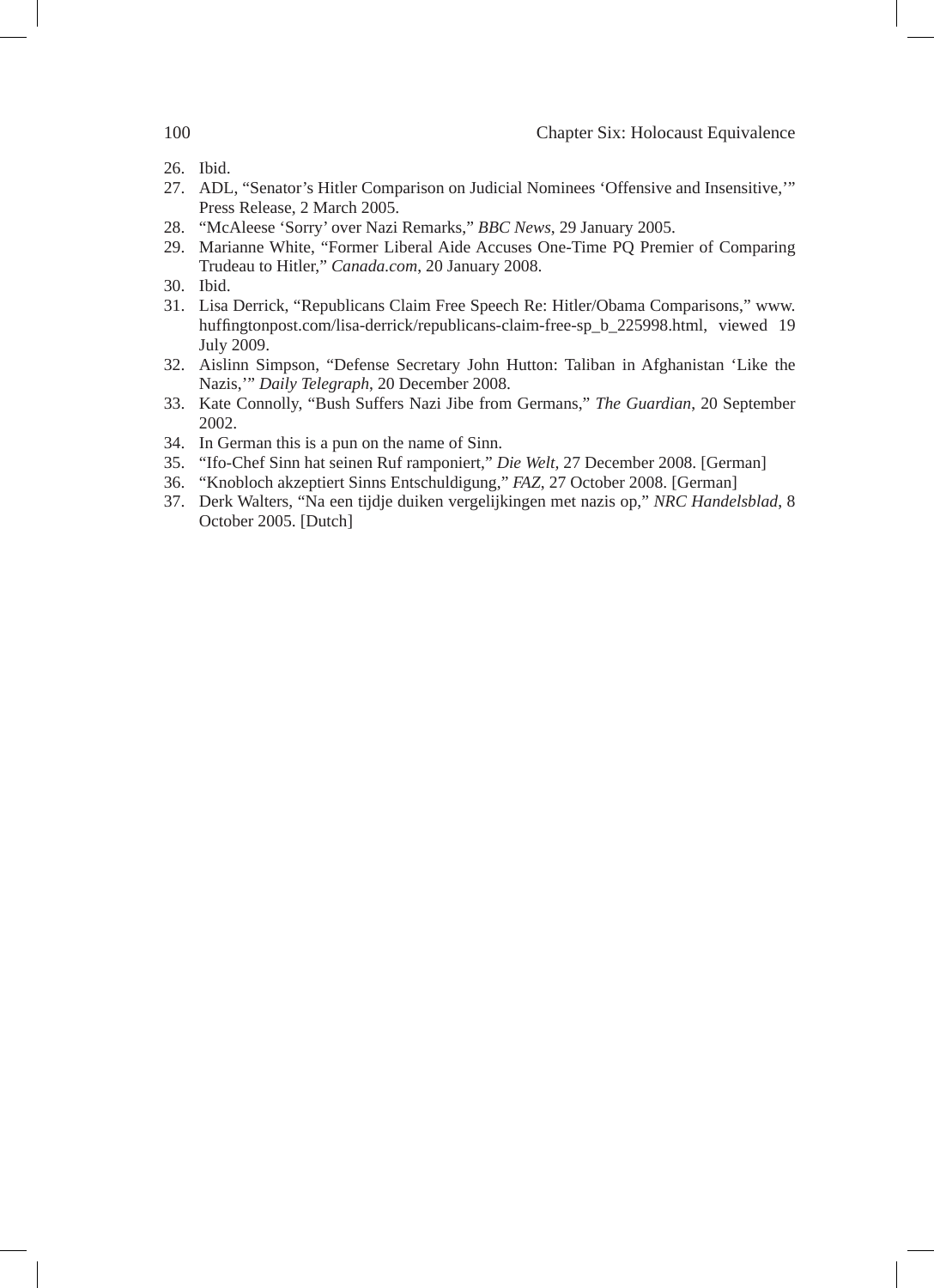# Chapter Seven: Holocaust Inversion: The Portraying of Israel and Jews as Nazis

Holocaust inversion seeks to delegitimize Israel by associating it with the epitome of evil and criminal behavior, Nazi Germany. It attacks and humiliates the Jewish people by equating them with the perpetrators of the brutal genocide whose goal was the complete extermination of the Jews. It also serves to sanitize Germany's huge crimes and those of other European countries by accusing Israel of acting similarly.

The false accusation of Holocaust inversion — the portraying of Israel, Israelis, and Jews as Nazis — is another extreme distortion of history. Those who apply this anti-Semitic concept claim that Israel behaves against the Palestinians as Germany did to the Jews in World War II. "The victims have become perpetrators" is one major slogan of the inverters. As mentioned earlier, Holocaust inversion is part of the broader distortion category of Holocaust equivalence. By shifting the moral responsibility for genocide, Holocaust inversion also contains elements of Holocaust denial.

Holocaust inverters come, to a large extent, from Muslim circles. Many others come from the extreme Left in the West. A variety of Western mainstream public figures have also made Holocaust-inversion statements, including politicians, academics, authors, journalists as well as the occasional Jew or Israeli.

Actually, the world's current major contemporary propagators of Nazi-type ideologies live outside Europe. The most powerful ones can be found mainly in the Muslim world. Palestinian anti-Semitic incitement, often genocidal, is part of a broader picture of a widespread, partly theocratic, Muslim totalitarianism.

# **Definitions of Anti-Semitism**

In 2001, Irwin Cotler, who later became Canada's justice minister, identified the anti-Semitic character of Holocaust inversion. He pointed to several relatively new aspects of anti-Semitism such as calls for the destruction of Israel and the Jewish people, the portrayal of Israel as a Nazi state, and the discriminatory treatment of Israel through denial of equality before the law.1

Natan Sharansky, when he was the Israeli minister for Jerusalem and Diaspora affairs, developed a simple formula that he called the "3D test" to help distinguish legitimate criticism of Israel from anti-Semitism: demonization, double standards, and delegitimization.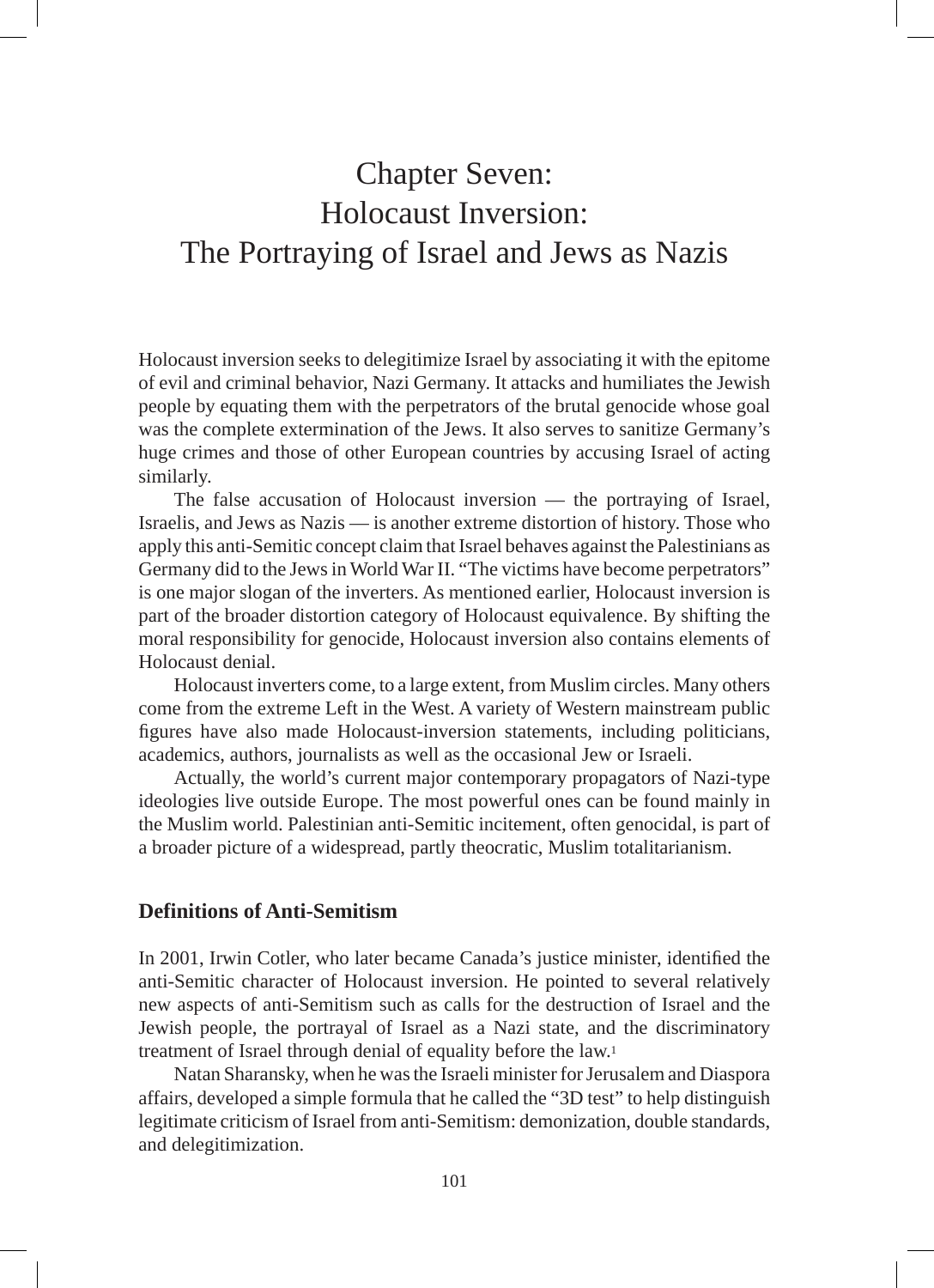Sharansky included the portrayal of Israel as a Nazi state within his definition of "demonization": "When the Jewish state is being demonized; when Israel's actions are blown out of all sensible proportion; when comparisons are made between Israelis and Nazis and between Palestinian refugee camps and Auschwitz — this is antisemitism, not legitimate criticism of Israel."2

# **The EUMC Working Definition of Anti-Semitism**

In its 2004 report on anti-Semitism, the European Monitoring Centre on Racism and Xenophobia (EUMC) noted the lack of a common characterization of anti-Semitism. This led to the EUMC working definition, which has subsequently been widely accepted.3 It states: "Anti-Semitism is a certain perception of Jews, which may be expressed as hatred toward Jews…. In addition, such manifestations could also target the state of Israel, conceived as a Jewish collectivity."

The document that contains this working definition also offers examples of contemporary anti-Semitism. One of these is: "Accusing the Jews as a people, or Israel as a state, of inventing or exaggerating the Holocaust."4

This text also states that "criticism of Israel similar to that leveled against any other country cannot be regarded as anti-Semitic." It lists examples of how anti-Semitism can manifest itself toward Israel:

- Denying the Jewish people their right to self-determination, e.g., by claiming that the existence of a State of Israel is a racist endeavor.
- Applying double standards by requiring of it a behavior not expected or demanded of any other democratic nation.
- Using the symbols and images associated with classic anti-Semitism (e.g., claims of Jews killing Jesus or blood libel) to characterize Israel....
- Drawing comparisons of contemporary Israeli policy with that of the Nazis.
- Holding Jews collectively responsible for actions of the state of Israel.<sup>5</sup>

The core motif of classic anti-Semitism was that Jews embody the most extreme malevolence. During the post-World War II era, the Nazi regime has become the paradigm for absolute evil. Comparing Israel's conduct with Nazi actions is a new mutation of the ancient anti-Semitic theme.

# **Anti-Zionists as Anti-Semites**

Wistrich writes:

"Anti-Zionists" who insist on comparing Zionism and the Jews with Hitler and the Third Reich appear unmistakably to be de facto anti-Semites, even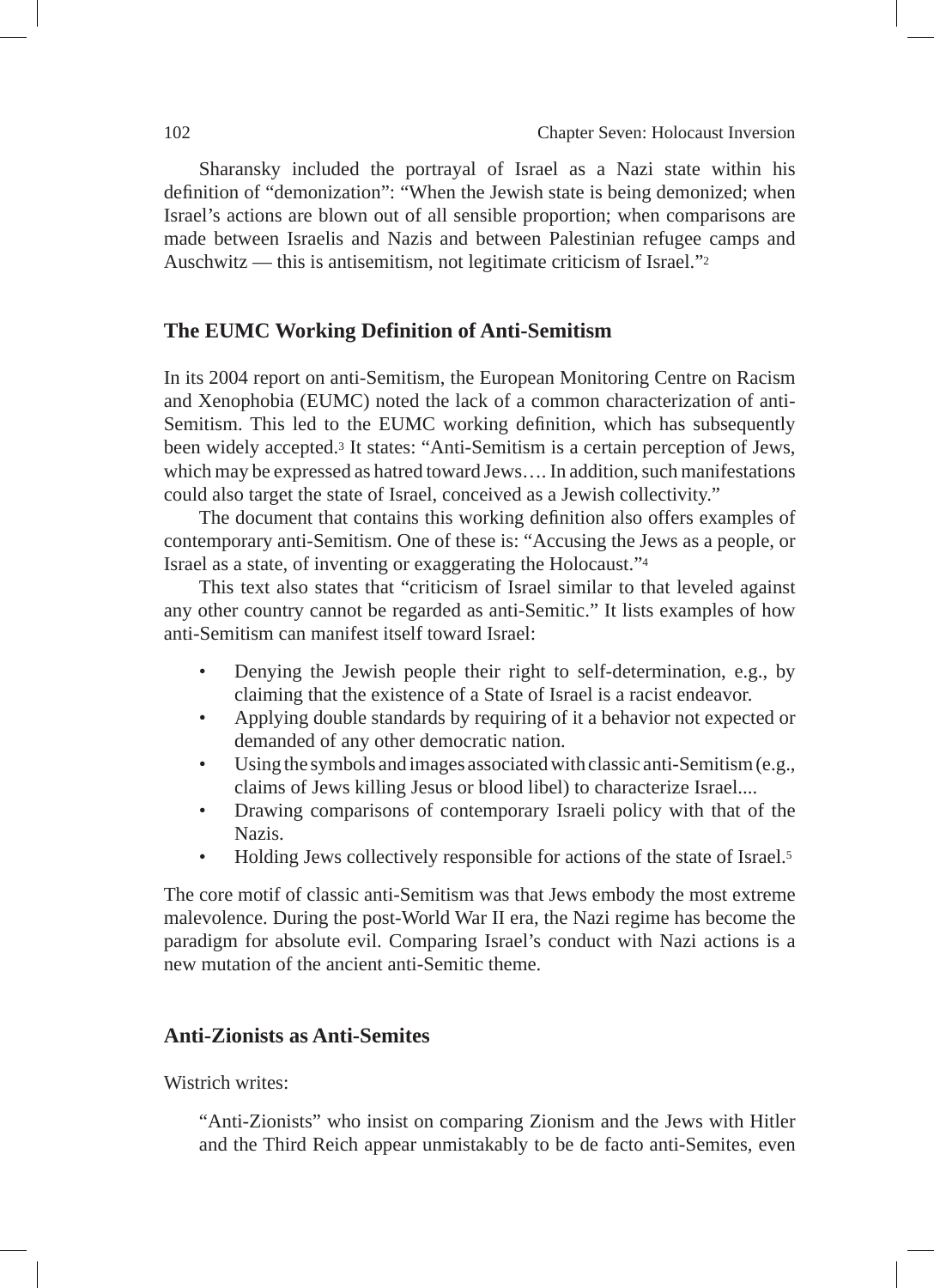if they vehemently deny the fact! This is largely because they knowingly exploit the reality that Nazism in the postwar world has become the defining metaphor of absolute evil. For if Zionists are "Nazis" and if Sharon really is Hitler, then it becomes a moral obligation to wage war against Israel. That is the bottom line of much contemporary anti-Zionism. In practice, this has become the most potent form of contemporary anti-Semitism.6

French linguist Georges-Elia Sarfati points out that the term anti-Zionism was pioneered by the Soviet Union's Information Ministry after the Six Day War. Researching the matter, he found that the word did not appear in dictionaries until the 1970s. He observes that "a number of key equations dominate the anti-Zionist discourse. The master one — which transversally commands all others — is 'Zionism equals Nazism.'… the anti-Zionist propaganda conveys that you have only to be against, for instance against Nazism — and who is not? — to be an anti-Zionist."7

Fishman asserts that "inversion of reality" constitutes the basic principle of current anti-Israeli propaganda, noting:

One of its most frequent expressions has been the accusation that the Jewish people, victims of the Nazis, have now become the new Nazis, aggressors and oppressors of the Palestinian Arabs. Contemporary observers have identified this method and described it as an "inversion of reality," an "intellectual confidence trick," "reversing moral responsibility," or "twisted logic." Because Israel's enemies have, for nearly half a century, repeated such libels without being challenged, they have gradually gained credence.<sup>8</sup>

# **Manifestations and Motivations**

Holocaust inversion manifests itself in many ways. It is expressed in speech, writing, and visual media, including cartoons, graffiti, and placards. It employs sinister characterizations of Israel and Israelis, Nazi symbols, and sometimes uses Nazi genocidal terminology to describe Israel's actions.

The motivations of the Holocaust inverters are manifold. The most extreme aim at the destruction of Israel and seek to lay the infrastructure for its moral delegitimization through demonization. Many Western Holocaust inverters also aim to bolster the Arab and Palestinian cause by demonizing Israel. Other Westerners seem to act out of anti-Semitic motivations. They show little or no interest in the frequent murdering of Palestinians by other Palestinians, nor in the plight of Palestinians killed and persecuted elsewhere — for instance, in Iraq. This indifference also pertains, of course, to the murdering of Israelis by Palestinians.

Yet other perpetrators know little about the Holocaust, the Nazis, and contemporary Israel. They are influenced by the media and other societal elites who are Holocaust inverters.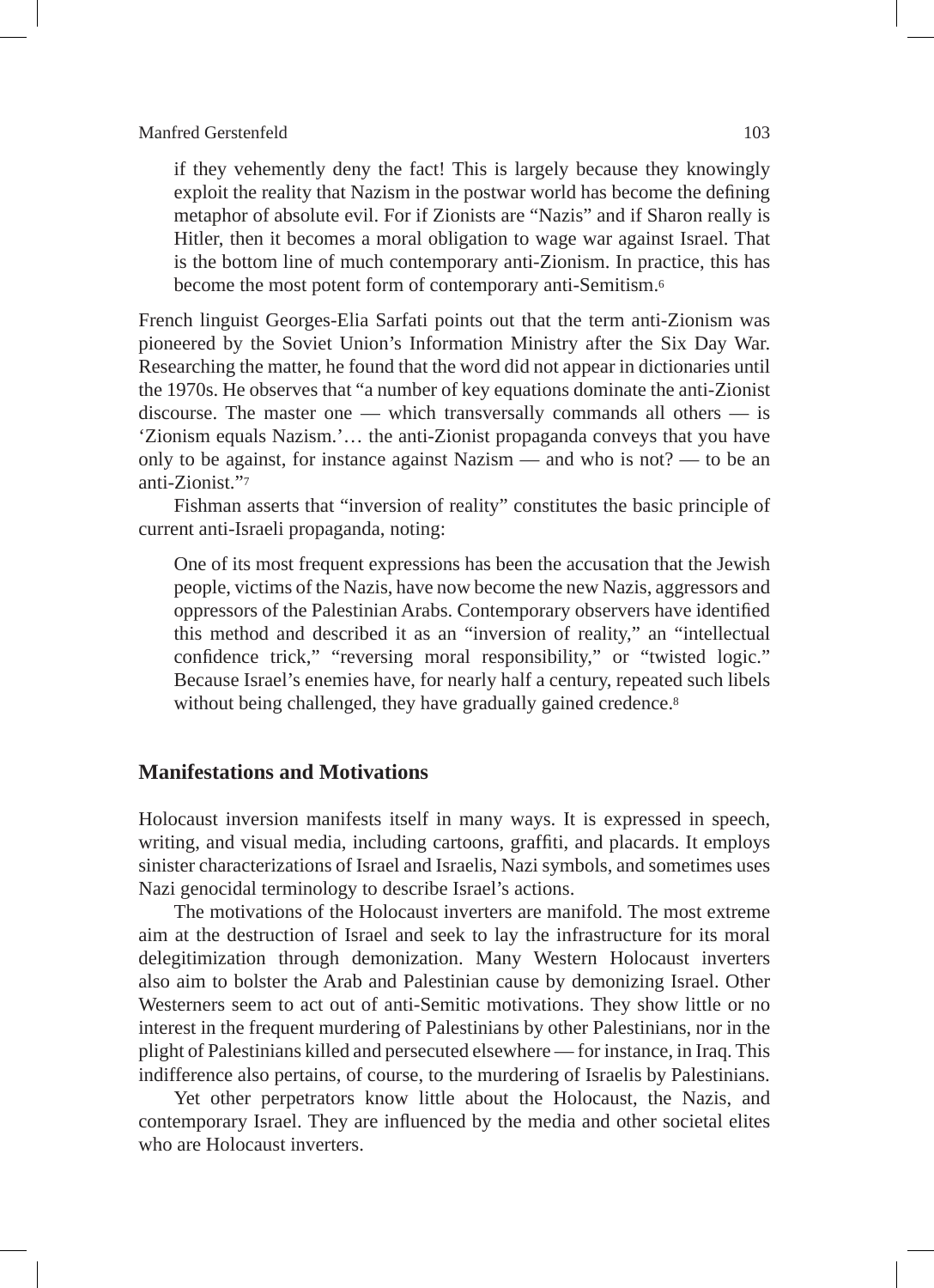#### **Relieving Guilt Feelings**

Absolving one's ancestors of guilt is another motif of many Holocaust inverters. The Holocaust was far from being exclusively the work of Germany — which incorporated Austria — as well as several nations allied with it. Large numbers of Europeans in occupied countries collaborated with the Germans. The most effective way to neutralize this burden is to shift the moral responsibility to Israel by claiming that what was done by the perpetrators is widespread and now practiced primarily by Israelis and Jews.

This malicious identification of Israelis as Nazis is intended to free Europeans of their remorse and shame for their centuries-long history of lethal anti-Semitism. Above all, it liberates Europeans from any residual guilt they might have experienced in the wake of the Shoah. If the Israelis — who are, after all, mostly Jews — can be depicted as Nazis, then not having helped them during World War II might not have been such a terrible thing. Or, if one does not want to go that far, one can at least seek to prevent Jews from taking the moral high road in comparison to Europe, as a result of what others did to them during the Holocaust.

Durst related European expressions with anti-Semitic undertones to guilt toward the Holocaust. "If the guilty person is bad, the Jewish victim becomes good. The moment it can be shown the latter is bad too, the 'other' — that is, the European — is relieved of his guilt feelings. To claim that Israelis behave like Nazis reduces the sin of the grandparents. Then the children of the victims can no longer be the accusers. This equalizes everybody."<sup>9</sup>

Jeffrey Gedmin, the American president of Radio Free Europe/Radio Liberty, observes: "It is very helpful for a certain ideology in European political culture to see the Palestinians as helpless underdogs being repressed by the Israelis. This thesis enables many Europeans to relativize, or even balance, Europe's guilt."

He adds:

This reflects further European hypocrisy…since there is no passion in either Germany or Europe for independent Kurdish or Basque states. There is no concern for Tibetan underdogs. One can only conclude that the reasons Europeans consider the Palestinian cause for independence central are their cultural bias, burdens of the past and anti-Semitic feelings. It would be much more logical to see the Israelis as underdogs, a small democracy in a large, hostile Arab environment.10

# **Visual Forms of Holocaust Inversion**

An effective way to grasp the main modes of Holocaust inversion is by analyzing posters and cartoons. These rely on familiar and immediately perceived core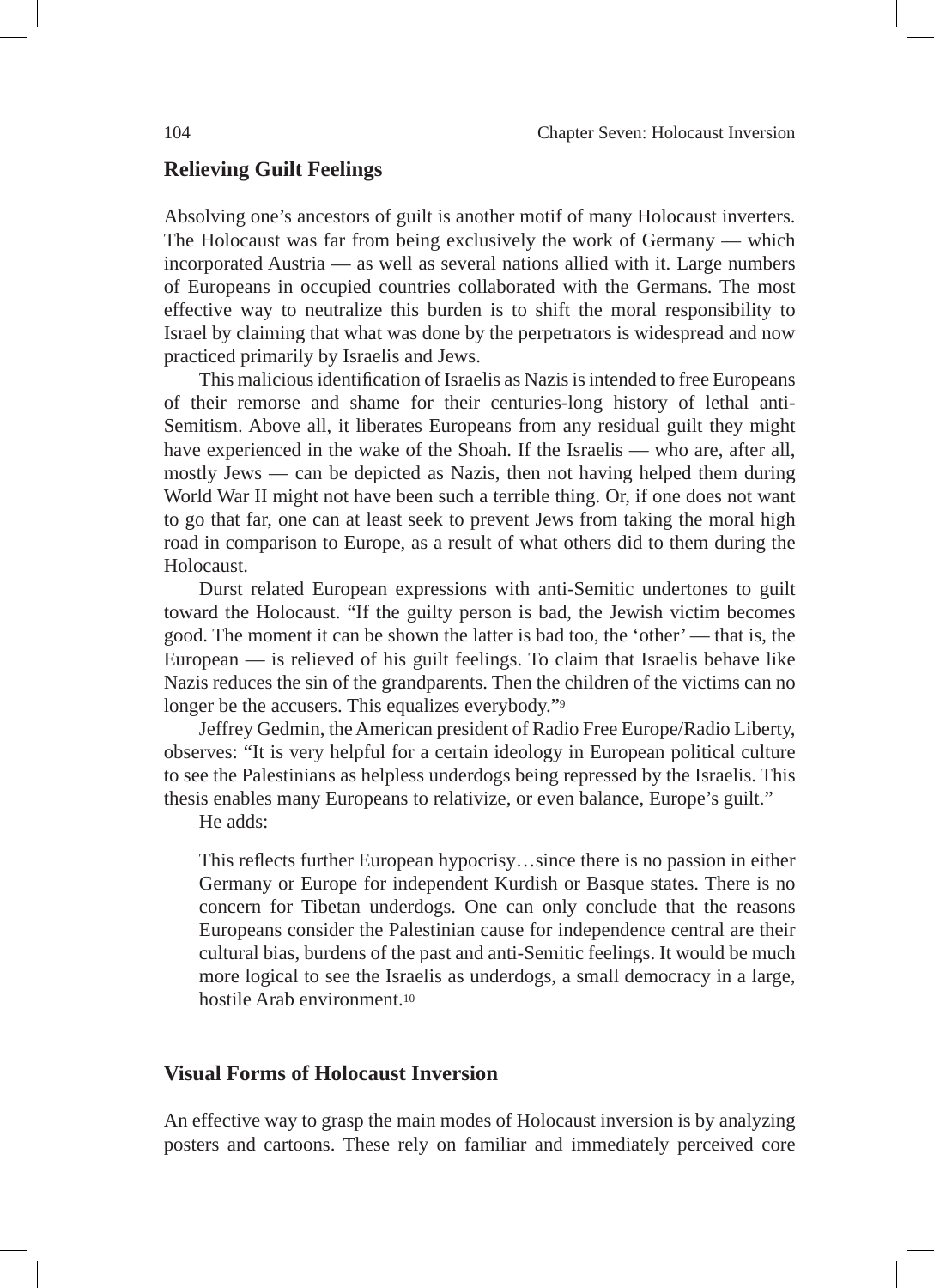stereotypes of hatred, of which the number is limited. Such an iconography must appeal to ideas with which the public at large is familiar. This pertains particularly to Arab societies where so many people are illiterate.

In many anti-Israeli demonstrations, banners are carried showing the Star of David as equivalent to the swastika. This phenomenon is international. At a demonstration in the Place de la République in Paris on 7 October 2000, a placard carried the slogan "Stop the Jewish Hitlerian terrorism!" Below the words a Star of David was drawn as equaling a swastika.11

That same year a placard in French at a pro-Palestinian demonstration in Brussels read: "The years change, the executioners change."12 Under it was a Star of David, an equal sign, and the SS symbol. At the September 2001 UN World Conference against Racism in Durban (hereinafter Durban conference), among numerous similar examples, supporters of the Palestinians carried a banner saying "1940s Hitler, 2000s Sharon."13

Another example among many occurred at a 2002 demonstration in Washington, where a young woman who appeared to be Arab held a placard designed as the Israeli flag, reading "Hitler & Sharon are the same." A swastika appeared on the flag instead of the Star of David.14

In cartoons, too, this equation is a frequently recurring theme. At the Hamashahri Holocaust-cartoon exhibition in Teheran, a drawing by the Algerian Choukri Bellahadi showed an Israeli flag turning into one with a swastika.15

# **Israeli Leaders Resemble Hitler**

Comparisons between Israelis and Nazis, and of swastikas and the Star of David, are especially commonplace in the Arab world. For many years the ADL has been monitoring and reporting on anti-Semitic cartoons in the Arab media. In his book on Arab anti-Semitic cartoons, the Belgian political scientist Jöel Kotek devotes a section to Holocaust inversion. In 1996, the major Egyptian daily *Al-Goumhouriya* published a cartoon showing Hitler saying to Shimon Peres: "I made a mistake by not appraising the importance of American support."16

Israeli leaders shown as being like Hitler or Nazis is a regularly recurring motif. A cartoon in the Egyptian daily *Al-Akhbar* in 2000 shows Israel's thenprime minister Ehud Barak dressed as a Nazi with a Hitler mustache.17

Ariel Sharon was perhaps the Israeli prime minister most often depicted as a Nazi. In four pictures, the well-known Lebanese cartoonist Jabra Stavro, in Lebanon's *Daily Star* in 2002, transformed Sharon with his white hair into Hitler with a mustache and black hair. A Star of David on Sharon's collar is also transformed into a swastika.18 The Teheran exhibition included a caricature by Bahraini Mohammed Amano showing Sharon in Nazi uniform wearing a skullcap.

These phenomena are far from limited to the Arab world. In Norway, anti-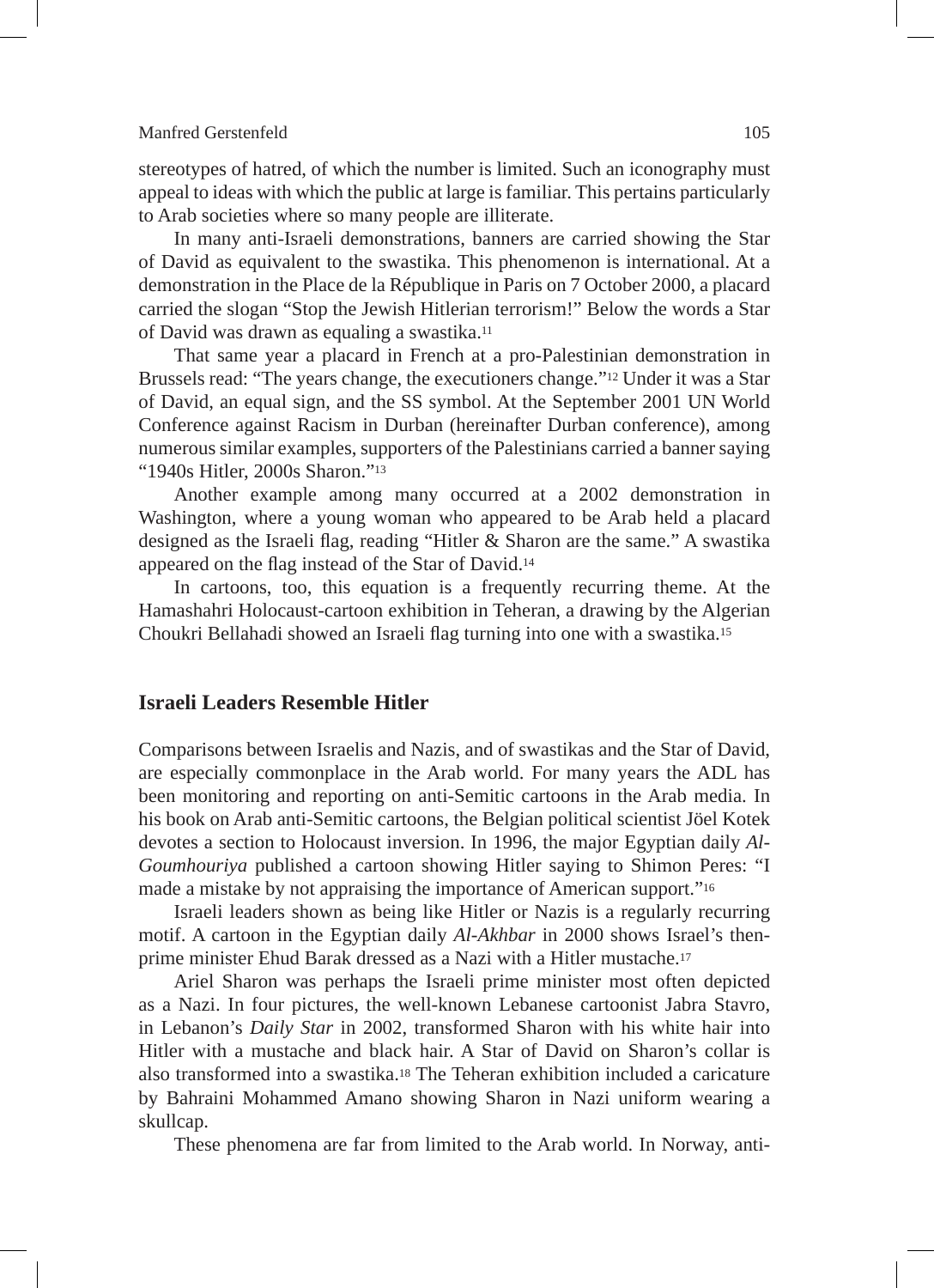Semitic cartoons appear regularly in several of the major papers. In July 2006, the *Dagbladet* daily, Norway's third largest paper, carried a drawing by Finn Graff of Prime Minister Ehud Olmert as a Nazi.19 To add insult to injury, this cartoonist was made a knight in the prestigious Royal Norwegian Order of St. Olav by King Harald V for his contribution as an artist  $20$ 

# **Israel Worse than the Nazis**

Sometimes cartoons even present Israelis as worse than Nazis. Kotek says: "A 1993 cartoon in the Syrian daily *Teshreen* shows one soldier with a Star of David on his helmet and another with a swastika on his helmet. The caption reads: 'The Security Council has studied the case of genocide of the Palestinians.' The long list is of Israeli crimes; the small list of Nazi crimes."21

The claim that Israel is worse than the Nazis also appeared in the Hamashahri competition. The Moroccan cartoonist Naji Benaji was awarded a special prize for his drawing of two bottles. One, on which "Holocaust" is written, contains a few skulls; the second carries the Palestinian flag and is filled with skulls.22

The number of cartoon variations on the core motif of Holocaust inversion is virtually unlimited. Kotek cites the Brazilian Carlos Latuff as a well-known anti-Semitic caricaturist who has been producing such works for many years.23 He won a shared second prize in the Teheran competition for a cartoon showing an Arab as a concentration-camp inmate.24

A 2002 cartoon in the Greek daily *Ethnos*, close to the then-ruling Pasok socialist party, has become a classic of twenty-first-century anti-Semitism. It shows two Jewish soldiers dressed as Nazis, with Stars of David on their helmets, thrusting knives into Arabs. Its caption reads: "Do not feel yourself guilty, my brother. We were not in Auschwitz and Dachau to suffer, but to learn."25

These were preceded in 1988 by the Kuwaiti paper *Al Rai-Al Aam*, which published a caricature of a soldier with a gun, kippa, and long nose shoving a child into a furnace. The image alluded to both the Shoah and the ancient anti-Semitic blood libel that Jews use children to bake matzo.26

## **The British Roots of "Zionism Is Nazism"**

Wistrich points out that Holocaust inversion has British roots:

It is important to remember that in the 1940s the "Zionism is Nazism" libel was rather popular among highly placed Englishmen. True, the Nazi-Zionist equation was predominantly a Soviet contribution to postwar antisemitism. But it did not originate there. Indeed, a number of Britishers can claim firstclass honors in this field. An example is Sir John Glubb Pasha, who was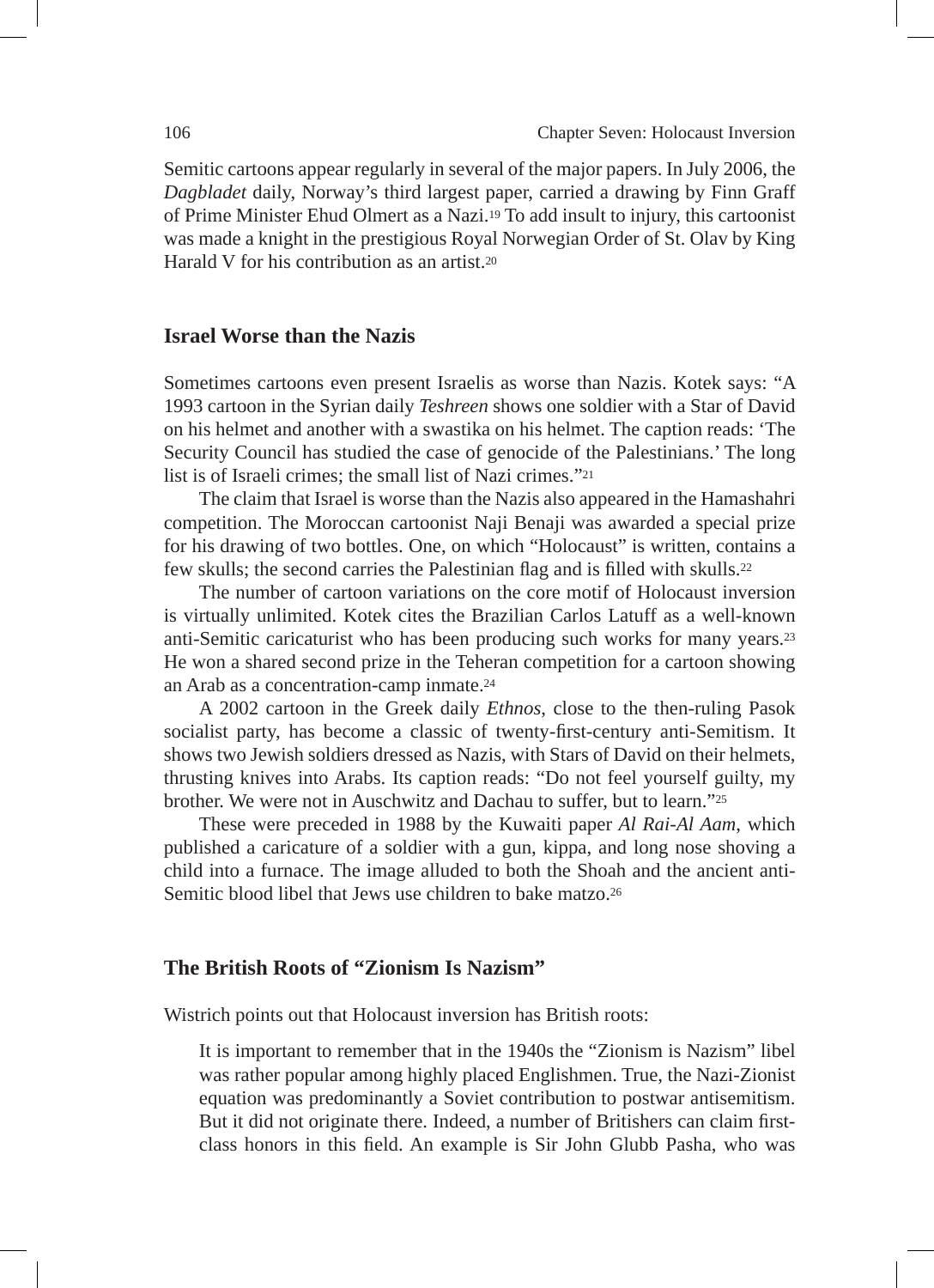commander of the Arab Jordanian Legion fighting against Israel in 1948. He was an upper-class conservative Englishman and a lifelong Arabophile, with a special love for desert Arabs. He was also a convinced anti-Semite.

Glubb was obsessed with the idea that Jews had anticipated Hitler's master race theory. Nazism, in his view, was a pale copy of the Hebrew original as revealed in Old Testament sources. In memos he sent to London he branded Jews as Nazis who combined their East European fanaticism with a narrow Hebraic cast of mind, based on biblical vengeance and hatred. He described Israel from the outset as a Nazi state, as the historian Benny Morris has demonstrated.

Glubb was not alone. One can find in British documents similar statements from high-ranking officials in the Palestine administration. Most probably when all the papers of the High Commissioner for Palestine from the last years of the Mandate are revealed, further statements of this kind will come to light. One figure high up in the Palestine administration was Sir Edward Grigg, later Lord Altrincham. He referred to what he called the National Socialist character of what became the Israeli Labor Party (Mapai) and of the Hagana (the core of the Israeli army). He saw in the Zionist youth movements a copy of the Hitler Youth.27

# **Toynbee, European Communists**

The well-known British historian Arnold Toynbee, a notorious anti-Semite, claimed in his major work *A Study of History* that the Israeli treatment of Arabs during the 1948 war was morally comparable with the Nazi treatment of the Jews. He repeated this accusation in a 1961 debate with the then Israeli ambassador to Canada, Jacob Herzog, who asserted that the Nazi murder of six million Jews was incomparable with the unfortunate uprooting of Arab communities.28

Presenting Israelis as Nazis was also widespread in the communist world. In 1968, Simon Wiesenthal stated that East Germany's news service was far more anti-Israeli than that of other communist countries. This was because of the former Nazi propagandists it employed. "On 14 July 1967, for example, a cartoon appeared in the *Berliner Zeitung*, depicting a flying Moshe Dayan, with his hands stretched out toward Gaza and Jerusalem. Next to him stood Adolf Hitler in an advanced state of decomposition. He encouraged Dayan with the words: 'Carry on, colleague Dayan!'"29

In a famous 1968 open letter, British philosopher Bertrand Russell accosted Polish prime minister Wladyslaw Gomulka: "By some twisted logic, all Jews are now Zionists, Zionists are fascists, fascists are Nazis and Jews therefore are to be identified with the very criminals who only recently sought to eliminate Polish Jewry."30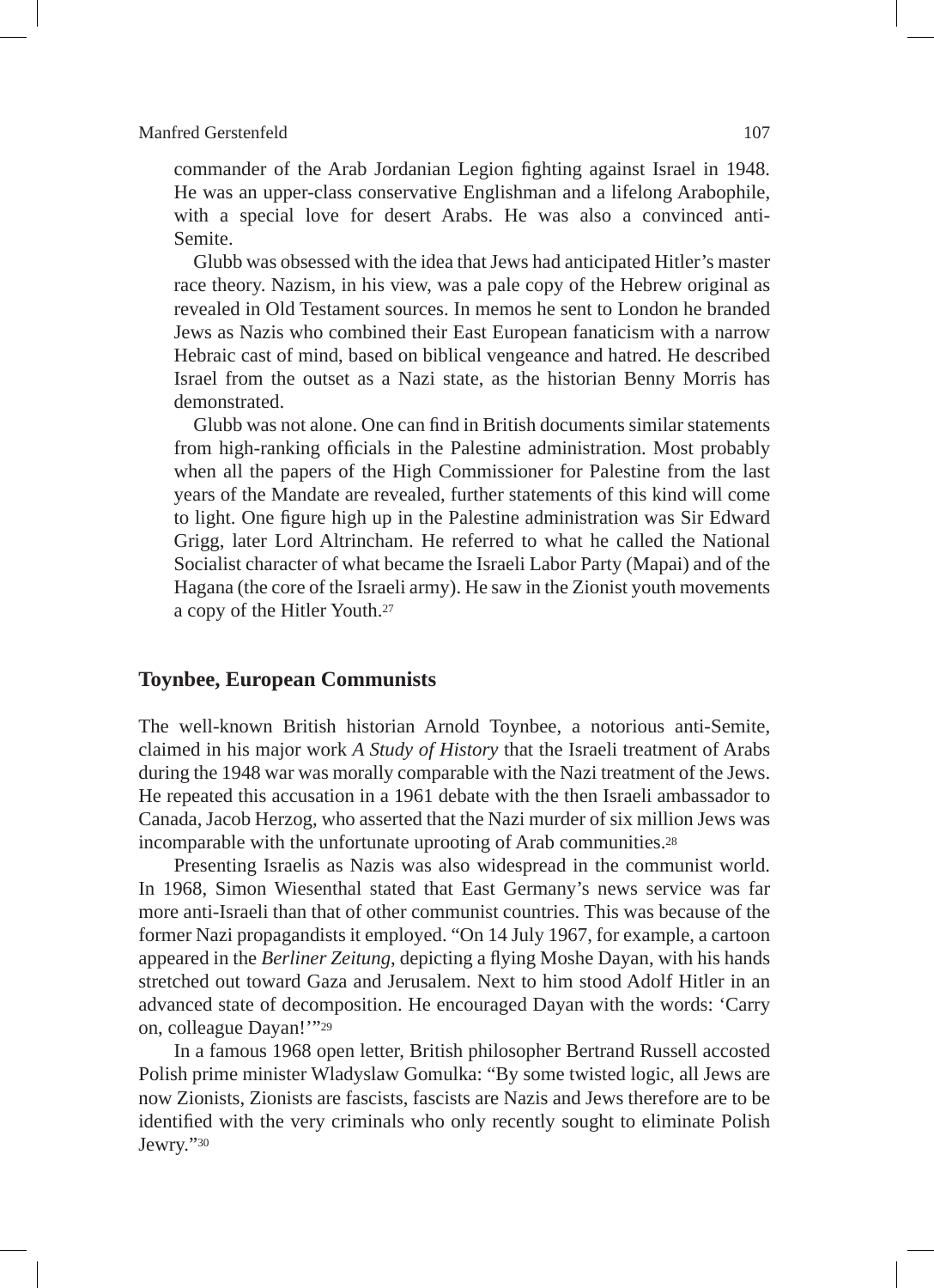### **The West European Mainstream**

The Holocaust-inversion theme has appeared in the West European mainstream for several decades. Leading European politicians such as the late Swedish Social Democrat prime minister Olof Palme31 and the late Greek socialist prime minister Andreas Papandreou both accused Israel of using Nazi methods.32

In recent years such charges have become more widespread. American congressman and Holocaust-survivor Tom Lantos described the distortions of the Holocaust at the 2001 Durban conference. He also noted that at a preparatory emergency conference in Geneva in June 2001, the UN high commissioner for human rights and former Irish president Mary Robinson "refused to reject the twisted notion that the wrong done to the Jews in the Holocaust was equivalent to the pain suffered by the Palestinians in the Middle East. Instead she discussed 'the historical wounds of anti-Semitism and of the Holocaust on the one hand, and the accumulated wounds of displacement and military occupation on the other.'"33

Senior members of the Greek Socialist Party often use Holocaust rhetoric to describe Israeli military actions.34 In March 2002, parliamentary speaker Apostolos Kaklamanis referred to the "genocide" of the Palestinians. He was backed by the government spokesman, Christos Protopapas, who said that Kaklamanis spoke "with sensitivity and responsibility, expressing the sentiments of the Parliament and Greek people."35

One only has to read the judgment of the International Court of Justice on the Srebrenica mass murder to understand what genocide is and how perverse the genocide accusations against Israel are.36

In April 2002, Franco Cavalli spoke at a demonstration of the Swiss-Palestinian Society in Bern. He was then parliamentary leader of the Social Democratic Party (SP), which is part of the Swiss governing coalition. He claimed that Israel "very purposefully massacres an entire people" and undertakes "the systematic extermination of the Palestinians." At the rally Israeli flags were torched.37 That same year British poet and Oxford academic Tom Paulin told an Egyptian newspaper that Jewish settlers in the West Bank are "Nazis and racists [who] should be shot dead."<sup>38</sup>

Using Nazi genocidal language for Israel's actions is another tool of Holocaust inversion. The most effective way to sanitize Germany's immense crimes is to accuse Israel of acting similarly. In 2002, Norbert Blüm, a former German Christian Democrat minister of labor, charged that the Jewish state was conducting a "*Vernichtungskrieg*" — a "war of destruction" against the Palestinians. This is the Nazi expression for a war of extermination.39 The Christian Democrat Party expelled parliamentarian Martin Hohmann in 2003, months after he called Israelis a nation of criminals, using the expression "*Taetervolk*" — "a nation of perpetrators" — a term commonly reserved for Nazi Germany.40

Holocaust inversion has made major inroads in the Western world, as shown,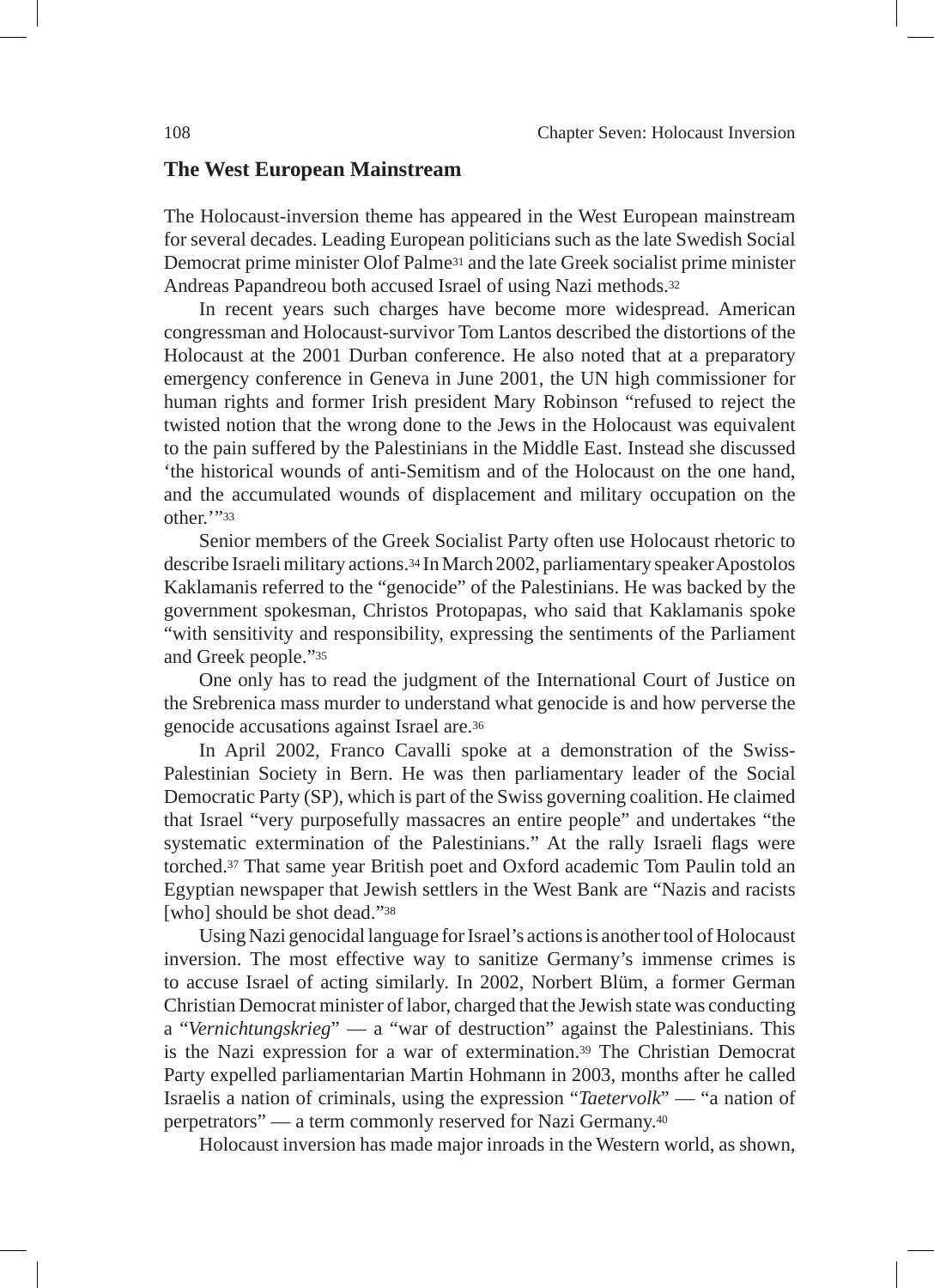for example, by German survey data. The major GMF poll in 2004 interviewed 2,656 representatively selected German-speaking people in the country.41 Sixtyeight percent agreed that: "Israel undertakes a war of destruction against the Palestinians." Fifty-one percent agreed that: "What the state of Israel does today to the Palestinians, is in principle not different from what the Nazis did in the Third Reich to the Jews."42

On 26 January 2007 — one day before the United Nations' International Day of Commemoration for the victims of the Holocaust — the 192-member UN General Assembly approved a resolution by consensus, introduced by the United States. It condemned "without any reservation any denial of the Holocaust." It did not mention any country. Iran reacted by stating that the Holocaust should be examined to determine its scope. Mario Palavicini, the delegate from Venezuela, supported the resolution but also inverted the Holocaust by saying that Israel's "excesses under the pretext of legitimate defense has led to a new holocaust against the Palestinian people."43

### **Inverting Holocaust Remembrance Day**

In Spain in 2006, there was an attempt to invert the day of official Holocaust remembrance. Susana Leon Gordillo, a member of Prime Minister Zapatero's ruling Socialist Party (PSOE) and mayor of the Madrid suburb of Ciempozuelos, decided to commemorate the "genocide of the Palestinian people" in his town. At the request of the Spanish Foreign Ministry, "Palestine Genocide Day" was canceled. References to the affair were taken off the Ciempozuelos municipality website.44

The ADL condemned the mayor's Holocaust-inversion attempt and addressed him in a letter:

Your attempt to equate the industrialized mass murder of six million Jewish women, men and children, as well as millions of others, with the situation of the Palestinian people is shameful. It reflects an extremely disturbing tendency, which is particularly visible in Europe to dishonor the memory of the victims of the Holocaust and de-legitimize the State of Israel by seeking to eradicate the clear moral difference between the Holocaust and the loss of Palestinian lives as a result of the Arab-Israeli conflict.<sup>45</sup>

There are some Jewish Holocaust inverters as well. One is Sara Roy, a senior research scholar at the Harvard University Center for Middle Eastern Studies. A child of Holocaust survivors herself, she used a Holocaust Memorial Lecture to suggest that Israelis are Nazis, saying: "Within the Jewish community it has always been considered a form of heresy to compare Israeli actions or policies with those of the Nazis and certainly one must be very careful in doing so." She then insinuated that they are comparable, quoting as proof — a figment of Palestinian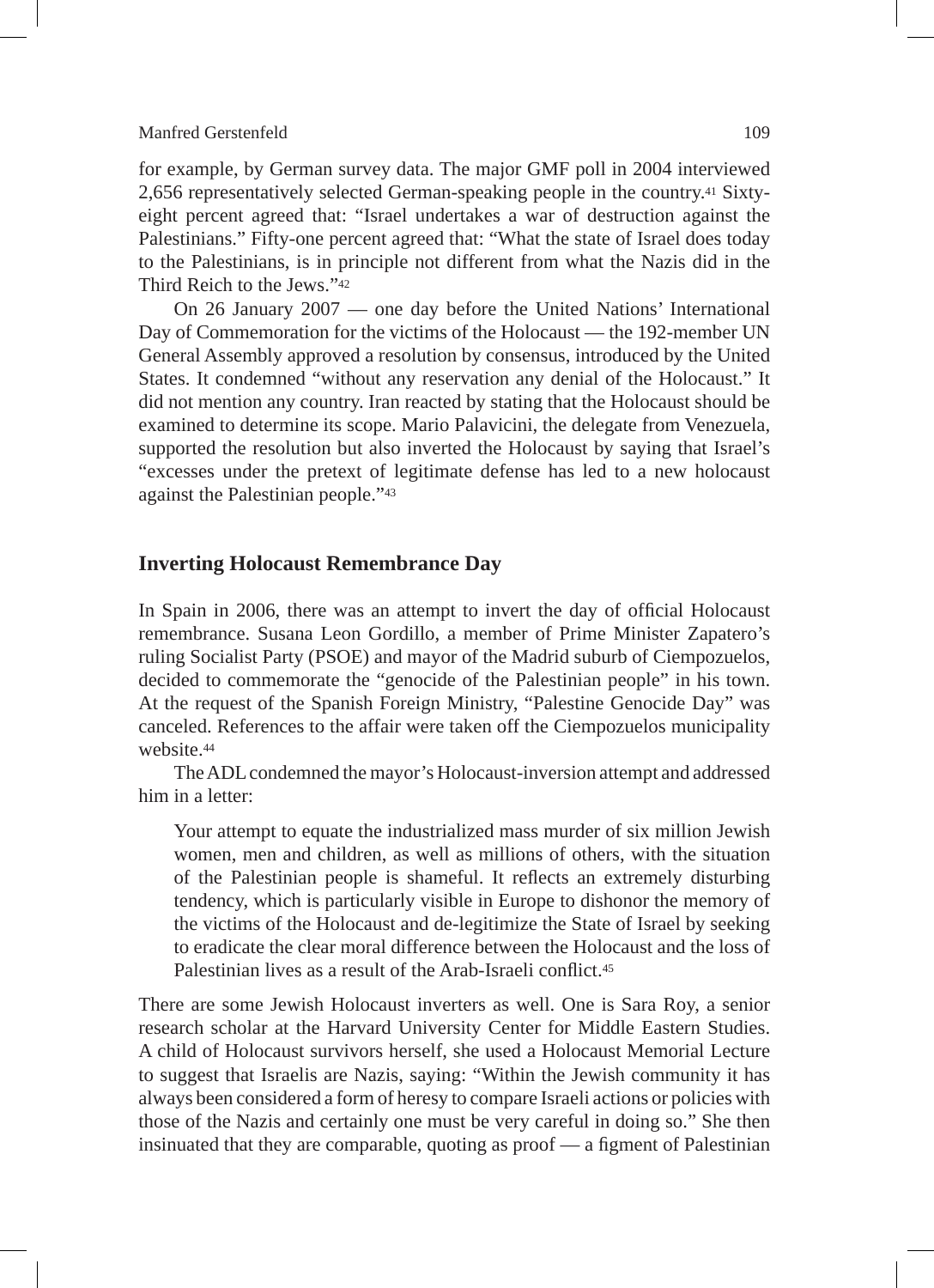propaganda — that "Israeli soldiers openly admit to shooting Palestinian children for sport."46

Fishman, in an essay on the Cold War origins of contemporary anti-Semitic terminology, lists a variety of Israelis, academics and others, who have made Holocaust-inverting remarks.47

#### **Comparing Palestinians with Shoah Victims**

Many Holocaust symbols have also been inverted. In Amsterdam in February 2007, graffiti appeared showing Anne Frank with a keffiya. One regularly finds cartoons or pictures comparing Palestinian cities and towns with the Warsaw Ghetto,48 and attempts to compare the killing of the Palestinian child Mohammed al-Dura — who probably died from a Palestinian bullet — with the iconic Jewish child raising his hands in the Warsaw Ghetto.49

Comparing the situation of the Palestinians with that of the Jews in ghettos or concentration camps is by now a regular manifestation of Holocaust inversion. Portuguese Nobel Prize-winning author José Saramago, a communist, compared the blockaded Palestinian city of Ramallah with Auschwitz.50 While visiting Brazil he declared that the Jewish people no longer deserve sympathy for the suffering they endured during the Holocaust.<sup>51</sup>

Wistrich notes that the Anglican *Church Times* chose to mark Britain's Holocaust Memorial Day with a particularly malevolent article by the Rev. Richard Spencer, who described events in Ramallah as a "suffering and deprivation that I could only imagine in Auschwitz."52

In another case of Holocaust inversion by a Protestant representative, Doris Pagelkopf, vice-chairperson of the Young Women's Christian Association, declared in 2005, after a visit to the Palestinian Authority: "I have strongly felt the correlation with the Second World War. During that time Hitler tried to exterminate the Jews and today a group of Israelis are trying to remove the Palestinians from the country."53

In 2007, representatives of all twenty-seven German Catholic bishoprics visited Israel. They also went to Ramallah, after which one of the bishops, Gregor Maria Hanke said: "During the visit we saw at Yad Vashem the pictures from the Warsaw Ghetto and in the evening we are traveling to Ghetto Ramallah." The German embassy in Tel Aviv expressed its consternation about his remarks.54

# **The 2008–2009 Gaza War**

The Gaza war of December 2008–January 2009 again brought to the fore many examples of equations of Israel with Nazi Germany. In Rome, thousands marched carrying signs that "showed swastikas superimposed on the Star of David."55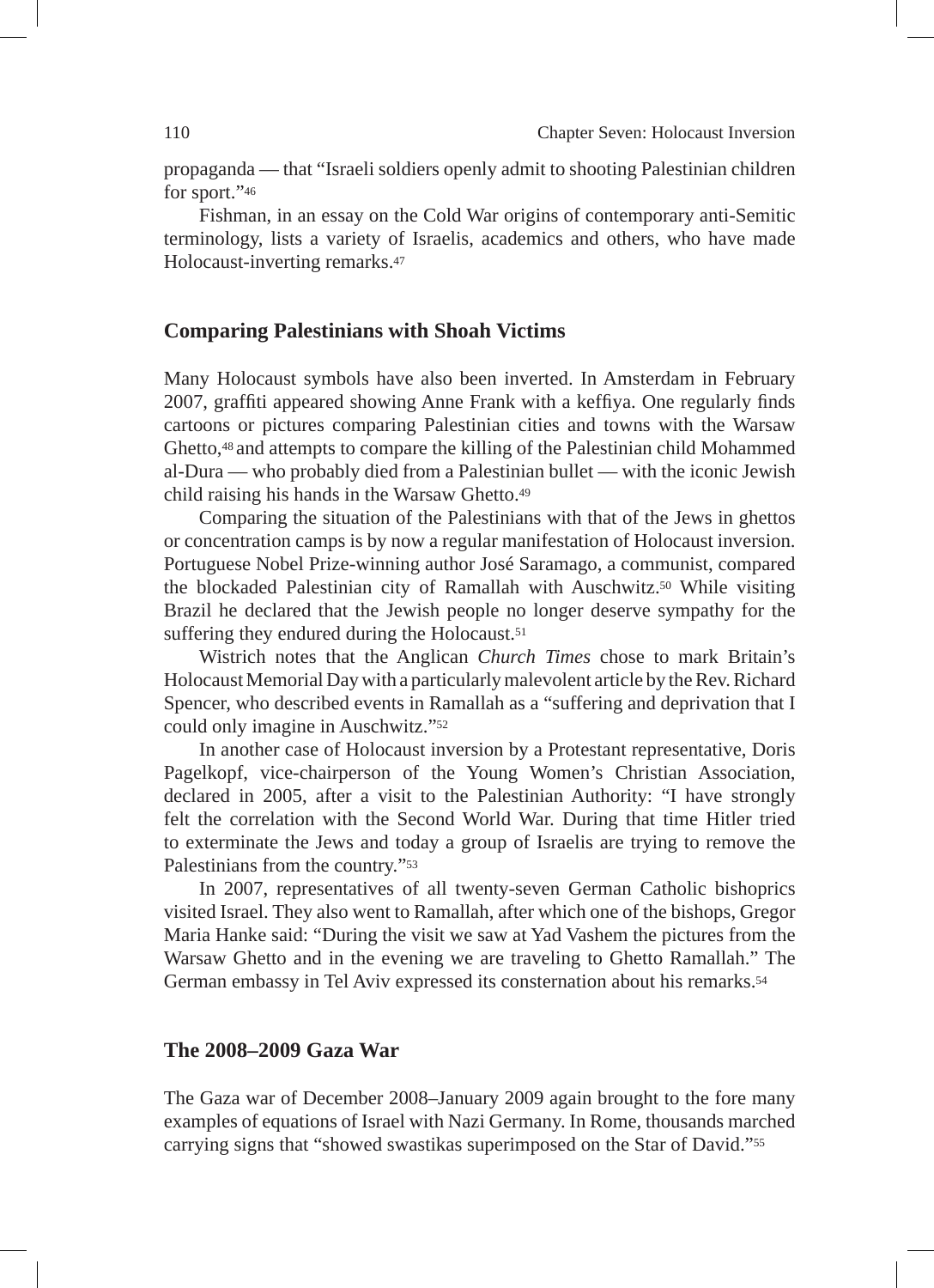The umbrella body of Belgian Jewish organizations, the CCOJB, noted that a supposedly "peaceful" demonstration against Israel during the war had turned into a major outburst of anti-Semitism on the streets of Brussels. Banners showed Jews as devils, or equated them with Nazis; others referred to the *Protocols of the Elders of Zion.* Yet other signs compared Gaza with Auschwitz. The CCOJB stated that these were both morally and legally condemnable.<sup>56</sup>

At the end of 2008, the Israeli embassy in Norway protested against a comparison of the situation in Gaza with the Warsaw Ghetto by the mayor of Tromsö, Arild Hausberg of the Labor Party.57

Trine Lilleng, a first secretary in the Norwegian embassy in Saudi Arabia, sent an email from her account in which she juxtaposed pictures of slain children in Gaza with "photos of Holocaust victims in seemingly correlating situations." The Norwegian daily *Aftenposten* printed some of these juxtapositions.58 If one analyzes these pictures, one sees that they concern very different situations.

A spokesman of Yad Vashem, the Israeli Holocaust memorial institute, came out with a strong condemnation of Lilleng and stated:

That a Norwegian Foreign Ministry official is disseminating such distortions is appalling and smacks of anti-Semitism…. Instead of working toward understanding, she is fanning the flames of hatred.… There is no comparison between the systematic plan, based on a murderous ideology, to murder every single Jewish person, everywhere, and a long political and military conflict between two peoples.… Coming on the heels of other examples of anti-Semitic incitement, it raises red flags as to what is apparently happening in Norway.

The Yad Vashem spokesman added that such "manipulative abuse" of the Holocaust inevitably leads to violence.59

When Norwegian foreign minister Støre came to Israel a few weeks later, he was interviewed by the daily *Maariv.* He was quoted as saying that Lilleng was no longer in Riyadh.60 One would indeed have expected that Norway would not want to have a Holocaust inverter as a diplomatic representative.

This would have been even more embarrassing in view of the fact that, by March 2009, Norway was chairing the Task Force for International Cooperation on Holocaust Education, Remembrance and Research. It later turned out, however, that contrary to what had been reported, the Norwegian Foreign Ministry had maintained Lilleng in Riyadh and that in July 2009 she was still employed at the embassy there.<sup>61</sup>

# **The Nazareth Holocaust Museum**

Attorney Khaled Mahamid, an Israeli Arab, has founded a Holocaust museum in Nazareth. The ADL, while praising the existence of an Arab museum in Israel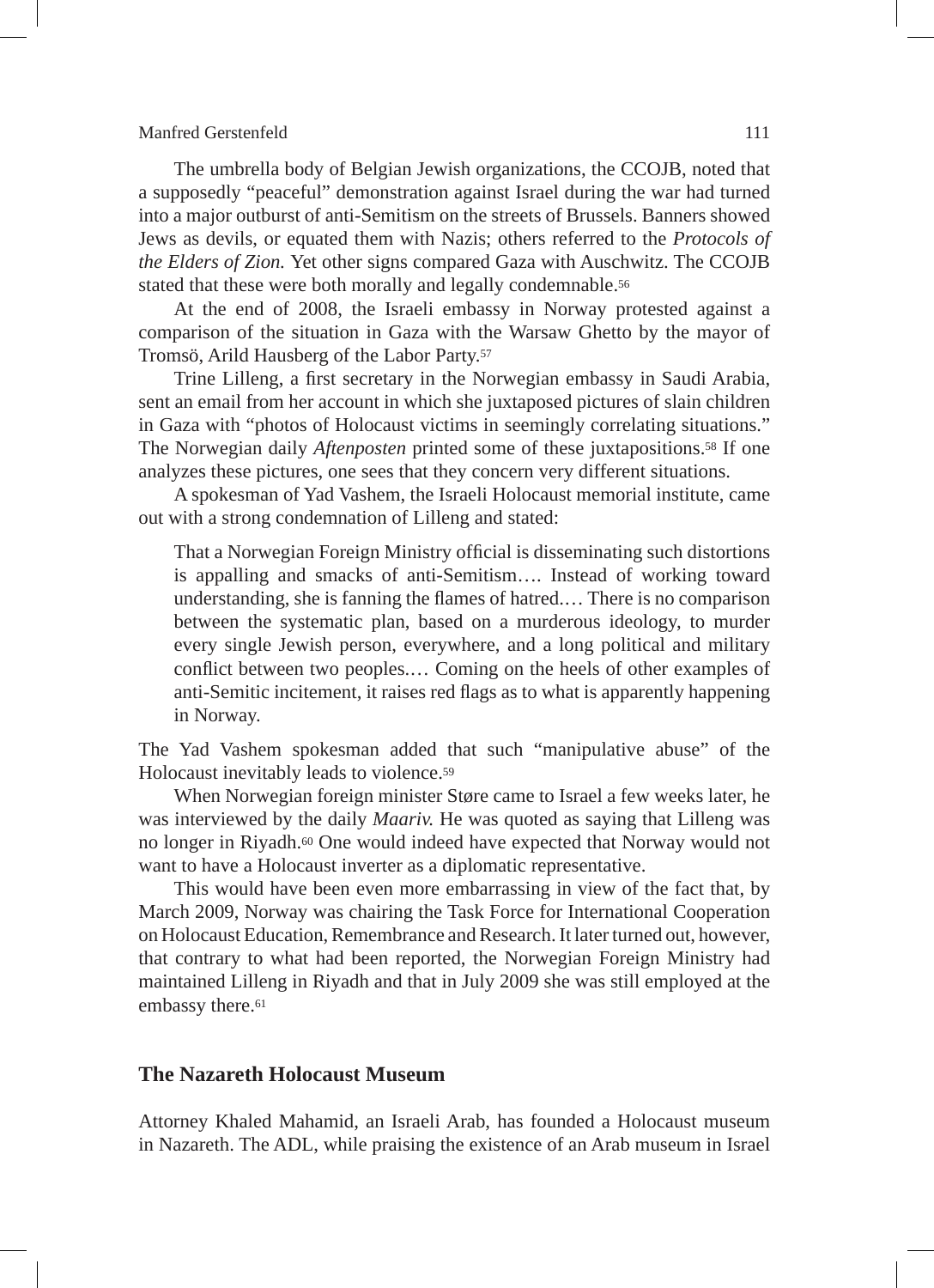commemorating the Holocaust, expressed its deep concern that its approach undid much of the benefit it could have.

The ADL statement continued that the museum was based

on the false premise that the Palestinian people are paying the price for European guilt over the Holocaust by having what they believe is an illegitimate Jewish state in the heart of the Arab world. By placing the PLO flag at the museum as well as posters of Palestinian refugees and photos of Palestinian victims of violence juxtaposed next to Jewish victims of the Holocaust, Mr. Mahamid also seeks to create a totally inappropriate connection between the plight of the Palestinians and the Jewish Holocaust victims.62

#### **The Arab World**

Holocaust denial and Holocaust inversion are frequently found together in the Arab world. This is seemingly strange yet reflects the perpetrators' aim of maximum demonization of Israel. Nordbruch points out that "articles denouncing Zionism as Nazism often include Holocaust denial as well."63

The aforementioned Hamas Charter is one of a large number of Arab sources that are permeated with Holocaust inversion. Its article 20 states: "The Nazism of the Jews does not skip women and children, it scares everyone. They make war against people's livelihood, plunder their moneys and threaten their honor. In their horrible actions they mistreat people like the more horrendous war criminals."

The charter is repetitive; its article 31 says: "The Nazi Zionist practices against our people will not last the lifetime of their invasion, for 'states built upon oppression last only one hour, states based upon justice will last until the hour of Resurrection.'"64

#### **The Muslim World and the Nazis**

Even superficial analysis shows that the main ideological similarity to Nazi thought and behavior is nowadays found in parts of the Muslim world. The influence of neo-Nazi movements in the Western world is small compared to the prominence of Nazi-like ideas among Muslim societies.

Bauer says:

Today for the first time since 1945, Jews are again threatened, openly, by a radical Islamic genocidal ideology whose murderous rantings must be taken more seriously than the Nazi ones were two and more generations ago. The direct connection between World War II, the Shoah, and present-day genocidal events and threats is more than obvious. The Shoah was unprecedented; but it was a precedent, and that precedent is being followed.65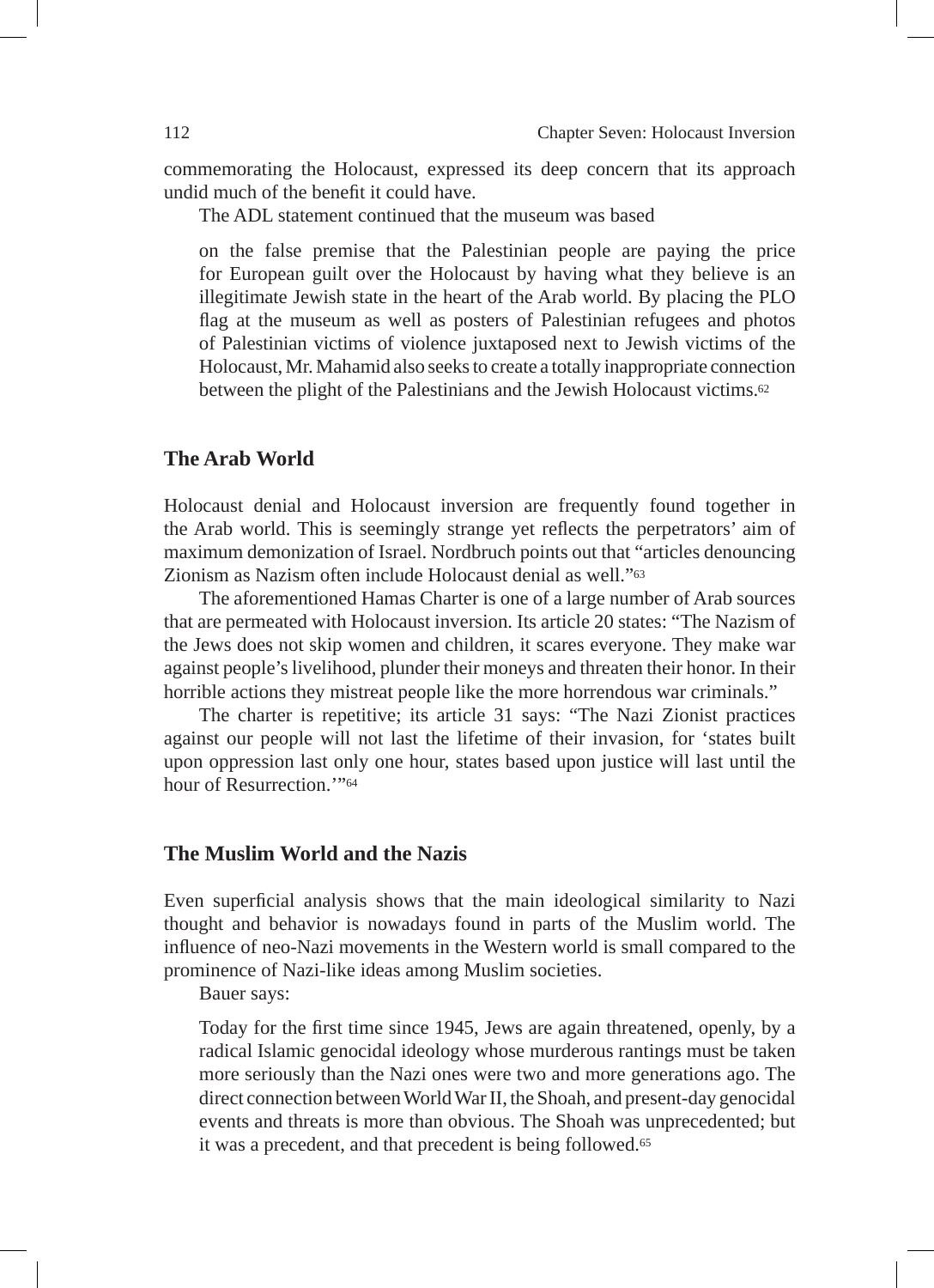The dominant example of a Muslim genocide promoter is Ahmadinejad. His genocidal threats and incitement against Israel have deep roots both in fundamentalist Iran and among radical Muslim figures in other countries.66 By highlighting this, one better understands the criminal worldview of Holocaust inverters.

# **Notes**

- 1. www.jafi.org.il/agenda/2001/english/wk3-22/6.asp.
- 2. Nathan Sharansky, "Foreword," *Jewish Political Studies Review*, Vol. 16, Nos. 3–4 (Fall  $2004$ : 5–8.
- 3. European Monitoring Centre on Racism and Xenophobia, "Manifestations of Antisemitism in the EU 2002–2003" (Vienna). For background on the process, see Michael Whine, "International Organizations: Combating Antisemitism in Europe," *Jewish Political Studies Review*, Vol. 16, Nos. 3–4 (Fall 2004).
- 4. Michael Whine, "The Berlin Declaration and the EUMC Working Definition of Anti-Semitism: Progress in the Struggle in Europe," *Post-Holocaust and Anti-Semitism*, 41, 1 February 2006.
- 5. Ibid.
- 6. Robert Wistrich, "Anti-Zionism and Anti-Semitism," *Jewish Political Studies Review*, Vol. 16, Nos. 3–4 (Fall 2004): 29.
- 7. Manfred Gerstenfeld, "Language as a Tool against Jews and Israel," interview with Georges-Elia Sarfati, *Post-Holocaust and Anti-Semitism*, 17, 1 February 2004.
- 8. Joel Fishman, "The Big Lie and the Media War against Israel: From Inversion of the Truth to Inversion of Reality," *Jewish Political Studies Review*, Vol. 19, Nos. 1–2 (Spring 2007): 60.
- 9. Manfred Gerstenfeld, "Europe: From Guilt Feelings to Repackaging Anti-Semitism," interview with Nathan Durst, in *Europe's Crumbling Myths* (Jerusalem: Jerusalem Center for Public Affairs, 2003), 135.
- 10. Manfred Gerstenfeld, "Experiencing European Anti-Americanism and Anti-Israelism," interview with Jeffrey Gedmin, in *Israel and Europe: An Expanding Abyss?* (Jerusalem: Jerusalem Center for Public Affairs and Adenauer Foundation, 2005), 149–150.
- 11. Gerard Rabinovitch, "Petit lexique du prêt à penser," *Observatoire du Monde Juif*, 2 March 2002. [French]
- 12. *Fighting Anti-Semitism* (Jerusalem: Minister for Diaspora and Jerusalem Affairs, Coordinating Forum for Countering Antisemitism, and Jerusalem Center for Public Affairs, 2004).
- 13. Tom Lantos, *The Durban Debacle: An Insider's View of the UN World Conference against Racism* (Jerusalem: Institute of the World Jewish Congress, 2002), 17.
- 14. *Fighting Anti-Semitism*.
- 15. Manfred Gerstenfeld, "Ahmadinejad, Iran, and Holocaust Manipulation: Methods, Aims, and Reactions," *Jerusalem Viewpoints*, 551, 1 February 2007.
- 16. *Al-Goumhouriya*, 24 April 1996, cited in Joël et Dan Kotek, *Au nom de l'antisionisme: L'image des Juifs et d'Israël dans la caricature depuis la seconde Intifada* (Brussels: Éditions Complexe, 2003), 62. [French]
- 17. *Al-Akhbar*, 3 October 2000; Kotek, ibid., 60.
- 18. *Teshreen*, 15 April 1993; Kotek, ibid., 63.
- 19. Cartoon by Finn Graff, *Dagbladet*, 10 July 2006, cited in Erez Uriely, "Jew Hatred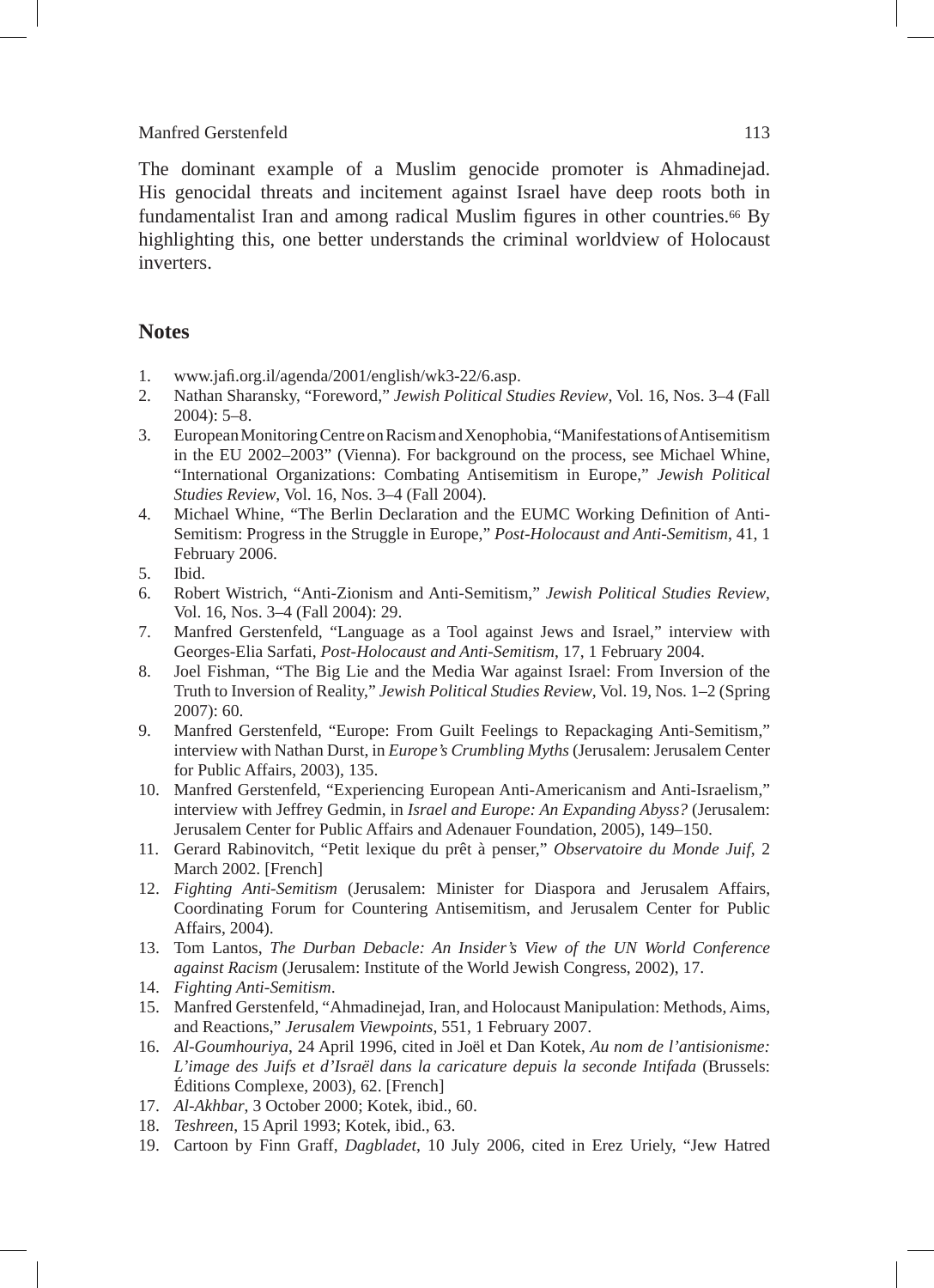in Contemporary Norwegian Caricatures," *Post-Holocaust and Anti-Semitism*, 50, 1 November 2006.

- 20. www.kongehuset.no/c26951/nyhet/vis.html?strukt\_tid=26951&tid=34236 (the official royal website).
- 21. Kotek, *Au nom de l'antisionisme*, 63.
- 22. Gerstenfeld, "Ahmadinejad, Iran."
- 23. Kotek, *Au nom de l'antisionisme*, 161.
- 24. Gerstenfeld, "Ahmadinejad, Iran."
- 25. *Ethnos*, 7 April 2002. [Greek]
- 26. Kotek, *Au nom de l'antisionisme*, 83.
- 27. Manfred Gerstenfeld, "Antisemitism Embedded in British Culture," an interview with Robert Solomon Wistrich, *Post-Holocaust and Anti-Semitism*, 70, 1 July 2008.
- 28. "Moral v. Numerical," *Time*, 10 February 1961.
- 29. J. H. Brinks, "Political Anti-Fascism in the German Democratic Republic," *Journal of Contemporary History*, Vol. 32, No. 2 (1997): 207–217.
- 30. For sources, see Joel S. Fishman, "The Cold War Origins of Contemporary Anti-Semitic Terminology," *Jerusalem Viewpoints*, 517, 1–16 May 2005, n. 1.
- 31. Per Ahlmark, "Palme's Legacy 15 Years On," *Project Syndicate,* February 2001.
- 32. Moses Altsech (Daniel Perdurant, pseud.), "Anti-Semitism in Contemporary Greek Society," ACTA*,* 7 (Hebrew University of Jerusalem, 1995), 10.
- 33. Lantos, *Durban Debacle*, 17.
- 34. Simon Wiesenthal Center, "Twenty Months of Antisemitic Invective in Greece: March 2002–October 2003," 14 October 2003.
- 35. Stephen Roth Institute for the Study of Contemporary Anti-Semitism and Racism, Tel Aviv University, *Antisemitism Worldwide, 2002–3*, 2004.
- 36. www.icj-cij.org/icjwww/idocket/ibhy/ibhyjudgment/ibhy\_ijudgment\_20070226\_frame. htm.
- 37. "Israel-Kritik oder Antisemitismus?" *Neue Zürcher Zeitung*, 26 April 2002. [German]
- 38. Giles Foden and John Mullan, "When Authors Take Sides," *The Guardian,* 27 April 2002.
- 39. "Der Vorwurf des Antisemitismus wird auch als Knuppel benutzt," *Stern,* 18 June 2002. [German]
- 40. "Hohmann vor Parteigericht der CDU," *Die Welt,* 21 April 2004. [German]
- 41. Aribert Heyder, Julia Iser, and Peter Schmidt, "Israelkritik oder Antisemitismus? Meinungsbildung zwischen Öffentlichkeit, Medien und Tabus," in Wilhelm Heitmeyer, ed., *Deutsche Zustände* 3 (Frankfurt am Main: Suhrkamp, 2005), 144ff. [German]. GMF stands for Gruppenbezogene Menschenfeindlichkeit (Group-Targeted Misanthropy).
- 42. Ibid., 151.
- 43. Alexandra Olson, "U.N. Adopts Holocaust Denial Resolution," *The Guardian*, 27 January 2007.
- 44. Itamar Eichner, "'Palestinian Genocide Day,' instead of Holocaust Day," *Ynetnews*, 31 January 2007.
- 45. ADL, "Spanish Mayor's Decision to Commemorate 'Palestinian Genocide' on Palestinian Holocaust Memorial Day 'Shameful,'" Press Release, 26 January 2007.
- 46. Sara Roy, Second Annual Holocaust Remembrance Lecture, Baylor University, 8 April 2002.
- 47. Fishman, "Cold War Origins."
- 48. Kotek, *Au nom de l'antisionisme*, 114.
- 49. Ibid., 115.
- 50. AP, "Author Compares Palestinian City to Nazi Death Camp," *Miami Herald Tribune,* 27 March 2002.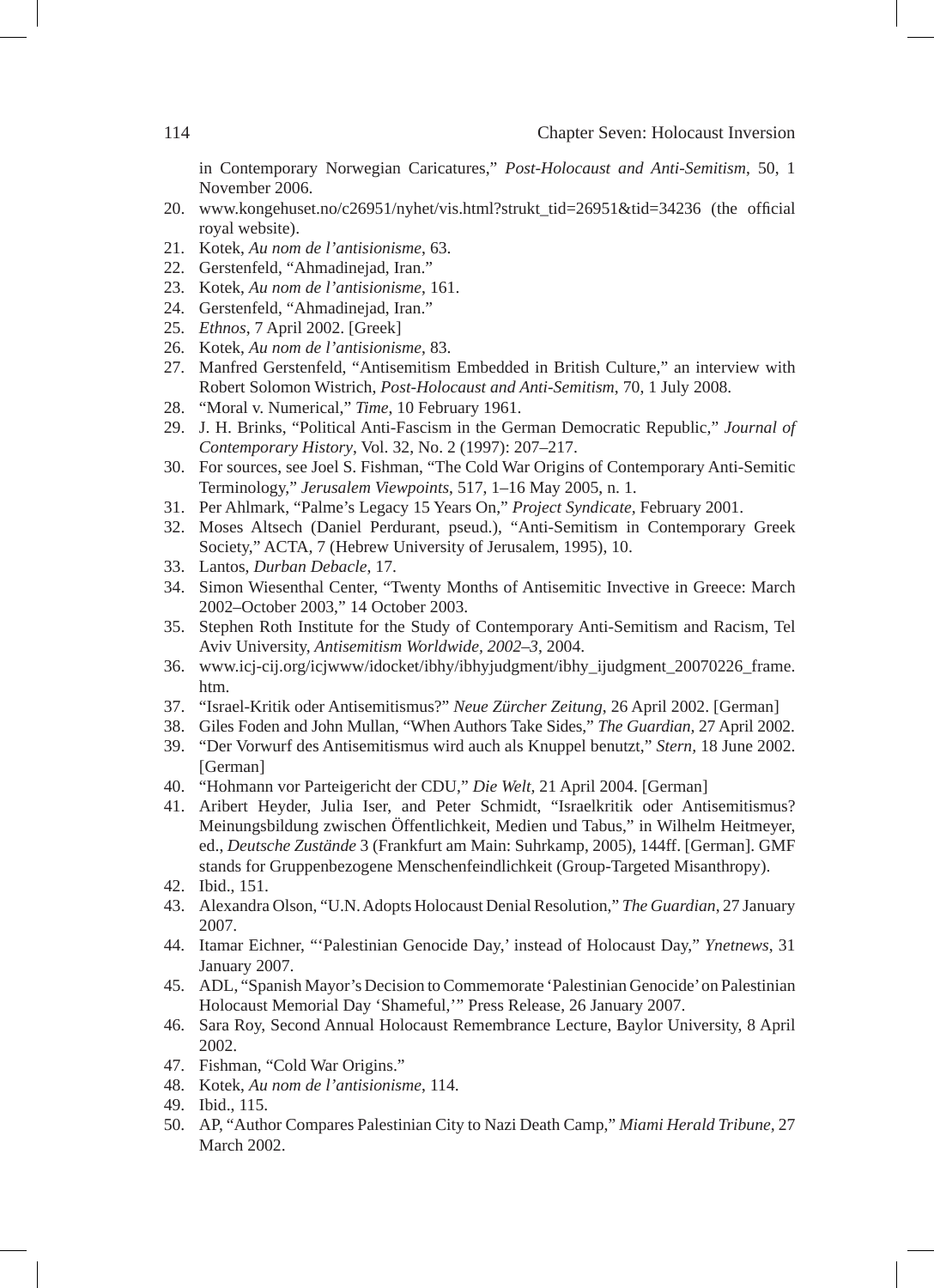- 51. ADL, "Portuguese Nobel Laureate's Remarks on Jews and the Holocaust Are 'Incendiary and Offensive,'" Press Release, 15 October 2003.
- 52. *Church Times,* 24 January 2003, quoted in Robert S. Wistrich, "European Anti-Semitism Reinvents Itself," American Jewish Committee, 2005.
- 53. Centre Simon Wiesenthal Europe, "Le Centre Wiesenthal proteste contre l'atteinte à la Shoah et le parti pris de l'YWCA sur de Proche Orient," Press Release, 22 March 2005. The quotation is translated from French.
- 54. Eli Ashkenazi, "German Bishop Compares Ramallah to Warsaw Ghetto," *Haaretz*, 7 March 2007.
- 55. JTA, "Explosive Device Found at Florence Chabad," 18 January 2009.
- 56. Comité de Coordination des Organisations Juives de Belgique (CCOJB), "Dépôt de plainte pour la manifestation du 11 janvier 2009," Press Release, 17 February 2009. [French]
- 57. Skjalg Fjellheim, "Israel raser mot Hausberg," *Nordlys*, 31 December 2008. [Norwegian].
- 58. Kristjan Molstad, "UD-ansatt sammenligner Israel med nazistene," *Aftenposten*, 21 January 2009. [Norwegian]
- 59. Etgar Lefkovits, "Yad Vashem Blasts Norwegian Diplomat's Comparison of Gaza Campaign to Holocaust," *Jerusalem Post*, 21 January 2009.
- 60. Shalom Jerushalmi, "Anachnu lo Antishemim," *Maariv*, 8 March 2009. [Hebrew]
- 61. Cnaan Lipshiz, "Did Norway Promote a Diplomat Who Compared Israelis to Nazis?" *Haaretz*, 22 July 2009.
- 62. "Tehran Rejects Israeli-Arab Seeking to Prove Shoah," *Ynetnews*, 11 December 2006.
- 63. Goetz Nordbruch, "The Socio-Historical Background of Holocaust Denial in Arab Countries," ACTA, 17 (Hebrew University of Jerusalem, 2001), 9.
- 64. www.palestinecenter.org/cpap/documents/charter.html.
- 65. Yehuda Bauer, "Reviewing the Holocaust Anew in Multiple Contexts," *Post-Holocaust and Anti-Semitism*, 80, 1 May 2009.
- 66. Manfred Gerstenfeld, "Ahmadinejad Calls for Israel's Elimination and Declares War on the West: A Case Study of Incitement to Genocide," *Jerusalem Viewpoints*, 536, 1 November 2005.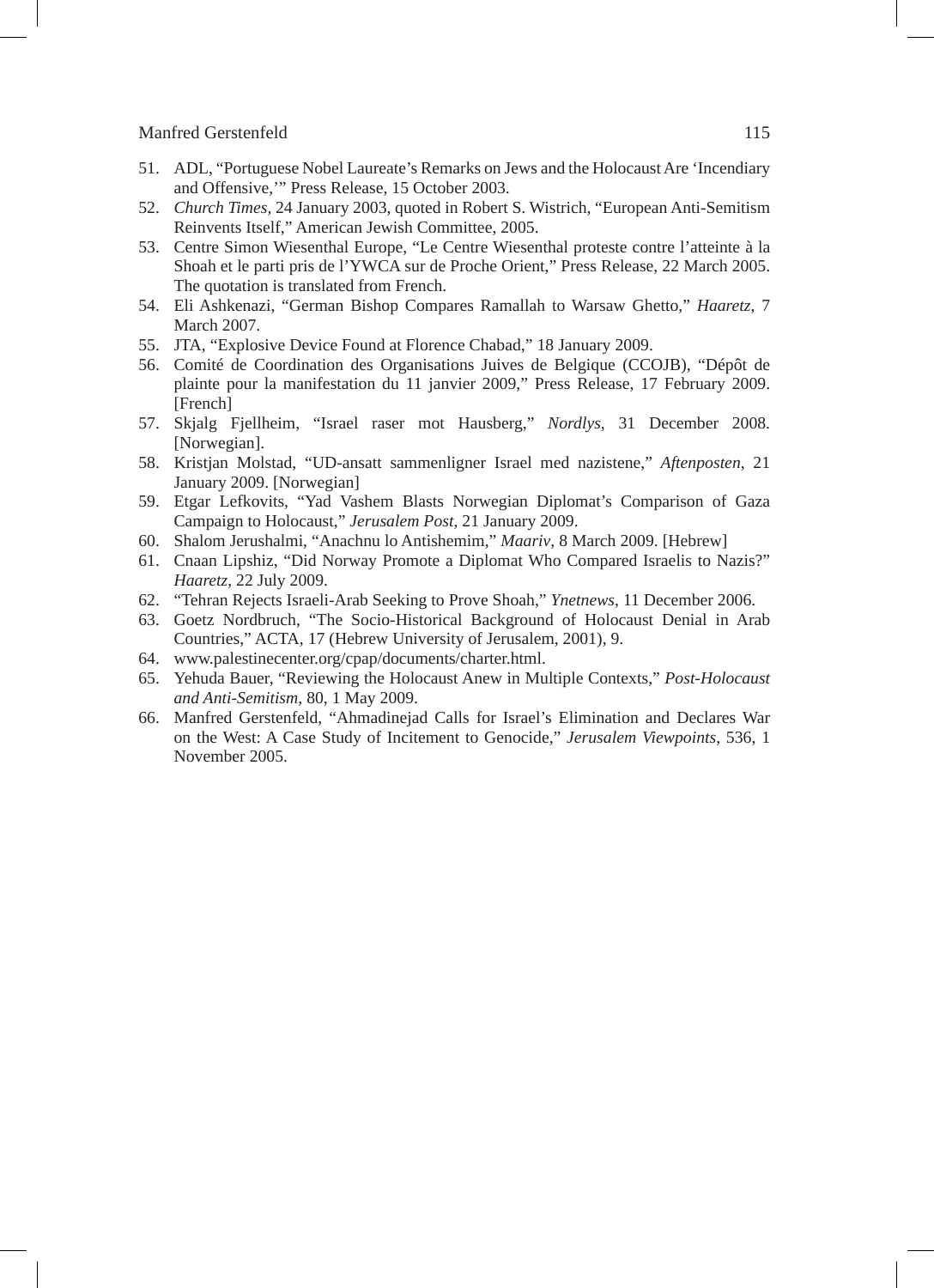# Chapter Eight: Holocaust Trivialization

Holocaust trivialization is a tool for some ideologically or politically motivated activists to metaphorically compare phenomena they oppose with the industrialscale extermination of the Jews in World War II by Germans and their allies. Examples of such comparisons include environmental problems, abortion, the slaughter of animals, the use of tobacco, and human rights abuses. None of these, in their basic characteristics, resemble the man-made genocide of the 1940s. In commercial trivialization, imagery or themes from the Holocaust are used for purposes of publicity. Another type of Holocaust trivialization involves making fun of Holocaust victims or survivors.

Those who abuse Holocaust comparisons for their ideological purposes wish to exaggerate the evil nature of a phenomenon they condemn. With the Holocaust symbolizing absolute evil for many, they use it as an instrument for their purposes and thus abuse the centrality of the Holocaust discourse in contemporary society. The perceived evil with which they compare the Holocaust does not and cannot share its major characteristics, such as the systematic demonization, exclusion, torturing, and destruction of specific people in a society, while targeting all belonging to this category.

Trivialization goes beyond hurting the sensitivities of Jews. It abuses the memory of the murdered. It is also an insult to the Righteous Gentiles who risked their lives to save Jews and the millions of soldiers who fought against Germany and its allies. As will be seen, far from all of those who trivialize the Holocaust do so out of anti-Semitic motives, nor do they target Jews specifically.

These distortions and others led Nobel Laureate and Holocaust survivor Eli Wiesel to write as early as 1988:

I cannot use [the word Holocaust] anymore. First, because there are no words, and also because it has become so trivialized that I cannot use it anymore. Whatever mishap occurs now, they call it "holocaust." I have seen it myself in television in the country in which I live. A commentator describing the defeat of a sports team, somewhere, called it a "holocaust."1

The trivializing comparisons with the Holocaust are rarely elaborated on. A characteristic of the manipulation is that the desired effect is achieved mainly by the abusive mention of the Holocaust. The manipulation is therefore relatively easy to expose, by pointing out that crucial criminal components of the Holocaust are lacking in what is being compared with it.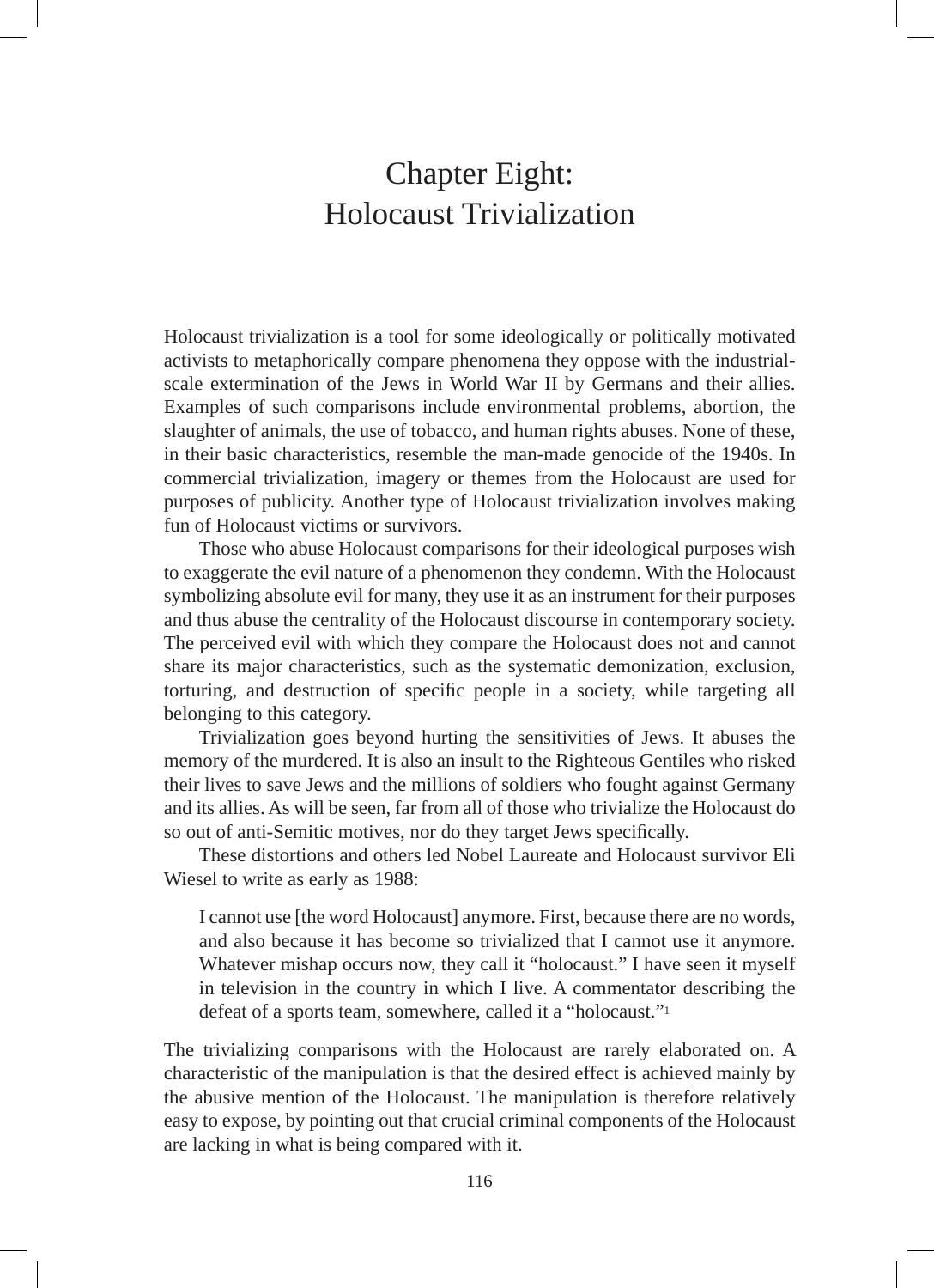# **Environmentalists**

Environmentalists are one group among which Holocaust trivializers are found. They often regard global warming as the main contemporary threat to humanity. Ellen Goodman, a *Boston Globe* columnist, wrote that it is no longer possible to deny global warming. She invoked the UN Intergovernmental Panel on Climate Change, which claimed it was 90 percent certain that global warming was the result of human activity.

From there she moved on: "I would like to say we're at a point where global warming is impossible to deny. Let's just say that global warming deniers are now on a par with Holocaust deniers, though one denies the past and the other denies the present and future."2

Well-known talk-show host Dennis Prager responded by castigating Goodman's statement. He first noted that it reflected the fact that most people on the Left see "their ideological adversaries as bad people." On the other hand, "those on the Right tend to view their adversaries as wrong, perhaps even dangerous, but not usually as bad."

It might be inconceivable to Goodman, Prager observed, that one could disagree with global warming without evil motives. He further asserted that contemporary liberalism would tend to question the moral authority of Judeo-Christian religions or of any secular conservative authority, but not of "any other authority" such as the United Nations.

Prager also pointed out that "If questioning global warming is on 'a par' with questioning the Holocaust, how bad can questioning the Holocaust really be?" It is similarly easy to claim that many people in the world die as a result of poor health, malnourishment, and inappropriate diets. Given today's societal mood we may well read one day about the "diet Holocaust" or the "hamburger Holocaust."3

# **Al Gore**

Comparing potential ecological disaster to the Holocaust is not a new phenomenon. On 19 March 1989, the then senator from Tennessee, Al Gore, published an op-ed in the *New York Times* titled "An Ecological Kristallnacht. Listen." Gore called upon all humankind to heed the warning: "the evidence is as clear as the sounds of glass shattering in Berlin."4

In 2007, Gore, by then a Nobel Laureate and former vice-president, continued to use Holocaust imagery for environmental purposes. As part of his advocacy, twice in December 2007 he criticized many world leaders for ignoring the threat of climate change in the same way that former British prime minister Neville Chamberlain and other world leaders had ignored the dangers posed by Hitler. Gore voiced the same sentiments as almost two decades earlier: "Once again world leaders waffle, hoping the danger will dissipate."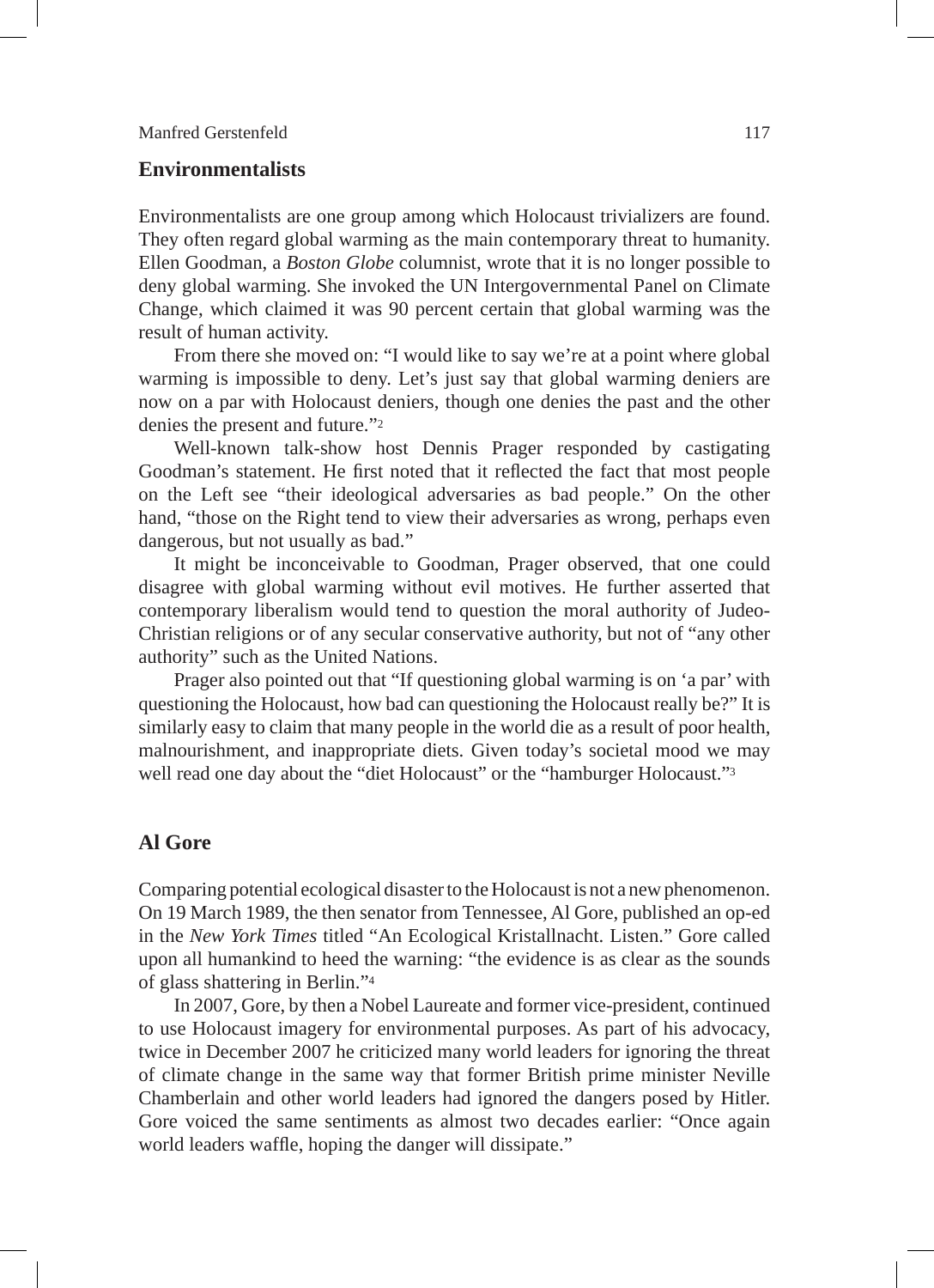Canadian Green Party leader Elizabeth May justified Gore's remarks, explaining: "It's not a literal comparison that says somehow climate change is like Hitler. Climate change is not like Hitler. Hitler is an individual who managed to construct a political party and then, through democratic elections, a nation that was prepared to go along with genocide. This is not like that. But the moral failure of those who stand by — that's the comparison."<sup>5</sup>

A representative of an umbrella organization for Canadian Jewish groups responded that May's statements supported positions that were "obscene and absolutely unnecessary" for anyone, even Gore.6

Glenn Beck, a television and radio host and author, compared Gore's campaign against global warming to elements of the Holocaust, saying: "Al Gore's not going to be rounding up Jews and exterminating them; it is the same tactic however. The goal is different. The goal is globalization. The goal is global carbon tax. The goal is the United Nations running the world."

The ADL denounced Beck's remarks and said they were part of "a troubling epidemic on the airwaves, where comparisons to Hitler and the Holocaust are becoming all-too facile." Foxman asserted: "Glenn Beck's linkage of Hitler's plan to round up and exterminate Jews with Al Gore's efforts to raise awareness of global warming is outrageous, insensitive, and deeply offensive."7

Opponents of environmental measures sometimes also refer abusively to the Holocaust. In 2004, Andrei Illarionov, an economic adviser to President Putin, recommended that Russia not sign the Kyoto Protocol, which he called a death pact that would "strangle economic growth and economic activity in countries that accept the protocol's requirements." He likened the protocol to Auschwitz.8

# **The Abortion Holocaust**

Opposition to abortion has probably mobilized the best-known distorters of Holocaust history. Pope John Paul II, in his 2005 book *Memory and Identity,*  compared abortion to the Holocaust. He wrote that both abortion and the murder of six million Jews were the result of humans under the guise of democracy usurping the "law of God."9 Then-cardinal Josef Ratzinger, now Pope Benedict XVI, claimed at the launching of the Pope's book that the Pope was not equating abortion with the Holocaust.10

In another incident the Archbishop of Cologne in Germany, Cardinal Joachim Meisner said he considered women who had had an abortion as the equivalent of mass murderers like Hitler, Stalin, and Herod. Meisner also compared abortion with the Holocaust and the abortion pill with Zyklon B, the gas used by the Nazis in the extermination camps.

Condemnation of the cardinal came even from groups that some may have expected to be supportive. The ecumenical movement Initiative Kirche von unten (IKvu) told the press, "Meisner has completely lost his authority as a bishop and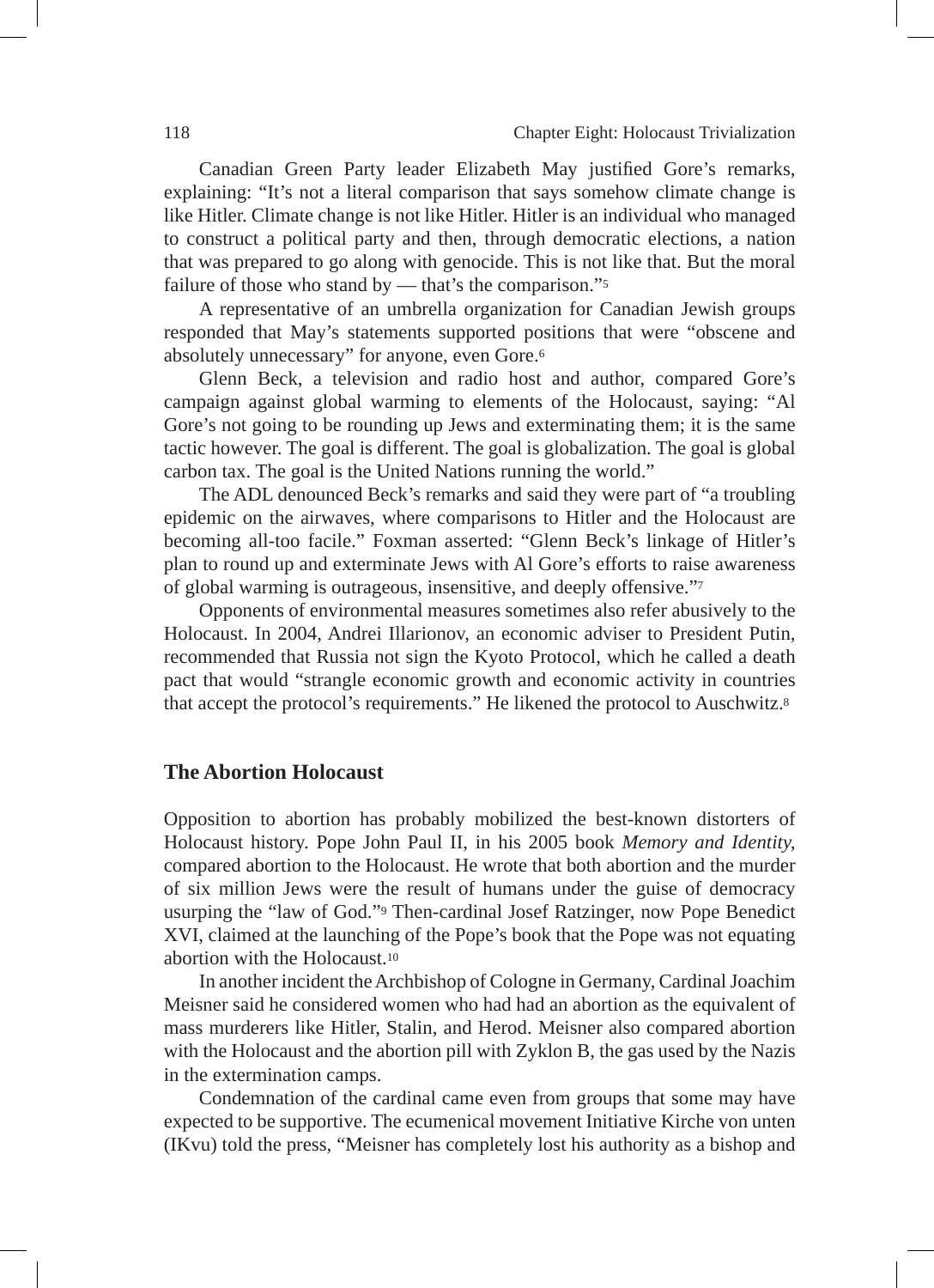has publicly done a great wrong to the Catholic Church and to dialogue between Jews and Christians."

Paul Spiegel, the then president of the Central Council of Jews in Germany, said the cardinal had insulted the millions of victims of the Holocaust. He added that "The Catholic Church does not understand or does not want to understand that there is an enormous difference between mass genocide and what women do with their bodies." Spiegel also linked the pope's remarks to the earlier statements by Cardinal Meisner.<sup>11</sup>

Jim Hughes of the International Right to Life Federation said, "In today's relativistic times, it seems the only evil which still touches people whose hearts have grown cold are the atrocities of Hitler. The comparison not only fits like a glove, but is necessary to bring people out of their blissfully ignorant slumber"<sup>12</sup>

On many other occasions abortion and other phenomena have been compared with genocide and mass murder, rather than specifically with the Holocaust. The Associated Press reported that "Displays of bloody fetuses next to pictures of the collapsing World Trade Center, a black lynching victim hanging from a tree and corpses at a concentration camp were among the disturbing billboards at the University of New Hampshire put up by a national anti-abortion group, the Center for Bio-Ethical Reform."13 These billboards liken the genocide of the Holocaust to abortion and victims of 9/11 and racism.

In 2007, during the Republican primaries for the upcoming presidential elections, contender Mike Huckabee linked abortion to the Holocaust in a conference hosted by the Family Research Council. He said: "sometimes we talk about why we're importing so many people in our work force.… It might be for the last 35 years, we have aborted more than a million people who would have been in our work force had we not had the holocaust of liberalized abortion under a flawed Supreme Court ruling in 1973."14

# **The Animal Holocaust**

One category of Holocaust trivialization that has gained much publicity is comparing the slaughter of animals with the murder of Jews in the Holocaust. It is here that one finds the most detailed and perverse attempts at comparison with the Holocaust. One well-known author who compared Jewish suffering with the promotion of animal rights is the South African-born Nobel Prize winner J. M. Coetzee, who is a vegetarian.

He wrote about the Holocaust:

Of course we cried out in horror when we found out what they had been up to. What a terrible crime to treat human beings like cattle — if we had only known beforehand. But our cry should more accurately have been: What a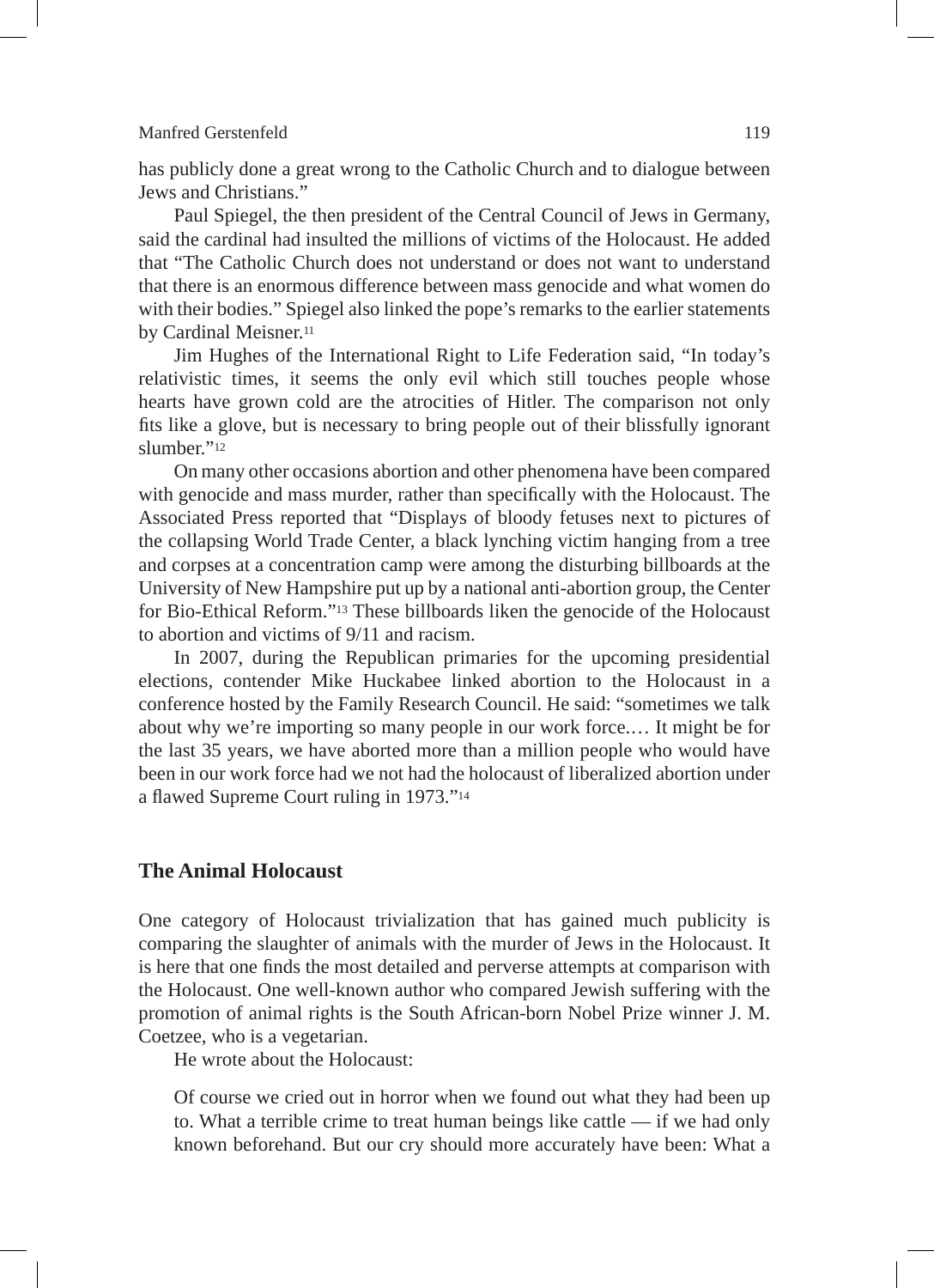terrible crime to treat human beings like units in an industrial process. And that cry should have had a postscript: What a terrible crime — come to think of it, a crime against nature — to treat any living being like a unit in an industrial process.15

Much attention was garnered by the exhibition "Holocaust on Your Plate" by the animal rights organization People for the Ethical Treatment of Animals (PETA). *The Guardian* wrote that the exhibition

juxtaposes harrowing images of people in concentration camps with disturbing pictures of animals on farms. One photograph showing an emaciated man is next to another of a starving cow. Another shows a pile of naked human beings, next to a shot of a heap of pig carcasses.… Other images compare children behind barbed wire with a picture of pigs looking out from behind bars; crowds of people, with cattle being herded into transports; and people crammed into bunks, with chickens in a battery farm.16

PETA founder and director Ingrid Newkirk said: "People in their own time can look back and they can so readily condemn the atrocities of the past."17 Additionally, PETA representative Mark Prescott wrote in a released statement: "The very same mind-set that made the Holocaust possible — that we can do anything we want to those we decide are 'different or inferior'—is what allows us to commit atrocities against animals every single day." Prescott went on to note that members of his family were murdered in the Holocaust.18

Many attacked the PETA campaign and advertisements. Foxman stated:

The effort by PETA to compare the deliberate systematic murder of millions of Jews to the issue of animal rights is abhorrent. PETA's effort to seek "approval" for their "Holocaust on Your Plate" campaign is outrageous, offensive and takes chutzpah to new heights.

…Abusive treatment of animals should be opposed, but cannot and must not be compared to the Holocaust. The uniqueness of human life is the moral underpinning for those who resisted the hatred of Nazis and others ready to commit genocide even today.19

Finally Newkirk, on behalf of PETA, apologized, writing:

Our mission is a profoundly human one at its heart, yet we know that we have caused pain. This was never our intention, and we are deeply sorry. We hope that you can understand that although we embarked on the "Holocaust on Your Plate" project with misconceptions about what its impact would be, we always try to act with integrity, with the goal of improving the lives of those who suffer.20

Yet Newkirk had already claimed in 1983 that animals were similar to humans, stating: "A rat is a pig is a boy" and "Six million people died in concentration camps, but six billion broiler chickens will die this year in slaughterhouses."21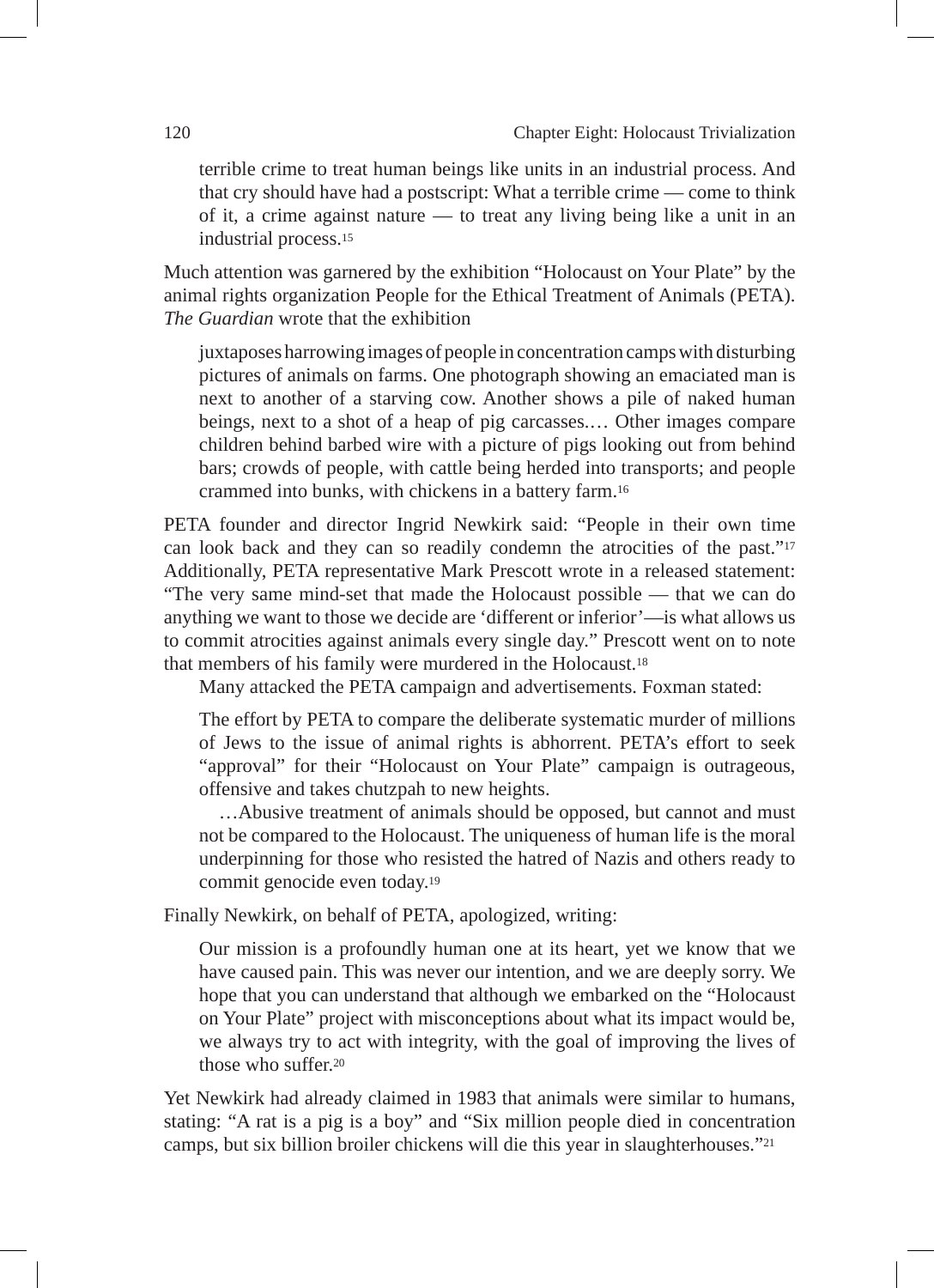In response to the "Holocaust on Your Plate" campaign, Roberta Kalechofsky, a vegetarian and animal rights activist for more than twenty years, published the booklet *Animal Suffering and the Holocaust: The Problem with Comparisons.* She is the founder of Jews for Animal Rights (JAR) and has published numerous articles on the topic of animal suffering from various perspectives. In the booklet she explores this subject relative to that of the Holocaust and remarks:

There is no proof that the flesh of a burning human being is hotter than the flesh of a burning animal. We may think so because the human race has left a record of its suffering, and the animals have not. They have lived their pain, in secret places, with little trace on human consciousness. The human gifts of language and writing — in short, of history — have brought for us greater attention and consciousness of our suffering, while animal suffering is barely accorded knowledge. It is history which separates animal suffering from the Holocaust.22

Nobel Prize-winning author Isaac Bashevis Singer had one of his fictional characters, Herman Gombiner, say in the story "The Letter Writer" that toward animals all humans are Nazis, and for animals every day is Treblinka. Karen Davis, who runs a sanctuary for chickens, makes a lengthy case for comparing animal suffering with the Holocaust. It contains one of the more perverse attacks on the memory of Holocaust victims, while referring to poultry:

The methods of the Holocaust exist today in the form of factory farming where billions of innocent, feeling beings are taken from their families, trucked hundreds of miles through all weather extremes, confined in cramped, filthy conditions, and herded to their deaths. During the Holocaust, hundreds of thousands of men, women and children died from heat exhaustion, dehydration, starvation or from freezing to the sides of cattle cars. Those who arrived at the concentration camps alive were forced into cramped bunkers where they lived on top of other dead victims, covered in their own feces and urine.<sup>23</sup>

A similar type of Holocaust trivialization is expressed by Charles Patterson, who according to his online biography is a social historian and a graduate of the Yad Vashem Institute for Holocaust Education.24 In his book *Eternal Treblinka: Our Treatment of Animals and the Holocaust*, he argues that "A holocaust occurs while meat eaters turn the other way, denying that such horrors could possibly exist. Were the German and Polish people who knew the fate of those trucked to Buchenwald and Treblinka any less moral or guilty than those who comprehend the truth about what really happens to farm animals?"25

In essence, the animal rights supporters who trivialize the Holocaust humanize animals to develop their flawed and perverse discourse.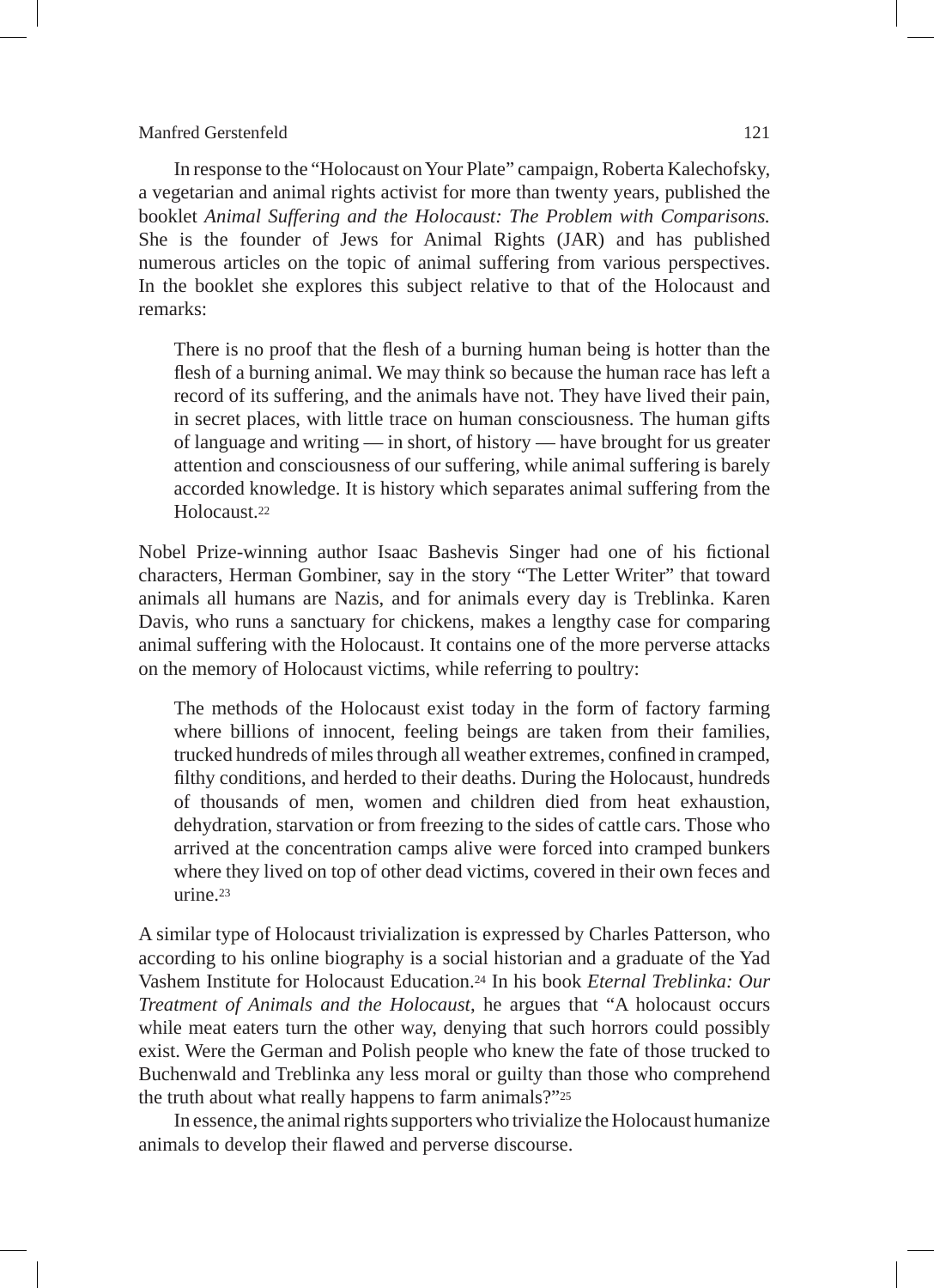# **The Nuclear Holocaust**

The aforementioned modes of Holocaust trivialization reflect attitudes that have permeated public discourse to some extent. Three other, less frequently mentioned categories are: the use of nuclear bombs, smoking, and alleged transgressions of international human rights laws.

Nuclear bombing is probably the one threat that comes closest in its effects to the Holocaust though still lacking many of its elements. Probably the best-known use of the expression "nuclear holocaust" was President George W. Bush's statement in 2007 that Iran's nuclear program threatened to put "a region already known for instability and violence under the shadow of a nuclear Holocaust."26

The expression "nuclear holocaust" has long been in use. The BBC noted that already in the 1960s government officials at the Scottish office discussed "the somewhat apocalyptic question of how to bury all the dead after a nuclear holocaust, and who would be responsible was at the centre of a flurry of memos and meetings."27 In 2002, the BBC reported that during American-South Korean military exercises the North Koreans responded that "the drills were preparations to launch a 'nuclear holocaust' on the peninsula."28

# **Tobacco and Human Rights Comparisons**

Another abusive use of the term Holocaust is the "tobacco Holocaust" developed by Michael Rabinoff in his book, *Ending the Tobacco Holocaust: How Big Tobacco Affects Our Health, Pocketbook, and Political Freedom, and What We Can Do about It*. The author discusses the horrors of tobacco noting that, according to the World Health Organization, one billion people will die from smoking in this century.<sup>29</sup>

The comparison is abusive because the damages of smoking result largely from voluntary actions that people inflict upon themselves; one immediately sees that a main element of the Holocaust is missing — that it was imposed on the victims by others.

In 2005, Prof. F. Rüter of Amsterdam University said the United States' treatment of the prisoners in Guantánamo resembled the Nazis' treatment of those they detained. Needless to say, if that were true many, if not most, of the prisoners would have been dead by the time the Dutch academic made this statement, let alone by now.30

In 2005, U.S. Democratic Senator Richard J. Durbin compared the alleged abuse of prisoners at Guantánamo with techniques used by "the Nazis, the Soviets and Khmer Rouge." Under strong Republican attack, he apologized in particular to Holocaust victims and U.S. troops.31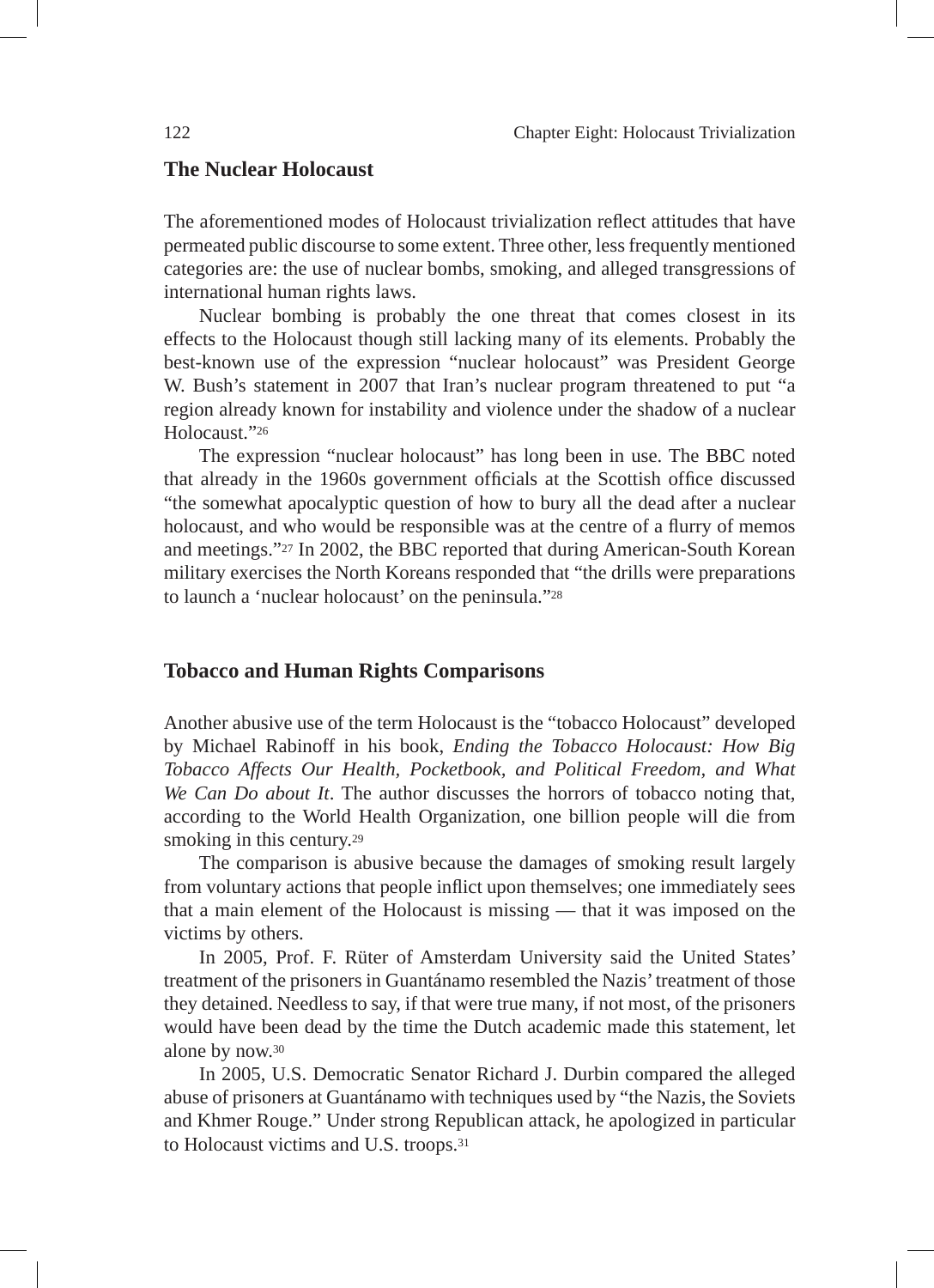# **Miscellaneous**

There are also more isolated examples of Holocaust trivialization that get media attention because they are made by individuals with public visibility. One such case was when Representative Steve King (R-IA) asserted in 2006 that "illegal immigrants are responsible for the deaths of 25 Americans a day through drug trafficking, drunk driving and sex crimes."

He added that this was a "slow-motion Holocaust," and was criticized by the ADL and others. Foxman wrote to King: "Your reference to a 'slow-motion Holocaust' demonstrates a profound lack of understanding about the nature and the magnitude of the crimes against humanity undertaken by Hitler and his regime."32

That same year Maryland lieutenant governor Michael S. Steele equated the science involved in embryonic stem cell research with the Nazi experimentation on Jewish prisoners during the Holocaust. He made this comment after being asked about embryonic stem cell research at a meeting with the Baltimore Jewish Council.33 Steele apologized after he was criticized by the Jewish community and various politicians.34

Sometimes prominent figures trivialize the Holocaust by applying it to a particular situation. One person who made light of the Holocaust and was well aware that he was breaking a taboo was former French Socialist prime minister Michel Rocard. He remarked that he and his followers in the Socialist Party said among themselves that, in the party, they were "like those wearing the yellow star" and "this comparison may be repugnant but it describes the atmosphere well<sup>"35</sup>

# **Commercial Trivialization**

Holocaust images have crossed into additional realms outside of politics and history such as the fashion world, advertising, and general merchandising. Several examples are notable in both the Western and the Muslim world.

*Cafepress.com* is an American online marketplace with 2.5 million members offering "unique merchandise across virtually every topic."36 In 2006, this retailer carried products advertised as "Auschwitz souvenir T-shirts." One example of these T-shirts included the message: "My grandparents went to Auschwitz…and all I got was this lousy T-shirt." Across the shirt were the infamous words "Arbeit macht frei" from the entrance gate to Auschwitz. After the ADL contacted *Cafepress.com*, the offensive items were removed.37

Zara is a Spanish flagship clothing-chain company with over a thousand stores, including branches in Israel. In fall 2006, a handbag with a swastika design was sold in their stores but, after complaints, the company removed it. Esprit, an apparel manufacturer headquartered in Germany, carried jackets with swastikas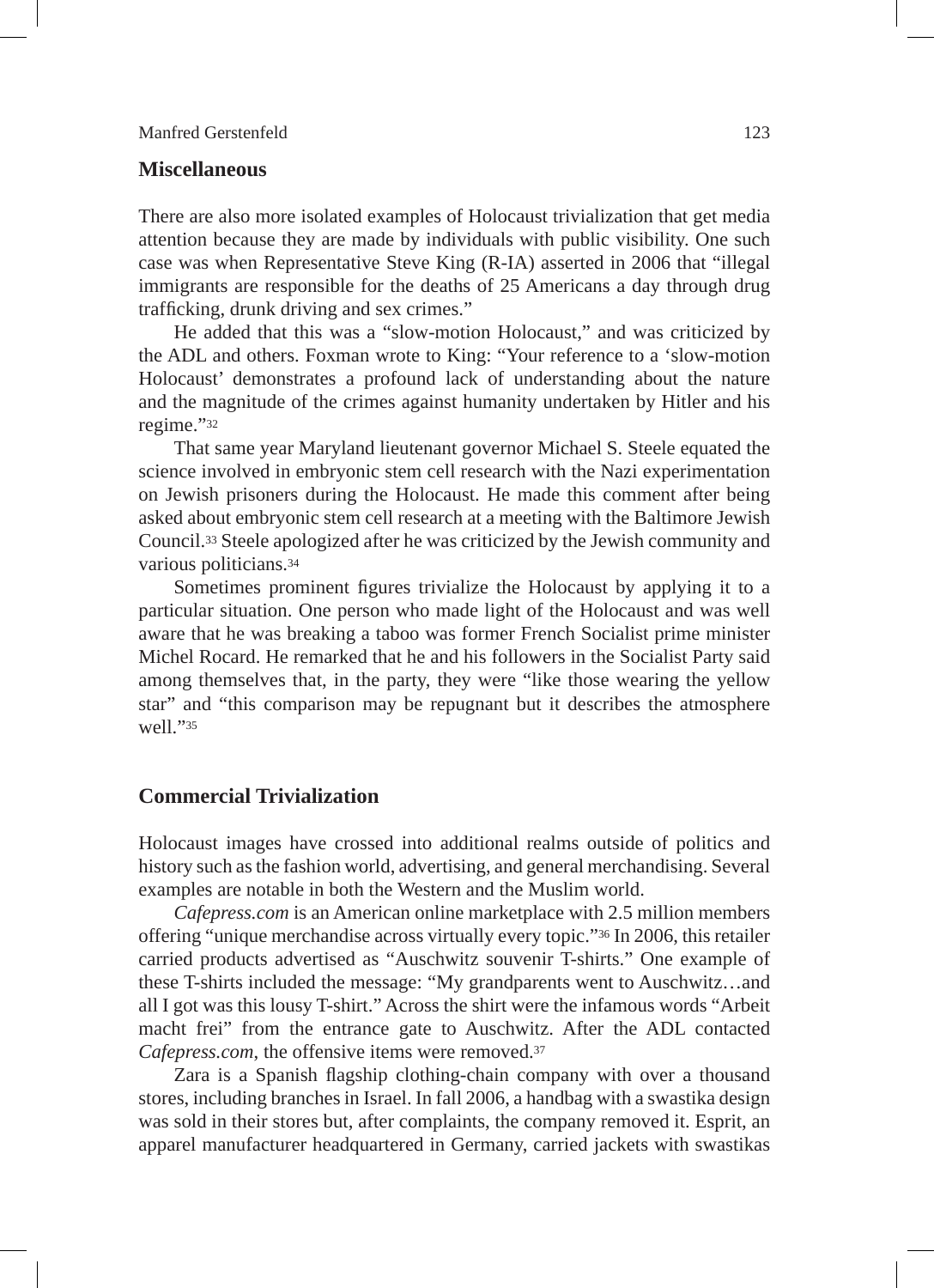imprinted on the buttons. The company stated that it was an error of production and recalled the jackets and the catalogs carrying pictures of this product.38

Although both firms withdrew their offensive products, the fact that such incidents occur in major companies reveals modern-day insensitivity toward anti-Semitic imagery. On the other hand, the fact that they were almost forced to recall and realized this also reflects an awareness of how sensitive the issue is in contemporary society.

An Indian furniture dealer used swastikas and the title "NAZI collection" as part of a bedspread design. In reaction, the Indian Jewish community announced that it would file a suit against the company. The company said it had no intention of insensitivity toward Jews, that NAZI stood for "New Arrival Zone for India," and that the swastika was originally an ancient Hindu symbol that was appropriated by the Nazis. The latter is true, but the company's overall claim was made ridiculous by their explanation of the word Nazi.39

Nazi symbols and Hitler icons can be found around the world in apparel, restaurants, bars, and as separate items for sale — a global indicator of the phenomenon of Holocaust trivialization for monetary gain. There are too many examples to list them all, including a Nazi chess set for sale in a market in Istanbul,40 a South Korean Nazi-themed bar,41 and swastika-print garments worn in London's trendy Soho neighborhood.42

# **Advertising**

Images of the Holocaust have crossed over into marketing and advertising all over the world. An advertisement for Solo Mobile, a wireless division of Bell Canada that was featured in fifty-one locations around Toronto and Vancouver, depicted a woman wearing a series of buttons.43 One of the buttons read: "Belsen was a gas." It referred to a contentious song by the Sex Pistols about Bergen-Belsen, a German concentration camp. These advertisements first went up at Rosh Hashanah, the Jewish New Year, and were removed after the controversial images were brought to the attention of Bell Canada.<sup>44</sup>

After receiving complaints from the Jewish community, a pizza chain in New Zealand, Hell Pizza, removed billboards of a cartoon-Hitler holding a slice of their pizza and saluting.45 Kirk MacGibbon of the Auckland-based advertising agency said: "[We] thought that people would be able to see a funny side to a guy doing a 'Sieg Heil' salute with a piece of pizza in his hand…. If you laugh at something, you take its power away. But there are certain things we are still unable to laugh about."46

This food company is far from alone. Using Hitler to promote companies and products is a worldwide phenomenon. Conqueror Real Estate, a property firm in Dubai, stood by its national campaign in the United Arab Emirates. The advertisement featured Hitler next to the tagline: "Conqueror, The World Is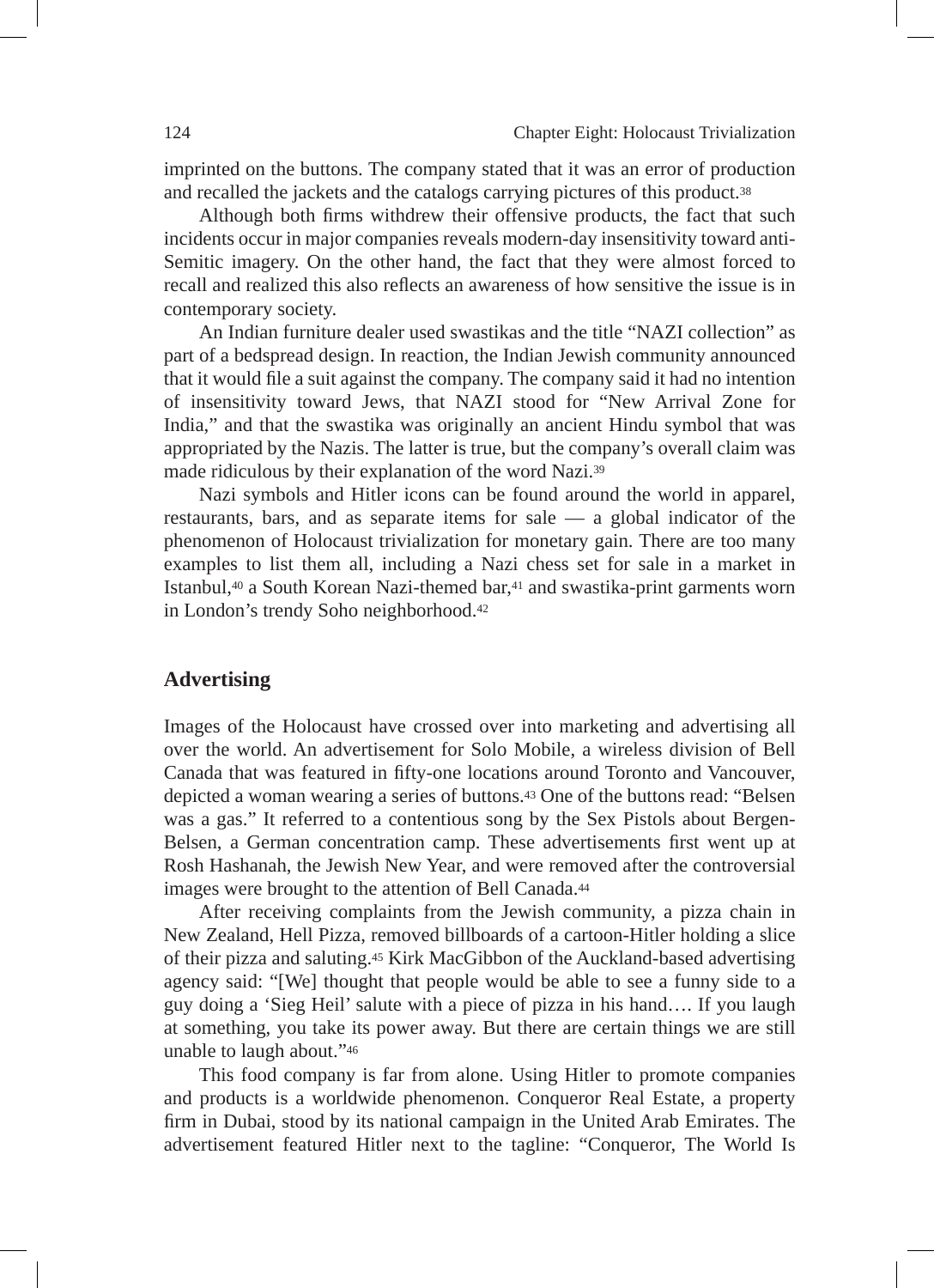Yours." The general manager of the company said: "I'm making business, I don't have a political opinion. He's a famous person — bad or good, I don't care — and I want to attract the attention of readers. And yesterday we had a lot of response. We had complaints, but it was one of the busiest days of the year, too, so it has an effect<sup>"47</sup>

# **The Otto Jespersen Affair**

Not all trivializers are repentant when faced with the offense and hurt that their words or actions have stirred up. The Norwegian comedian Otto Jespersen was at the center of a Holocaust-trivializing controversy in Norway.48 On 27 November 2008, he said on TV 2, the country's largest commercial television station: "I would like to take the opportunity to remember all the billions of fleas and lice that lost their lives in German gas chambers, without having done anything wrong other than settling on persons of Jewish background."49 Much worse, however, was that the director of the television station defended this expression of "satire" from criticism.50

A week later Jespersen, in his weekly television appearance, gave a "satiric" monologue of mixed anti-Semitic and anti-Israeli remarks. He concluded by wishing the Jews a happy Christmas. But then as an afterthought, he said that this was not proper as the Jews had murdered Jesus. Two years earlier the same comedian had burned pages from the Hebrew Bible in front of a television camera. It was no reason for the Norwegian television company to terminate his employment. Jespersen also explained that he would not burn the Koran, as he wanted to live longer than a week.<sup>51</sup>

The reaction from Jewish sources, however, was effective. TV2's attitude toward this anti-Semitic hate speech led an Auschwitz survivor, Imre Hercz, the Jewish community (Det Mosaiske Trossamfund or DMT), and the Norwegian Center against Antisemitism to complain to the Pressens Faglige Utvalg (PFU), a media organization that deals with complaints against journalists and the media. At the end of February 2009, the PFU unanimously decided to condemn Jespersen.52 It was the first time ever that this body took such a decision regarding ostensible satire.

In May 2006, a Dutch court sentenced a twenty-three-year old student to forty hours of community service for making an anti-Jewish video called "Housewitz." It invited people to a fictitious techno-music festival that was an Auschwitzthemed party. The video included pictures of gas chambers, with captions such as "hot showers, free of charge." The student made an apology before the court after he was condemned.53

Holocaust trivialization also occurs in art. One much-publicized case concerned German author and film director Rainer Werner Fassbinder's 1985 play *Der Müll, die Stadt und der Tod* (Garbage, the Town and Death). Its main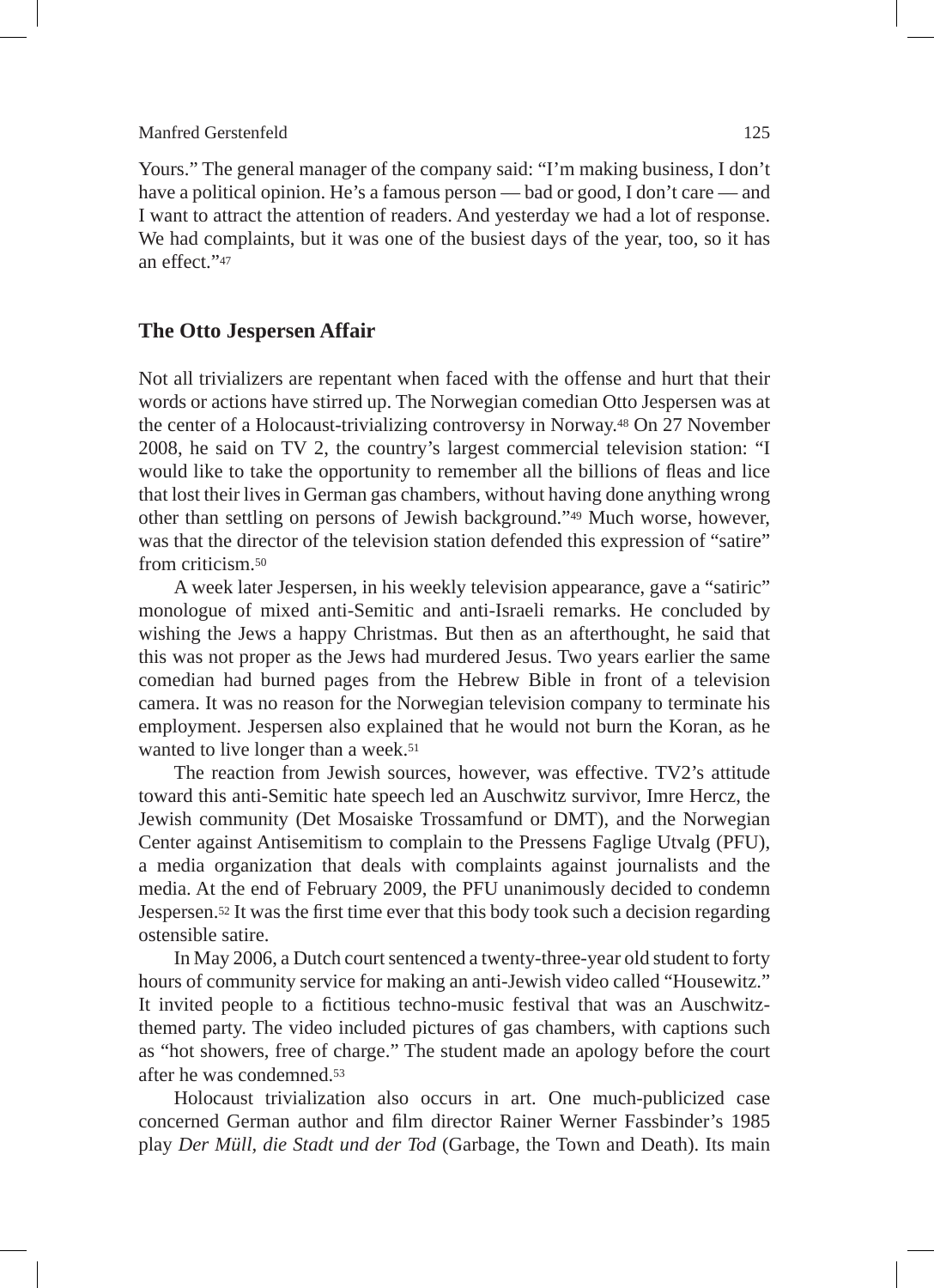character — perhaps modeled on German Jewish communal leader Ignatz Bubis — was a Jewish property speculator about whom one character said, "Had he been gassed, I could sleep more peacefully tonight." Members of Frankfurt's Jewish community, including Bubis, occupied the theater's stage to prevent the performance. Eventually the play was banned in Frankfurt.54

#### **Jewish Trivialization of the Holocaust**

Some Jews also trivialize the Holocaust. Problems currently facing the Jewish people cannot be compared to the mass murder of six million. An article by Ohr Samayach, a Jerusalem-based Jewish outreach organization, calls the assimilation of Jews "the holocaust of assimilation."55 But the voluntary abandonment of Jewish practices and identity is very remote from undergoing an imposed genocide.

Uri Orbach is a well-known Israeli religious journalist who became a member of the Israeli parliament in 2009. He referred to the problem of Jewish intermarriage as the "'White Holocaust' or 'Silent Holocaust,' the one that annually takes away many thousands of Jews who chose to intermarry."56 However, mixed marriages are a free choice *and* part of a process that has nothing of the cruelty of helpless Jews who were murdered because of their identity.

Sarah Silverman, an American Jewish comedian, regularly jokes about the Holocaust. She mentions a Holocaust-survivor grandmother "who went to one of the 'better' concentration camps and got a tattoo that read 'bedazzled.'"57

# **Conclusion**

The above examples demonstrate that trivialization occurs in many and varied situations. They show that, contrary to most other distortions of the Holocaust, the trivializers usually do not target Jews.

Holocaust trivialization very often selects a single element that somewhat resembles a component of the Holocaust as the basis of its abusive comparison. The essence of the distortion is that there are so many cruel elements of the Holocaust with which the compared phenomenon has no similarity.

As Holocaust trivialization is almost always based on a superficial use of comparisons, those who confront the trivializers limit themselves to ad hoc refutations of their claims or demands to stop commercialization and other abuses. In many cases, but not always, this leads to apologies by those responsible.

#### **Notes**

1. Elie Wiesel, "Some Questions That Remain Open," in Asher Cohen, Joav Gelber, and Charlotte Wardi, eds., *Comprehending the Holocaust* (Frankfurt: Peter Lang, 1988), 13.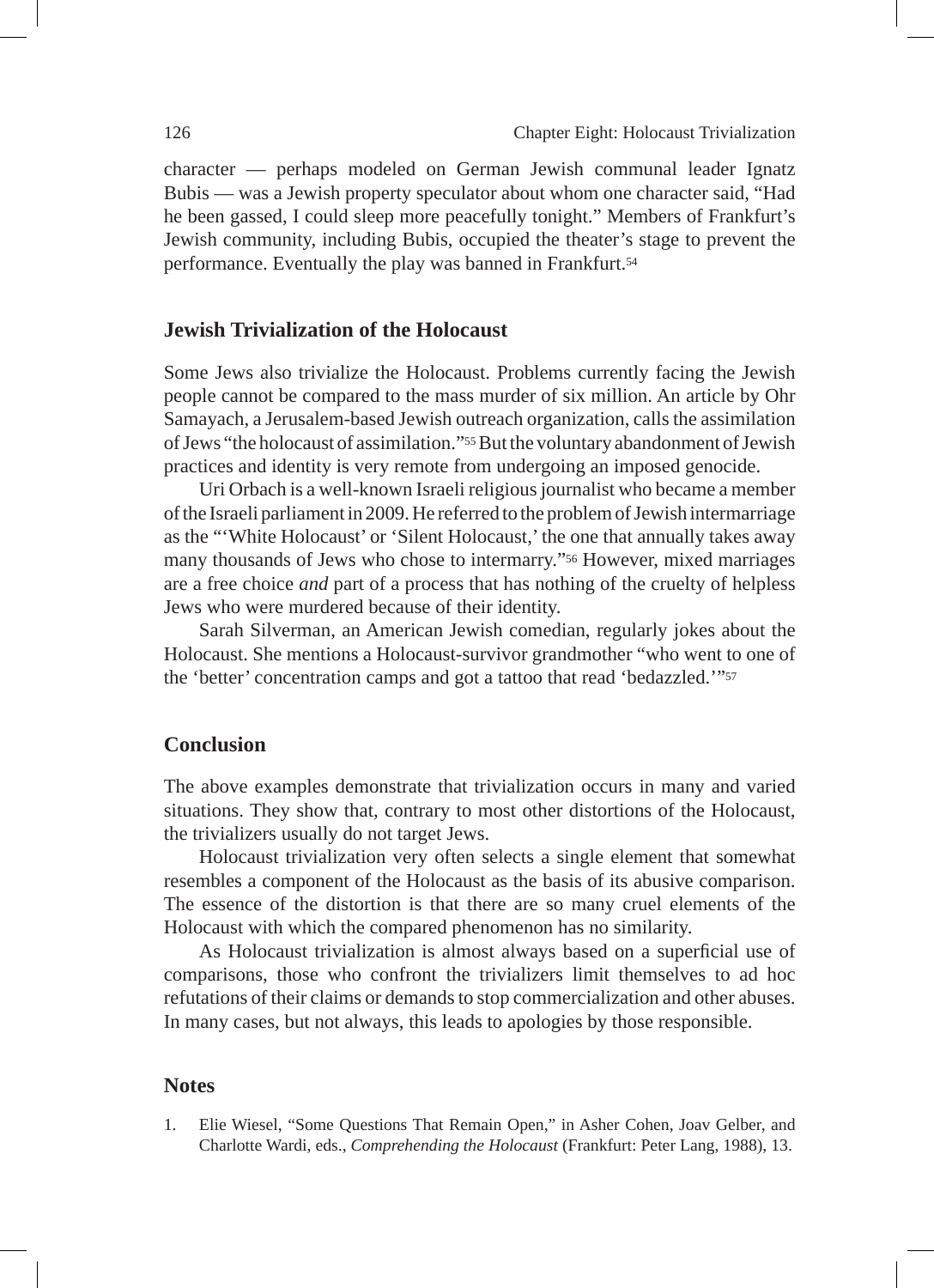- 2. Ellen Goodman, "No Change in Political Climate," *Boston Globe*, 9 February 2007.
- 3. Dennis Prager, "Global Warming Denial=Holocaust Denial?" *FrontPage Magazine*, 13 February 2007.
- 4. Al Gore, "An Ecological Kristallnacht. Listen," *New York Times*, 19 March 1989.
- 5. "May Points to Gore Remarks in Defending Nazi References," *Canada.com*, 9 January 2008, viewed 15 January 2009.
- 6. Ibid.
- 7. ADL, "ADL Says Glenn Beck's Outrageous Holocaust Comparison Part of Troubling Epidemic on the Airwaves," Press Release, 2 May 2007.
- 8. "Kyoto Protocol an 'International Auschwitz,'" *Environmental Data Interactive Exchange*, 16 April 2004.
- 9. "Pope Likens Abortion to Holocaust," *BBC News*, 22 February 2005.
- 10. David Willey, "Pope's Book Confronts Evil," *BBC News*, 23 February 2005.
- 11. "Pope Likens Abortion to Holocaust."
- 12. "German Cardinal Compares Abortion to German Holocaust," *Catholic Exchange,* 21 January 2005.
- 13. "Clash at UNH over Anti-Abortion Billboards," *Foster's Daily Democrat*, 10 April 2007.
- 14. Jennifer Siegel, "Huckabee's 'Holocaust' Analogy Has ADL Angry, Abortion Foes Yawning," *Forward*, 31 October 2007.
- 15. J. M. Coetzee, "Exposing the Beast: Factory Farming Must Be Called to the Slaughterhouse," *Sydney Morning Herald*, 21 February 2007.
- 16. David Teather, "'Holocaust on a Plate' Angers US Jews,'" *The Guardian*, 3 March 2003.
- 17. Gary Younge, "We're Stunt Queens. We Have to Be," *The Guardian,* 24 February 2006.
- 18. "Group Blasts PETA 'Holocaust' Project," *CNN.com*, 28 February 2003.
- 19. ADL, "Holocaust Imagery and Animal Rights," Press Release, 2 August 2005.
- 20. Ingrid Newkirk, "Apology for a Tasteless Comparison," *IsraelInsider.com*, 5 May 2005, viewed 7 May 2005.
- 21. James M. Jasper and Dorothy Nelkin, *The Animal Rights Crusade* (New York: Free Press, 1992), 47.
- 22. Roberta Kalechofsky, *Animal Suffering and the Holocaust* (Micah Publications, 2003).
- 23. Karen Davis, "A Tale of Two Holocausts," *Animal Liberation Philosophy and Policy Journal*, Vol. 2, No. 2 (2204): 1–20.
- 24. www.excellenteditor.com/index.htm.
- 25. Charles Patterson, *Eternal Treblinka: Our Treatment of Animals and the Holocaust* (New York: Lantern Books, 2002), 127.
- 26. Charles Hurt, "Bush: Beware Iran 'Nuclear Holocaust,'" *New York Post*, 29 August 2007.
- 27. "Scotland's Holocaust Fears," *BBC News,* 1 January 2001.
- 28. "N Korea 'May End' Nuclear Pact," *BBC News*, 22 March 2002.
- 29. Michael Rabinoff, *Ending the Tobacco Holocaust* (Fulton, CA: Elite Books, 2007).
- 30. "Guantánamo Lijkt op Naziregime," *SP!TS*, 10 January 2005. [Dutch].
- 31. Shailagh Murray, "Durbin Apologizes for Remarks on Abuse," *Washington Post*, 22 June 2005.
- 32. ADL, "Immigrants Targeted: Extremist Rhetoric Moves into the Mainstream," Press Release, 2007*.*
- 33. "Cardins Blast Steele for Comparing Stem Cell Research to the Holocaust," *Gazette.net*, 10 February 2006.
- 34. Robert Barnes and Matthew Mosk, "Steele Apologizes for Holocaust Remarks," *Washington Post*, 11 February 2006.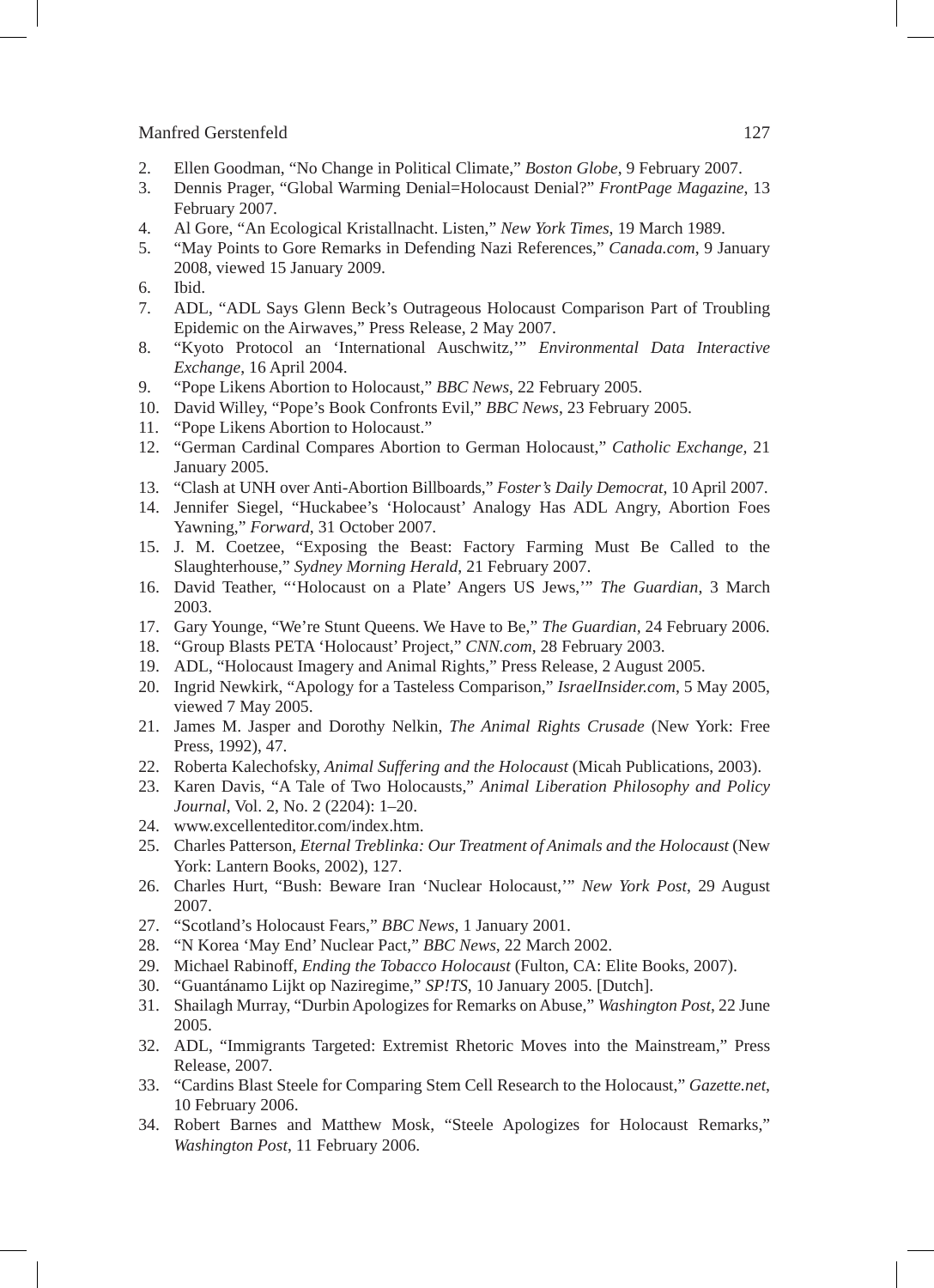- 35. "Michel Rocard règle ses comptes avec le socialisme à la francaise," *Le Monde*, 5 October 2005. [French]
- 36. www.cafepress.com/cp/info/about.
- 37. ADL, "Online Retailer Removes Auschwitz T-Shirts after ADL Voices Concern," Press Release, 4 December 2006.
- 38. "Huch, schon wieder ein Hakenkreuz!" *Welt Online*, 24 September 2007. [German]
- 39. "Bedspread Line Named 'Nazi Collection' Outrages Indian Jews," *CNN.com*, 1 October 2007, 22 October 2007, www.cnn.com/2007/WORLD/asiapcf/09/30/india.nazi. bedspread.ap/.
- 40. Marc Shoffman, "Nazi Chess Sets on Sale," *totallyjewish.com*/news, 11 October 2007.
- 41. "Israeli Envoy to South Korea Angry over Report of Nazi-Themed Bar," *International Herald Tribune*, 8 October 2007.
- 42. "Behind the Seams," *Times Online*, 25 October 2006.
- 43. "Controversial Cell Phone Ad Pokes Fun at Holocaust," *CityNews.ca,* 13 September 2007.
- 44. "Bell Pulls 'Death Camp' Ads," *thestar.com*, 15 September 2007.
- 45. Warren Gamble, "Hell Pizza Gives Hitler the Boot," *stuff.co.nz*, 24 August 2007.
- 46. "Hitler Eating Pizza in Hell Ads Withdrawn," *news.com.au*, 24 August 2007.
- 47. Iain Akerman, "Property Firm Stands by Provocative Hitler Ad," *Brand Republic,* 2 October 2007.
- 48. Manfred Gerstenfeld, "Another Year of Anti-Semitism and Anti-Israelism in Norway," *Post-Holocaust and Anti-Semitism*, 82, 1 July 2009.
- 49. "Otto Jespersen Reported for Offense against Jews," *Aftenbladet*, 29 November 2008.
- 50. "Fellow Comedians Defend Jespersen's Satire," *Aftenbladet,* 1 December 2008.
- 51. Nina Berglund, "Comedian Burns Bible as Cameras Roll," *Aftenposten*, 28 March 2006.
- 52. Marie L. Kleve and Jonas Skybakmoen, "Israel-hetsen til Jespersen var unproblematik," *Dagbladet*, 24 February 2009 [Norwegian]; Helge Wekre, "TV 2 fjernet Otto-raljering," NA24 Arkiv, 26 February 2009. [Norwegian]
- 53. "'Housewitz' Director Gets 40 Hours Labor," *Ynetnews*, 17 July 2009.
- 54. Joachim Koppner, "Die Geduld Verloren," *Deutsches Allgemeines Sonntagsblatt*, 4 December 1998. [German]
- 55. "Ask the Rabbi," Ohr Somayach International, 17 September 2005, http://ohr.edu/yhiy/ article.php/2315, viewed 25 March 2008.
- 56. Uri Orbach, "A Tragic Love Story," *Ynetnews*, 13 November 2007.
- 57. Kera Bolonik, "Does Sarah Silverman Suck?" *TheNation.com*, 9 October 2007.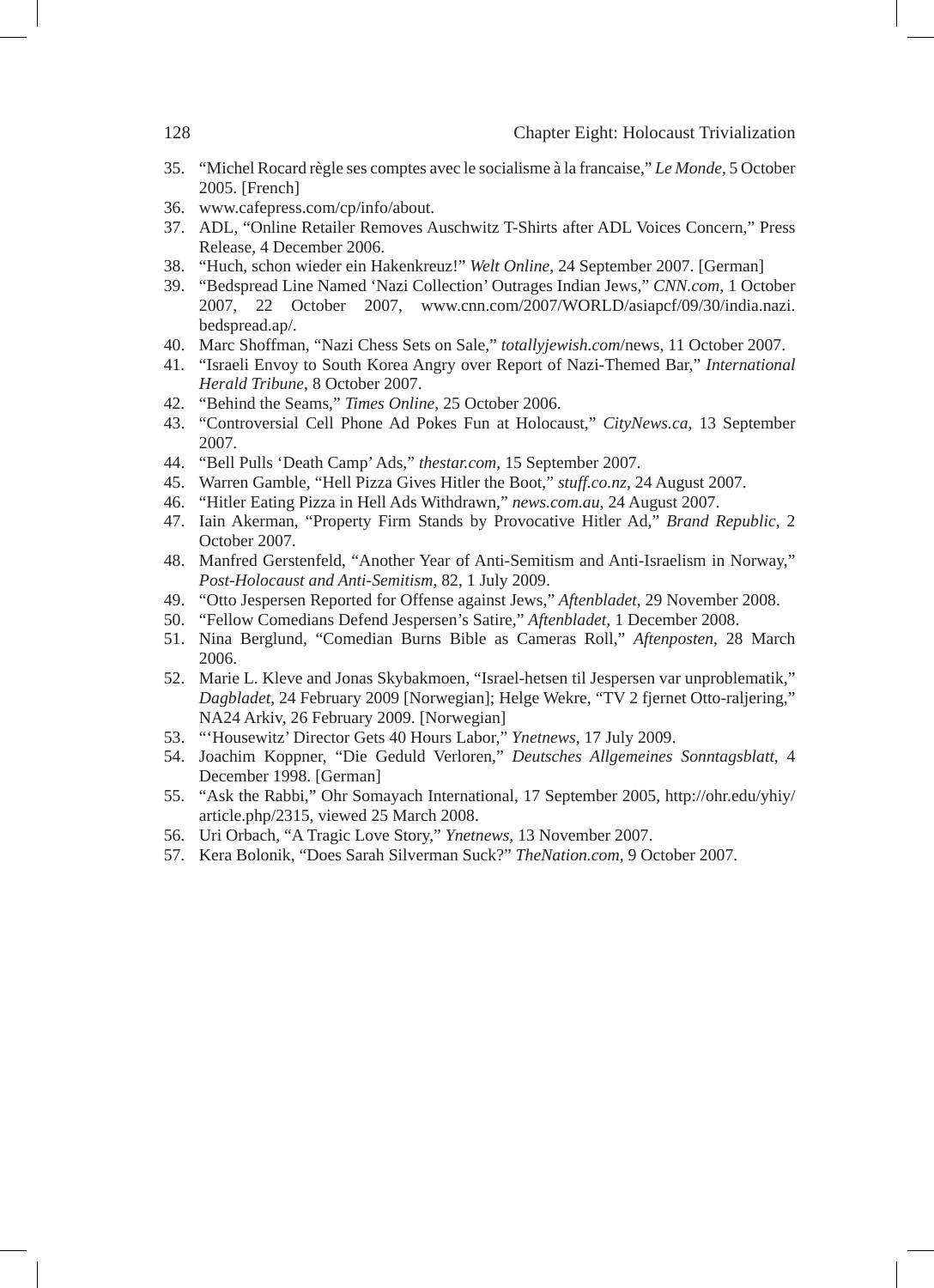# Chapter Nine: Obliterating Holocaust Memory

The category of "obliterating Holocaust memory" groups a number of disparate abuses and distortions of Holocaust history. Collective memory is attacked directly and indirectly. One type of the former is the besmirching and destruction of memorials. Another is disturbing Holocaust ceremonies. A further one is trying to turn such public ceremonies into events that also — and sometimes even only — memorialize other historical events.

Another mode of obliterating Holocaust memory is "Holocaust silencing." This consists of stating that Jews mention the Holocaust too often. When discussing this with Germans, they often agree that many of their friends say "the Holocaust is a chapter that should be closed." One more approach to try and obliterate Holocaust memory is to claim that Jews abuse it for various purposes including political ones.

Indirect attacks on Holocaust remembrance involve the fading away of Jewish memorial sites. This particularly occurs in the former communist countries. It may include the pulling down of former Jewish public buildings for new construction without leaving a memorial plaque on the location. Another example is the removal of Jewish cemeteries for public or commercial purposes.

Contrary to most direct attacks, the indirect ones do not necessarily derive from anti-Semitic motives. They may stem from a lack of sensitivity to the importance of commemoration and preservation, or from the desire to cash in on business opportunities.

#### **Destroying and Besmirching Memorials**

There is a long list of Holocaust memorials that have been intentionally besmirched or destroyed. Only a few can be mentioned here.

In April 2000, the Holocaust Memorial in Salonika to the fifty thousand Jewish inhabitants deported and murdered during the Nazi era was desecrated.1 In May 2000, anti-Semitic slogans such as "Juden Raus" and SS symbols appeared on the Holocaust memorial in Athens.2 The Holocaust monument in Kastoria was also daubed with swastikas.3

On 15 April 2002 — one day after a Holocaust commemoration service at the monument — the Holocaust memorial in Salonika was again desecrated with red paint to suggest bloodshed.4 In July 2002, parts of the Holocaust memorial in Rhodes were irreversibly destroyed. It had only been officially unveiled a few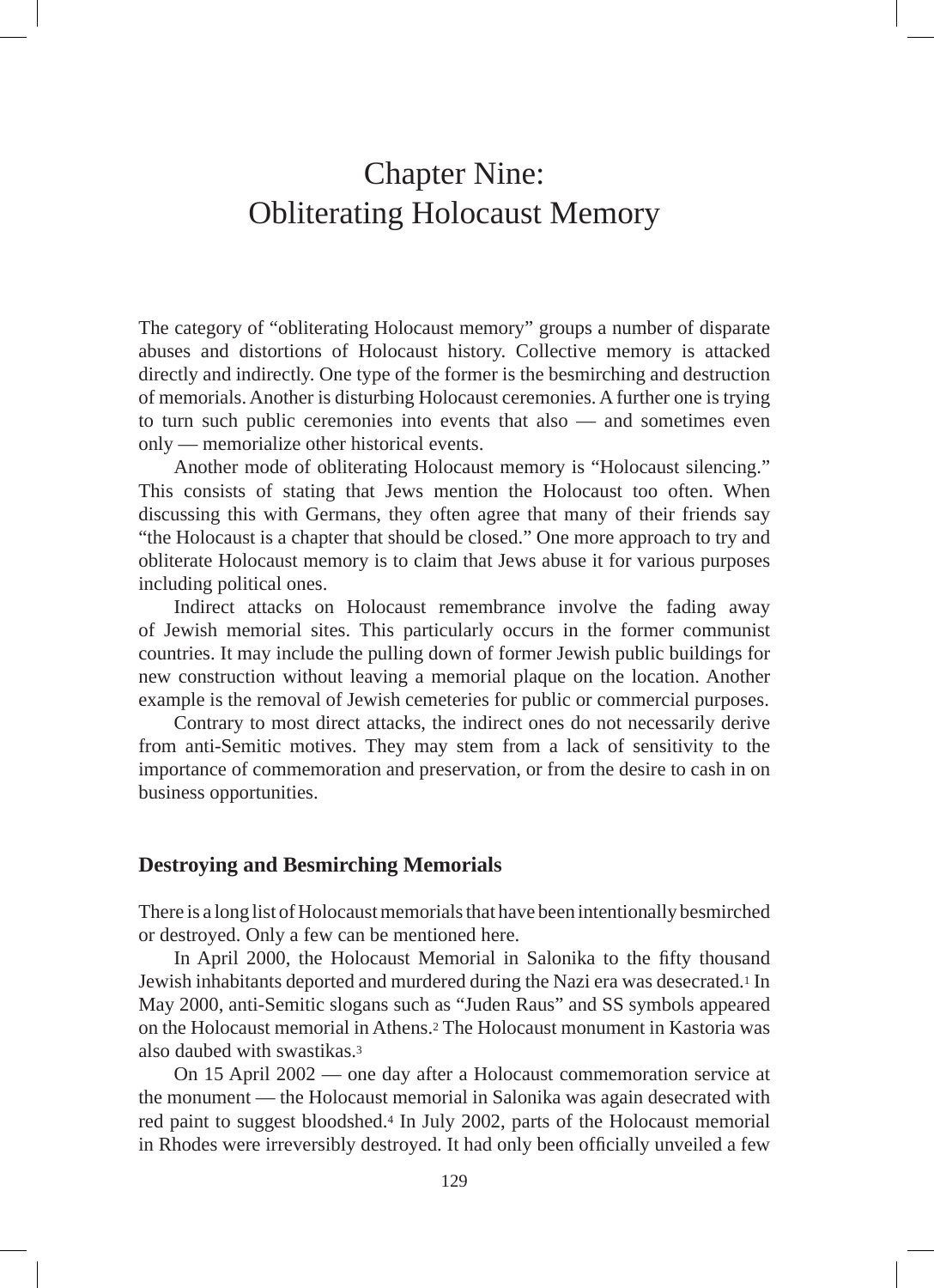weeks earlier on 23 June. The Jewish community had reported that the harassment of the workers during the monument's construction necessitated twenty-fourhour police protection.<sup>5</sup> In both 2002 and 2004, the Holocaust memorial in the northern Greek city of Drama was daubed with anti-Semitic slogans.6

Sometimes individuals take initiatives to establish memorials. In 1990, French Nazi-hunter Serge Klarsfeld put up his own memorial plaque in the Hôtel du Parc in Vichy, home of Pétain's wartime government. He did not request permission because he knew it would not have been granted. The residents of the apartments into which the hotel had been converted were outraged, and the plaque was defaced. In July 2001, Klarsfeld "organized a solid stone memorial facing the former hotel. This time he informed the municipality, who dared not refuse. Klarsfeld's memorial bears witness to the 75,000 Jews deported from France. This cenotaph, too, is regularly attacked. The desecrators are never pursued."7

# **Disrupting Memorial Meetings**

In various places, World War II or Holocaust memorial ceremonies have been disturbed. On 4 May 2003 — the Netherlands' National Memorial Day for the victims of World War II — several ceremonies in Amsterdam were disrupted. In one area of the city, during the two minutes of silence for remembering the dead, youngsters shouted about twenty times "Jews have to be killed!" The perpetrators were young Dutchmen of Moroccan descent. In another part of town, Moroccan youngsters played soccer with the wreaths that had been laid on the memorial.8

On 9 November 2003, a memorial meeting for Kristallnacht in Vienna was disrupted by the Sedunia group, who shouted through loudspeakers. They had to be pushed away by the participants of the meeting. Sedunia is an organization of Muslim immigrants or their progeny as well as Austrian converts to Islam.<sup>9</sup>

In May 2009, a group of five teenagers gave Nazi salutes and shouted "Heil Hitler" at the Ebensee concentration camp — which had been a satellite of the Mauthausen camp. This incident took place before a commemoration of the sixty-first anniversary of the liberation of the Austrian concentration camps. Regional police chief Alois Lissl said the actions were a "clear violation of the law" banning neo-Nazi activities.10

#### **Voiding Holocaust Ceremonies of Content**

Yet another attempt to obliterate Holocaust memory by distorting its meaning came from the Muslim Council of Britain. In January 2005, the organization's secretary-general Iqbal Sacranie wrote to the British minister Charles Clarke that his organization would not attend the commemoration of the liberation of Auschwitz unless it included the "holocaust" of the Palestinian intifada.11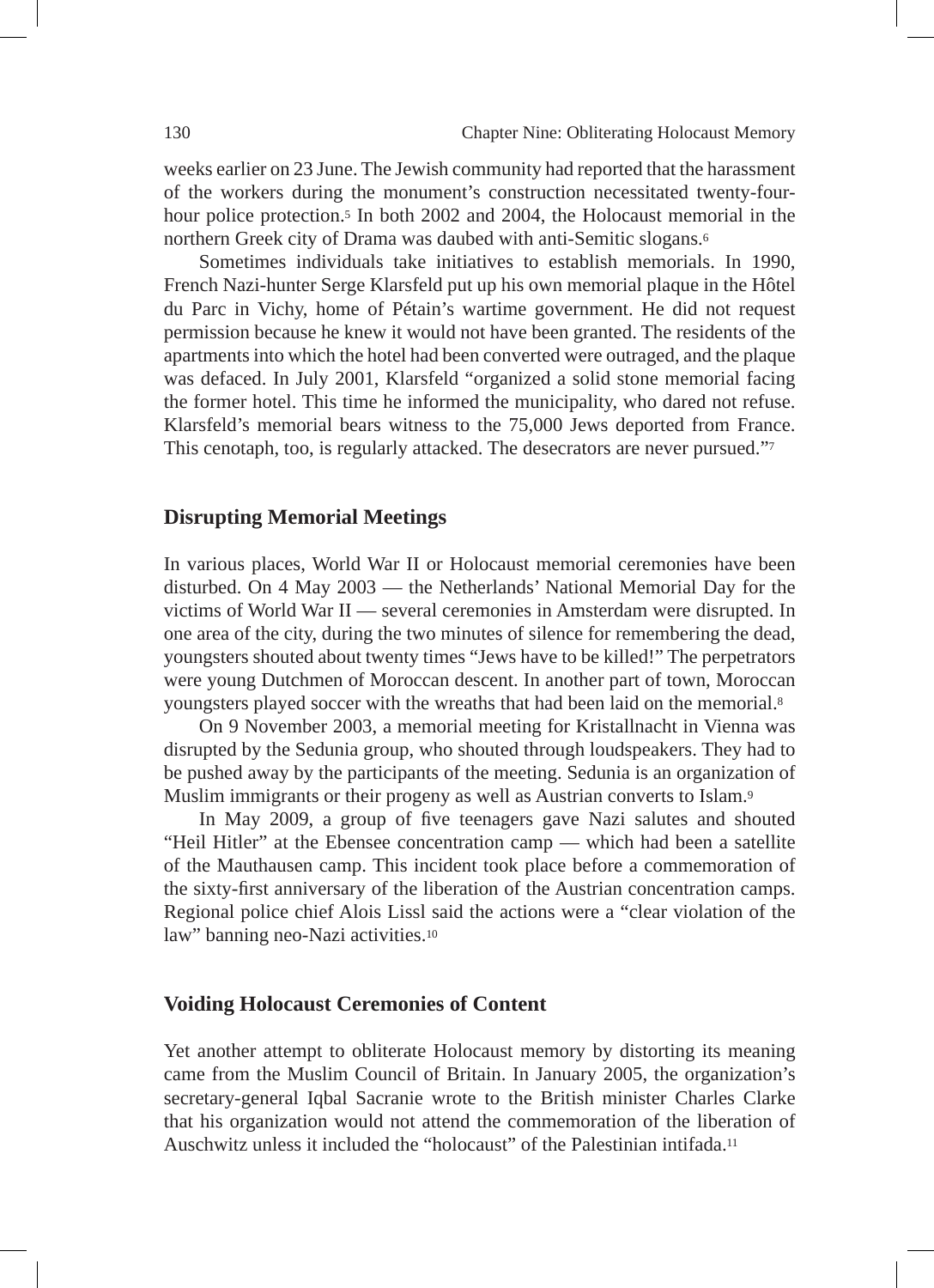In September of that year, a committee of Muslim advisers to Prime Minister Tony Blair suggested that Holocaust Memorial Day be abolished and replaced by a Genocide Day that would also commemorate the mass murder of Muslims in Palestine, Chechnya, and Bosnia.12

For six years the Muslim Council of Britain (MCB), the largest Muslim organization in the country, continued to boycott Holocaust Memorial Day. One of those who condemned the MCB for this was British minister Ruth Kelly, when she held the position of communities' secretary. Finally, at the end of 2007, the MCB abandoned this position. Even then the organization said they would have preferred to have the day replaced by a genocide memorial day.13

Under Muslim influence, the Bolton local council did not hold Holocaust Memorial Day in 2007 and replaced it with a Genocide Memorial Day. The following year they marked both.14 The Holocaust-inversion attempt to commemorate the "Palestinian genocide" on the official Spanish Holocaust Memorial Day was mentioned earlier.

#### **Silencing Holocaust Memory**

Another tool of those who wish to silence Holocaust memory is claiming that Jews mention the Holocaust too much. Before Holocaust Remembrance Day, 27 January 2004, a survey was released that was conducted by the Ipso Research Institute for the Italian newspaper *Corriere della Sera* in Italy, France, Belgium, Austria, Spain, the Netherlands, Luxembourg, Germany, and Britain. Of those polled, 35 percent believed that Jews should stop "playing the victim" regarding the Holocaust and its persecutions of sixty years ago. The poll found that, in all countries, anti-Semitic sentiment paralleled anti-Israeli sentiment.15

The German GMF poll found that 62 percent of Germans are fed up with hearing about the German crimes against the Jews.16 This is not only a German attitude. A 2005 ADL survey shows that it is widespread. Large portions of the European public believe that Jews still talk too much about what happened to them in the Holocaust. Overall, 42 percent of those surveyed believe this is "probably true." Indeed, a plurality of respondents in Austria, Germany, Hungary, Italy, Poland, Spain, and Switzerland believe this notion to be true.17

A 2007 ADL survey in five European countries confirmed that large parts of the population consider it "probably true" that "Jews still talk too much about what happened to them in the Holocaust." The figures were 40 percent in France (compared to 34 percent in 2005), 45 percent in Germany (48 percent in 2005), 46 percent in Italy (49 percent in 2005), 46 percent in Spain (no change), and 58 percent in Poland (52 percent in 2005).18

Sergio Romano, one of Italy's foremost mainstream historians, insinuated in his book *A Letter to a Jewish Friend* that the Jews cause renewed anti-Semitism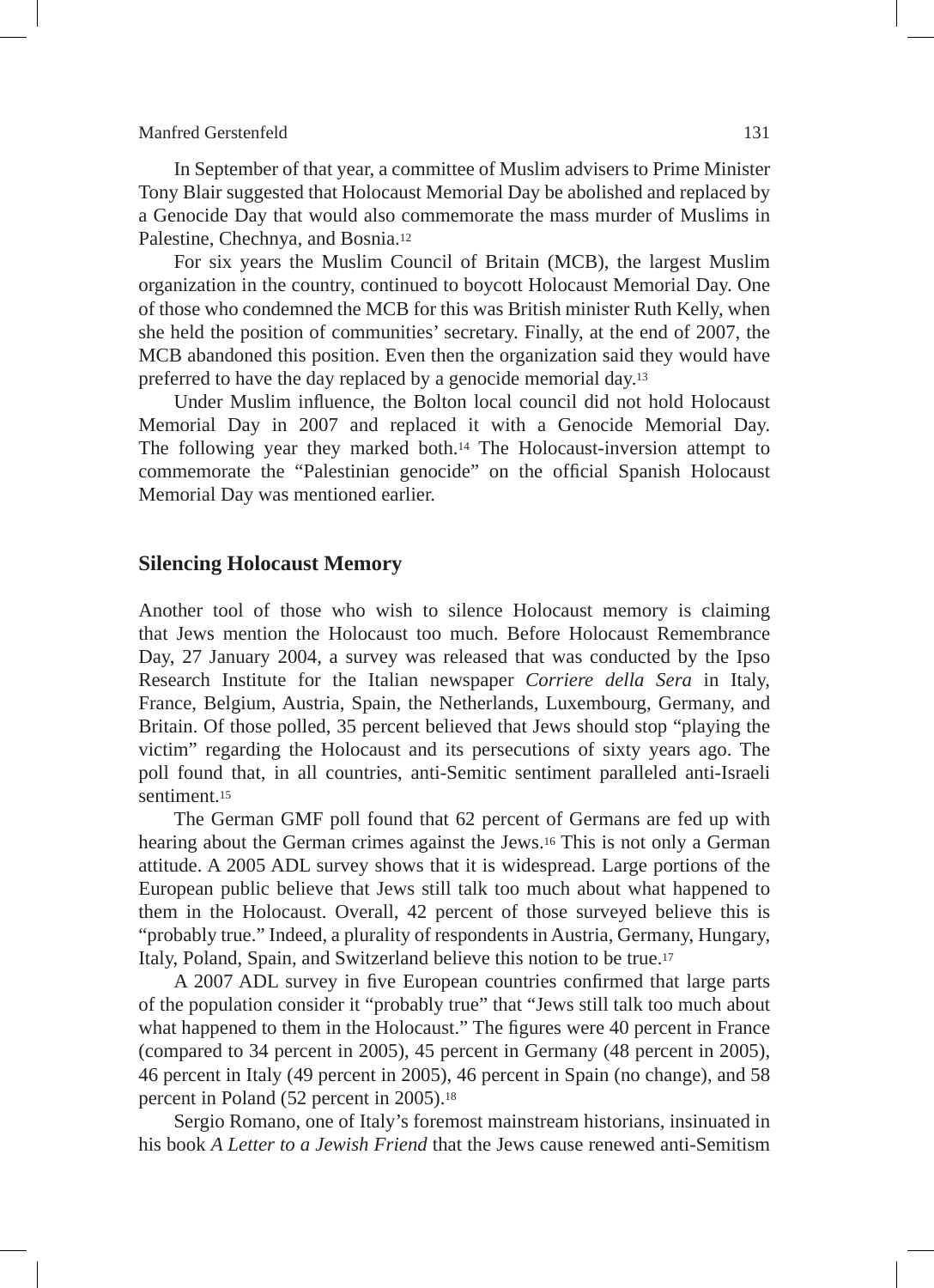by emphasizing Holocaust remembrance. This is an innovative mutation of the old canard that anti-Semitism is the result of Jewish behavior.19

# **Ukrainian Party Complains**

Another type of Holocaust silencing occurred in the Ukrainian town of Lviv at the end of 2008. There members of the Freedom Party in the city council asked the prosecutor's office to start an inquiry against the Jewish Lviv Hesed Ariye organization. They complained that it had screened a movie titled *Two Tangos* on the Holocaust in the Ukraine. It showed that the majority of Jews in Lviv were murdered by Germans with the assistance of local collaborators. The council members said this was ethnic incitement and also claimed that many Jewish Soviet officials were responsible for the famine under the Soviet regime in 1932–1933.20

The Freedom Party calls for "Ukraine for the Ukrainians." The party's publications say that a disproportionately large percentage of the wealth of the country is in the hands of non-Ukrainians. Its leader Oleh Tyahnybok has called for "merciless" action against such Jews and Russians.

In the present European reality, the claim that Jews overly mention the Holocaust can easily be countered by saying: "This is necessary not because of the past but because of the future. Although it is not probable that Europeans will murder large number of Jews again, a significant number might help in various ways those who want to do so, namely radicals and their sympathizers in the Arab and Muslim world."

In various countries some Muslim parents and children oppose the teaching of the Holocaust in schools. In 2005, Fenny Brinkman, who taught for some time at an Amsterdam Muslim school, published a book on her experiences there titled *Haram* (Impure). She tells how a colleague taught about the Holocaust in one of the classes. The next day several fathers complained about it. The head of the school then decided that in the future, attention would only be given to the persecution of Gypsies because Jews were evil people.21

Tossavainen writes about Sweden: "One Holocaust survivor, who gives lectures at schools all over the country about his experiences during the Shoah, tells of Arab and Muslim pupils who stay away from his talks, sometimes at their parents' request. Pupils, he says, who do attend rarely express hostility, but those who do are exclusively 'of Middle Eastern origin.'"

Tossavainen tells of a case that also has to be categorized as Holocaust promotion. After his lectures a Swedish survivor usually asks for the listeners' evaluations, and once a school pupil from an Iraqi family wrote:

That, which happened in the Second World War I think it was a good thing of Hitler to treat the Jews that way because I hate Jews. After the war they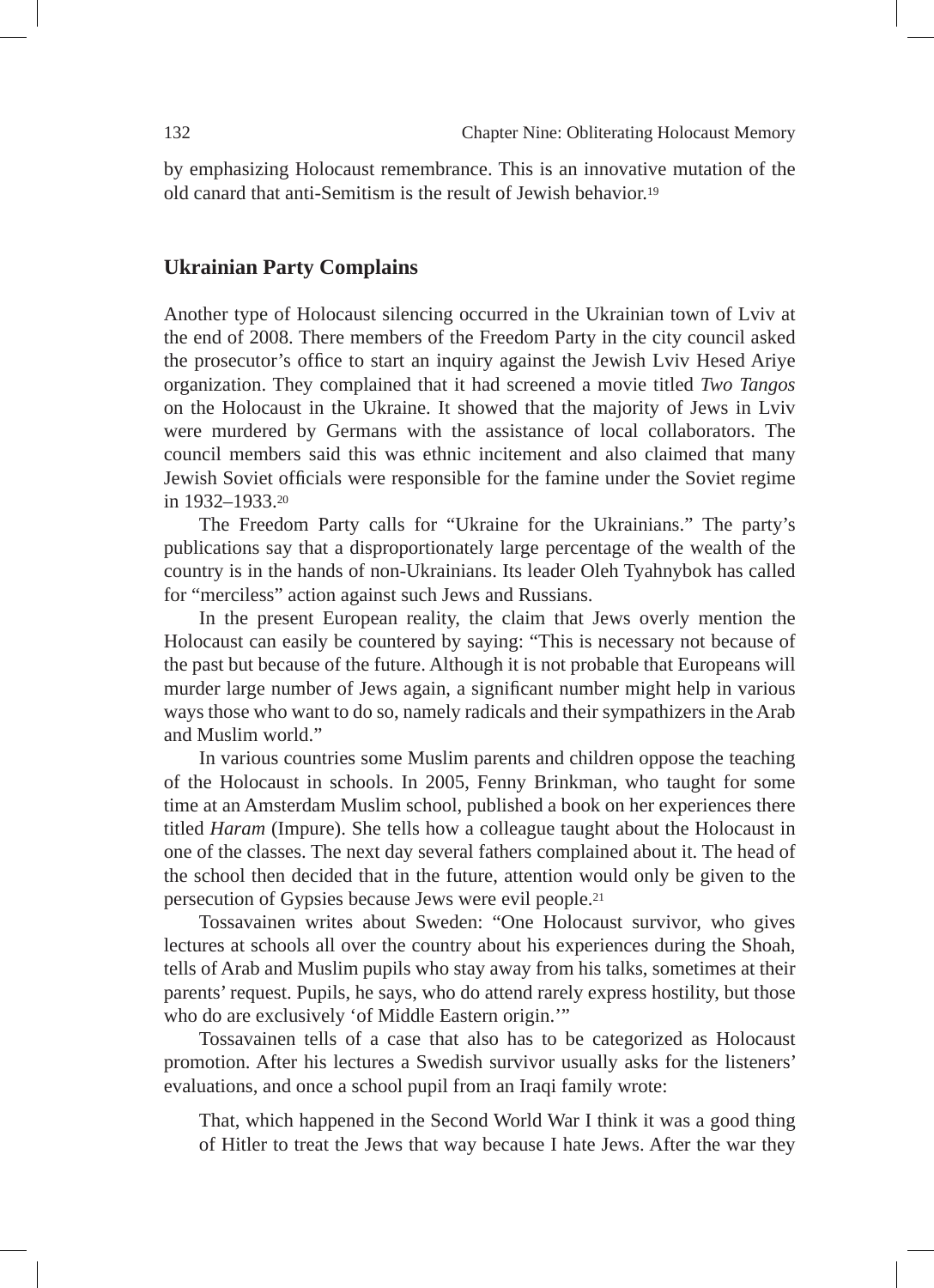tried to get a country because they didn't have a country and so they took a part of Palestine and they created little Israel because Hitler threw them out of every country and that thing today [the lecture by the survivor] was only crap. The film was bad and I think what Hitler did to the Jews served them right and I don't care what you [the survivor] talked about and I wish that the Palestinian people kill all the Jews. Jews are the most disgusting people in the world and the biggest cowards and because of what happened today I wasn't going to come to school because an ugly Jew comes to school.<sup>22</sup>

#### **Accusing Jews of Holocaust-Memory Abuse**

Another way to try to silence Jews is to claim that they abuse the Holocaust for a multitude of other purposes. A major proponent of this is Norman Finkelstein, formerly an assistant professor at DePaul University in Chicago. One of his books is titled *The Holocaust Industry: Reflections on the Exploitation of Jewish Suffering*.23

Israeli historian Ronald Zweig, who reviewed the book, wrote:

Finkelstein argues that the contemporary use of the Holocaust has created an entire "industry" which, in the best manner of exploitative capitalism, is not only politically useful but also financially rewarding. Himself Jewish and the son of Holocaust survivors, Finkelstein could allow himself to articulate what many people believe but do not dare say in public. This is especially true in Britain, where socialist circles are anti-Zionist and pro-Palestinian de rigueur but struggle to avoid being tarred with the brush of anti-Semitism.

The core of Finkelstein's argument is that a cabal of Jewish leaders conspired to extort money from European governments, under the pretext of claiming material compensation for the losses of the Holocaust and for the benefit of the survivors. Once their claims were successful, these organizations then kept the money to themselves and paid the survivors only a pittance. Summarized in this form, the accusation is so unbelievably and totally without foundation that I looked once again at the third chapter of *The Holocaust Industry* to ensure that I had not parodied Finkelstein's argument. But the summary fairly represents what he wrote.<sup>24</sup>

## **Indirect Attacks**

Not only the existence of Jewish memorials, but also that of formerly Jewish sites, plays an important role in making people recall the mass murder of the Jews during the Holocaust. This is particularly the case in the former communist countries where the great majority of Jews were murdered. Of the remainder many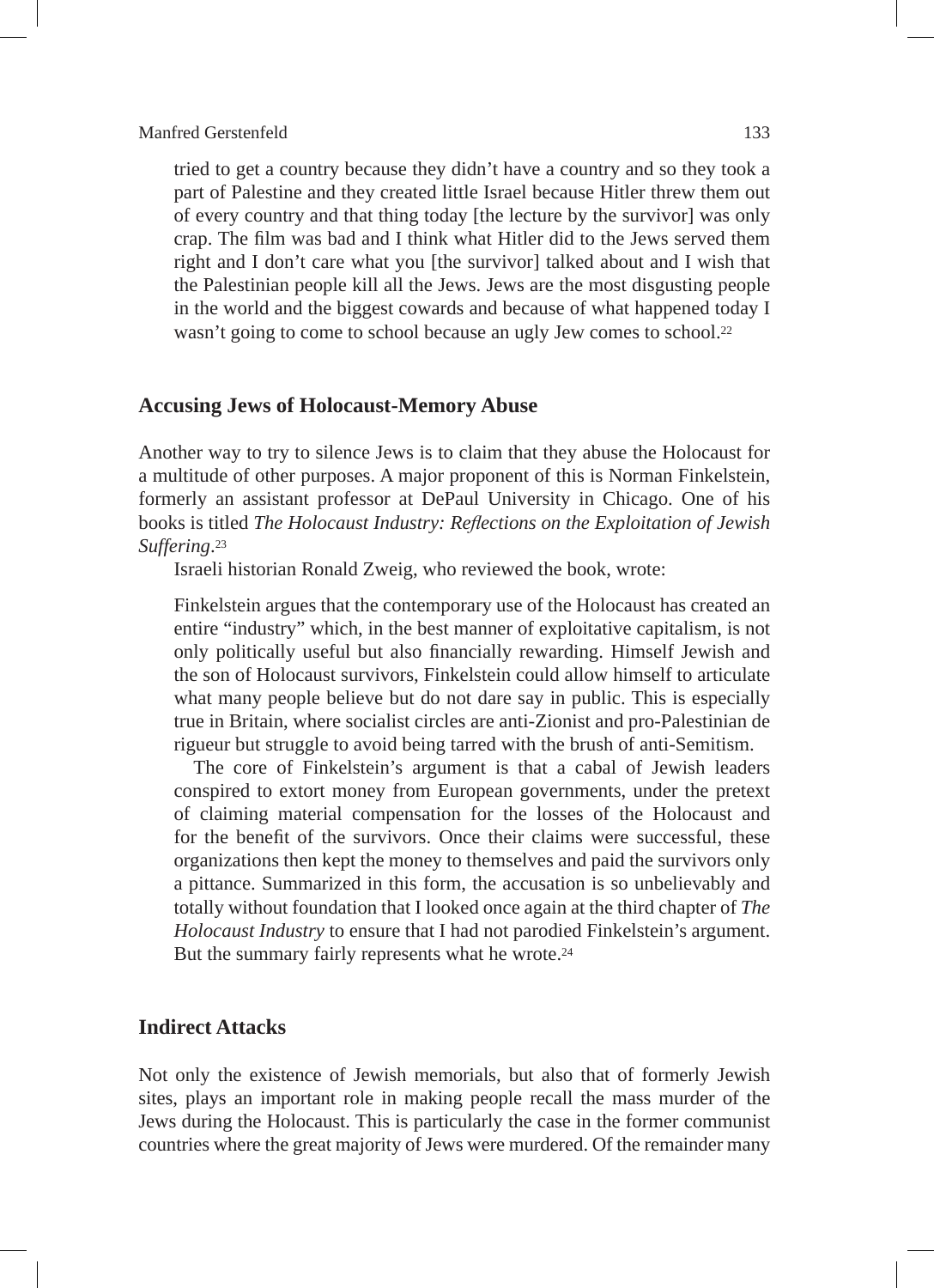emigrated under the communist rule. Two factors thus come together. Few or no Jews are left in places where there were formerly communities, and the communist rulers only rarely allowed the establishment of specific memorials for the Jews.

Ceresnjes has pointed out that the breakup of the Federal Republic of Yugoslavia provides a particularly good case study of many aspects of the process of memory destruction. The successor states are rewriting their histories, during which their collective memories change. The memory of the Holocaust is thus also fragmented according to the national context.

At the same time, Jewish sites, monuments, and memorials degrade physically.

Ceresnjes observes that monuments and memorials stand even when societies and their collective memories change. Hence, physical Jewish infrastructure should also be kept from degradation and memorial sites in Jewish locations should be properly maintained. Ceresjnes remarks that the existence of a Jewish memorial does not allow local people to forget the crimes of the past. These arguments are developed in more detail in an interview with Ceresjnes later in this book.25

Rabbi Michael Schudrich, chief rabbi of Poland, asks:

What, for instance, should the small Jewish community's attitude be toward the 1,300 unattended Jewish cemeteries? We cannot save all of them. My first priority is that we will not permit their further desecration. If there are neglected, forsaken, and overgrown cemeteries, this is painful. Yet taking care of them cannot be a priority in our present situation.

…The challenge for us is that as Poland develops, unused land becomes more valuable. Then, if no one has paid attention to a Jewish cemetery for fifty years, there is an inclination to build over it. This now becomes a matter of public education for us. Over the last five years I have found increased sensitivity to our tradition among the authorities. I only encountered one substantial exception in Lezansk, a town with a strong Jewish history due to the great Hasidic master, Rabbi Elimelech, who is buried there. Today, every year thousands of Hasidim and other Jews visit Lezansk. Despite that or perhaps because of it, the town has too often been insensitive to Jewish needs. Yet the process of negotiation is extremely time-consuming. I doubt whether we can save all 1,300 unattended cemeteries, because we cannot get such massive funding.<sup>26</sup>

# **Notes**

- 1. Stephen Roth Institute on Anti-Semitism and Racism, Tel Aviv University, *Anti-Semitism Worldwide 1999/2000*, 2002, 125.
- 2. Manfred Gerstenfeld, "Anti-Semitism in Greece: Embedded in Society," an interview with Moses Altsech, *Post-Holocaust and Anti-Semitism,* 23, 1 August 2004.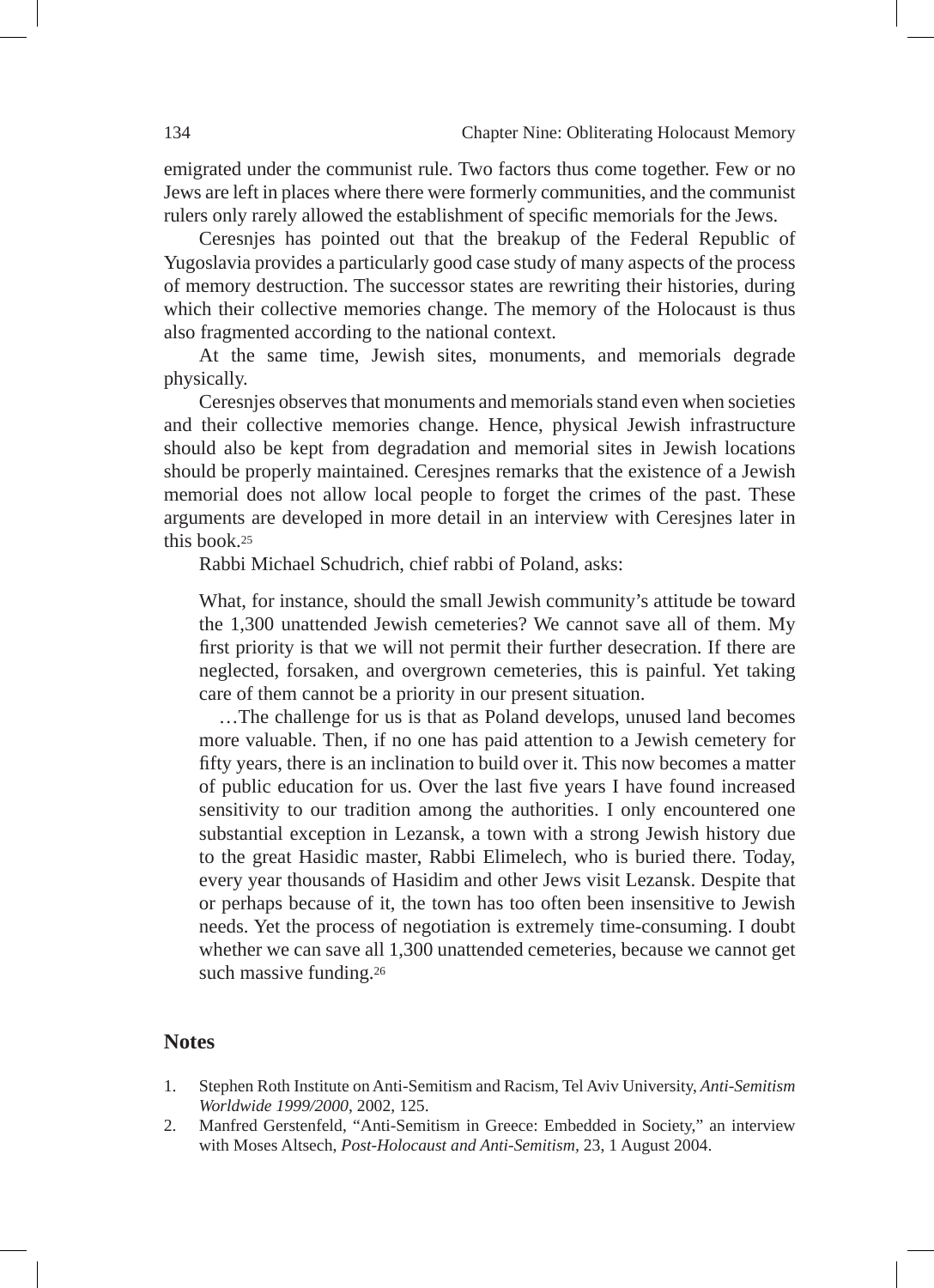- 3. Stephen Roth Institute, *Anti-Semitism Worldwide 1999/2000*, 125.
- 4. "25 Months of Anti-Semitic Invective in Greece: March 2002–April 2004," a report compiled in cooperation with the *Greek Helsinki Monitor*, Simon Wiesenthal Center, April 2004.
- 5. Ibid.
- 6. SWC to New Greek Prime Minister: "Greek Anti-Semitism Justifies Continuation of Center's Travel Advisory," Simon Wiesenthal Center, 15 March 2004 (see also *Ta Nea Mas*, the newsletter of the Central Board of Jewish Communities in Greece, May 2002).
- 7. Julia Pascal, "Vichy's Shame," *The Guardian*, 11 May 2002.
- 8. "Allochtonen verstoren herdenking vierde mei," *Parool*, 8 May 2003. [Dutch]
- 9. http://no-racism.net/article/1008/, viewed 6 January 2009.
- 10. "Arrests in Austria Camp Attacks," *BBC News*, 12 May 2009.
- 11. David Leppard, "Muslims Boycott Holocaust Remembrance," *Sunday Times*, 23 January 2005.
- 12. Abul Taher, "Ditch Holocaust Day, Advisers Urge Blair," *Sunday Times*, 11 September 2005.
- 13. Vikram Dodd, "Muslim Council Ends Holocaust Memorial Day Boycott," *The Guardian*, 3 December 2007.
- 14. Manfred Gerstenfeld, "Muslim-Jewish Interactions in Great Britain," an interview with Michael Whine, *Changing Jewish Communities*, 32, 15 May 2008.
- 15. "European Poll: 46 Percent Say Jews Are 'Different,'" *Haaretz*, 26 January 2004.
- 16. Aribert Heyder, Julia Iser, and Peter Schmidt, "Israelkritik oder Antisemitismus? Meinungsbildung zwischen Öffentlichkeit, Medien und Tabus," in Wilhelm Heitmeyer, ed., *Deutsche Zustände* 3 (Frankfurt am Main: Suhrkamp, 2005), 144ff. [German]. GMF stands for Gruppenbezogene Menschenfeindlichkeit (Group-Targeted Misanthropy).
- 17. ADL, "ADL Survey in 12 European Countries Finds Anti-Semitic Attitudes Still Strongly Held," www.adl.org/presRele/ASInt\_13/4726\_13.htm, 7 June 2005.
- 18. ADL, "ADL Survey in Five European Countries Finds Anti-Semitic Attitudes Rising," Press Release, 14 May 2007.
- 19. Sergio Romano*, Lettera a un Amico Ebreo* (Milan: Longanesi, 1997), 139. [Italian]
- 20. "Ukrainian Charity Accused of 'Ethnic Incitement,'" JTA, 21 December 2008.
- 21. Fenny Brinkman, *Haram* (Amsterdam: Uitgeverij Balans, 2005), 45, 46. [Dutch]
- 22. The letter is quoted in Mikael Tossavainen, "Det förnekade hatet: Antisemitism bland araber och muslimer i Sverige," Svenska Kommittén Mot Antisemitism, Stockholm, 2003 [Swedish]. The peculiarities in the grammar and orthography reflect the Swedish original. See Mikael Tossavainen, "Arab and Muslim Anti-Semitism in Sweden," in Manfred Gerstenfeld, *Behind the Humanitarian Mask: The Nordic Countries, Israel and the Jews* (Jerusalem: Jerusalem Center for Public Affairs, 2008), 100.
- 23. Norman G. Finkelstein, *The Holocaust Industry: Reflections on the Exploitation of Jewish Suffering* (London: Verso, 2000).
- 24. Ronald Zweig, review of *The Holocaust Industry* by Norman Finkelstein, *Journal of Israeli History*, Vol. 20, Nos. 2–3 (Summer–Fall 2001): 208–216.
- 25. See the interview with Ivan Ceresnjes in this volume.
- 26. Manfred Gerstenfeld, "The Jews in Poland: Recent Developments," an interview with Rabbi Michael Schudrich, *Changing Jewish Communities*, 43, 17 April 2009.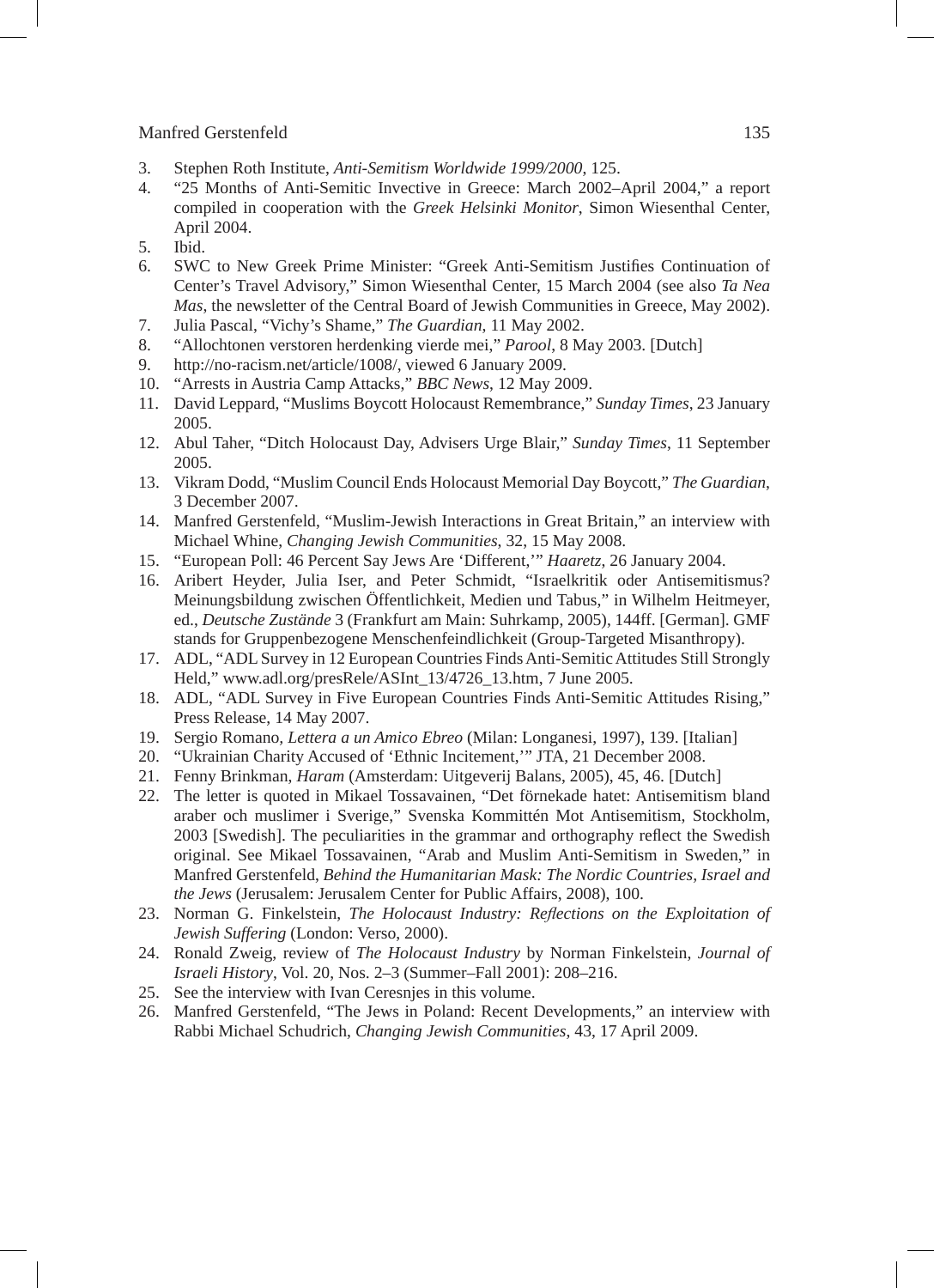# Chapter Ten: The Importance of Apologies

In the struggle against Holocaust distorters, particular attention should be given to the official apologies by nations and institutions that were perpetrators, accomplices, or bystanders in the Holocaust. A few examples will illustrate their importance.

Apologies to a large extent bring closure to part of the debate. Those who represent the ones who commited crimes against humanity, collaborated, or were negligent on the one hand, and those who represent the victims on the other, have jointly agreed on their interpretation of part of the past. Apologies for past injustice remain important for future generations in particular if made by governments and parliaments, as one can refer to them in future debates.

Such steps are often also accompanied by additional documentation on prewar, wartime, and postwar failures. These documents will remain as well for future generations, after all survivors have passed away.1 Although official admissions of a nation's Holocaust crimes or shortcomings are also important, apologies lend even greater emphasis to such confessions.

# **Austria**

Several declarations of former Austrian leaders, such as Prime Ministers Franz Vranitzky2 and Victor Klima3 as well as President Thomas Klestil,4 reveal the paradigmatic sequence of apologies for prewar, wartime, and postwar failures: relating the facts, explaining who failed, taking responsibility for the failures, apologizing and stating that these apologies are belated, analyzing what risks the past derelictions pose for today, and finally suggesting what these apologies mean regarding steps to take for the future.

Klima said at the Stockholm International Forum on the Holocaust in January 2000:

In the awareness of both historical truths — that Austrians were victims and that they were perpetrators — and in view of our responsibility for the future, there must be no doubt about the continuation of the critical confrontation with the Nazi past.... Only if we can explain to the coming generations what happened and how it could happen, can we develop in them the ability to resist any form of inhuman ideologies…. We need symbolic acts of common remembrance and collective warning never again to stray from the path of democracy and freedom.5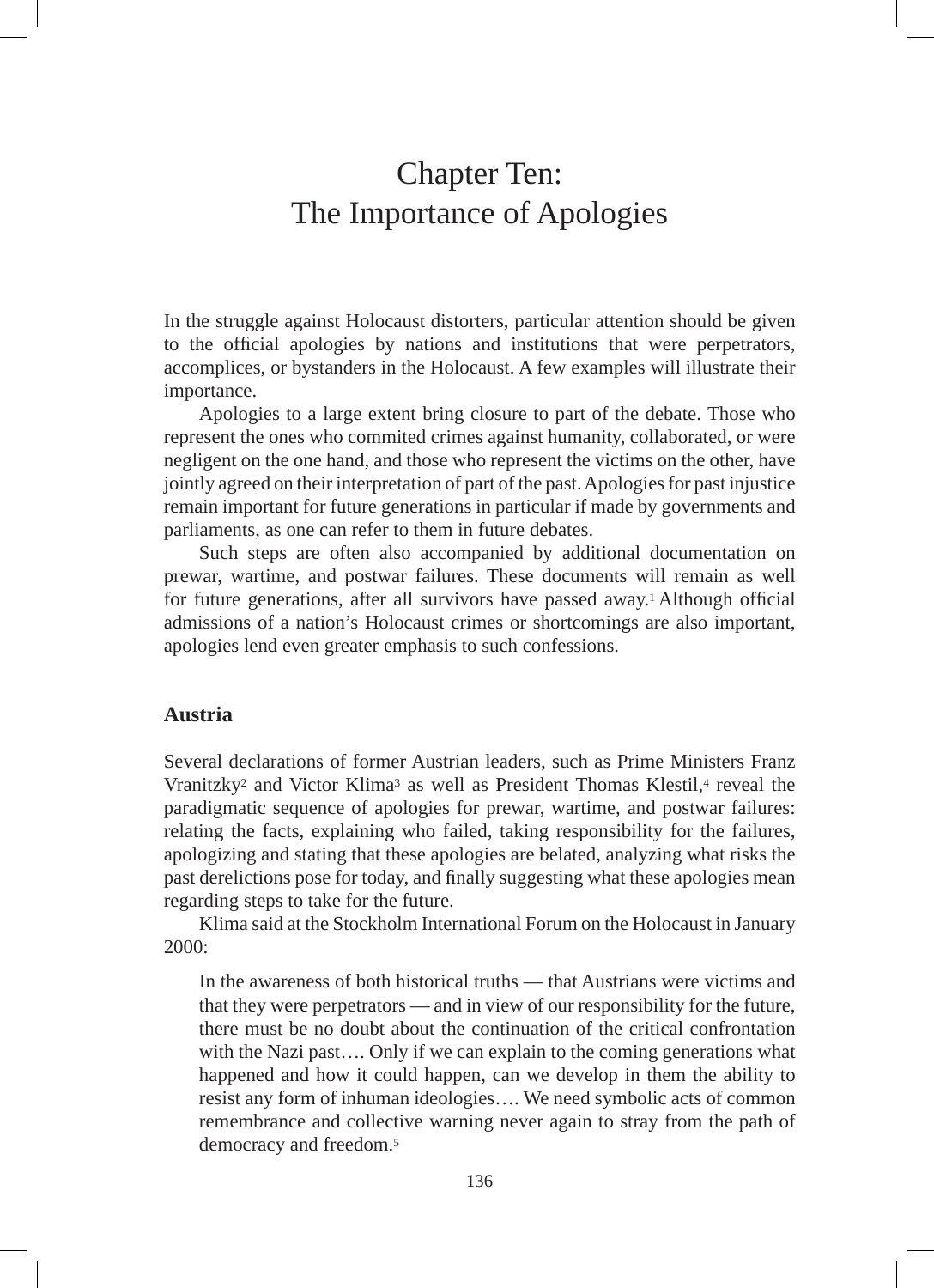Stressing the truth once again in 2006, Austrian president Heinz Fischer said in an interview that his country's 1955 Declaration of Independence falsely represented Austria as a victim of the Nazis rather than as a coperpetrator of crimes. He also referred to the Moscow Declaration of 1943, in which the Allied leaders asserted that Austria was the first victim of National Socialism. This, he noted, led to a situation where the perpetrator-role of many Austrians was set aside for a long time <sup>6</sup>

## **France**

On 16 July 1995, French president Jacques Chirac finally admitted France's role in the murder of Jews, whom it had not protected and instead delivered to their executioners.7 This was the more important as his Socialist predecessor François Mitterrand had not wanted to admit postwar France's responsibility for the Vichy government's crimes.8

Chirac, when he spoke at a memorial ceremony in the Paris stadium Vélodrome d'Hiver where the Jews detained in the first French roundup had been held, stopped short of an apology. He mentioned the assistance France had given the Nazis in arresting Jews as a step on the way to their murder: "France, the homeland of Light and Human Rights, land of welcome and asylum, France, that day committed the irremediable. It broke its word and delivered those it protected to their executioners." He added: "We maintain toward them an unforgivable debt."9

Two years later, Socialist prime minister Lionel Jospin was even more explicit. He said the initial arrests were "decided, planned, and realized by Frenchmen. Politicians, administrators, policemen, and gendarmes took part in them. Not even one German soldier was necessary to carry out this disgrace."10

# **Mitterrand's Denial**

These admissions of responsibility came after more than fifty years of French denial of its guilt. Canadian Holocaust scholar Michael Marrus has pointed out that, at Nuremberg, most prosecutors spoke in detail about the suffering of the Jews. He added that

there was one exception to the respectful inclusion of the fate of European Jewry. Remarkably, in an introductory speech that lasted for several hours and treated Nazi criminality in the most wide-ranging fashion — and which was meant to deal with both war crimes and crimes against humanity — François de Menthon [the French prosecutor] devoted only a single sentence to Jews, a somewhat off-target reference to Nazi persecutions: "It is also known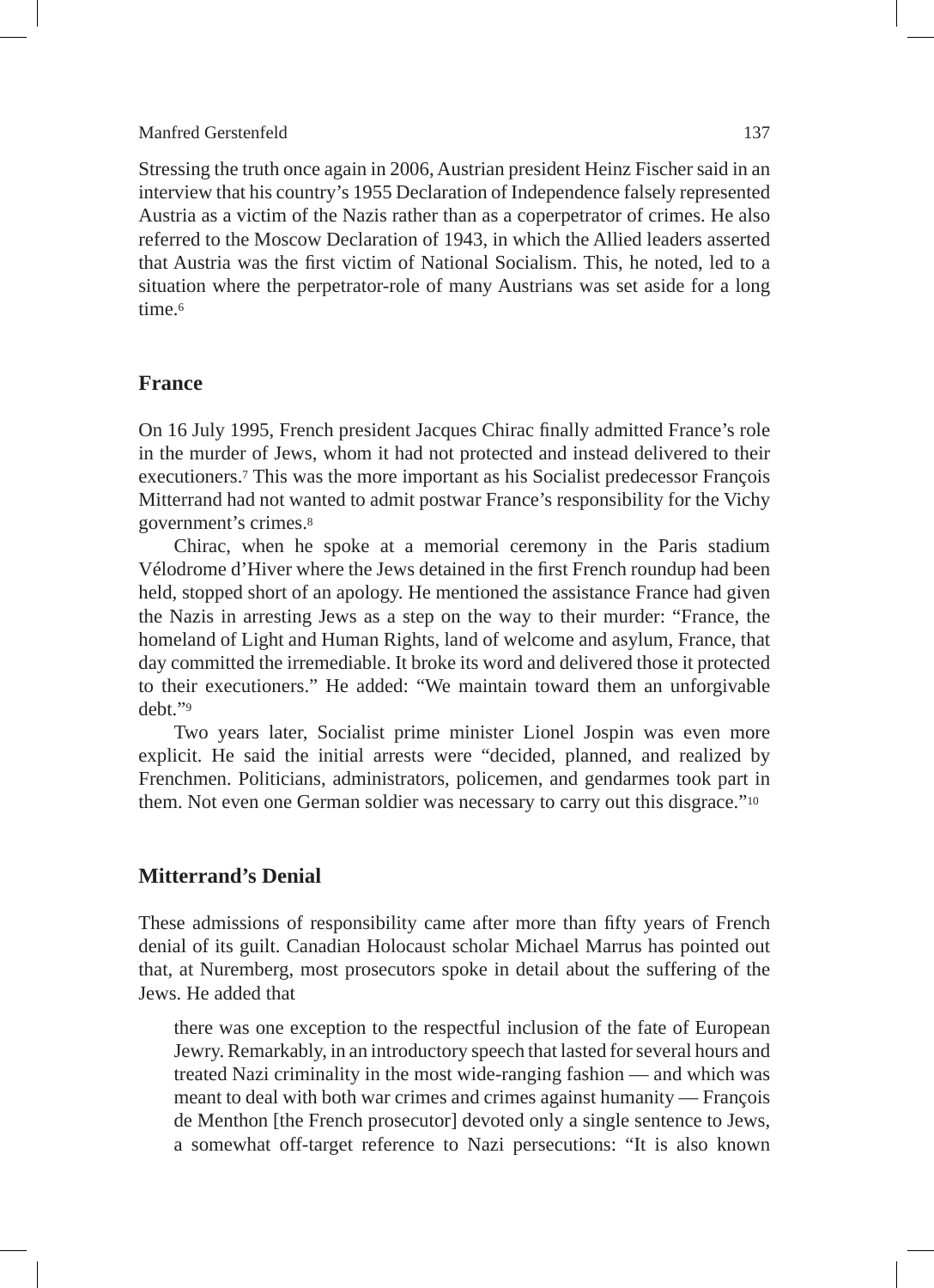that racial discriminations were provoked against citizens of the occupied countries who were catalogued as Jews, measures particularly hateful, damaging to their personal rights and human dignity." The lapse is curious, though not untypical, probably relating to the unease in postwar France and elsewhere on Jewish issues, and to distortions of the popular memory having to do with wartime collaboration and popular antisemitism.11

Beker said that Mitterrand was "a typical example of France's longstanding inability to confront this indelible stain on its history. In 1994 Pierre Péan published a study which proved that, in his youth, Mitterrand had been an extreme rightist, employed within Vichy structures. Later he changed sides and joined the Resistance."

Beker adds: "Mitterrand even voiced his opinion that reopening unhealed wounds was wrong. He claimed it was bad for France's memory and sense of cohesiveness. The press and public intellectuals collaborated with this attitude, both out of respect for Mitterrand and an inability to confront their country's complicity in what had happened."12

Trigano says that Mitterrand

had a rather ambiguous personality. He systematically refused to discuss this issue, not wanting to admit that the French Republic was responsible for Vichy's crimes. He refused to equate the Vichy regime with the French Republic, arguing that the latter should therefore not assume its responsibility.

This argument — that the Republic cannot be guilty as it did not betray the Jews — was false. The Third Republic's parliament had voted, with a great majority, to give Pétain absolute powers. He thus arrived at the head of the Vichy regime democratically and not by a coup d'état. Yet it remained inconceivable for many decades that the Republic could be guilty, irrespective of whether it was republican, monarchial or fascist.13

The lengthy denial of France's responsibility for part of the wartime persecution of the Jews emphasizes the importance of the country's belated admission of responsibility. This was further underlined by a new, ongoing eruption of anti-Semitism in France at the beginning of the twenty-first century. The Jospin government tried to hide it from the public. The Jewish community, however, missed the opportunity to stress that this represented a new denial of the truth by a French government.

At the beginning of 2003, there were anti-Israeli boycott attempts at French universities. Philosopher Bernard-Henri Lévy made the connection with the attitude toward wartime behavior and said: "The French university is the only major institution that has not repented its mistakes under the Vichy regime. In this context the boycott [of Israeli universities] by Paris 6 seems even more shameful<sup>"14</sup>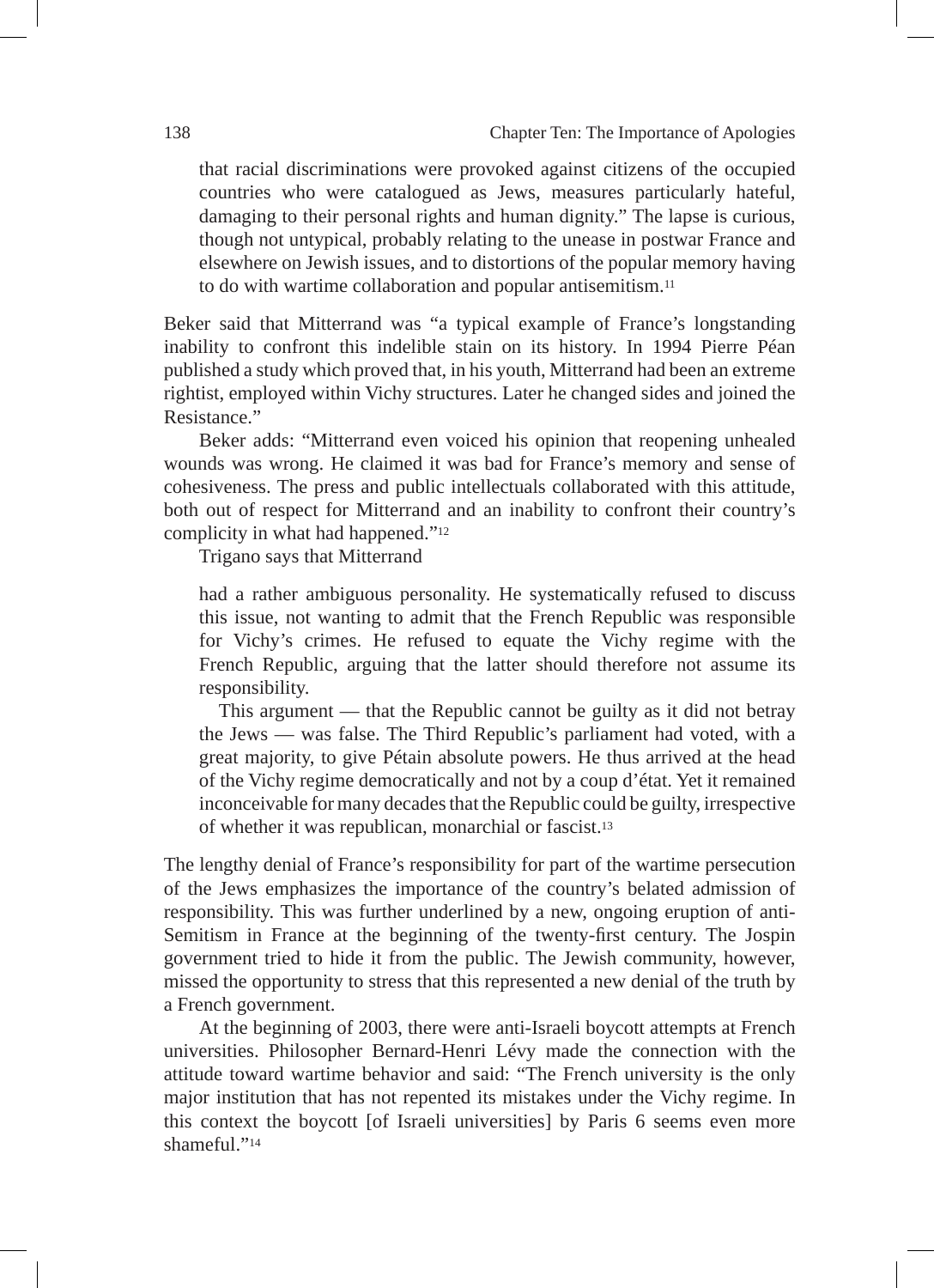# **The French Church**

The climate created in France by Chirac's declaration of 1995 facilitated other important statements. In autumn 1997, the Catholic bishops issued a *Declaration of Repentance.* Later that year Cardinal Jean-Marie Lustiger published a text on the unique character of the Holocaust.

Trigano observes that there was significant opposition to these declarations; nor were they entirely altruistic.

It is not generally known, but it is none the less recognized by the ecclesiastical hierarchy, that the *Declaration of Repentance* issued by the Catholic episcopate was followed by a campaign of protest letters from simple believers to their bishops, stigmatizing their Church's unwarranted action, and denying any Church responsibility for the fate of the Jews. Even Jacques Chirac's actions cannot be totally separated from their French political context and the need to distinguish the liberal right from any connection with Le Pen.15

Yet admitting responsibility is no substitute for apologies. At a time, however, when the president of Iran and many others, not only in the Arab and Muslim world, unashamedly deny the Holocaust while at the same time promoting a new one, official apologies and their historic weight assume an even greater importance than in the past.

# **Denmark**

One of the countries that has a relatively good Holocaust record is Denmark. Yet there are also negative elements in its World War II history. As Vilhjálmur Őrn Vilhjálmsson and Bent Blüdnikow note, "new findings over the past decade have revealed problematic aspects of Denmark's World War II legacy. Having been neglected for various reasons, these are finally emerging and being addressed."16

When Danish prime minister Anders Fogh Rasmussen spoke at a ceremony at a war monument in Copenhagen in May 2006, he officially apologized for the extradition of innocent people, Jews and others, to Germany during the war. He said:

The memory of the shady sides of the occupation period also belongs to the commemoration of the  $60<sup>th</sup>$  anniversary of the liberation. This is why I want…on behalf [of] the government and therefore of the Danish state to express my regret and apologies for these acts. An apology cannot change history, but it can contribute to recognize mistakes made in history and hopefully help future generations to avoid similar mistakes.

In an interview with the daily *Berlingske Tidende*, Rasmussen attacked the policy of Denmark's wartime collaboration with Nazi Germany. He called this policy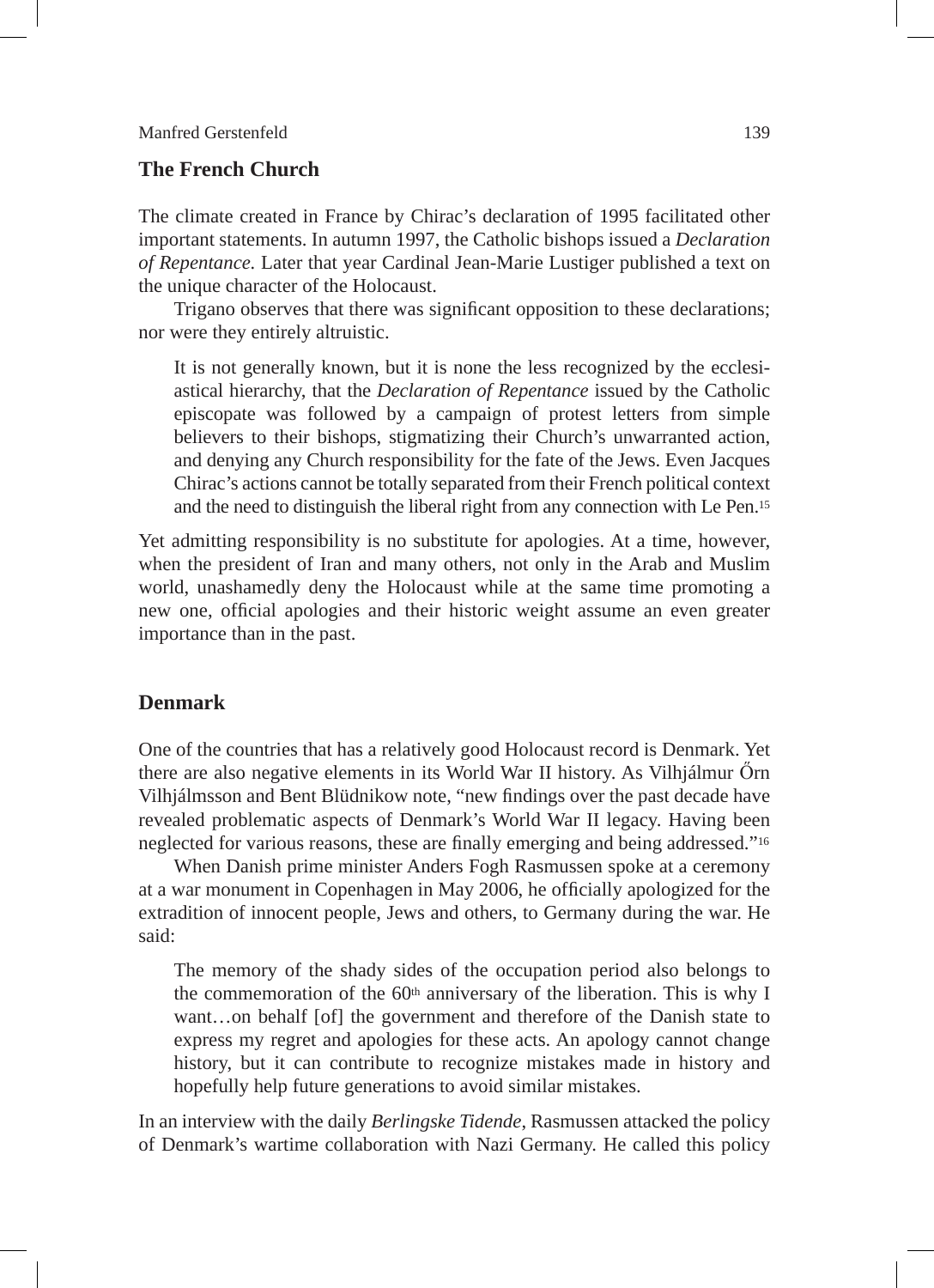"naïve" and "dishonorable." He condemned the "elite then in power, which was not just neutral, but led an extremely active policy of accommodation, with widereaching consequences for Jewish refugees and forced labourers…. I would even go as far as to say that Denmark, by collaborating as we did, allowed Germany to free up resources to throw onto the battlefields of Europe."17

### **Belgium**

One politician who has very consciously decided to apologize for the wartime failures of his predecessors is the former Belgian liberal prime minister Guy Verhofstadt. On 8 May 2007, he spoke at a ceremony in honor of the Righteous Gentiles in Belgium, saying:

Today the report…on the responsibilities of the Belgian authorities in the Holocaust is presented as a book. This report states that the authorities were too docile. Worse even, in a number of cases they even participated in the deportation and the persecution of the Jews in Belgium during the Nazi occupation.

It is a black page in the history of our country. We do not want to just turn this page. I want today to repeat the apologies which I expressed in 2002 in Mechelen on the occasion of 60 years since the deportation of Jews from Belgium. I repeated those apologies in 2005 at Yad Vashem in front of the international community. It is only by recognizing the responsibility of the then-authorities that we can build a future where this never happens again.18

In 2007, Patrick Janssens, the Socialist mayor of Antwerp, apologized for the involvement of the Antwerp municipality in the persecution of the Jews during the war. For instance, during the roundup of the Jews in the summer of 1942, more than 1,200 Jews were arrested. The Germans had only asked for 1,000 Jews to be picked up. Antwerp policemen actively helped in gathering up the Jews. In Brussels, however, the neighborhood mayors refused to collaborate with the Germans.

Janssens said this was one of the blackest pages in the history of the city: "We have to admit today that the municipal authorities and the police played an active role in those dramatic days."19

## **The Dutch Government's Position**

The Dutch government's attitude is remote from that of Belgium. The Dutch wartime government in exile in London largely ignored the persecution of the country's Jewish citizens even when they were sent to their death. Successive Dutch governments ignored the misbehavior of their wartime predecessors. In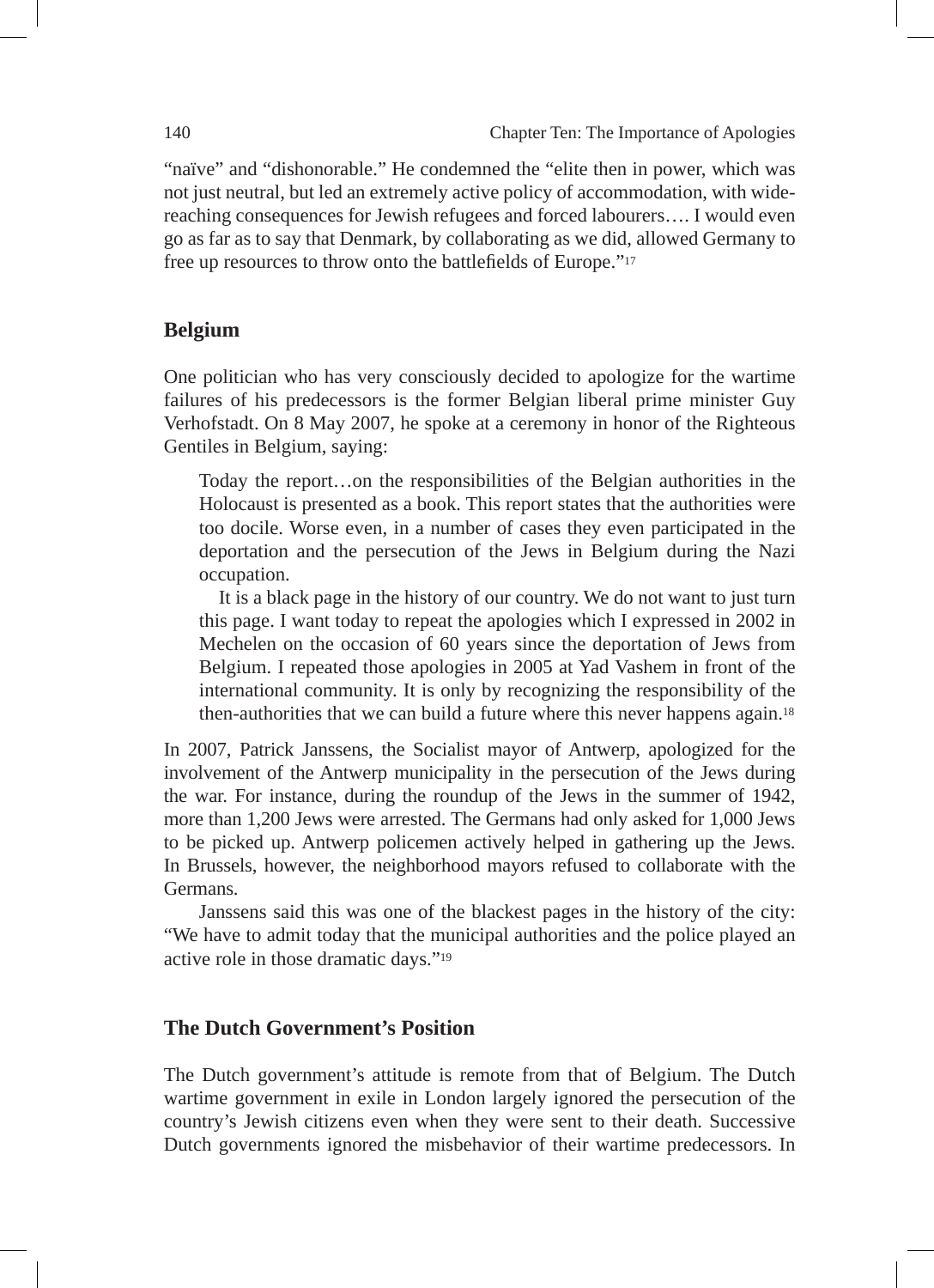2000, the Dutch government apologized for the misbehavior in the restitution process after the war. Yet it has never expressed its apologies for the total disinterest in the fate of the Dutch Jews during the war by the Dutch government in exile in London.

Such apologies usually do not come by themselves. They are the result of the Jewish community or organizations requesting that they are made. The Dutch Jewish community, however, has not made significant efforts to achieve this.

There are several former Dutch cabinet members who would support such an apology. For instance, former deputy prime minister and finance minister Gerrit Zalm said, "I wouldn't have had any difficulty in making such an apology. If the CJO [the umbrella body of the Dutch Jewish community] would raise this issue now, I would support it."20

# **Will the Dutch Government Ever Apologize?**

The Dutch historian Dienke Hondius, who has researched the reception of the Holocaust survivors in Dutch postwar society, mentions that the Dutch government in exile in London did not do the little it could have to help Jews. It rejected requests for help from Jews who had escaped from Holland to elsewhere during the war.<sup>21</sup>

Hondius writes, based on earlier research by Lou de Jong:

The persecution of the Jews was never on the agenda of the exiled Dutch cabinet during the war years. Although the deportations had started in July 1942, it took more than a year and a half before the Dutch government officially contacted the Polish government-in-exile for information about Dutch deportees in Poland. The lengthy delay is all the more significant given the fact that both governments were housed in the same building, Stratton House in London.22

Until now it seemed that only ongoing third-party exposure of the issue might lead the Dutch government finally to apologize. The precedent of the Dutch Railways, as shown below, demonstrates that there is also another possibility: a feeling of moral commitment to do so. Perhaps one day there will be a Dutch prime minister who will present his apologies to the Jewish community, not because he is under pressure but because he has the inner need to admit to the guilt of the Dutch wartime government.

#### **The Dutch Railways Apologizes**

One interesting case of apologies in recent years concerns the Dutch Railways. On 29 September 2005, Aad Veenman, president of the Nederlandse Spoorwegen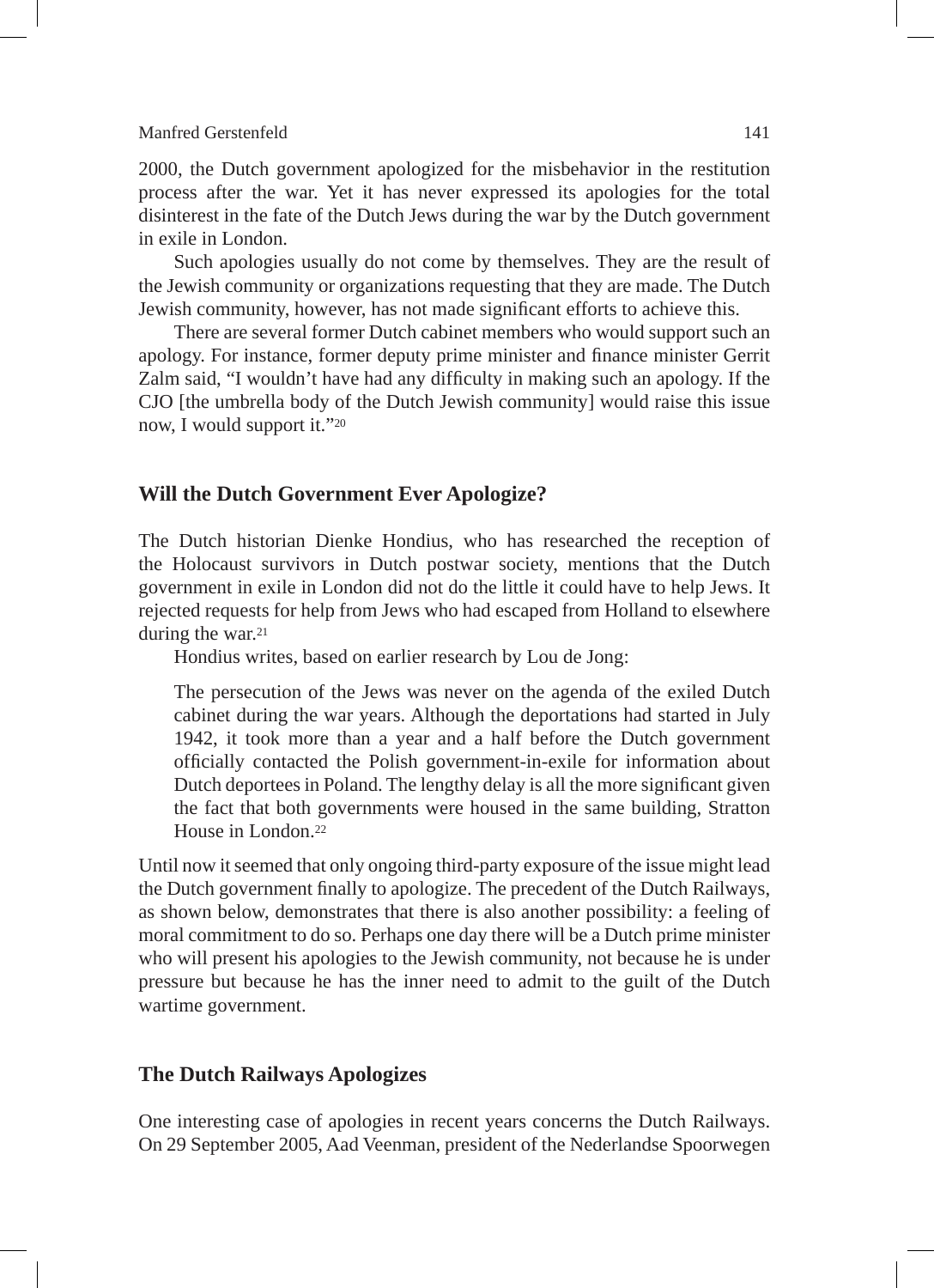(NS, Dutch Railways), unexpectedly offered an apology to the Jewish community for his company's behavior during the war.23 Until then, the Dutch Railways management had denied that it would apologize for the services its wartime predecessors had provided, without any protest, in the deportation process of most of Dutch Jewry.

On German orders, the railways had transported the Dutch Jews to the transit camp Westerbork in the eastern part of the country. A subsidiary of Dutch Railways also used Jews confined in the camp as forced laborers to construct a railway line to Westerbork to facilitate the transport of the detained Jews.

Almost all Jews in Westerbork were deported by Dutch Railways in cattle wagons on the first part of their journey to what would become for the overwhelming majority the places of their murder, mainly the extermination camps Auschwitz and Sobibor. Dutch engine drivers drove these trains to Nieuweschans at the Dutch-German border, where German drivers took over. Approximately 105,000 Jews were sent eastward, of whom more than 100,000 were murdered.

Veenman explained his decision to apologize:

By defining our role at that time, we can close a painful chapter in our history. We can now face each other in a better way and with renewed confidence. Furthermore we want, together with the Dutch Jewish community, to focus on the future of our community. For instance, to warn Dutch youngsters about the hatred and fascism that continually reappear in new forms. In this way our experiences from the past find a meaningful place in the present. Clarity and transparency provide one with equilibrium. It typifies a mature organization, with an important public role at the center of society.

Veenman also mentioned that he had hesitated about whether to apologize. "Should the NS today present its apologies?… It can be considered as another contribution to the 'culture of being apologetic about everything,' and about a subject that is so precarious and calls up so many emotions, both in Dutch society and in our company. Perhaps whatever one might do, will not be right."

He concluded: "We are talking more than sixty years after the events. I can only make statements that fit in today's context. Therefore, from the depth of my heart, and in all humility, on behalf of Dutch Railways I offer my sincere apologies to the Jewish community and other groups concerned."24

# **Eastern Europe**

Apologies from Eastern European governments require separate study. Since the fall of communism, these countries have developed new collective memories. Zuroff states that "invariably, the first step that had to be taken in the process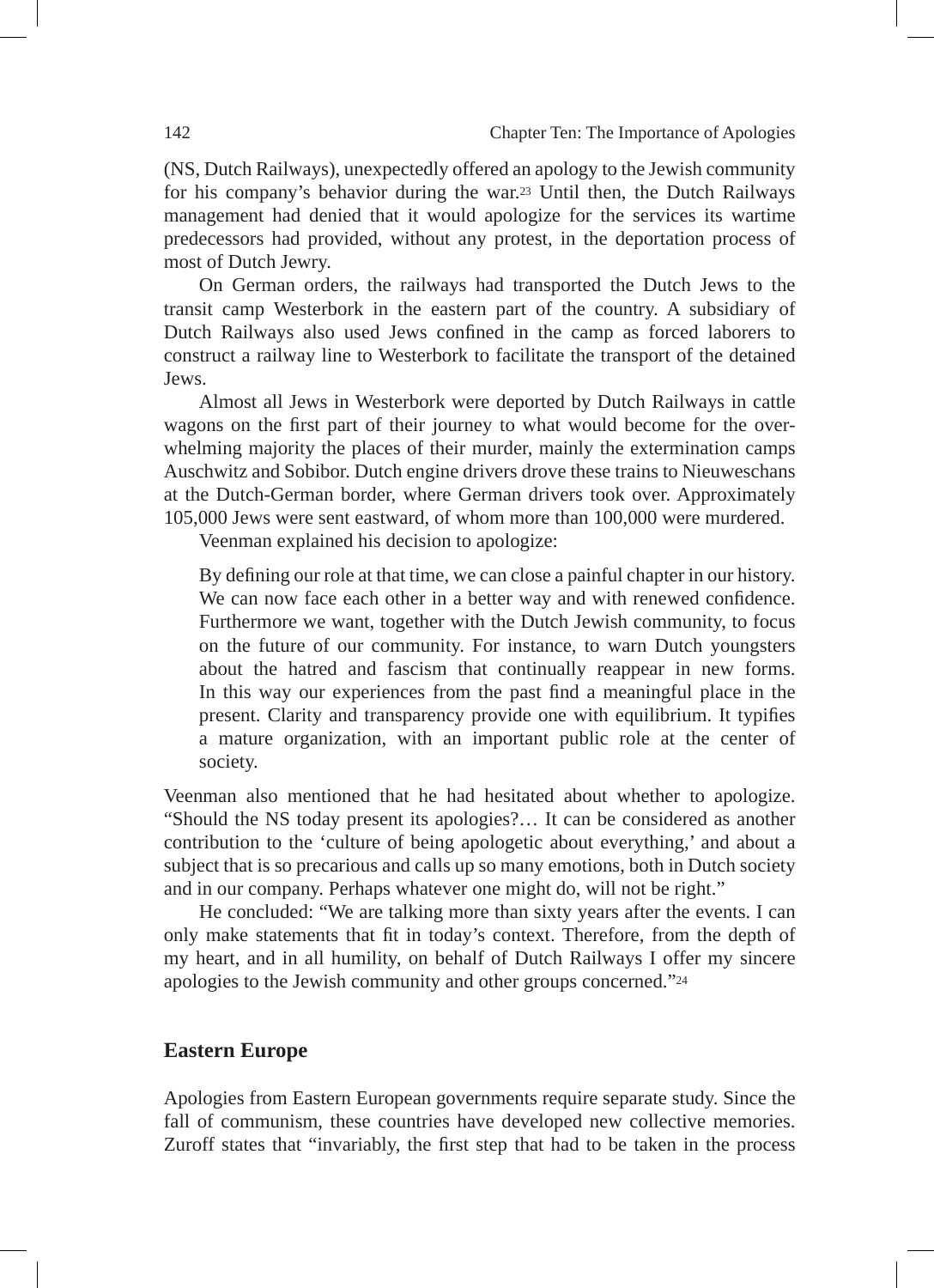of facing the past was to acknowledge the crimes of the Holocaust and the participation of locals in the murder of Jews. In many instances such an apology was made in the framework of a visit by the head of state to Israel, although there were also cases in which the local parliament passed such a resolution."

He observes that these statements

were often distinctly unpopular and severely criticized at home, where nationalist and other elements either denied the historical facts or asserted that reciprocal apologies for crimes by Jewish Communists should have been made by Israeli leaders. For example, both [Prime Minister] Slezevicius and [President] Brazauskas were roundly criticized for their apologies by a wide spectrum of Lithuanian public opinion, as was Polish President Lech Walesa for asking for forgiveness from the podium of the Israeli Knesset.

In Hungary, Prime Minister Gyula Horn was sued by the publisher of a local edition of *Mein Kampf*, who argued that by apologizing for Hungarian Holocaust crimes the premier had violated his personal rights by suggesting that he was a member of a guilty nation.25

Several Hungarian prime ministers have either confirmed the country's war crimes or have expressed apologies. When the Budapest Holocaust Museum and Documentation Center was inaugurated in 2004, the then prime minister Péter Medgyessy said: "I declare that this heinous crime was committed by Hungarians against Hungarians. There is no excuse or explanation…. Forgetting is the ally of tyranny; forgiveness and remembrance — of freedom. We have a task to search and tell the truth."26

On 5 May 2005, then-prime minister Ferenc Gyurcsany spoke at the Auschwitz Holocaust Memorial Ceremony. He quoted the Nobel Prize-winning Hungarian author Imre Kertesz: "'Survivors must come to terms with the fact that with every passing year their ever-weakened hands will lose their grip on Auschwitz. But to whom will Auschwitz belong?' he asks and then answers it right away: 'There's no question it will belong to the next generations, provided, of course, they stake a claim to it.'"

Gyurcsany added:

Those who would deny Auschwitz do not only deny the Holocaust but also the future. Let us defend this future, our children, our humanity. I am standing here as a repentant and grieving fellow citizen, a Hungarian and European survivor, who bows his head before Hungarians, Europeans, Hungarian and European Jews. Also, before the memory of your and our loved ones. Please forgive us all.27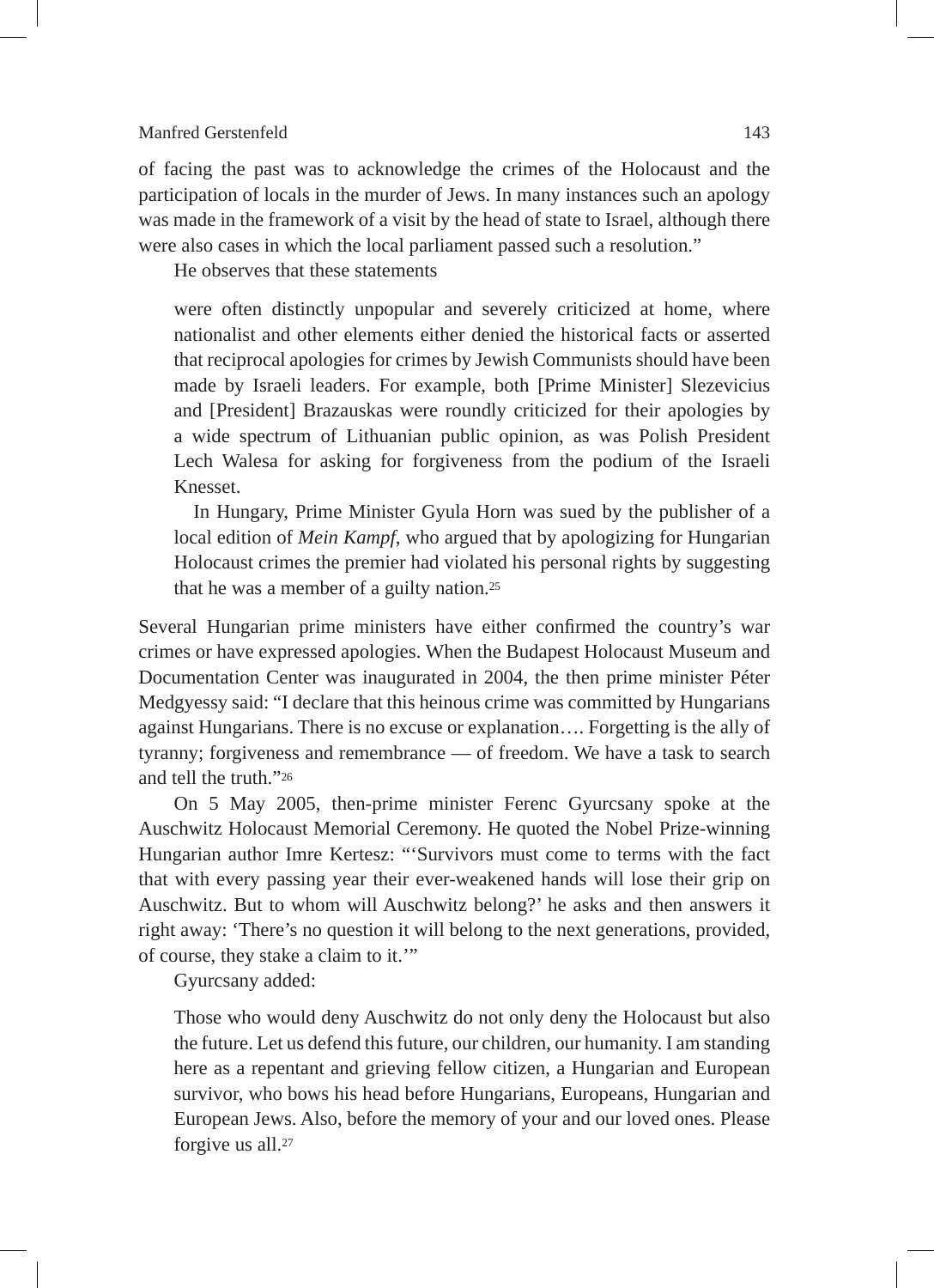# **Poland**

Apologies give an extra emphasis in a debate in which those who support the truth are engaged against those who oppose it. At the ceremony on 10 July 2001 in memory of the massacre of the Jews of Jedwabne by their Polish neighbors, Polish president Aleksander Kwaśniewski said:

Thanks to the great national debate on the crime of 10 July 1941, much has changed in our lives in this year 2001, the first year of the new millennium. We have come to realize our responsibilities for our attitudes toward the black pages of our history. We have understood that those who counsel the nation to reject this past serve the nation ill. Such a posture leads to moral destruction…. We express our pain and shame and give expression to our determination in seeking to learn the truth. We express our courage to overcome the bad past and our unbending will for understanding and harmony. Because of this crime we should beg the shadows of the dead and their families' forgiveness. Because of that, today, as a citizen and the President of the Polish Republic, I apologize. I apologize in the name of those Poles whose conscience is moved by the crime. In name of those who believe that one cannot be proud of the magnificent Polish history without feeling simultaneously pain and shame for wrongs that Poles caused to others.28

# **Bulgaria**

During a visit to Israel in March 2008, Bulgarian president Georgi Parvanov accepted responsibility for the genocide of eleven thousand Jews living in the areas of Thrace in Greece and Macedonia in Yugoslavia, which had been annexed to Bulgaria in 1941. These people were arrested by Bulgarian police on German orders. They were then transported to Treblinka where they were murdered. Bulgaria saved the forty-eight thousand Jews who had been living in Bulgaria proper, despite the Germans' demand that they also be deported to the death camps.

During earlier visits to Israel, Bulgarian leaders had refused to take responsibility for the rounding-up of the Jews in the annexed territories. Parvanov said, in a ceremony at the Israeli president's residence, "When we express justifiable pride at what we have done to save Jews, we do not forget that at the same time there was an anti-Semitic regime in Bulgaria and we do not shirk our responsibility for the fate of more than 11,000 Jews who were deported from Thrace and Macedonia to death camps."29

A year earlier, also at the president's residence, Latvian president Vaira Vike-Freiberga had apologized for her country's war crimes against Jews, saying: "We are deeply sorry about the participation of Latvia in the atrocities of the Holocaust<sup>"30</sup>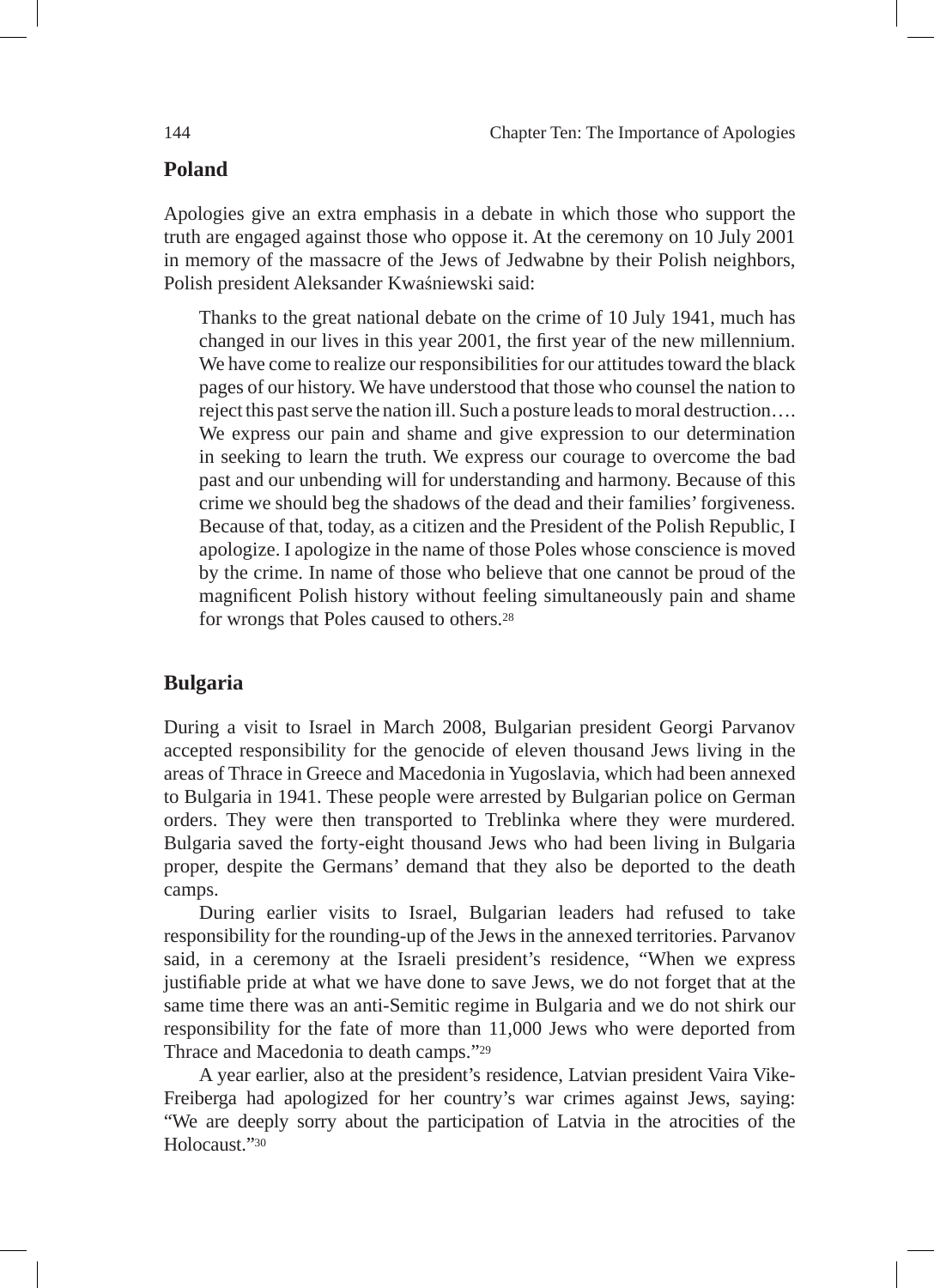#### **Croatia**

In 2001, Stjepan Mesic, president of Croatia, said to the Knesset, Israel's parliament:

I am standing before you as the first President of the Republic of Croatia to visit the State of Israel. I am profoundly aware of the historic significance of this moment, and sincerely grateful for the opportunity given me to address you. This is the proper place and the proper occasion to get rid of the ballast of the past, which placed a strain on our relations over the last years. This is the proper time and place for saying what has to be said so that Israel can accept my country as a sincere friend and, I hope, future partner — not only in the interest of our two countries, but also in the interest of security and peace in the region and worldwide. What I am going to say, I will say with complete openness and sincerely, because in this regard there is not and there should not be place for any unclarities or doubts.

I am speaking on behalf of democratic Croatia, which upholds the traditions of antifascist and freedom-loving Croatia from the times of the Second World War. I am speaking on behalf of that Croatia which bows with respect and reverence to the memory of the millions of the victims of the Holocaust. Let me, first of all, repeat literally what I said yesterday to President Katsav: I am using every opportunity to ask for forgiveness from all those who were harmed by the Croats at any time. Of course — from Jews in the first place.

Mesic also referred to the postcommunist period, saying:

Over a short period of time, in the struggle for independence and directly thereafter, the tragically misdesigned concept of unity of all Croats resulted, on the one hand, in the denial of the dark pages of our history, and, on the other, in the search for models precisely in such pages. That time passed and will not come back. We are fully aware of our responsibility in investigating, trying and convicting war criminals, regardless of their nationality and of the time when those crimes were committed. There is never too late for trying war criminals.31

Several other Eastern European countries have expressed apologies for their crimes against the Jews during World War II.

#### **The Catholic Church**

A number of churches and institutions have also grappled with their attitude toward the Jews during the Holocaust. Some have made formal apologies. For others the situation is more complex, particularly for the Catholic Church. Many scholars consider that the hate and discriminatory elements in its teachings over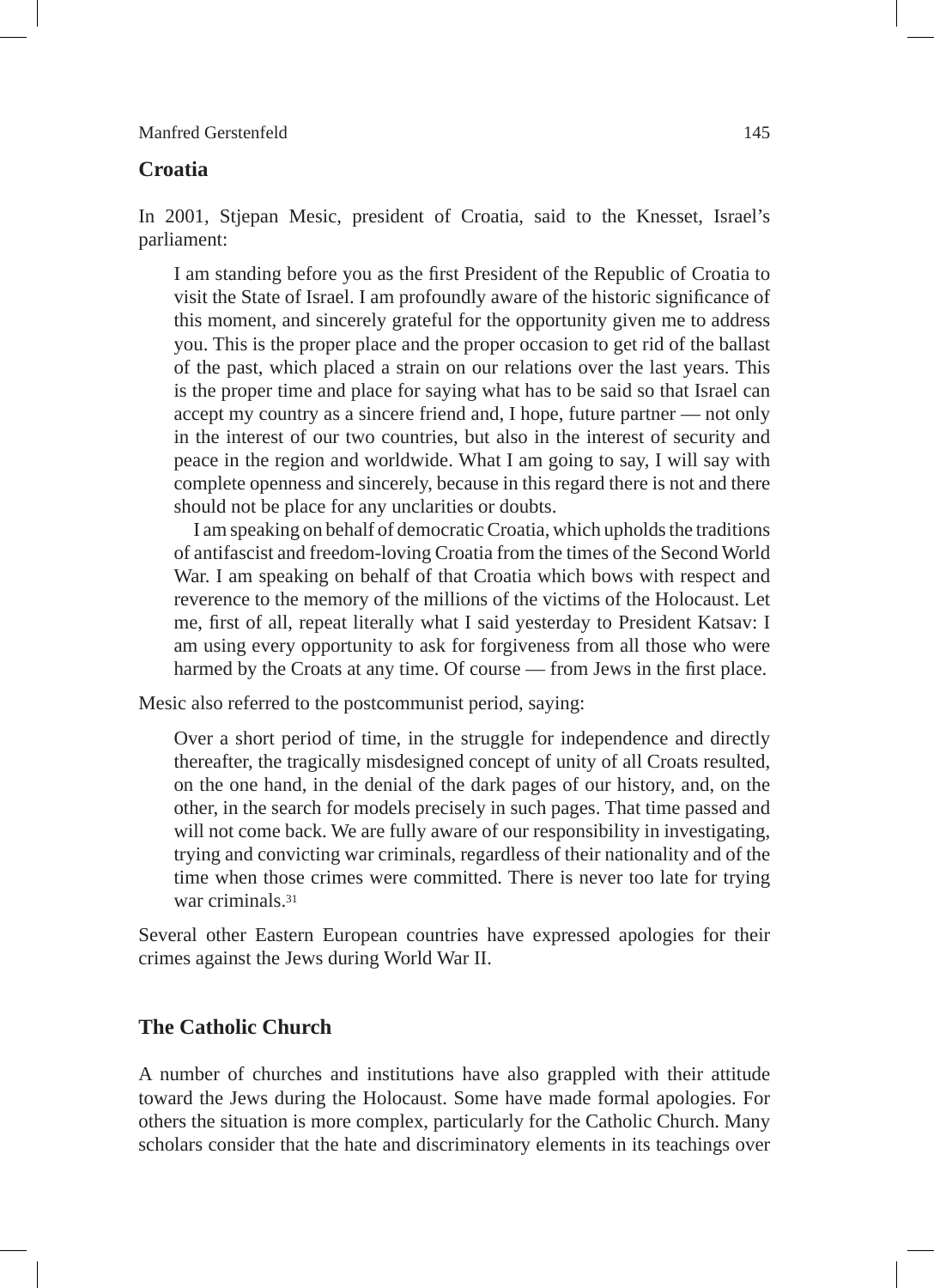the centuries made a major contribution to the societal environment in which the Holocaust became possible. The issue that the New Testament itself is anti-Semitic has been the subject of numerous theological debates.<sup>32</sup>

Pieter van der Horst, a Dutch expert in early Christian and Jewish studies says: "The New Testament has several anti-Semitic elements in its chronologically latest documents. The Gospel of John has Jesus call the Jews 'sons of the devil.' There is also a case of an anti-Jewish outburst by the Apostle Paul." He adds: "Toward the end of the fourth century, much-publicized sermons of the church father John Chrysostom combined Christian anti-Jewish elements derived from the New Testament with earlier pagan ones. These themes were gradually integrated into the anti-Jewish discourse of the church."33

The Second Vatican Council showed a change in attitude toward the Jews. In 1965, Pope Paul VI proclaimed the *Nostra Aetate*, a declaration on the Church's relation to non-Christian religions. Regarding the Jews this text still put blame on certain Jews living at the time of Jesus, while at the same time freeing later generations from it:

True, the Jewish authorities and those who followed their lead pressed for the death of Christ; still, what happened in His passion cannot be charged against all the Jews, without distinction, then alive, nor against the Jews of today. Although the Church is the new people of God, the Jews should not be presented as rejected or accursed by God, as if this followed from the Holy Scriptures.

In the same text the pope added: "Furthermore, in her rejection of every persecution against any man, the Church, mindful of the patrimony she shares with the Jews and moved not by political reasons but by the Gospel's spiritual love, decries hatred, persecutions, displays of anti-Semitism, directed against Jews at any time and by anyone."34

#### **Reflection on the Shoah**

In 1998, the Church's Commission for Religious Relations with the Jews published a document titled "We Remember: A Reflection on the Shoah." It said, among other things, "We would risk causing the victims of the most atrocious deaths to die again if we do not have an ardent desire for justice, if we do not commit ourselves to ensure that evil does not prevail over good as it did for millions of the children of the Jewish people.… Humanity cannot permit all that to happen again."35

In March 2000, during Pope John Paul II's visit to Israel, he expressed grief at the Christian persecution of Jews. He said, "I assure the Jewish people that the Catholic Church…is deeply saddened by the hatred, acts of persecution and displays of anti-Semitism directed against the Jews by Christians at any time and in any place."36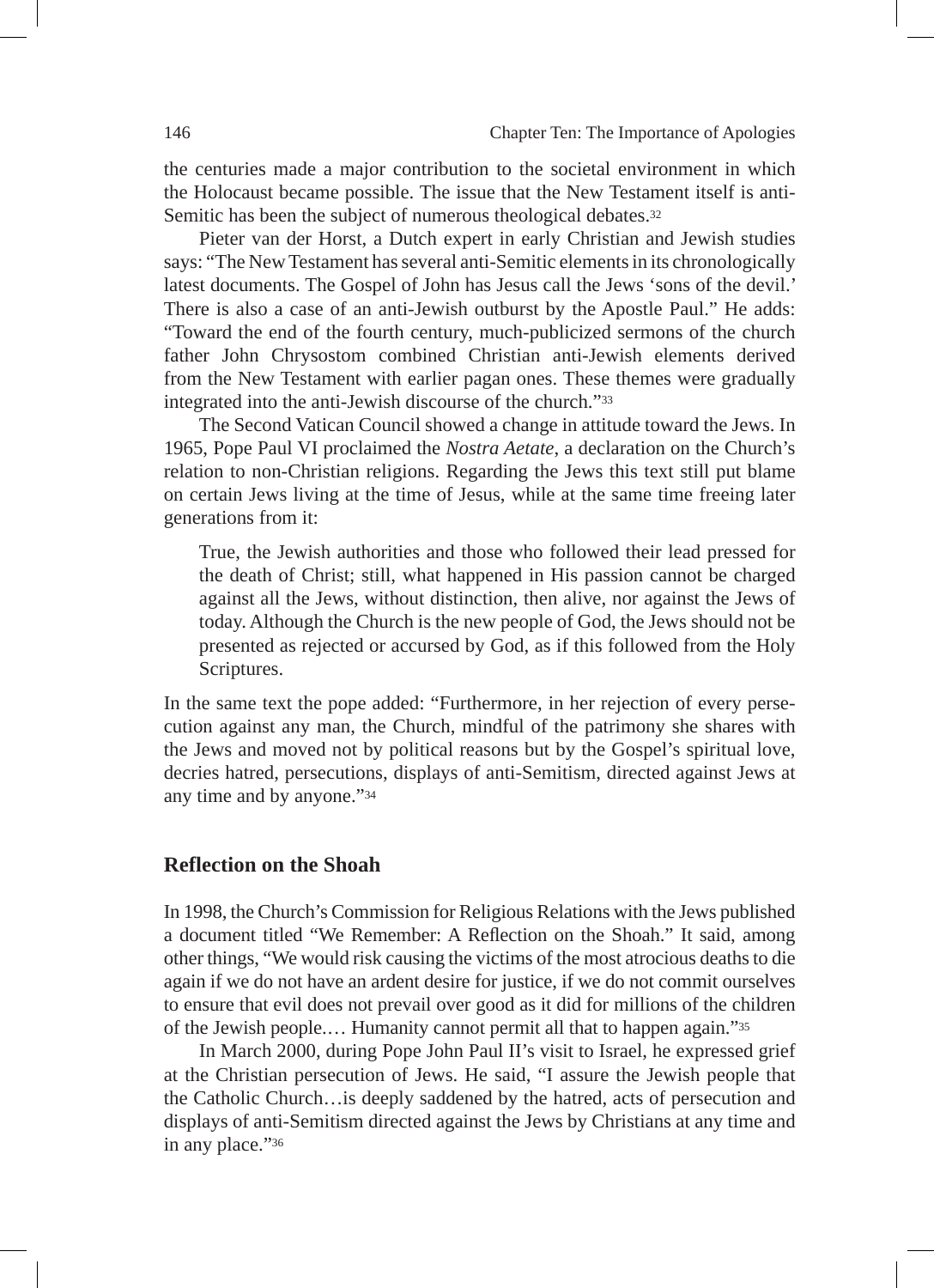In autumn 1997, as aforementioned, the French Catholic bishops had issued a *Declaration of Repentance.* In 2000, the leaders of the Roman Catholic Church in Poland prepared a letter of apology that was read in the Polish churches. They asked forgiveness for historical failings among the clergy and their followers, including the tolerance of anti-Semitism. They added that this was despite the noble efforts made by some Poles to save Jews during World War II.37

#### **Protestant Churches**

The Synod of the Evangelical Church in the German Rhineland area had taken a much clearer position in 1980, stating: "We confess, with dismay, the coresponsibility and guilt of German Christianity for the Holocaust."38 Various other European Protestant churches have apologized in different ways.

Finland had until a few years ago the reputation of a country that protected all its Jews except for eight Central European Jewish refugees who were handed over in November 1942 to the Gestapo in Estonia. Seven of them perished in concentration camps.

Historian Serah Beizer says:

Almost fifty-eight years after the deportation, in 2000, a monument to their memory was set up in Helsinki harbor. The then prime minister, Paavo Lipponen, apologized to the Jewish community. It also took until 2000 for the Evangelical Lutheran Church to make an official statement on this matter. This text, approved by its synod, stated: "The church admits to having remained silent about the persecution of the Jews and wishes to apologize to the Jewish community for this.... The handover, even of one single Jew was a sin...more instruction on Judaism and the common roots of Judaism and Christianity...should be given in the parishes." The church also declared that Luther's attitude toward Judaism "should be reexamined."

The image of Finland's war record toward Jews has changed somewhat since it became known that it had handed over more than two thousand Russian prisoners of war to the Germans among whom were an unknown number of Jews. Their fate is not known but it can be assumed that most if not all perished or were murdered<sup>39</sup>

#### **Other Institutions**

Various other institutions have admitted their failures during World War II. In a press conference in 1995, the president of the International Committee of the Red Cross, Cornelio Sommaruga, for the first time briefly mentioned the institution's moral failure with regard to the Holocaust. He said this was because the Red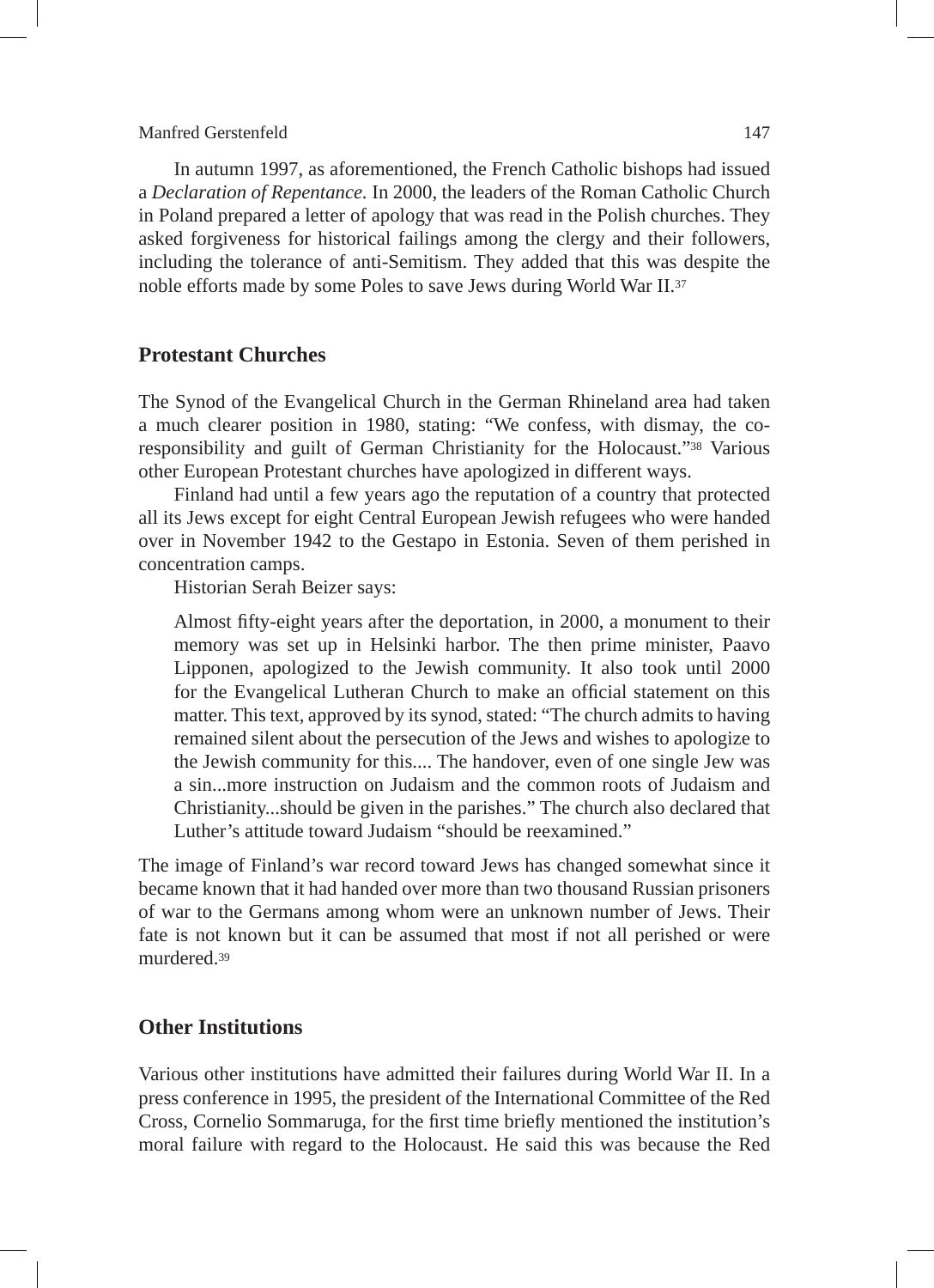Cross "did not succeed in moving beyond the limited legal framework established by the States. Today's ICRC can only regret the possible omissions and errors of the past!"40

In 1997, the director of archives of the International Red Cross, George Willemin, repeated that his organization had morally failed during World War II, when he participated in a ceremony at Yad Vashem where he handed over sixty thousand pages of Red Cross documents to be given to three Jewish museums: Yad Vashem, the United States Holocaust Memorial Museum in Washington, and the Center for Jewish Documentation in Paris. Among the Red Cross's many failures toward the Jews was that as late as 1944 it had reported that allegations of extermination camps were unfounded.41

Another body among an increasing number acknowledging their Nazi past is the Berlin Philharmonic Orchestra. In 2007, on the occasion of its  $125<sup>th</sup>$ anniversary, it performed under the British-born conductor Sir Simon Rattle. The program consisted of works banned as "degenerate" by Hitler. Seventy years earlier the orchestra had played birthday concerts for Hitler under the conductor Wilhelm Furtwängler.42

#### **The Debate about Apologies**

As World War II and the Holocaust recede in time, bringing memory more in line with history becomes an increasingly important challenge. In this context, apologies such as those of the Dutch Railways are of great significance. They represent an unequivocal declaration of failure and guilt toward Jewish compatriots. Such apologies do not end the historical debate but channel its continuation within an agreed normative framework.43

Some critics argue that Jews should not request apologies because deciding whether or not to apologize is a matter of conscience. Others claim that those who apologize are not the ones who are guilty. Although that is true, they do, however, represent the same institutions. Yet other critics say that many of the apologies made — for instance, those during the restitution negotiations — were not morally motivated, but rather reflected political pressure or fear of economic boycotts in the United States.

One such critic is Bauer, who stated:

The apologies of some Eastern European governments are insignificant symbolic acts, mainly designed to help those countries become NATO members. Those in power today are not the ones who murdered 6 million Jews. They can not request forgiveness for a generation to which they do not belong and which did not authorize them to seek forgiveness. Who is guilty? Not they, but those who murdered the Jews at the time. What price does an Austrian Chancellor have to pay when he finally apologizes on behalf of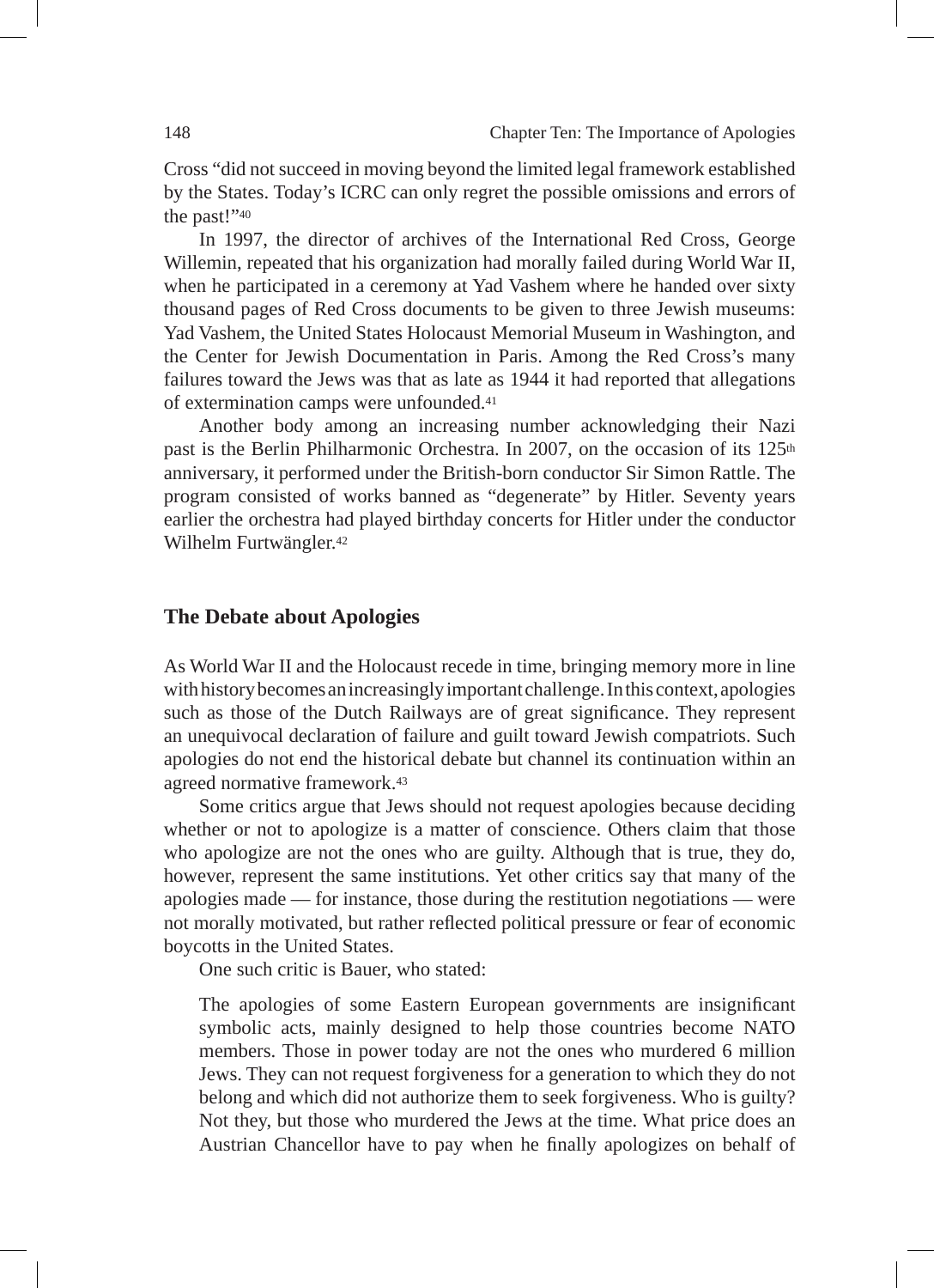Austria? He is not the spokesman of the Austrian mass murderers, because he opposes their mass murders.44

While these arguments have their validity, they do not address the role these apologies play as potential anchors in collective memory. Official national apologies will be preserved in archives and become an important source for historians. They will remain well documented for future generations. That is also why they are often opposed by deniers, ultranationalists, and others in the countries on whose behalf the apologies are being made.

#### **Notes**

- 1. Manfred Gerstenfeld, *Europe's Crumbling Myths: The Post-Holocaust Origins of Today's Anti-Semitism* (Jerusalem: Jerusalem Center for Public Affairs, 2003), 31–32.
- 2. Erklärung des Herrn Bundeskanzlers im Nationalrat, 8 July 1991, www.schule.at/dl/ Nationalfeiertag\_1991\_Erlass.pdf. [German]
- 3. Remarks by Federal Chancellor Victor Klima at the Stockholm International Forum on the Holocaust, 26 January 2000, www.holocaustforum.gov.se/conference/official\_ documents/messages/klima\_eng.htm.
- 4. Ansprache vor der Knesset in Jerusalem am 15 November 1994, *Wiener Zeitung Online,*  www.wienerzeitung.at/linkmap/personen/klestil6.htm. [German]
- 5. Remarks by Federal Chancellor Victor Klima*.*
- 6. Eva Linsinger and Michael Völker, "Kein Wort für die jüdischen Opfer," *Der Standard* [German], www.hofburg.at/show\_content2.php?s2id=506#.
- 7. Discours du Président de la Republique, M. Jacques Chirac, lors des ceremonies commemorant la grande rafle des 16 et 17 juillet 1942 (Rafle du Vel'd'hiv), Paris, 16 juillet 1995, www.ambafrance-us.org/news/statmnts/1998/wchea/vel2.asp. [French]
- 8. Manfred Gerstenfeld, "Apologies for Holocaust Behavior and Refusal to Do So: The Dutch Case in an International Context," *Jewish Political Studies Review*, Vol. 18, Nos. 3–4 (Fall 2006): 35–36.
- 9. Discours du President de la Republique, M. Jacques Chirac.
- 10. Discours du Premier Ministre M. Lionel Jospin, à l'occasion de la ceremonie du Vel'd'hiv Paris 20 Jullet 1997, www.info-france-usa.org/news/statmnts/1998/wchea/vel1.asp. [French]
- 11. Michael R. Marrus, "The Holocaust at Nuremberg," www1.yadvashem.org/odot\_pdf/ Microsoft%20Word%20-%203220.pdf , viewed 13 August 2009.
- 12. Manfred Gerstenfeld, "Restitution Issues Destroy National Myths," an interview with Avi Beker, in *Europe's Crumbling Myths*, 163.
- 13. Manfred Gerstenfeld, "France: Memory versus Truth," an interview with Shmuel Trigano, in *Europe's Crumbling Myths*, 211.
- 14. X. T., "Claude Lanzmann appelle au 'boycott des boycotteurs," *Le Monde*, 6 January 2003. [French]
- 15. Shmuel Trigano, "France and the Burdens of Vichy," in Avi Beker, ed., *The Plunder of Jewish Property during the Holocaust* (Houndmills, Basingstoke, UK: Palgrave, 2001), 178–179.
- 16. Vilhjálmur Őrn Vilhjálmsson and Bent Blüdnikow, "Rescue, Expulsion, and Collaboration: Denmark's Difficulties with Its World War II Past," in Manfred Gerstenfeld, *Behind*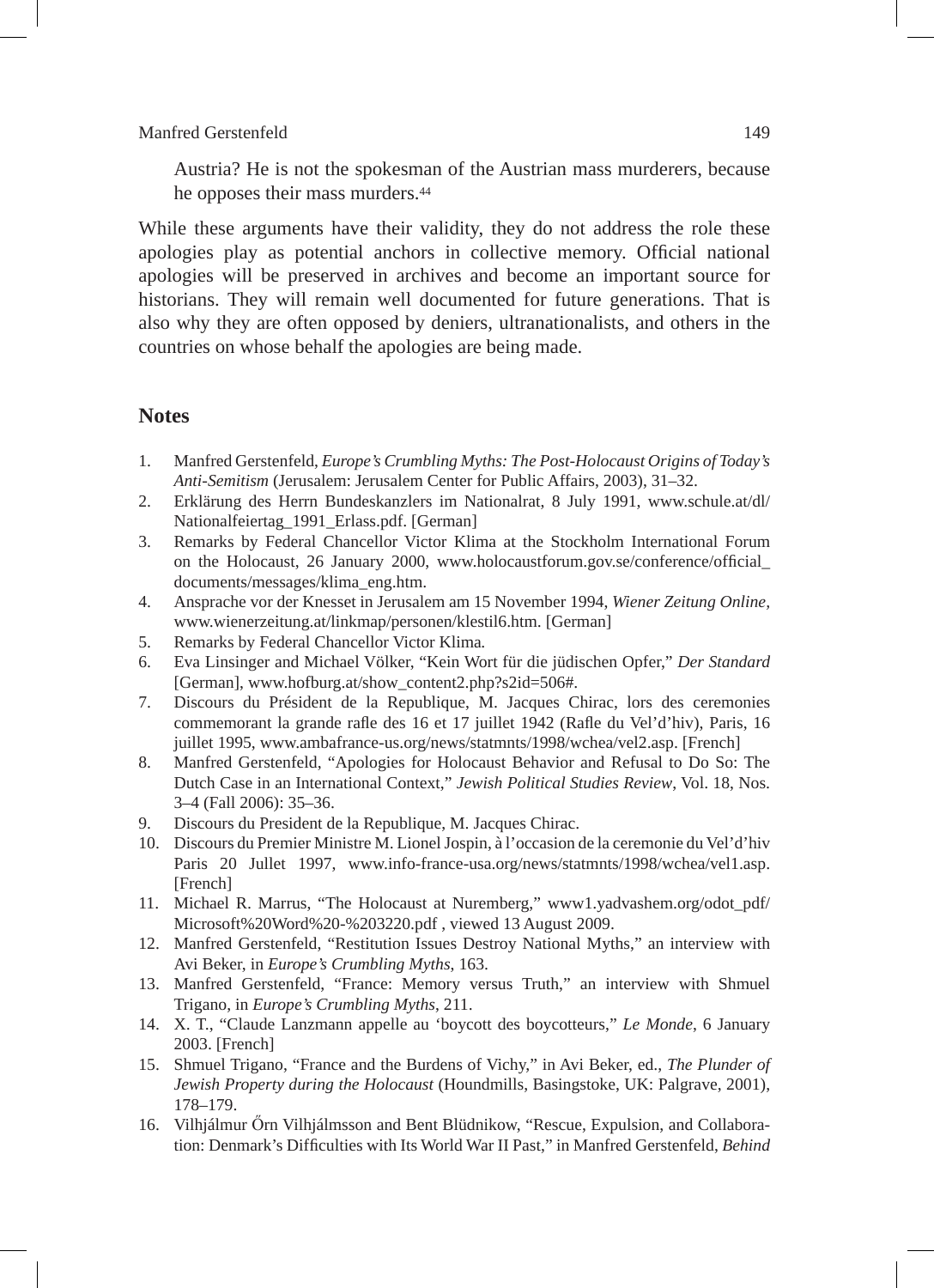*the Humanitarian Mask: The Nordic Countries, Israel and the Jews* (Jerusalem: Jerusalem Center for Public Affairs, 2008).

- 17. "Danish PM's Collaboration Apology," *BBC News*, 4 May 2005.
- 18. http://presscenter.org/repository/news/dc8/nl/dc820457fe05523697b7a7da333d6100 nl.pdf, viewed 19 July 2009.
- 19. ANP, "Antwerpen maakt excuses voor jodenvervolging," *Volkskrant*, 28 October 2007.
- 20. Manfred Gerstenfeld, "De naoorlogse Nederlandse regering heeft fout gehandeld," an interview with Gerrit Zalm, *Aleh*, April 2009. [Dutch]
- 21. Dienke Hondius, "A Cold Reception: Holocaust Survivors in the Netherlands and Their Return," *Patterns of Prejudice*, Vol. 28, No. 1 (1994): /0031-322X/47-65.
- 22. Ibid.
- 23. See Gerstenfeld, "Apologies."
- 24. Toespraak Aad Veenman, president-directeur NS, Station Muiderpoort, 29 September 2005. [Dutch]
- 25. Efraim Zuroff, "Eastern Europe: Anti-Semitism in the Wake of Holocaust-Related Issues," *Jewish Political Studies Review*, Vol. 17, Nos. 1–2 (Spring 2005): 63–79.
- 26. Yifat Bacharach, "Hungary Pledges to Search for Names of Holocaust victims," *Yad Vashem Magazine*, 34, 2004.
- 27. www.huembwas.org/News2/Auschwitz.htm, viewed 17 July 2009.
- 28. Aleksander Kwaśniewski's speech on 10 July 2001, "Sąsiędzu sąsiadom zgotowali ten los," *Gazeta Wyborcza*, 11 July 2001, as quoted in Joanna Michlic, "Coming to Terms with the 'Dark Past': The Polish Debate about the Jedwabne Massacre," ACTA, 21 (Hebrew University of Jerusalem, 2002), 25.
- 29. Yossi Melman, "Bulgaria Accepts Blame for Deaths of 11,000 Jews in Shoah," *Haaretz*, 28 March 2008.
- 30. Greer Fay Cashman, "Latvian President Apologizes for Country's War Crimes against Jews," *Jerusalem Post*, 21 February 2006.
- 31. Speech of the President of the Republic of Croatia in the Knesset, President of the Republic of Croatia, 31 October 2001.
- 32. This is discussed in detail in Hans Jansen, *Christelijke theologie na Auschwitz* ('s-Gravenhage: Boekencentrum, 1985), 818ff. [Dutch]
- 33. Manfred Gerstenfeld, "The Origins of Christian Anti-Semitism," interview with Pieter van der Horst, *Post-Holocaust and Anti-Semitism,* 81, 1 June 2009.
- 34. Declaration of the Relation of the Church to Non-Christian Religions: *Nostra Aetate*, Proclaimed by His Holiness Pope Paul VI on 28 October 1965.
- 35. Commission for Religious Relations with the Jews, "We Remember: A Reflection on the Shoah," 16 March 1998.
- 36. "Israel Hails Pope's Holocaust Grief," *BBC News*, 23 March 2000.
- 37. Mike Fox, "Polish Church Apology over Holocaust," *BBC News*, 27 August 2000.
- 38. This is discussed in detail in Jansen, *Christelijke theologie,* 694ff*.*
- 39. Manfred Gerstenfeld, "Finland's Tarnished Holocaust Record," an interview with Serah Beizer, in *Behind the Humanitarian Mask*, 209ff.
- 40. "Press Conference Given by the President of the ICRC" on 30 May 1995*, International Review of the Red Cross*, No. 306, pp. 316–322.
- 41. JTA, "Red Cross Official Apologizes for Group's Stance in Holocaust," 8 October 1997.
- 42. Harry de Quetteville, "Berlin Orchestra Admits Its Nazi Past," *The Telegraph*, 7 November 2007.
- 43. Gerstenfeld, *Europe's Crumbling Myths*, 31–32.
- 44. Manfred Gerstenfeld, "From Propagating Myths to Holocaust Research: Preparing for an Education," interview with Yehuda Bauer, in *Europe's Crumbling Myths*, 118.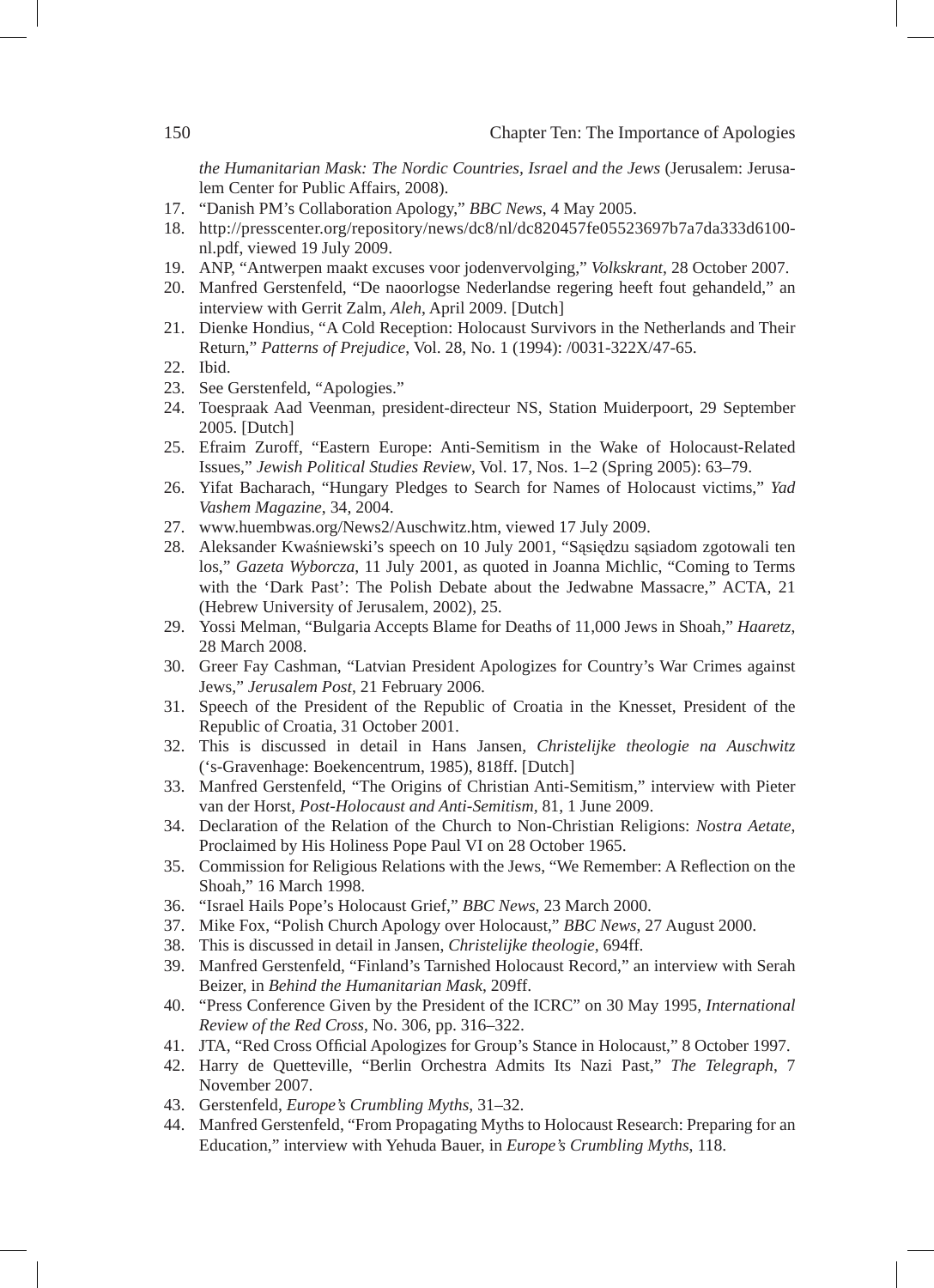## Chapter Eleven: What Can and Should Be Done?

As time passes Holocaust history lends itself more to manipulations, despite the increase in historical information. This process will not stop, and this consideration has to be the starting point for the development of policies on how to preserve the memory of the Holocaust.

Testimonies of witnesses have been a crucial element in building and maintaining a correct collective memory of the Shoah. Of those who consciously experienced World War II, few still occupy positions of importance in society. The number of surviving witnesses of the horrors of the Holocaust is rapidly declining. This is happening in a societal environment where the overall uncertainty about the future is growing and moral relativism is rife. Anti-Semitism frequently increases in such a situation.

Thus the struggle for maintaining the memory of the Holocaust, as well as the fight against its distortion, is likely to become more difficult, as the last survivors and other eyewitnesses pass away. One will increasingly have to explain the reasons for keeping the memory of the Holocaust alive and why this is important not only for the Jews but also for society at large.

Those engaged in preserving the memory of the Holocaust, then, need to be active in the public debate about it and related issues. These include, for instance, museum curators, specialized academics, artists, educators, and survivors. The major fields of public discourse that are relevant in terms of preserving the memory of the Holocaust will be touched upon below. Various ways in which the participants in this discourse can safeguard the memory of the Holocaust and ensure that it is not manipulated, misrepresented, or abused will also be discussed.

#### **Maintaining Memory**

One major reason for maintaining the memory of the Holocaust is a moral obligation toward those who perished. Forgetting them also means the fading away of the crimes committed, thus facilitating their return in various forms in contemporary society. There is a second moral obligation — the one toward those who survived and suffered the consequences of their Holocaust experience for the rest of their lives.

Similarly, there is a commitment toward the Righteous Gentiles who risked their lives to save Jews, as well as to the soldiers who fought against Nazi Germany and its allies.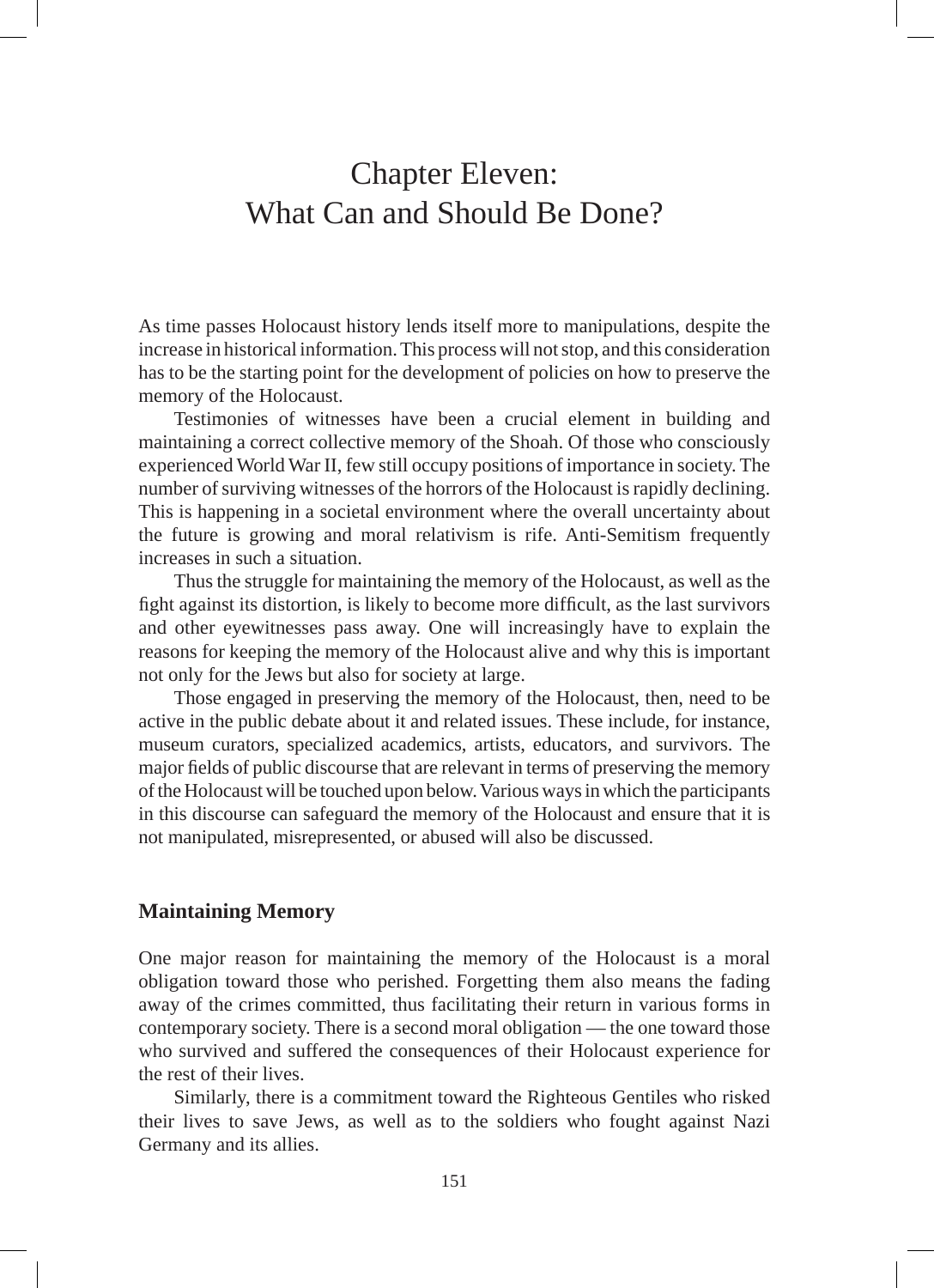### **Fackenheim's 614th Commandment**

According to the tradition, the Torah contains 613 commandments Jews have to obey. Fackenheim defined remembering the Holocaust as the  $614<sup>th</sup>$  commandment, formulating it as: "Thou Shalt Not Give Hitler a Posthumous Victory." He explained:

We are, first, commanded to survive as Jews, lest the Jewish people perish. We are commanded, second, to remember in our very guts and bones the martyrs of the Holocaust, lest their memory perish. We are forbidden, thirdly, to deny or despair of God, however much we may have to contend with him or with belief in him, lest Judaism perish. We are forbidden, finally, to despair of the world as the place which is to become the kingdom of God, lest we help make it a meaningless place in which God is dead or irrelevant and everything is permitted. To abandon any of these imperatives, in response to Hitler's victory at Auschwitz, would be to hand him yet other, posthumous victories<sup>1</sup>

Tossavainen observes: "commemoration, which — together with other ritual practices — is a central part of civil religion, fulfils many important needs in a societal context. Commemoration forges a sense of unity and continuity and at the same time is a great educational opportunity, helping to develop and sustain values that can be passed on from generation to generation."<sup>2</sup>

### **The Gentile World**

A further reason for fostering commemoration of the Holocaust is that in those countries where Jews were persecuted and perished their story should be part of the collective memory and national history. There are many who would like to erase the crimes of their forefathers. Most likely, the less these crimes are confronted the easier it will be for similar criminality to develop in the future. In the battle against the distortion of Holocaust memory, maintaining the truth about what happened is essential.

The remembrance of the Holocaust is also important for society at large. Almost sixty-five years after the war, many have learned few lessons from history and are inclined to repeat, in today's changed environment, the mistakes of the past. Maintaining Holocaust memory is a tool that can perhaps to some extent prevent this.

In postmodern society, distortion has fragmented and will proliferate further. Thus the battle against distortion must be fought on a great many fronts. It cannot be seen as incidental or occurring in isolation. It is one major issue in the framework of the correct memory of the Shoah.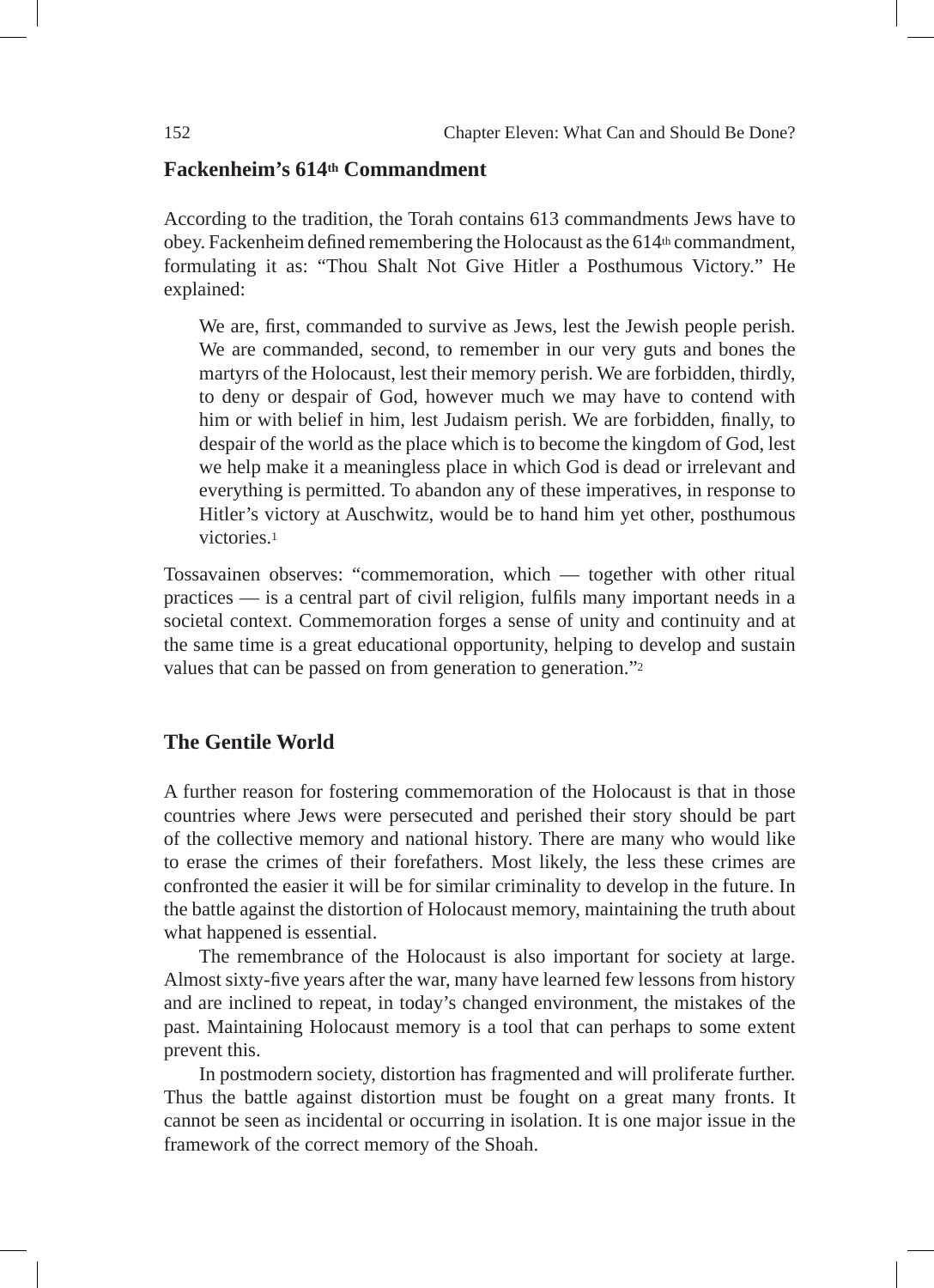#### **Modes of Action**

The analysis in the previous chapters has provided insight not only into the many categories of distortion but also into what motivates many distorters. It has further shown a variety of reactions to the distortions. Using this infrastructure one can better understand how to battle the many manipulations of the Holocaust.

In order to develop an integrated approach to combating the distortion of the Holocaust, a large number of institutions and individuals must be involved. In addition to those institutions focusing specifically on the Holocaust, these should include governments, parliaments, the judiciary, media, and so on.

The maintenance of the memory of the Holocaust consists of many types of actions, all of which are practiced today to varying degrees. Within the framework of this struggle, a number of endeavors play an important role.

#### **"Market Research"**

A major effort must be made to better understand current attitudes toward the Holocaust. This will require what can best be called "market research." One important source could be a study among those who work at concentrationcamp memorial sites and other institutions that play a role in memorializing the Shoah.

To give one example, during a visit to the Bergen-Belsen concentration camp in 2005 this author had an informal conversation with one of the staff members of the memorial center. It was clear that many inhabitants of the neighboring town of Celle were not particularly enchanted with the institution. Citizens of that town had at their own initiative participated in the murder of many deportees, in what became known as the "Hare Hunt of Celle" (Die Celler Hasenjagd).3

#### **Research**

Holocaust research provides an improved factual infrastructure to combat distortion. Much of such research has been carried out over the past two decades. The scholarly interest in the Holocaust has grown considerably in parallel to the increased attention given to the Nazi-era murder of the Jews in society at large. Nevertheless, much research still remains to be done. The quantity of information on certain countries is very limited. Bauer says, for instance, that only minimal material is available on a number of countries such as the Ukraine, Greece, and Croatia<sup>4</sup>

At the time he also said that the history of inner Jewish life in destroyed communities remained largely unresearched. Bauer pointed out that detailed studies were necessary because otherwise general pictures might remain distorted.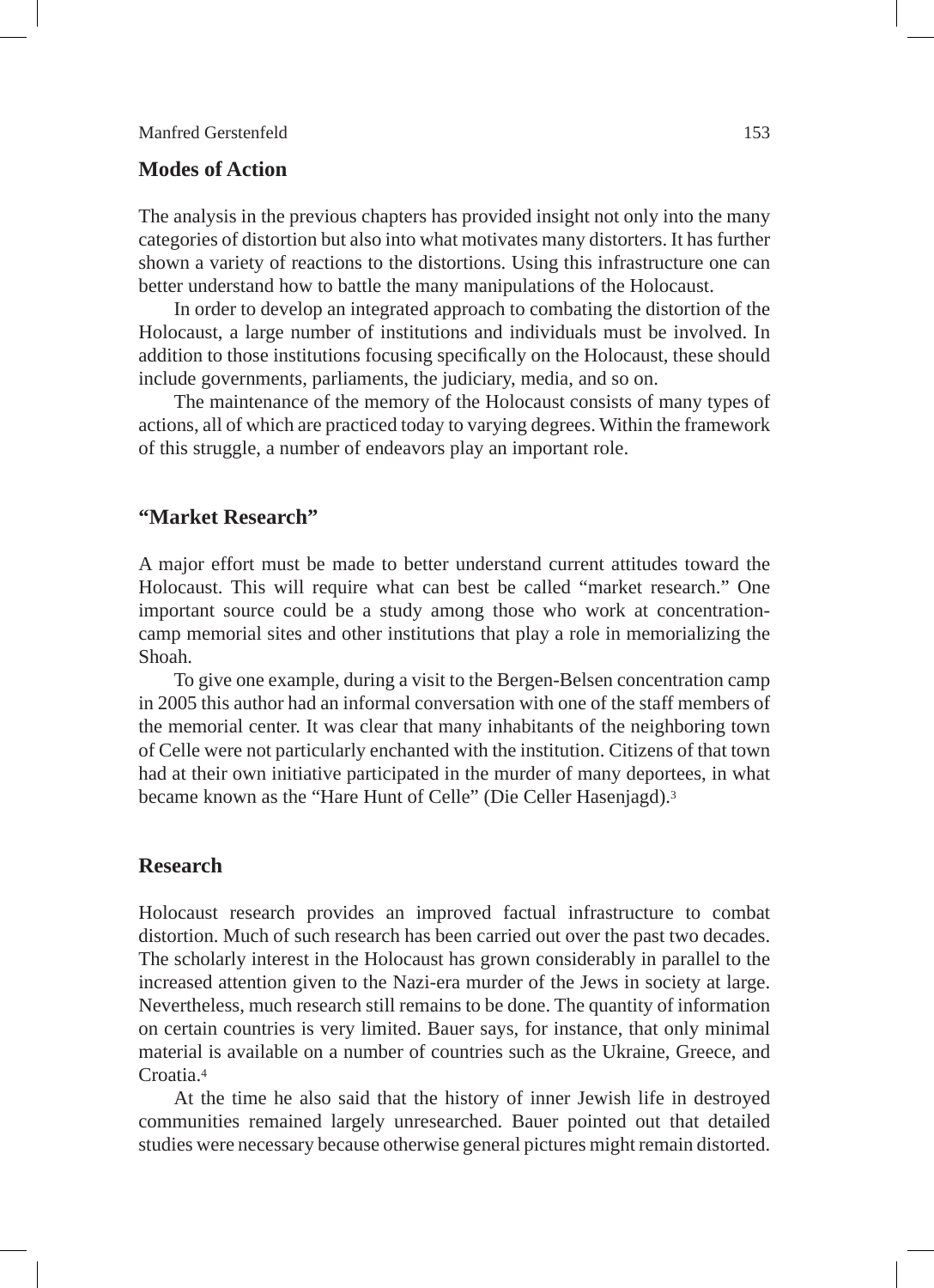This is the more so as Jews behaved differently in various places and they also viewed the surrounding societies differently.5

Sometimes studies on a specific issue can alter perceptions in a major way. One very important example was Gross's book *Neighbors.* It exposed one major subject — the collective murder of the Jews of Jedwabne by their ethnic-Polish neighbors.

Michlic summarized the book's impact:

Gross's narration challenges the self-image of Poles as only victims. Ethnic Poles from Jedwabne are depicted as vicious murderers who showed no mercy to their Jewish victims. These images provide a shocking contrast to the cherished self-image of Poles as martyrs and heroes, and the interlinked image of Poles as key witnesses to the Holocaust who overwhelmingly demonstrated solidarity toward the Polish Jews.6

The Dutch Holocaust expert Johannes Houwink ten Cate points to one among several important developments in Holocaust research:

The creation of a world-wide research community, which now includes scholars from Israel, the US, the UK, both Western and Eastern Europe, and Canada and Australia. Not yet included are scholars from Africa and Asia. The boundaries of this community are essentially the boundaries of that part of the world that during the Cold War was named "The Free West" and Eastern Europe.

This points to the fact that Holocaust awareness is a way to discuss the political values of the West. It also is an instrument to strengthen democratic awareness in Eastern Europe. My students study the Holocaust because they want to understand why humans kill.<sup>7</sup>

He added:

We see — in a number of countries but by no means everywhere — a strong interaction between Holocaust research and research on other modern genocides, while the Holocaust remains the paradigmatic genocide, if only because of the ideological radicalism of Nazism and the sheer number of its Jewish victims. Since Rwanda, for example, there has been a strong focus on open-air executions in the Holocaust. Scholars of modern genocides draw heavily upon the highly sophisticated historiography of the Holocaust. By doing this they have made enormous progress. This is especially evident in the research of the Armenian and Rwandan genocides.<sup>8</sup>

#### **Developments in Perception**

When discussing differences concerning social environment and the development of research between the two editions of the *Encyclopedia Judaica*, Berenbaum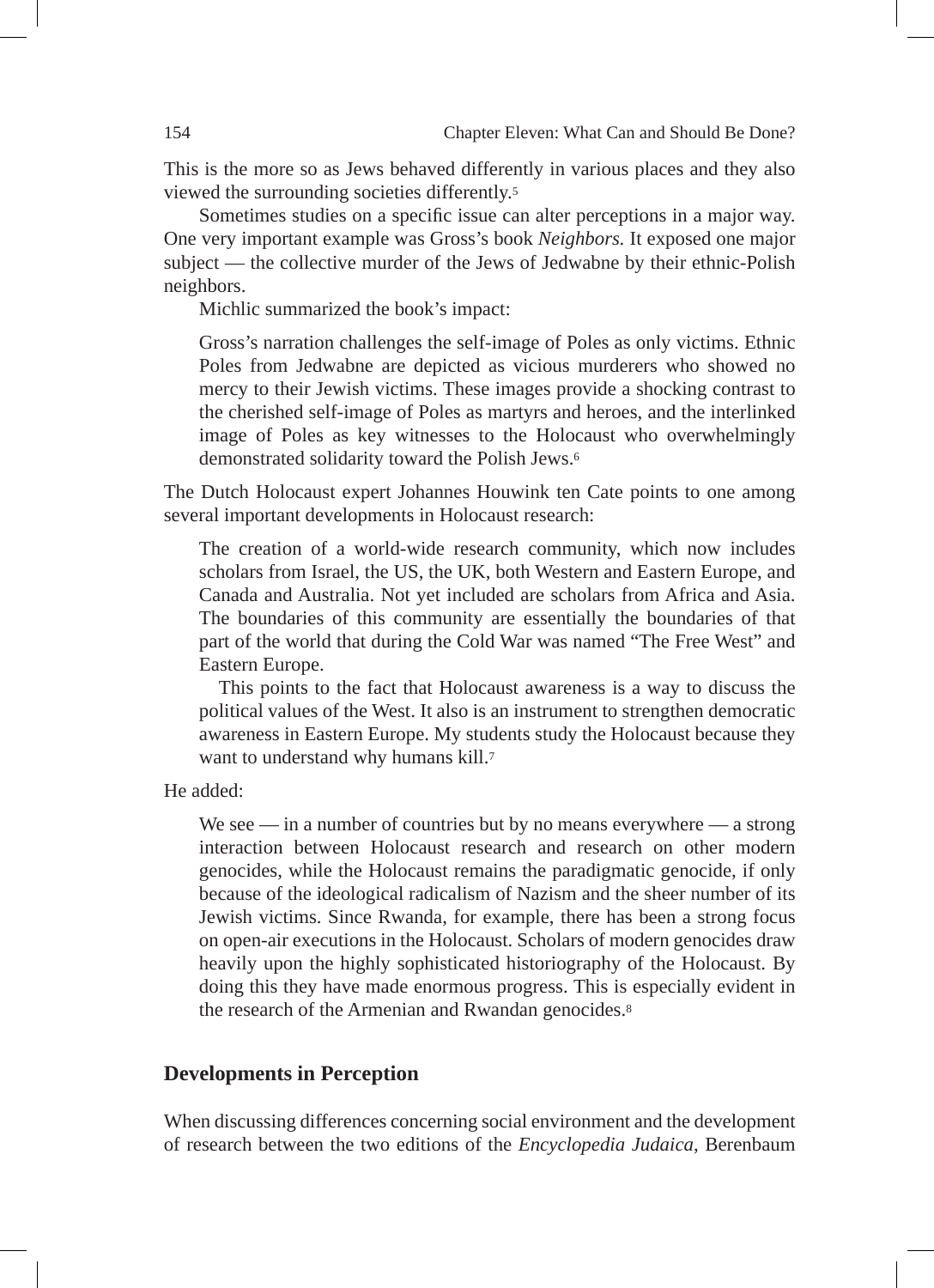said one important issue was the relationship between the Holocaust and the law.

Those who wrote [an entry on "Holocaust and Law"] in the previous edition described the Nazi deeds as an outlaw phenomenon. The transition in this edition is dramatic because it tries to show laws as instruments of persecution. The Nazis tried to give a façade of legality to everything they did. Consequently one had less of a prosecution brief against them. Instead, we present an extended essay on how legal means and the legal profession were used as an instrumentality of destruction.9

These examples can only give a glimpse of how important research is for laying an improved infrastructure for the battle against Holocaust distortion. They also show how views evolve over time. A more fundamental question is to what extent Holocaust studies will survive as a separate discipline within the framework of modern historical research. A number of centers address other genocides in addition to the Holocaust. These genocides' place in the future of historical research may not be assured either.

#### **Documentation**

Survivors' testimonies play an important role in Holocaust research. They do so as well in education, at ceremonies, and in several other categories. Their importance derives from the fact that the survivors are the last eyewitnesses who can tell personal stories of what happened. What will happen once they are gone is a problem that increasingly engages people devoted to preserving the memory of the Holocaust (for instance, at Yad Vashem, where survivors' testimonies are seen as a central part of its educational efforts).

Three major projects, and also some more limited ones, have collected survivors' testimonies. Yad Vashem contains over 125 million pages of documentary evidence, 420,000 photographs, and over 100,000 survivor testimonies. Established in 1953, the archives also hold filmed footage. The library contains over 120,000 publications in fifty-four languages including survivor memoirs, Yizkor (remembrance) books, Nazi publications, newspapers, and journals from the era. It includes much information on pre-Holocaust Jewish life in Poland and other centers of Jewish life, emphasizing what was lost.

Yad Vashem's Hall of Names contains over three million names of Holocaust victims and, for many of them, additional personal information. Yad Vashem seeks to provide information that contributes to Holocaust awareness and to combating Holocaust denial and anti-Semitism. It stresses that films have the power to combine historical facts with emotional impact and through this medium, uses the testimonies and other images to paint a picture of the atrocities that took place.10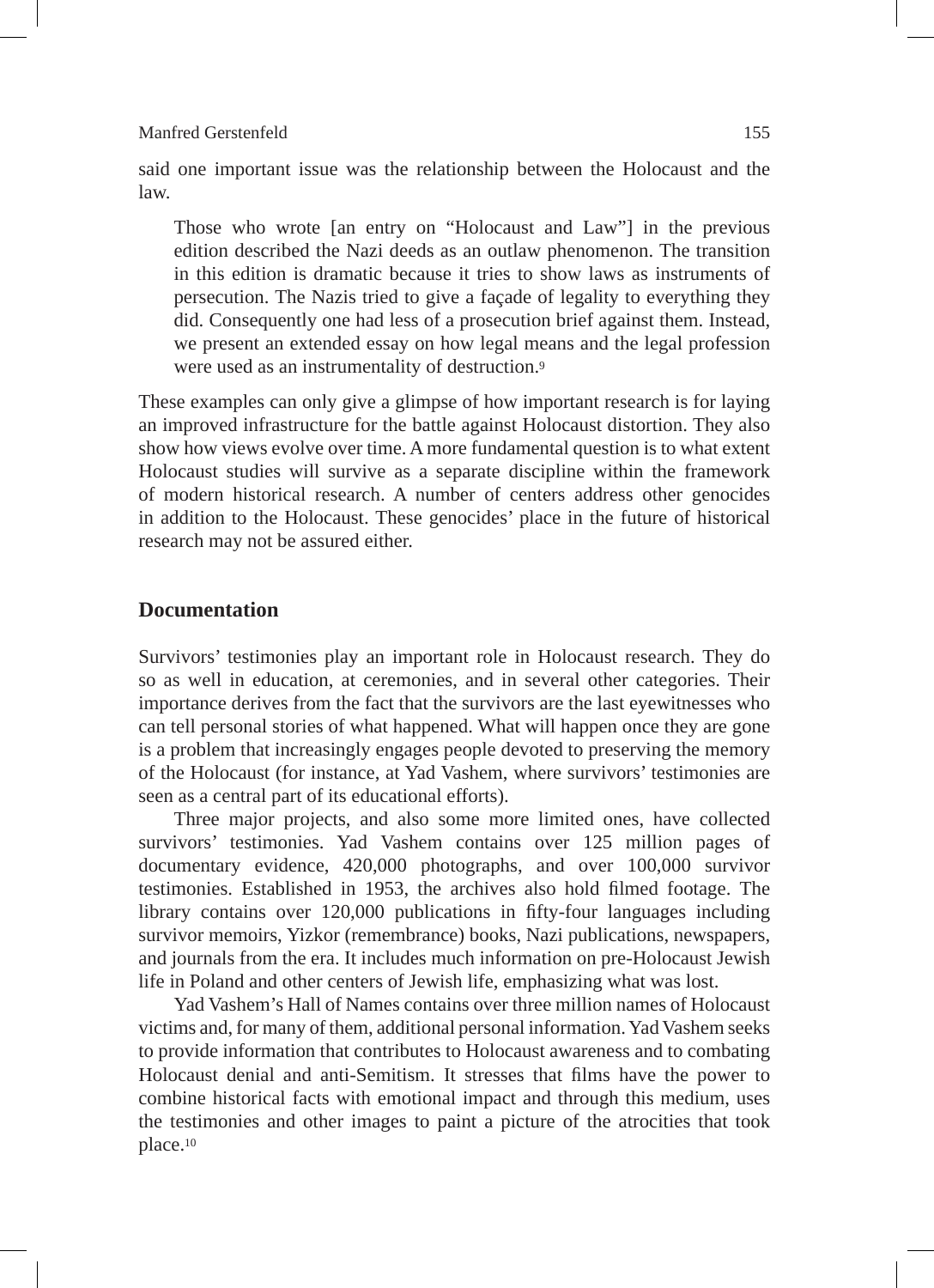In 1994, the Steven Spielberg Foundation started to collect testimonies of survivors of the Holocaust and other genocides. The project, which is now closed, interviewed fifty-two thousand survivors. It merged with the University of Southern California to ensure a sustained "preservation and access" to the digital archives. The foundation is aimed at overcoming "prejudice, intolerance and bigotry." It seeks to educate the student body, researchers, and educators. Its digital capabilities make it far easier for more and more people to access testimonies around the world. It offers access in a number of languages, and to over fifty-eight collections in twenty-two countries. By 2009, the project had reached over seventy-eight thousand schools.11

A project at Yale University aims to collect video testimonies from survivors in more than twenty-five countries. Besides the Holocaust it also addresses other genocides, though it does have a specific research program on the Holocaust. It focuses on the study of psychiatric patients in Israel with a Holocaust past.

Based on research on nine hundred Israeli citizens, the project claims that had these people managed to express themselves and give their testimonies, their rehabilitation would have been somewhat eased. They are now focusing on analyzing the videotexts to define exactly which types of psychotic disorder these people are most likely to suffer from.12

An example of a more limited project is the Holocaust Survivor Memoirs Program of the Azrieli Foundation in Canada. It was established in 2005 and aims "to collect, preserve and share the memoirs and diaries written by survivors of the twentieth-century Nazi genocide of the Jews of Europe who later made their way to Canada."<sup>13</sup>

#### **The Holocaust Restitution Process**

Some developments lead to periods of renewed interest in the Holocaust. One major case concerns the debate on restitution in the second half of the 1990s and early twenty-first century. It has also played an important role in bringing forth documentation. In many of the countries where there were Jewish claims of funds relating to the Holocaust, major historical research was undertaken. Tens of thousands of pages have been published since the subject of restitution again received major attention.

The restitution issue also concerns countries that were not occupied by Germany. Helen Junz, who served as a member of the Bergier Commission, which was given a wide mandate to cover Swiss history, writes:

While the tightening of Swiss admission policies in 1938 was similar to that in other countries, only Switzerland, and Sweden until 1942, applied racist selection criteria based on Nazi definitions. One example was the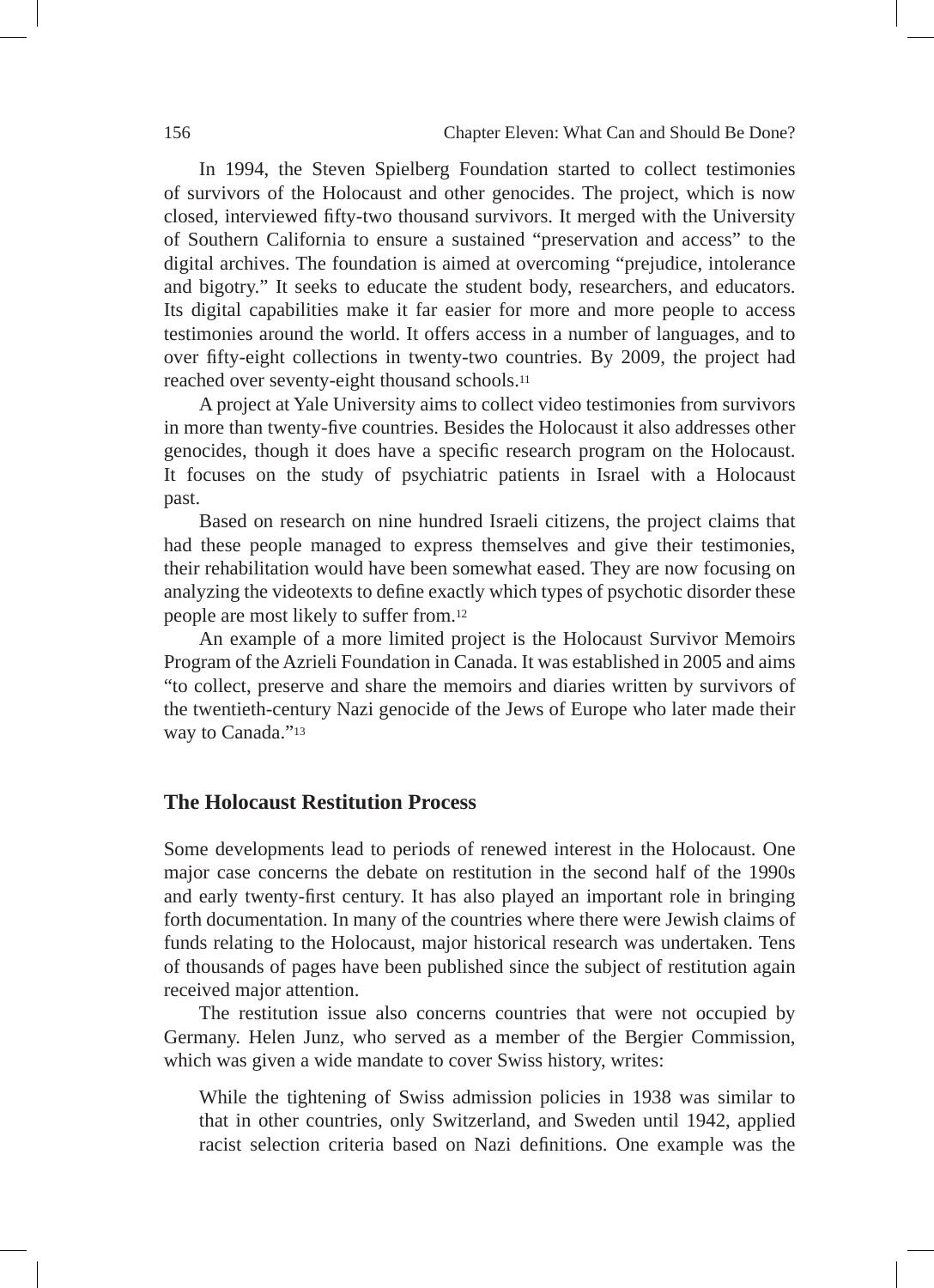introduction of a visa for German "non-Aryans" in October 1938, with which the Nuremberg laws were incorporated into Swiss immigration requirements.

In 1942 the authorities closed Swiss borders altogether, though well aware of the tragic consequences of this act and in the face of increasing public protest. The Commission thus concluded that "By...making it more difficult for refugees to reach safety, and by handing over the refugees caught directly to their persecutors, the Swiss authorities were instrumental in helping the Nazi regime to attain its goals."<sup>14</sup>

#### **Education**

Learning about the Holocaust can be part of both formal and informal education. In a number of countries the Holocaust is taught in the mandatory school system. Holocaust education can also be part of voluntary efforts in the framework of special projects. Yad Vashem, for instance, held sixty international teachers' seminars in 2008. For Jewish children Holocaust education may take place in summer camps, after-school programs, Sunday school, Hebrew school, and so on.

Beyond hearing testimonies of Holocaust survivors, one of the educational experiences with the strongest impact on youth is visits to various concentration or extermination camps. Such visits, undertaken by Jewish and non-Jewish school pupils and university students from many different countries, have increased over the past decades — in part thanks to the increased accessibility of camps in the former communist countries.

The largest single annual event of this kind is the March of the Living, which takes thousands of students to Auschwitz in Poland, and then to Israel for Israeli Independence Day celebrations. The trip is popular among many Jewish youth groups. It has also drawn criticism — for instance, for being a mass-event where the educational aspect is somewhat lost in pageantry. Others take exception to the direct Zionist lesson drawn from the Holocaust; ending with a visit in Israel implies that a strong, independent Jewish state is the only response to a catastrophe like the Holocaust.

Different pupils come away with diverse experiences and conclusions from the visits to these camps, depending on their level of knowledge, whether they have a personal family connection to the Holocaust, and also from which countries they come. But undoubtedly, such visits serve to increase Holocaust awareness among the younger generations, giving them an opportunity to commemorate the Holocaust and anchoring that memory to their historical consciousness and collective memory. Experience shows that the better the preparation before such trips, the more participants reap from them.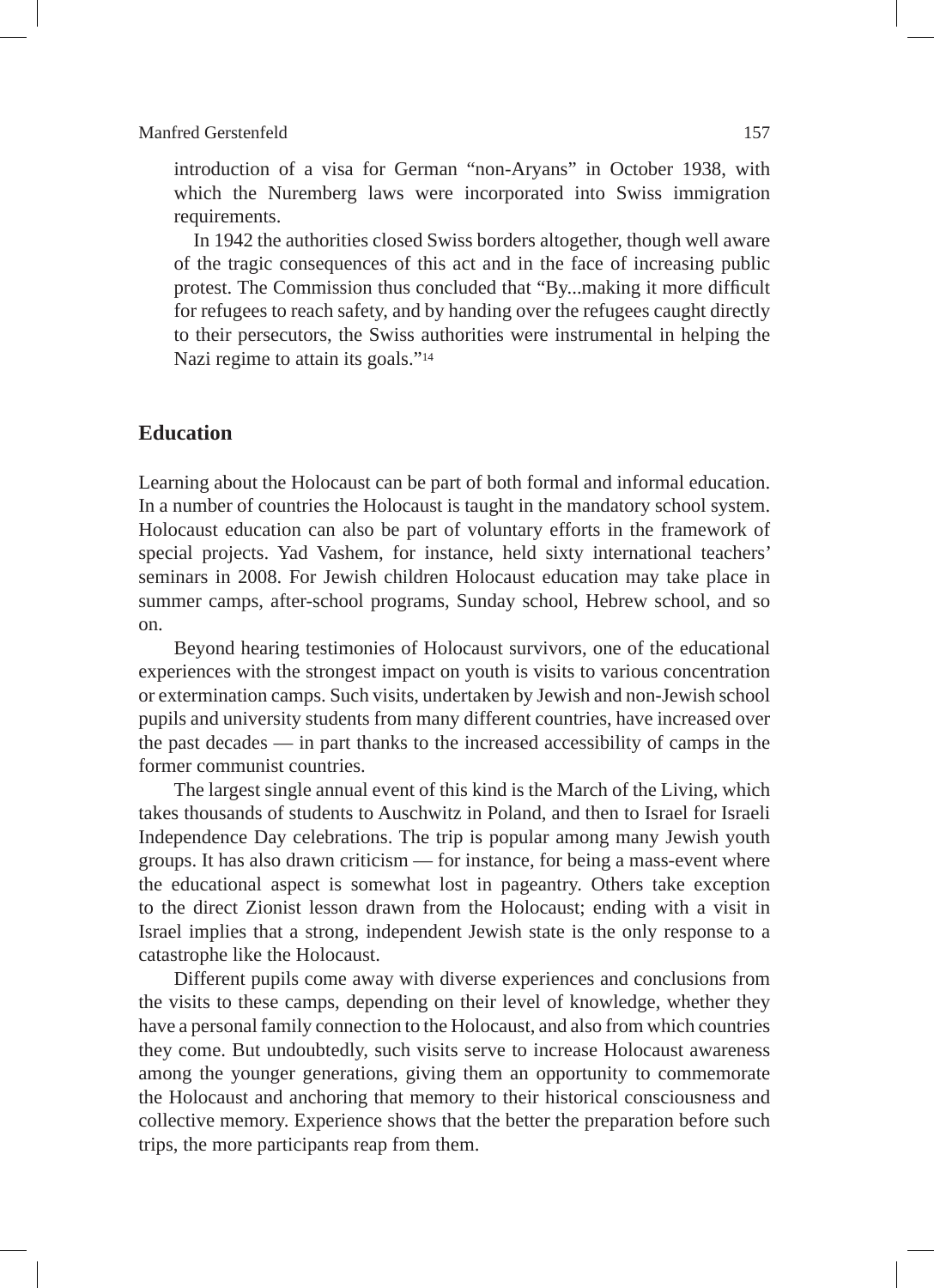#### **Effectiveness of Education**

Not all Holocaust education is effective. Urban, in an essay in this volume, criticizes certain aspects of Holocaust education in Germany and observes:

Classroom teaching on the Holocaust often was, and still is, deficient. It focused on statistics and dry descriptions of deportations or how the persecution developed through the racial and anti-Jewish laws. The courses generally culminated in Auschwitz by showing a documentary or some photos of piles of dead bodies.

This approach often had no effect on the students; learning facts and statistics was not connected to personal experience and did not lead them to see the Holocaust as part of their own history, identity, and national consciousness. Immigrant students also often did not gain a connection to the Holocaust because they were not taught about it as something not only connected to Germany and Germans but also part of a European and worldwide legacy.

An even more guarded attitude is taken by Stephen Smith, a practicing Christian who, together with his brother James, founded the Beth Shalom Holocaust Memorial and Education Center in Nottingham, UK:

There is a very big leap between knowing about the Holocaust and being changed by it. There is a presumption that, if you teach the Holocaust, it makes for a better world; but I don't buy it. We need to know what happened; but there's a big leap between knowing what happened and acting on it. I am less worried about what the grandparents of our young generation did sixty years ago; I am more concerned about what this generation's grandchildren will do. Will they have learned anything?<sup>15</sup>

When reading the words of literary scholar Lawrence L. Langer, one senses his hesitation about how to make Holocaust education effective after having taught Holocaust history classes for almost thirty years.

I have always believed that students flock to Holocaust courses not because such courses are fashionable but because they have a deep-lying interest in the Final Solution's criminals and victims, so one of my main goals as a teacher of the Holocaust has been to subvert stereotypical thinking; for example, that only sadists could organize and execute an atrocity like the murder of European Jewry or that all victims went unresistingly to their deaths. But perhaps most important in the list of misunderstood matters is the demise of significant choice for the inmates of the deathcamps.16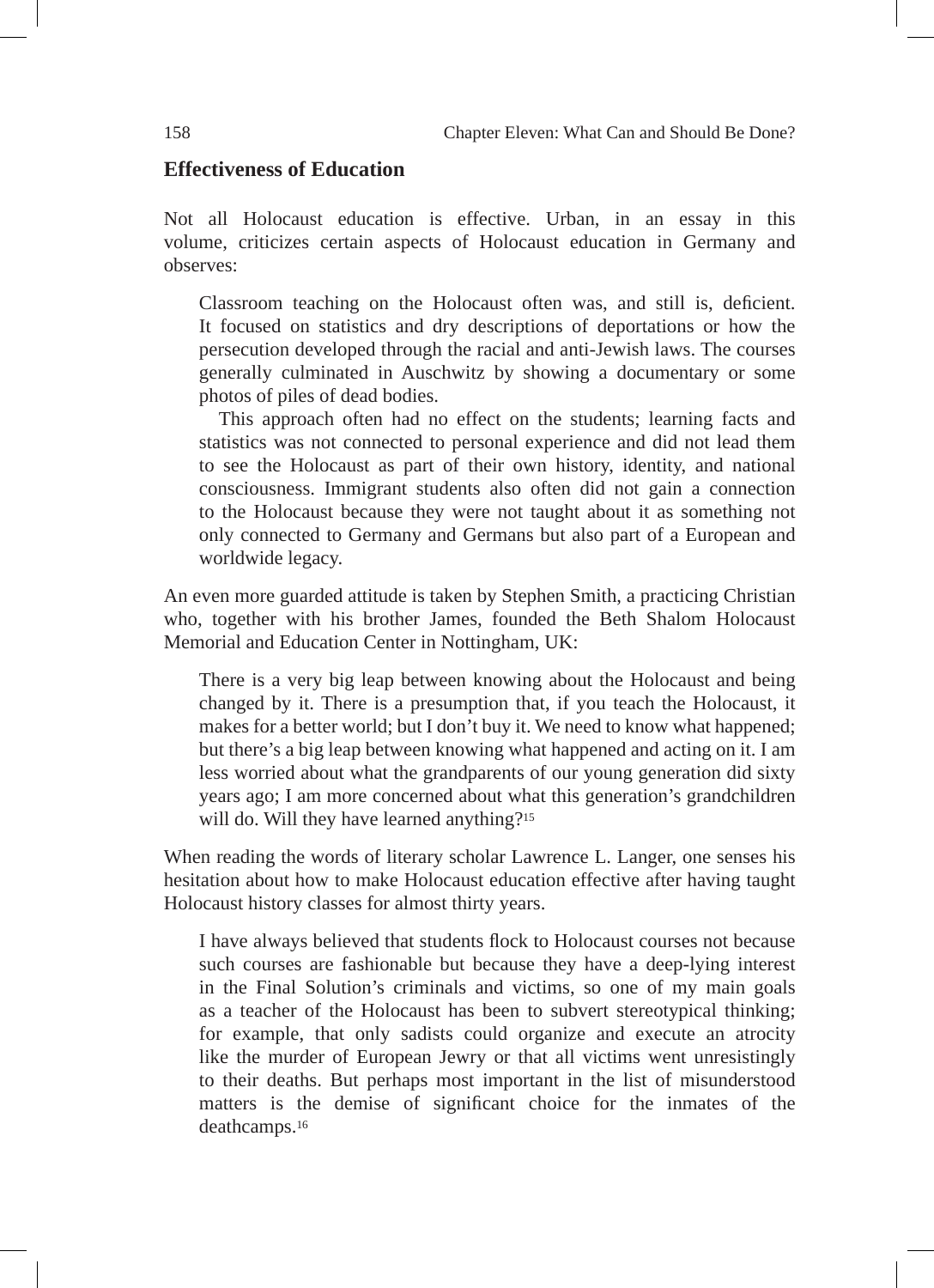#### **Sarkozy's Proposal**

At a dinner of CRIF, the umbrella body of French Jewish organizations on 13 February 2008, President Nicolas Sarkozy presented a new proposal for education on the Holocaust. He suggested that at the beginning of the school year, each child in fourth grade should start to study the memory of one of the eleven thousand French Jewish children who were victims of the Holocaust. A 2000 poll had found that more than 50 percent of the youngsters aged sixteen to twenty-four had said they were underinformed on the subject.

The proposition was badly received in general. The very young age group of targeted nine-year-olds was one, but far from the only, problem. Only 6 percent of those polled on behalf of the daily *Le Parisien* were in favor of the proposal. Thirty-one percent thought the whole class should study the fate of one child victim of the Holocaust, while 61 percent opposed both ideas. On the other hand, 61 percent said it was important to pass on the memory of the children of the Holocaust to the next generation; 36 percent were opposed.17

There was also much criticism from intellectuals as well as teachers' unions, which saw Sarkozy's proposal as interference in education. Education Minister Xavier Darcos thereupon appointed a commission to study the matter.

#### **The International Task Force (ITF)**

The ITF (Task Force for International Cooperation on Holocaust Education, Remembrance and Research) plays an important role in addressing several of the key aspects of the Holocaust in our time. It was initiated by Swedish prime minister Göran Persson in 1998. He did so because of his concern about neo-Nazism among youngsters and the influence of Holocaust deniers in Sweden.

A Swedish initiative was a book titled *Tell ye your children...* that was widely distributed throughout the country. Persson said in the Swedish parliament:

In hundreds of thousands of Swedish homes and thousands of classrooms, the book titled *Tell ye your children*…has formed the basis for a discussion between the generations about fundamental democratic and humanistic values, about right and wrong.

Pupils and teachers, parents and children, politicians and experts — all of us need to discuss the connections between the horrors of our past and the dangers we face today. We have to try to understand the underlying mechanisms<sup>18</sup>

In January 2000, Persson organized the Stockholm International Forum on the Holocaust. Bauer observes: "It was the first time in history that politicians, among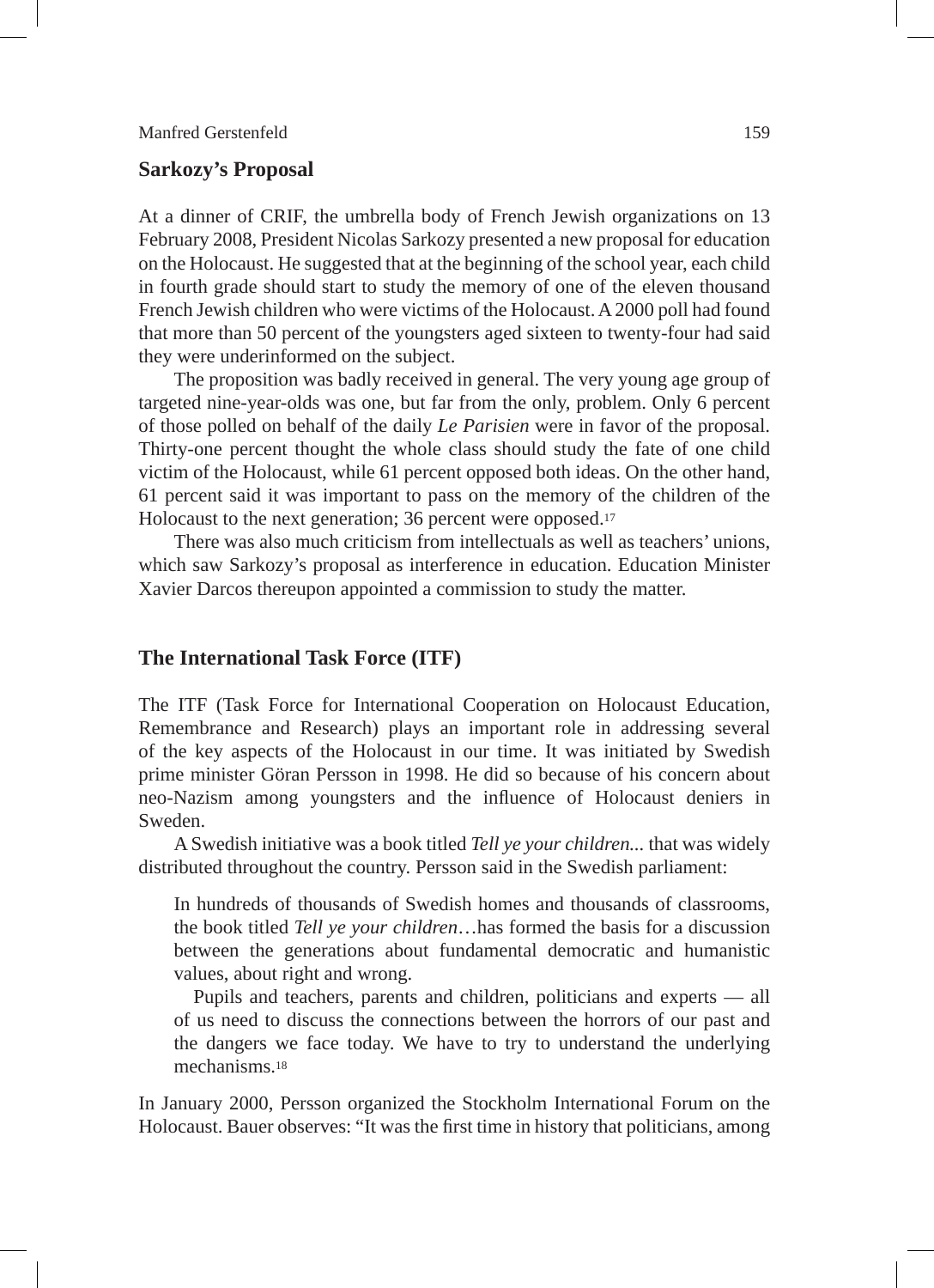them many heads of state, met to discuss education. The subject of that unique event was the Holocaust."19

The Declaration of the Stockholm International Forum on the Holocaust has a number of components. Its opening statement asserts: "The unprecedented character of the Holocaust will always hold universal meaning. After half a century, it remains an event close enough in time that survivors can still bear witness to the horrors that engulfed the Jewish people." The declaration mentions the need to battle genocide and anti-Semitism, as well as understanding the causes of the Holocaust and reflecting on its consequences. It also contains a pledge to promote Holocaust education in schools, universities, and communities, and to encourage research and remembrance.20

In 2009, the ITF had twenty-seven member states, mainly European ones but also Argentina, Canada, and the United States. The members represent governments as well as governmental organizations and NGOs. Membership is open to all countries provided they are committed to the above declaration of the Stockholm Forum.21

#### **Norway's Moral Relativism**

The chairmanship of the Task Force changes every year. In March 2009, Norway became the chair, which, for many reasons, was a poor choice. A month earlier Norway had inaugurated the Hamsun year, in honor of the pro-Nazi author and Hitler admirer. The festivities were opened by the Norwegian queen. Whitewashing a Nazi supporter, no matter how important he may be as an author, is the opposite of what the ITF stands for.

In one reaction Rafael Medoff, director of the David S. Wyman Institute for Holocaust Studies in Washington wrote:

Each of the countries belonging to the task force has pledged to carry out the eight-point final declaration of the Stockholm Conference. Point number six is particularly relevant to the Knut Hamsun controversy: "We share a commitment to commemorate the victims of the Holocaust and to honor those who stood against it."

This puts the Norwegian government in something of a bind, because instead of honoring "those who stood against the Holocaust," such as [Norwegian Nobel Prize in Literature winner Sigrid] Undset, it is honoring someone who stood for it. In the 1940s, Undset and Hamsun made their choices. Undset sided with good, Hamsun with evil. Today, Norway too must make a choice, between venerating the memory of the Holocaust, and desecrating it. It cannot do both.22

This controversy was just one of the many reasons the country was a poor choice for the chairmanship. Others include the government's attitude toward the Holocaust-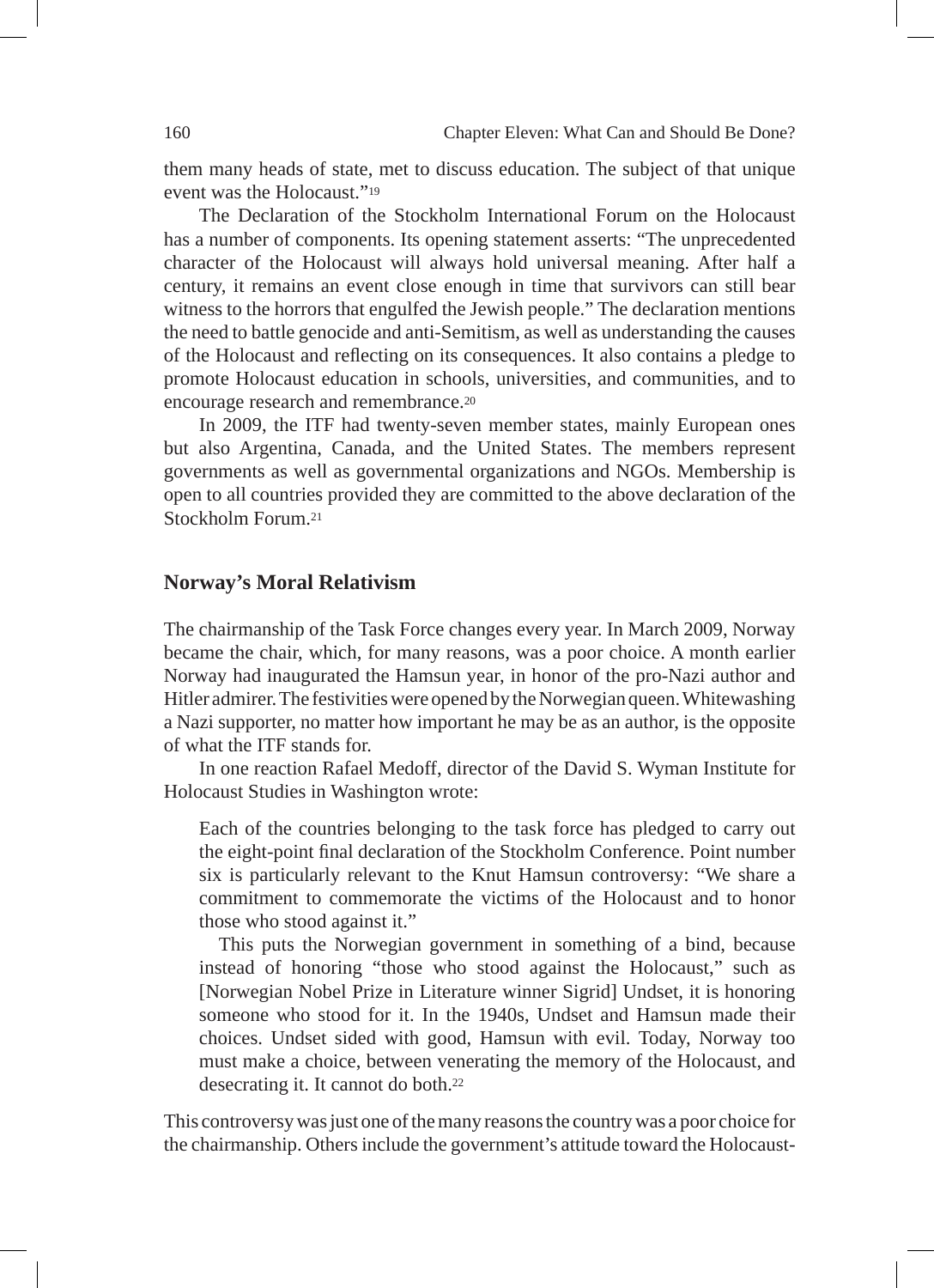inverting diplomat Trine Lilleng and Minister Halvorsen's participation in an anti-Israeli demonstration where there were shouts of "Death to the Jews."23

#### **Museums**

Different museums clearly have different agendas and goals, but in general museums aim to educate, to commemorate, and to engage their visitors. By their nature, museums can shape the public's understanding of the past; they can create, strengthen, or challenge a historical narrative. (Museums share this capacity with the media, for instance.) The number of Holocaust museums has increased greatly in recent decades.24

The importance of several museums in maintaining Holocaust remembrance is evident from the large numbers of people who visit them. A major example is the U.S. Holocaust Memorial Museum in Washington, DC. It opened in April 1993 and, by 1 January 2009, had had over twenty-eight million visitors. Of these 88 percent were Americans and 34 percent school-age children. More than 3,500 officials, including eighty-eight heads of state or governments, had visited the museum<sup>25</sup>

In Israel a visit to Yad Vashem is, for state visits, de facto protocol. This visit symbolizes Israel's worldview. Taking an official guest to a memorial to six million civilians — including the elderly, women, and children — intentionally murdered for who they were, emphasizes a central element of Israel's collective memory.

#### **Yad Vashem**

Arguably the most important Holocaust museum is Yad Vashem in Jerusalem. It was established by a law passed by the Israeli parliament, the Knesset, in the 1950s and is not merely a museum but an institution dedicated to commemoration, research, and education. The museum, albeit probably the best known of its kind, is a part of that larger endeavor.

Yad Vashem's location also has a symbolic meaning. It is situated on Har Hazikaron, the Mount of Memory, on what once were the western outskirts of Jerusalem. Next to the Yad Vashem complex is Mount Herzl, on the summit of which Theodor Herzl, the father of political Zionism, is buried. He is surrounded by presidents, prime ministers, and speakers of the Knesset. On the slopes of Mount Herzl there is also a large military cemetery.

The area of Har Hazikaron is the physical focus of national commemorations and celebrations in the week that constitutes the annual high point of the Israeli "civil religion." That week starts with Holocaust Remembrance Day and ends with Israeli Independence Day, preceded by Memorial Day for Israel's Fallen Soldiers and Victims of Terror.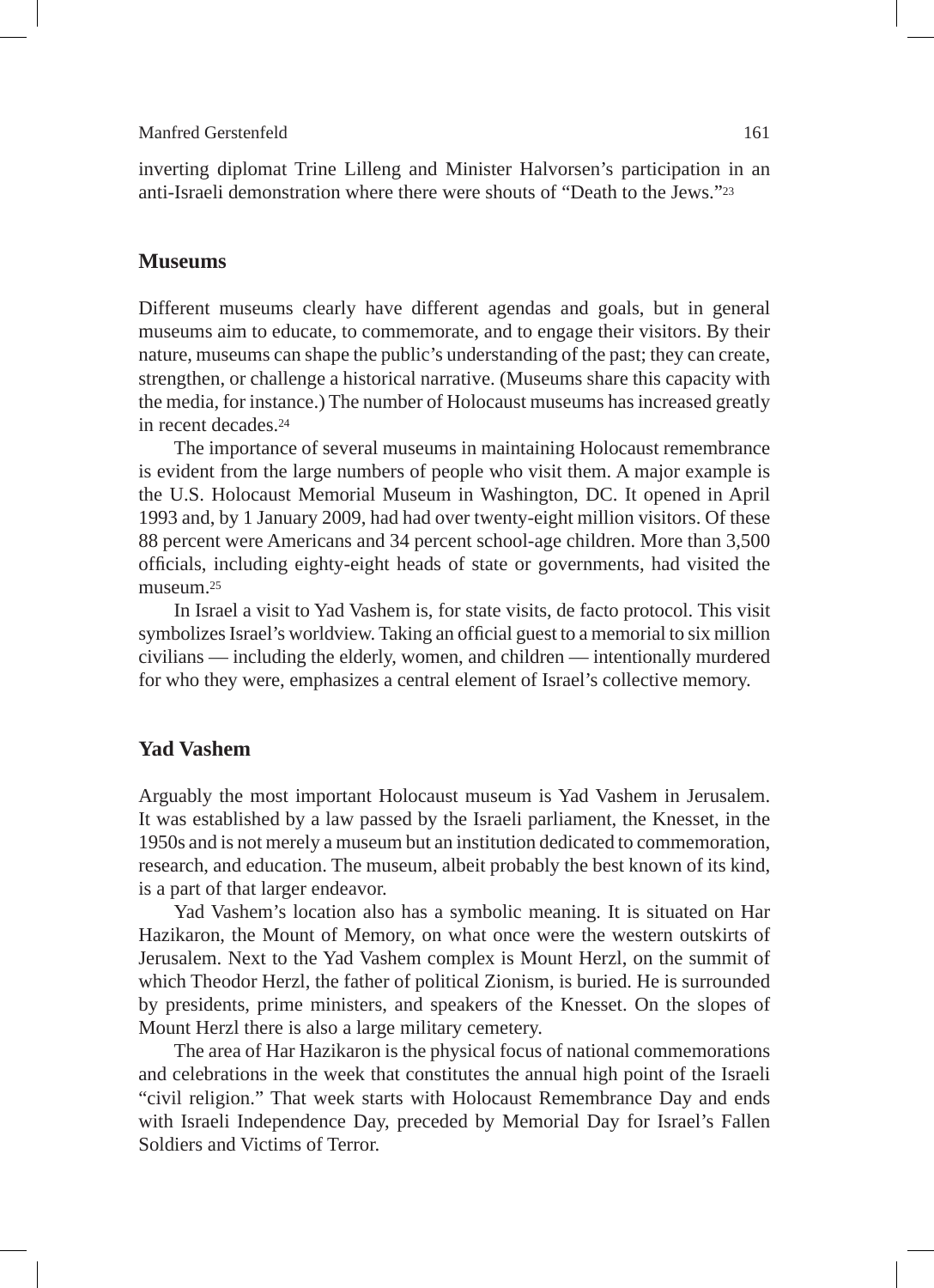By placing the commemoration of the Holocaust in such close proximity, both in space and time, to the commemoration of the fallen soldiers and the celebration of the reestablishment of national freedom, these elements are made part of a common narrative framework. This framework suggests that, following the suffering in the Holocaust, the Jewish people fought even harder for their independence and, finally, many could leave the Diaspora and reestablish a sovereign state in the Land of Israel.

In this way, the Holocaust has become a central part of Israeli national selfunderstanding and collective memory. This goes even beyond the many Israeli citizens' personal loss of family and friends in the Holocaust.

As mentioned earlier, a visit to Yad Vashem is included in every official visit by foreign dignitaries to the state of Israel. In this way, the Foreign Ministry signals to these officials the centrality of the Holocaust and also that the Jewish people has not forgotten what it is like to be a defenseless people in a largely hostile or indifferent world. The state of Israel thus shows that it considers its security, and that of the Jewish people, of prime importance.

There are many other aspects of such visits; for instance, the emphasis on how Jews lived during the Holocaust years and not just how they died. Another concerns the Righteous among the Nations. There is the universal message of the Holocaust, as well as the particularistic one concerning the Jewish people, and so on.

#### **Monuments and Memorials**

Although monuments and memorials are quite similar in practical terms, they are not completely interchangeable: "Monuments are usually built to commemorate a significant person or event in history, or a period of time. Memorials are usually related to death and destruction. But the distinction between the two sometimes is blurred<sup>"26</sup>

Monuments and memorials are more restricted in their capacity than museums. Since they are much smaller in scope, they serve merely to show and remind of — much as their names indicate — a specific aspect of history such as a person, group of people, or event.

In the case of the Holocaust, monuments and memorials remind the public primarily of some particular aspect of the genocide. They often list the names of those murdered in a certain city or area. They can hardly shape the historical narrative, but only relate to it — either by strengthening and confirming it or by challenging it.

There are many memorials to the Holocaust all over the world. Many Jewish cemeteries throughout Europe have such memorials, some large and splendid and some more modest, reminding the visitors of the murdered, many of whom have no burial place. Another common form of memorial relating to the Holocaust is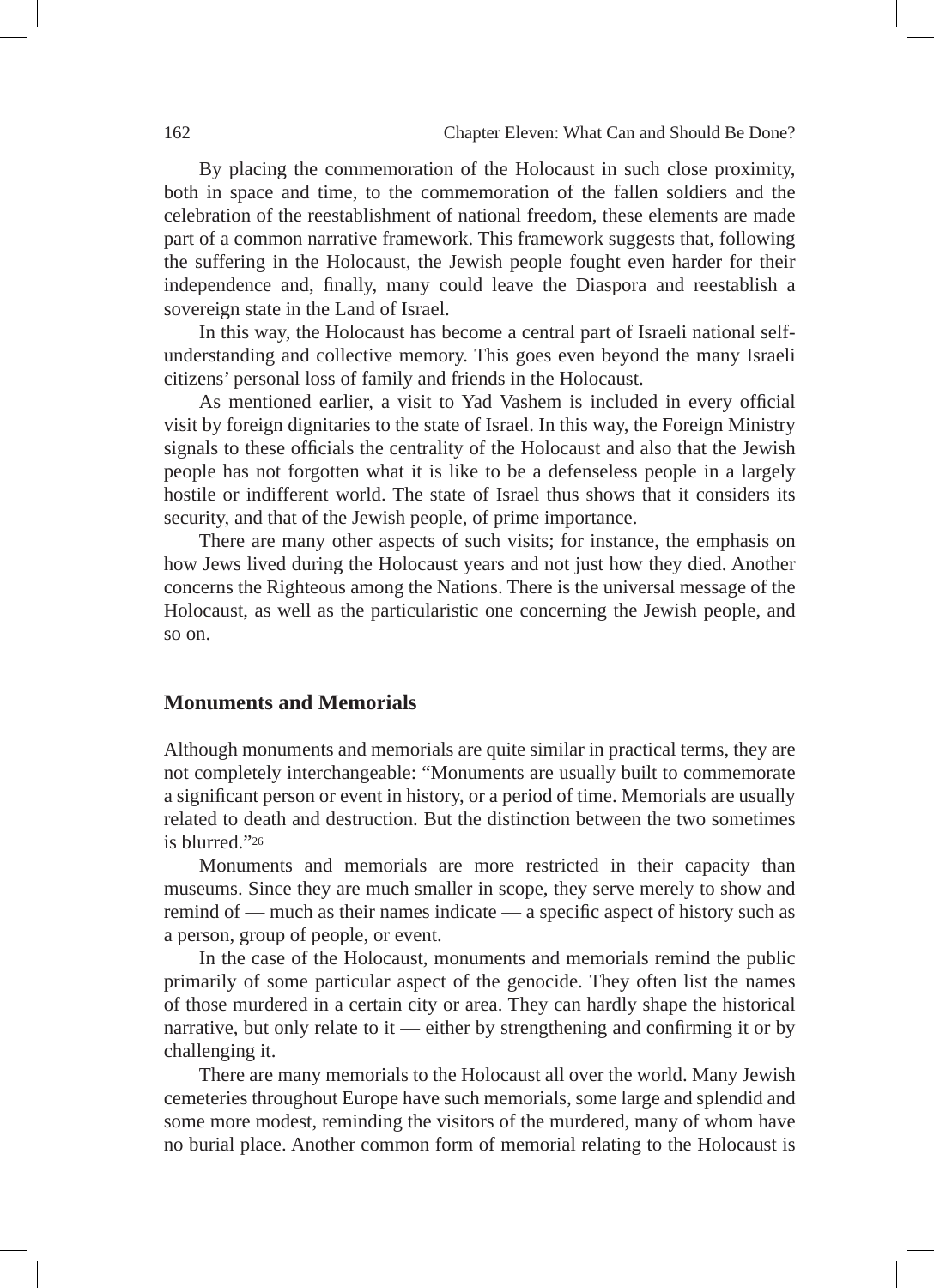that of plaques set up on buildings where Jews lived, to which they were brought, or from which they were deported to their deaths. There is a distinct difference between memorials that are in a Jewish location and those in the public domain, addressing society at large.

There are fewer monuments dedicated to the Holocaust. Many of them are in memory of those who resisted the Germans and their helpers in some way — either by organizing and taking part in armed resistance or by aiding Jews to escape the Holocaust. A well-known example of the former is Nathan Rapaport's monument to the heroes of the Warsaw Ghetto uprising, at the site of the ghetto.

Among the more recent and less well-known monuments is the Raoul Wallenberg monument in Stockholm, erected in the 1990s. It commemorates the heroism of the Swedish businessman-turned-diplomat who saved thousands of Hungarian Jews from deportation to Auschwitz in the last months of the war.

#### **Ceremonies/Remembrance Days**

Much like monuments, ceremonies serve to anchor historical events in the collective memory and reconfirm or challenge the hegemonic historical narrative. However, since such commemorations are more flexible, they can in fact do more to conduct a dialogue with that narrative. On the other hand, ceremonies, as opposed to monuments, are short-lived.

One important step in maintaining Holocaust memory was the institution of an annual Holocaust Remembrance Day on 27 January by the United Nations, as designated by a UN General Assembly Resolution in November 2005. This date was chosen as on it the Auschwitz-Birkenau camp was liberated. This decision should be valued. Previously, various countries had already established a specific day to remember the Holocaust. Retaining and safeguarding such achievements is a constant battle, since there are those who would like to either dilute or alter the message of Holocaust commemoration.

Nowadays the Holocaust is commemorated annually in many countries. In 2005 in particular, sixty years after the war ended, much additional emphasis was placed on this commemoration. This occurred partly in the context of ceremonies recalling the liberation of Auschwitz and other camps.

#### **Art**

Holocaust art has much in common with monuments and memorials — which often are works of art — but also reaches beyond them. Some works of art do not necessarily refer to the Holocaust but, because they were shaped at that time, they remind the public of it. Others recall the Holocaust because the artist honored was killed during it. This is, for instance, the case in the Felix Nussbaum House in his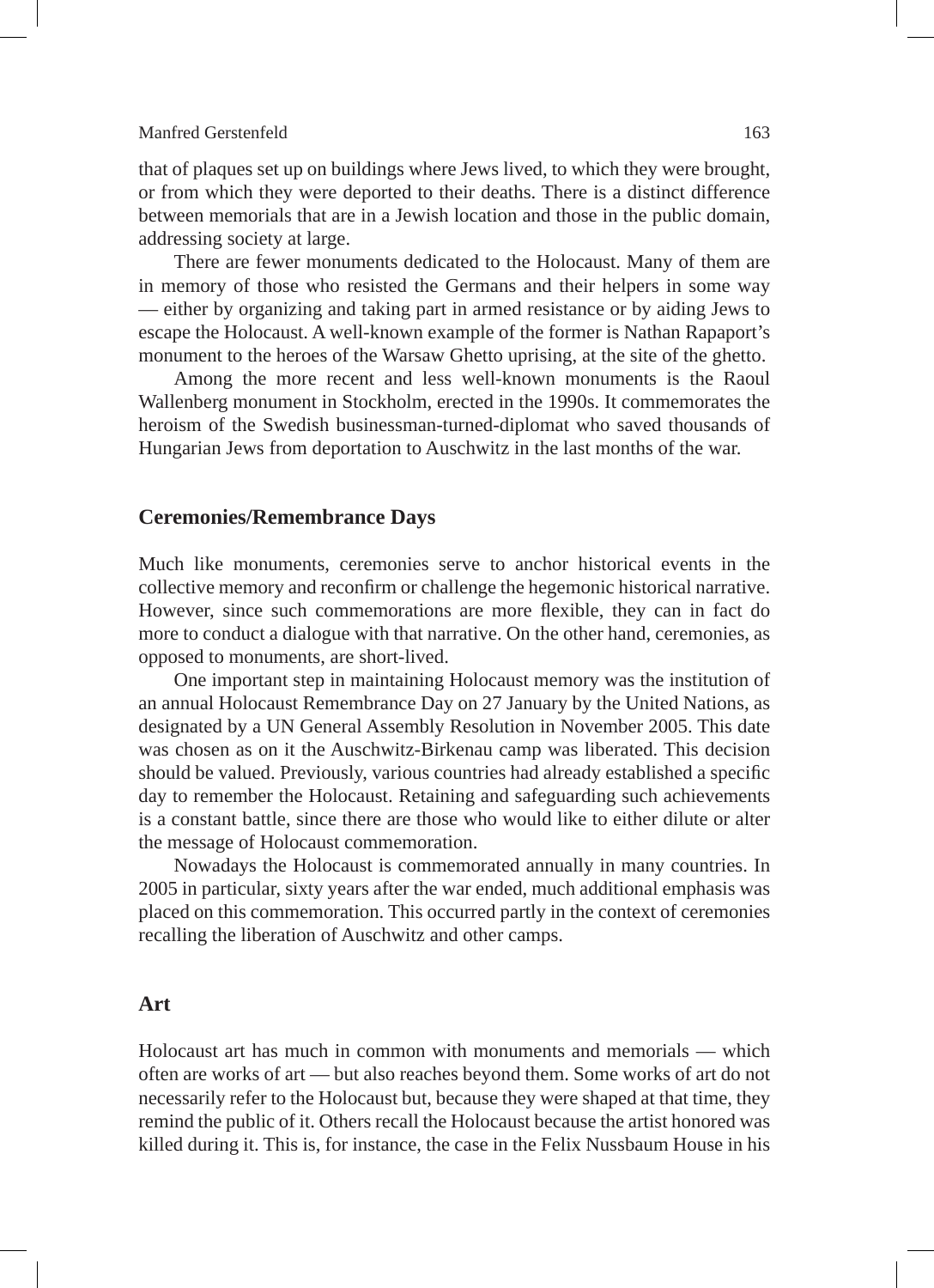town of birth, Osnabruck. Those who visit this museum are confronted with the painter's murder in Auschwitz.

Similarly there is always a confrontation with the lethal aspects of the Holocaust when Viktor Ullmann's *The Emperor of Atlantis* is performed. He composed this opera during his detention in the Theresienstadt concentration camp. Ullman was later murdered in Auschwitz.

A similar Holocaust association is raised when the children's opera *Brundibár* is staged. It was composed in 1938 by Hans Krasa and was first performed in a Jewish orphanage in Prague. By then the composer had already been deported to Theresienstadt. Most of the children performers followed later. Krasa and most of the cast were murdered in Auschwitz.27

#### **Literature**

Literature is probably the most expressive and complex way to convey a certain message or historical narrative. The poet and Holocaust survivor Paul Celan gave a powerful expression to World War II history in his "Todesfuge" (Fugue of Death), where he wrote, "Death is a master from Germany."

Initially Holocaust literature consisted of documentation and first-person accounts. Later this was followed by a flow of fiction. Literature scholar Elrud Ibsch has pointed out that the fictional use of the Shoah as a theme meant the loss of moral superiority inherent in its documentation.28

An even more fundamental issue concerns the role of aesthetics in society after the Holocaust, as addressed, for instance, by Theodor W. Adorno. Well remembered is his statement: "The critique of culture is confronted with the last stage in the dialectic of culture and barbarism: to write a poem after Auschwitz is barbaric, and that corrodes also the knowledge which expresses why it has become impossible to write poetry today."29

One wonders whether all the written fantasies of authors, creating characters who experienced the Shoah, are anything more than structurally inadequate and failed attempts to address a theme that requires ongoing rational analysis, far more than the novelist's inventiveness. The endless fantasies on the struggle for survival and human relations, sometimes including love affairs between perpetrators and victims, pale next to the actual stories of the murder of millions of people. Sometimes the works of art even pervert their memory.

Cole writes that "Hollywood from 'Anne Frank' to 'Oskar Schindler' offers a 'Holocaust' which 'still believes that humans are good at heart.' It constructs an 'Auschwitz' and a 'Holocaust' it can come to terms with…. And as those who died in Auschwitz-Birkenau are nothing more than ashes now, contemporary Hollywood can ignore them."30

Yet art is often a major factor in the change of perceptions. This has also been the case here. It is television series such as NBC's *Holocaust* and movies such as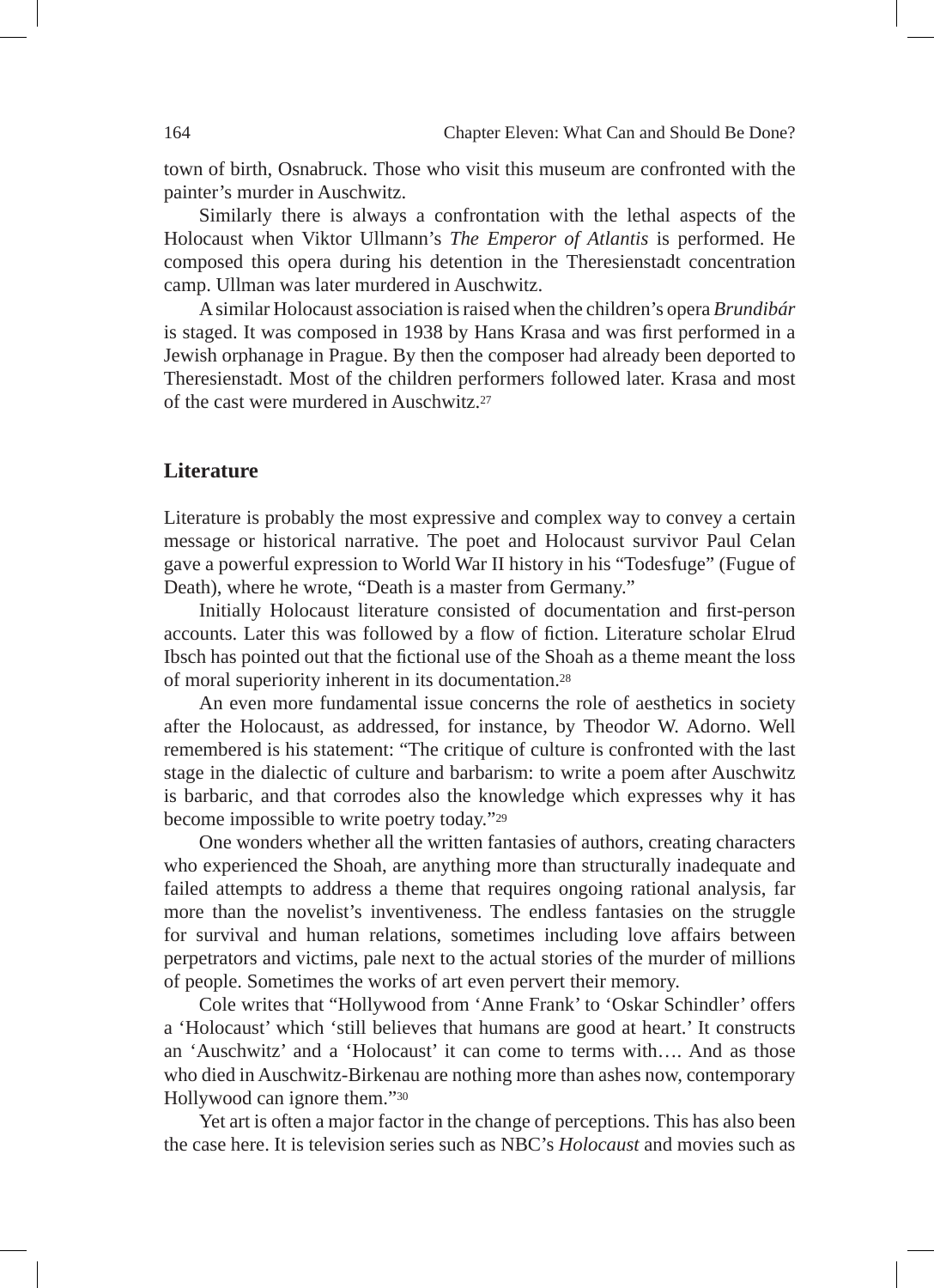*Schindler's List* that probably have done more for the globalization of Holocaust memory than many other, far more accurate efforts to inform the public about it. In this case art has perhaps changed society more than documentation, though that would not have been possible without the major efforts invested in Holocaust research and documentation.

Novick mentions that nearly one hundred million Americans watched all or most of the four-part nine-and-a-half-hour miniseries *Holocaust* in April 1978.

As was often observed at the time, more information about the Holocaust was imparted to more Americans over those four nights than over all the preceding thirty years...the series was able to cover all of the principal landmarks: the Nuremberg Laws, Kristallnacht, the Wannsee Conference, Babi Yar, the Warsaw Ghetto Uprising, Buchenwald, Theresienstadt and Auschwitz. The miniseries was a mini-survey course.31

Beker gives two examples of how Holocaust movies have influenced individuals in their actions. Bjarte Bruland, a student at Norway's Bergen University researched the confiscating of Jewish property in Norway after seeing Lanzmann's *Shoah*. In 1997, Christopher Meili, a security guard at the Union Bank of Switzerland, exposed the destruction of wartime documents by his employers after having been affected by *Schindler's List*.32

#### **Hochhuth's** *The Deputy*

The public perception of the attitude of Pope Pius XII during the war was greatly changed when in 1963, the controversial German author Rolf Hochhuth published his theater play *Der Stellvertreter (The Deputy).* It had a major negative impact on the image of this pope.

Novick described it as "a savage indictment of Pius' inaction, attributing it to his Germanophilia, his anti-Sovietism, and the preeminent importance he attached to the narrowest of Vatican interests. In Europe the performance of the play had everywhere produced angry confrontations, including violence: the antagonists were usually Protestants and Catholics, with Jews on the sidelines."33

Wistrich wrote that this semidocumentary play "almost single-handedly transformed Pius XII from a 'good guy' basking in almost universal approval at the height of the Cold War to a cold, calculating and callous figure. He suddenly appeared as a man of near-criminal weakness and shocking indifference to the fate of the Jews during the Holocaust."34

#### **Commemorative Projects**

Commemorative projects are often educational, that is, they recognize the value in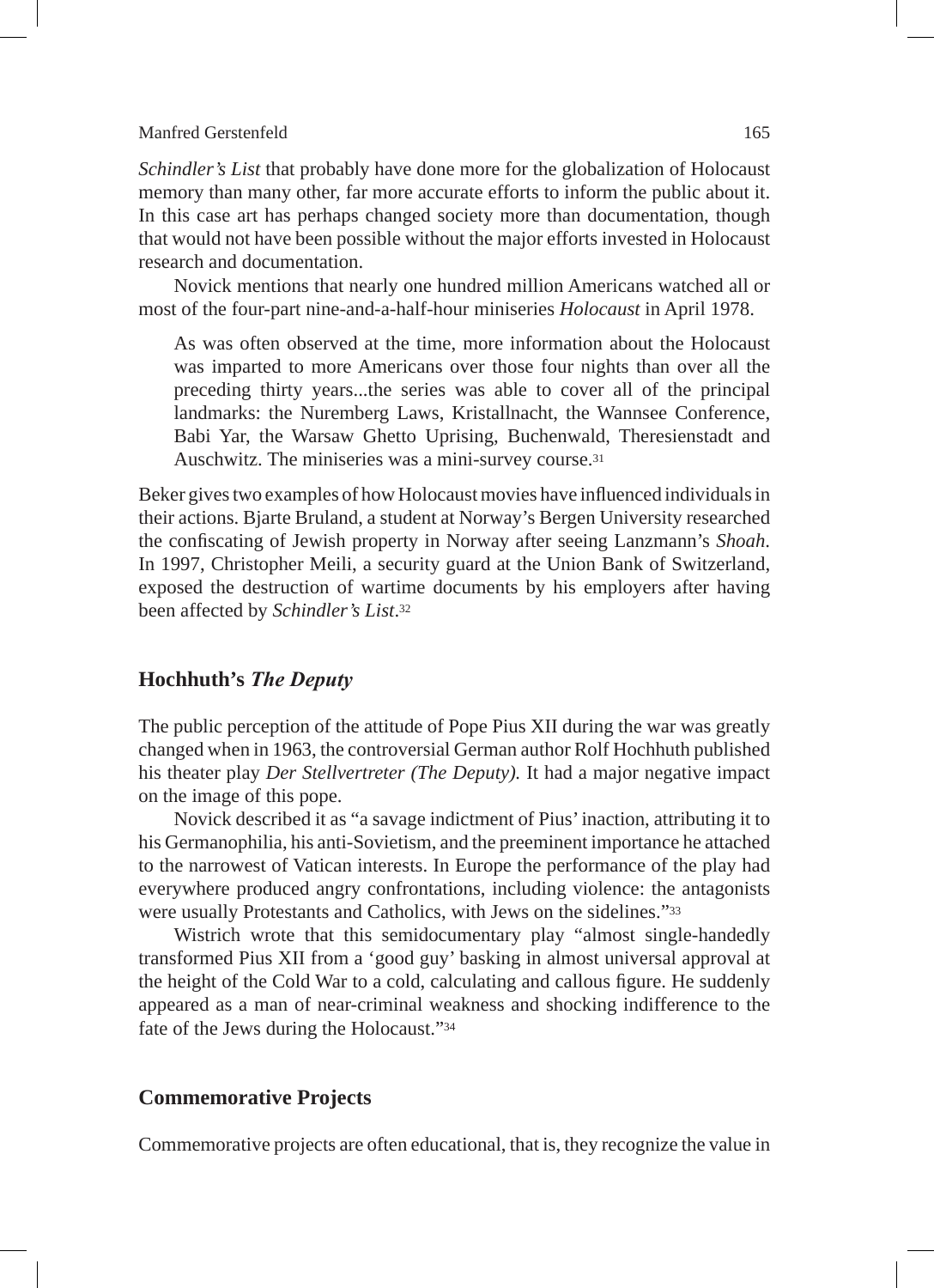commemorating and instilling a lesson from the past for the public good. Others are existential, stemming from a personal need to remember and commemorate. Such individual projects can also be brought into the framework of education, museums, monuments, art, and ceremonies.

One private initiative that drew worldwide attention became known as the Paper Clips Project. In the small town of Whitwell, Tennessee, a Holocaust education class was started in 1998 in the local middle school. The students asked the teacher if they could collect something that related to the Holocaust. They decided to gather six million paper clips to represent the six million Jews murdered. The project gradually became known. It was written about in 2001 in the *Washington Post* and later information about it was broadcast on NBC News.35 An estimated thirty million paper clips have been collected.

A movie titled *Paper Clips* was produced about the project. After it had run commercially, the ADL developed an educational program to accompany a DVD version of the film. The program and DVD have been made available to middle and high schools, and this has helped make the project even more widely known.36

Another private initiative that has developed into an international Holocaust memorial project is that of the "stumbling blocks" (*Stolpersteine*). It was developed by the German sculptor Gunter Demnig. The project consists of brasscovered stones placed in pavements in front of buildings where people who were murdered by the Nazis had lived. Most of these are in memory of Jews, but there are "stumbling blocks" for others as well. Many thousands have been installed in Germany and the project has now been expanded to include other countries as well. The text on a typical brass-covered stone includes the name of the person remembered, his/her birthdate and, if known, the date of death.37

One innovative program is the Crocus Project in Ireland. The Holocaust Education Trust of Ireland provides schools with yellow crocus bulbs to plant in autumn. This is done in memory of the 1.5 million Jewish children and thousands of others who died in the Holocaust. The yellow color of the flowers symbolizes the yellow Star of David all Jews were forced to wear under Nazi rule.

The Crocus Project is meant for pupils aged eleven to twelve and introduces these children to the Holocaust. In Ireland the crocus blooms at the end of January around the time of International Holocaust Memorial Day (27 January). When people admire the flowers, the children can explain what they represent. Other countries have also become involved in this project.38

Another program of great consequence is the planting of trees at Yad Vashem in memory of specific Righteous Gentiles. Martin Gilbert points out the importance of remembering these Righteous for society at large:

When the Holocaust is finally beyond living memory, the desire to remember and honour those who extended a helping held will remain. This is a question not only of recognizing individual bravery, but of providing a reminder that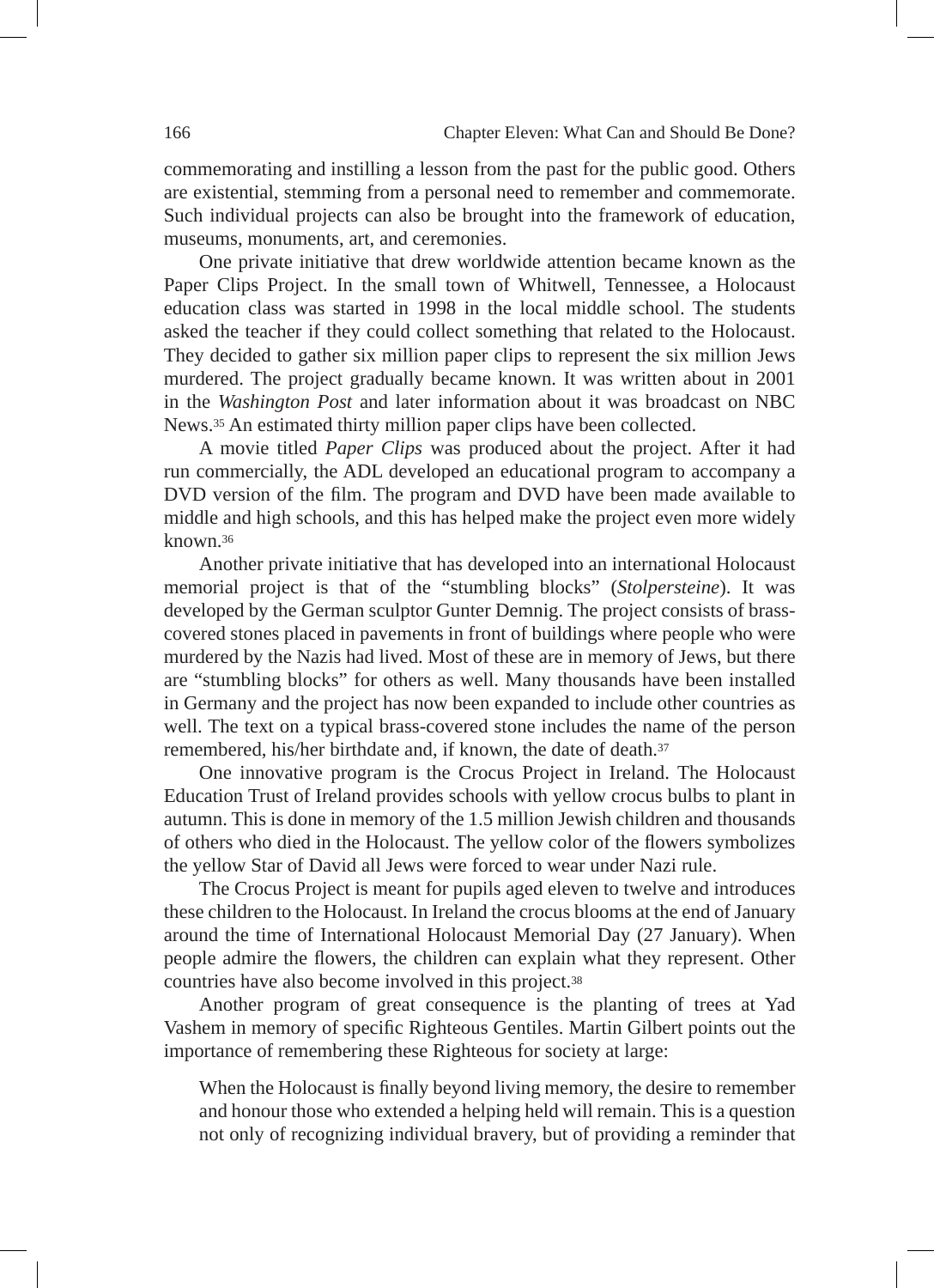it is possible for human beings, in situations where civilized values are being undermined, to find the strength of character and purpose to resist the evil impulses of the age, and to try to rescue the victims of barbarity. 39

#### **Legislation**

Making laws in connection to preserving the memory of the Holocaust usually comes in two forms. One is by setting up institutions for Holocaust commemoration. Examples are Israel's Yad Vashem Law of 1953 and Holocaust and Heroism Remembrance Day Law of 1959, as well as various countries' decisions to make 27 January their Holocaust Memorial Day. A second is by creating legislation banning Holocaust denial. This last aspect touches upon a larger issue of freedom of speech and what kind of repellent opinions should be allowed in public without harming the necessary openness of a liberal, democratic society.

Holocaust-law expert Michael Bazyler writes:

As a result of the enormous suffering inflicted upon the world by the Nazi regime, and especially Europe, a number of European countries have enacted laws criminalizing both the denial of the Holocaust and the promotion of Nazi ideology.

The aim of these laws is to prevent the resurrection of Nazism in Europe by stamping out at the earliest opportunity — or to use the phrase "to nip it in the bud" — any public reemergence of Nazi views, whether through speech, symbols, or public association.…

The anti-Nazi laws do not exist in every European country. Presently, the following European countries have some legislation criminalizing the Nazi message, including denial of the Holocaust: Austria, Belgium, the Czech Republic, France, Germany, Liechtenstein, Lithuania, the Netherlands, Poland, Romania, Slovakia, Spain and Switzerland. Holocaust denial is also illegal in Israel.

Some of these countries, like Germany and Austria, take these laws very seriously and vigilantly prosecute both speech and behavior having any reference to Nazis and Nazism. Others, like Lithuania and Romania, despite laws on the books, enforce them sporadically.

A last set of countries put a higher value on free speech over suppression of neo-Nazism and freely allow promotion of the Nazi message. In these countries, freedom of the press and freedom of speech are vehemently upheld even to the detriment of other rights. These countries include the United Kingdom, Ireland and the Scandinavian nations.40

In a symposium on the subject, law professor Alan Dershowitz claimed that it would be wrong to prohibit Holocaust denial, saying: "Experience has shown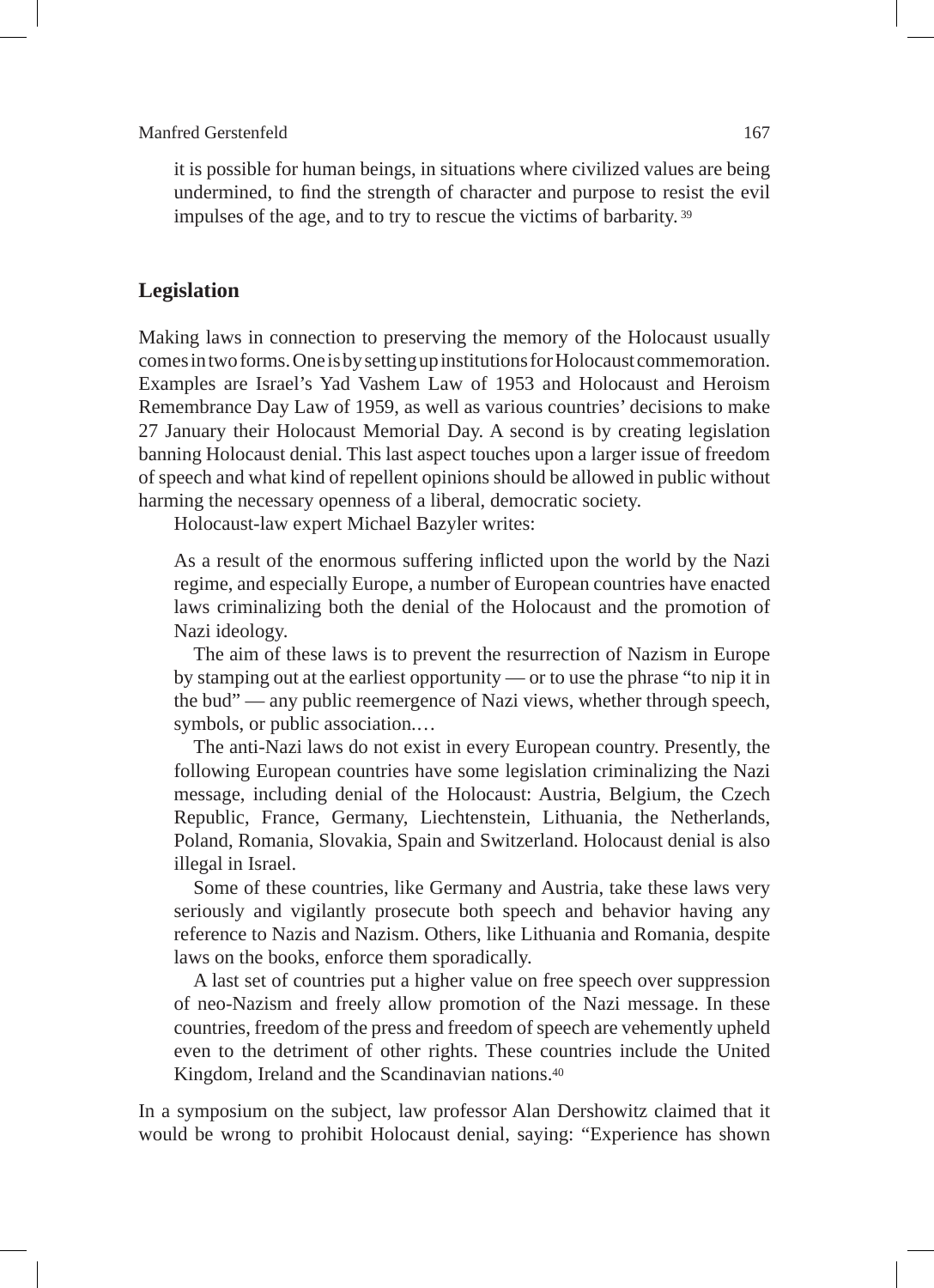that it is far better to live in a society in which false facts — even facts as false as Holocaust denial — are not criminalized, than in a society that puts people in jail for the malicious lies."41

This opinion might be considered a typically American one as free speech is one of the most highly valued foundational principles of this society. European experience based on the pre-Holocaust period does not bear out this position. At present free speech is most endangered by forces from the Muslim world. They want to limit it in order to avoid the increasing criticism of Islam. This creates counterforces in European society who turn free speech into a battle horse. Holocaust abuses such as denial may well become one of the best indicators of where this battle stands.

Holocaust inversion is at least as dangerous as Holocaust denial. It is included in the common definition of anti-Semitism as used increasingly in international gatherings, yet nowhere is it a punishable offense. Another growing area where legislation has been falling short is cyberspace. The problems with hate speech there are likely to grow. This may well lead to increasing abuses of Holocaust memory.

#### **Free Speech and the Internet**

Unlimited free speech allows the spread of even the most extreme distortions of Holocaust memory. There is a major difference of views here between Americans and many Europeans. The United States Constitution stipulates the right to free speech. This leads to a tolerant position toward hate propagation. Many racist Internet sites from Europe have therefore sought refuge in the United States.

As Rabbi Abraham Cooper put it,

Elsewhere in the world, attitudes about where to draw the line between free speech and the rhetoric of hate have evolved quite differently from the U.S. German authorities, for example, have complained for a long time that many neo-Nazi sites targeting German kids in German were supported by providers in the United States. The German authorities monitor over 3,000 websites, of which only a few are Islamic ones. All German governments have made a very fundamental commitment to fight Nazism, and the law makes expression of it illegal.42

With the growth in the new media, these will have to play an increasing role in the battle against abuse of Holocaust memory. It will be necessary to post accurate information and documentation on the web — especially in many languages so people can learn about the Holocaust in their native tongue. And while many new threats will develop on the interactive Internet, it will also provide important opportunities.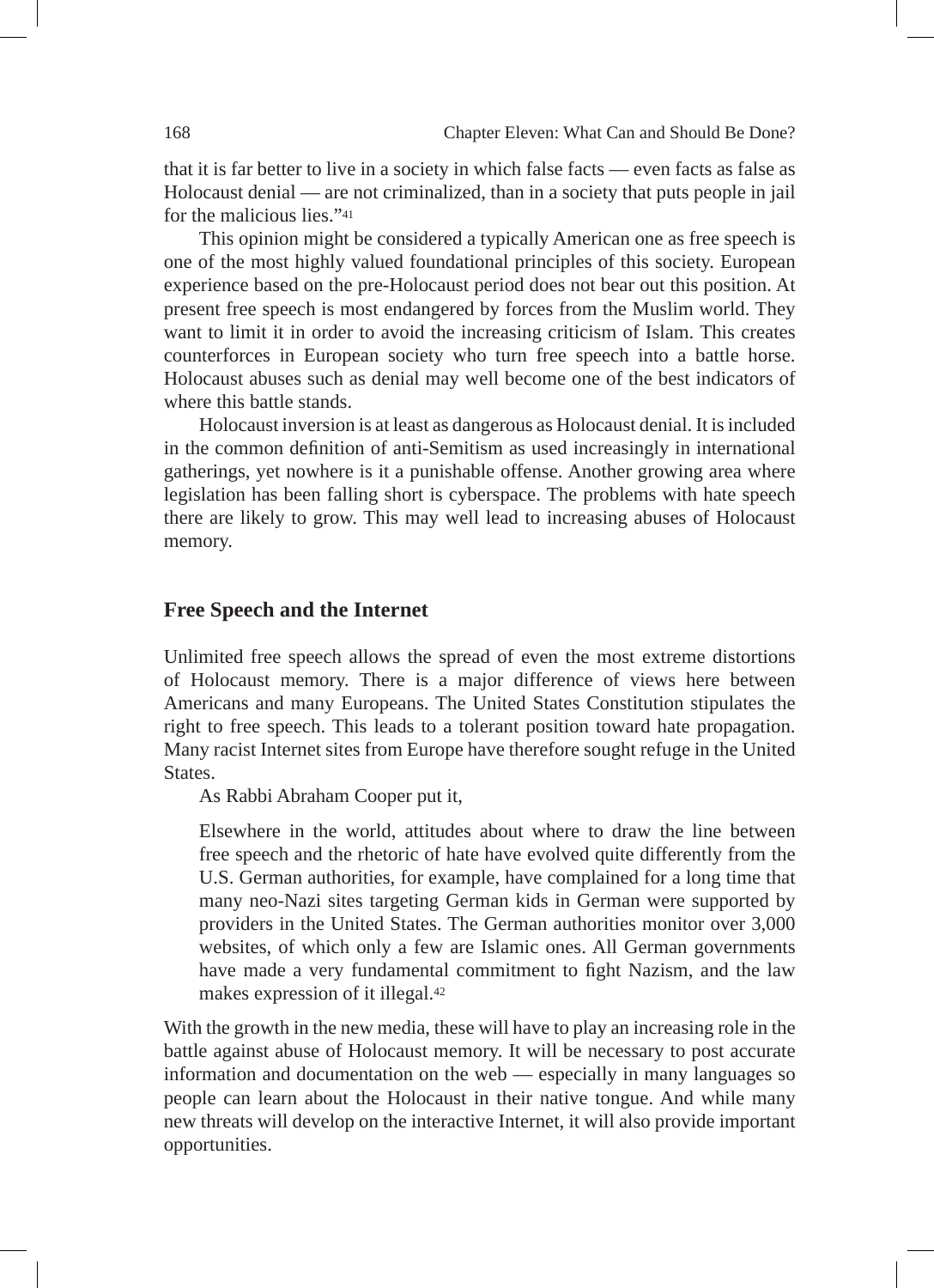#### **The Prosecution of War Criminals**

Some actions that draw attention to the Holocaust will fade away with time. One example is the battle for the prosecution of Holocaust war criminals. This still is significant today, even if it only concerns a negligible percentage of those who committed crimes.

Zuroff stresses that this activity is not only part of the fight for justice, but also an important component of the struggle for historical truth. In addition, he thinks it will help foster Holocaust education and combat anti-Semitism.

He observes:

The battle for historical accuracy and historical truth is currently taking place primarily in post-Communist Europe. These countries, where significant sectors of the local population assisted the Nazis, have become independent and mostly democratic in the last fifteen years. Now for the first time, they can honestly confront the complicity of their own population in the Shoah. They are currently writing their textbooks anew and establishing a new national narrative.

In 2002, the Simon Wiesenthal Center Israel and the Targum Shlishi Foundation in Miami launched Operation: Last Chance to help facilitate the prosecution of Nazi war criminals, primarily in postcommunist Europe. Zuroff says: "It is very important that the issue of local complicity be dealt with and that the truth be widely disseminated. Operation: Last Chance attempts to put this issue at the top of the national agenda." The educational aspects of the program were designed to sensitize people to the history of the Holocaust and focus public attention on the questions that people in these countries should be asking themselves.43

#### **Innovative Attempts**

As new distortions of the Holocaust appear, and neo-Nazism manifests itself increasingly, one will see in many situations innovative attempts to develop responses. Some will be successful, some will not. One case in 2009 that backfired was the well-intentioned reaction to the adoption of part of a highway outside Springfield, in the state of Missouri, by a group of neo-Nazis.44

In the past Missouri officials had tried in vain to block the Ku Klux Klan from adopting a highway as this infringed on free speech. Now the Missouri legislature took a different approach and voted to name this part of the road after the Jewish theologian Rabbi Abraham Joshua Heschel. In this way the legislature sought to embarrass the Nazis. The rabbi's daughter Susannah Heschel, who teaches Jewish studies at Dartmouth University, said that while she appreciated the intention, "it's inappropriate. I don't think that my father would have felt honored by this."45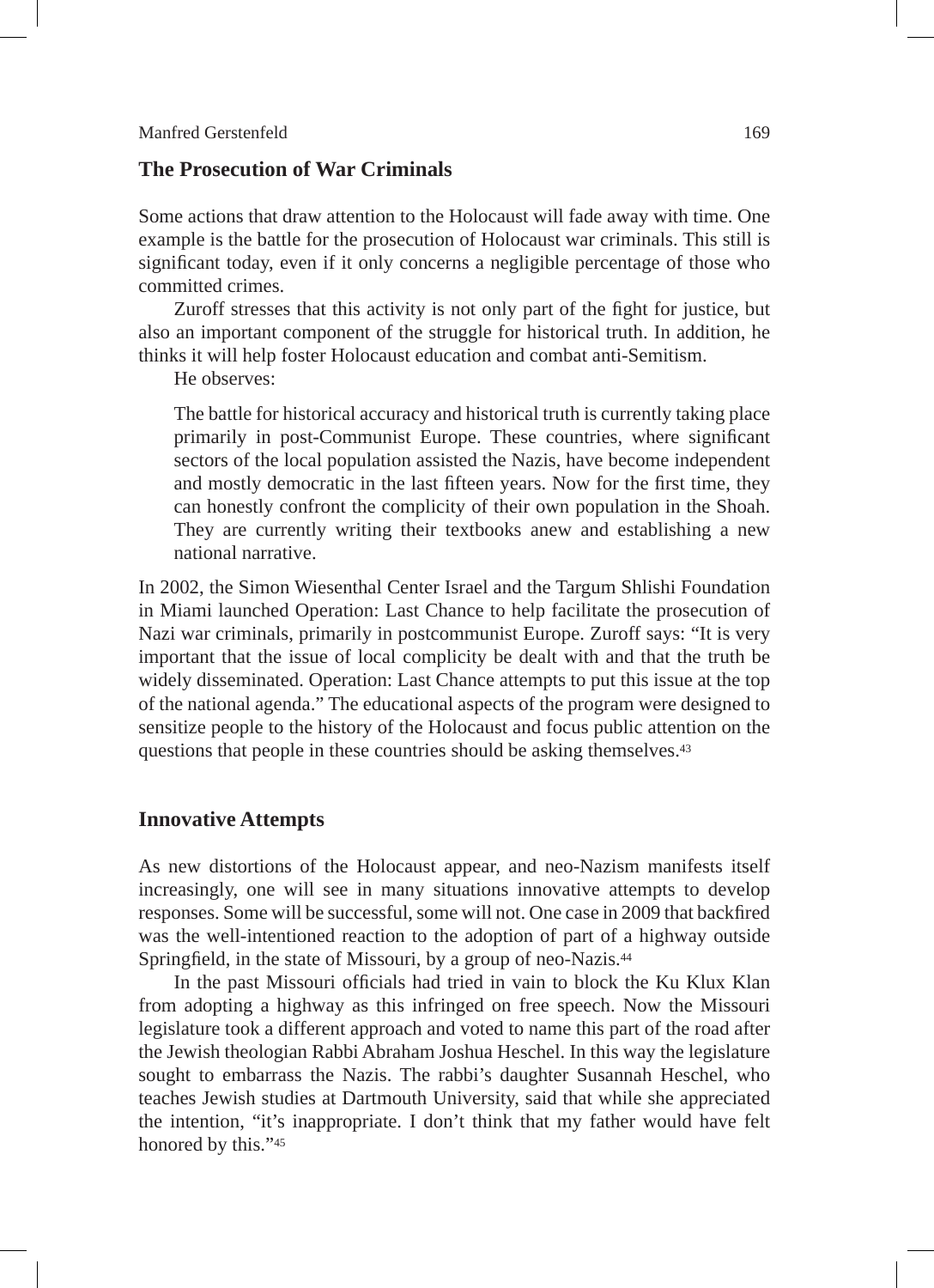#### **The Public Discourse**

This book has presented many examples of how the Holocaust has been manipulated. This has been a growing trend, and there are many indications that it will continue to increase. Such a growth in Holocaust manipulation is in part an accompanying phenomenon of the increased interest in the Holocaust in society at large in recent decades. As long as people find the Holocaust interesting or relevant, others are going to abuse it for their own purposes, whether anti-Semitic or not.

Hence it remains important that those who do care about the memory of the Holocaust are active in the public discourse, speaking up when the Holocaust is abused or manipulated in various ways. This chapter has given some examples of main areas where such watchfulness is required, and where a constant critical debate about Holocaust abuse will be essential — but also where such debate will have the chance to do considerable good.

Those who feel committed to preserving the memory of the Holocaust should also take an active role in shaping the public discourse about the commemoration of the Holocaust, its meaning, and what lessons are to be drawn from it.

#### **Conclusion**

In an increasingly uncertain world, the Holocaust is likely to continue to play an important role as the metaphor of absolute evil. This is true despite a certain fatigue in some Western circles regarding the mention of the Holocaust and its consequences.

As threats of genocide have again become part of public statements, this in itself will direct attention to the Holocaust, which remains the paradigm of genocide. The expansion of overall research in the field of genocide studies also brings with it additional interest in the Holocaust.

In line with these developments, the universe of Holocaust distortion is also expanding. The most effective first step to cope with these manipulations is developing the structural scheme laid down in this book, which attempts to view the phenomenon of Holocaust-memory abuse as a whole.

In conclusion, fighting the main manipulations of the Holocaust requires first understanding the nature of the abuses. This has to be followed by exposing the perpetrators, who must then be turned into the accused.

#### **Notes**

1. Emil Fackenheim, *The Jewish Return into History: Reflections in the Age of Auschwitz and a New Jerusalem* (New York: Schocken Books, 1978), 23–24.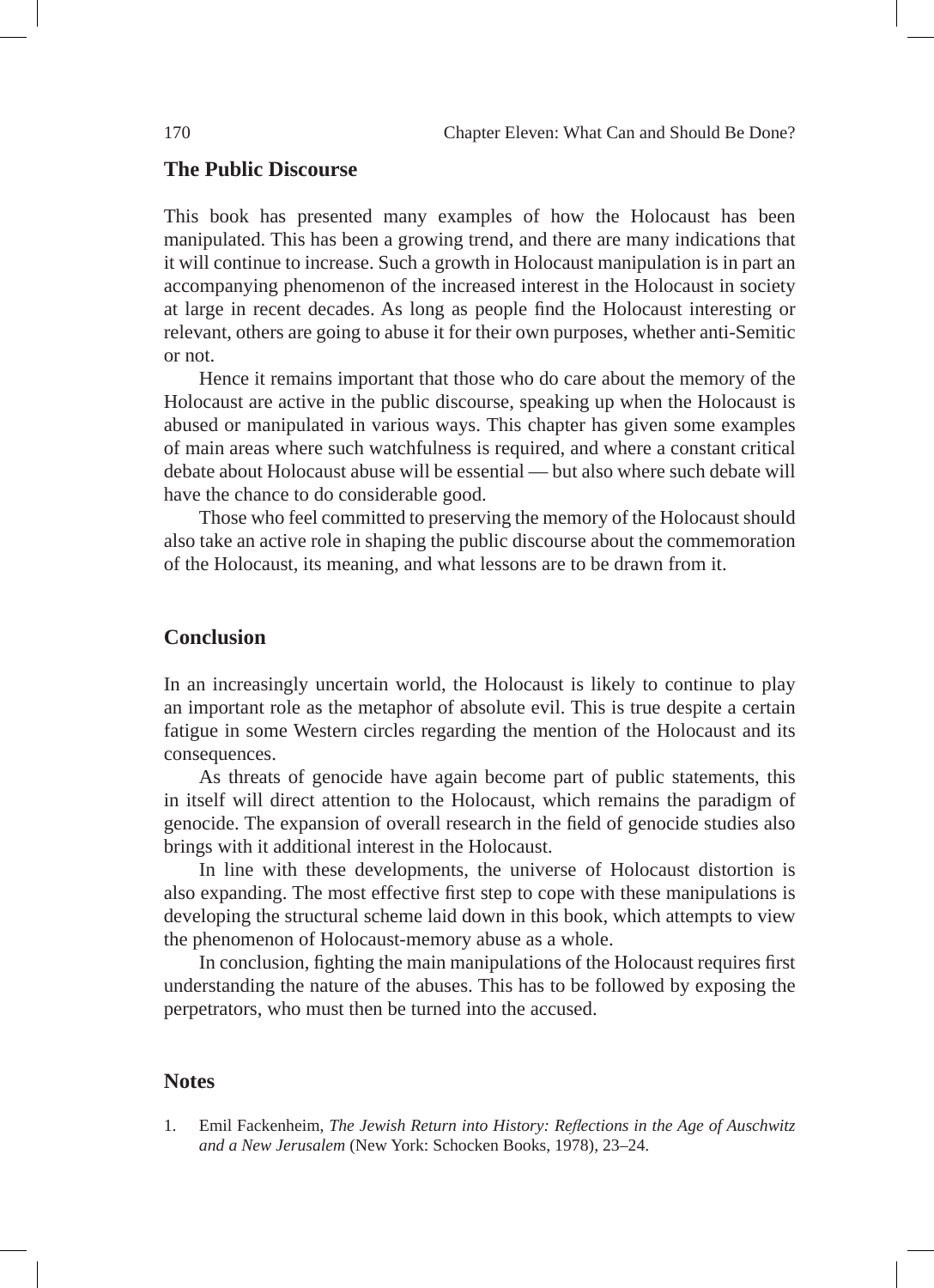- 2. Mikael Tossavainen, "Calendar, Context and Commemoration: Establishing an Israeli Holocaust Remembrance Day," in Klas-Göran Karlsson and Ulf Zander, eds., *Echoes of the Holocaust: Historical Cultures in Contemporary Europe* (Lund: Nordic Academic Press, 2003), 61.
- 3. Tim Wegener, "Die Celler 'Hasenjagd'. Darstellung, Erinnerung, Gedächtnis und Aufarbeitung," Universität Hannover, 2003 [German], www.celle-im-nationalsozialismus. de/Texte/wegener.html.
- 4. Manfred Gerstenfeld, "From Propagating Myths to Holocaust Research," an interview with Yehuda Bauer, in *Europe's Crumbling Myths* (Jerusalem: Jerusalem Center for Public Affairs, 2003), 113.
- 5. Ibid.
- 6. Joanna Michlic, "Coming to Terms with the 'Dark Past': The Polish Debate about the Jedwabne Massacre," ACTA, 21 (Hebrew University of Jerusalem, 2002), 8–9.
- 7. Johannes Houwink ten Cate, "The Future of Holocaust Studies," lecture presented at JCPA sessions of World Congress of Jewish Studies in Jerusalem, 3 August 2009.
- 8. Ibid.
- Manfred Gerstenfeld, "The Transformation of Jewish Knowledge over the Decades: The New Edition of the *Encyclopedia Judaica*," an interview with Michael Berenbaum, *Changing Jewish Communities*, 27, 16 December 2007.
- 10. YadVashem.org.
- 11. http://college.usc.edu/vhi/pr\_story/?nid=536.
- 12. www.yale.edu/gsp/trauma\_project/index.html.
- 13. www.azrielifoundation.org, viewed 2 September 2009.
- 14. Helen B. Junz, "Confronting Holocaust History: The Bergier Commission's Research on Switzerland's Past," *Post-Holocaust and Anti-Semitism*, 8, 1 May 2003.
- 15. Ori Golan, "In Memory of Tomorrow," *Jerusalem Post Magazine*, 11 October 2002.
- 16. Lawrence L. Langer, *Preempting the Holocaust* (New Haven: Yale University Press, 1998), 196.
- 17. "61% des Français contre l'idée de Sarkozy," *Nouvelobs.com*, 22 June 2008 [French], viewed 2 July 2009.
- 18. Speech by the Prime Minister, Göran Persson at the Swedish Parliament, 27 January 2000.
- 19. Manfred Gerstenfeld, "From Propagating Myths to Holocaust Research: Preparing for an Education," interview with Yehuda Bauer, in *Europe's Crumbling Myths*, 118.
- 20. www.holocausttaskforce.org/about/index.php?content=stockholm, viewed 29 June 2009.
- 21. www.holocausttaskforce.org/about/index.php?content=whoweare/languages/english. htm, viewed 29 June 2009.
- 22. Rafael Medoff, "A Tale of 2 Norwegian Nobel Prize Winners for Literature," *Jerusalem Post*, 29 June 2009.
- 23. Manfred Gerstenfeld, "Norway's Nazi Problem," *FrontPage Magazine*, 26 June 2009.
- 24. www.science.co.il/holocaust-museums.asp.
- 25. www.ushmm.org/research/library/faq.
- 26. See the interview with Ivan Ceresnjes in this volume.
- 27. www.cbsnews.com/stories/2007/02/23/60minutes/main2508458.shtml, viewed 16 July 2009.
- 28. Elrud Ibsch, *Die Shoah erzählt: Zeugnis und Experiment in der Literatur* (Tübingen: Max Niemeyer Verlag, 2004), 45. [German]
- 29. Theodor W. Adorno, *Prisms: Cultural Criticism and Society* (Cambridge, MA: MIT Press, 1967), 19.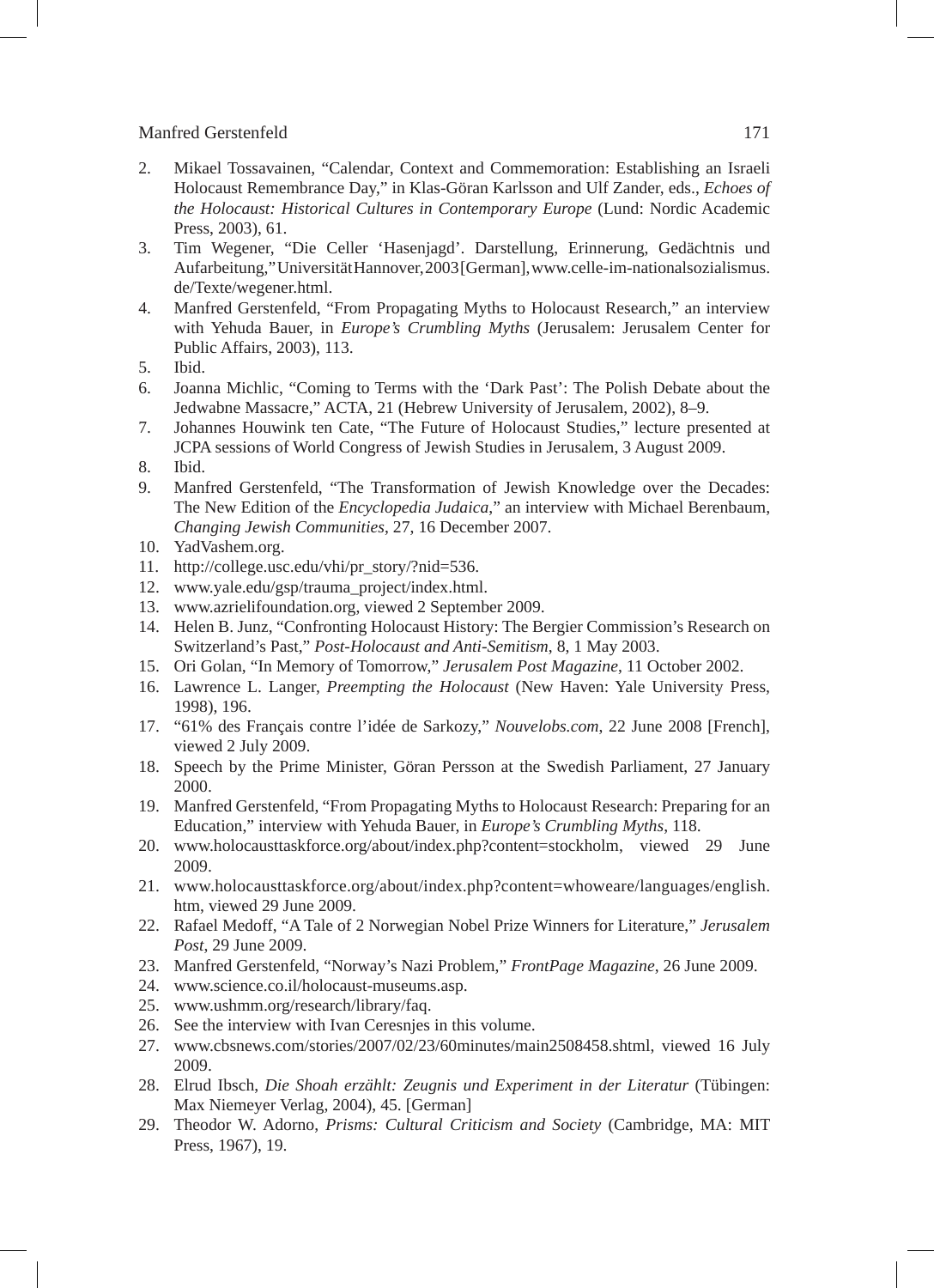- 30. Tim Cole, *Selling the Holocaust* (New York; Routledge, 2000), 93.
- 31. Peter Novick, *The Holocaust in American Life* (Boston and New York: Houghton Mifflin, 1999), 209.
- 32. Manfred Gerstenfeld, "Restitution Issues Destroy National Myths," interview with Avi Beker, in *Europe's Crumbling Myths*, 166.
- 33. Peter Novick, *The Holocaust*, 143.
- 34. Robert S. Wistrich, "Pius XII and the Shoah," *Antisemitism International*, 2004, 11.
- 35. Leisah Namm, "Six Million Paper Clips," *Jewish News of Greater Phoenix*, 4 February 2005.
- 36. ADL, Press Release, no date given.
- 37. www.stolpersteine.com/start.html.
- 38. "The Crocus Project," Holocaust Educational Trust of Ireland, www.hetireland.org/ uploads/file/The%20Crocus%20Project%20English%20Version.pdf.
- 39. Martin Gilbert, *The Righteous* (London: Black Swan, 2003), 530.
- 40. Michael J. Bazyler, "Holocaust Denial Laws and Other Legislation Criminalizing Promotion of Nazism," *www1.yadvashem.org/about\_yad/departments/audio/Bazyler. pdf*, viewed 10 August 2009.
- 41. Jamie Glazov, "Symposium: Criminalizing Holocaust Denial," *FrontPage Magazine*, 27 July 2007.
- 42. Manfred Gerstenfeld, "Anti-Semitism and Terrorism on the Internet: New Threats," interview with Rabbi Abraham Cooper, *Post-Holocaust and Anti-Semitism*, 20-A, 16 May 2004.
- 43. Manfred Gerstenfeld, "Hunting Nazi Criminals; Operation: Last Chance," an interview with Efraim Zuroff, *Post-Holocaust and Anti-Semitism*, 37, 2 October 2005.
- 44. Michael Cooper, "Daughter against Use of Father's Name to Subvert Neo-Nazis," *New York Times*, 23 June 2009.
- 45. Ibid.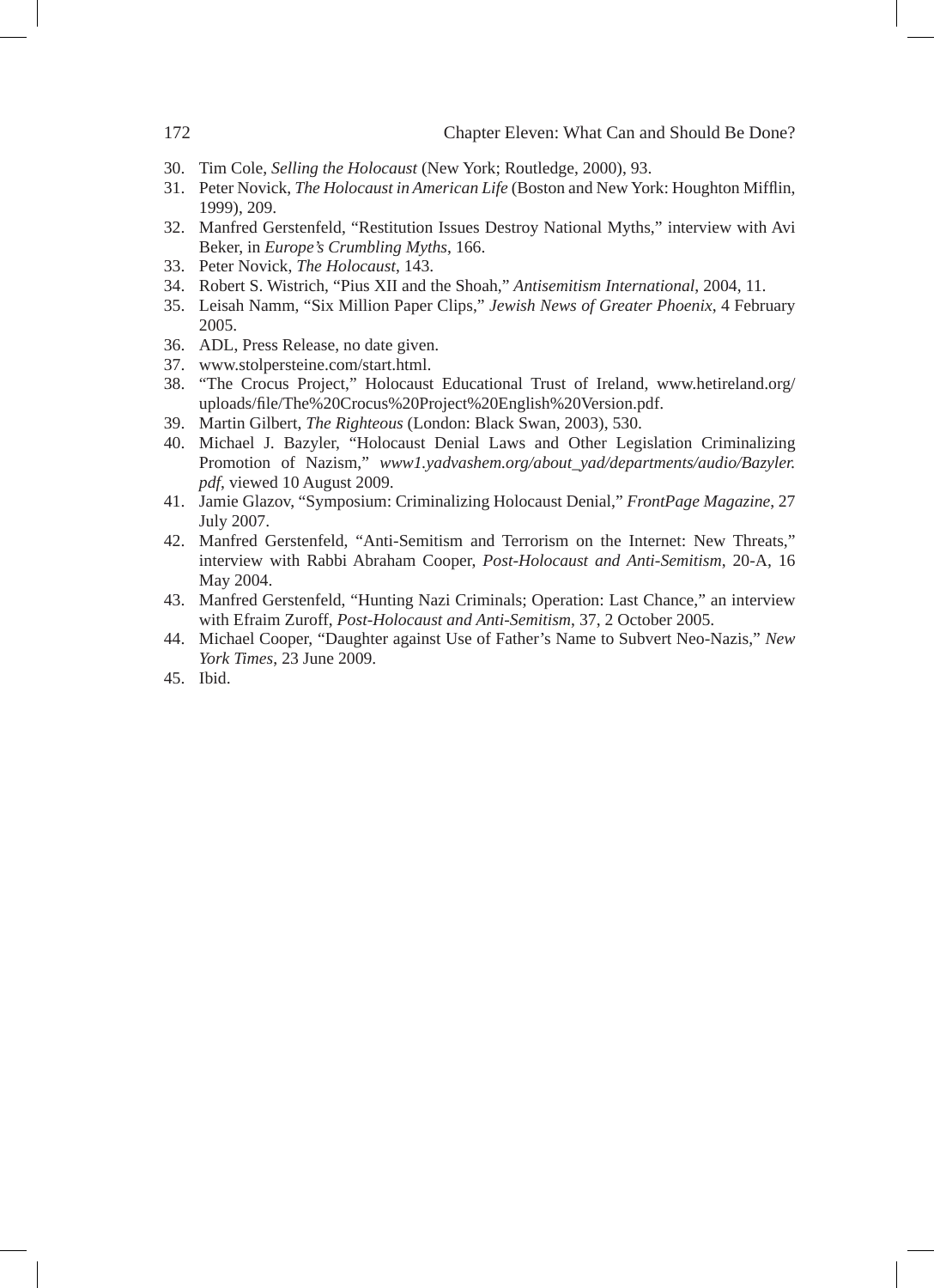# ESSAYS AND INTERVIEWS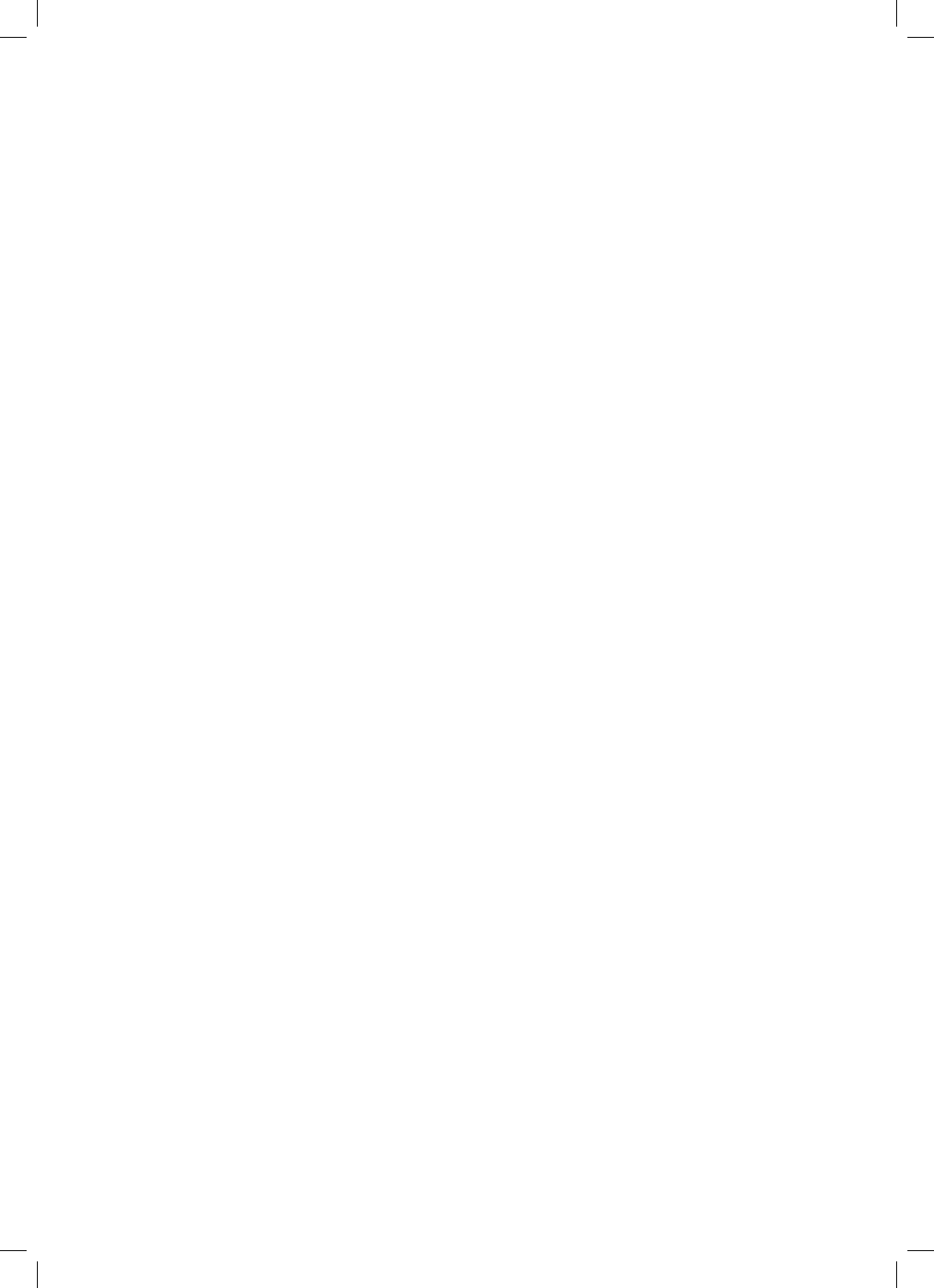### An Interview with Shmuel Trigano

# Europe's Distortion of the Meaning of the Shoah's Memory and Its Consequences for the Jews and Israel

The title of one of Shmuel Trigano's recent books (in French) is *The Auschwitz Frontiers*.1 It refers to Europe's desire to have Israel return to its indefensible 1967 borders, understood as metaphysical borders of its sacrificial condition. In the book Trigano discusses "the New Jewish Question," which he defines as the denial of the moral, historical, and political legitimacy of the Jewish existence as a people and therefore the negation of the state of Israel's right to sovereignty.

Trigano explains the essence of his thoughts on the relationship to the Shoah. "The 'Shoah's memory' and with it the expression 'the duty of remembrance' are European concepts that developed mainly since the mid-1980s. These are imprecise terms as the major issue at stake for the Jews is not to remember what happened in the Shoah or to construct monuments. Forgetting the Shoah, or denying it has happened, are far more European problems than Jewish ones."

Trigano says that for decades the discourse on "the Shoah's memory" has avoided confronting the main problem the Jewish people are facing in European society. His thesis is that "the real challenge the Shoah and its memory present for the Jews concerns the legitimacy of the Jewish people, i.e., its right to exist as a people.

"For the Jews the key question concerning the Shoah is not the subject of the study of the 'absolute evil.' This belongs to the metaphysical or religious spheres, and especially to a Gnostic wisdom that presents the good and the evil as two opposed, eternally contending forces. The religious and philosophical discussion on the Shoah is an ideological delusion. Far more important is the political condition of the Jews in modernity. The Shoah occurred in this world and in the political realm, not in the skies."

#### **The Problems Resulting from Emancipation**

Trigano explains: "The way the Shoah's memory is dealt with in European society reflects this current Jewish problem. This has deep historical roots and can be traced back to the emancipation of the Jews in 1791 in France. The aim was to give citizenship to the Jews as individuals while ending the Jewish existence as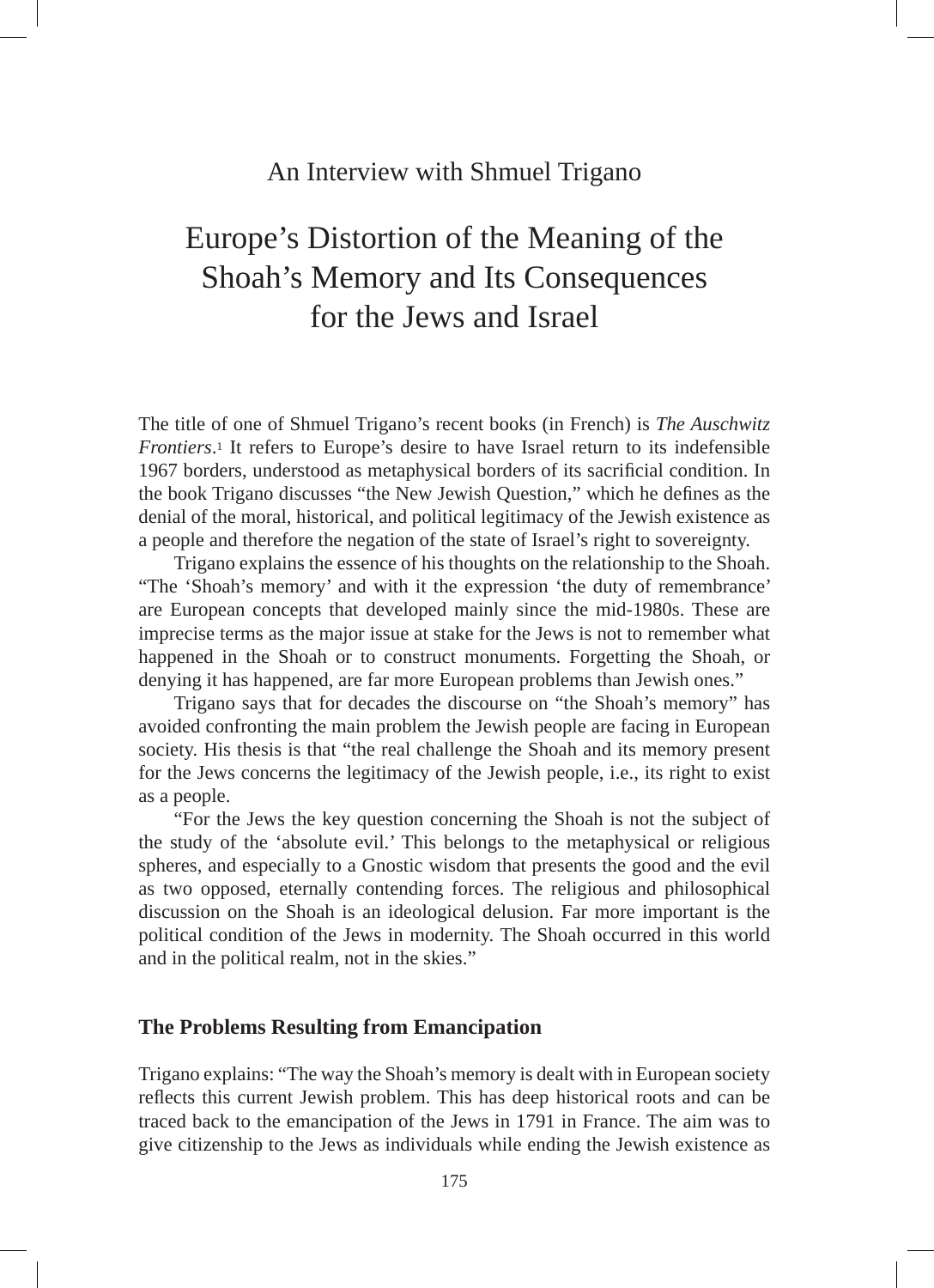a people.2 The Jews in Europe subsequently obtained neither legitimacy nor an existential framework for their political and historical condition.

"It has not been possible, however, to abolish the Jewish people by an ideological diktat or the enactment of a law. The French Revolution's program of the 'regeneration of the Jews' collided with a historical reality. This reality continued to exist even if many Jews were trying to escape it. After the emancipation, Jewish individuals had the possibility to enter the public sphere of the larger society. The Jewish people, however, remained in a no-man'sland.

"The Shoah made it clear that the Jewish people was not recognized as such by Europe even 150 years after the emancipation's beginning. Far worse, the Jewish people was destined to be destroyed. It did not matter whether a Jew felt attached to the Jewish community or tried to escape belonging to it. Even the most remotely connected Jews in Europe became victims of a collective Jewish destiny during the Shoah.

"In the Shoah it further became clear that the Jews were not even recognized as individual citizens like other individuals in European society. Their civil rights were abolished because they belonged to a specific group. The thusdefined individuals were assembled and destroyed as belonging to the Jewish people. Most Jews neither comprehended nor accepted the historical and political dimension of this disaster — that the Jewish people had no possibility to exist as such in European political modernity. Belonging to this did not depend on one's will: it was an irreducible Jewish collective fate."

### **Lefort and Arendt**

"For Europe the Shoah meant the collapse of democracy, which had failed to protect the Jews and many others in adversity. In Europe's democratic societies totalitarianism had successfully developed. The French philosopher Claude Lefort shows how totalitarianism is a permanent challenge to modernity and democratic societies.

"He wrote that democracy embodies two seemingly contradictory principles. First, it derives its power from the people, which is no more than a collection of individuals. Second, democratic power does not belong to anybody. This creates a void that is the condition of freedom. In turn, however, it may create both a desire and an opportunity for totalitarianism, when there is a need to fill this distressing void.3

"Another important author on this subject is the philosopher Hannah Arendt. One can criticize her for many reasons, yet in her book on anti-Semitism she realized that the Jews' condition as a people is at the core of their destruction. This simple truth is not understood by many. The first book of her trilogy on totalitarianism, *On Anti-Semitism*, is devoted to this subject.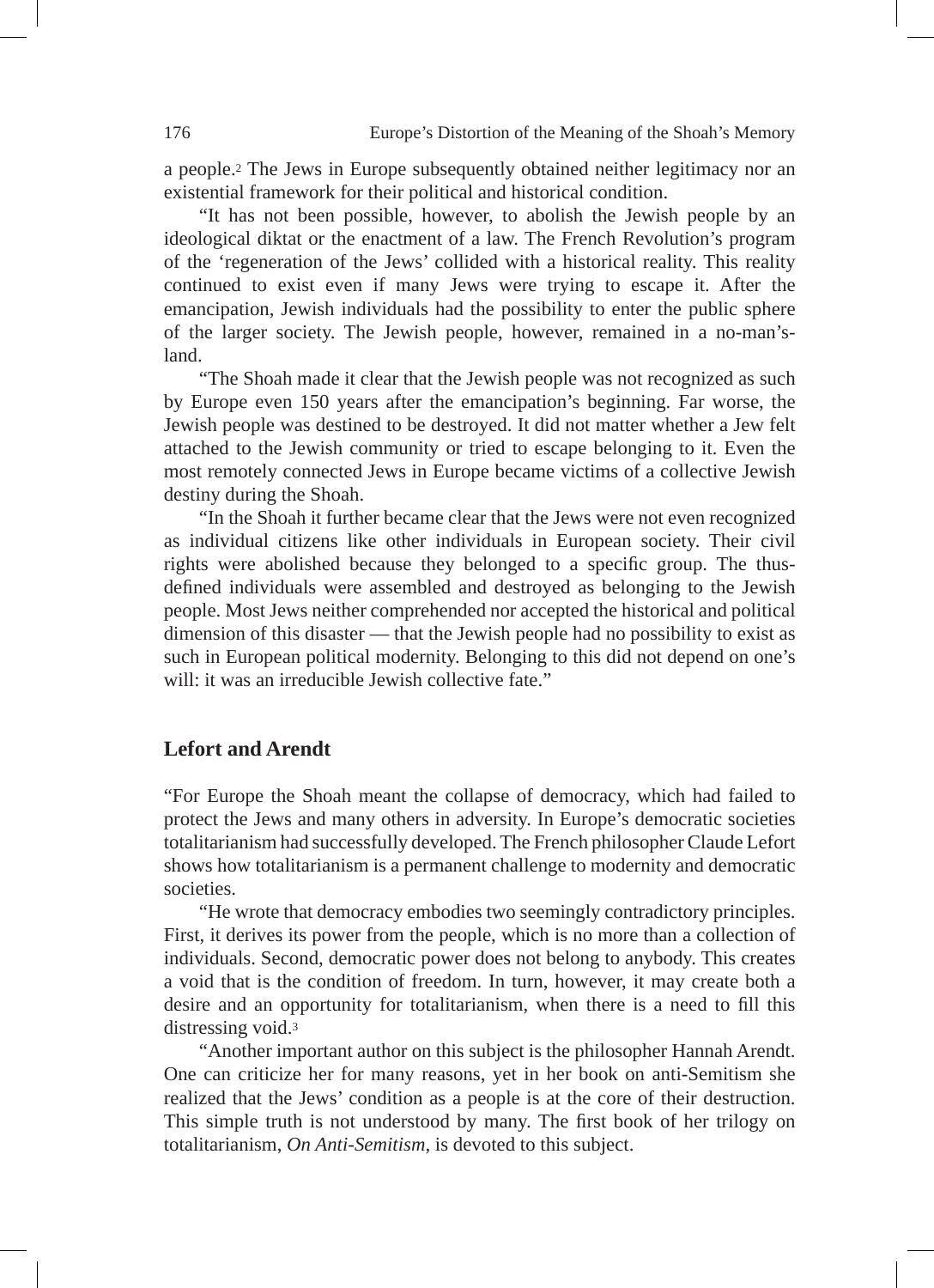An Interview with Shmuel Trigano 177

"In it Arendt illustrates how the Jews were not emancipated on the basis of a 'right' but of a 'privilege,' how the European nation-state policy and economy needed the continuity of an excluded Jewish people to carry out (economic) functions that the national citizens were unwilling to undertake, and how the 1914– 1918 war ended this system and doomed the Jewish people to destruction."

#### **Suppressing the Shoah's Political Dimension**

"European societies remember the Shoah nowadays in a way that suppresses both the political dimension of the Jews' existence in Europe and the political lesson from the Jews' destruction. The problems associated with the Jewish people's inability to find its place in modern European society are thus resurfacing in a distorted and indirect fashion.

"Nowadays anti-Zionism questions the right of the Jews to constitute as a state. The Jews' enemies accuse them of using the Shoah as a tool to establish their collective identity, as a political instrument, and for economic purposes, therefore betraying the victims' memory. These ongoing attacks on the Jews may, again, have severe political consequences.

"When Europeans recall the Shoah they mainly stress aspects such as the Jews' suffering and sacrifice. This emphasis on victimhood enables suppressing the Shoah's political aspects. In France in particular, the prevailing culture does not permit such a political expression. Remembering the Shoah is the only mode French culture can accept if the Jews want to manifest their collective identity. The memory of the Shoah becomes the only way for Europe to recognize the Jews as a people — a dead and suffering people.

"Yet Jews still pay a heavy price, because their enemies now accuse them of promoting a collective identity by sacralizing the Shoah's memory. The Jews, however, are left with no other means to express their distinctiveness in the environment in which they live. If they presented their collective identity in any other way, they would incur even greater condemnation. The European reality thus leads to the distortion that the Jewish collective identity can only express itself by referring to sacrifice and victimhood."

Trigano calls this attitude perverse. "The compassion for the Jewish victims of the Shoah conceals in a sublimated way the nonrecognition of the Jews as a people, as a political subject.

"This manifests itself indirectly through anti-Zionism, which means attacking the strongest contemporary expression of the Jewish collectivity. This anti-Zionism directly concerns the European Jews. They are viewed through their relationship with Israel. The Jews' connection with Zionism, along with the memory of the Shoah, expresses the Jewish collective identity. This bond, however, strongly contradicts the victimhood memory because it brings the suppressed political dimension of the Shoah to the surface.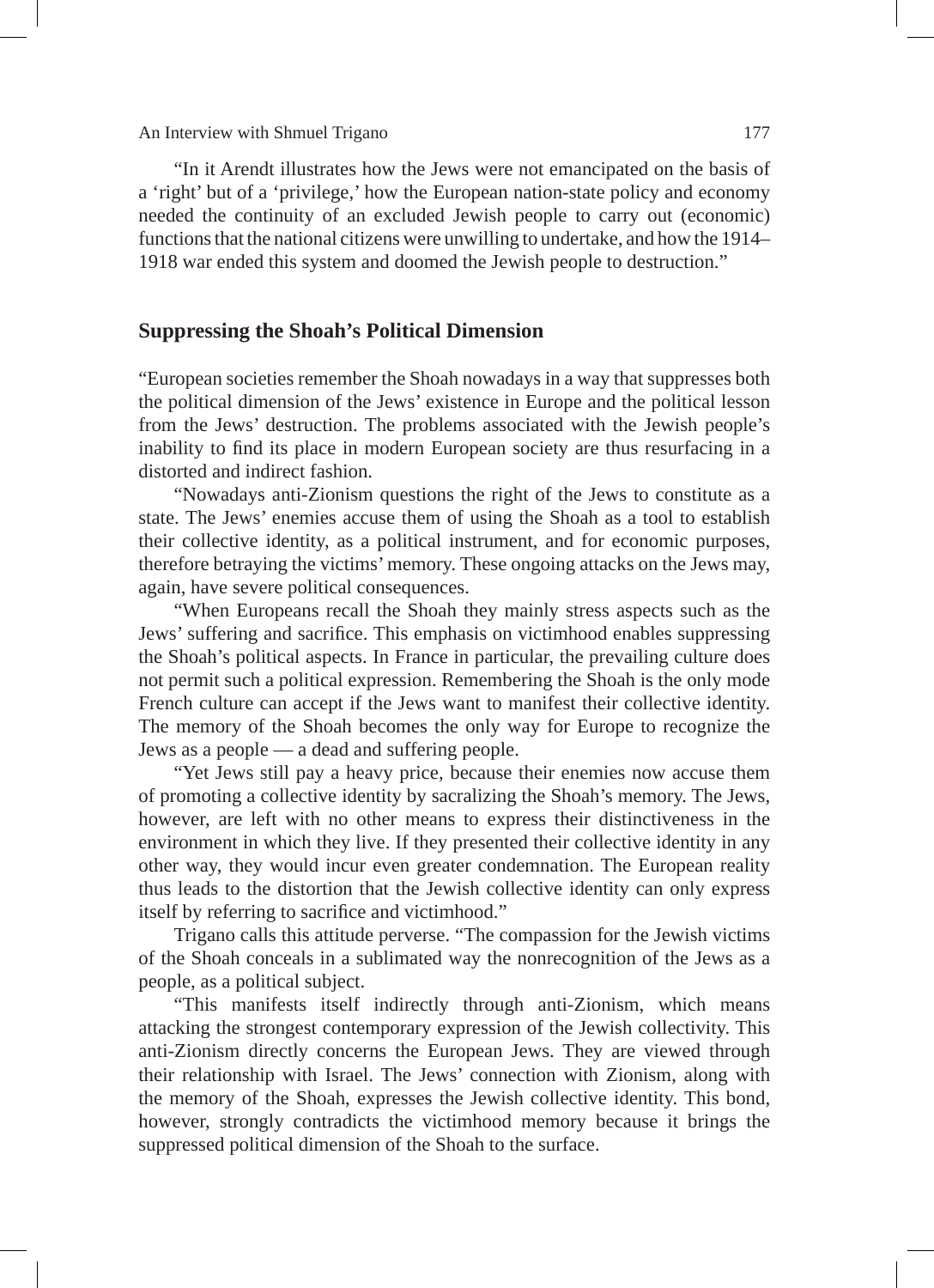"In the Shoah, the Jews' purely individual status in Europe, since the emancipation, was jeopardized. The fatal destiny of the collective Jewish condition emerged. The identification with Israel made it possible to reestablish it. This explains why since the 1950s increasingly more Jews are Zionists and identify with Israel.

"In Europe it has become the main positive expression of one's link to the Jewish people. But in the past five years European public opinion and governments have reemphasized the Jews' status as victims, and simultaneously condemned Israel. In France, both ways of reconstructing Jewish life after the Shoah were condemned, with the community accused of tribalism. One was the Jewish communal structure in France, the other was Israel."

#### **Christianity's Symbolic System**

When asked why Europe is unwilling to recognize the political dimension of the Jewish people, Trigano says there are two major explanations. "The first one derives from Christianity. Its origins are thus ancient. In one of my books I explain how the Apostle Paul — a Jew himself — established a symbolic system whose political consequences for the Jews continued even in the modern era.4

"Christianity aimed to replace the eternal Israel. In the supersession theology it had to reject Jewish peoplehood by — in Paul's language — giving all nations the possibility to belong to the chosen Israel, in fact becoming the new Israel. Paul falsely stated that the Jews aimed to appropriate all salvation, leaving nothing for others. For the Jews, indeed, the people of Israel is the place where God reveals himself. For this Paul substituted Christ.

"Christianity's major problem was that the Jews did not disappear. Their continuity as a people constituted a scandal for the new Israel that the Church wanted to embody. This became the basis of two thousand years of persecution.

"Till the Reformation, the Jews were — under the Church's auspices socially ghettoized in the double-swords empire (the Papacy and the Holy Roman German Empire). In the medieval state, the Jews were outside the universal fraternity. They were the paradigm of the 'other' in Europe, the only 'people' in the Holy Roman German Empire.

"The Reformation ended this. The Holy Roman German Empire collapsed and so did the pope's central political position. The European nations emerged. Now the Jews were less and less perceived as the solitary people they were throughout the Middle Ages, but rather as individuals adhering to the Jewish religious denomination. When the Jews entered modernity, their peoplehood dimension was officially, rationally, and consciously eliminated as all Europe turned into nation-states. This laid the basis for the tragedy of Jewish existence in modernity."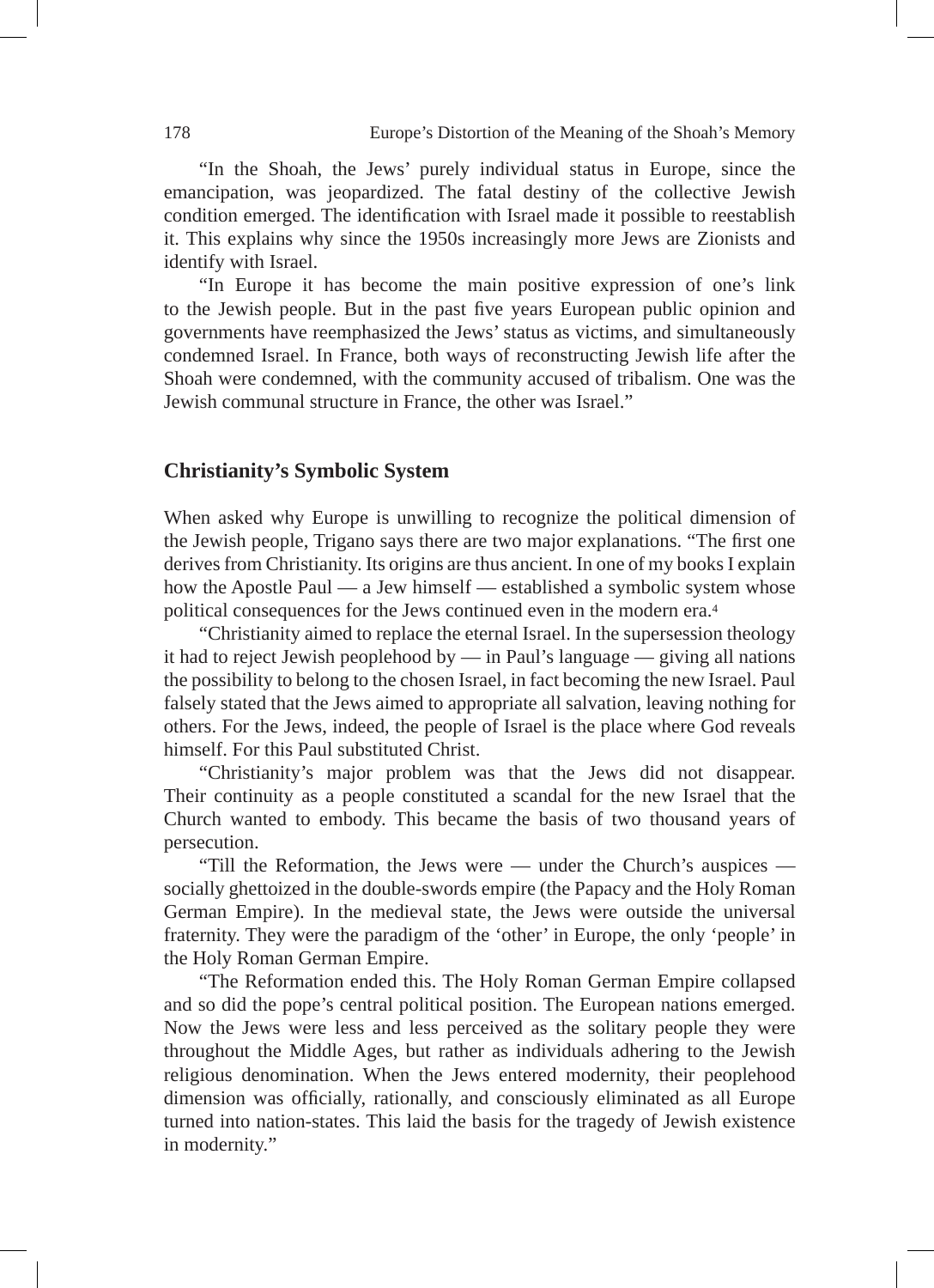### **"The Jewish Conspiracy"**

"In modernity, however, matters did not evolve as expected. After a few decades a new type of hatred against the Jews emerged: political anti-Semitism. Its specific target for attack became the Jewish *people*. The political anti-Semites did not aim at the Jewish people as it was, but first created a distorted version of it. They developed the concept of the Jewish conspiracy aiming to rule the world.

"It claimed that the Jews — citizens of various countries — forge secret, conspiratorial bonds between them. The Jewish people was viewed in this caricatured way in Europe. While, after the emancipation, the Jews reformed themselves to become individual citizens, their maltreatment continued. The appearance of anti-Semitism is linked to this reform of the Jews, to the abandonment of the condition of 'people' despite its continuity in reality.

"In France there were anti-Jewish outbursts every forty to fifty years after the Jews' emancipation. The socialism that emerged after the 1848 revolution was accompanied by violent ideological attacks on the Jews. Charles Fourier and Alphonse Toussenel were two extreme examples. The latter's *The Jews, Kings of the Epoch* appeared in 1844. In 1886, Edouard Drumont's book *Jewish France* launched a major anti-Semitic struggle, with the 1894 Dreyfus affair as the apex. In the 1930s anti-Semitism again developed rapidly, further intensifying under the Vichy government.

"This persecution culminated in the Shoah. It made clear that while the emancipation had liberated the Jews to some extent individually, the subsequent process had led to the Jewish people's exclusion from society followed by their partial destruction.

"In the 1970s in France and elsewhere, anti-Semitism emerged from Third Worldist anti-Zionism. This was the prelude to the UN's 1975 'Zionism is racism' resolution. In that period also de Gaulle's earlier incendiary remarks about the Jews opened other avenues of suspecting the Jews' double loyalty and stigmatizing Israel."

#### **Modernity**

Trigano says the second reason that Europe refuses to recognize the Jews' political dimension is much more complex and directly linked to modernity. "I have tried to demonstrate that in my book *The Democratic Ideal and the Shoah: The Unthought in Political Modernity*, which was recently translated into English*.*<sup>5</sup> A key factor is that the human rights theory is incapable of founding the identity of a collective."

Trigano explains: "The idea of the social contract from which the modern state originates supposes that the latter's authority derives from individuals' agreement about constitutional principles. It is based on the assumption that the collectivity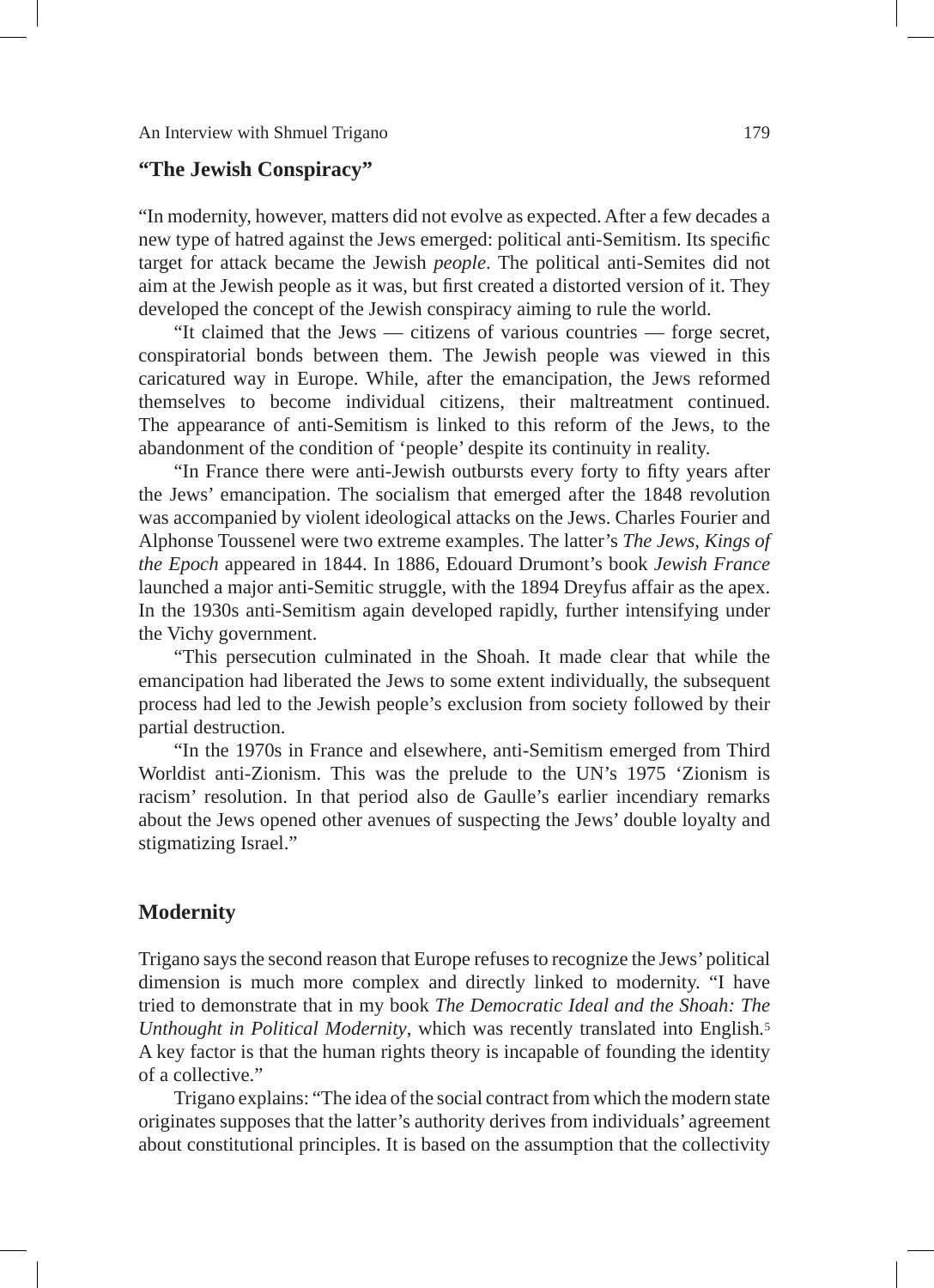is the rational result of the individuals' convergence of ideas. Philosophically this sounds beautiful but in reality matters did not evolve that way.

"The ideal of a human collective being based entirely on rationalism and individualism doesn't function in the real world. Rousseau already understood that bonds, based solely on democratic individualism, cannot keep societies together. Therefore Rousseau reintroduced a new religion, a civil religion — because only a religion can teach how to obey. The French sociologist Emile Durkheim said society is more than the sum total of its individual members. The human rights philosophy has been unable to take this into account.

"After the Jews' emancipation, anti-Semitism and nationalism emerged simultaneously. This also was not foreseen by modernity. These developments had nothing to do with the Declaration of the Rights of Man and the Citizen. It turned out that this declaration failed to administrate a people or even a society."

### **Sociology versus Philosophy**

Trigano stresses that sociologists can contribute much more to understanding this than philosophers. "The sociological approach of political philosophy tells us that all societies and human collectivities have a not entirely rational identity. The latter derives from heritage, history, and the resulting sediments over the years.

"In France this irrational identity can be demonstrated in terms of the relationship between democracy and the nation. Does democracy mean that the country must receive everybody, including immigrants from all over the world as the Declaration of Human Rights supposed? It is indeed directed to all humanity but gave rise to a specific national state that, with Napoleon, became a conquering empire."

#### **The Gap between Nationality and Citizenship**

"All the above illustrates that in political modernity a gap exists between nationality and citizenship. During the Shoah the Jews lived this reality in a dramatic way. They thought that because they were German or French citizens they also belonged to these nations.

"They wanted to be more German than the Germans, more French than the French. They discovered, however, that the nationalists didn't accept them as part of their nation. Political anti-Semitism illustrated the gap between citizenship and nationality. The problem raised by the recent wave of immigration to Europe is a new illustration of this question."

Trigano sums up: "These two causes, the Christian heritage and the failure of modernity, led inevitably to the Shoah. The catastrophe was underpinned by the widespread suspicion that the Jews, while living as individuals, were a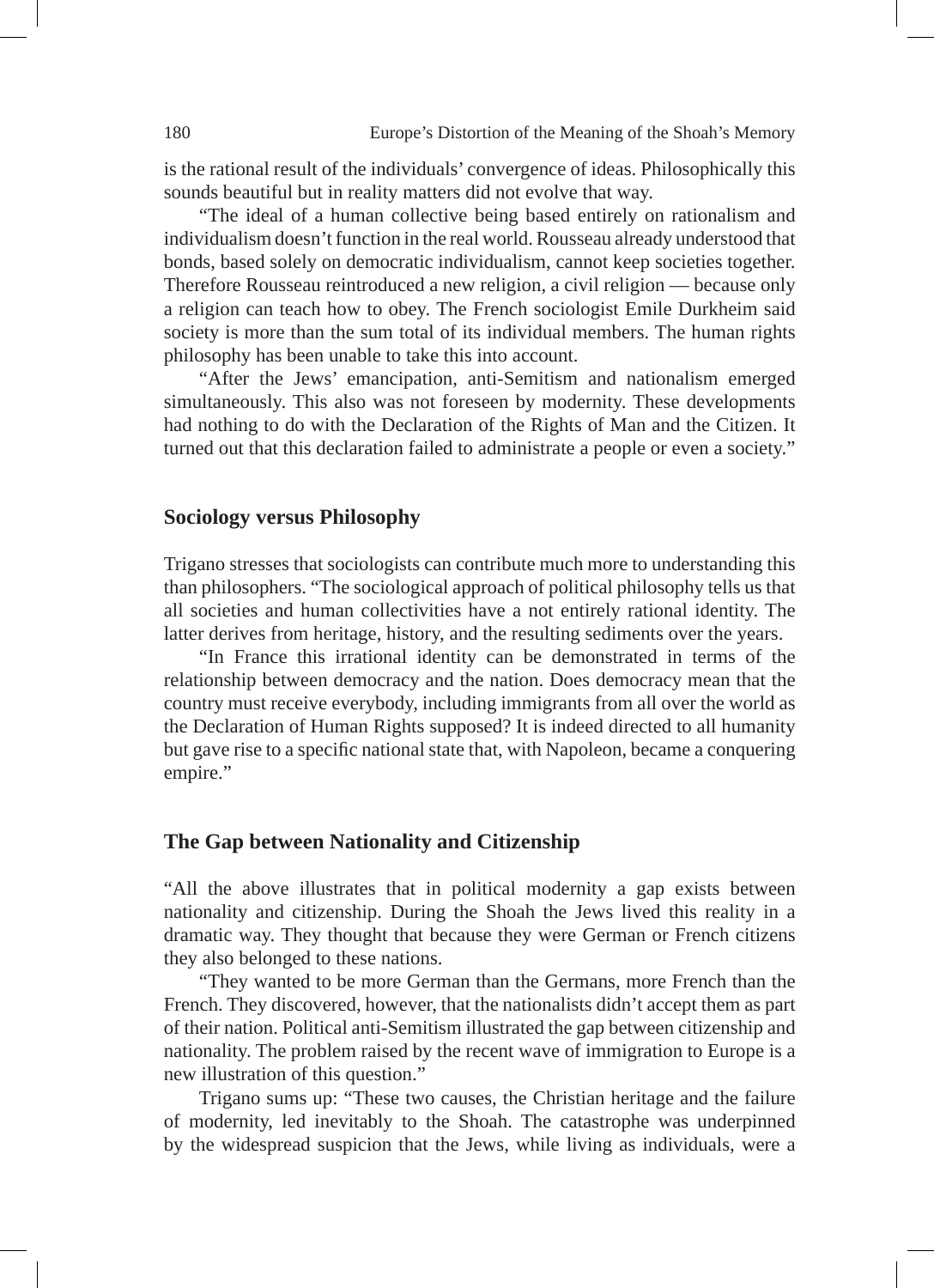#### An Interview with Shmuel Trigano 181

people united by a conspiracy. The Vichy regime on its own initiative — without being asked to do so by the Germans — decided that the Jews would lose their citizenship rights. Vichy's minister Xavier Vallat, the first commissary for the Jews, said Jews were 'a foreign people among us.'

"The Shoah is in many ways related to the crisis in which Europe finds itself. One facet is the consistent effort to misinterpret the Shoah's meaning. It was presented as a Jewish problem rather than a Western one. Another aspect is the emphasis placed on remembering what had happened rather than on its political and permanent aspects. A third one is the accusation that the Jews abuse the Shoah's memory while the true issue is the repression of the democratic conscience."

### **Europe's Distorted Matrix of Identity**

Trigano concludes that from its very foundation, the matrix of European identity included a distorted vision of the Jews that has manifested itself over the centuries in many ways. "By now Europe has a soul that is so heavily historically loaded that it cannot change.

"I believe that the major identity crisis in the first decade of twenty-firstcentury Europe centered on America's overtaking it. A new 'empire,' the European Union, aims to establish itself today in Europe. It may or may not emerge, but it leads Europe into rivalry with the United States. In this process the Jews fulfill a symbolic role because they are intimately linked to European identity's own rationale while being identified with the Americans via American Jewry and its supposed influence on Washington.

"Even if there will be no Jews left in Europe, there will be a Jewish question. In Poland where once millions of Jews lived and now hardly any do, this was very evident in the 1960s. There is much anti-Semitism there with almost no Jews in the country."

Trigano adds: "Europe is again dangerous for the Jews. The first years of the new century have amply demonstrated what it harbors. The Jews have become a symbolical tool for Europeans to avoid confronting as long as possible the problems posed to them by the Arab and Muslim immigration. The Middle East conflict has become a tool to mediate the complex of relationships between Europe and this immigrant population. Condemning Israel is a way for Europe to keep civil peace at home."

### **Denying Aggressors Were Muslims**

"In 2001, French Jews suffered numerous aggressions against them. They stated that many aggressors were Muslims. Public opinion, instead of helping the Jews, initially accused them of being racists and tribalists.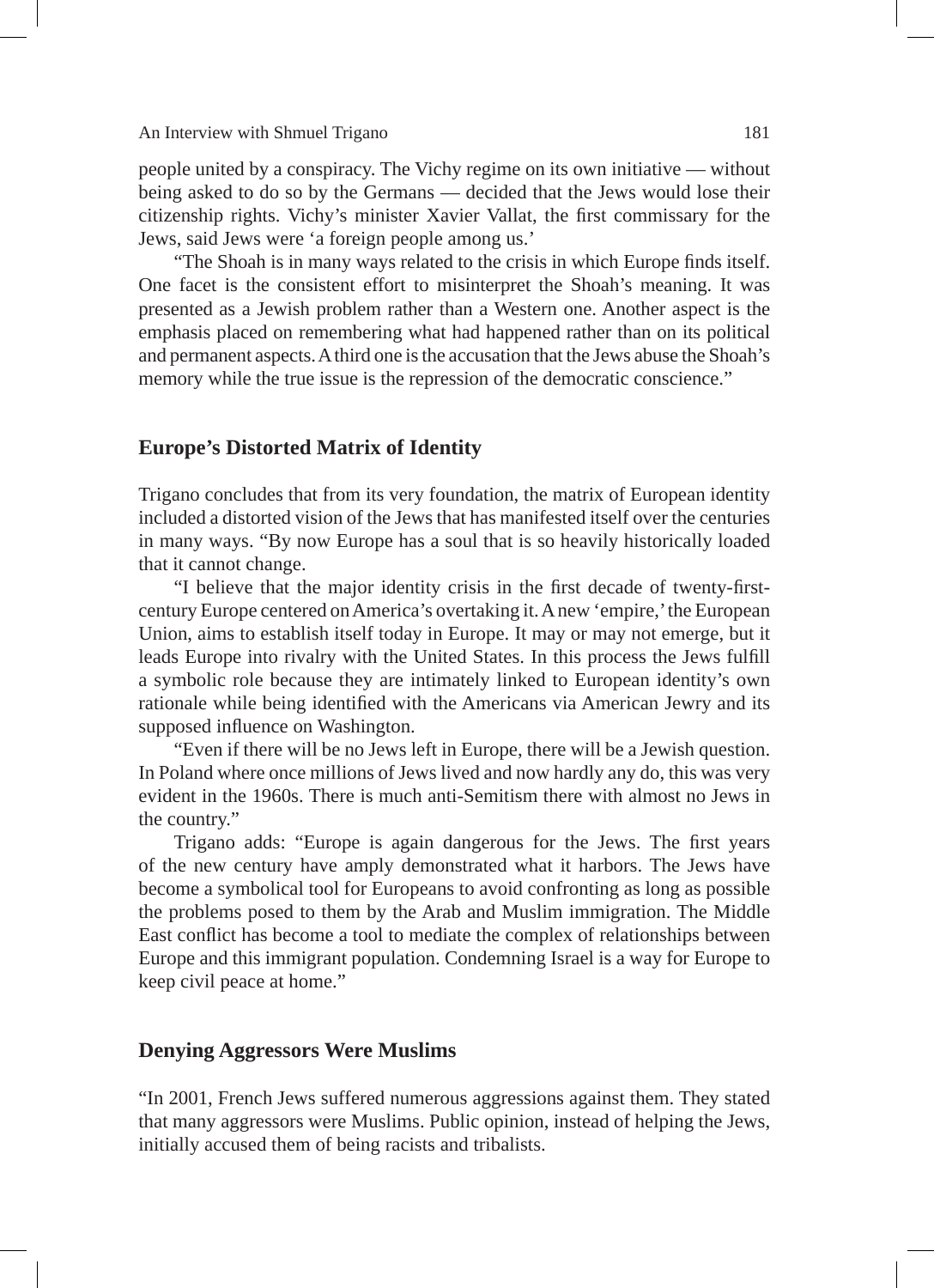"These accusations should have been addressed univocally against the criminal aggressors, but the Jews are the weak link in European society, which can most easily be turned into scapegoats. The French Jews were entirely powerless in confronting this. They thus become again a tool in a discourse that they have to accept passively.

"The second danger is the way in which Europe, feeling guilty, has a need to cultivate the image of the suffering Jewish victim. On the sixtieth anniversary of the liberation of Auschwitz, an entire continent came to celebrate the Jews' victimhood. This was done in an excessively sacral way, the more unhealthy because it came so abruptly after an ongoing period of violent hostility of European opinion toward Israel and the Jewish communities. Only the dead Jewish peoplehood is recognized in the memory of the Shoah and its ceremonials. The living one is a problem."

#### **The Passion Play of the Jews**

Trigano explains that this is the recycling of a profound Christian motif. "Only if one identifies with the suffering of Jesus can one find salvation. Now this theme resurfaces in a contemporary attire. If a Westerner identifies with the suffering of the Shoah he can redeem himself of the Nazis' culpability. The memory of the Shoah becomes a modern version of the Passion of Christ. The victims are recognized as dead bodies – as much as Christ's corpse on the cross is recognized as Jewish.

"Contemporary Jews do not have to accept the imposed role of (sacral) corpses. Unfortunately, all the Jewish institutions and much of the Jewish public are willing to play today this dangerous — both for their political condition and mental health — part. Here we face a conflict between two strategies: the memory of the Shoah as a basis for legitimizing the Jewish right to exist, and the Zionist position that founds this right on a positive, historical, and political (democratic!) basis.

"The creation of the Jewish state has shown to the Europeans that the old Israel has not definitively died in the Shoah, and that the Diaspora is not eternal as a punishment for deicide. This is difficult to accept for old Europe. That makes the Israeli soldier a monster in the new Passion Play, in which the dead Jewish people takes the place of the Christ. They ask, how can the victim carry a gun?

"According to Europe's moral requirements and its need to virginize itself anew through identification with Jewish victims, Europeans can represent Israel only as a refugee camp.

"When one identifies with the victim one is no longer an executioner. But if the victim no longer wants to play this role in today's society, then he appears and must be presented as an executioner. Many Europeans consider Israelis as persecutors only because they are no longer mainly victims. It has little to do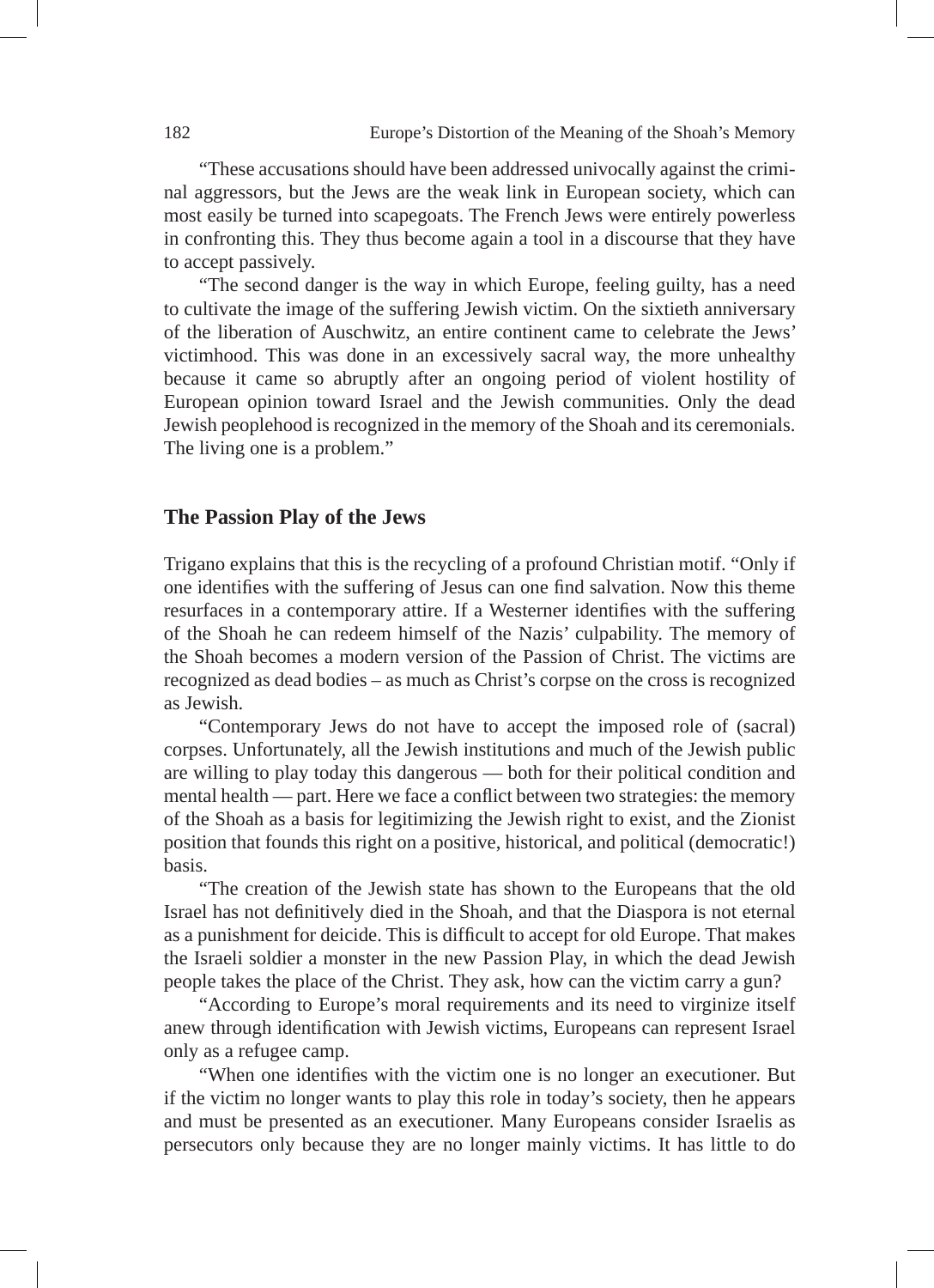An Interview with Shmuel Trigano 183

with the Europeans' attitude toward the Palestinians, about whom they do not care at all. They became the new victims to be exalted so as to cleanse European culpability. The Zionist Jews, however, do not want to fulfill the role destined for the Jewish people in the European mythology."

# **Notes**

- 1. Shmuel Trigano, *Les Frontières d'Auschwitz* (Paris: Librairie Générale Française, 2005). [French]
- 2. Shmuel Trigano, "The French Revolution and the Jews," *Modern Judaism*, Vol. 10, No. 2 (May 1990).
- 3. Claude Lefort, *L'Invention démocratique* (Paris: Fayard, 1981). [French]
- 4. Shmuel Trigano, *L'E(xc)lu, Entre Juifs et Chrétiens* (Paris: Denoël, 2003). [French]
- 5. Shmuel Trigano, *L'Idéal démocratique à l'épreuve de la Shoa* (Paris: Éditions Odile Jacob, 1999) [French]. Translated by Gila Walker, SUNY Press, 2009.

*Prof. Shmuel Trigano is a fellow of the Jerusalem Center for Public Affairs and professor of sociology at the University of Paris-Nanterre. He is director of the College of Jewish Studies at the Alliance Israélite Universelle, editor of*  Pardes*, a journal of Jewish studies, and author of numerous books, especially on Jewish philosophy and Jewish political thought. Trigano is also the founder of L'Observatoire du Monde Juif, a research center on Jewish political life.*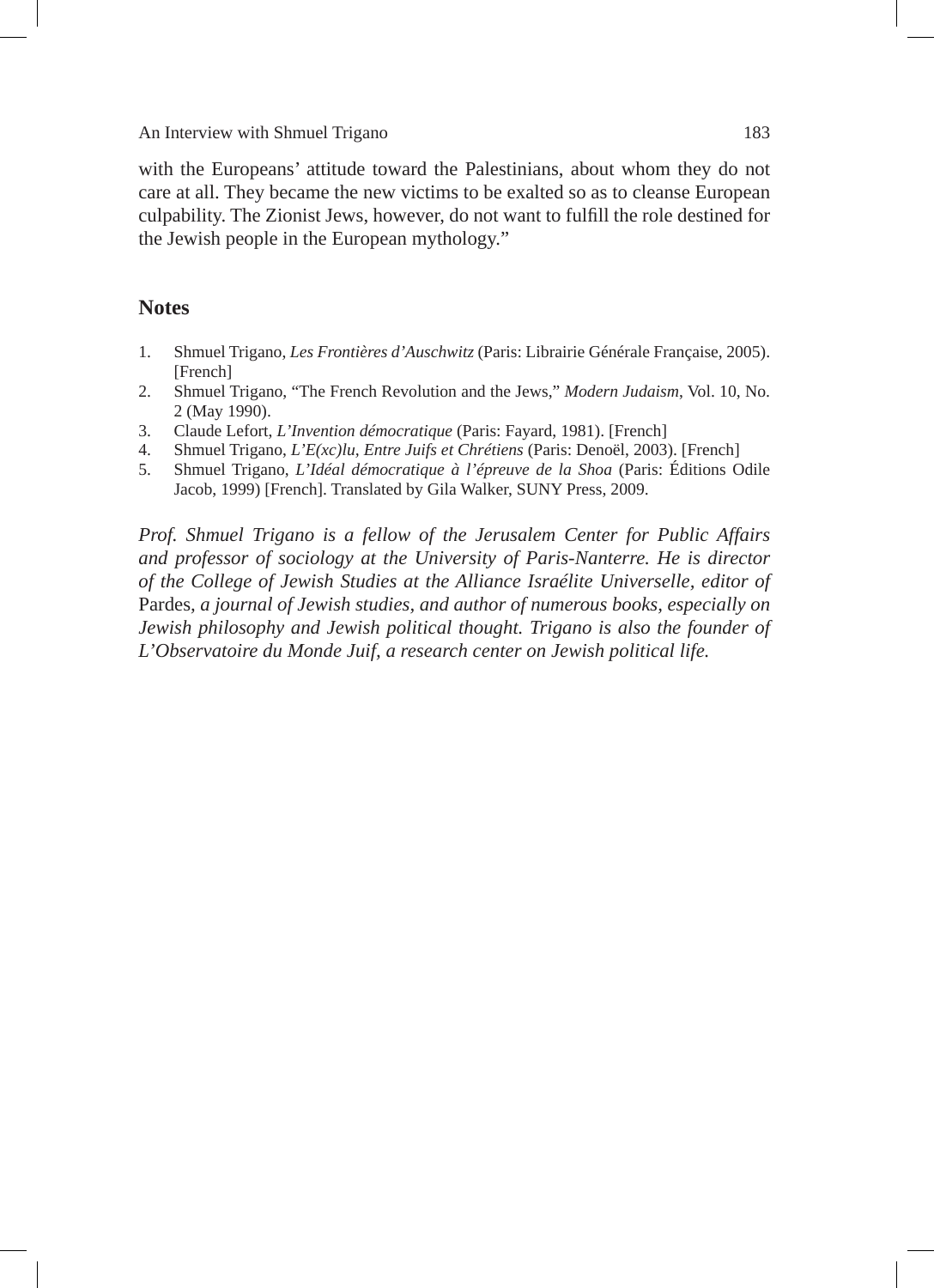# Mikael Tossavainen

# The Holocaust in Arab Public Discourse: Historicized Politics and Politicized History

In the last few decades, interest in the Holocaust has increased worldwide. This tendency was already apparent in the early 1980s, in the wake of the broadcasting of the television series *Holocaust* in North America and Western Europe. About a decade later, with the fall of the Iron Curtain, this renewed interest spread eastward into the former communist countries as well. The reawakening of these countries from state-imposed ideological amnesia, where history was only interpreted through the prism of narrow historical materialism, has led to the return of old conflicts and ethnic divisions thought by many to have been dead and buried in the 1940s.

One of the issues that resurfaced after the lifting of the heavy hand of historical materialism was the Holocaust. The former communist countries had to bring their narratives of World War II atrocities into line with those in the Western world, where ideology and political censorship had not stifled open historical debate in the years following the end of the war. This process of reassessment of the past was part of the general closing of the gap that had been the result of nearly four decades of a divided Europe.

Many Eastern European countries had to rewrite their wartime past, and in some cases this resulted in painful revisions of previous grand narratives of sublime national suffering under fascist occupation. One clear example is Poland, where the population had to start to grapple with the fact that many of the "Polish" victims of the Nazi occupation had in fact been Polish Jews, and that the lion's share of those who perished in the gas chambers at Auschwitz and other death camps on Polish soil had been Jews. To add insult to injury, they had to face the fact that some Poles had even collaborated with the Germans in their genocidal designs. At times, the radical revision of the previous historical narrative has led to negative reactions such as Holocaust denial and other forms of anti-Semitism. Nevertheless, a new and sometimes painful understanding of the past has already made considerable headway in Eastern European society, but much work still remains to be done.

#### **The Holocaust as the Symbol of Absolute Evil**

The increased interest in the Nazi-orchestrated annihilation of European Jewry during World War II has put a new focus on the Holocaust. The Holocaust has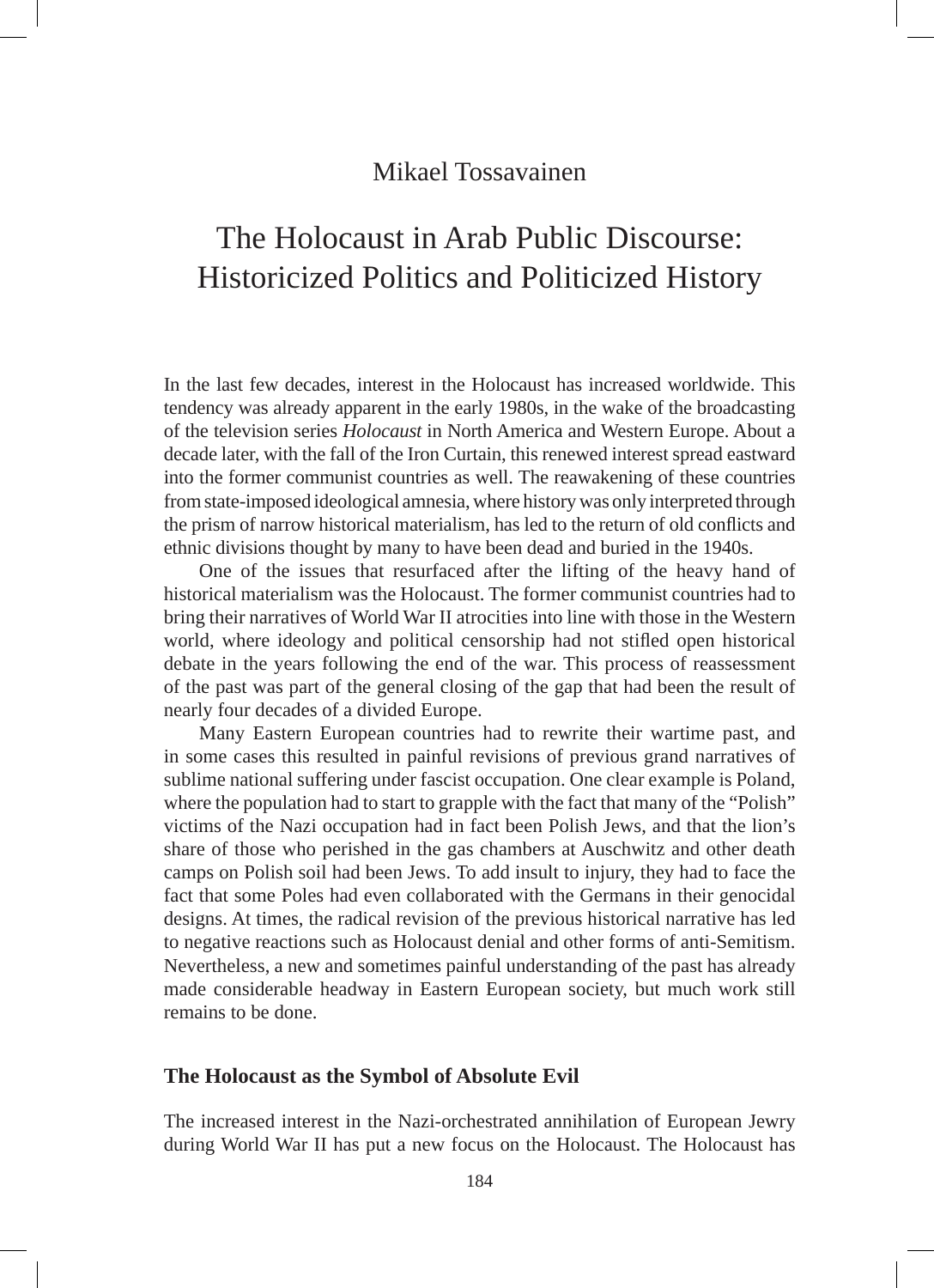#### Mikael Tossavainen 185

become a touchstone in European history and culture in the early twenty-first century. Auschwitz has become the very symbol of absolute evil, and the most obvious example of barbarism of inhumanity to be drawn upon in any political, historical, cultural, or ethical debate, whatever the context. This omnipresence of the Holocaust in historical consciousness and public debate has been decried by some, who see it merely as cheap rhetoric and cynical abuse of the memory of the victims. However, taking into account that the Holocaust has assumed such a central place in Western historical culture, where it now represents absolute evil, it seems only logical that it should also be invoked in contexts where it might seem less appropriate. The abandonment of historical exactitude is the price that has to be paid for this centrality of the Holocaust, which has become an event outside, or above, history with a universal and eternal message. The controversy over what this message might be is political or perhaps ethical, but hardly a historical debate.

#### **The Holocaust and the Middle East**

The increased international interest in the Holocaust can be discerned in the Arab world as well, but there it manifests itself quite differently than it does north of the Mediterranean. Instead of adopting the Holocaust as the symbol of absolute evil, a unifying reference to man's inhumanity to man, Arab public discourse displays considerable difficulty in finding a way to deal with the genocide against the Jews during World War II. Because of its omnipresence, the Holocaust cannot be ignored, but the Western view of the event is unacceptable in the Arab world, since the Jews are impossible to cast in the role of innocent victims in any narrative that will have claims to a general following in that world. Such a victim role for the Jews would go against years of intense anti-Jewish and anti-Semitic propaganda in Arab public discourse, propaganda that even increased in intensity in the years following the Holocaust.

One school of thought holds that the main reason for this increasing hostility toward Jews in the Arab world is to be found in the unresolved Arab-Israeli conflict. Once this issue is settled, the Jewish state will be accepted in mainstream Arab culture and this will in turn also have a positive effect on how Jews and Jewish issues — such as the Holocaust — are treated in Arab public discourse. Others regard this position as overly optimistic, and instead stress that animosity toward the Jewish state stems from an Arab view that the state of Israel is an unnatural usurper situated in the middle of the Arab heartland. From this perspective, the incapacity to come to terms with Israel's existence, together with traditional Muslim as well as imported European racially inspired anti-Semitism are the main causes of a situation where it seems all but impossible to deal with the Holocaust in a rational fashion in Arab public discourse.1

Matthias Küntzel, associate researcher at the Vidal Sassoon International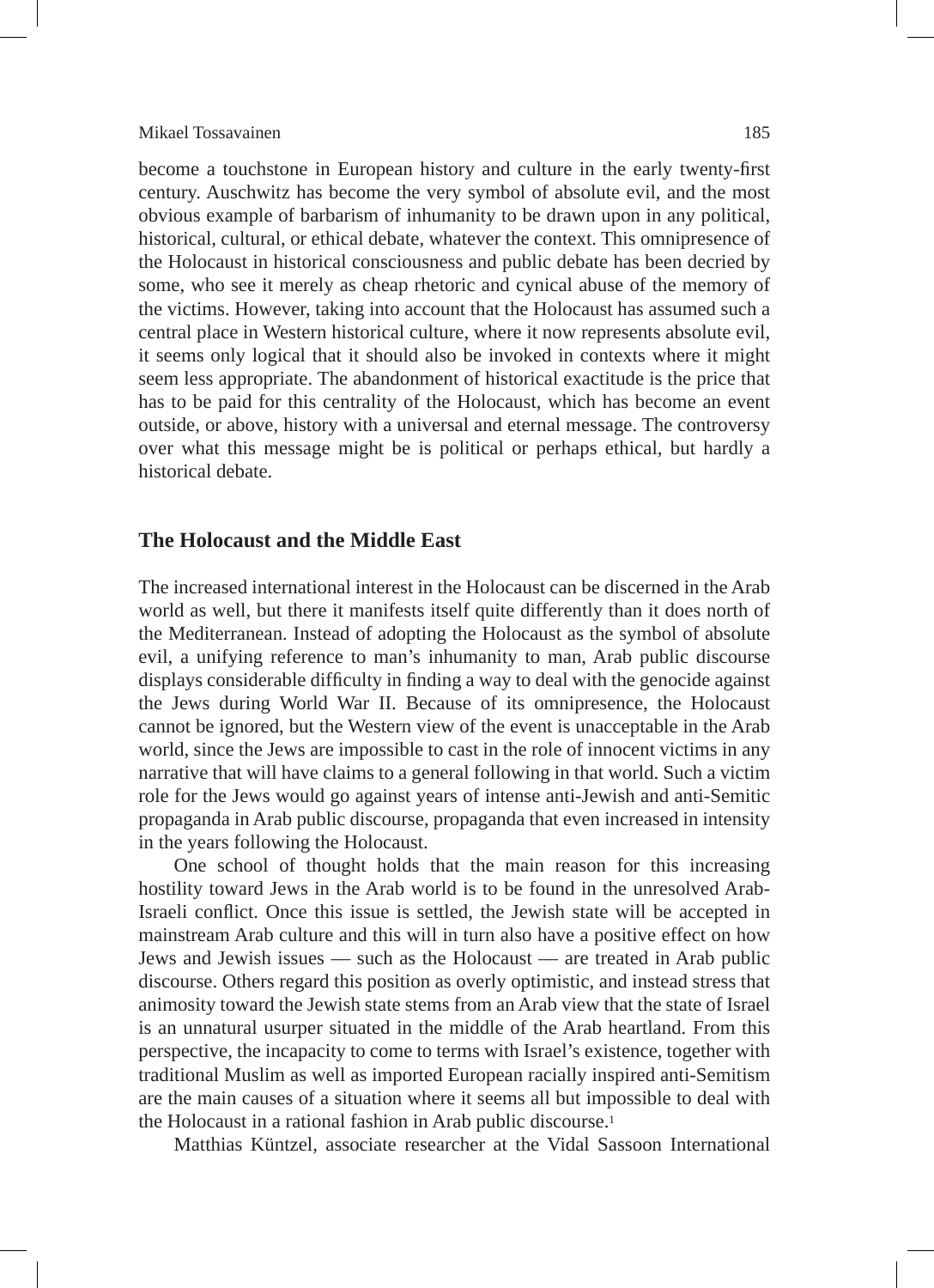Center for the Study of Anti-Semitism at the Hebrew University, has analyzed attitudes toward the Holocaust in the Islamic Republic of Iran, where the religious and political circumstances with regard to the Jews and their state are similar to those in the Arab world in general. Küntzel points to a paradox in the public discourse in the Middle East dealing with the Holocaust. On the one hand, Holocaust denial is widespread, but on the other Hitler is admired for having murdered so many Jews. The common ground uniting these two conflicting perceptions is anti-Semitism.2

Traditional anti-Semitism has been part of Iranian culture for hundreds of years, and Iran today is a society where anti-Semitism is prevalent in the mainstream public discourse.3 However, with the election of Mahmoud Ahmadinejad as president, anti-Semitism has taken a prominent place in public discourse at the highest level of the state. Küntzel concludes that:

Since December 2005, the Iranian President has placed the denial of the Holocaust at the center of his agitation. During this time, the Iranian regime has spared no effort to establish the "exposure" of the "Holocaust Myth" as a new historiographical paradigm. Thus the "lie about the Holocaust" has become a regular topic on televised Friday sermons. Talk shows on public television feature a parade of historians who mock the "fairy tale about the gas chambers." The Iranian state press agency has developed into a platform for Holocaust deniers from all over the world.4

According to Küntzel, the public discourse on the Holocaust in the Middle East contains some central elements. Among these is the aforementioned paradox of denial and praise for the Holocaust; the allegation that "the Zionists" have created "the Holocaust myth" and that Israel is benefiting from it; the notion that the Holocaust was the product of a collusion between the Nazis and the Zionists; and last, but certainly not least, the assertion that Israel today is carrying out a Holocaust against the Palestinians that exceeds what the Nazis did to the Jews.5 The following analysis will focus on some key themes in Arab public discourse on the Holocaust, and shed light on the political, or rather politicized, framework of this discourse.

# **Denying the Holocaust**

Holocaust denial is widespread in the Arab world, and criticism of this phenomenon is rare.6 However, as Holocaust denial has developed and been refined internationally, the new forms of more sophisticated denial have also reached the Arab world. Outright denial of the Holocaust is something best kept for preaching to the faithful. When in mixed company, Holocaust deniers have developed a more sophisticated strategy that runs less of a risk of alienating their audiences. This strategy, cultivated internationally as well as in the Arab world,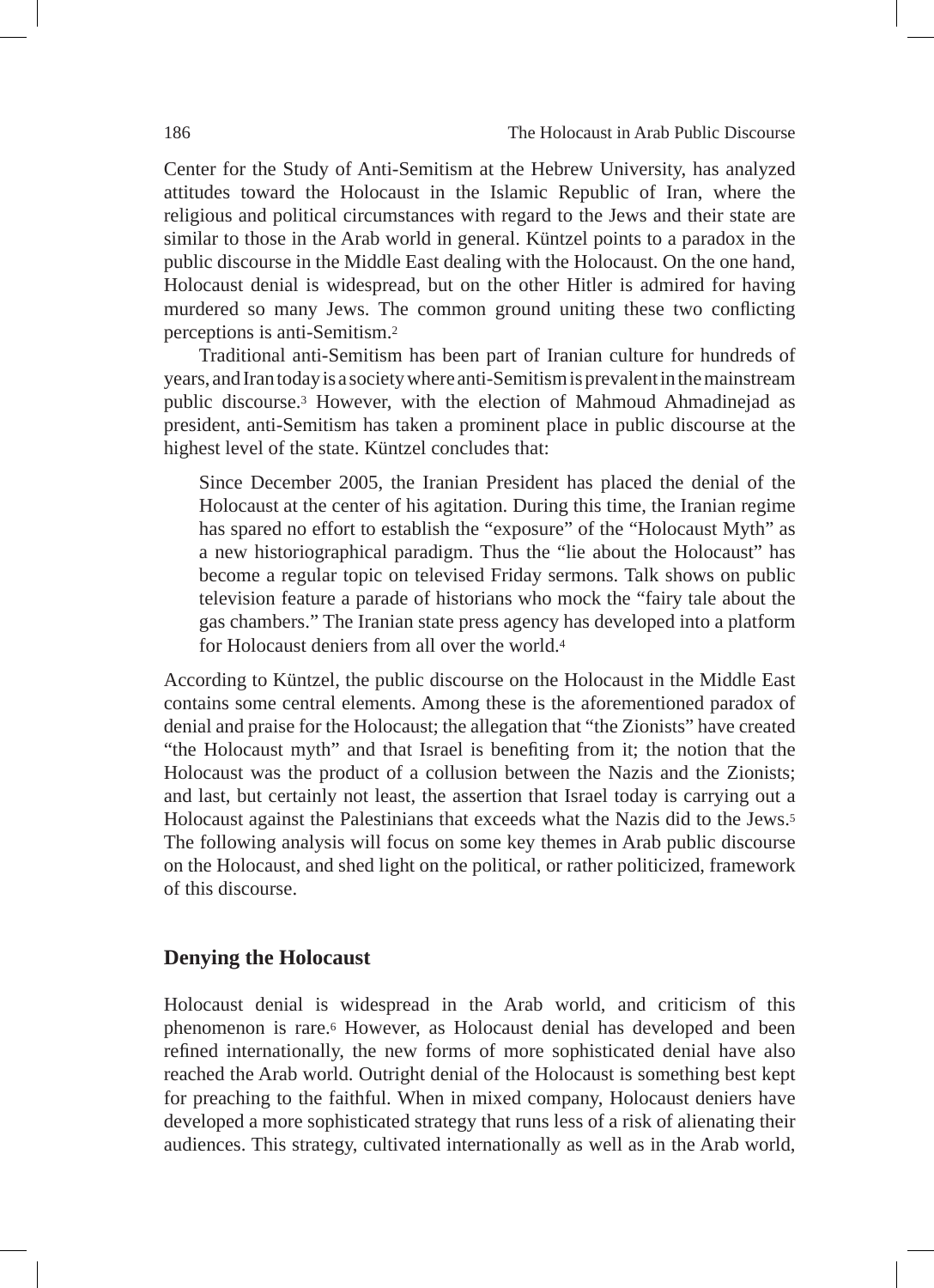#### Mikael Tossavainen 187

aims at minimizing the Holocaust, either by arguing that the Germans had no genocidal intent, and that Jews were not targeted qua Jews, or by minimizing the number of Jewish victims. Among prominent Arab public figures who foster minimization is Dr. Musa al-Zu'but, chairman of the Education Committee of the Palestinian Legislative Council, a man with considerable influence over the education of Palestinian schoolchildren.7

In the Arab world, Holocaust denial and revisionism is far from a fringe phenomenon found only in less reputable media outlets. Even state-controlled media propagate Holocaust denial. In 2004, Egypt's ruling National Democratic Party newspaper *Al-Liwaa Al-Islami* published two articles by Dr. Rif'at Sayyed Ahmad called "The Lie about the Burning of the Jews," where he claimed that there was no such thing as the Holocaust as commonly understood. Instead, he emphasized the two key minimizing aspects mentioned above. He asserted that the Jews died during the war because of reasons of war, not because of a plan to kill Jews, and that they were not targeted more than any other people; Hitler hated all non-Germans and had no special animus toward Jews. At the end of the article, he added that in the West one can blaspheme and curse religion (Islam), but one cannot question the Holocaust, and concluded: "All this proves that we are standing before new Western idol-worship that requires a genuine cultural revolution within it in order to destroy it."8

More sophisticated Holocaust deniers and minimizers try to make their claims as believable as possible. One way to do so is by referring to recognized scholars in the field of Holocaust studies. It is especially useful to invoke arguments used by Jewish scholars, since this — in the opinion of some — renders the argument immune to accusations of anti-Semitism. In 2006, Lebanon's New TV employed this strategy. The channel broadcast a show where it was stated, falsely, that the noted Holocaust scholar Raul Hilberg would have claimed that only fifty thousand Jews perished in the Holocaust. New TV stressed that Hilberg and Norman Finkelstein (also adduced in the program) are Jewish. Both Hilberg and Finkelstein were used to legitimize claims that the Holocaust never occurred, or has been manipulated and exaggerated. Both of these men are indeed Jews, but while Hilberg has a solid reputation as a Holocaust scholar, Finkelstein's only connections to the issue are his Jewishness, his starkly worded and oft-repeated anti-Zionism,9 and his charges of Jewish manipulation of the genocide.

Of course, not everyone is interested in sophistry and subtle forms of undermining the veracity of the Holocaust. Outright denial of the genocide of the Jews is also common in Arab public discourse and invokes well-known deniers. In 1999, for instance, the Palestinian newspaper *Al-Manar* asserted that the Holocaust is a myth and that deniers such as Fred Leuchter, Roger Garaudy, Robert Faurisson, and Ernst Zündel are modern-day versions of Galileo Galilei who are silenced forcefully when they try to speak the truth.<sup>10</sup>

On 6 September 2000, the English-language *Syria Times*, owned by the Syrian government, published an article called "Holocaust!!!??" by Mohammad Daoud.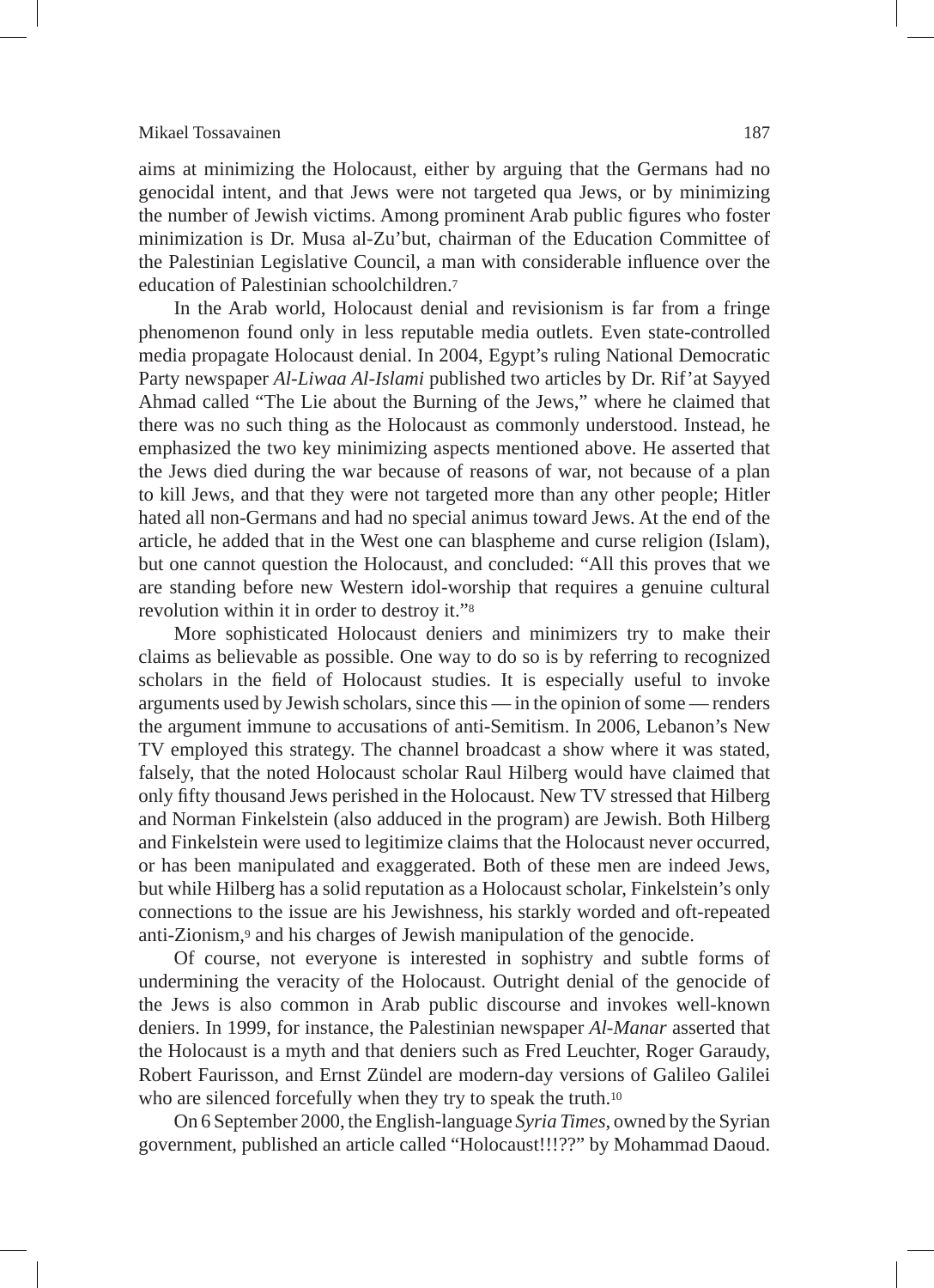In this clearly anti-Semitic piece, Daoud wrote that "history has not witnessed a people who have mastered lying, dodgery, and myth making such as the Israelis." He continued: "Their most famous myth is that of the so-called Holocaust," and asserted that "Since the invention of this word, they have been living on it and blackmailing the whole world." He concluded that "due to this alleged Holocaust, the Palestinian people were and still are exposed to inhuman practices by the Israelis."11 This article features many of the elements that are central to Arab attitudes toward the Holocaust, as will become apparent further on.

### **Israel Exploits the Holocaust**

The key sentence in Daoud's article, capturing a central aspect of Arab attitudes toward the Holocaust, is: "Since the invention of this word, they have been living on it and blackmailing the whole world."12 The Israelis or the Jews are portrayed as ruthless and unscrupulous people, making up a lie about a massive genocide in Europe so as to obtain either money or political support. The Jews, the argument goes, cynically claim fake compensation from various European government and banks, bullying them to pay what effectively is extortion money to Jewish organizations. Political support is garnered by Israel and its supporters abroad by invoking the fabricated memory of the Holocaust as a carte blanche for the Jewish state to do whatever it sees fit to guarantee that another Holocaust will never happen. In this vein, *Al-Manar* wrote in the spring of 1999: "Since the end of WWII, the victors have imposed their hegemony over history, and forged the legend of the Holocaust to extort the entire world, using the face of the ugly Nazi."13

In Arab public discourse, the charge that Israel exploits the Holocaust myth for its own sinister purposes is a major argument against Holocaust education. It is claimed that the Holocaust did not happen in the first place, and even if it did, talking about it or educating future generations about it will only play into the hands of the Jewish state.

Against this background, it is hardly surprising that in 2003, when Archimandrite Emil Shoufani of the Greek Orthodox Church suggested that Palestinian pupils should visit Auschwitz, this met with strong opposition. Palestinian historian Dr. Isam Sisalem claimed that "the Zionist movement exploited [the Holocaust] in order to cover up its loathsome crimes in Palestine. It also continues to extort the European states to this very day." Tamim Mansour, a high school teacher in Tira and lecturer at Beit Berl College in Kfar Saba (both Israeli towns) echoed these sentiments, saying that "The Zionist enterprise uses [the Holocaust] to justify Israel's crimes today.... In my opinion, Israel can use a project of this sort to reinforce the victim psychology in Israeli society much more than we can use it to bring about openness in Israeli society." The then Israeli Arab Member of Knesset Azmi Bishara was also critical, warning of Israeli exploitation of the Holocaust: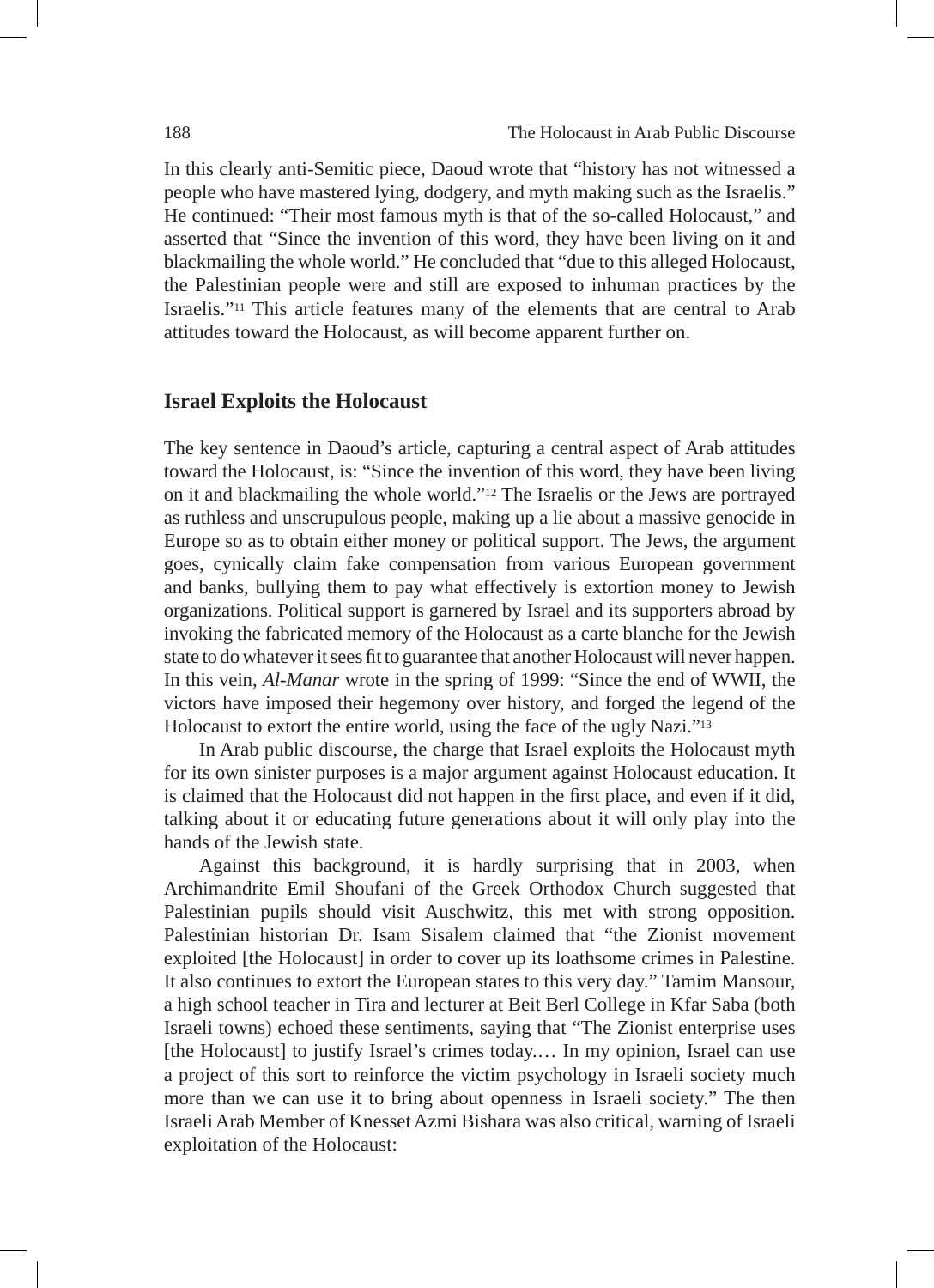#### Mikael Tossavainen 189

To date, when other people took an interest in the Holocaust, the result was that Israel turned this opportunity into an instrument. A situation arose in which the more you understand the history of the persecution of the Jews [the more] you must justify and understand Israel and its behavior today. This is what they call instrumentalization of the Holocaust. There are two great crimes regarding the Holocaust — denying it and [using it] as it is being used.14

# **The Israelis Are like the Nazis**

Israel's supposed heinous criminality is a theme that runs through all the abovementioned reactions to Holocaust education. The idea that Israelis are criminals, even comparable to the Nazis, is a strong element in Arab public discourse on the Holocaust on general. This sometimes goes beyond mere false comparisons to claiming that the Jews themselves supported or participated in the Holocaust; this accusation is often directed at Zionists to connect Zionism to Nazism.

For instance, the above-quoted Daoud claims that Zionists in the Land of Israel "expressed its desire to take part in the battles on Germany's side."15 In 2001, Palestinian Authority television broadcast a Friday sermon by Sheikh Ibrahim Madhi, a lecturer at Al-Aqsa University in Gaza, in which he asserted that "One of the Jews' evil deeds is what has come to be called 'the Holocaust,' that is, the slaughter of the Jews by Nazism. However, revisionist [historians] have proven that this crime, carried out against some of the Jews, was planned by the Jews' leaders, and was part of their policy."16

Dr. Abd al-Aziz al-Rantisi, a Hamas leader in Gaza, maintained that the Zionists were the ones who bore the actual responsibility for the Holocaust. In 2003, he wrote in the Hamas weekly *Al-Risala*:

It is no longer a secret that the Zionists were behind the Nazis' murder of many Jews, and agreed to it, with the aim of intimidating [the Jews] and forcing them to immigrate to Palestine. Every time they failed to persuade a group of Jews to immigrate [to Palestine], they unhesitatingly sentenced [them] to death. Afterwards, they would organize great propaganda campaigns, to cash in on their blood. The Nazis received tremendous financial aid from the Zionist banks and monopolies, and this contributed to their rise to power.… There is no doubt that this great financial aid helped the Nazis build the military and economic force it needed to destroy Europe and annihilate millions.17

Rantisi combined the claim that Zionists were responsible for the Holocaust with the claim that Israel exploits the Holocaust today. He continued:

When we compare the Zionists to the Nazis, we insult the Nazis.… The crimes perpetrated by the Nazis against humanity, with all their atrocities,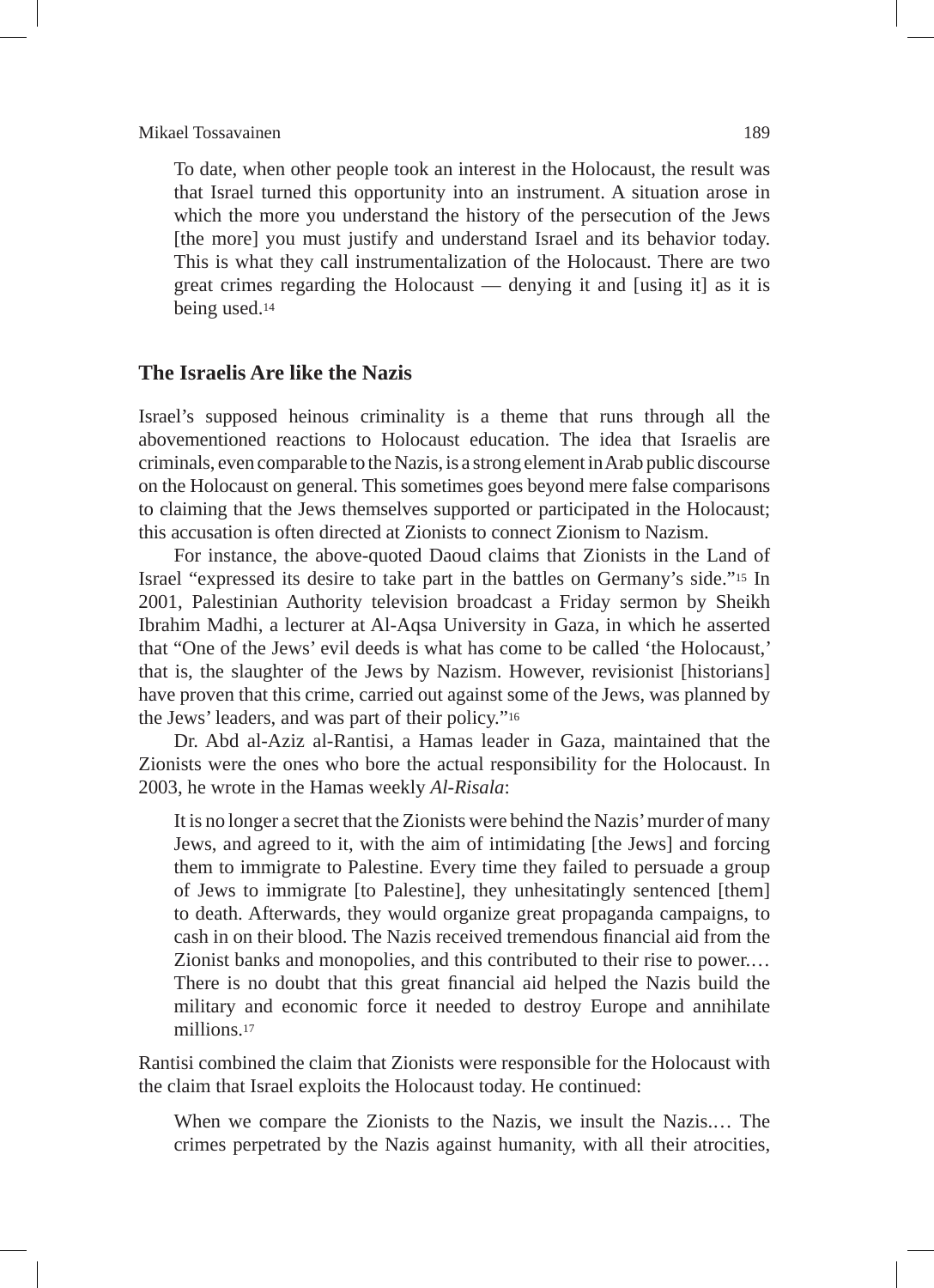are no more than a tiny particle compared to the Zionists' terror against the Palestinian people. While disagreement proliferates about the veracity of the Zionist charges regarding the Nazis' deeds, no one denies the abhorrent Zionist crimes, some of which camera lenses have managed to document.18

On 6 July 2006, the English-language edition of *Al-Hayat*, the London-based Arabic newspaper, published an article by columnist and former editor Jihad al-Khazen titled "From One Intifada to Another." In it al-Khazen does not deny the Holocaust but instead turns the genocide against the Jews, writing that "about six million Jews lost their lives in the Nazi Holocaust…there are obvious similarities between what the Jews suffered under Nazism and what the descendants of the Holocaust victims are inflicting on the Palestinians." He elaborates: "The whole Gaza Strip is a Nazi-like concentration camp, just as the Warsaw Ghetto was after the German occupation of Poland.… The numbers are different, but all the other details are similar. I think that the government of 'Führer' Olmert will not send the people of Gaza to gas camps [*sic*] because oil is too expensive."19

Later that same month, on 24 July 2006, al-Khazen took equating Nazi Germany with Israel one step further. He launched a theory that the Nazis who carried out the Holocaust actually escaped justice and clandestinely moved to Israel:

Ehud Olmert's government perpetrates definite Nazi practices against the Palestinians and the Lebanese. He is a young Führer, and his generals, like Dan Halutz and Moshe Kaplinsky, are commando generals. The question now is: Is it logical for the survivors of the Holocaust and their descendants to do what the Nazis had done to them?… Historically, six million Jews died in the Holocaust, and 97.5 percent of the Polish Jews were killed in the gas chambers, and by other means. My explanation is that the number of the Jews who were killed might be higher. All the Polish Jews might have been killed, too, and the Nazi political and military leaders might have realized since 1944 that defeat was imminent and, therefore, assumed the identity of Jews and then fled to Palestine as Jews who had survived the Holocaust.20

This, in al-Khazen's view, would provide the only "logical reason for Israel's Nazi-like practices."21

# **The Palestinians Are the Victims of the Holocaust**

If the Israelis are the Nazis of today, then the Palestinians must be the true victims of the Holocaust. This view was manifested in several of the above-quoted articles, such as Daoud's in the *Syria Times*, and in the reactions to the proposal to provide Palestinian pupils with Holocaust education.22

In 2004, the abovementioned Egyptian *Al-Liwaa Al-Islami* managed both to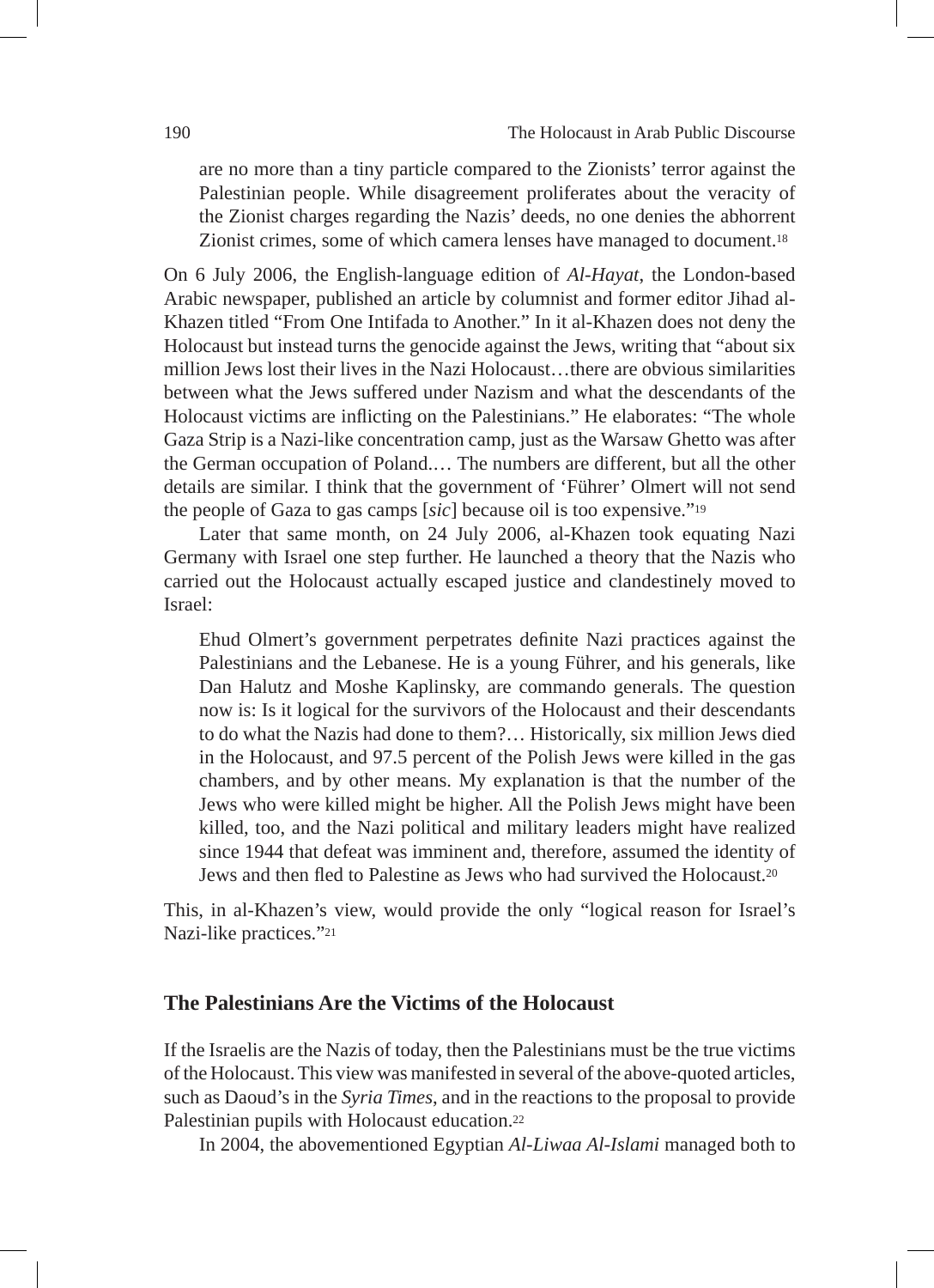#### Mikael Tossavainen 191

deny the Holocaust and claim that Israel is perpetrating a Holocaust-type slaughter of the Palestinians.23 A similar position was expressed, for instance, by Dr. Hayat al-Hwayek Atiya, a "researcher on Zionism" and follower of French Holocaustdenier Roger Garaudy. In 2001, she participated in a televised Al Jazeera debate where she asserted that the Germans did not carry out any genocide against the Jews during World War II, but that Israel is in fact a perpetrator of genocide. She concluded: "This is the Holocaust, this is the Holocaust. There is no Jewish Holocaust, there is only a Palestinian Holocaust."24

#### **The Holocaust as a Political Weapon**

As this overview clearly shows, there is often an explicit linkage between the Arab-Israeli conflict and the way the Holocaust is treated in Arab public discourse. Indeed, in the Arab world, the issue of the Holocaust can hardly be separated from the highly politicized anti-Israeli discourse. Seemingly no Jewish issue, not even the Holocaust, can be debated without connecting it to the Arab-Israeli conflict and the Arab interpretations of this conflict.

Time and again, reporters and public figures return to the issue of Israel when discussing the Holocaust, and their negative views of the Jewish state influence how they interpret and understand the Holocaust. As illustrated above, this fosters a situation where the Holocaust can be denied or minimized, or blamed on Zionists, that is, the forerunners of today's Israelis; Israel can be accused of exploiting the Holocaust for its own financial and political gain, or can be seen as the successor state to Nazi Germany; and the Palestinians can be described as the true victims of the Holocaust.

The widespread Holocaust denial in the Arab world is sometimes criticized by Arab journalists or public figures themselves. This does not, however, mean that all those who accept the Holocaust as a historical fact are willing to discuss it outside of the anti-Israeli context of the Arab-Israeli conflict. For example, on 15 April 2000, al-Khazen wrote in *Al-Hayat*: "Personally, I think the Holocaust occurred and I have no reason to doubt the number of victims." This statement apparently met with protests from his readers, and he responded to the criticism in his column a week later:

The strangest thing about the Holocaust of the Jews committed by the Nazis, is that some Arabs insist on denying it with an enthusiasm that equals that of the neo-Nazis.… The Arab attitude toward the Holocaust should not be reduced to its denial. Rather, the Arabs should question how a people that suffered such massacres can take the role of the executioner and persecute other people.… The only rational possible Arab approach toward the Holocaust is to point out to the Jews and to others that a people saved from the Holocaust persecutes other nations now and treats them in the same manner from which it has suffered itself.25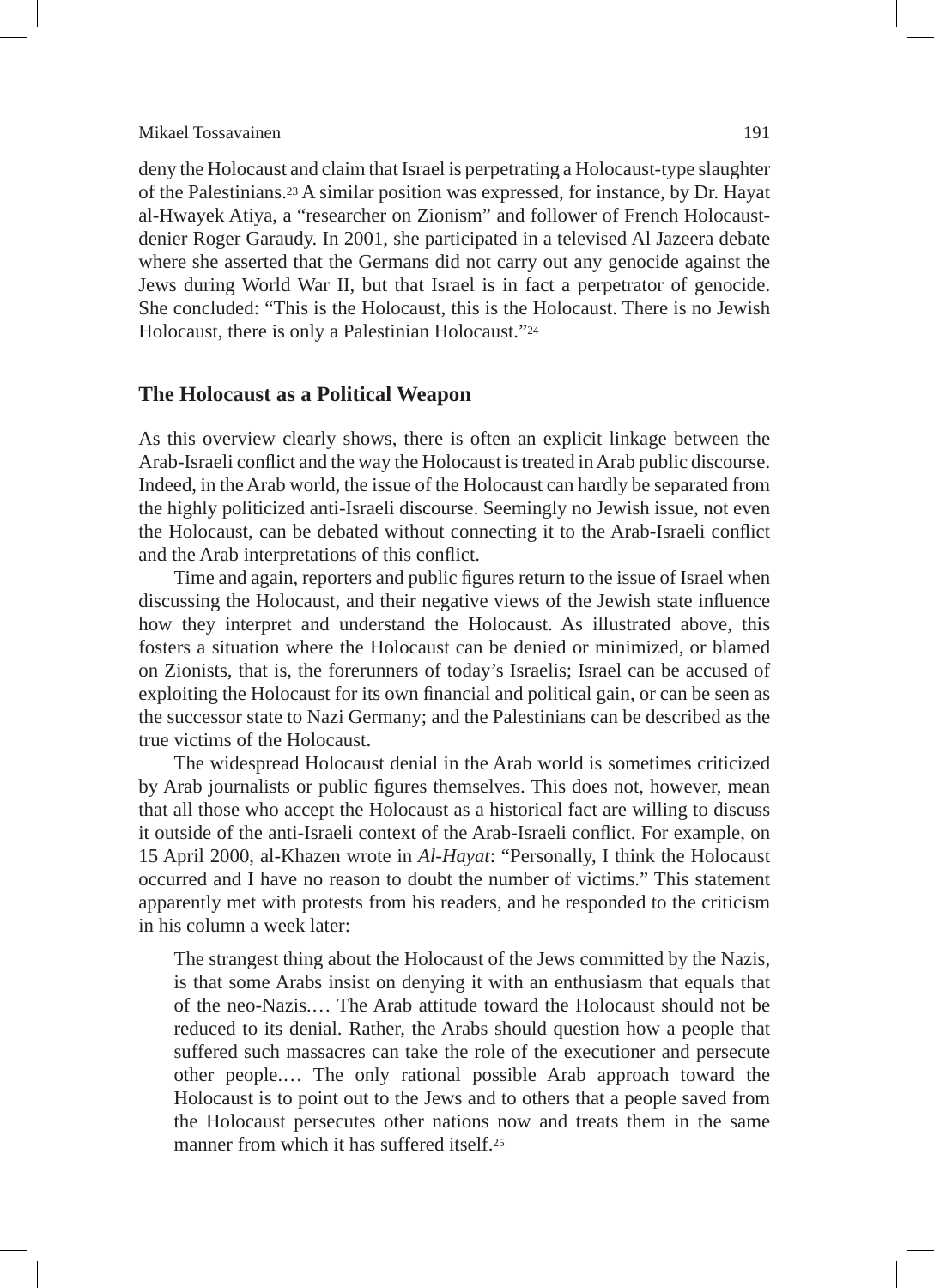Here too al-Khazen does not deny the Holocaust, but — probably recognizing its international importance and stark moral lesson for posterity — instead he turns it against the Jews and uses it as a political weapon against them in the ongoing conflict in the Middle East. Thus, without denying the Holocaust outright, he distorts it, falsely equating Israeli and Nazi policies when he concludes that "it is inconceivable that a people that was saved from the Holocaust persecutes another people, deports it, destroys its property, and steals its land."26

The benefit of this politicized use of the Holocaust as a weapon against Israel in the Arab-Israeli conflict was mentioned explicitly by Atiya in the abovementioned Al Jazeera broadcast. She claimed that equating Israel with Nazi Germany serves the interests of the Palestinians and the Arabs in general, and explained: "The comparison of Zionism to Nazism in the media is a blow to Western psychology, because the Western conscience is particularly sensitive to the Nazis."27 Thus, Atiya explicitly recognizes the importance of the Holocaust in international historical consciousness, but her conclusion is completely different from that prevalent in the West. She strives to employ the significance of the Holocaust in the struggle against Israel.

# **Arab Criticisms of Arab Holocaust Abuse**

However, Atiya's approach was met by criticism on the same Al Jazeera program. The liberal Tunisian intellectual Lafif Lakhdar objected to her proposed strategy of employing the Holocaust as a weapon against Israel. Yet, even though he also stressed his disgust at Nazism, his main argument against such a politicized use of the Holocaust was not that it would be ethically problematic. Instead, Lakhdar pointed out that Atiya's strategy was bound to fail:

If we adopt the Nazis' garbage…we will lose on our issue, namely the liberation of the Arab lands occupied in 1967.… Politically, if we support revisionism and Holocaust deniers…we will lose international diplomacy.… The main thing for us is the struggle against the occupation and the settlements. What is the point, then, to constantly say: Israel is Nazi, Israel is worse than Nazism, Israel is worse than fascism, etc. We cannot fight against international diplomacy, because then we will lose our cause.28

Lakhdar's approach, which is more attuned to Western sensitivities regarding the Holocaust, and is based on an understanding of the boundaries of the international Holocaust discourse, seems to be gaining ground also among certain circles of Arab intellectuals, most notably those who live in, or have connections to, the West. Yigal Carmon suggests that this new development might result from increased awareness of Arab public discourse in the West. In his view, the exposure of Arab Holocaust denial and anti-Semitism "induces shapers of Arab public opinion to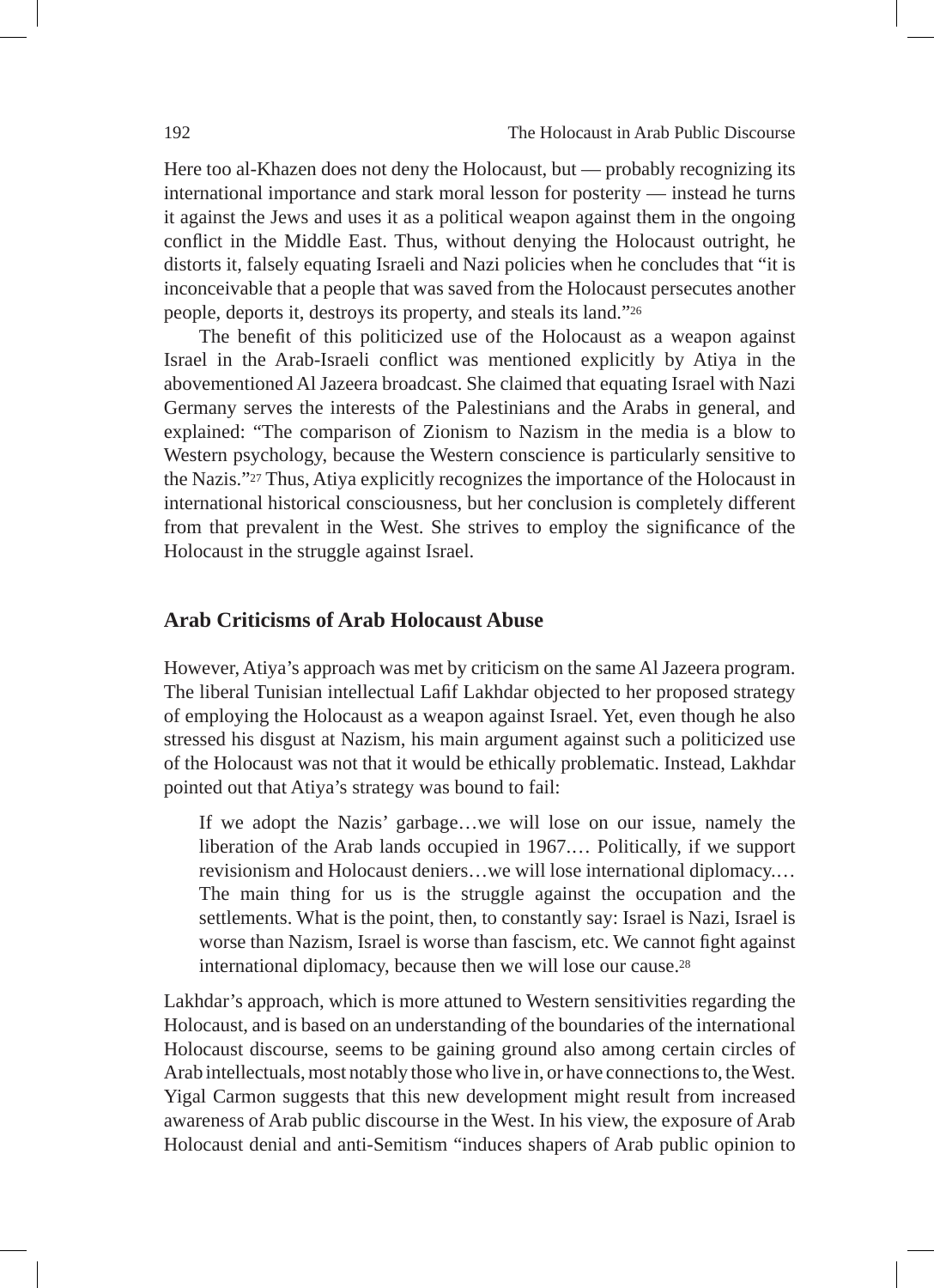#### Mikael Tossavainen 193

back down from their antisemitic stances — or at least to refrain from making antisemitic statements."29

One example of this increased sensitivity is the reaction to a vulgar approach to the Holocaust in the Arab public discourse. In 2003, the news of a planned Holocaust-denial conference in Beirut met with protests from certain Arab intellectuals. One was *Al-Hayat* columnist Joseph Samaha. In his criticism, he echoes Lakhdar's concerns about the damage to the Arab cause from wielding the political weapon of the Holocaust. Samaha wrote:

Holding the conference in Beirut brings no honor to the Lebanese capital. Perhaps its conceptual, political, and economic damage are inestimably greater than its benefit, which from the outside was nearly nonexistent. The conference will convene forgers of history who have stood trial in their own countries. This is, in effect, a conference against the truth. This is a conference against consciousness.… Some Arab intellectuals have condemned, and rightly so, the dubious call to convene a conference in Beirut with the aim of casting doubt upon the Jewish Holocaust [carried out] by the Nazis.… While this conference will make no impression on the issue of the Holocaust, the damage caused to Lebanon will be certain.30

The plans for a Holocaust-denial conference in Beirut were eventually dropped in March 2003 by the then Lebanese prime minister Rafiq Hariri. However, some three years later, such a conference did take place in Teheran. Similar criticism was voiced. For example, British Arab journalist Adel Darwish asserted in the London daily *Al-Sharq Al-Awsat* that Ahmadinejad "only caused damage to his country, which is [going through] a difficult period in [terms of] its foreign [relations]. He also caused severe damage to the Muslims by creating a politicalcultural climate in which feelings of hate drown out the Muslims' noble and humane sentiments." This criticism, which once again focuses on the damage of this strategy to the Arab or Muslim cause, and not on its inherent ethical flaw, was also put forth by others.31

The fact that the Holocaust is constantly seen in the political context of the Middle East conflict does not, however, always hinder criticism of Holocaust denial per se. On 17 December 2006, Kuwaiti journalist Dr. Khaled al-Janfawi stated in the newspaper *Al-Siyassa* regarding the Teheran conference:

Holding a conference devoted to Holocaust denial reflects a lack of cultural and human sensitivity which may exacerbate hatred among human beings.… We Muslims need to display human, cultural, and moral sensitivity in order to be a positive force in a humane world that no longer tolerates ethnic and religious conflict. We must stay away from anything that generates conflict among human beings.… Holding a Holocaust [denial] conference in Iran is adding fuel to the fire.… Some of the participants were agitators, and [others]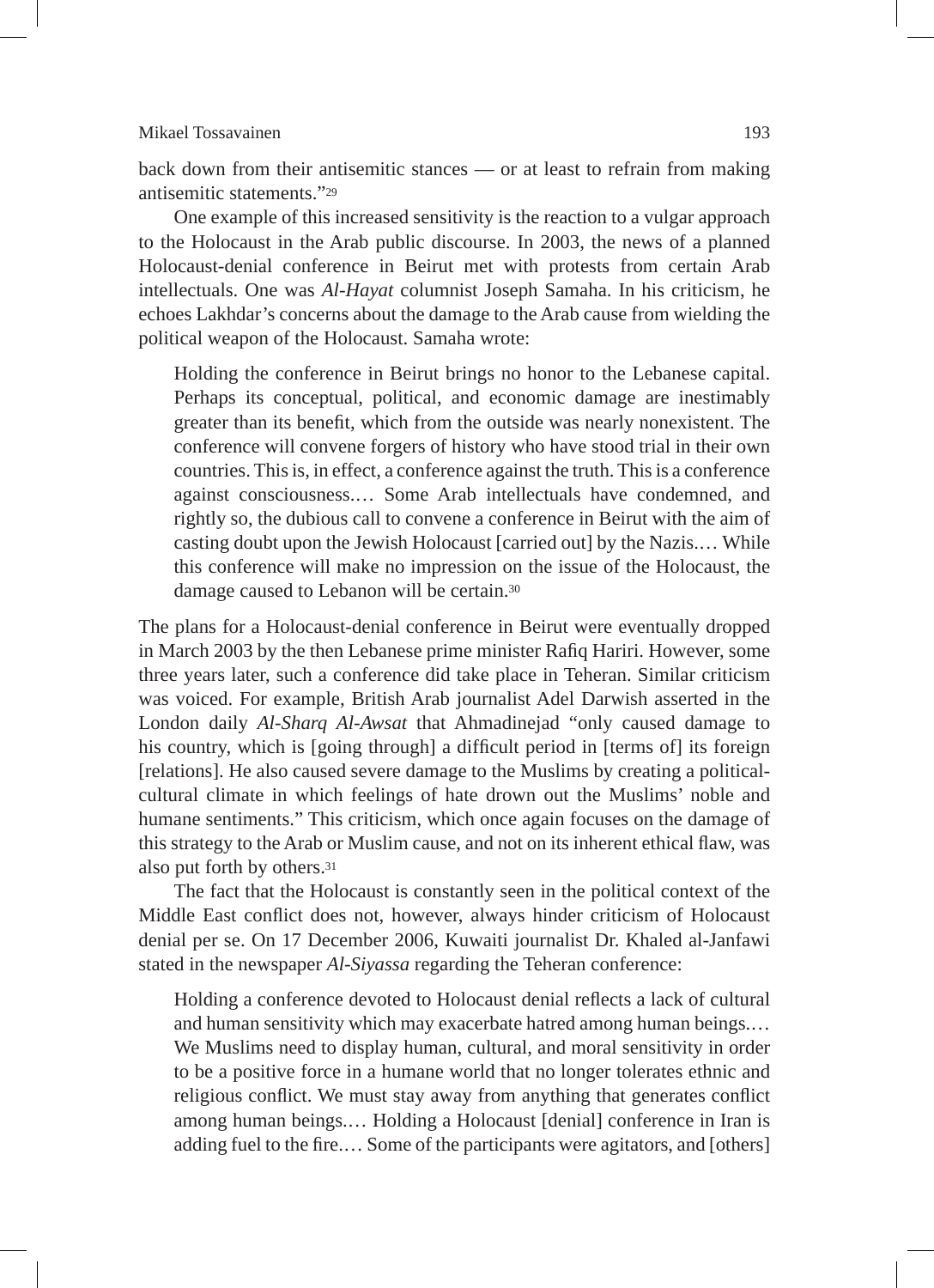were [individuals] involved in racist discrimination against [minorities] other than the Jews, such as the African-Americans in the U.S.32

# **Conclusion**

Despite such hopeful expressions of rejection of Holocaust denial and racism, there is cause for concern when reviewing the Arab public discourse on the Holocaust. It is largely detached not only from the dominant Western view of the genocide of the Jews, but also from accepted international scholarship and the lessons of universal tolerance, antiracism, and nonviolence embedded in most international commemorations of these appalling events of World War II. Clearly, the politicized and hostile tenor in which Jewish matters are discussed in Arab public discourse has influenced the treatment of the Holocaust as well. When Jews are seen as aggressive, hostile, deviant, or evil, it is difficult to depict them as the victims of ultimate evil.

What can be done to alter this situation? One school of thought claims that the solving of the Arab-Israeli conflict would not only lead to general peace in the Middle East but also to a normalization of Arab attitudes toward Jews, including the attitude toward the Holocaust. Considering, however, the proportions of the hostility toward Jews and Israel in Arab public discourse, it is far from certain that any settling of the Arab-Israeli conflict would make it disappear. Since a solution to the conflict does not seem to be imminent, probably the best that can be hoped for is a clearer distinction between history and politics in the Arab world, so that the Holocaust could be treated separately from any quarrels with the state of Israel. Only time will tell whether this is possible, and whether international Holocaust commemoration with its message of universal tolerance and antiracism will make inroads in Arab public discourse as well.

# **Notes**

- 1. See, e.g., Goetz Nordbruch, "The Socio-Historical Background of Holocaust Denial in Arab Countries: Arab Reactions to Roger Garaudy's *The Founding Myths of Israeli Politics*," ACTA, 17 (Hebrew University of Jerusalem, 2001).
- 2. Matthias Küntzel, "Unholy Hatreds: Holocaust Denial and Antisemitism in Iran," Posen Papers in Contemporary Antisemitism, 8 (Hebrew University of Jerusalem, 2007), 4.
- 3. Ibid., 6.
- 4. Ibid.,14.
- 5. Ibid., 5.
- 6. MEMRI, *Special Dispatch Series*, 89, 28 April 2000.
- 7. Aluma Solnick, "An Israeli Arab Initiative to Visit Auschwitz," MEMRI, *Inquiry and Analysis Series*, 136, 25 April 2003.
- 8. MEMRI, *Special Dispatch Series*, 756, 30 July 2004.
- 9. MEMRI, *Special Dispatch Series*, 1194, 29 June 2006.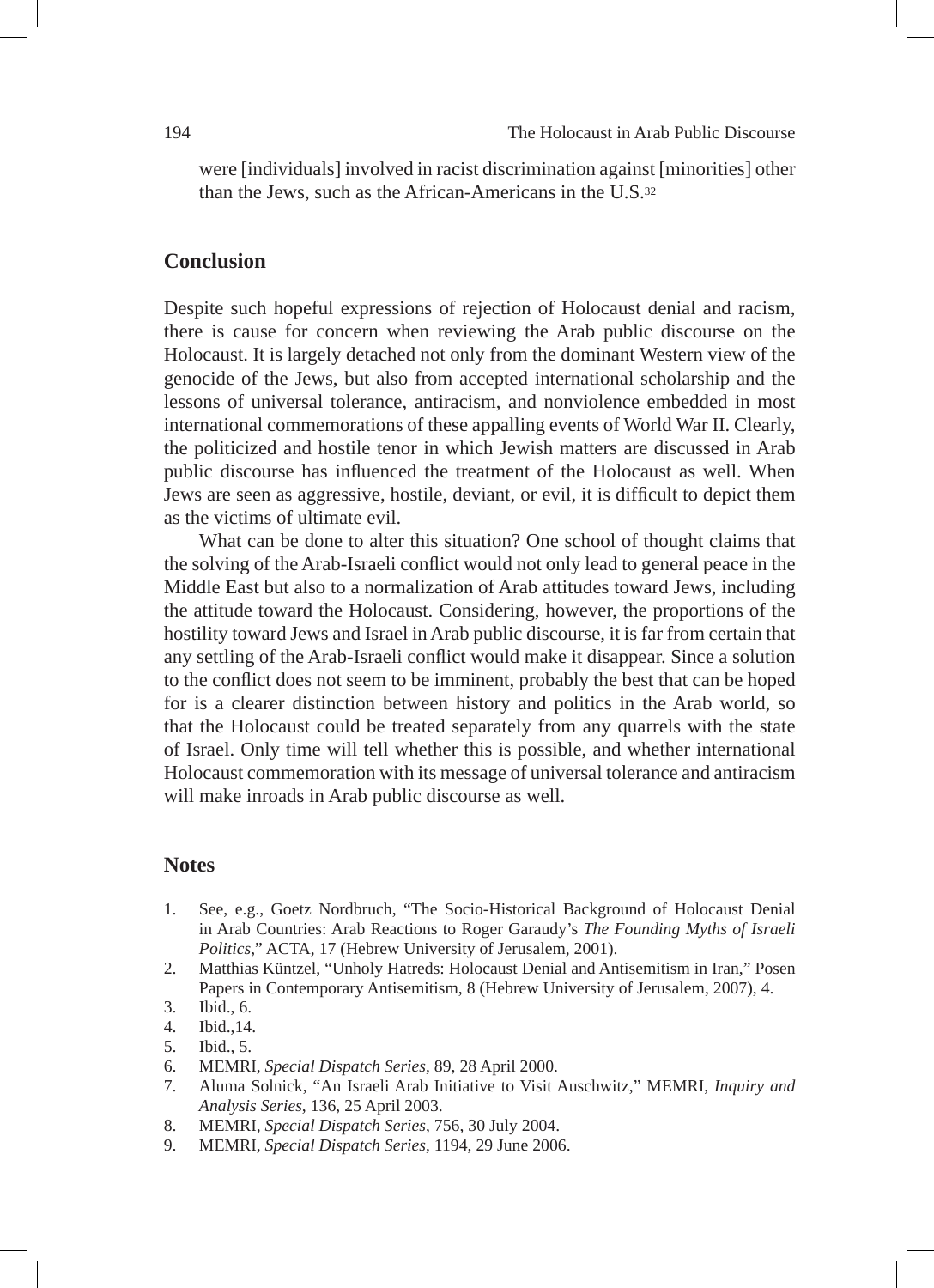#### Mikael Tossavainen 195

- 10. MEMRI, *Special Dispatch Series*, 33, 20 May 1999.
- 11. Muhammad Daoud, "Holocaust!!!??" *Syria Times*, 6 September 2000.
- 12. Ibid.
- 13. MEMRI, *Special Dispatch Series*, 33, 20 May 1999.
- 14. Solnick, "Israeli Arab Initiative."
- 15. Daoud, "Holocaust!!!??"
- 16. MEMRI, *Special Dispatch Series*, 276, 25 September 2001.
- 17. MEMRI, *Special Dispatch Series*, 558, 27 August 2003.
- 18. Ibid.
- 19. Jihad al-Khazen, "From One Intifada to Another," *Al-Hayat*, 6 July 2006.
- 20. Jihad al-Khazen, "Is It Logical for the Survivors of the Holocaust and Their Descendants to Do What the Nazis Had Done to Them?" A*l-Hayat*, 24 July 2006.
- 21. Ibid.
- 22. See, e.g., Daoud, "Holocaust!!!??" and Solnick, "Israeli Arab Initiative."
- 23. MEMRI, *Special Dispatch Series*, 756, 30 July 2004.
- 24. MEMRI, *Special Dispatch Series*, 225, 6 June 2001.
- 25. MEMRI, *Special Dispatch Series*, 89, 28 April 2000.
- 26. Ibid.
- 27. MEMRI, *Special Dispatch Series*, 225, 6 June 2001.
- 28. Ibid.
- 29. Yigal Carmon, "Harbingers of Change in the Antisemitic Discourse in the Arab World," MEMRI, *Inquiry and Analysis Series*, 135, 23 April 2003.
- 30. Ibid.
- 31. MEMRI, *Special Dispatch Series*, 1425, 16 January 2007.
- 32. Ibid.

*Dr. Mikael Tossavainen obtained his PhD in history from Lund University, Sweden. His doctoral dissertation, "Heroes and Victims," deals with the role of the Holocaust in Israeli historical consciousness. Tossavainen's earlier research focused on anti-Semitism, historiography, and the connection between nationalism and religion. He is currently the research director of the Post-Holocaust and Anti-Semitism Project at the Jerusalem Center for Public Affairs.*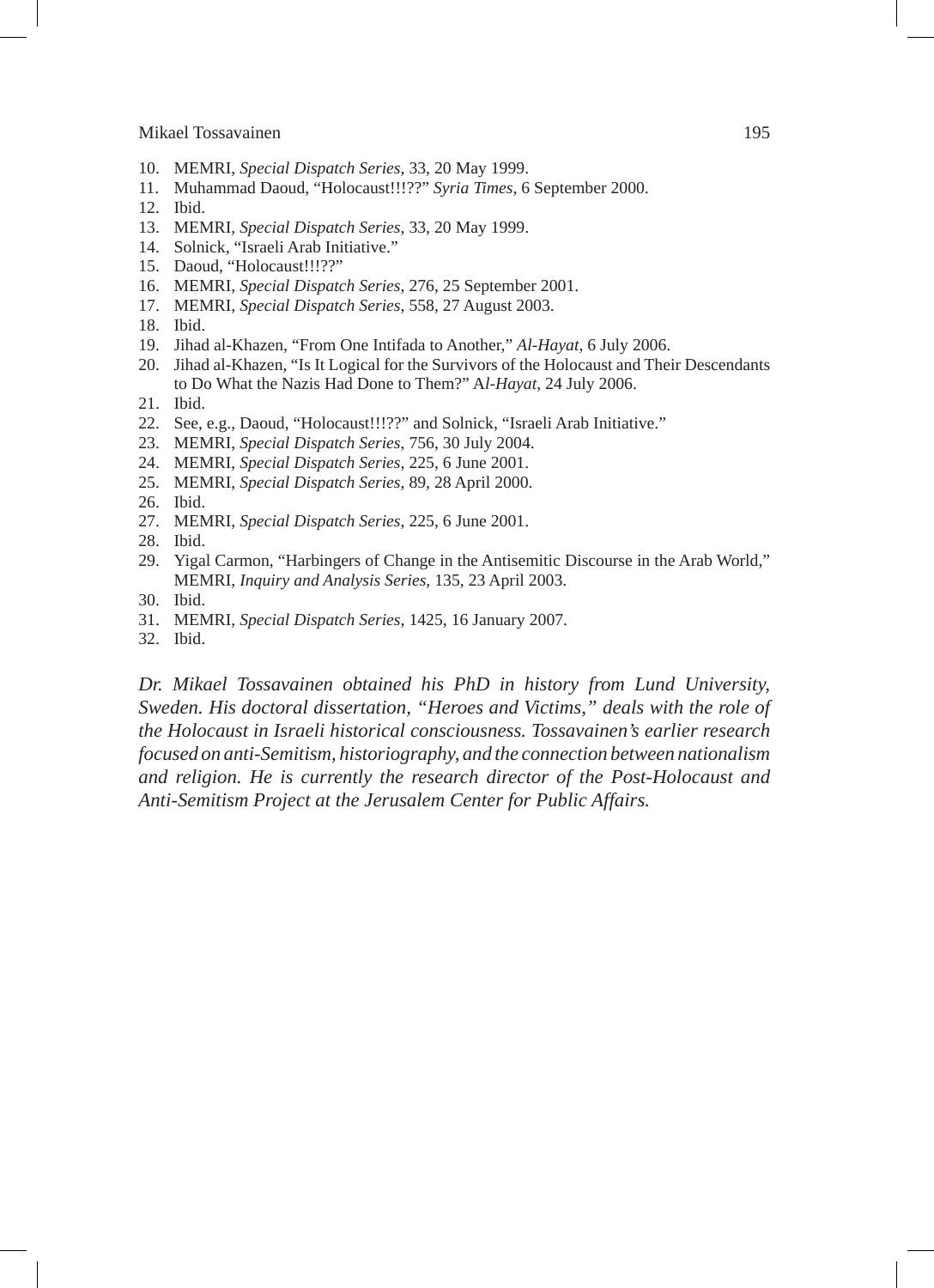# Susanne Y. Urban

# Representations of the Holocaust in Today's Germany: Between Justification and Empathy

In Germany, the narrative of the Holocaust and how it is passed on from one generation to another depends on various factors. There are official politics and ceremonies on Holocaust Remembrance Day on 27 January and on the Kristallnacht Remembrance Day, 9 November. Since the fall of the Berlin Wall on 9 November 1989, the latter has been observed mainly by the Jewish community.

Public events and discourses have changed the German perspective on the Holocaust and will have long-term effects on how the country's population deals with the subject, including how World War II and the Holocaust are taught in schools and elsewhere. That, in turn, will influence the perceptions of succeeding generations.

# **Public Discourses**

The German public discourse on the Holocaust and World War II began with the screening of the television series *Holocaust* in 1979–1980. It continued with the Historikerstreit (Historians' Quarrel) of 1986, which was mainly propelled by an article by the historian Ernst Nolte in the *Frankfurter Allgemeine Zeitung*. Nolte portrayed the National Socialist state and its terror as a mere reaction to the Bolshevik threat. He characterized the persecution of Jews and the Shoah itself as a genocide among others and not, as Yehuda Bauer wrote, "unanimous, total and universal" and therefore "paradigmatic."1

The next major controversy in this realm was the Bubis-Walser debate of 1998. In October that year, the writer Martin Walser was honored with the Peace Prize of German Publishers. In his speech he expressed his weariness at being confronted time and again with Auschwitz and with what he called the "moral club," causing him to want to avoid the subject.

Walser received a standing ovation from the 1,200 guests from the business, cultural, media, and political elites. But Ignatz Bubis, president of the Central Council of Jews in Germany, and his wife Ida did not applaud, remaining the only ones seated. Bubis was the first to articulate his anger and protest. Most of his supporters were also Jews; others who agreed with him told him so in private, not wanting it to be known publicly.

Bubis died in 1999, but the debate between him and Walser was never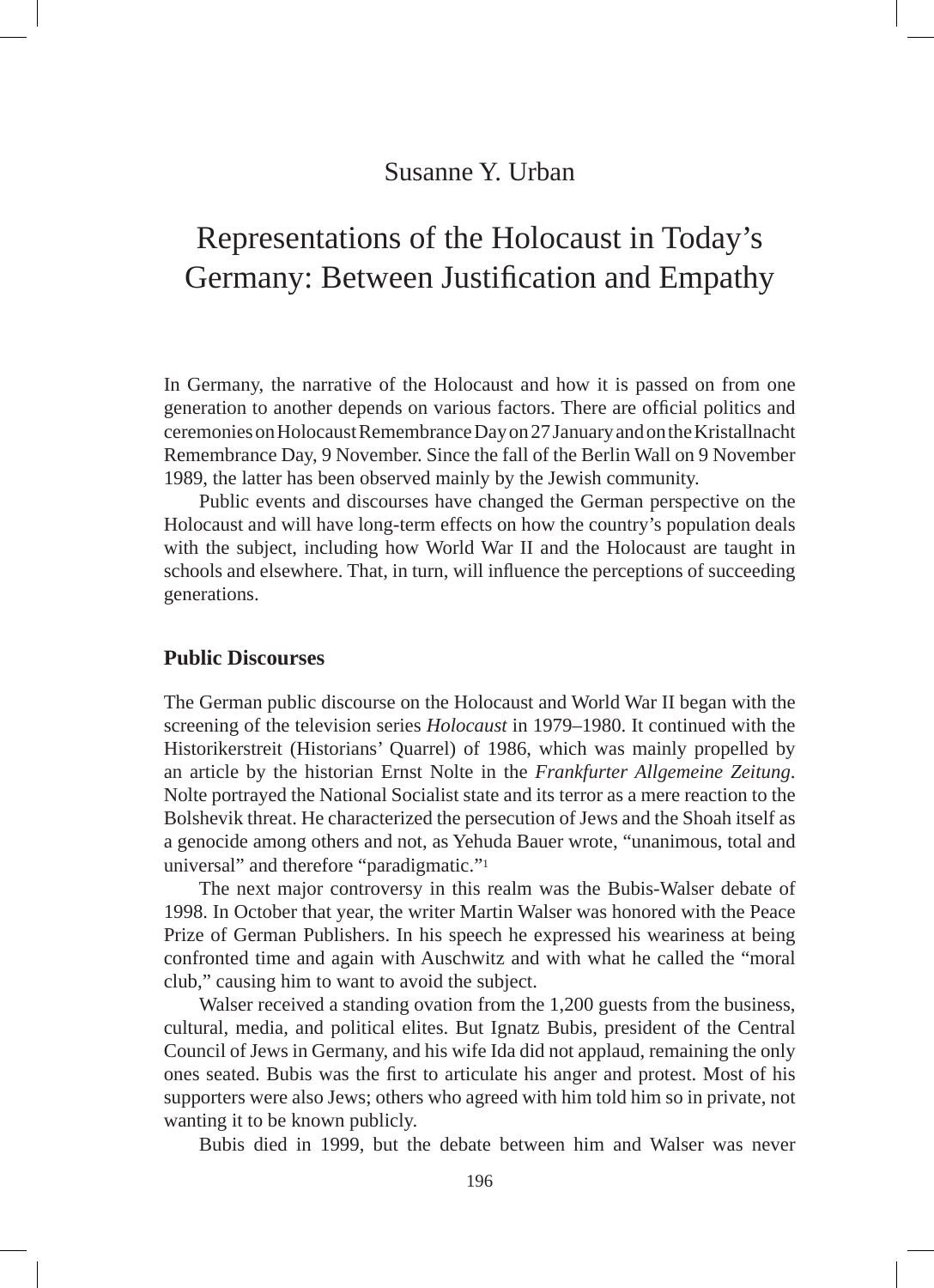#### Susanne Y. Urban 197

resolved. A few weeks before his death, Bubis summed up his lifelong work on Jewish-German reconciliation with his well-known statement: "I did not or nearly did not succeed in my efforts." Despite strongly advocating Jewish life in Germany after 1945, he did not want to be buried in the country and his funeral took place in Israel.

In summer and fall 2007, the Jewish Museum of Frankfurt honored Bubis and the debates he promoted or took part in.2 Walser, who was interviewed for the exhibit, expressed in the short feature screened there a certain regret that he was unable to resolve the debate during Bubis's lifetime. He never, however, hinted at a sincere apology.

What was Walser's point in mentioning that he had not had the chance to speak again with Bubis? The impression given was that Walser did not really regret anything, and perhaps would have met again with Bubis but still held the same viewpoint about Auschwitz and the Shoah.

Walser also visited the museum a few days after the exhibit opened. He rushed to the display on the famous debate and left quickly. He was accompanied by bodyguards and did not talk to the journalists whom they ushered away. Why did Walser, who is never accompanied by bodyguards, make an exception for this visit? One can only speculate, but he may have wanted to underline that as an antagonist of Bubis he did not feel secure in the Jewish Museum. In any case it was a strange, even absurd sight.<sup>3</sup>

In summer 2007, Walser met Nobel Prize-winning author Günter Grass for a discussion between friends in the weekly *Die Zeit*. An impression was conveyed of two old friends chatting about literature and sharing thoughts and memories. World War II, however, was mentioned only casually, as if not really connected to them.4 A year earlier Grass had finally revealed in his memoirs having been an SS member during the last weeks of the war. Also in summer 2007, the weekly *Der Spiegel* revealed that Walser, like other leading German writers, had been a member of the Nazi Party. These long-hidden facts had never inhibited Walser or Grass from pontificating to others about the German past or present U.S. and Israeli policies.

Linked to these topics is also the discourse about German wartime suffering, which might be called the self-victimization of Germany. As Anne Applebaum noted: "The country's collective conscience was enlightened by the TV-serial *Holocaust* to an extent that could never have been achieved by historical science and all its publications. What imperative message, fuelled by emotionalism, is carried by today's self-reconciliation trend? The discussion on victimhood has now been extended to include the perpetrators."5

Germany has far more memorials and museums for the former concentration camps, as well as Jewish museums, than other European countries. Much Holocaust education is given in schools and other learning institutions. Conferences and workshops are devoted to the subject to an extent that is nearly unique in Europe. Nevertheless, a clear self-perception prevails of the Germans as victims.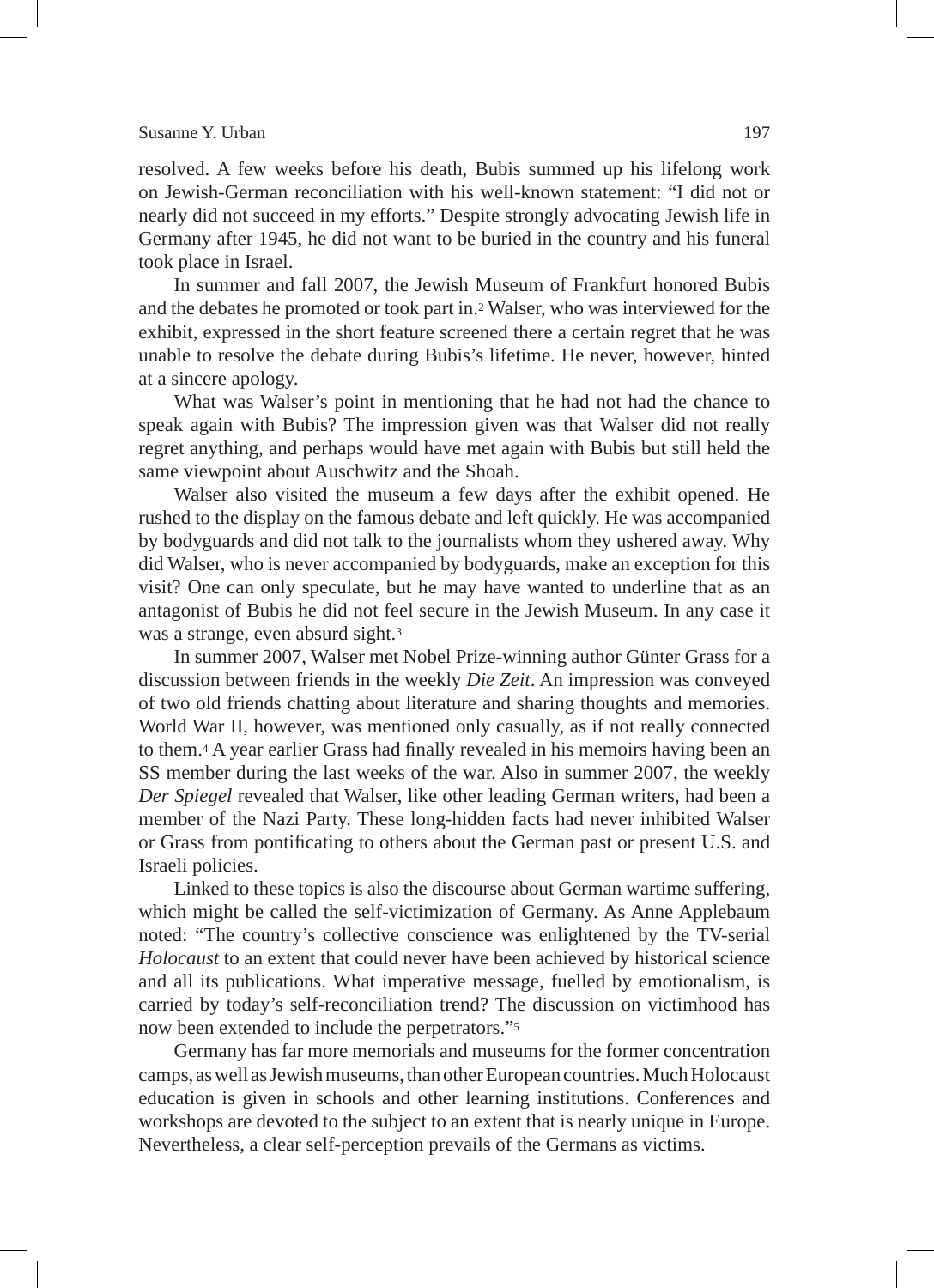Despite supposedly being taboo, this theme has been one of the dominant narratives among German families since 1945.6 Starting in the mid-1990s, it was embraced in the political and educational domains as well. But as narratives changed under the impact of historical debates and political developments, some of the German attitudes toward the Holocaust, the war, and issues such as flight and expulsion changed as well.

#### **Holocaust Education in Germany**

For a long time after 1945, commemoration in both Germanys was only a political issue. East Germany neglected the unique character of the Shoah and conflated it with fascism according to communist dogmas. West Germany took certain measures of remembrance and reconciliation in the 1950s, but there was no real public interest in questions of guilt and responsibility in the historical context.

Both German populations indulged for decades in a conspiracy of silence. A public discourse of the Holocaust did not exist. The Shoah and other German crimes against humanity were not present in textbooks or curricula in general.

It was only after the showing of *Holocaust* on television that West Germany's curricula began to change. Many educators, however, were bewildered as to how to teach the subject. Abstract phrases such as "Never again" and "Learning from the past" were used that did not give students a real connection to the past or to the impact of the Shoah in the present.

Classroom teaching on the Holocaust often was, and still is, deficient. It focused on statistics and dry descriptions of deportations or how the persecution developed through the racial and anti-Jewish laws. The courses generally culminated in Auschwitz by showing a documentary or some photos of piles of dead bodies. This approach often had no effect on the students; learning facts and statistics was not connected to personal experience and did not lead them to see the Holocaust as part of their own history, identity, and national consciousness. Immigrant students also often did not gain a connection to the Holocaust because they were not taught about it as something not only connected to Germany and Germans but also part of a European and worldwide legacy.

A major chance to improve Holocaust education was missed when *Schindler's List* was first screened in 1994. This could have been an important opportunity to explore the theme of the "Righteous among the Nations" and why some chose to be rescuers instead of bystanders or perpetrators. The movie demonstrates that helping Jews was possible; by 2007 Yad Vashem had honored up to twenty thousand Righteous Gentiles in all of Europe. Yet the official narrative in Germany still upholds the claim that there was not much people could do, and Schindler is often characterized as a unique sort of hero.

If the movie had been accompanied with better educational material in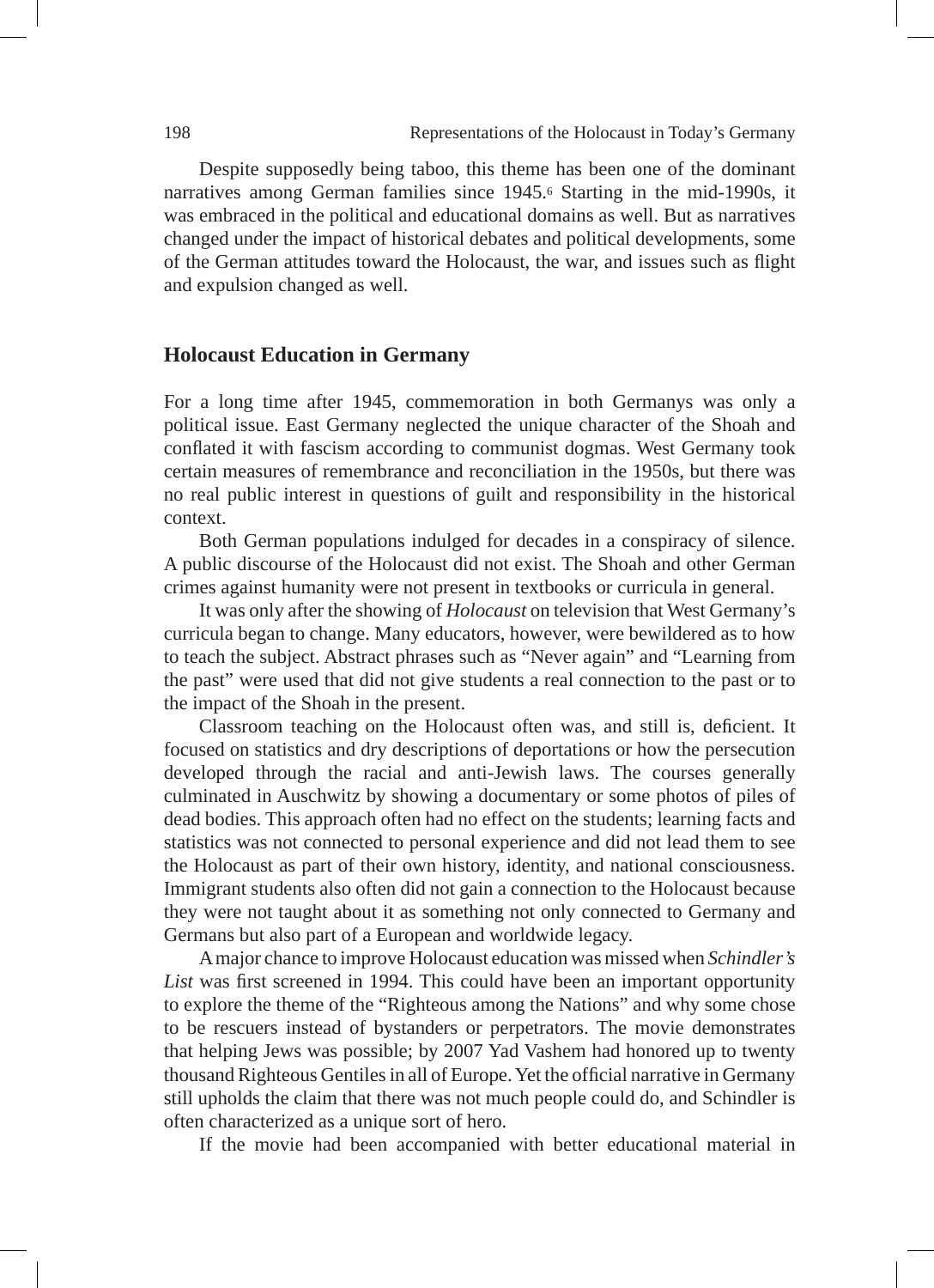#### Susanne Y. Urban 199

Germany, it would have been possible to counteract the excuse of helplessness and the portrayal of Righteous Gentiles as heroes instead of human beings who wanted to help others. Many Holocaust educators in Germany now screen the movie to "prepare" students for a visit to a museum or memorial site but not as a tool for teaching values and responsibility.7

Although public discourse on the Nazi past intensified after the German unification in 1990, this did not mean issues of responsibility and victimhood were dealt with appropriately. Many educators mean well and go to teachers' trainings and seminars about the Holocaust. Many educators belong to national and even international educational networks and know how to teach about the Holocaust so as to prevent minimization or indifference. But such educators are not the only ones who influence the young generation.

A major opportunity for those who teach about the Holocaust is the Memorial for the Murdered Jews in Europe that opened in Berlin in 2005. The "information center" that is located underneath the memorial enables visitors to obtain various types of information about the Shoah and, particularly important, the individuals involved including victims, perpetrators, Righteous Gentiles, and so on.8

## **Barriers to Overcome in Holocaust Education**

The attitude of the young generation is also influenced by extreme positions. These have been gaining force in several regards:

1. Right-wing extremism and anti-Semitism have steadily increased since 1990.9 Studies by various institutes confirm a stable anti-Semitism that has reached new dimensions. One survey found that 23 percent of the population are openly anti-Semitic and about 30–40 percent harbor hidden anti-Semitism.10 Another survey by *Stern* in October 2007 found that 25 percent of the German population believes that National Socialism had its "good aspects."11 Harald Welzer, a social psychologist who has published books on the German narrative of the war and the Holocaust, suggested that this "low" rate is only based on political correctness and that the actual number holding such views is higher.12

In two federal states in eastern Germany, the ultranationalist NPD has won parliamentary seats. They use their democratically legitimated power to minimize the Holocaust and distort Holocaust commemoration, for example, by calling the Allied bombing of Germany the "Bomb Holocaust."

2. Anti-Israeli/anti-Zionist, and therefore anti-Semitic, attitudes have increased in Germany since 2000. The outbreak of the Second Intifada, and the political and military reactions in Israel, prompted responses in Germany that were not confined to right-wing or left-wing extremists. Successful Holocaust education is not promoted when comparisons between Israel and Nazi Germany, or between Israeli soldiers and Wehrmacht soldiers, abound in the media and public discourse. In May 2002, *Der Spiegel* published a survey by NFO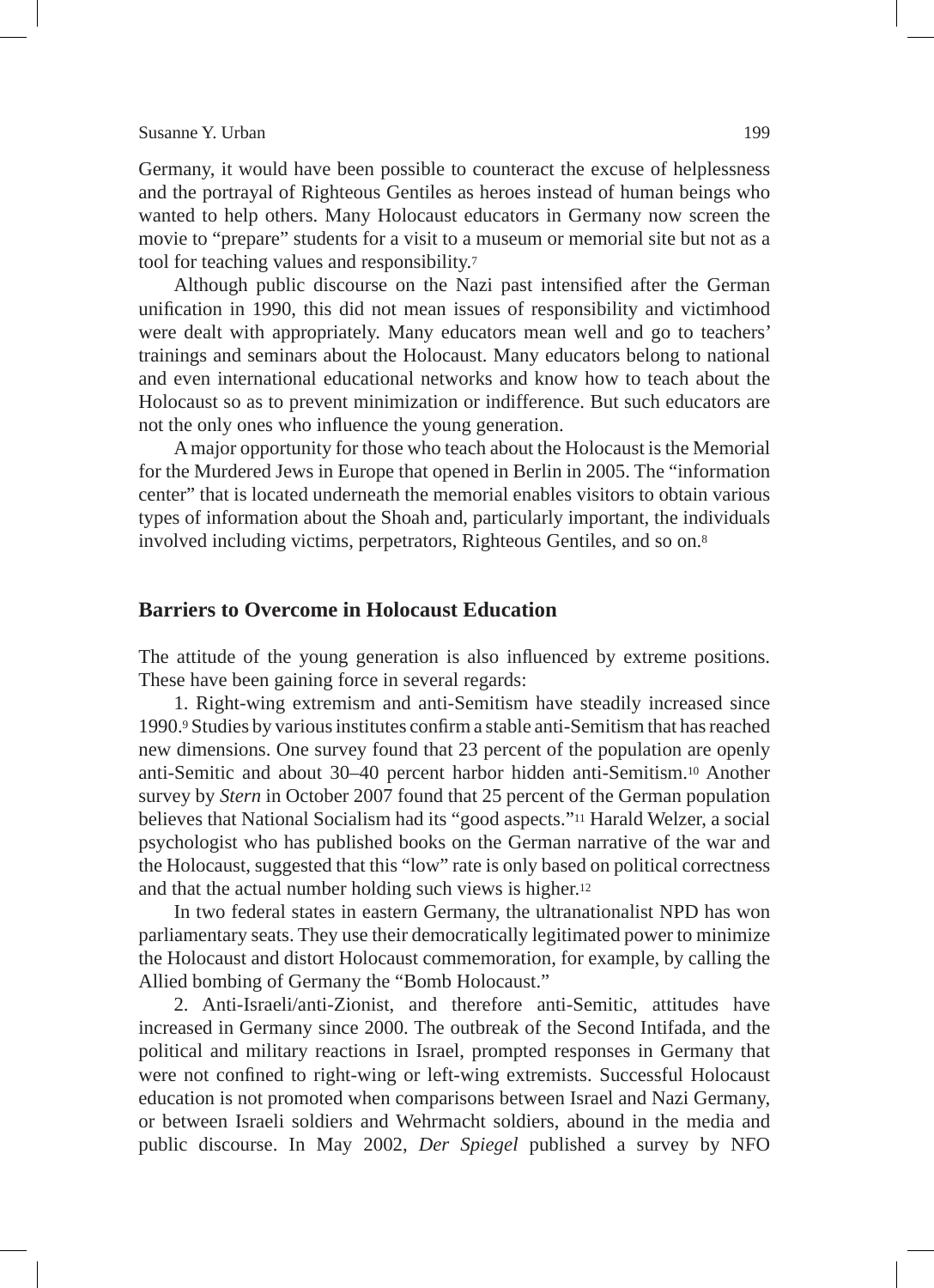Infratest in which 25 percent agreed that "what the state of Israel does to the Palestinians is no different than what the Nazis did during the Third Reich to the Jews<sup>"13</sup>

Teachers, journalists, and above all Holocaust education must make a clear distinction: the Arab-Israeli conflict has *nothing* in common with the Holocaust. The Shoah is a paradigmatic genocide. Bauer, as noted, has maintained that in its scope, scale, and totality it is the paradigmatic genocide in human history. The Shoah was genocide, but no other genocide was the Shoah. All other genocides share *aspects* of the paradigmatic one. Understanding the unique characteristics of these other genocides does not entail minimizing the Shoah.14 To compare, however, the situation of the Palestinians with that of the Jews in Europe after 1933 is a blatant distortion.

3. Debates on restitution, art looting, and Aryanization still deeply affect the public discourse. Media coverage of the stories promotes prejudices such as that "the Jews" still gain money from the Holocaust, use the Holocaust against Germany and Europe for their own benefit, and loot European museums as, for example, in the 2006 case of Gustav Klimt's *Golden Adele* in Vienna. The restitution to an heir of the woman portrayed in the painting was seen in Austria and also in part of German society as a theft.15 The case of a painting by Ernst Ludwig Kirchner that had to be returned from Berlin to the heir of the former owner elicited similar reactions.

4. Because of the trend of self-victimization, the Allied bombing of Dresden, the sinking of ships with German refugees during the war, and the flight and expulsion of Germans from the east during and after the war often are not seen as a result of Nazi policies and German choices after 1933. Without clear differentiation, a common, global culture of suffering emerges. One can then excuse the genocide of the Armenians and not blame the Turkish policies of the time. One can equalize the Shoah and the expulsion of the Germans. One can ignore that it was the Hutus who slaughtered the Tutsis in Rwanda. One then fails, however, to learn any lessons about victims, perpetrators, bystanders, rescuers, and the reality of choosing among the different alternatives.

5. Immigrant children who are confronted with xenophobia also show tendencies to self-victimization, claiming that they are the Jews of today. This too is a minimization of the Shoah and the Jewish experience in Germany after 1933. If such attitudes spread, it means well-intended "preventive pedagogy" has failed. Xenophobia and Nazi anti-Semitism are different things. Present-day racism in Germany makes it difficult for colored or foreign people or immigrants to live in the country. But the situation is not as in Nazi Germany.

6. Immigrant students of Muslim background must be included in Holocaust education and not excluded on the basis that they had nothing to do with the crimes. There were righteous Muslims in Yugoslavia and Tunisia. There were Muslims who were bystanders and those who saved lives. Immigrant students should learn that their former countries, such as Tunisia, Morocco, or Bosnia,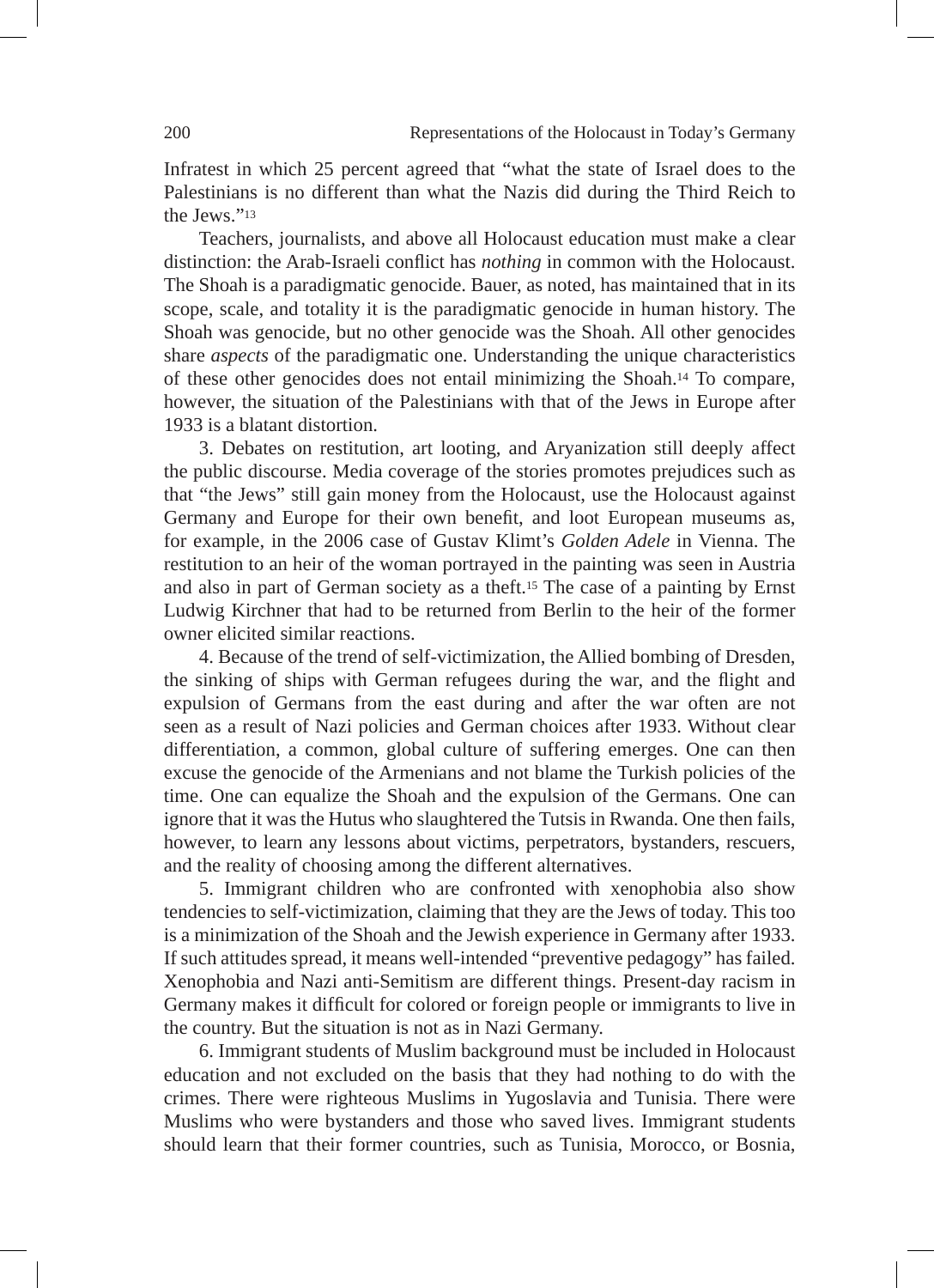#### Susanne Y. Urban 201

lost their Jewish communities as well, and that the Holocaust has a universal meaning: one can each and every day choose between being a bystander and helping people.

In some cases hatred of Jews unites radical Islamic youngsters with neo-Nazis; both groups want to eliminate Holocaust commemoration as well as Israel. Since spring 2007 a T-shirt has been visible that shows the face of Iranian president Mahmoud Ahmadinejad and the slogan "My best friend is a foreigner," although Nazis normally dislike foreigners.

7. Another outcome of errant Holocaust education and media messages is the curse heard in schools throughout Germany, not only in the lower-class suburbs: "You Jew!" or "You victim!" It is bad and contemptible to be a Jew or a victim. The Jew symbolizes what is deviant and ugly, the antithesis of one's own group. The Jew is also the evil Israeli. And if the victim is a detestable figure, perhaps it is desirable to be a perpetrator?

Teachers' strategies to prevent these tendencies often use problematic examples or express helplessness. Many teachers read *The Diary of Anne Frank* to ninth-grade classes when students are about fourteen. But Anne Frank was a girl and it is difficult for boys at that age to feel empathy for her. The approach to teaching these topics also tends to be far too intellectual for ninth grade.

Anne Frank, viewed almost as a saint in Holocaust iconography, is often reduced to her statement that ultimately she believes in the good of mankind. Her doubts and anger are marginalized. Moreover, in the end she died, and children do not gain a sense of hope and survival that is important for dealing with the Holocaust at such an age.

Furthermore, she is a Jew and a victim and the curse "You Jew!" or "You victim!" is already common in the schoolyards. Holocaust education must avoid emotionally overwhelming students with the Anne Frank icon. Children often are urged to identify with her, but there is no way to identify with someone who eventually died in a camp.

Instead of identification the goal should be empathy, and there are many other biographies and diaries of boys and girls during the Shoah. There are stories about rescued children and even children who rescued others. Such accounts make clear that no one was born a perpetrator or a bystander, and one has a choice. In addition to *Schindler's List*, an appropriate movie that is used seriously in classrooms, there are also films such as *Under the Mulberry Tree* by Gila Almagor or documentaries such as *Into the Arms of Strangers* on the Kindertransport in 1938–1939. These and others tell about the Holocaust from a personal viewpoint — about rescue, survival, or coping with life after losing one's parents. Such works helps students develop empathy by seeing through the eyes of youngsters their own age what the Holocaust meant on the personal level.

Holocaust education that excludes empathy or alternatively tries to overpower students with emotions, or that does not build on individual stories but instead uses statistics and harsh descriptions or images, will not succeed. The present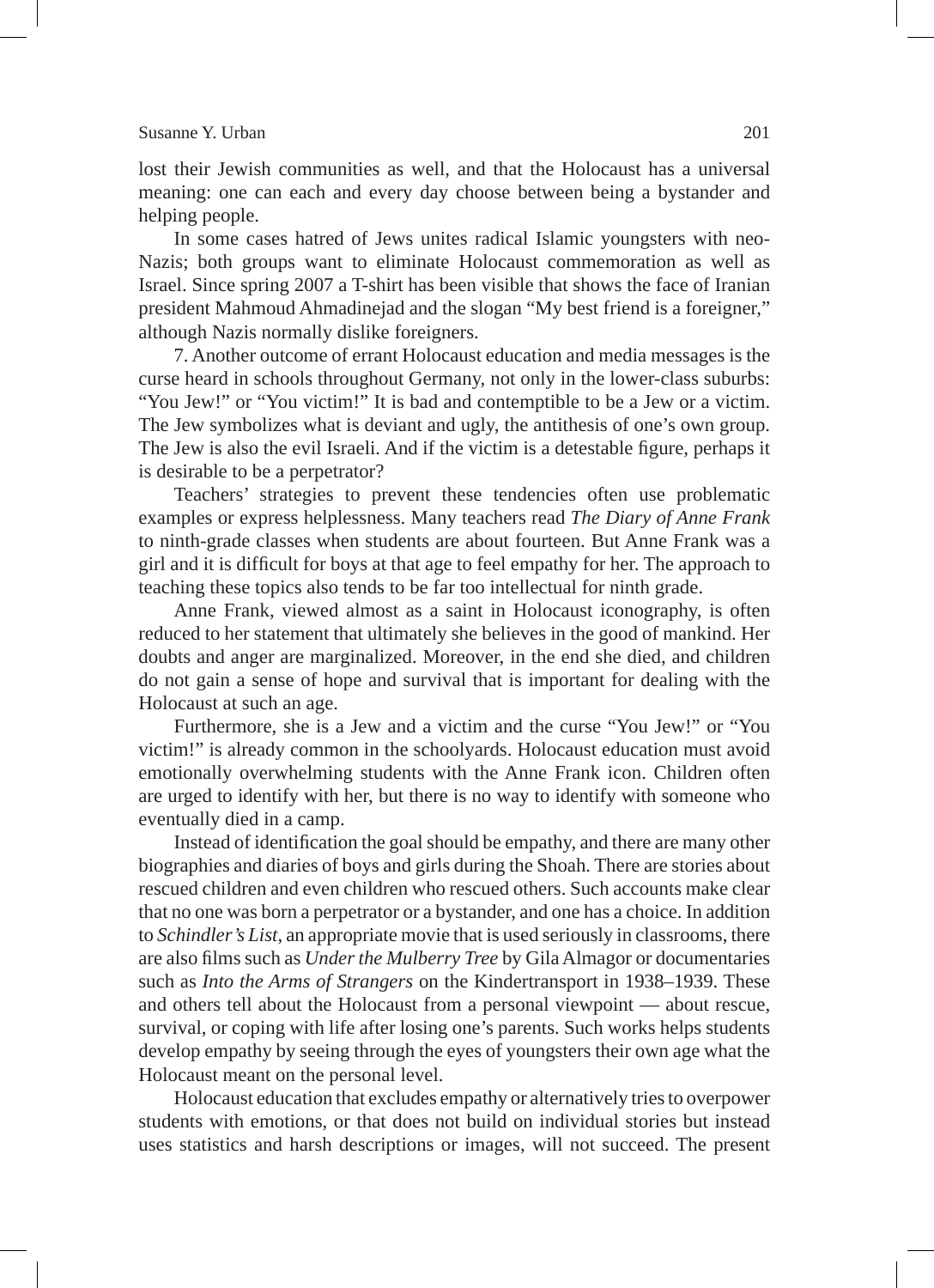Holocaust education does not prevent most students from adopting from their families the falsehoods they hear about these families' behavior during the Nazi regime and the Holocaust.16

Holocaust education should portray Jews, and victims generally, as people who lived full lives with dreams, hopes, and talents, before or apart from their eventual victimhood. Students should be taught how not to be perpetrators or bystanders, how to be honest and caring individuals. The Holocaust also should be taught as a universal lesson for preventing segregation, dehumanization, and criminal behavior toward groups. The ideal should not be a utopian, multicultural society that embraces everyone, but the responsible citizen with humane values.

#### **German Narratives Today**

The mixture of a lack of knowledge, feeling fed up with the subject, and the discomfort many students experience toward it leads, together with the public discourse, to anti-Semitic stereotypes, comparisons between Israelis and Nazis and between Israel and Nazi Germany, and to the belief that Jews profit from the Holocaust. In 2005, 48 percent of Germans said Jews still "talk too much" about the Shoah.17 Moreover, 65 percent would like to stop dealing with the years 1933–1945.18

Holocaust education can be a major factor in instilling greater concern for the past and hence also for the Jewish present. A barrier, however, is the traditional German narrative within the family. Since the war, German families have developed a perspective on the Holocaust that often justifies individual behavior during the Nazi era. Often it is claimed that one opposed the Nazis but due to circumstances could not do anything to help Jews or other persecuted people.19 This narrative is already deeply rooted in German society. Harald Welzer has called it "cumulative idolization"<sup>20</sup>

These notions transform the then German society from 1933 to 1945 into one that overall did not go along with the Nazis. The figures below reflect the image of German society from the standpoint of today's narratives:

- 26 percent of Germans helped persecuted people.
- 13 percent of Germans were active in the resistance.
- Around 9 percent of Germans prayed for the persecuted.
- 17 percent of Germans always openly objected to Nazi propaganda.
- Only 1 percent of Germans were involved in crimes and only 3 percent were anti-Semites<sup>21</sup>

Under the influence of these narratives and myths, less than 10 percent of Germans believe that their relatives were members of the Nazi Party.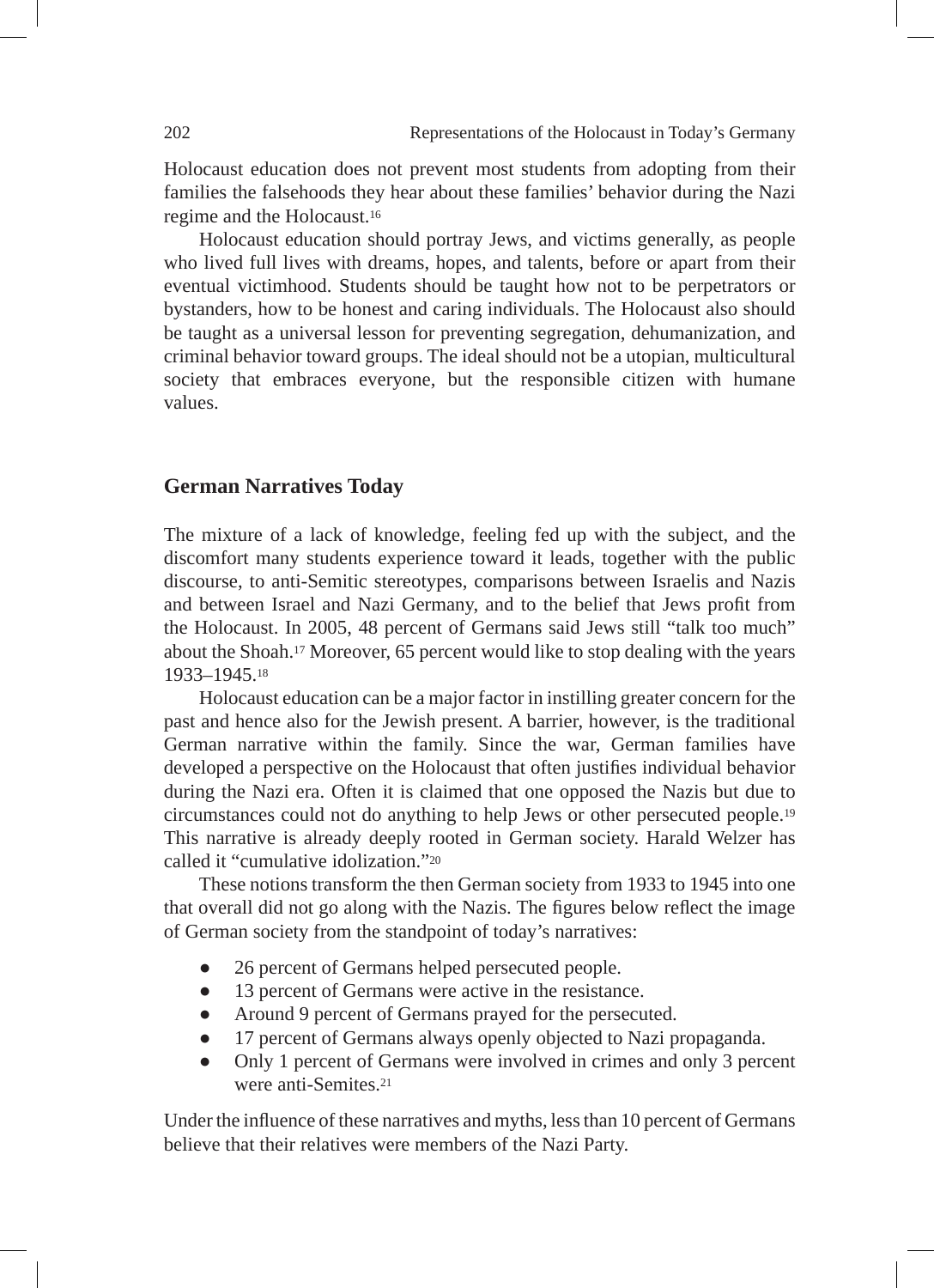#### Susanne Y. Urban 203

The stories told in families sometimes adduce famous works such as the play *The Devil's General* by Carl Zuckmayer, a German émigré, in which a German air force general commits suicide out of guilt. Well-known stories about hiding and rescue also are woven into these narratives in which families after many years "reveal" their heroic assistance to Jews during the war.

The Jews, then, are not as important as the aims of the Germans. Proofs are not needed; it is enough to tell about a piece of bread or some other assistance that was supposedly given to some camp inmate who was in the city to clear rubble after the Allied bombing, and the like. Many stories also focus on a Jew who was on the verge of deportation and received a warm coat, a last kind word, and so on.

According to this outlook, anti-Semites, perpetrators, and bystanders were a tiny minority — the "other," not oneself. It is therefore not surprising that books by, for example, Peter Longerich, Otto Dov Kulka and Eberhard Jäckel, or Robert Gellately on the bystanders, the pressure from the German people themselves for more anti-Jewish laws, and so on are not bestsellers, whereas author Jörg Friedrich with his comparisons between the bombing of German cities and the crematories of Auschwitz has sold tens of thousands of copies.22

Most Germans now believe there is too much talking and teaching about the Holocaust and want to set a limit. At the same time, mainstream Germany has produced a fairytale about the role of society at large during the Nazi period.

It appears, then, that native-German students of the third and fourth generations talk about the Holocaust and the victims in a way that their greatgrandparents already did.23 This means adopting the justifications of the bystanders and the perpetrators: no resistance was possible, Germans had to obey and would have been shot or deported to a concentration camp if they had done or said anything that was prohibited. The responsibility for the persecution and the Holocaust is mainly ascribed to Hitler and his close entourage while ordinary people are absolved.

In reality, after 1933 and above all during the war, nearly every German family engaged in profiteering by obtaining furniture, clothes, even cutlery, and so on from the storerooms where the property of the deported and murdered European Jews was piling up. But such facts and even knowledge are pushed aside. Instead, "alibis are adopted. Excuses are internalized."24

Historian Guido Knopp, who is director for the public station ZDF of a large number of television series on aspects of World War II, the Holocaust, the Third Reich, and its leaders, does much to promote this trend of rationalizing one's own behavior. His documentaries often deny that there was any possibility to act against the Nazis. He and many other historians often distinguish sharply between Nazis and Germans. Thus, those who lost their homes or even families in the Allied bombing or were expelled after 1945 are "Germans." The Nazis are people such as Adolf Eichmann or ghetto administrators.

Indeed, history requires distinctions and not every German was a Nazi; some were persecuted or executed for political reasons. The Nazis, however,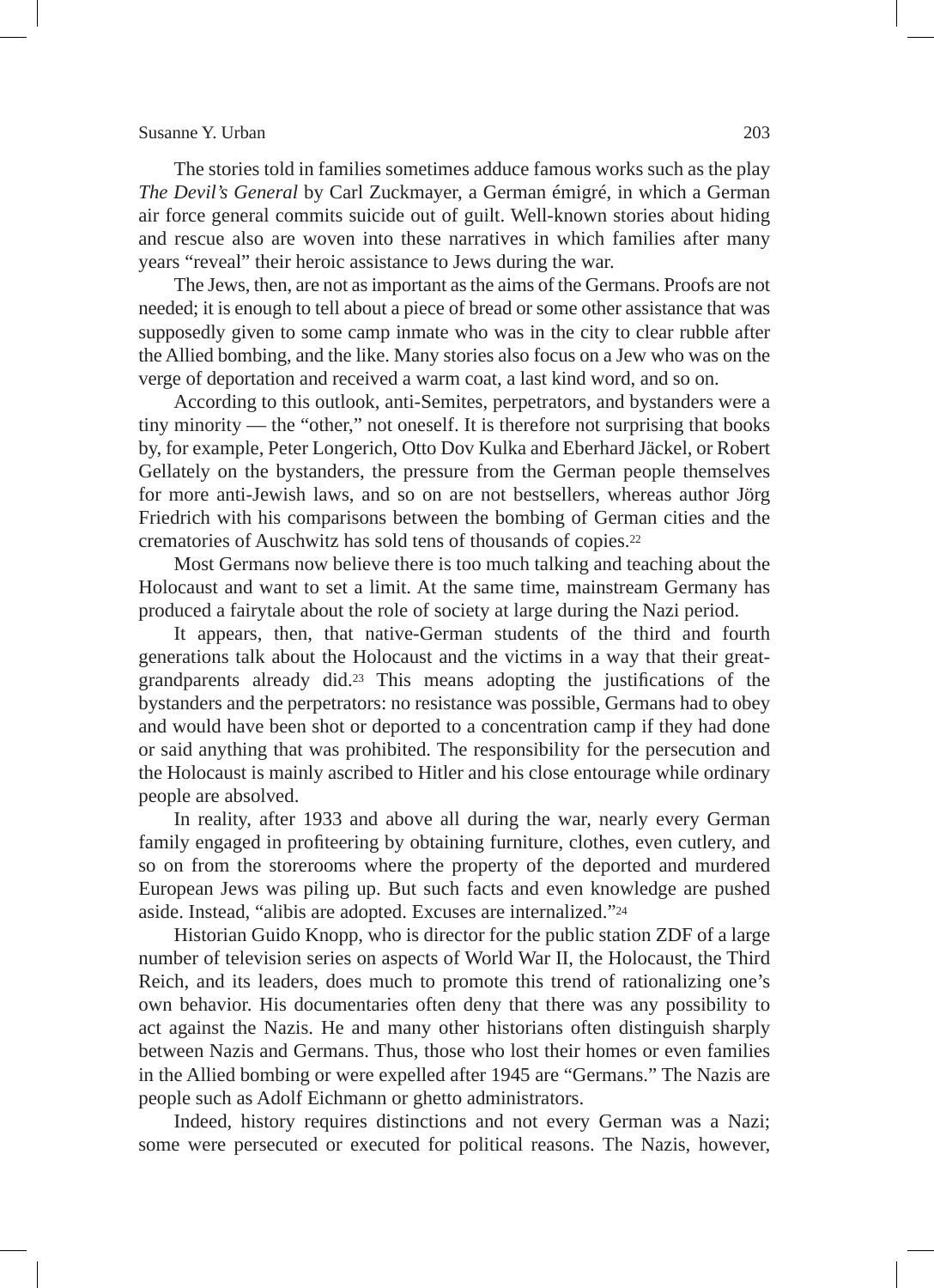clearly were Germans (and Austrians, as well as collaborators from all over Europe).

Knopp presents in one of his numerous productions, a six-part series on the Holocaust, a former female camp guard from Bergen-Belsen named Helga Bothe who justifies her actions. She says she was not guilty because she only obeyed orders, and otherwise she would have been sent to a camp as well.25 Her statement is shown without comment or contrast — such as a guard who helped inmates, a bystander who chose to help, a story of a Bergen-Belsen inmate, and so on. This fosters an impression of a National Socialism without National Socialists, a Holocaust without or nearly without perpetrators. Such narratives can be viewed as modern German myths.

Immigrant Muslim students in middle schools often either neglect or do not even attend the Holocaust lessons. In high schools, however, immigrant Muslims from the middle and upper class often side with the victims, primarily the Jews, to distinguish themselves from the German students.26 The education system and individual teachers need to study both tendencies and deal with them appropriately.

Common goals of Holocaust education should be:

- 1. To give back to the victims their stories and history
- 2. To read and listen to their perspectives as a counterpart to the perpetrators' views
- 3. To teach responsibility for one's own attitudes and actions
- 4. To teach about the Righteous Gentiles as a way of demonstrating that one has a choice, that life is not deterministic and whether one is Christian, Muslim, atheist, or whatever, respecting the other means respecting humanity
- 5. To show how many individuals were lost in Europe from France to Greece, from Tunisia to former Yugoslavia, from Poland to Ukraine. All these individuals participated in European culture, enriching societies and countries.

The attitude that should be adopted is well summarized in the "Living Legacy" of Holocaust survivors, proclaimed at Yad Vashem in 2002:

In Jewish tradition, the command to remember is absolute. But its obligation does not end with the cognitive act of memory — it must be connected to both meaning and action.… We pass to you as well, the fundamental lesson of Judaism, that memory must be accompanied by action of ethical and moral intent.… The Holocaust showed the world the extent of the destructive power of antisemitism and racism. Holocaust denial, as well as minimization and banalization of the Holocaust provide a means of avoiding the evident conclusions and learning the lessons for the future.… The Holocaust, which established the standard for absolute evil, is the universal heritage of all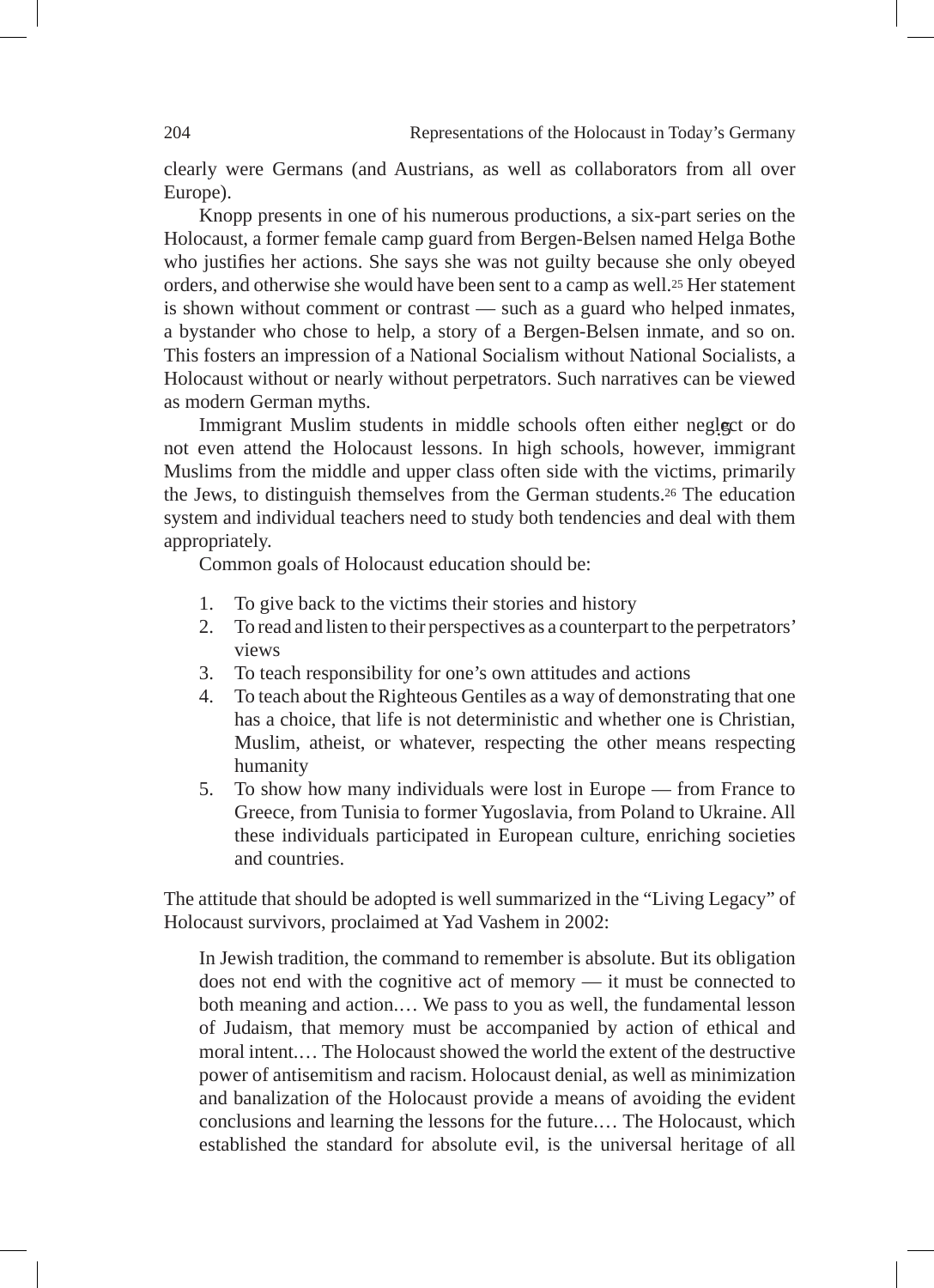#### Susanne Y. Urban 205

civilized people. The lessons of the Holocaust must form the cultural code for education toward humane values, democracy, human rights, tolerance and patience and opposition to racism and totalitarian ideologies.

# **Notes**

- 1. Yehuda Bauer, *Rethinking the Holocaust* (New Haven: Yale University Press, 2001), 14ff*.*, 267.
- 2. www.juedischesmuseum.de/wechselausstellungen/bubis.html. [German]
- 3. As described, e.g., at www.hr-online.de/website/rubriken/kultur/index.jsp?rubrik=5986 &key=standard\_document\_31025802 [German]; *Allgemeine Jüdische Wochenzeitung*, 24 May 2007. [German]
- 4. www.zeit.de/2007/25/L-Grass-Walser-Interview. [German]
- 5. Anne Appelbaum, "Germans as Victims," *International Herald Tribune*, 15 October 2003.
- 6. Harald Welzer, Sabine Moller, und Karoline Tschuggnall, eds., *Opa war kein Nazi. Nationalsozialismus und Holocaust im Familiengedächtnis* (Frankfurt am Main: Fischer, 2002). [German]
- 7. Yad Vashem has prepared a guidebook on teaching the Holocaust, available in several languages: www1.yadvashem.org/education/index\_education.html.
- 8. www.stiftung-denkmal.de. [German]
- 9. German opinion surveys on anti-Semitism include: Emnid (Zentralarchiv für empirische Sozialforschung, Cologne, 2418, 1994), Infratest Burke (*Stern*, 1996), FORSA (*Die Woche*, 1998), and Infratest Sozialforschung (*Der Spiegel*, 2002). The ADL conducts regular Europe-wide surveys on anti-Semitic and anti-Israeli attitudes in Europe: www. adl.org/main\_Anti\_Semitism\_International/Default.htm.
- 10. "Unser Verhältnis zu den Juden" (a survey by FORSA), *Stern*, 2003. [German]
- 11. *Stern*, 18 October 2007, www.stern.de/politik/deutschland/:%0A%09%09stern-Umfrage%0A%09%09%09-Hatte-NS-Zeit-Seiten/600274.html. [German]
- 12. Harald Welzer, "Die 25 Prozent sind die Ehrlichen, " *Allgemeine Jüdische Wochenzeitung*, 25 October 2007, 1.
- 13. *Der Spiegel*, May 2002. [German]
- 14. For Bauer's research on genocide and the Shoah, see Bauer, *Rethinking the Holocaust*, and, e.g., www.un.org/holocaustremembrance/2006/events/bauer.htm.
- 15. For more on the cases of art looting by the Nazis and restitution, see Hector Feliciano, *Das verlorene Museum. Vom Kunstraub der Nazis* (Berlin: Aufbau Verlag 1999) [German]; Jonathan Petropoulos**,** *Kunstraub und Sammelwahn, Kunst und Politik im Dritten Reich* (Berlin: Propyläen Verlag, 1999) [German]. On Klimt's famous painting, see www.iht. com/articles/2006/07/18/features/klimt.php; www.3sat.de/3sat.php?http://www.3sat.de/ kulturzeit/themen/94995/index.html. [English]
- 16. Welzer, Moller, und Tschuggnall, *Opa war kein Nazi*.
- 17. www.adl.org/main\_Anti\_Semitism\_International/Default.htm, 8.
- 18. Wilhelm Heitmeyer, ed., *Deutsche Zustände*, Folge 4 (Frankfurt an Main: Suhrkamp, 2005) [German]; www.honestly-concerned.org/Heitmeyer2.htm.
- 19. Welzer, Moller, und Tschuggnall, *Opa war kein Nazi*.
- 20. Ibid.
- 21. Ibid.
- 22. Robert Gellately, *Hingeschaut und weggesehen. Hitler und sein Volk* (München: DTV,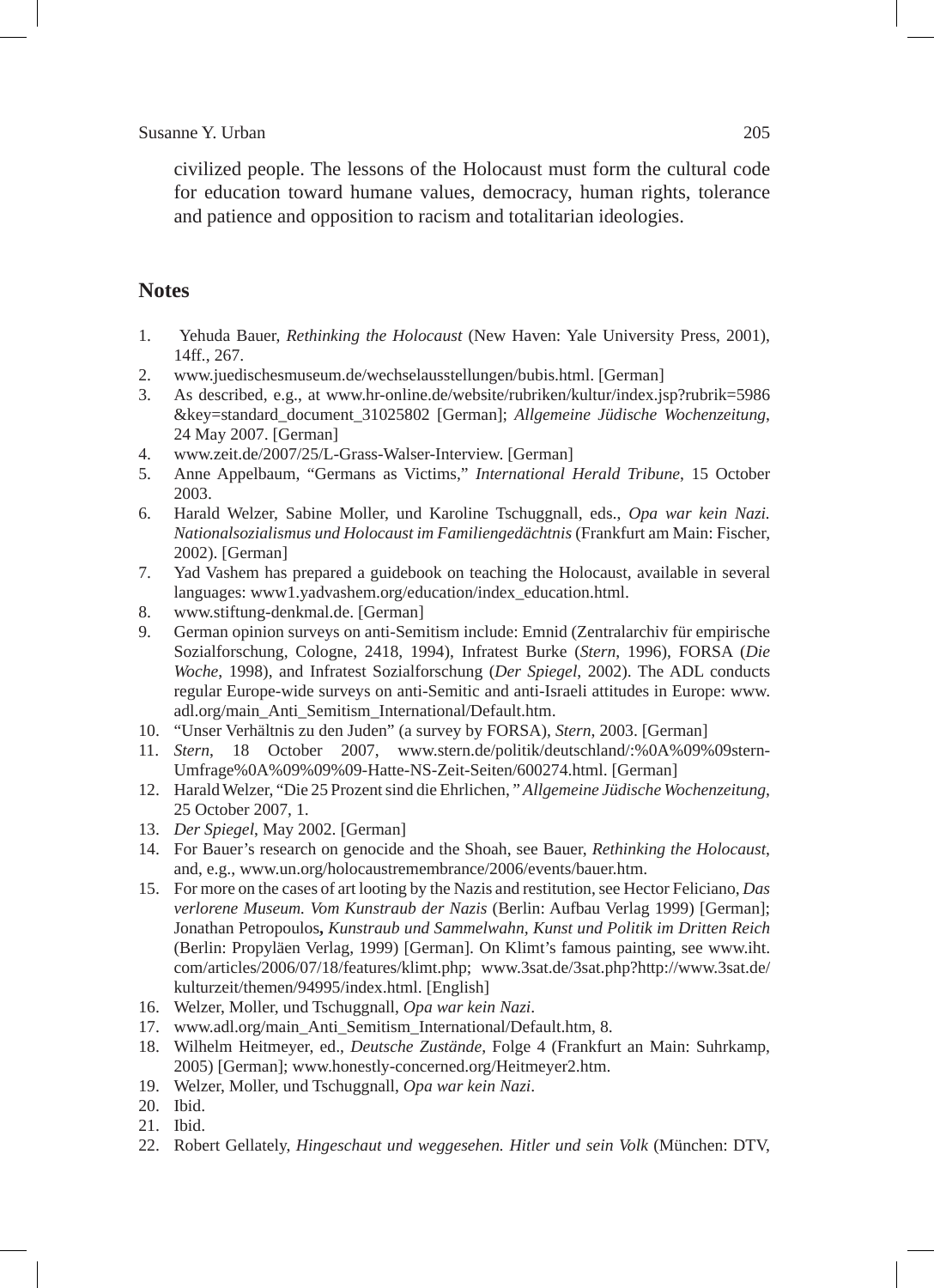2002) [German]; Eric A. Johnson, *Der nationalsozialistische Terror. Gestapo, Juden und gewöhnliche Deutsche* (Berlin: Siedler, 2001) [German]; Otto Dov Kulka und Eberhard Jäckel, *Die Juden in den geheimen NS-Stimmungsberichten* (Düsseldorf : Droste, 2004) [German]; Peter Longerich, "*Davon haben wir nichts gewusst*!" *Die Deutschen und die Judenverfolgung 1933–1945* (Munich: Siedler, 2006) [German]; Jörg Friedrich, *Der Brand. Deutschland im Bombenkrieg* (Berlin: Propyläen Verlag, 2002) [German]; idem, *Brandstätten* (Berlin: Propyläen Verlag, 2003) [German].

- 23. Meik Zülsdorf-Kersting, "Identitätsstiftung durch das Grauen? Jugendliche und das Thema Holocaust," *Zeitschrift für Genozid-Forschung*, 2 (2006): 67–90. [German]
- 24. Ibid., 90.
- 25. Part 6 of the serial *Holokaust*, ZDF, 21 November 2000.
- 26. Zülsdorf-Kersting, "Identitätsstiftung."

*Dr. Susanne Y. Urban is a historian and has been employed by the International Tracing Service (ITS) in Bad Arolsen since 2009 as head of historic research. Before this she worked at Yad Vashem in the European Department of the International School for Holocaust Studies. Her research topics include German anti-Semitism, the history of Aliyat Hanoar (an organization for immigration to Israel of Jewish youngsters) from 1932 to 1948, and the history of Jewish Displaced Persons. She published two books together with Israel's first ambassador to Germany, Asher Ben Nathan. Another book on Jews at the Volkswagen factory in 1944–1945 was published in German and English. She also teaches at German universities.*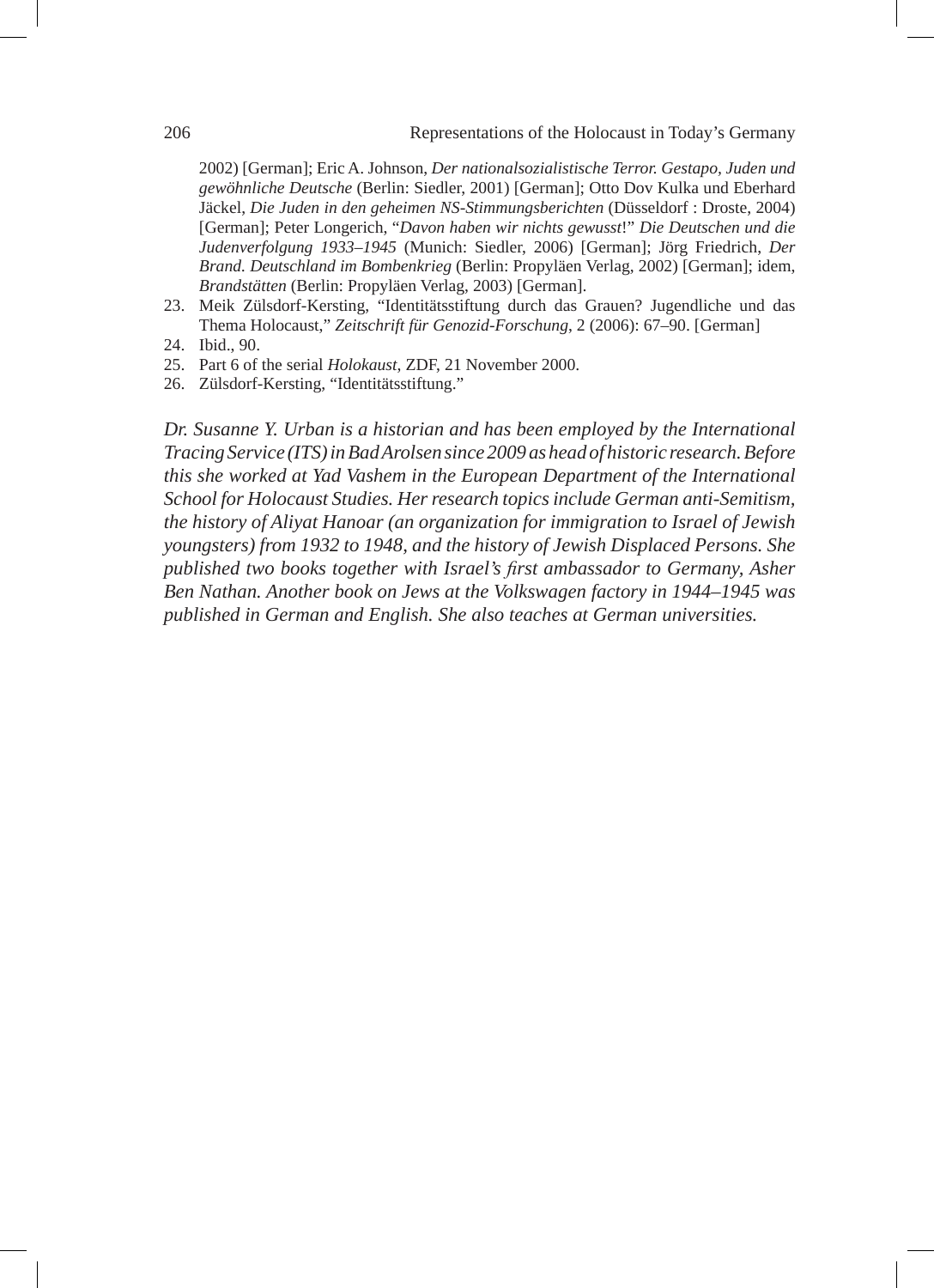# An Interview with Ivan Ceresnjes

# The Destruction of the Memory of Jewish Presence in Eastern Europe; A Case Study: Former Yugoslavia

"The memory of the large prewar Jewish presence in Eastern Europe is increasingly being destroyed. Part of this process is intentional; part because of neglect of Jewish sites and memorials. To understand the various factors at work, one can best look at the former Federal Republic of Yugoslavia. Its breakup over the past two decades has accelerated processes that are slower elsewhere. This concerns both attempts to change the collective memory of citizens as well as the physical degradation of Jewish sites, monuments, and memorials. Monuments are usually built to commemorate a significant person or event in history, or a period of time. Memorials are usually related to death and destruction. But the distinction between the two sometimes is blurred."

Ivan Ceresnjes assists the U.S. Congressional Commission for Protecting and Preserving American Property Abroad. Despite its name, this commission was created in 1985 for the survey and research of Jewish cemeteries, monuments, and memorials. Almost its entire emphasis is on Eastern Europe, because it is mainly there that this infrastructure is rapidly disappearing.

He remarks: "When people in Eastern Europe see or hear the words 'American property' it has a magic effect on them. Often when one tells that one is Jewish and has come to research the documentation of Jewish monuments, tombstones, and memorials, the reception is unfriendly. However, if you say that you are coming on behalf of the American government you are much better received."

# **The Role of Collective Memory**

Ceresnjes reflects on the role of collective memory in society: "The upsurge of nationalism in Eastern Europe has led to an ideology of memory. In its most extreme form, nationalist ideologues consider that the main role of each generation is to transmit the memories of the previous one to the next.

"This ideological position claims that nations mainly exist to remember their past. In its extreme version the state, society, and economy are largely tools for promoting national memory. Economic growth frees people to spend their time on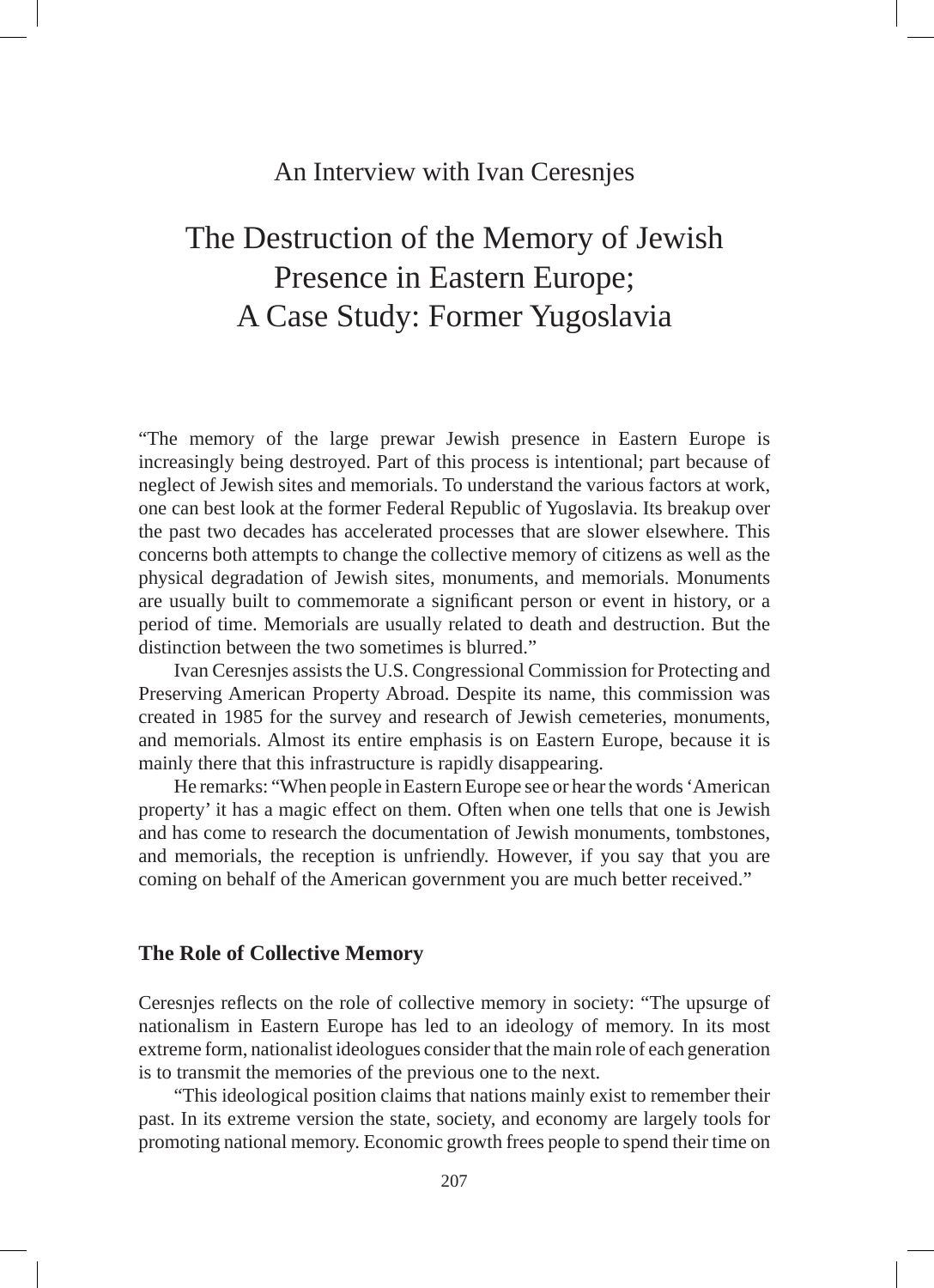the recovery of memory. These ideologues say that societies should be dominated by memory-related activities.

"One does not even have to go that far. There is, for instance, the more moderate position that the recovery of memory in Eastern Europe was the essence of national liberation. Indeed, one of Stalin's major crimes was his destruction of national memories."

Ceresnjes comments: "However, focusing exclusively on changing collective memory without linking it to moral judgment remains highly problematic. In this context, attitudes in various countries toward Holocaust memorials need to be assessed. The case of Yugoslavia's successor states illustrates this in many ways."

### **Politically Correct Memorializing**

**"**Similar to other once-communist countries, in former Yugoslavia memorializing has developed in new directions from the politically correct, general approach of the past. In the communist view the suffering of one group of citizens under Nazi Germany and its allies could not be separated from that of others. People were told that all citizens had suffered from both external and internal enemies.

"Many Europeans collaborated with the Germans. Croatia, for instance, had a murderous nationalist government of Nazi puppets. In most areas of Yugoslavia, members of several specific groups of people were murdered at the same time. It was rare to find a location where only Serbs, only Jews, only Gypsies, or only Croats were killed. Usually it was an ethnic mixture of people that might also have included — according to the local population configuration — Muslims, other enemies of Nazism, as well as fascists.

"After the Holocaust a new form of Jewish memorializing slowly emerged. It took place exclusively within the family at home. The next step was that memorials and monuments were gradually erected in places owned and used by Jews, such as synagogues and Jewish cemeteries. The latter were the more important since very few functioning synagogues remained in Yugoslavia. Putting up a memorial plaque was even considered a kind of protest against the communists because the Soviet Union usually didn't allow it. One would gradually find more memorial plaques or specific monuments, which mainly gave the numbers of Jews killed and listed their names.

"Very slowly in the early 1950s, specific monuments for Jews started to appear in public places as well as memorial plaques on institutions, not specifically connected to Jews. Thus, Jews were given a place in national history. Memorializing in Eastern European countries is closely connected to nationalism, which had been strongly suppressed under communist rule. The Soviet Union under Stalin had even annihilated a number of nations. Broadly speaking, however, Holocaust memorials were found only in very few places where the Soviet Union and communism ruled."<sup>1</sup>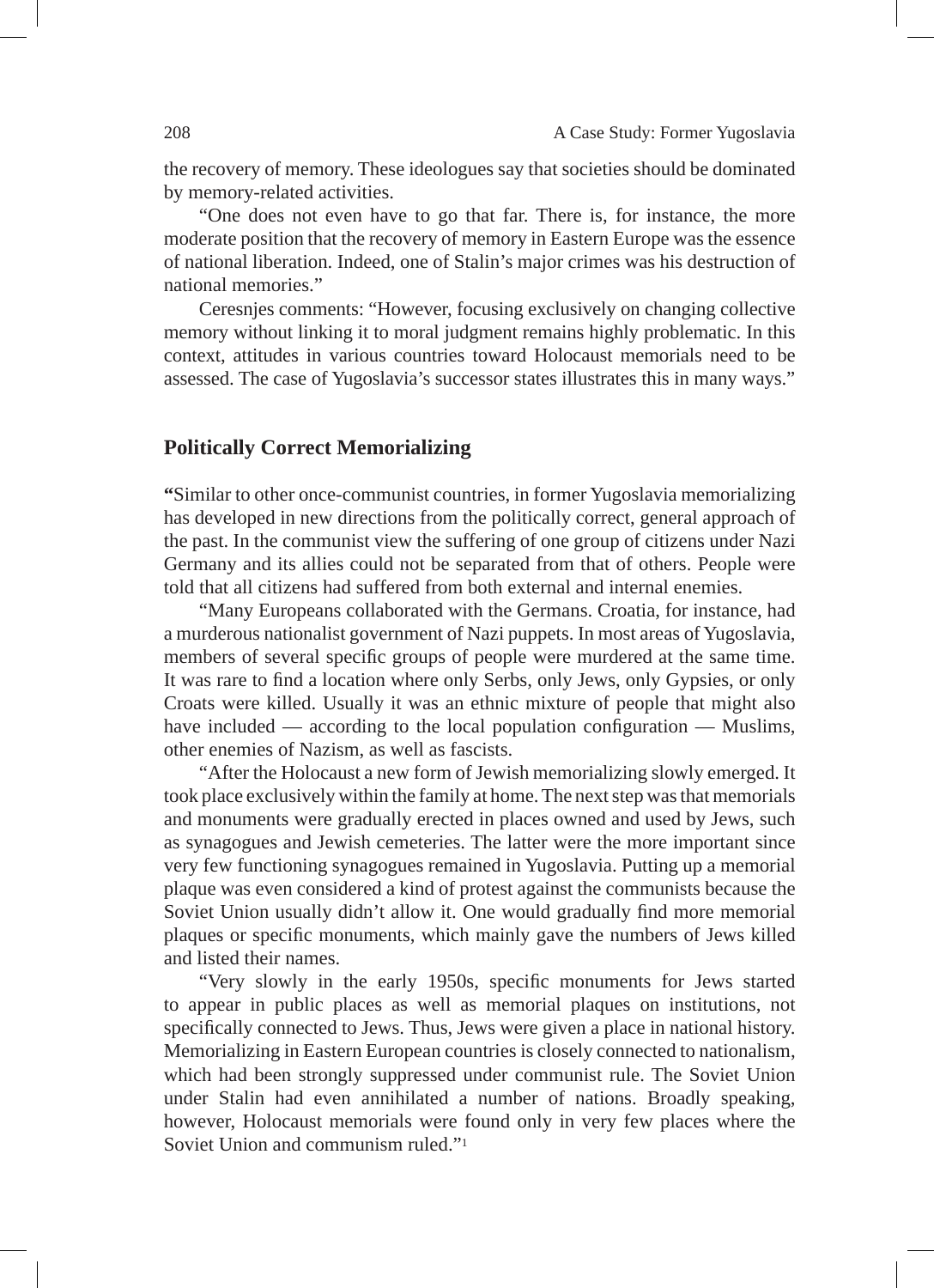### **Fragmentation of Holocaust Memory**

"After the demise of communism, the outburst of suppressed nationalism destroyed the Federation of Yugoslavia. Seven independent countries have emerged, each of which rewrites its history. In Bosnia-Herzegovina the situation is even more complex. It is officially one country, but is inhabited by three nations — Muslims, Serbs, and Croats — who are writing their parallel histories that differ from each other in many ways. In this process, each one changes the names of streets and institutions, thus planting the seeds for a new collective memory.

"The memory of the Holocaust is thus also fragmented according to the national context. In the history of humanity, the Holocaust is an unprecedented mega-event. This larger understanding, however, gets lost in societies where no historical research has been undertaken since World War II.

"Nations also manipulate the count of victims. The numbers given for people brutally murdered at Jasenovac, a major Croatian concentration camp on the border of that country and Bosnia, vary from 50,000 to 1,200,000, with the most reliable estimate apparently being about 500,000."

# **Unattended Sites**

Ceresnjes observes: "The murder of six million Jews in Europe has not only dramatically affected their families. It also meant that the great majority of Jewish sites in Eastern Europe became unattended. This includes a large number of synagogues, communal buildings, cemeteries, and other places that could become memorials of the former Jewish presence. In some countries the national Jewish community takes care of putting some plaques on buildings that were once synagogues, but this is a rather rare phenomenon.

"Sometimes governments or local authorities mark Jewish places. They frequently do so because they want to catch the attention of the Western world and show that the Jews are part of their history. Often, though, they nurture the memory of the murdered Jews and the communities that disappeared without elaborating on how and why this happened.

"Germany is the one country where a large part of the remnants of the Jewish past is relatively well taken care of. On Kristallnacht, 9–10 November 1938, many synagogues were burned, which was part of the erasure of Jewish presence and memory. Over the past fifteen years we have documented over one thousand rural Jewish synagogues and several thousand Jewish cemeteries in Germany. The overwhelming majority of these are well maintained by the local municipalities.

"In Eastern Europe two major factors are at work regarding Jewish memorials. The first is that usually no specific monuments to murdered Jews were established. The second is that memorial sites where Jews were murdered are being destroyed or disappearing.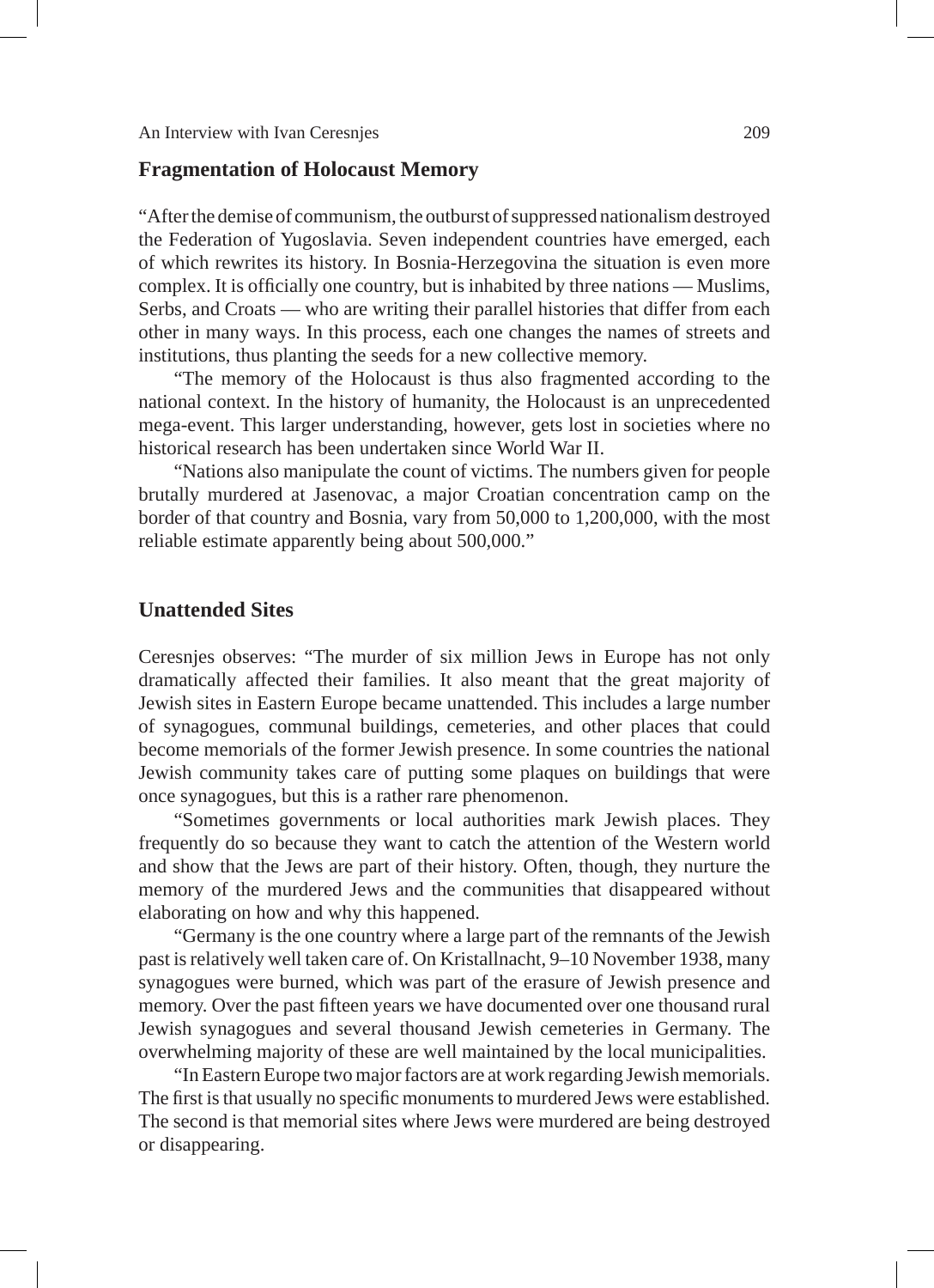"The emergence of suppressed nationalism in the successor states to Yugoslavia has created the desire to rewrite history. This affects the history and memory of the Jews. It is a fairly widespread phenomenon that specific nations try to erase all victims of the Nazis other than those from their own nation. In this process the names of Jewish victims also disappear.

"Sometimes in Serbia, for instance, the names of Jews are maintained next to those of Serbs, while those of victims of all other nationalities are deleted. Furthermore, often monuments throughout Yugoslavia that were damaged during the wars of the 1990s are not being repaired because of a lack of consensus on what should be memorialized on them. Understanding the developments and the current situation requires discussing individual countries."

#### **Serbia**

"Before World War II there was a strong Jewish community in Serbia. It numbered thirty thousand, of whom six thousand survived. Jews also have an important place in Serbian history. Like the Serbs they were oppressed by the Ottomans. Jews started getting civil rights in the Serbian kingdom, which were only fully granted before World War I. These were maintained in the Kingdom of Yugoslavia, which was established in 1919.

"During World War II, Serbia was a puppet state ruled nominally by collaborating Serbs but, in actuality, by Germans. Serbs, except in some extreme cases, did not themselves kill Jews. In northern Serbia many local Jews were murdered by Germans and Hungarians. In February 1942, in Novi Sad, the Hungarian occupiers gathered Jews and some Serbs, brought them to the middle of the frozen Danube where they had dug a hole in the ice, and killed four thousand people. Elsewhere Serbs gathered Jews and handed them over to the Germans, a crime that is suppressed and forgotten in Serbian history.

"In the Jewish cemetery in Belgrade there is a monument to the Jewish soldiers who fell in World War I. In almost every Jewish cemetery the dead of that war are remembered. As far as the two Balkan wars are concerned, there is only one monument in Serbia that explicitly mentions the Jews. It is in a public space by the town of Nish near the country's eastern border. It commemorates those who died in the battles against the Bulgarians in the 1913 Second Balkan War. Three sides of the monument have plaques with Serbian names; the fourth has Jewish names. At its bottom is written: 'They fought and died for the homeland.'

"In Nish, about a thousand Jews were butchered to death during World War II; only one member of the community survived. The Jewish cemetery in the town dates back to the seventeenth century, but it has been destroyed because Gypsies have settled on it in recent decades. There are other towns in former Yugoslavia where Gypsies have set up their villages on Jewish cemeteries because they know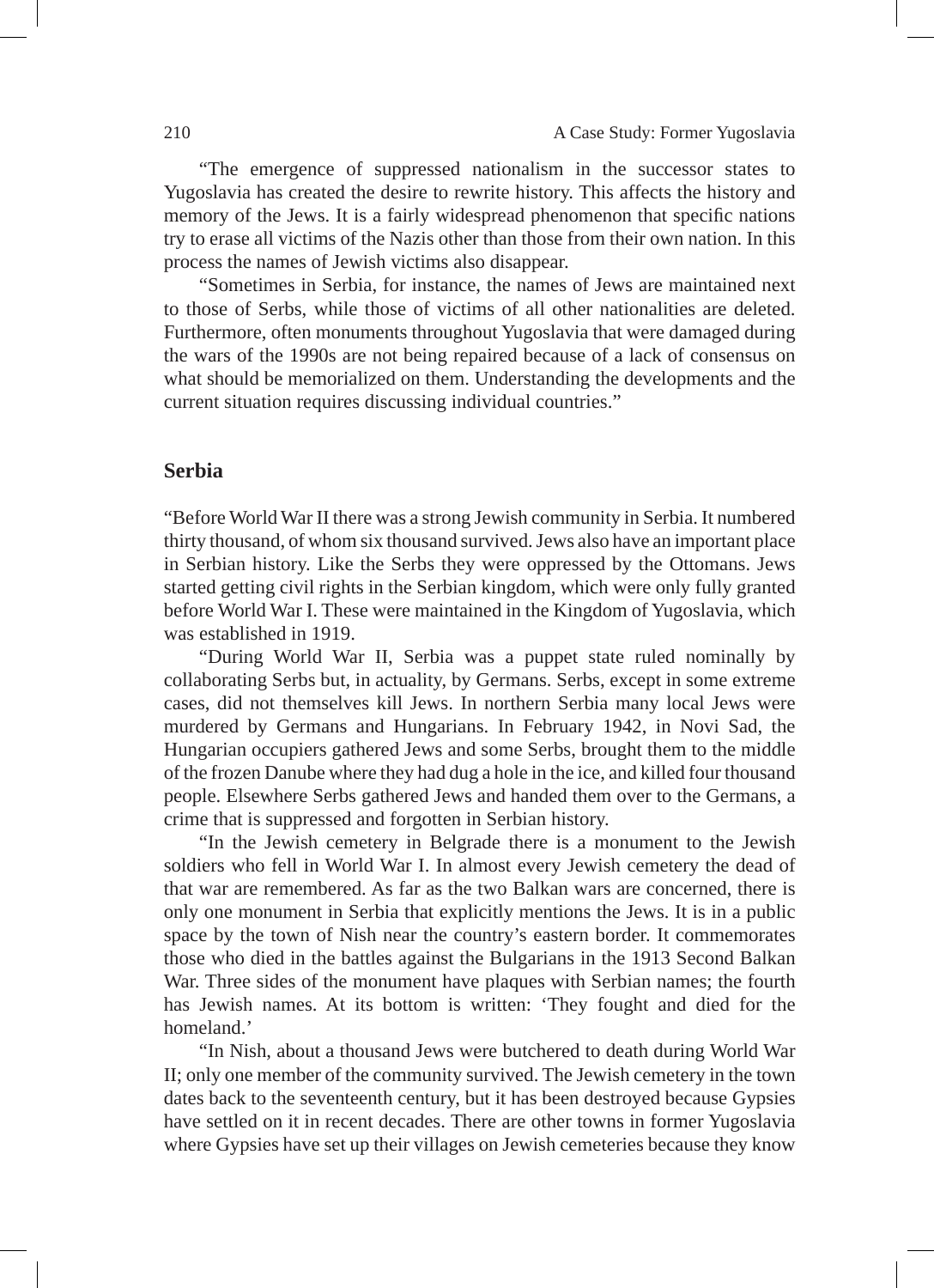An Interview with Ivan Ceresnjes 211

nobody will come to reclaim them. Among these are Djurdjevac in Croatia, Zabalj in Serbia, and Dojran in Macedonia.

"On Serbian monuments to the fallen in World War II, Serbs and Jews are presented in various ways such as victims of 'Nazism, Croatian Nazism, European Nazism, German Nazism, Hungarian Nazism,' and so on. When the Serbian nationalist movement began at the end of the 1980s, a new Serbian-Jewish Friendship Society was created that erected some war memorials. It was quite strong during the 1990s but by now has few members left."

### **Jews Are Again Guilty**

"For the Jewish community of former Yugoslavia, interethnic ties of this kind were generally attempts to manipulate and misuse Jews in wider ethnic conflicts in a country that was collapsing and disintegrating. In Croatia there is a Croatian-Jewish society that supported the Croatian fight against Serbian domination. I consider it a major success that in Bosnia-Herzegovina the Jewish community managed not to be dragged into supporting one side or the other.

"Since Serbia lost the recent wars, its history had to be twisted and hence its collective memory as well. Somebody had to be blamed for the loss of Serbian supremacy in Yugoslavia, the defeat in the recent wars, and the outcome of the Kosovo crisis when Serbia was aerially bombarded by the Western powers. These were Serbia's former allies in the fight against Germany during World War II.

"One then started to hear in some circles that the Jews had played a major role in Serbia's defeat. Henry Kissinger was a famous American name in Serbia, though he has been out of government for a long time. In the Clinton administration, Secretary of State Madeleine Albright, Assistant Secretary of State Richard Holbrooke, and Defense Secretary William Cohen were all perceived as Jews. Thus, in several Serbian blogs and Internet forums one could read that Jews created the crisis in Serbia, organized its bombardment, and were responsible for its defeat."

# **Bosnia-Herzegovina**

"During World War II most of what is now Bosnia-Herzegovina belonged to the Croatian puppet state. The exception was part of Herzegovina, which was governed by the Italians until 1943, after which it passed under direct German rule.

"Before the war there were twenty-eight thousand Jews in the country, three thousand of whom survived. Most Jews lived in Sarajevo; all other communities were small. The main war monuments in Sarajevo were built by the communist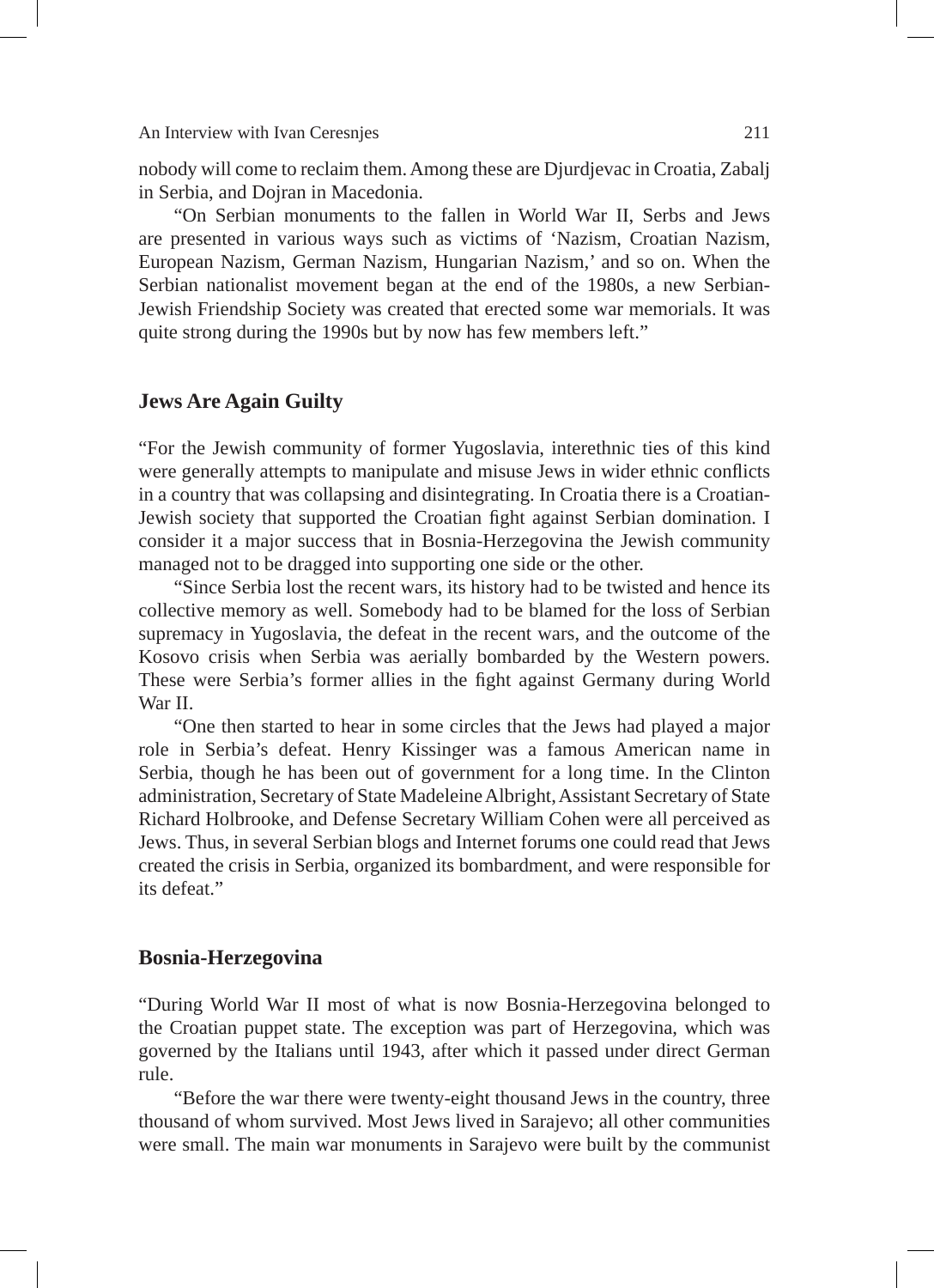government. The Jews built one on the grounds of their huge sixteenth-century Sephardic cemetery there. In the war of the mid-1990s, both Bosnian Serbs and Muslims engaged in the battle for Sarajevo trained their artillery on the monument.

"In Travnik, one of the smaller Bosnian communities, a monument to the murdered Jews was created by putting the three oldest tombstones together and making them into a Holocaust memorial in the Jewish cemetery. The head of the Jewish community did not participate in this project, but gave his approval.

"In Banja Luka, the Jewish cemetery was erased to make room for a tennis court. In the general cemetery there is now a small Jewish compound where there is a monument to those Jews who fought in World War II as well as those who died in the Holocaust.

"In Mostar, there is a memorial cemetery for partisans who fought against the Germans. In the town's Jewish cemetery there is a modest monument to the Jewish partisans only. There, also a few years ago, the small Jewish community of Mostar erected a monument memorializing the victims of the Holocaust.

"The town of Donji Vakuf is now in the Muslim part of Bosnia. When the original war memorial was built in 1965 it contained the names of the victims of all nationalities. Now it is one of those memorials where only Muslim names remain.

"Sometimes one finds people who go out of their way to preserve Jewish memory. In the town of Brcko on the Sava River in northern Bosnia-Herzegovina, the Jewish cemetery has been destroyed as part of the town's urbanization plan. The Orthodox parish priest requested my permission and rescued four tombstones there that he turned into a Holocaust memorial, which is now located in the Bosnian-Serb cemetery."

#### **Sarajevo**

"In Sarajevo, the Jewish community was forced to donate the largest synagogue to the city in 1965. Later it was turned into a cultural center. There a stone *menorah* (candelabrum) was set up, which indicates that this building had earlier been the town's largest synagogue.

"The major World War II memorial in the Bosnian capital of Sarajevo is in a dilapidated state. Fourteen thousand people murdered in the war are memorialized there. There is an inner section that recalls the Jewish victims specifically, with over seven thousand names. This memorializing of the Jews in the general section, even though there is also a special section for them, is unique in the world.

"The memorial was severely damaged in the war of the mid-1990s as it is adjacent to a fortress. Many letters fell off the memorial because of explosions and, after the war, almost all of them disappeared. In its Holocaust sections only a few stone letters remain from the names of the local Jews who were murdered.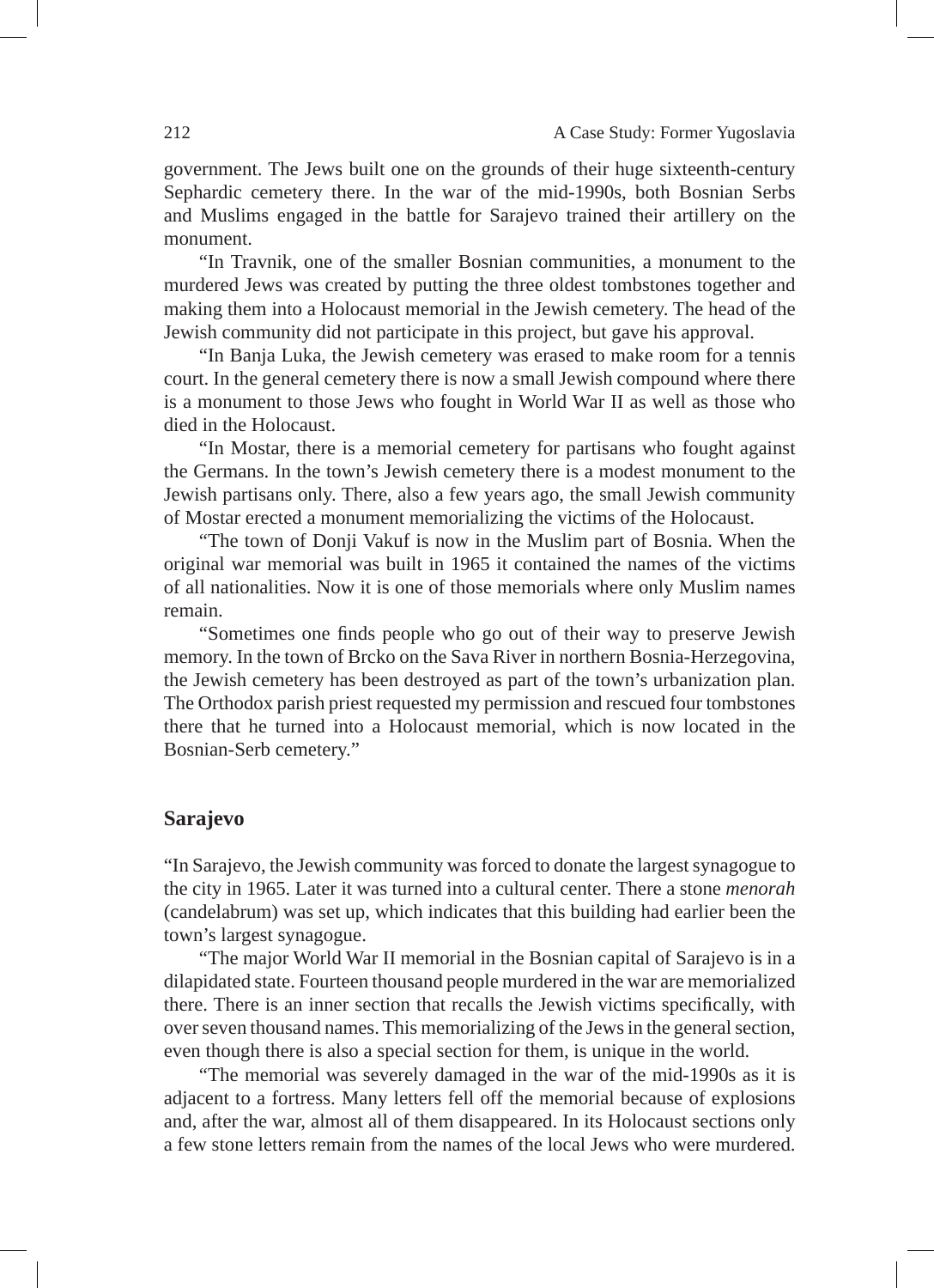#### An Interview with Ivan Ceresnjes 213

If one visits there today and doesn't know what was there originally, one will not recognize that it was a specific monument to the Holocaust. The removed letters are sometimes affixed to crosses, which is an ultimate insult. It shows that the Jewish past is not part of the collective memory.

"The monument is likely to be rebuilt and the Bosnian government is applying for funding internationally. I'm concerned that there will be additions relating to the war of the 1990s and also, insofar as World War II is concerned, new political choices about who were the perpetrators and who the victims.

"In the Croatian part of Bosnia-Herzegovina there is only one partisan memorial that also mentions Jews. That area was overwhelmingly pro-Nazi during the war when it belonged to Croatia. Hardly any partisans there were memorialized after the war. Since the fall of communism, these partisans have been seen as enemies because they were communists who killed priests, monks, and other Croats.

"There are about twenty small sites that were either concentration and extermination camps or prisons scattered all over Croatia, Serbia, and Bosnia. In none of these are the Jewish victims mentioned specifically. A typical example is a 'small' extermination camp, Kruscica, near Travnik in Bosnia. There three thousand people were killed by the local residents during the two months of its functioning, among them one thousand Jews. The Italian occupation army was located only twenty kilometers from there and, after they complained about the cruelties, the camp was closed.

"Two entire Jewish communities were murdered there yet Jews are not referred to on the Kruscica monument, which only mentions the Serbian and 'communist' victims. The latter usually refers to Muslims. Those now living near the site are the children or grandchildren of the murderers."

#### **Changing Collective Memory**

Ceresnjes explains that the Bosnian Muslim authorities want to find a new place for their country in history. "They are creating monuments that are connected solely to Islam. They aim to have the outside world recognize that Bosnia is a purely Islamic region of Europe. One example concerns the ancient market area of the country's capital, Sarajevo. It was burned down after World War II by the communist authorities, despite the fact that it had major artistic and historic value.

"For the communists this past had to make place for an area that was indicative of the bright-red-painted future their rule would bring. Twenty-five to thirty years ago the old market area was restored. It is now a center for kitsch where souvenirs and cheap merchandise are sold.

"When I was chairman of the Bosnian Jewish community I claimed that there were Jewish buildings and sites from our five-hundred-year-old history that met the highest criteria of UNESCO's World Heritage List. When I applied for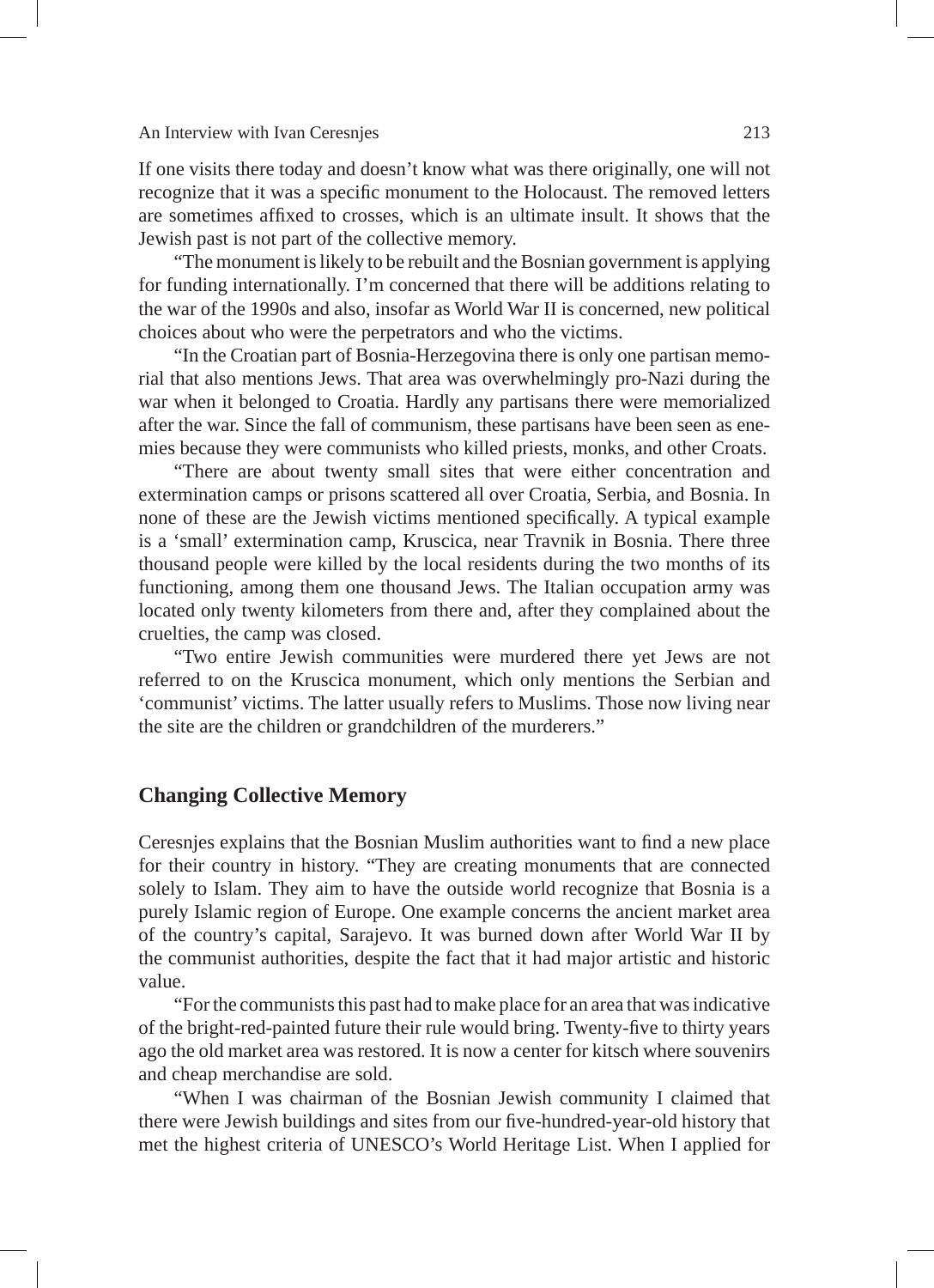their restoration, the then Bosnian authorities told me that the market complex of Sarajevo had their highest priority.

"The Old Sephardic synagogue of Sarajevo dates from 1567 and was in use until 1941. By then it was the oldest synagogue in the Balkans as all others had either been rebuilt, redone, or destroyed. It took us twenty years to convert it from an empty ruin to the Jewish museum that it now houses.

"In Bosnia a clash of collective memories takes place. Muslim collective memory is different from that of Christians and Jews. History, however, is very different from memory. Until 1991, Bosnia was perhaps the most ethnically mixed society in Europe. Thus not only the telling of history but also collective memory should reflect that fact, even if Bosnian society is now sharply divided along ethnic lines."

# **Croatia**

"Before the war there were twenty-eight thousand Jews in Croatia of whom four thousand survived. Today very few Jews remain in Croatia, most of them living in Zagreb. There are also three small communities on the coast in Split, Dubrovnik, and Rijeka.

"The situation in Croatia is very different from that in many other parts of former Yugoslavia. The Croatians are very well aware that Jasenovac, because of the brutality of the killing, is among the notorious concentration camps of World War II. Franjo Tudjman, the first Croatian president after the country broke away from Yugoslavia, falsified history. Against the overstated claim of the Serbs that in Jasenovac 1,200,000 were murdered, he strongly understated the number of victims as 20,000–50,000. He then claimed that only a few thousand of them were Jews and accused them of having been *kapos* and responsible for the killings there.

"Tudjman even published this in a book, leading to an outcry among international Jewish organizations. Tudjman then dropped the chapter where it was mentioned, also because he wanted to establish relations with Israel.

"In the Serbo-Croatian war of the 1990s the Jewish community of Croatia decided to be politically correct. They issued a number of strong statements against Serbian attacks and the occupation of part of Croatia. Hence, during that war they had an honorable place in Croatian society.

"After it ended the Jews raised the issue of restitution for Jewish assets that had been stolen by Croats during World War II. The authorities discreetly warned the Jewish community that they should not make too much noise. If the Jews were to regain factories and other properties, it might lead to many Croats losing their jobs as the new owners could then choose who would work for them. Restitution with support from the outside might spark a reaction in Croatia that could endanger the remaining Jews."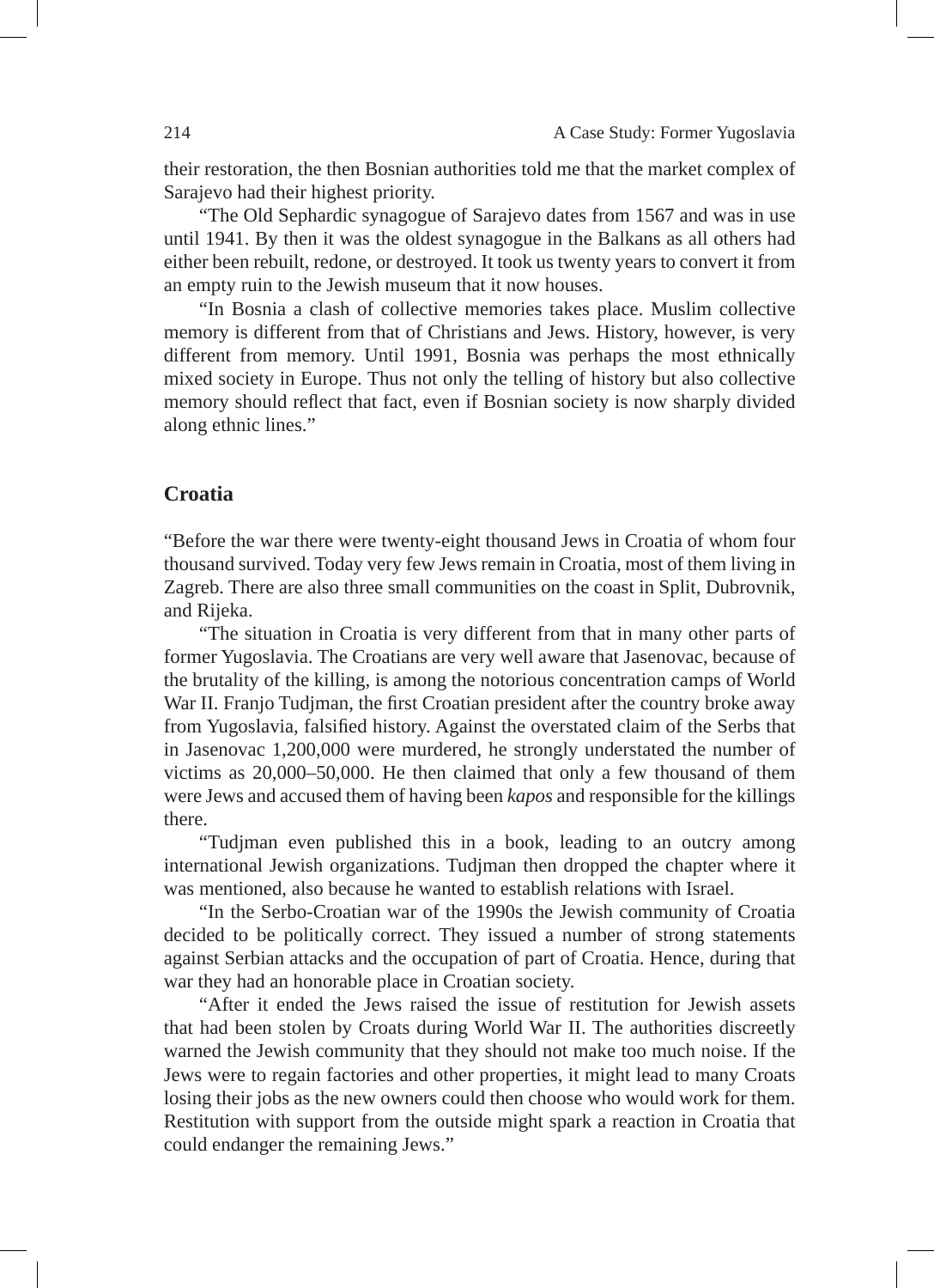# **Telling History**

"Nowadays history is told more or less correctly in Croatia. Monuments commemorating the Holocaust were not destroyed during the war with Serbia. This, however, is mainly because there were so few to begin with. In Jasenovac in the early 1970s, a monument was built to the victims and it mentioned the Jews as well. It listed Serbs, Jews, Gypsies, Croats, and communists, but only in general as victims of fascism. There were no names and no numbers.

"The word Holocaust has been mentioned there only in the last few years, after the memorial was repaired because of extensive damages it suffered during the war in 1992–1995. The whole concept was then altered and now only numbers are on display, without names and nationalities of the victims. There is no separate memorial for the Jews. The most accurate estimate of Jews murdered in Jasenovac is in the area of twenty-five thousand.

"In recent years Holocaust monuments have been regularly vandalized and covered with graffiti. This is done by neo-Nazis who use the 'U' symbol for the Ustashe movement, which collaborated with the Nazis during World War II. Swastikas are another symbol frequently used in vandalizing memorials. They are also put on other monuments to those murdered by Germans and their allies in World War II.

"One sign of change in collective memory is that the Croats are increasingly bringing up the story of the murders in Bleiburg in Austria. After World War II the British allowed Tito's army to cross into their zone of Austria. There they slaughtered a mixed group of German allies including Serbian nationalists, members of the Croatian Ustashe, White Guards of Slovenia, Muslim pro-Nazi militias, ethnic Germans, and so on. Among them were also civilians including politicians, peasants, women, and children — almost anyone."

# **Macedonia**

"In Macedonia before World War II there were seven thousand Jews. About half of them managed to escape to Albania where they were safe. During the war Macedonia became part of greater Albania; yet it was the Bulgarian government that ruled there. While it protected the Jews in prewar Bulgaria, those in Macedonia were transferred to the Germans who sent them to their death in Treblinka.

"There is a Jewish memorial in all Macedonian towns where there was a Jewish community before the war whose members were murdered, such as Bitola (Monastir), Shtip, Idrizovo, and others. It is usually located where the Jews gathered for deportation or where the synagogue was. There are also plaques at other locales.

"In the capital, Skopje, the Jewish cemetery was almost entirely destroyed by an earthquake in 1966. A very distinguished war memorial was erected in the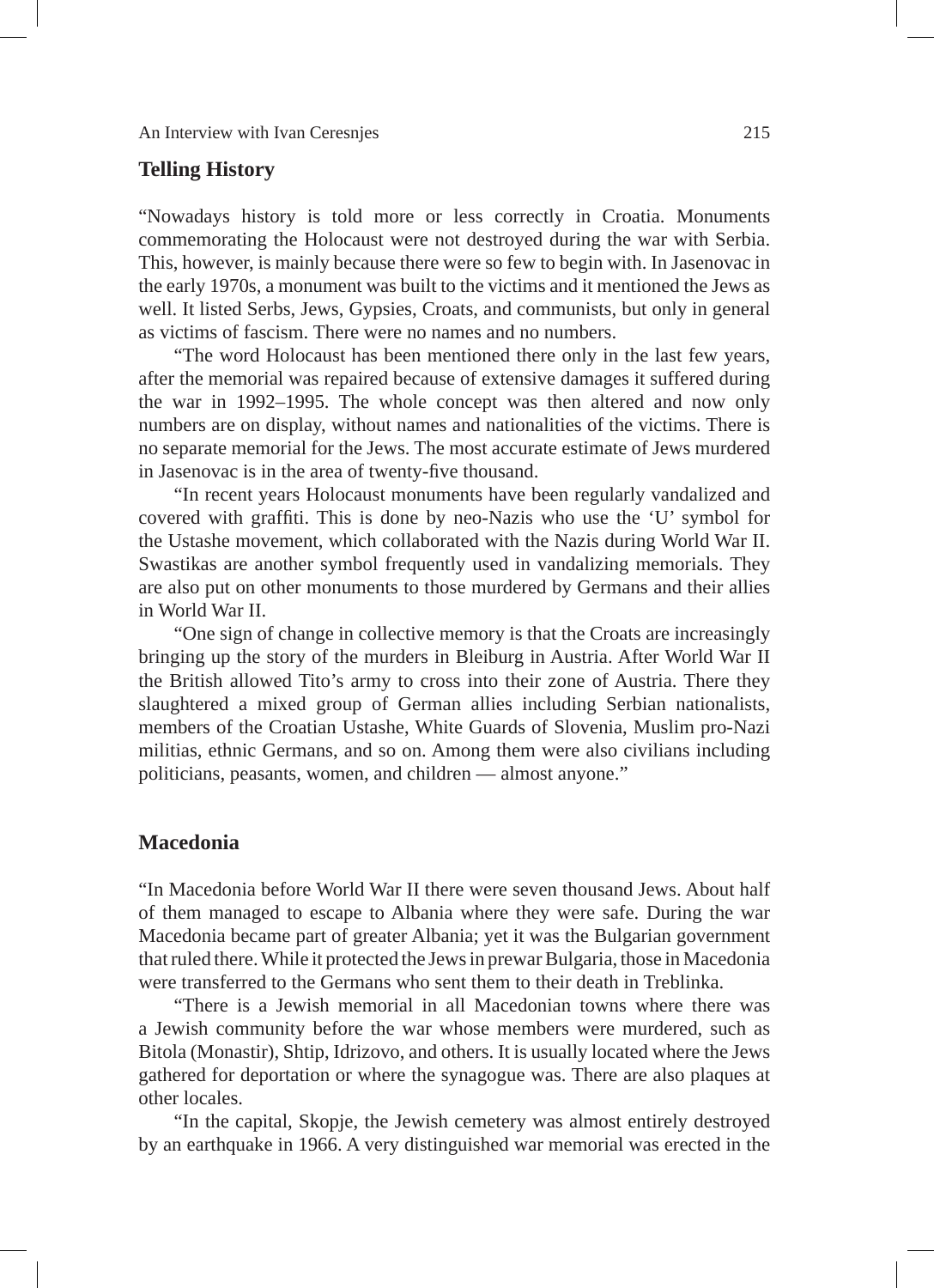new section of the Jewish cemetery. There are three memorials for the Jews in the town: at the place where the Jews were gathered for deportation, at the location of the communal buildings, and in the former cemetery."

### **Other Successor States**

"Slovenia was under German rule during World War II. The small Slovenian Jewish community numbered 250 before the war. Of these about fifty survived, most of whom had fled to Italy. Many Jews fought in the anti-Nazi partisan units. Toward the end of the war the partisans threw out anyone who didn't have a Slovenian name. The Jews were all Ashkenazi and had German or Hungarian names, and the Slovenian partisans killed most of them.

"Before the war the number of Jews in Montenegro was very small. The country had maintained an anti-Jewish policy over hundreds of years. Already 350 years ago the Orthodox prince-bishop ruler decided that no Jews should live in the country because they were 'Satan's seed.' There were only some Jews who lived in the Catholic areas near the sea.

"During World War II the Italians were in control in Montenegro but the Germans were present. Wherever Italians put Jews along with communists in prisons, the Germans would kill them. These were Jews from other parts of Yugoslavia captured in the territory of Montenegro. The estimated number of Jews murdered is about twenty. The main prison, Bogdanov kraj near Cetinje, has no memorial and nobody tends to it. But for the Jews it is a place that should be memorialized.

"In Kosovo there were about 500 Jews before World War II, of whom 250 were handed over to the Germans by Kosovar Albanians. There were also a few examples where Kosovars killed Jews, and there was also a Kosovar SS unit. About twenty Righteous Gentiles helped the other 250 Jews escape to Albania where the Jews were protected.

"After the war, in Kosovo's capital, Pristina, a huge memorial was erected for all victims of Nazism including the partisans and the Jews. When the Serbian-Albanian fighting broke out in Kosovo in 1999, almost all names were removed, also including most of the Albanians who were considered communists. Kosovo is such a tightly knit society that everyone knows who was or wasn't a communist."

# **The Jew as an Instrument in National Policies**

"Jews are instruments in the current politics of the successor states of Yugoslavia. This is part of these states' international positioning. If you visit Bosnia today and say you are a Jew, you will be told that Jews came there five hundred years ago and were embraced. They will add that Muslims and Jews were the best friends in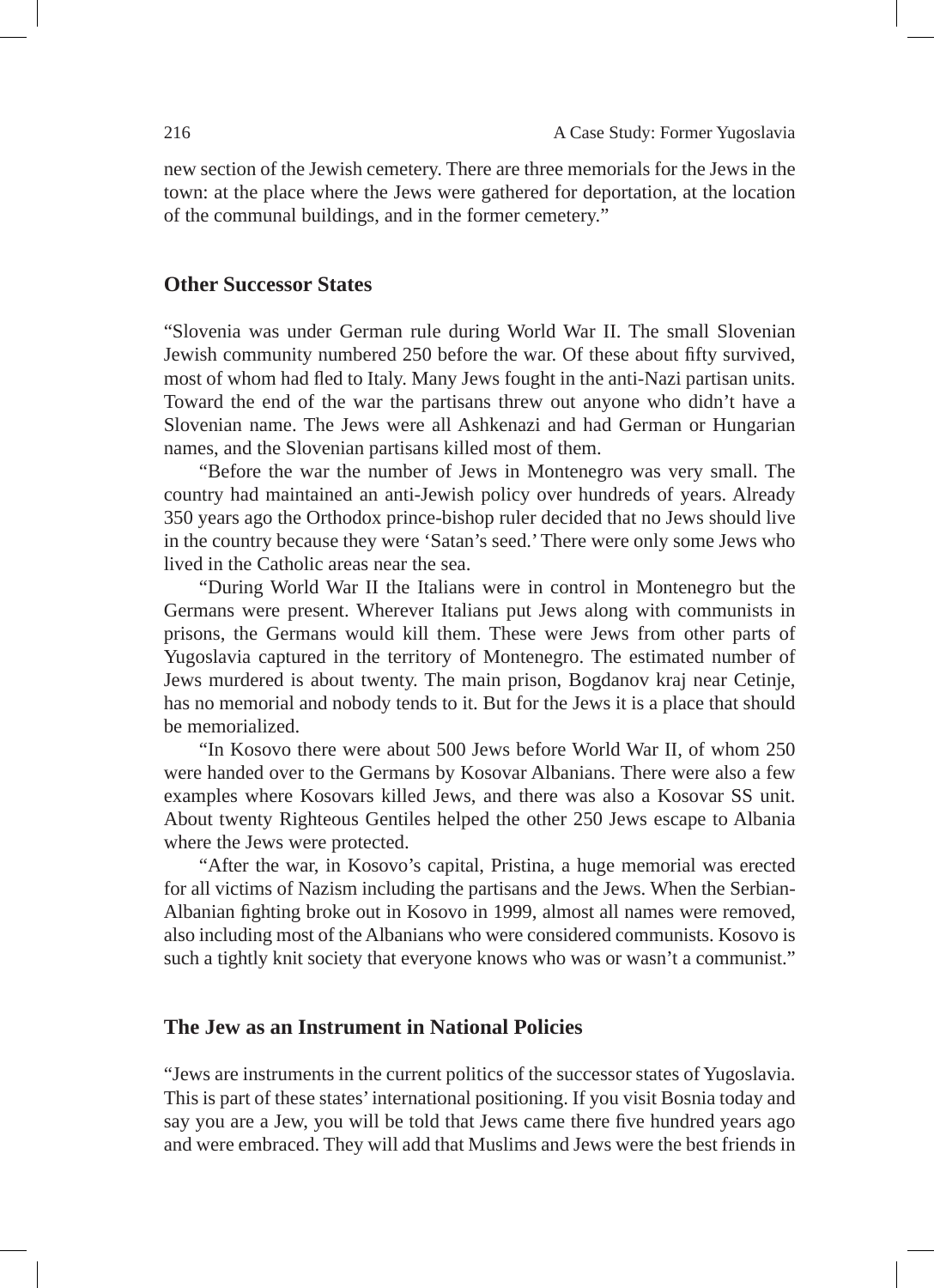### An Interview with Ivan Ceresnjes 217

the world. This is a fallacy because Jews were second-class citizens like anyone who was not a Muslim.

"Even worse, when one looks at pictures from 1941 of the looting of Jewish synagogues, shops, and apartments, one sees people wearing a fez. Germans didn't wear fezzes, neither did Croats, only Muslims did.

"When the Republic of Bosnia was established in 1992, only three constituting minorities were given the right to elect members of parliament: Muslims, Serbs, and Croats. There are, however, twenty other minorities in the state such as Poles, Slovenians, Jews, and Gypsies, who are not necessarily happy with this arrangement. They can only be elected if one of the three larger minorities elects them. So, for instance, the present Bosnian foreign minister — a Jew, Sven Alkalay — joined the Muslim government party SBiH (Party for Bosnia and Herzegovina) of Prime Minister Haris Silajdzic.

"In Serbia there was a Jewish deputy prime minister, Zarko Korac (2002– 2003). Even under the anti-Semitic President Tudjman in Croatia there were Jewish ministers — Nenad Porges, economy, and Andrija Hebrang, health and social policy — in two successive governments from 1990 to 1998. These are examples of showcasing and one wonders whether these appointees actually do any good for the Jewish community.

"The situation in all these countries is in flux. Questions will increasingly be asked about the erasing of names of other nationals by the various successor states. Collective memory has changed and will change further. Yet monuments, if not harmed or altered, stand while societies change.

"One can only wonder what will be the role of the Jews while new collective memories are developing. For that reason, too, it is important that the physical Jewish infrastructure is not further degraded and that memorial sites in Jewish locations are well kept. The memorials remind local people what happened to the Jews. For many, the existence of a Jewish memorial does not allow them to forget."

# **Notes**

1. See, e.g., Mordechai Altshuler, "Jewish Holocaust Commemoration Activity in the USSR under Stalin," Shoah Research Center, Yad Vashem, www1.yadvashem.org/odot\_pdf/ Microsoft%20Word%20-%205422.pdf.

*Ivan Ceresnjes was the head of the Jewish community of Bosnia-Herzegovina and a vice-chairman of the Yugoslav Federation of Jewish Communities until his emigration to Israel in 1996. During the civil war in Bosnia-Herzegovina he organized rescue efforts to evacuate Jews and non-Jews and also organized nonsectarian humanitarian relief for citizens of the besieged city and other parts of the country. An architect by profession, he is presently employed by the Center for Jewish Art of the Hebrew University of Jerusalem. There he documents Jewish infrastructural objects such as synagogues, ritual buildings, and cemeteries in Eastern Europe. He also maps Holocaust memorials and monuments.*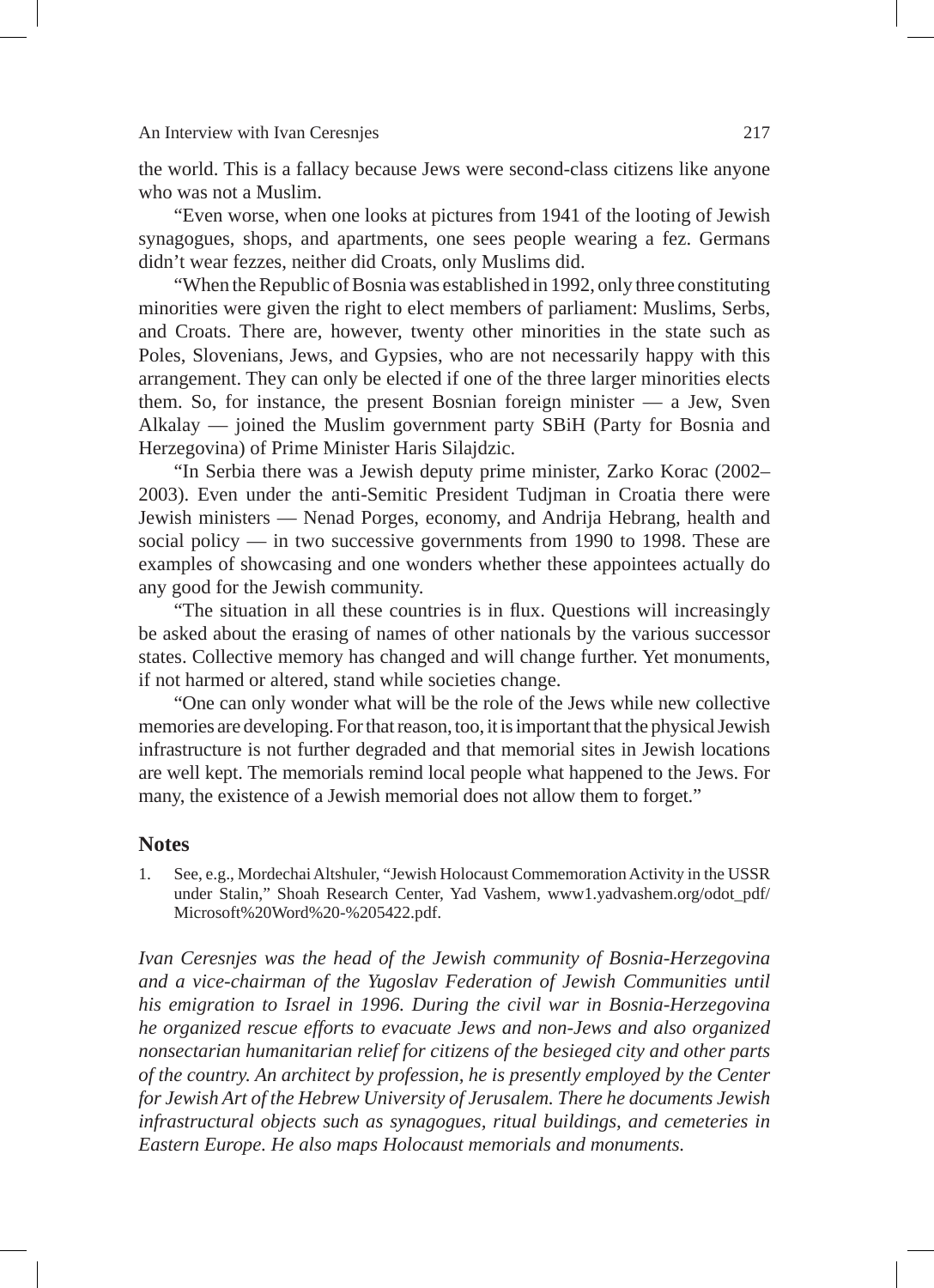# The Holocaust as an Anti-Zionist and Antiimperialist Tool for the British Left

# **Introduction**

The promotion of Holocaust denial by Iran's President Ahmadinejad as part of his policy toward Israel has significant consequences for the Jewish world, Holocaust commemoration, and the struggle against anti-Semitism. Although Holocaust denial is commonplace in the Arab and Muslim world, it is still largely taboo in Europe and the West. However, among European anti-Zionists there is a deep-rooted and growing suspicion of official Holocaust remembrance, which is viewed as part of Israel's propaganda armory, despite the fact that many of these anti-Zionists also consider themselves to be antifascists.

It is the utility of Holocaust denial as an anti-Zionist propaganda weapon that leaves European leftists vulnerable to Iranian encouragement to challenge the scale, nature, meaning, and consequences of the Holocaust. This is not the usual dynamic of anti-Zionism leading to anti-Semitism; this is anti-Semitism being used to generate anti-Zionism, which could profoundly affect the direction and tone of anti-Zionist and anti-Semitic activity in the West.

# **Holocaust Denial and the Iranian State**

Given the extent of outrage and media attention attracted by Mahmoud Ahmadinejad's repeated denial of the Holocaust, one might think this was a new development in Iranian politics. However, the Iranian president is merely repeating an opinion that has been common in Iran for many years. Ahmadinejad's main rival in the 2005 presidential elections, Ali Akbar Hashemi Rafsanjani, whom much of the Western media portrayed during the election campaign as a relative moderate, is also a Holocaust denier. He marked the Iranian Al-Quds (Jerusalem) Day rally in 1998 with a speech claiming that only two hundred thousand Jews died during the war.1 In 2000, the Swiss denier Jurgen Graf absconded to Iran after a Swiss court sentenced him to fifteen months in prison. That same year the Iranian embassy in Vienna had given refuge to an Austrian denier, Wolfgang Frohlich.2

Western Holocaust deniers frequently appear in the Iranian media where they are treated as experts not just on the Holocaust but on other subjects as well.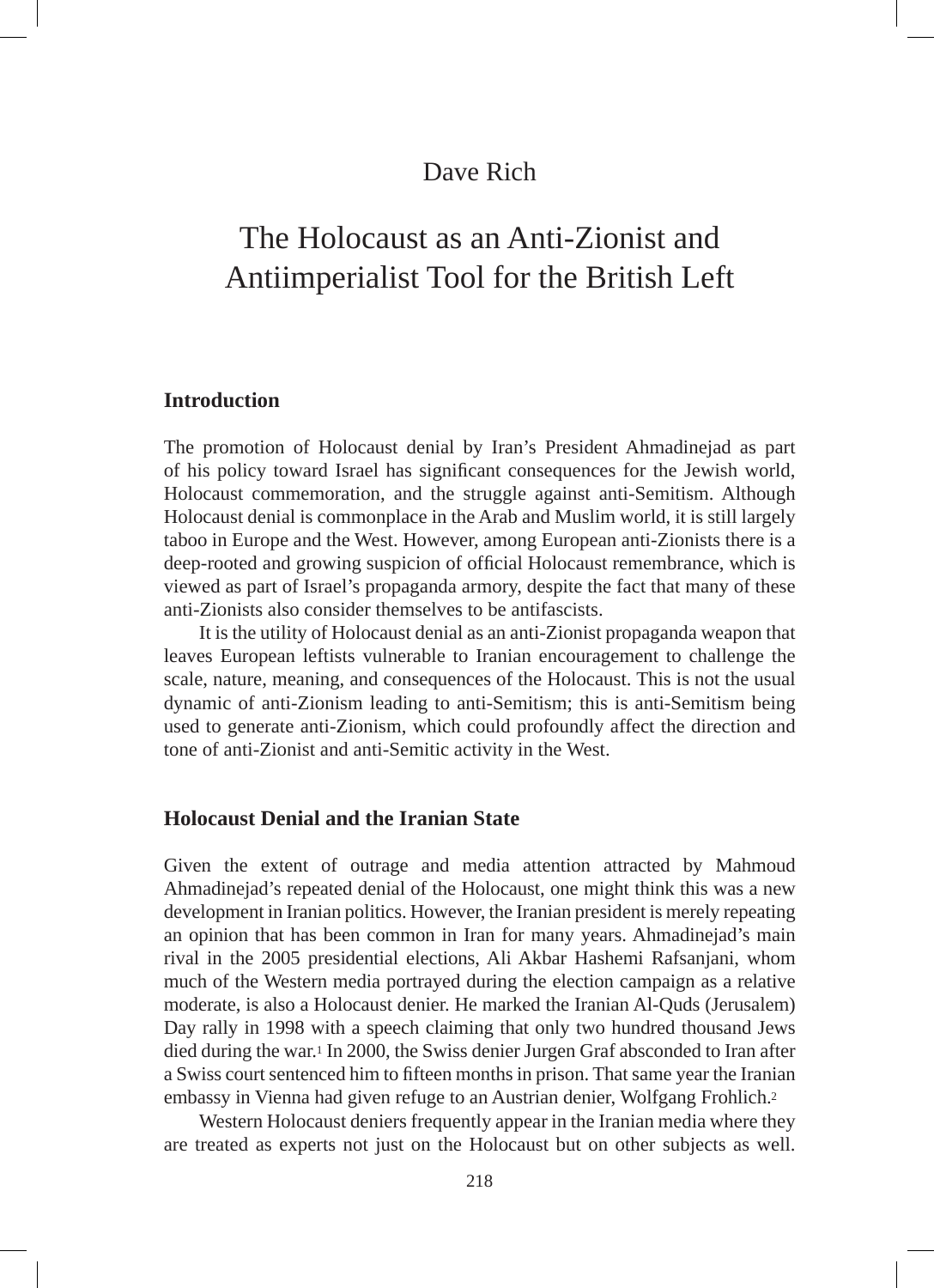Mark Weber, director of the Institute for Historical Review in California, was interviewed by Iran's Mehr news agency to give his thoughts on Israel's war against Hizballah in 2006.3 Michele Renouf, who has become Britain's foremost Holocaust-denial activist, appeared on Iran's Sahar TV to discuss the French presidential elections.4 Iran's overseas English-language television station, Press TV, has promoted the work of British Holocaust Denier Nicholas Kollerstrom.5

What is perhaps different about President Ahmadinejad's approach is that he has promoted Holocaust denial as a centerpiece of his stated policy on Israel. In his 2007 Al-Quds Day speech, Ahmadinejad repeated his view that the Holocaust is a "myth" and that Western governments "are in the grips of the claws of Zionism," before proposing that Israeli Jews be deported en masse to Canada and Alaska.6

The highpoint of his strategy was the hosting in Teheran of the International Conference to Review the Global Vision of the Holocaust in December 2006, attended by notorious Holocaust deniers from around the world including Robert Faurrison, David Duke, Michele Renouf, Frederick Toben, and Ahmed Rami. The conference was organized by the previously well-respected Institute for Political and International Studies, which is linked to the Iranian Foreign Ministry, and much of the financial cost was covered by the Iranian government. The conference program included discussion of whether the Holocaust happened and sessions on anti-Semitism, Nazi-Zionist collaboration, and what has been dubbed "the Holocaust industry."

# **Holocaust Denial after Teheran**

The most significant outcome of the conference was the establishment of the World Foundation for Holocaust Studies, to be run by a five-person committee who are all Holocaust deniers from Western countries: Michele Renouf of Britain, Fredrick Toben of Australia, Serge Thion of France, Christian Lindtner of Denmark, and Bernhard Schaub of Switzerland. The Iranian official appointed as general secretary of the foundation, Mohammad Ali Ramin, is not only a Holocaust denier but also claims that AIDS, SARS, and bird flu are "interrelated" with the Holocaust story.7 The foundation's plans include holding another conference, the production and distribution of denial propaganda, and other activities all potentially funded by the Iranian government.

Renouf first came to prominence as a regular observer in court during David Irving's failed libel trial against Deborah Lipstadt in 2000. The following year, she was at the center of an ambitious plan to secure funding for Irving from Prince Fahd bin Salman of Saudi Arabia, son of the governor of Riyadh and eldest nephew of King Fahd. Renouf arranged for Irving and Fahd to meet and terms for the funding were agreed, but the prince died before any money changed hands.8

Since then Irving has spent time in an Austrian prison for denying the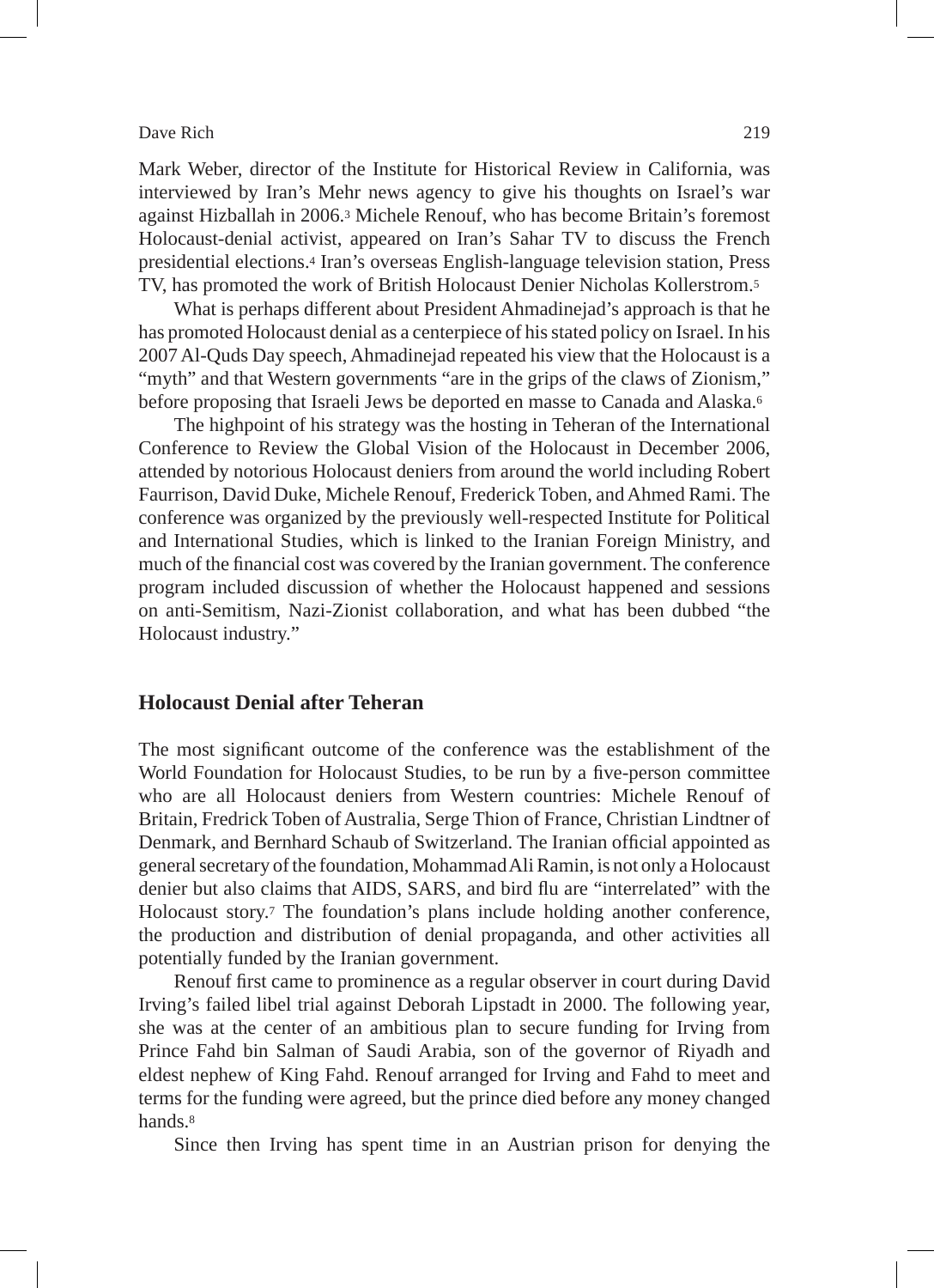# 220 The Holocaust as an Anti-Zionist and Antiimperialist Tool for the British Left

Holocaust in a 1989 speech, but since his release he has wasted no time resuming activity. He visited Hungary, where he has a new publisher, in March 2007, and addressed a public rally organized by the far-Right Hungarian Justice and Life Party to mark Hungary's National Day. The rally later degenerated into a riot between far-Right supporters and the police.9

Irving also has visited Poland, twice, where he was expelled from the International Book Fair in Warsaw, the United States, and Spain, and held a speaking tour of the UK with the intention of relaunching his career in his home country. This included a controversial, and fiercely protested, appearance at the prestigious Oxford Union on 26 November 2007 along with the leader of the far-Right British National Party, Nick Griffin.

Meanwhile Irving has attempted to refine his views on the Holocaust. He has conceded that somewhere in the region of 2.5 million Jews were killed in Sobibor, Belzec, and Treblinka, but not at Auschwitz — and Hitler was "completely in the dark" about these killings.10 This marks something of a return for Irving to his position on publication of his *Hitler's War* in 1977 — that there were mass killings of Jews of which Hitler was entirely ignorant — before his shift to outright Holocaust denial on publication of *The Leuchter Report*11 in 1988. Irving has presumably made this concession for tactical reasons as he tries to recover his shattered reputation, but his website is still full of Holocaust-denial material.12

There is no evidence of Iranian backing for Irving, who raises all his money from private donations and book sales. It seems, though, that Iranian promotion of Holocaust denial has breathed new life into a movement that was, in Europe at least, moribund. International denial conferences have since been proposed — though not, at the time of writing, convened — in Argentina and Italy, where Faurisson was prevented from delivering a lecture at the University of Teramo when the university authorities closed the campus for the day.<sup>13</sup>

# **Anti-Zionism and the Holocaust**

The idea that Holocaust denial is a way to undermine Israel's legitimacy is a seductive one, and not just for Iran. Official Holocaust commemoration in Britain was formalized in 2001 around Holocaust Memorial Day (HMD), but is under attack from many in the Muslim community and on the far Left who see it as being linked to support for Israel. In January 2007, the local authority in Bolton, a town in the northwest of England, canceled the town's HMD event in favor of a more general Genocide Memorial Day, a move that the Muslim Council of Britain (MCB) and others have called for on a national scale for some time. Bolton's Genocide Memorial Day — Britain's first — was held in June 2007 and organized as a multifaith event.14 That Bolton Council's decision to cancel their HMD event was, in part, a protest against Israeli policy was made clear by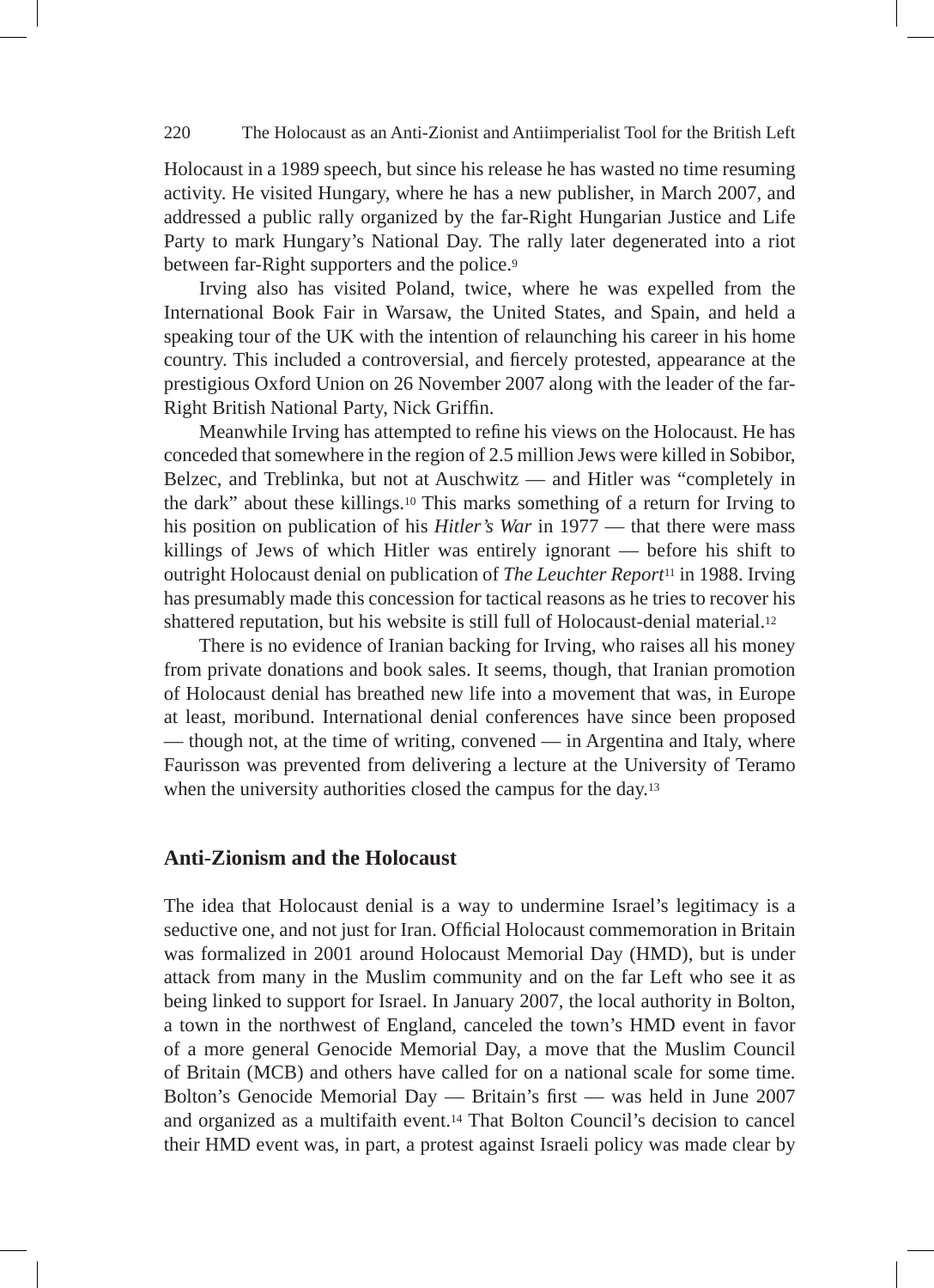the secretary of the local interfaith council who said "the war in Lebanon had influenced my decision and others."15

The British government is firm in its commitment to HMD as a national event. In October 2006, the then secretary of state for communities and local government, Ruth Kelly, cited the MCB's refusal to attend HMD as one of the reasons why the government decided to break off relations with them. The MCB eventually bowed to government pressure and attended HMD in 2008, but then again boycotted the ceremony in January 2009, seemingly in protest against Israel's actions in Gaza earlier that month.

Despite its establishment origins, the creation of HMD would appear to be a victory, and a useful tool, for antifascist campaigning. But the growing hostility of parts of the Left to official Holocaust commemorations reveals much about changing attitudes toward Jews.

In January 2007, during Holocaust Memorial Week (HMW), the Scottish Palestine Solidarity Campaign (SPSC) organized a series of readings of Jim Allen's play *Perdition*, which uses the complex case of Rudolf Kastner and the destruction of Hungarian Jewry to charge that Zionists collaborated with the Nazis in implementing the Holocaust.16 The play was strongly challenged on factual grounds, most notably by Sir Martin Gilbert<sup>17</sup> and David Cesarani,<sup>18</sup> but remains a powerful piece of anti-Zionist propaganda. The allegation of collaboration between Zionists and Nazis as "a means of morally discrediting the Jewish people and delegitimizing the state of Israel"19 is an invention of Soviet anti-Zionism that has outlived its creator.

In addition to readings of *Perdition*, the SPSC also organized meetings featuring Lenni Brenner, author of *Zionism in the Age of the Dictators*,20 which formed the basis for much of *Perdition*. Brighton and Hove PSC did the same, inviting Brenner to speak on "Zionist Collaboration with Nazi Germany." It may well be that the current Iranian promotion of outright Holocaust denial, and the growing support in parts of the British Left for Hizballah and Iran, is what has given the SPSC and others the confidence to challenge mainstream Holocaust commemoration head-on.

The recasting of Holocaust commemoration from an anti-Zionist perspective is more than just an anti-Israeli propaganda tactic. Holocaust denial and Holocaust commemoration possibly constitute the last taboo in the Left's attitude toward Jews, and it is being broken. The Muslim Public Affairs Committee (MPACUK)<sup>21</sup> has suffered no political cost whatsoever within the anti-Zionist world for the financial support given to David Irving by its founder and leading activist, Asghar Bukhari.22 MP George Galloway's Respect Party and the Stop the War Coalition have little to say about Iranian state support for Holocaust denial. Galloway remains a presenter on Press TV.

The anti-Zionist utility of Holocaust denial increasingly outweighs the need to remember the victims of Nazism in some political circles, where subverting mainstream Holocaust remembrance is seen as an anti-Israeli act. Even those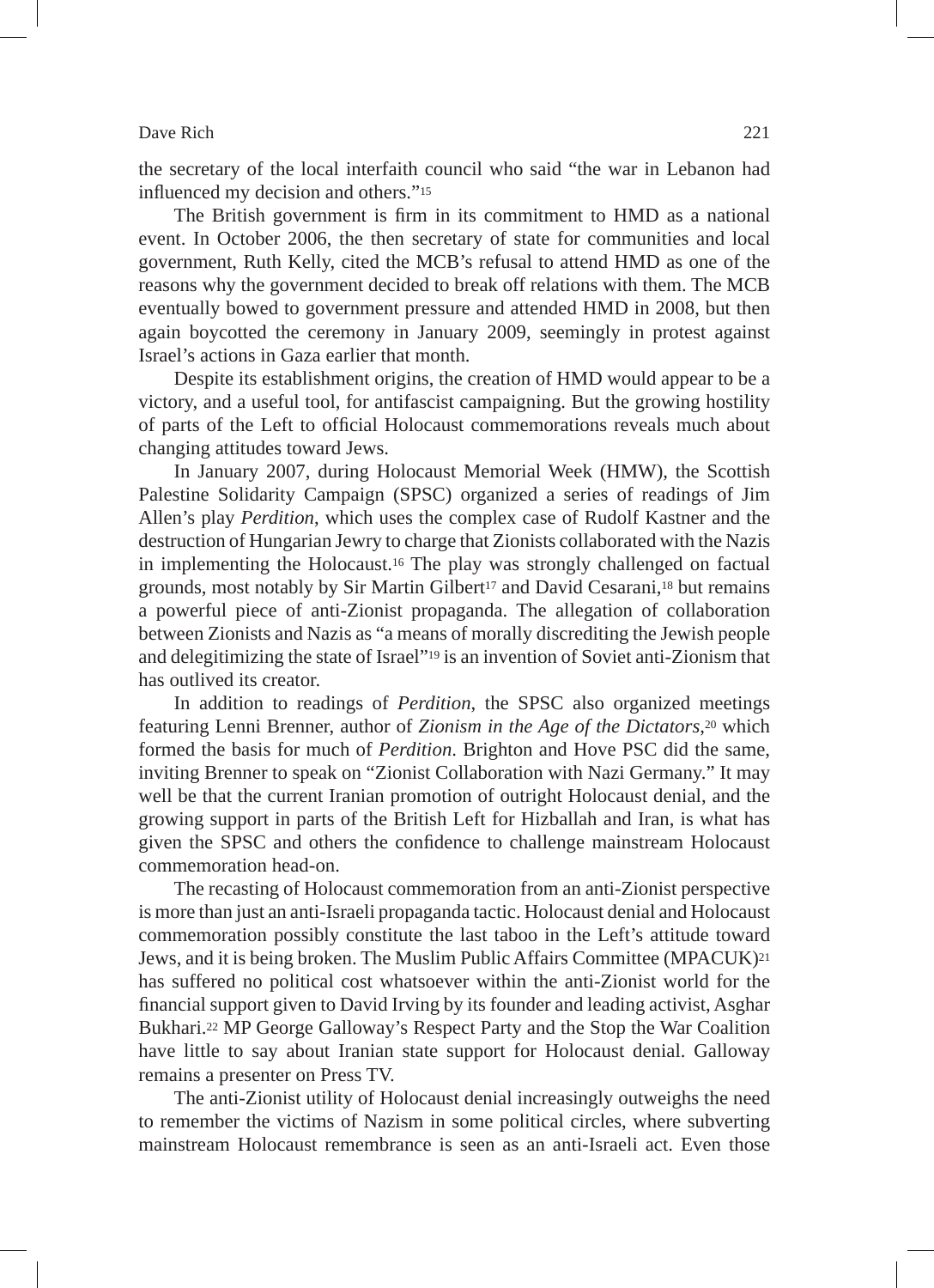# 222 The Holocaust as an Anti-Zionist and Antiimperialist Tool for the British Left

within the anti-Zionist Left who object to this rarely do so on principle. One Socialist Workers Party (SWP) activist who publicly objected to the SPSC's plans wrote that: "My qualms about the staging of *Perdition* during HMW are tactical. The Zionists have certainly controlled the discourse about Holocaust remembrance for many years, and have aggressively quashed the truth about Zionist collaboration with Nazis."23

The truth about Zionist, non-Zionist, and anti-Zionist behavior during the Holocaust has been researched and written about extensively elsewhere. The aim here is not to set straight the distortions of Brenner, Allen, and others but to shed some light on where their obsessions might lead. For while the SWP worried about tactics, the strategic aims of the SPSC were revealed by its chair, Mick Napier, in a letter to *Socialist Worker* defending the SPSC's actions. Napier argued that Holocaust commemoration was used "to 'justify' the mass murder and expropriation of the Palestinians," and that "An accurate understanding of the Nazi Holocaust is essential to grasp modern Israeli savagery towards the Palestinian people. The political link between Palestine and the Nazi mass murder of Jews in 1942–5 is not the prerogative of the SPSC."24

# **Antiimperialism and the Holocaust**

The idea that Holocaust denial can be a central part of the struggle against Israel has long been the basis of a sustained marketing campaign by neo-Nazis and Holocaust deniers to potential sources of funding and support in the Arab and Muslim world. Typical of this was Ernst Zündel's open letter to the Muslim world, *The West, War, and Islam*, which set out the full scope of the international Jewish conspiracy under such headings as "The International Zionists," "The International Secret Societies," "The International Bankers," and "International Communism," and then concluded with an appeal for funds:

The Islamic world has the financial means to publish, broadcast or otherwise disseminate the historical, factual data leading to the truth…. There are at this moment already in existence organizations which, if properly funded, could become the nucleus of an independent, worldwide information network capable of countering the now virtually unopposed Zionist disinformation and hate propaganda networks. One such example is the Zundelsite, a United States based website that has exposed the so-called "Holocaust" as an extortion tool…that yields Israel the money, power and excuse to occupy the Palestinians and to intimidate its neighbors such as Syria, Lebanon, Iran and other Arab nations.… Take the Holocaust away, and you will have severed the financial water well that feeds an evil oligarchy and repressive system!25

For neo-Nazis, Zionism encompasses much more than just Israel and its supporters,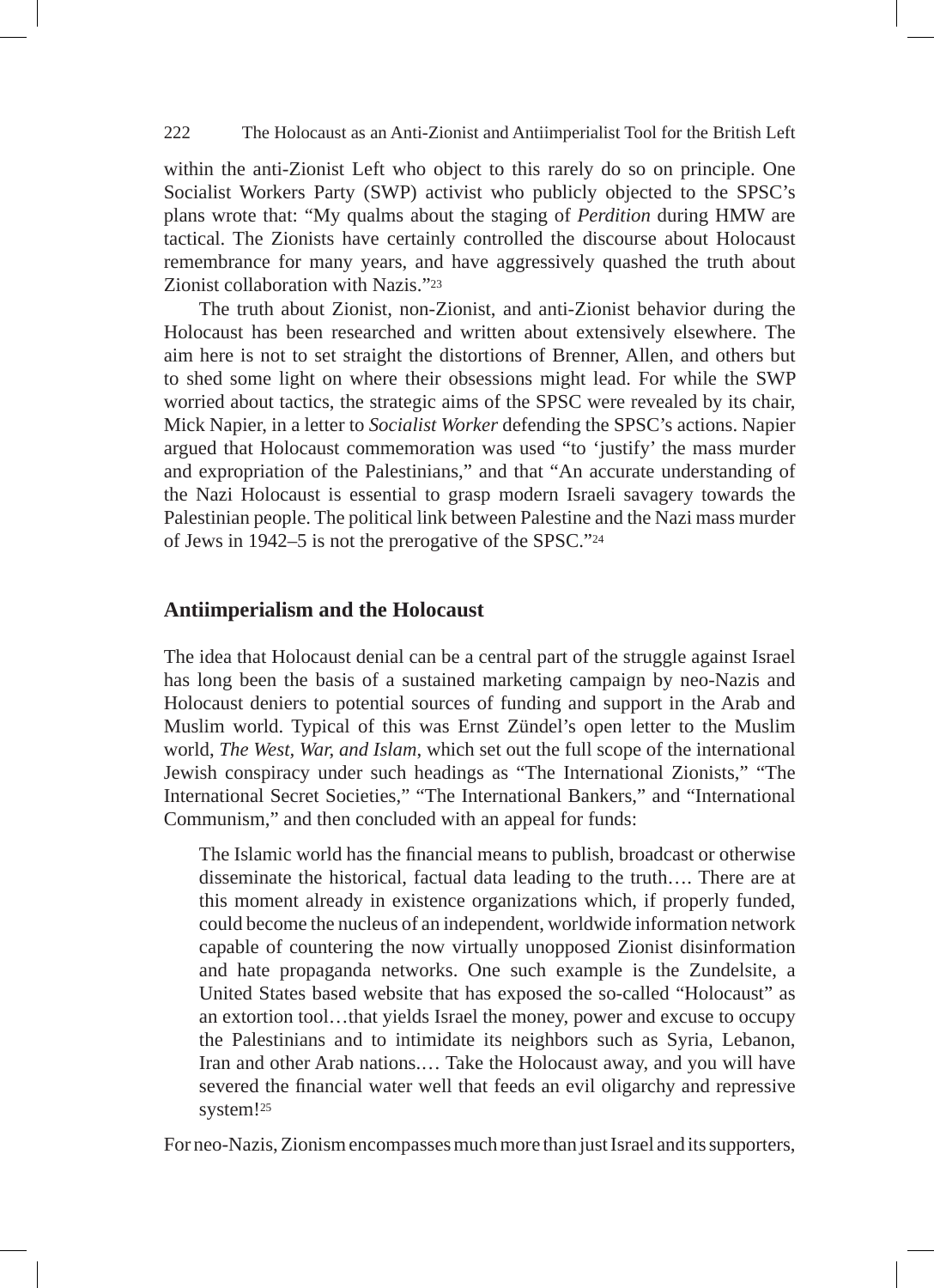and Holocaust denial is about much more than just undermining Israel. The Western response to the Holocaust forms the basis of the entire postwar European liberal consensus and the multiethnic societies that neo-Nazis so despise. As British National Party (BNP) leader Nick Griffin wrote, in the days before he felt it politically expedient to mask his party's anti-Semitism:

For the last fifty years the vision underlying all the vile sickness of this Age of Ruins has been the so-called "Holocaust." There is no need to elaborate on the way in which the work of revisionist historians and forensic examinations have nailed the absurd lie that Nazi Germany, in the midst of a wartime shortage of labor and materials, gassed or otherwise systematically exterminated six million Jews. What does need to be stressed is the extent to which this nonsense underpins not just the Zionist state of Israel and Jewish power worldwide but the entire edifice of global liberalism…. The New World struggling to be born cannot do so until this lie is publicly exposed, ridiculed and destroyed…members of the British National Party have a duty to be involved as active participants in the revisionist struggle.26

Hatred of liberal democracies is not limited to the far Right, and Holocaust denial has more than just an anti-Zionist utility. The high-profile promotion of Holocaust denial by Ahmadinejad has taken Holocaust denial out of the hands of the far Right and put it firmly on the agenda of the leftists and Islamists who make up the new global antiimperialism. Some, like Paul Eisen of Deir Yassin Remembered, are sympathetic to outright Holocaust denial.27

Most, like Norman Finkelstein, do not deny the facts of the Holocaust but have the same political purpose: to attack the "Holocaust industry" that they see as propping up Israel, Zionism, and organized Jewish power. In this formulation, Holocaust denial is about denying the meaning and consequences of the Holocaust rather than necessarily denying the facts of the Holocaust itself. For the SPSC, Holocaust commemoration is little more than a cynical propaganda tool of the Western powers:

Increasingly, Holocaust Commemoration has become a travesty, devoid of any moral compass that condemns today's mass killing of brown-skinned people for oil or strategic goals. Holocaust commemoration has been embraced by our Government, currently involved in the genocidal occupation of Iraq, and Zionists who defend Israel's ethnic cleansing of Palestine. The Israeli Declaration of Independence claims the Holocaust as a justification for this apartheid state. Tony Blair's ministers attend Holocaust Commemorations one day and then the next day they ratchet up the rhetoric against asylum seekers and immigrants that the extreme right, including the Nazi BNP, are feeding on.28

The collapse of traditional divisions between Right and Left and the political confusion engendered by 9/11 and subsequent events, have led to the growth of a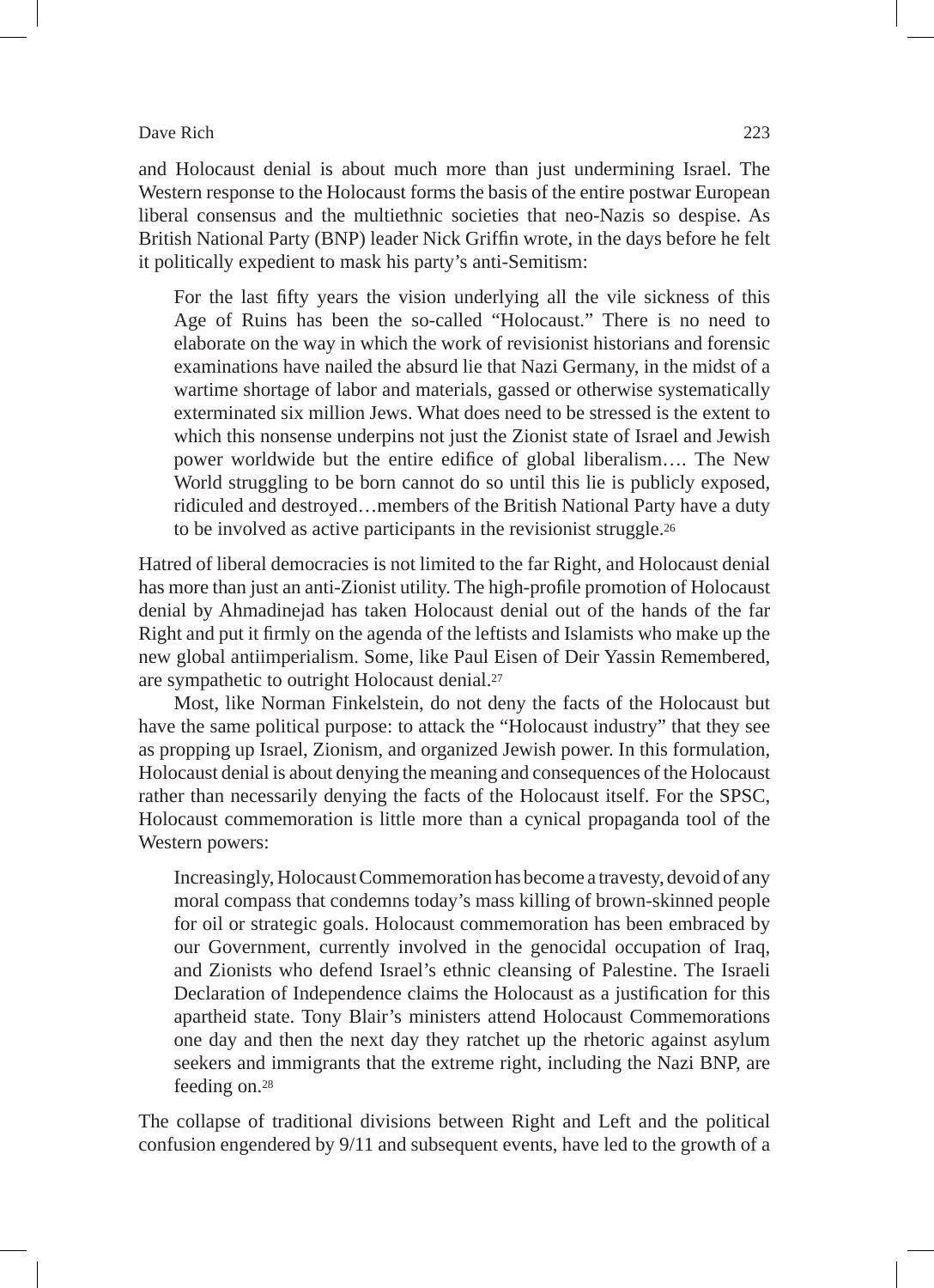# 224 The Holocaust as an Anti-Zionist and Antiimperialist Tool for the British Left

political subculture that is home to the antiwar movement, antiglobalizers, radical street politics, and populist political leaders. The appetite within this amorphous movement for conspiracy theories and the instinctive mistrust of official accounts of contemporary and historical events has opened up a political space beyond the far Right in which questioning and denying the Holocaust is no longer the anathema it once was.

The musician Gilad Atzmon performed regularly at SWP events despite having called for Holocaust deniers to be encouraged as assets in the struggle against Anglo-American policy in the Middle East.29 The SWP only dropped Atzmon after protests from Jewish anti-Zionists within their political circles. The newly-formed Committee for Open Discussion of Zionism — "a group of scholars, campaigners and lawyers…which aims to defend the principle of free speech on debate over Israel,"30 is eerily reminiscent of the Committee for Open Debate on the Holocaust, one of the oldest Holocaust-denial websites. Few on the anti-Zionist Left are ready to denounce Holocaust denial — or indeed any form of anti-Semitism — when it comes in antiimperialist packaging.

# **Contemporary Leftist Attitudes toward Jews**

Older generations on the Left took part in a sympathy for Israel that was linked to the emotional power of the Holocaust. Whereas, for these generations, the Holocaust and subsequent birth of Israel were tangible events, for the younger generation it is increasingly a source of resentment. This is a generation for whom the universal messages of the Holocaust are axiomatic, but the particularist Jewish messages are poorly understood and seem anachronistic and unnecessary.

The image of Israel as a perpetrator of "Nazi-lite" ethnic cleansing facilitates the role-reversal in Napier's claim that "An accurate understanding of the Nazi Holocaust is essential to grasp modern Israeli savagery towards the Palestinian people." In this version of Holocaust remembrance, history is not studied so as to understand Jewish suffering at the hands of European anti-Semitism. Instead it is the Palestinians who are the "true victims" of the Holocaust, are still suffering its consequences today, and to whom Europe owes its historic "moral debt." This is particularly the case in Britain, which has no history of Nazi occupation and collaboration but instead carries "the colonial guilt" of the Balfour Declaration.

Some of those who compare Israel to Nazi Germany acknowledge that they do so for tactical reasons, rather than because they believe the comparison to be factually accurate. For example, Richard Falk, the UN special rapporteur on human rights in the Palestinian territories, admitted invoking the Israel-Nazism comparison because "you have to shout to be heard": accusing the Jewish state of behaving like Nazis gets attention, he argued, even if "The references to the Holocaust and to the Nazi policies were not meant to be literal comparisons."31 However, the claim that Zionists, having collaborated with Nazis in perpetrating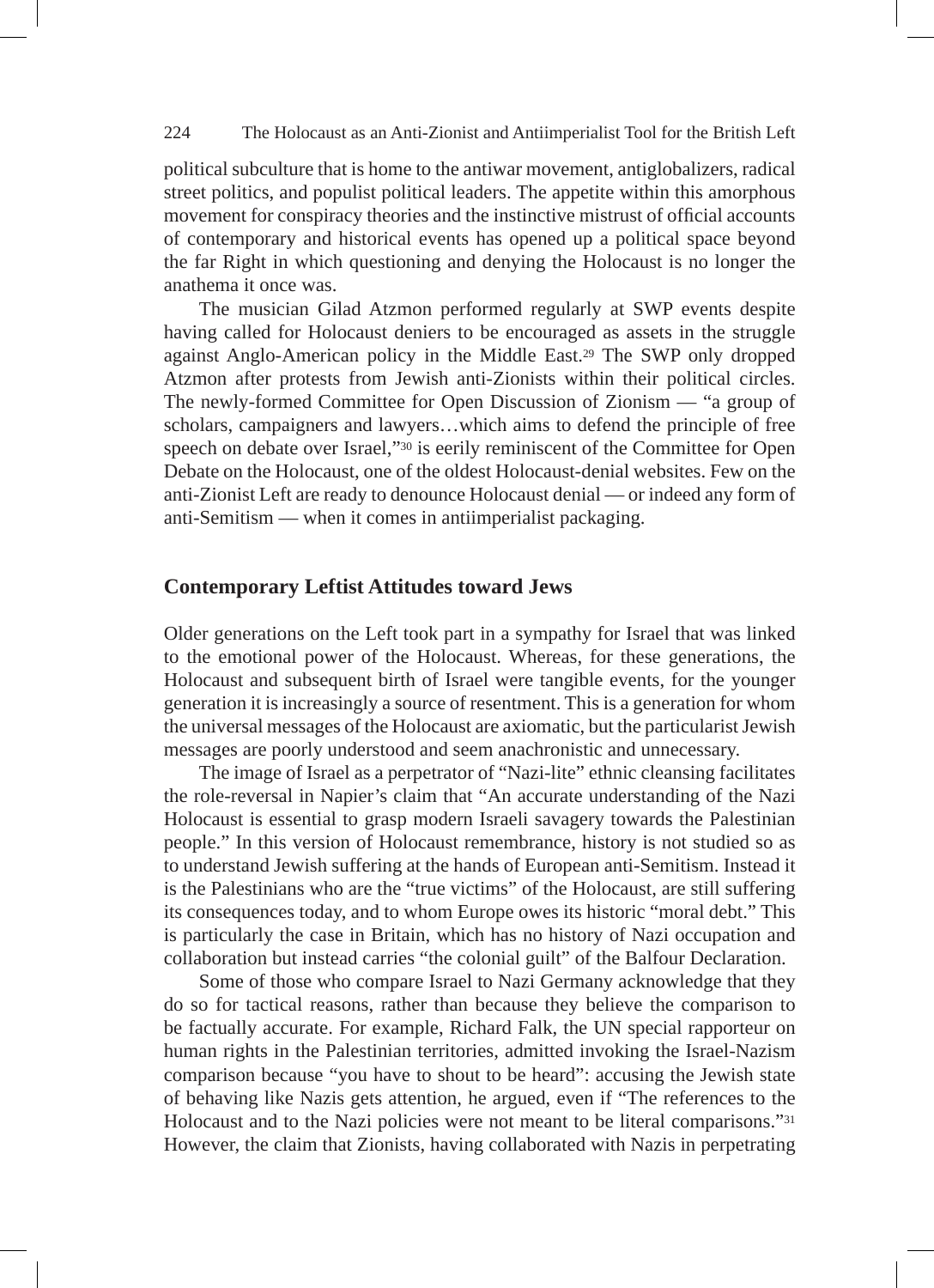the Holocaust, are now inflicting similar misery on the Palestinians, serves another purpose, neatly solving the moral dissonance for those who define themselves as both antifascist and anti-Zionist. Reinterpreting the Holocaust as a Zionist crime is in itself a form of Holocaust denial, the purpose of which is to erase the link between the destruction of European Jewry and its rebirth in Israel.

This also profoundly affects attitudes toward Jews within parts of the Left. First, the notion that the Zionist movement could act as equal partners with Nazi Germany, at a time when ordinary Jews were at their most powerless and desperate, raises Zionism to a level of power and malevolence that traces a direct line to *Protocols*-style conspiracy theories. This has strong resonance in a political milieu that accepts conspiracy theories about Zionist or Jewish control of American foreign policy and the Iraq war.

Second, this determination to bracket together Zionism and Nazism has led to inevitable claims that their contemporary adherents, in the form of Israel and its supporters on the one hand, and neo-Nazis on the other, are in practical alliance. Thus the SPSC website gave these three reasons for the importance of their Holocaust Memorial Week events: "Open, ethnic cleansers now occupy senior positions in the nuclear-armed Israel government; Racist, extreme-right parties inspired by the Nazis are now growing across Europe; Political Zionism and extreme right-wing parties have usually cooperated against the left."32

Articles in the far-Left press have even suggested the prospect of British Jews voting in significant numbers for the BNP.33 It is true that the BNP currently claims that its obsessive anti-Semitism is now consigned to its past. In a bizarre twist, however, the only people who take this seriously are anti-Zionists excited by the illusory prospect of such an alliance, which would allow them to marry together the two sides of their political identity.

The significance of this is more than just rhetorical. Leftists view Nazism as the ultimate evil and neo-Nazism as a movement that must be opposed at all costs. That Zionists could, in the leftist imagination, cooperate with and support the contemporary far Right, just as their forebears are accused of doing during the Holocaust, is proof that Zionists are beyond redemption.

Furthermore, in Western Europe neo-Nazis are regularly denied the same freedom of association and freedom of speech that others enjoy, as part of the legal and policing framework that exists in many countries to prevent Nazism's return to power. By associating Israel and its supporters — in reality, the overwhelming majority of Jews and their mainstream institutions — with the contemporary far Right, and thereby labeling them as racists or fascists, anti-Zionists build the rationale for arguing that Jews, too, should be denied these basic rights unless they disassociate themselves from Israel and Zionism.

This has been the logic behind repeated attempts to ban, or severely limit the activities of, Jewish societies at British universities since the 1970s.34 This dynamic reached its peak during and after Israel's war against Hamas in Gaza in January 2009. The Israel-Nazi comparison was ubiquitous in anti-Israeli discourse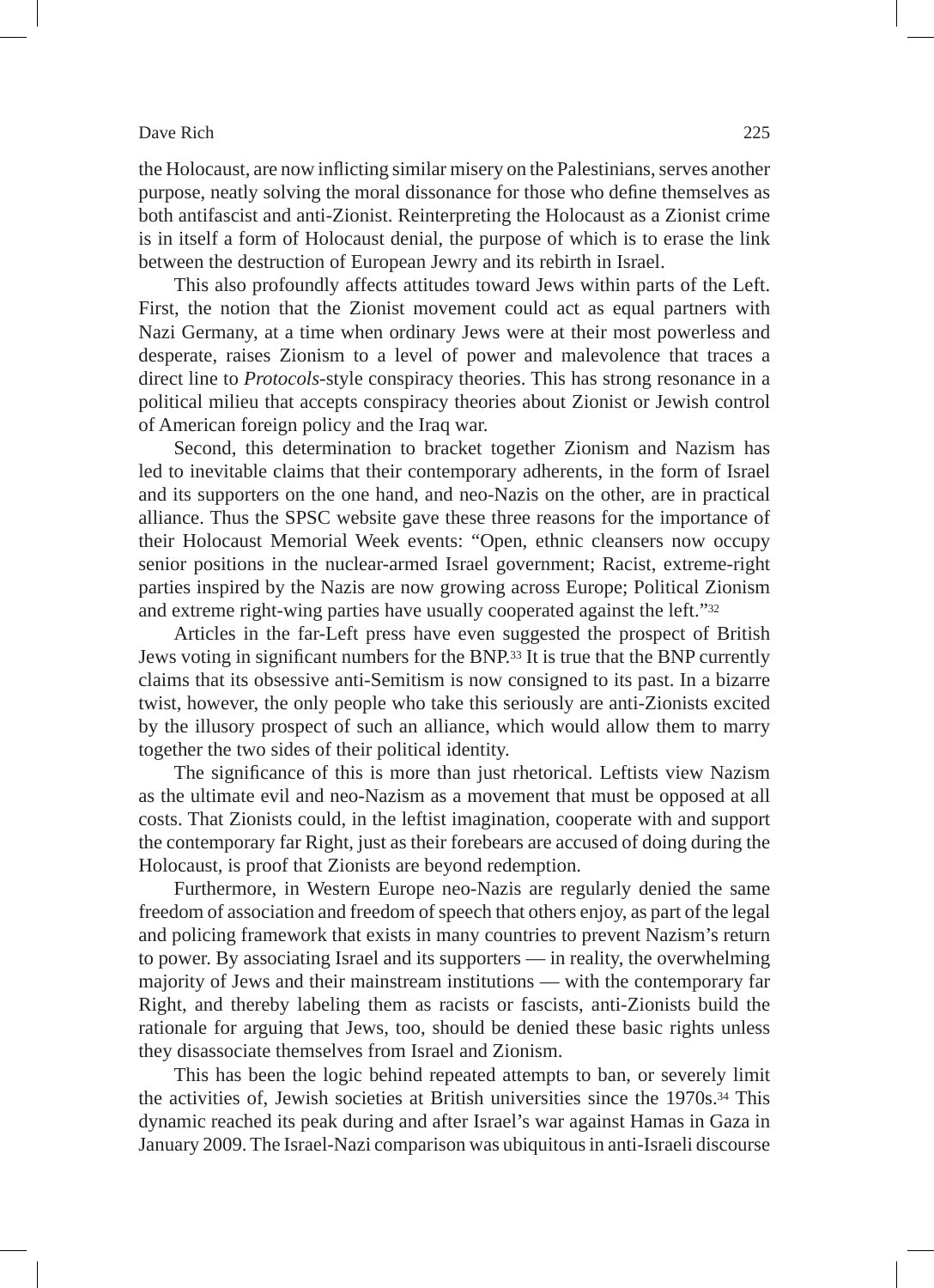# 226 The Holocaust as an Anti-Zionist and Antiimperialist Tool for the British Left

during that period, and there was a significant growth in the anti-Israeli boycott movement, which, if it gains mass support, will inevitably have a negative impact on Jewish communal life in the UK 35

# **Conclusion: Legal and Educational Responses**

If the memory and meaning of the Holocaust has become a key battleground, then Jewish communities need to recognize that and prepare accordingly. Responses to Holocaust denial traditionally follow two paths: prosecution and education. Many European countries have laws against Holocaust denial that were introduced in the early 1990s to combat a resurgent neo-Nazi movement, and there have been prosecutions for Holocaust denial in several European countries. All EU states are now required to have laws that are capable of prosecuting Holocaust denial where it can be shown to be inciting racial hatred.

It is questionable, though, whether this approach is the most appropriate way to deal with those who question or deny the Holocaust so as to attack Zionism and Israel. Prosecutions for Holocaust denial can even be counterproductive in a post-Danish-cartoons world, allowing Islamist groups to argue, however inaccurately, that Europe has double standards when it comes to free speech.36

For this and other reasons, prosecutions are probably not the right way to counter this new assault on the memory of the Holocaust. Education will bring greater benefits; but, again, the Holocaust education that has won the Jewish community allies against neo-Nazi anti-Semitism is not necessarily appropriate for dealing with those who attack the memory of the Holocaust as a way of undermining Israel. Holocaust education has always emphasized its universalist messages, to great effect in building broad coalitions against the far Right. However, the specifically Jewish messages about the Holocaust and its meaning for Diaspora Jewish life, Zionism, and the need for Israel are not widely understood outside the Jewish world.

To counter the anti-Zionist interpretations, distortions, and denial of the Holocaust, Jewish communities should be bolder in promoting these messages alongside their existing educational work. Holocaust denial, like much of contemporary anti-Semitism, may look as it always has done, but it has adapted subtly to fit the times. The Jewish response needs to do the same if it is to meet this challenge.

# **Notes**

1. "Rafsanjani Supports French Muslim Author, Condemns 'Zionist Propaganda,'" BBC Monitoring, 26 January 1998, transcribed and translated from a speech broadcast on Voice of the Islamic Republic of Iran, 23 January 1998.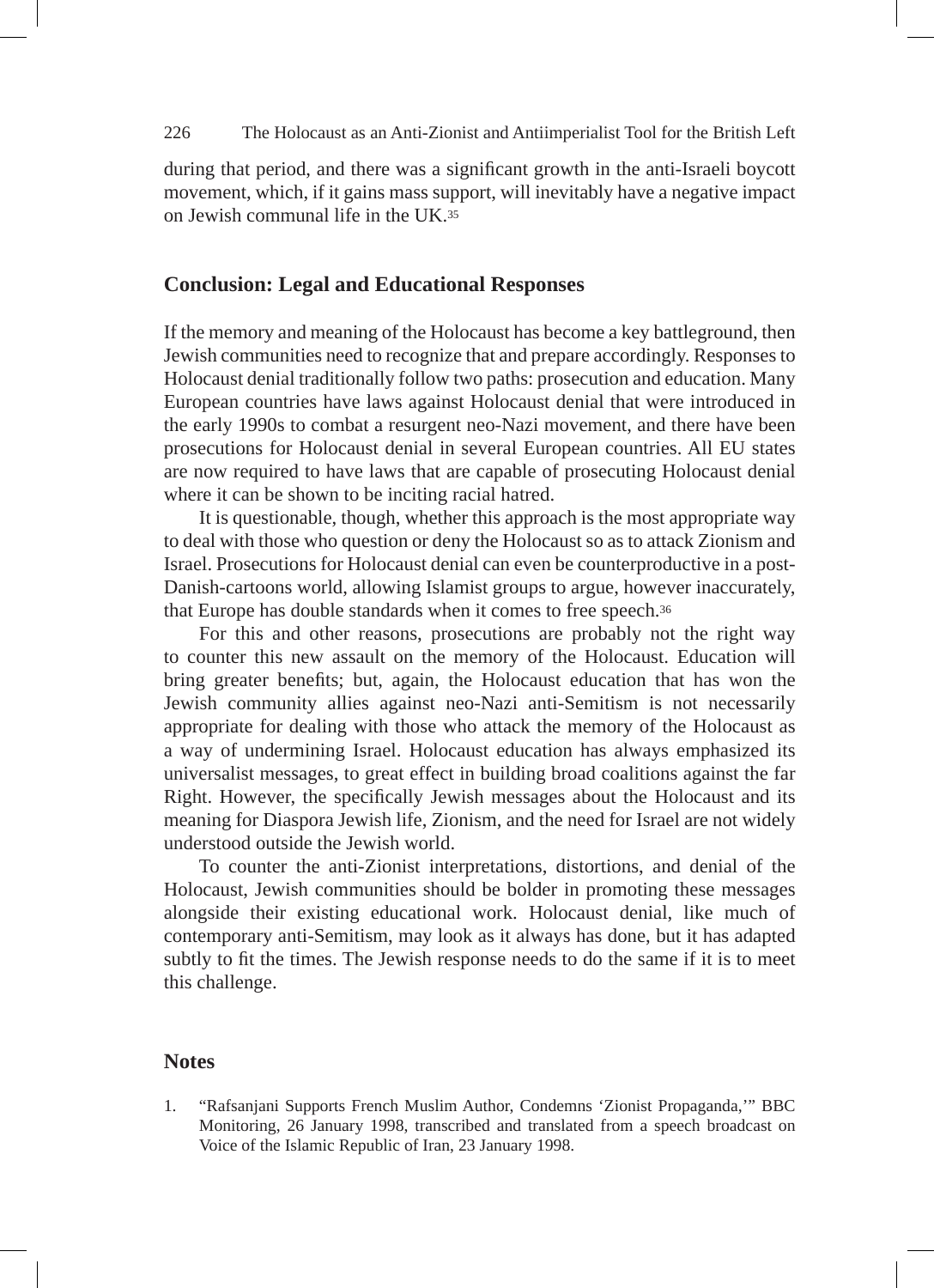- 2. "Swiss Revisionist Forced into Exile for 'Thought Crime,'" Institute for Historical Review, www.ihr.org, 24 December 2000.
- 3. Mehr News Agency, "Hezbollah Fights with Remarkable Determination against Zionist Enemy," 1 August 2006.
- 4. See www.youtube.com/view\_play\_list?p=FC70E9DF0175965C (viewed 19 October 2007).
- 5. Nicholas Kollerstrom, "The Walls of Auschwitz," 18 May 2008, www.presstv.com/ Detail.aspx?id=56287&sectionid=3510303 (viewed 4 August 2009).
- 6. "The Holocaust an 'Infallible Fabrication' of the West Iran President," BBC Monitoring, 5 October 2007, transcribed and translated from a speech broadcast on Voice of the Islamic Republic of Iran.
- 7. MEMRI Special Dispatch Series 1186, "Iranian Presidential Advisor Mohammad Ali Ramin: 'The Resolution of the Holocaust Issue Will End in the Destruction of Israel,'" 15 June 2006.
- 8. D. D. Guttenplan and Martin Bright, "David Irving's Secret Backers," *The Observer*, 3 March 2002.
- 9. "Hungarian Protests Turn Violent," *BBC Online*, 15 March 2007.
- 10. Matthew Taylor, "Discredited Irving Plans Comeback Tour," *The Guardian*, 29 September 2007.
- 11. A work by Fred A. Leuchter claiming there were no homicidal gas chambers at Auschwitz. Irving published the book in the UK, writing a foreword for it.
- 12. www.fpp.co.uk.
- 13. Marta Falconi, "Italian University Bars Holocaust Denier," Associated Press, 18 May 2007.
- 14. Amanda Smith, "Town Marks Genocide Memorial Day," *Bolton News*, 15 July 2007.
- 15. Rachel Fletcher, "'Sacks Told Blair: We Do Not Need Holocaust Day,'" *Jewish Chronicle*, 2 February 2007.
- 16. Jim Allen, *Perdition* (London: Ithaca Press, 1987).
- 17. Martin Gilbert, "To Stage or Not to Stage: The Case of *Perdition*," Britain/Israel Public Affairs Committee, March 1987.
- 18. David Cesarani, "The Perdition Affair," in Robert Wistrich, ed., *Anti-Zionism and Antisemitism in the Contemporary World* (London: Macmillan, 1991), 53–60.
- 19. Robert Wistrich, "The New War against the Jews," *Commentary*, May 1985.
- 20. Lenni Brenner, *Zionism in the Age of the Dictators* (London: Croom Helm, 1983).
- 21. Not related to the American organization of the same name.
- 22. Jamie Doward, "Muslim Leader Sent Funds to Irving," *The Observer*, 19 November 2006.
- 23. "SWP Force Resignation of Member from the Scottish PSC over *Perdition*," *Harry's Place*, 19 January 2007.
- 24. Mick Napier, "Raising the Issues over Holocaust Memorial Day," *Socialist Worker*, 27 January 2007.
- 25. Ernst Zündel, *The West, War, and Islam*, 1980; updated (2005) edition available at www. vho.org/aaargh/fran/livres5/zunwestwarislam.pdf (viewed 29 November 2007).
- 26. Nick Griffin, "'Populism' or Power?" *Spearhead*, 324, February 1996.
- 27. "…Palestinians must know that they are not just facing the might of the Israeli state but also the power of organized world Jewry and its primary arm, the Holocaust. Perhaps Palestinians should consider lobbing a few stones in that direction. Perhaps we all should." Paul Eisen, "The Holocaust Wars," 20 May 2005, www.zundelsite.org/zundel\_ persecuted/may20-05\_eisen.html (viewed 29 November 2007).
- 28. "Holocaust Commemoration Week Events in Scotland, 2007 Jan 20–28," Scottish Palestine Solidarity Campaign, www.scottishpsc.org.uk (viewed 13 December 2006).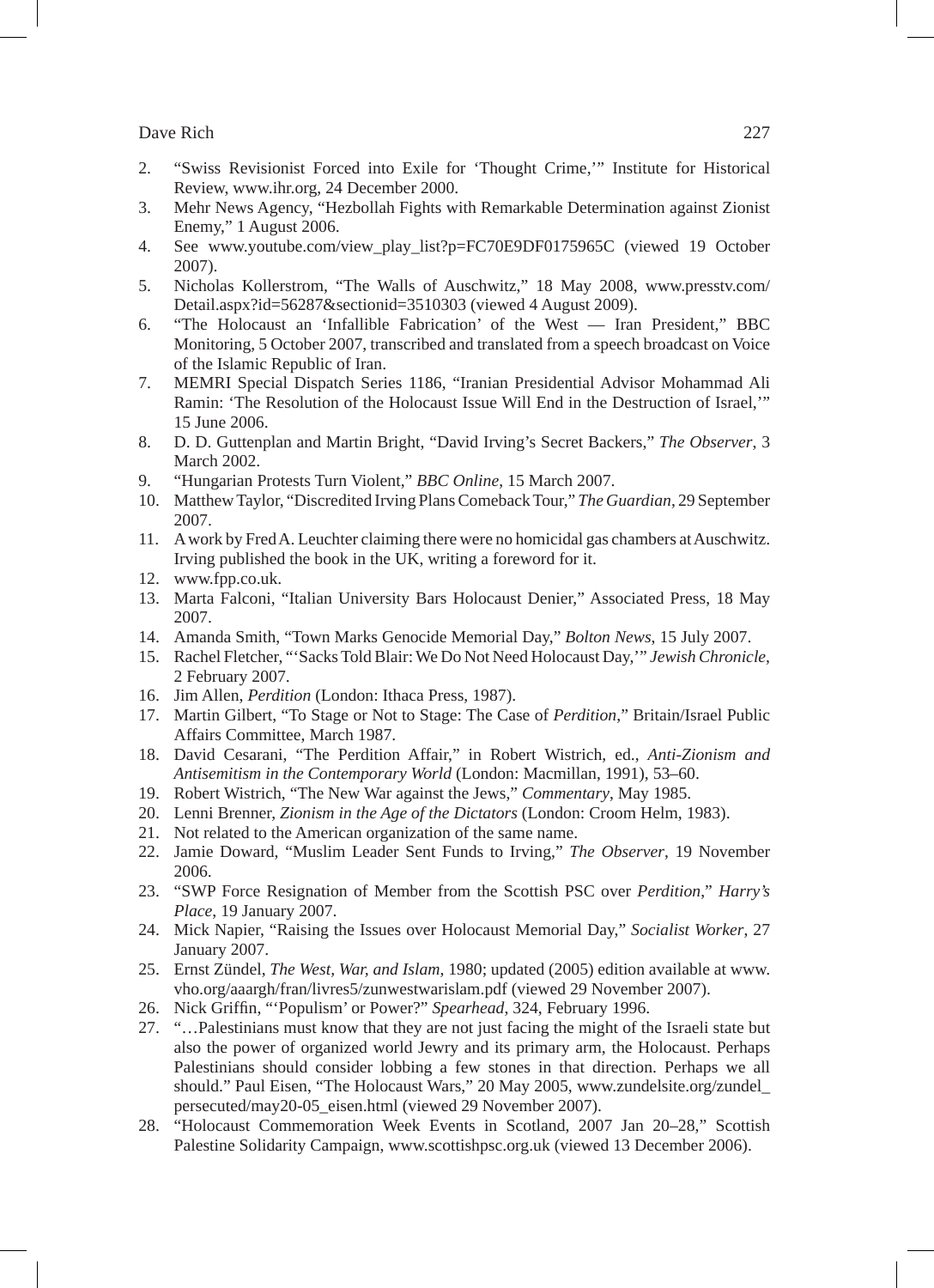- 228 The Holocaust as an Anti-Zionist and Antiimperialist Tool for the British Left
- 29. I tend to believe that the Holocaust narrative that is forcefully imposed on us all is there to silence some alternative interpretations of WWII events. I do believe that if we really want to stop Anglo-Americans from killing in the name of democracy we better re-open a genuine debate. Stopping Bush and Blair in Iraq, stopping those warmongers from proceeding to Iran and Syria is a must. If history shapes the future, we need to liberate our perspective of the past, rather than arresting revisionists, we simply need many more of them. We must let go; we must Re-arrange the  $20<sup>th</sup>$ century.

 Gilad Atzmon, "Re-Arranging the 20th Century: Allegro, Non Troppo," www.gilad. co.uk, 23 February 2006 (viewed 19 October 2007).

- 30. David Castle, "Pluto Threatened over Israel Book," www.redpepper.org.uk/article609. html (viewed 25 October 2007).
- 31. Linda Mamoun, "A Conversation with Richard Falk," *The Nation,* 17 June 2008.
- 32. www.scottishpsc.org.uk (viewed 22 January 2007).
- 33. It remains to be seen how the BNP will continue to evolve under Griffin's leadership. However, given its current political trajectory, the possibility of the BNP making a pitch for the support of a right-wing minority within the Jewish community on an anti-Muslim programme, as the far-right party Vlaams Belang has successfully done in Belgium, cannot be excluded. Indeed, BNP member and veteran fascist John Bean recently made the point that, "minus the anti-Semitism," a section of the Jewish community will "like much of what we have to say. The mere fact of our opposition to the Muslim threat, which lusts to wipe them off the face of the earth, guarantees some do." Such an alliance is, at any rate, a lot more likely than the socalled "symbiotic relationship" between the BNP and Muslim extremists that exists only in the imagination of the all-party parliamentary inquiry into anti-Semitism.

 Geoff Brown, "Why Muslims Are These Men's Current Target," *Morning Star*, 20 September 2006.

34. Most British university student unions, including the National Union of Students, have policies that prevent racists or fascists from organizing or speaking on campus. The 1975 UN Resolution 3379 that defined Zionism as a form of racism enabled anti-Zionist activists to argue that Zionist speakers and organizations — in practice, the Union of Jewish Students and individual Jewish societies — should be prevented from operating on university campuses under this "no platform" policy.

 There have been two waves of explicit attempts to ban Jewish societies at British universities: 1977 (Brighton Polytechnic, the School of Oriental and African Studies, Warwick University, Salford University, Bristol University, Hatfield Polytechnic, North London Polytechnic, and York University) and 1985–1986 (Sunderland Polytechnic, Birmingham University, the School of Oriental and African Studies, South Bank Polytechnic, City of London Polytechnic, and Heriot-Watt University). Other attempts to ban Jewish societies or limit their activities to exclude anything related to Israel and Zionism have included Warwick University (1974 and 1981), Coventry Polytechnic (1975), Wolverhampton Polytechnic (1979), North London Polytechnic (1980), South Bank Polytechnic (1983), the London School of Economics (1989), and Leeds University (2006).

 These lists are not exhaustive. It should be noted that most of these efforts failed when put to the vote in their student unions. There have been many more motions put to student unions that have branded Zionism as racism but not explicitly called for the Jewish society to be excluded.

35. For further discussion, see Dave Rich, "Holocaust Resonance," www.hurryupharry. org/2009/02/26/holocaust-resonance/ 26 February 2009 (viewed 4 August 2009).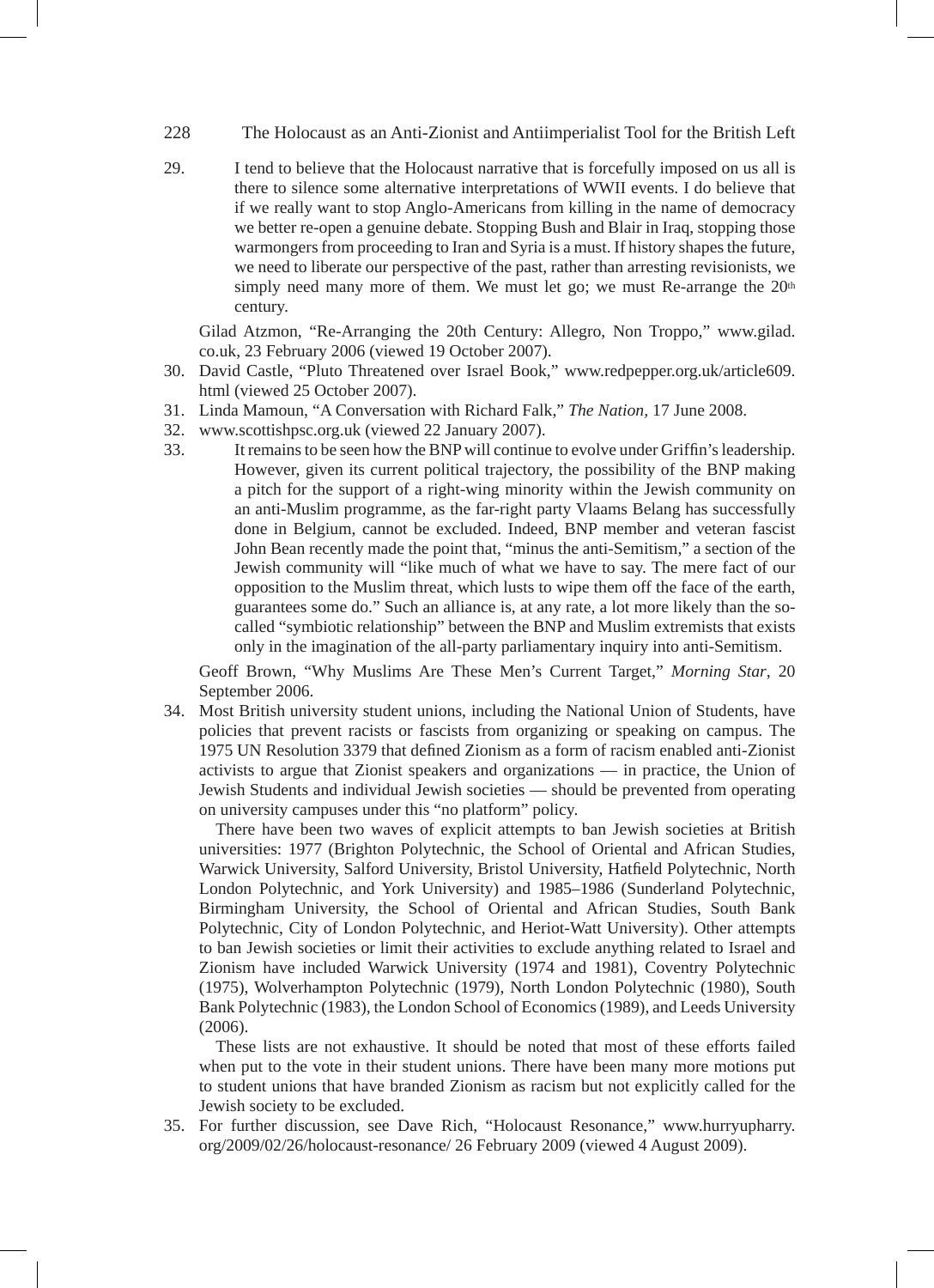36. It is worth noting that Holocaust denial is subject to prosecution not because it offends Jews but in cases where it potentially incites anti-Semitism and encourages neo-Nazism among non-Jews. This is an important distinction when compared to the Danish cartoons of Mohammed, which provoked protests from Muslim communities on the basis that they offended their religious sensibilities.

*Dave Rich is deputy director of communications at the Community Security Trust, which provides security and defense services to the UK Jewish community and advises the government and police on anti-Semitism and terrorism.*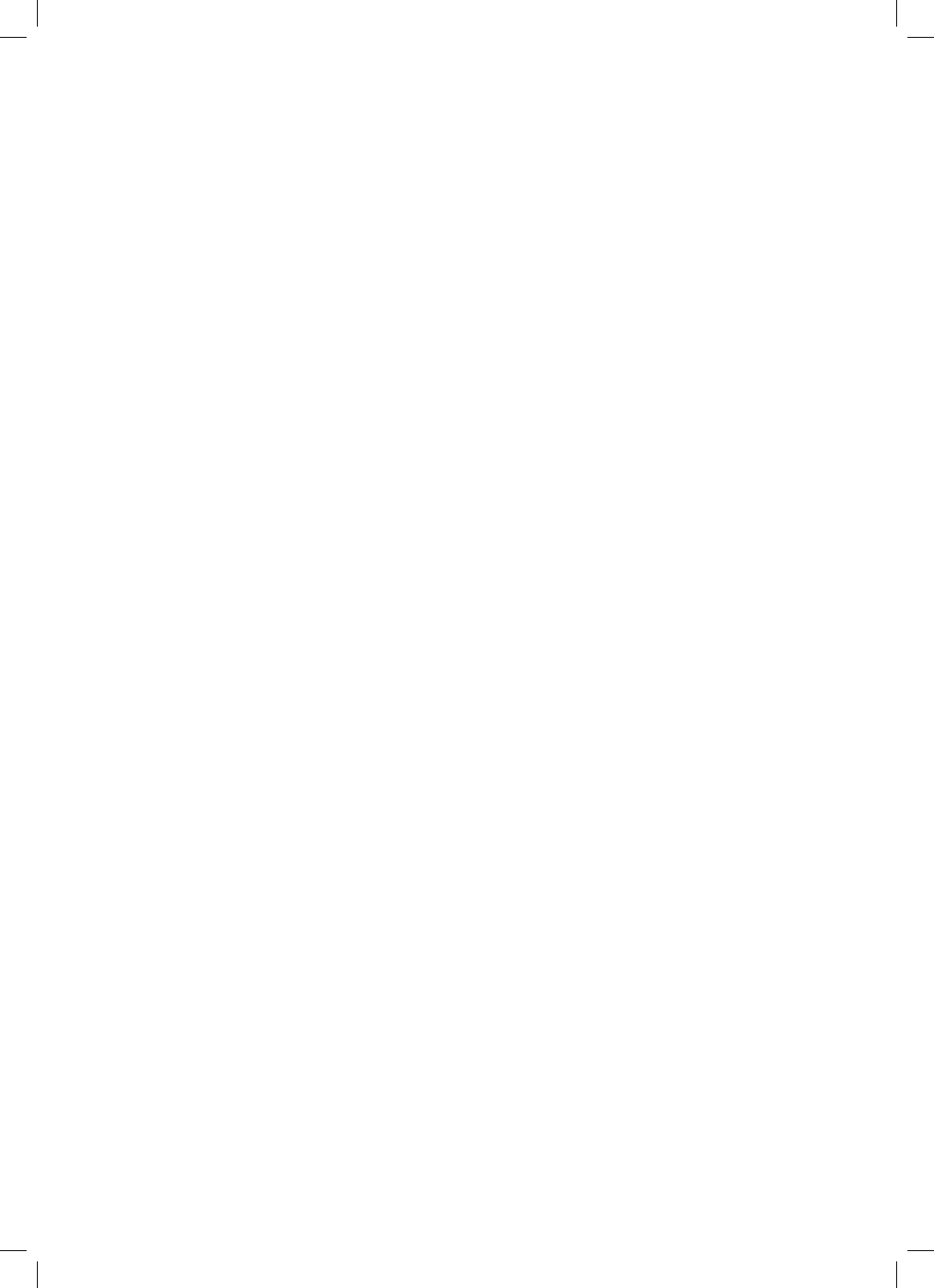# **A**

Abbas, Mahmoud 50 Abraham 82 Abu Dhabi 50 Abu Halabiyah, Ahmed 39 A-Chard 49 Adelaide Institute 51 Adorno, Theodor W. 164 Afghanistan 48, 97–98 Africa 154, 194 *Aftenposten* 29, 111 Ahenakew, David 34 Ahmad, Rif'at Sayyed 50, 187 Ahmadinejad, Mahmoud 17–18, 20–21, 27, 30–31, 35–38, 42–44, 48, 113, 186, 193, 201, 218–219, 223 Akef, Mohammed Mahdi 49 *Al Rai-Al Aam* 106 Alabama 54 *Al-Akhbar* 105 Al-Aqsa Martyrs Brigade 38 Al-Aqsa University 189 Alaska 219 Albania 215–216 Albright, Madeleine 211 al-Faisal, Saud 48 Algeria 105 *Al-Goumhouriya* 105 *Al-Hayat* 190–191, 193 al-Janfawi, Khaled 193 Alkalay, Sven 217 al-Khazen, Jihad 190–192 Allen, Jim 221–222 *Al-Liwaa Al-Islami* 50, 187, 190 Almagor, Gila 201 *Al-Manar* 187–188 Al-Quds (Jerusalem) 35–36, 218–219 al-Rantisi, Abd al-Aziz 189 *Al-Risala* 189

Alsace 40 al-Sadat, Anwar 41 *Al-Sharq Al-Awsat* 193 *Al-Siyassa* 193 al-Zu'but, Musa 187 America *see* United States American Jewish Committee 19 Améry, Jean 75 Amin, Idi 34 Amsterdam 40, 86, 110, 122, 130, 132 Amsterdam University 122 Ankara 40 Anne Frank Foundation 85–86 Anti-Defamation League (ADL) 17, 19, 39, 55, 105, 109, 111–112, 118, 123, 131, 166 anti-Israelism 20, 30 anti-Semitism 20, 24, 29–30, 33, 42, 49–50, 52–54, 64–65, 69–71, 73, 75, 85, 87, 96, 101–104, 106, 108, 111, 131–133, 138, 146–147, 155, 160, 168–169, 176, 179–181, 184–187, 192, 199–200, 218–219, 223–226 anti-Zionism 52, 102–103, 133, 177, 179, 187, 199, 218, 220–226 Antonescu, Ian 63 Antwerp 140 apologies 16, 62, 126, 136, 139–145, 148 Applebaum, Anne 197 Arab League 41, 50 Arendt, Hannah 15, 33, 176–177 Argentina 160, 220 Armenia 23, 81–82, 154, 200 Arnold, Agnieszka 66 Arrow Cross 65 Asia 154 Associated Press 119 Athens 43, 129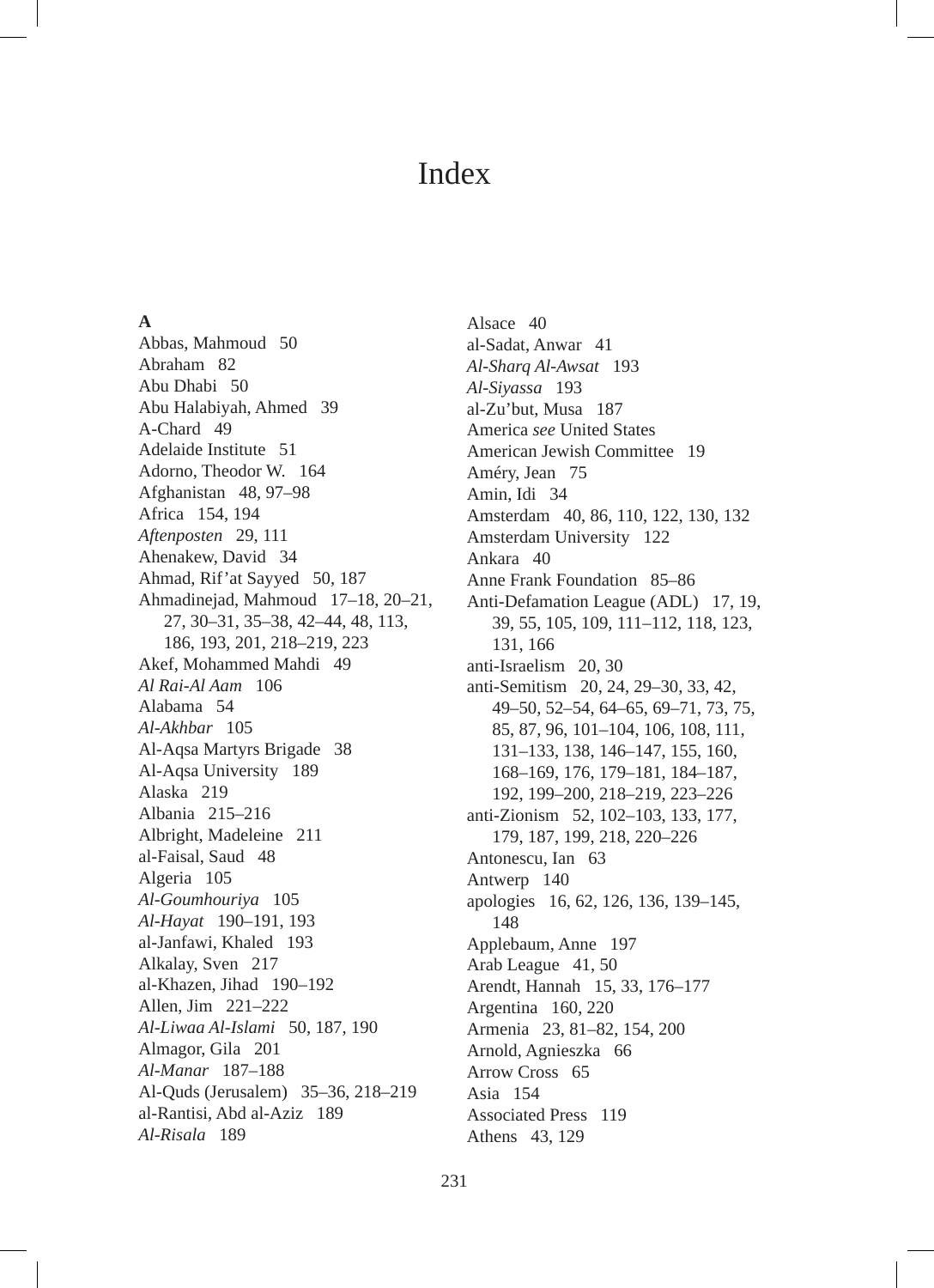Atiya, Hayat al-Hwayek 191–192 Atzmon, Gilad 224 Auckland 124 Auschwitz, Auschwitz-Birkenau 47, 51, 65, 71, 73, 75, 87, 91–93, 96–97, 102, 106, 110–111, 118, 123, 125, 130, 142–143, 152, 157–158, 163–165, 175, 182, 184–185, 188, 196–198, 203, 220 Australia 51, 154, 219 Australian Civil Liberties Union (ACLU) 51 Australian League of Rights 51 Austria 25, 41, 48, 60–63, 72, 95, 98, 104, 130–131, 136–137, 148–149, 167, 200, 204, 215, 218–219 Ayatollah Khomeini 35 Azrieli Foundation 156

# **B**

Babi Yar 84, 165 Bahrain 105 Balkans 72, 210, 214 Baltimore Jewish Council 123 Banja Luka 212 Barak, Ehud 105 Bardèche, Maurice 47 Barnouw, David 84–85 Bauer, Yehuda 81, 112, 148, 153, 159, 196, 200 Baumann, Zygmunt 20 Bavaria 74 Bazyler, Michael 167 Beck, Glenn 118 Beirut 33, 193 Beit Berl College 188 Beizer, Serah 147 Beker, Avi 61, 138, 165 Belarus 62 Belgium 42, 105, 111, 131, 140, 167 Belgrade 210 Bell Canada 124 Bellahadi, Choukri 105 Belzec 220 Benaji, Naji 106 Berenbaum, Michael 15, 154

Bergen-Belsen 19, 72, 124, 153, 204 Berlin 19, 39–40, 75, 81, 117, 148, 196, 199–200 Berlin Philharmonic Orchestra 148 *Berliner Zeitung* 107 *Berlingske Tidende* 139 Bern 108 Beth Shalom Holocaust Memorial and Education Center 158 Bialystok 81 bin Salman, Fahd 219 Bishara, Azmi 188 Bitburg 71–72 Bitola (Monastir) 215 Blair, Tony 131, 223 Bleiburg 215 Bloomgarden, Kermet 85 Blüdnikow, Bent 139 Blüm, Norbert 108 Bogdanov kraj (prison) 216 Bollinger, Lee 37 Bolton 131, 220 Bosnia, Bosnia-Herzegovina, Herzegovina 81–82, 131, 200, 209, 211–214, 216–217 *Boston Globe* 117 Bothe, Helga 204 Braham, Randolph 65, 68 Brazauskas, Algirdas 94, 143 Brazil 106, 110 Brcko 212 Brenner, Lenni 221–222 Brighton 221 Brinkman, Fenny 132 Britain (UK, the) 33, 53, 71, 92, 97, 106–108, 110, 117, 130–131, 133, 148, 154, 158, 193, 215, 218–221, 223–226 British National Party (BNP) 220, 223, 225 Bruland, Bjarte 165 Brunner, Alois 41 Brussels 105, 111, 140 Bubis, Ida 196 Bubis, Ignatz 126, 196–197 Bucharest 64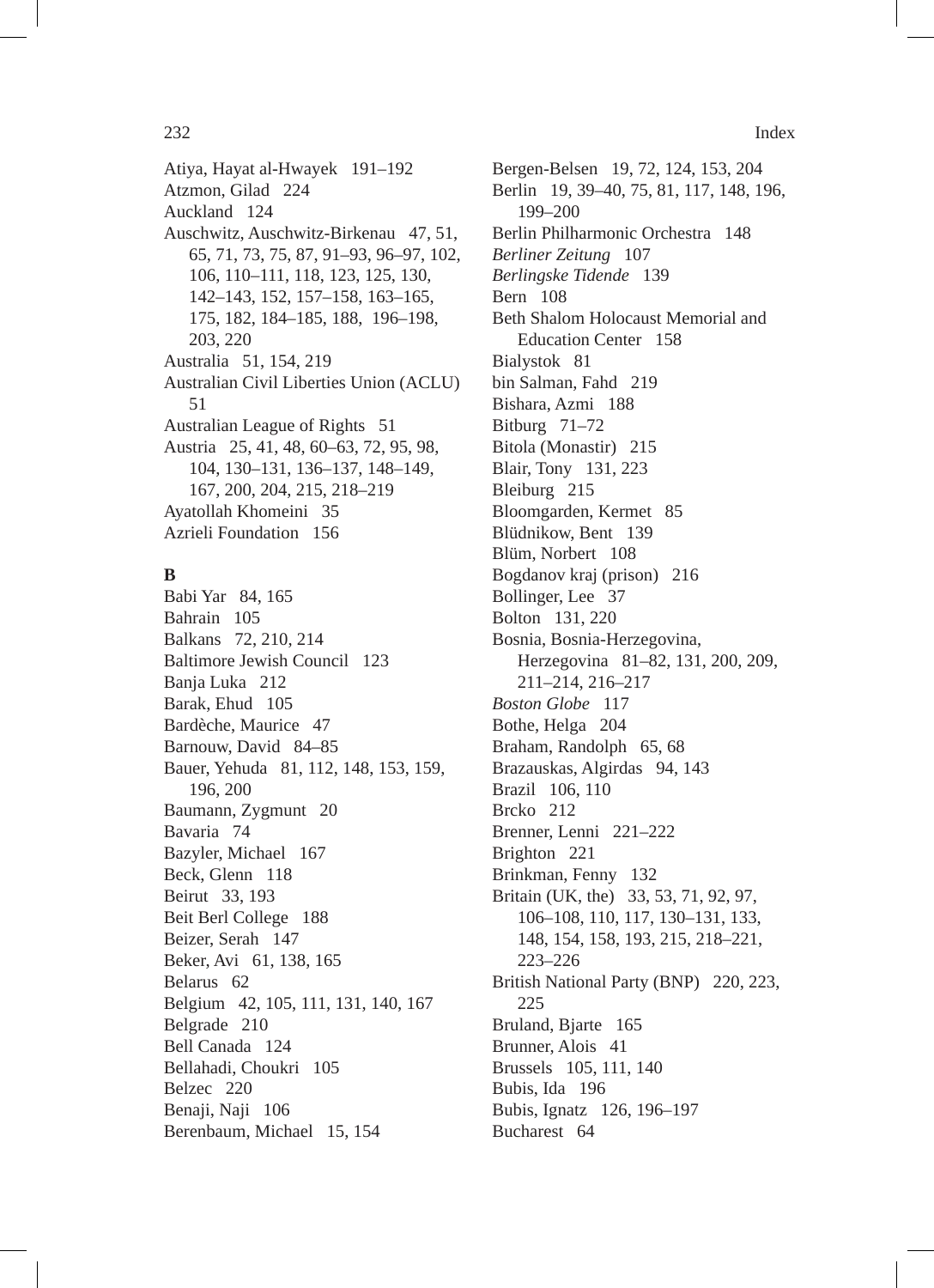Buchenwald 18, 47, 121, 165 Büchner, Georg 75 Budapest Holocaust Museum and Documentation Center 143 Bukhari, Asghar 221 Bulgaria 144, 210, 215 Bush, George W. 98, 122 Buzatu, Gheorghe 64 Byrd, Robert 96

# **C**

Cairo 18, 28, 33–34 Calderoli, Roberto 42 California 156, 219 Cambodia 82 Canada 17, 34, 51, 97, 101, 107, 118, 124, 137, 154, 156, 160, 219 Carmon, Yigal 192 Carter, Jimmy 50 Catholic Church (the Church) 73–74, 79, 87, 119, 145–147, 178 Cavalli, Franco 108 CCOJB 42, 111 CDH party (Belgium) 42 Celan, Paul 164 Celle 153 Center for Bio-Ethical Reform 119 Center for Jewish Documentation 148 Central Council of Jews in Germany 19, 98, 119, 196 Central Europe 60, 147 Ceresnjes, Ivan 83, 134, 207–209, 213 Cesarani, David 221 Cetinje 216 Chamberlain, Neville 117 Chechnya 131 Chicago 133 Chirac, Jacques 137, 139 Chretien, Jean 97 Christianity 147, 178 *Church Times* 110 Churchill, Winston 92 Ciampi, Carlo Azeglio 53 CIDI (Dutch Center for Information and Documentation Israel) 56–57 Ciempozuelos 109

CJO 57, 141 Clarke, Charles 130 Clinton, Bill 211 Coetzee, J. M. 119 Cohen, William 211 Cole, Tim 85, 164 Cologne 118 Columbia University 37 Committee for Open Debate on the Holocaust 224 Committee for Open Discussion of Zionism 224 communism, communists 26, 64, 66, 68, 82, 87, 93–96, 107, 142–143, 208–209, 213, 215–216, 222 Community Security Trust of Great Britain 53 Conqueror Real Estate 124 Constanta 19 Cooper, Abraham 168 Copenhagen 139 *Corriere della Sera* 131 Cotler, Irwin 101 CRIF 159 Croatia 73, 145, 153, 208–209, 211, 213–215, 217 Czech Republic 167

## **D**

D'Escoco Brockmann, Miguel 17 Dachau 106 *Dagbladet* 106 *Daily Star* 105 Daoud, Mohammad 187–190 Darby, Larry 54 Darcos, Xavier 159 Darquier de Pellepoix, Louis 47 Dartmouth University 169 Darwish, Adel 193 Daübler-Gmelin, Herta 98 David S. Wyman Institute for Holocaust Studies 70, 160 Davis, Karen 121 Dayan, Moshe 107 de Gaulle, Charles 179 de Jong, Lou 141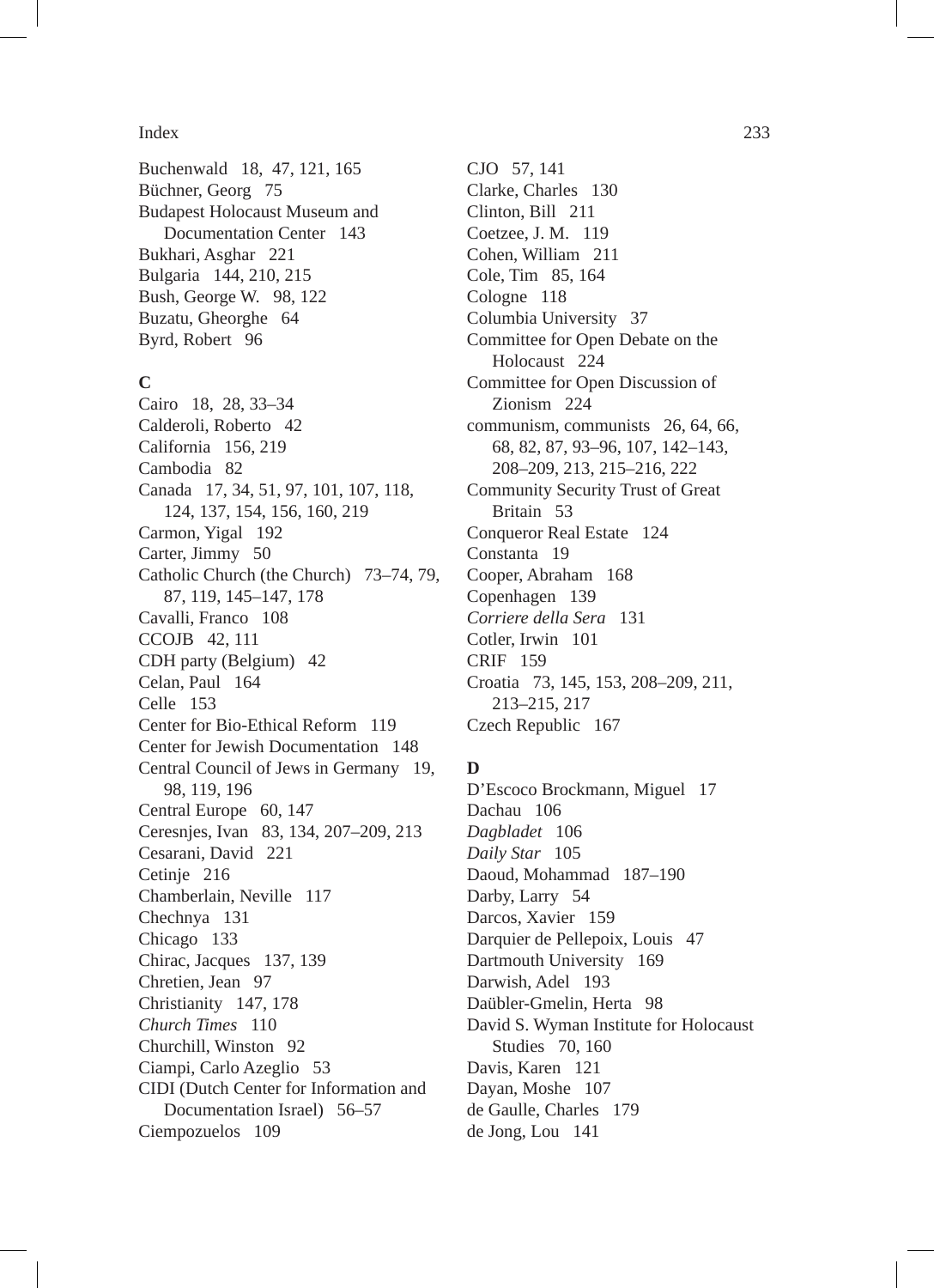de Menthon, François 137 Deir Yassin Remembered 223 Demjanjuk, John 18 Demnig, Gunter 166 Democratic Party (U.S.) 19 demonization 20, 26, 79, 101–103, 112, 116 Denmark 139–140, 219, 226 DePaul University 133 *Der Spiegel* 197, 199 Dershowitz, Alan 167 Det Mosaiske Trossamfund (DMT) 125 Diaspora (Jewish) 101, 162, 182, 226 *Die Zeit* 197 Djurdjevac 211 Dojran 211 Donji Vakuf 212 Doobov, Arieh 61 Drama 130 Dresden 200 Dreyfus, Alfred 179 Drumont, Edouard 179 Dubai 124 Dubrovnik 214 Duisburg 40 Duke, David 219 Durban 2 review conference 17, 38 Durbin, Richard J. 122 Durkheim, Emile 180 Durst, Nathan 93, 104 Dutch Railways (Nederlandse Spoorwegen, NS) 86, 141–142, 148

# **E**

East Germany (German Democratic Republic, GDR) 25, 34, 69, 107, 198 Eastern Europe 28, 47, 62, 83, 142, 145, 148, 154, 184, 207–209 Ebensee 130 Ecclestone, Bernie 19 Ecolo party (Belgium) 42 Edathy, Sebastian 98 Egypt 20, 39, 41, 49–50, 105, 108, 187, 190 Egyptian Press Syndicate 39 Eichmann, Adolf 15, 41, 92, 203

Einsatzgruppen 80 Eisen, Paul 223 Eisenhower, Dwight D. 56 el-Husseini, Haj Amin 41 Elimelech (Rabbi) 134 el-Katatny, Mohammed 39 el-Nashashibi, Ragheb bey 41 Emory University 56 Epstein, Simcha 96 Esprit 123 Estonia 52, 62, 68, 94, 147 *Ethnos* 106 EUMC working definition (of anti-Semitism) 102 Europe 15, 17, 28–30, 42–43, 47–48, 52, 60, 62–65, 68–71, 73, 79, 81, 83, 86, 94–96, 101–102, 104, 107–109, 112, 131–133, 137, 140, 142–143, 145, 147–148, 154, 156, 158, 160, 162, 165, 167–169, 175–183, 184–185, 188–189, 197–200, 203, 207–209, 211, 213–214, 218, 220, 223–226 European Monitoring Centre on Racism and Xenophobia (EUMC) 102 European Union 17, 42, 68, 94, 181

# **F**

Facebook 18, 54 Fackenheim, Emil L. 82, 152 Falk, Richard 224 Family Research Council 119 Fassbinder, Rainer Werner 125 Fatah 38 Faurisson, Robert 47, 49, 51, 187, 220 Ferrara, Giuliano 42 FIDESZ party (Hungary) 65 Figl, Leopold 63 Finkelstein, Norman 133, 187, 223 Finland 147 Fischer, Bobby 51 Fischer, Heinz 137 Fish, Rachel 49 Fishman, Joel 42, 48, 103, 110 Florida 40, 97 *Folkbladet* 40 Fouché, Joseph 75

234 Index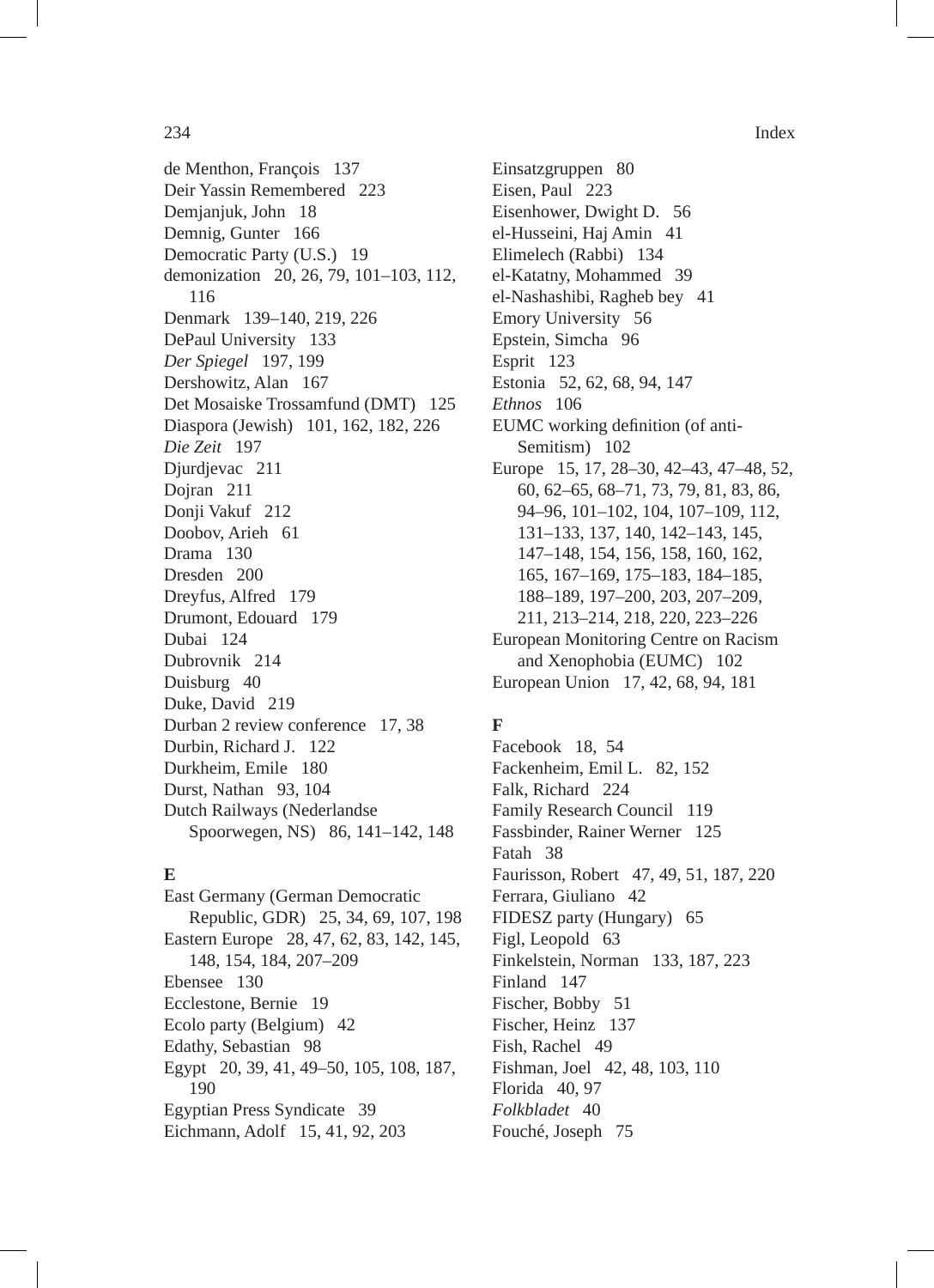Fourier, Charles 179 Foxman, Abraham 19, 29, 96, 118, 120, 123 France 23, 28, 40–41, 47, 49–50, 53, 55, 61, 75, 87, 90–91, 96, 103, 105, 123, 130–131, 137–139, 147, 159, 167, 175–181, 191, 204, 219 Franco, Antonio 73 Frank, Anne 18–19, 27, 84–86, 110, 164, 201 Frank, Otto 85 Frankfurt 126, 197 *Frankfurter Allgemeine Zeitung* 196 Freedom Party (Ukraine) 132 Friedmann, Elise 57 Friedrich, Jörg 92, 203 Frohlich, Wolfgang 218 Ft. Lauderdale 40 Furtwängler, Wilhelm 148

# **G**

Galileo Galilei 187 Galloway, George 221 Garaudy, Roger 50, 187, 191 Gaza 17, 30, 38–39, 42, 107, 110–111, 189–190, 221, 225 Gedmin, Jeffrey 104 Gellately, Robert 203 Geneva 17, 108 genocide 35, 43–44, 82, 109, 131, 220, 226 Germany 15–19, 23–26, 30, 33–35, 37, 39–43, 47–48, 50–52, 54–55, 60, 62–66, 68–75, 80–84, 86–87, 90–93, 95–98, 101, 104, 107–110, 116, 118– 119, 121, 123–126, 129, 131–132, 137, 139–140, 142, 144, 147, 151, 156–158, 163–168, 178, 180–181, 184, 187, 189–192, 196–204, 208– 212, 215–217, 221, 223–225 Gestapo 92, 147 Gies, Miep 84 Gilbert, Martin 166, 221 Glubb Pasha, Sir John 106 Godwin, Mike 98 Goebbels, Joseph 41, 74

Goes, Albrecht 84 Goldenberg, Eddie 97 Gomulka, Wladyslaw 107 Goodman, Ellen 117 Goodrich, Francis 84 Gordillo, Susana Leon 109 Gore, Al 117–118 Graf, Jurgen 218 Graff, Finn 106 Grass, Günter 197 Greece 23, 43, 106, 108, 130, 144, 153, 188, 204 Green Party (Canada) 118 Grey, Charles 52 Griffin, Nick 220, 223 Grigg, Sir Edward (Lord Altrincham) 107 Grobman, Alex 56, 80 Gross, Jan Tomasz 66, 154 Gypsies (Roma) 80, 132, 208, 210, 215, 217 Gyurcsany, Ferenc 143

# **H**

Habermas, Jürgen 91 Hackett, Albert 84 Hagtvedt, Bernt 55 Halevi, Benjamin 92 Halutz, Dan 190 Halvorsen, Kristin 29–30, 40, 161 Hamas 36, 38, 40, 42, 112, 189, 225 *Hamashahri* 49 Hamashahri Holocaust-cartoon exhibition (Teheran) 105 Hamburg Institute for Social Research 69 Hamsun, Knut 74, 160 Hanke, Gregor Maria 110 Hariri, Rafiq 193 Harvard Divinity School 49 Harvard University Center for Middle Eastern Studies 109 Haury, Thomas 69 Hausberg, Arild 111 Havel, Vaclav 95 Hebrang, Andrija 217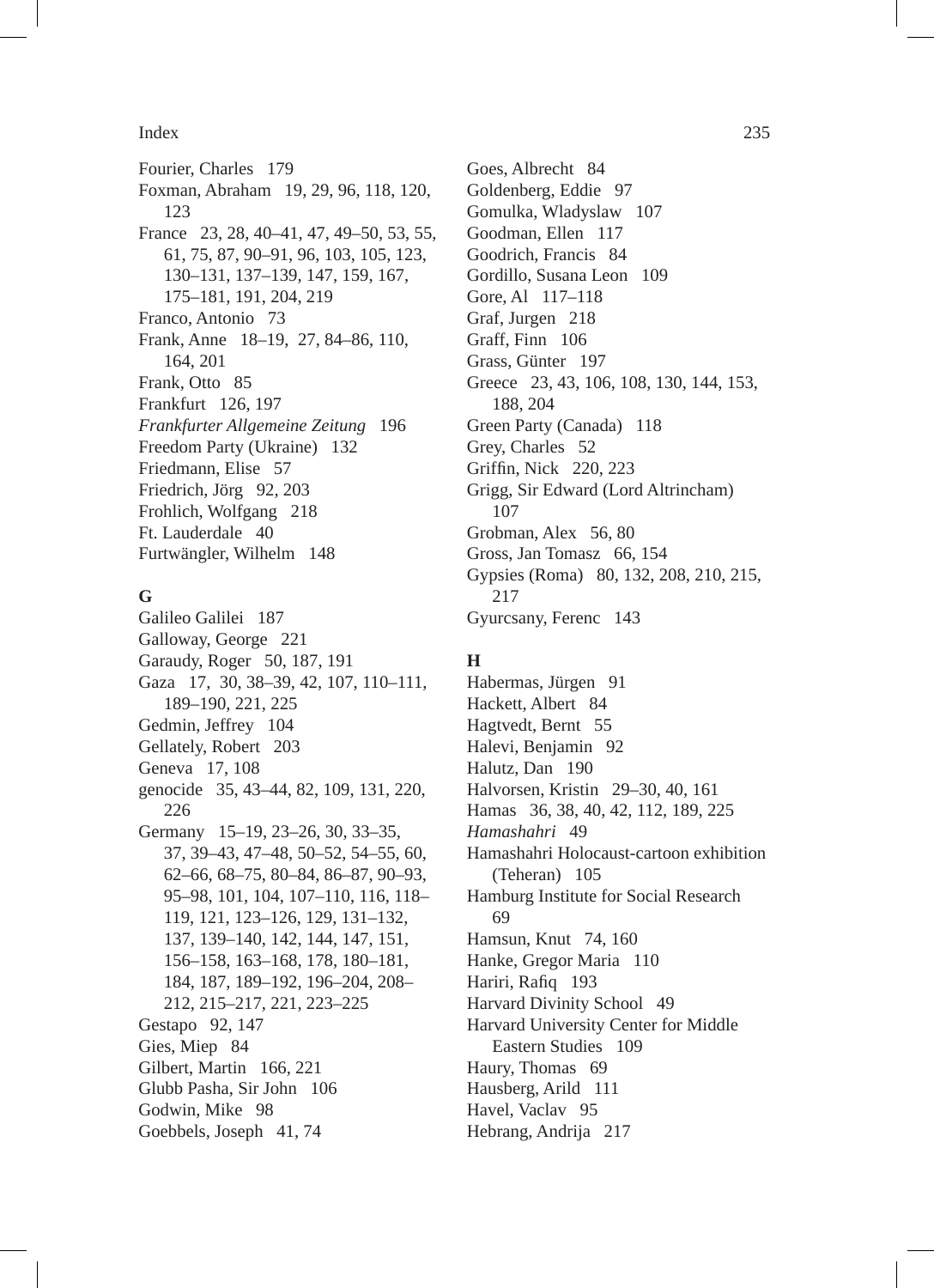Hebrew University 81, 151, 186 Hebron 41 Heidegger, Martin 70 Hell Pizza 124 Helsinki 147 Heni, Clemens 70, 74–75 Hercz, Imre 125 Herod 118 Herzl, Theodor 29, 161 Herzog, Jacob 107 Herzstein, Robert Edwin 72 Heschel, Abraham Joshua 169 Heschel, Susannah 169 Hesed Ariye 132 Heydrich, Reinhard 75 Hilberg, Raul 15, 187 Himmler, Heinrich Hitler, Adolf 16–17, 19–20, 24, 26, 30, 33–35, 39, 41–42, 47–48, 51, 69, 74–75, 80, 85, 90–91, 93, 96–98, 102–103, 105, 107, 110, 117–119, 123–124, 130, 132–133, 148, 152, 160 Hitler Youth 18, 107 Hizballah 36–37, 40, 219, 221 Hochhuth, Rolf 165 Hohmann, Martin 108 Holbrooke, Richard 211 Holocaust deflection 16, 24–25, 28, 31, 60–62, 64–65, 68–70, 75 Holocaust de-Judaization 25, 27, 79, 83–84, 87 Holocaust denial 17–20, 23–24, 26–28, 30, 43, 47–57, 61, 75, 101, 109, 112, 137–138, 145, 155, 167–168, 175, 184, 186–187, 191–194, 204, 218–226 Holocaust depreciation 24, 47, 53 Holocaust distortion 16, 18, 20–21, 23– 28, 30–31, 35, 43, 47, 55, 60–61, 71, 75, 79–80, 86, 90, 92, 98, 101, 108, 111, 116, 126, 129, 138, 151–153, 155, 168–170, 177, 200, 222, 226 Holocaust Education Trust of Ireland 166 Holocaust equivalence 16, 25–26, 28, 31, 68, 75, 90–93, 95–98, 101 Holocaust fatigue 19, 170

Holocaust inversion 26, 28, 30, 39, 79, 98, 101, 103–106, 108–110, 112, 131, 168 Holocaust justification 20, 24, 30, 33, 94, 203, 223 Holocaust memory (commemoration, remembrance) 15–16, 18, 20–21, 23– 25, 27–28, 31, 35, 63, 65, 67, 69, 79– 80, 85, 98, 109, 116, 121, 129–131, 134, 138–139, 143–145, 147–149, 151–153, 155, 157, 159–168, 170, 175, 177, 181–182, 185, 188, 204, 207–215, 217, 226 Holocaust memory, obliterating 27, 129 Holocaust minimalization 24, 47, 53 "Holocaust on Your Plate" campaign 120–121 Holocaust promotion 19, 24, 27, 30, 34–35, 39–40, 42–43, 63, 119, 132, 167, 218, 220–221, 223 Holocaust revisionism 49, 187, 192 Holocaust silencing 27, 129, 131–132 Holocaust trivialization 26–28, 30–31, 98, 116, 119, 121–126 Holocaust whitewashing 16, 25, 61–62, 65, 68, 71–75, 91 Hondius, Dienke 141 Horn, Gyula 143 Horthy, Miklós 65 Hove 221 Huckabee, Mike 119 Hughes, Jim 119 Hungarian Justice and Life Party 220 Hungary 61, 65–66, 73, 143, 163, 210– 211, 216, 220–221 Hussein, Saddam 98 Hutton, John 97

# **I**

Iasi 63 Ibsch, Elrud 164 Idrizovo 215 IFO Institute for Economic Research 98 *Il Foglio* 42 Iliescu, Ion 64 Illarionov, Andrei 118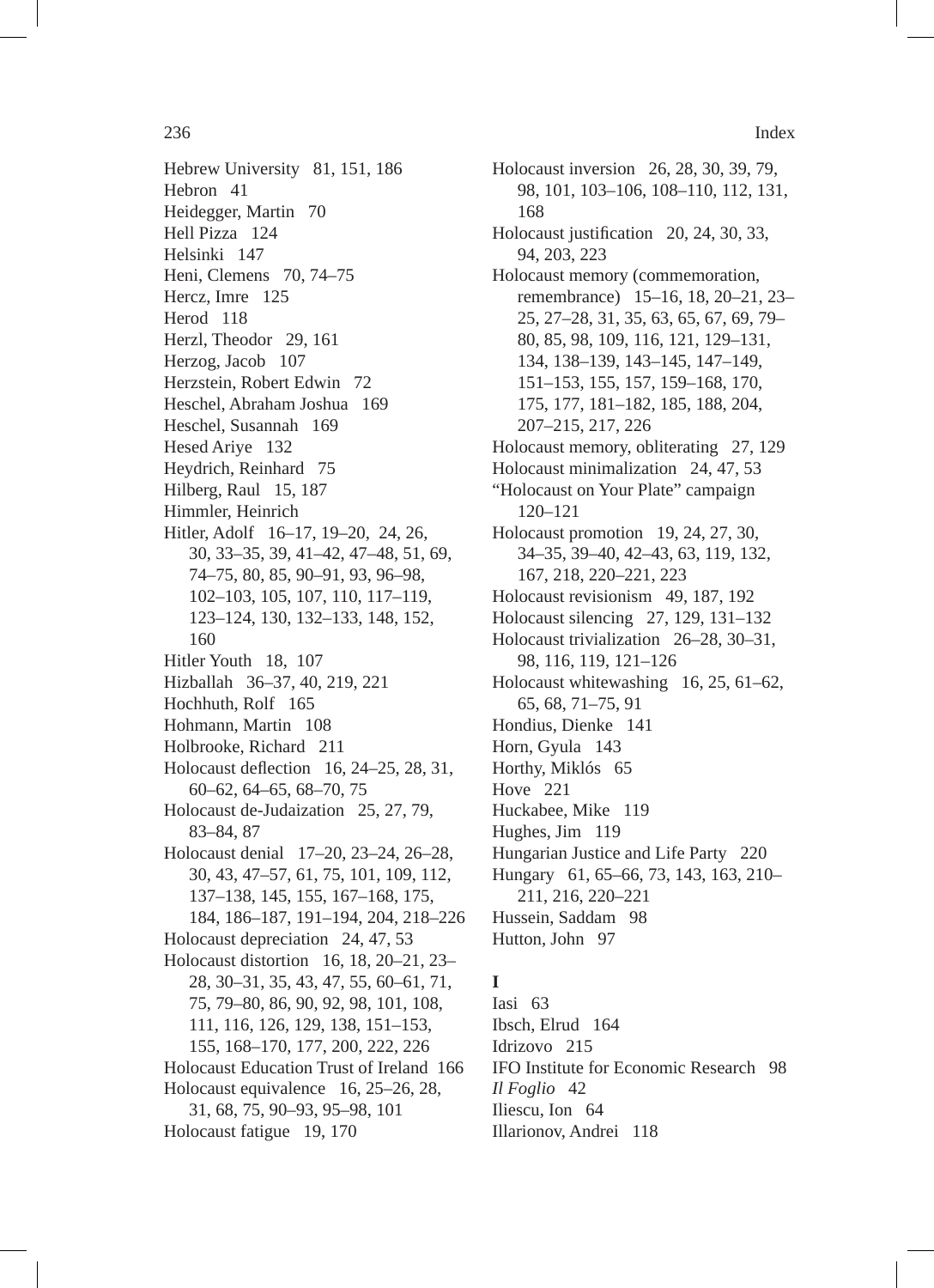Initiative Kirche von unten (IKvu) 118 Institute for Historical Review 219 Institute for Political and International Studies 48, 219 Institute of National Memory (IPN) 67 International Committee of the Red Cross 147 International Conference on Imam Khomeini and Support for Palestine 37 International Conference on Review of the Holocaust Global Vision (Holocaust Conference) 48 International Right to Life Federation 119 International Task Force (ITF) 159–160 Ioanid, Radu 63 Ipso Research Institute 131 Iran 17, 30–31, 35–38, 42–43, 48–49, 52, 109, 113, 122, 139, 186, 193, 201, 218–222 Iraq 48, 98, 103, 132, 223, 225 Ireland 97, 108, 166–167 Irving, David 27, 47, 51–52, 54–56, 219–221 Isaac 82 Islam 28, 36, 38, 41, 48, 53, 112, 130, 168, 186–187, 201, 213, 222–223 Islamic University of Gaza 39 Israel 16–18, 20, 24, 26, 29–31, 34–42, 48–50, 52, 54, 56, 68, 73, 79, 84, 94, 96, 98, 101–112, 123, 125–126, 131, 133, 138, 143–146, 154, 156–157, 161–162, 167, 169, 175, 177–179, 181–182, 185–186, 188–192, 197, 199–202, 214, 218–226 **J** Jäckel, Eberhard 203 Jacob 82

Janssens, Patrick 140 Jasenovac 209, 214–215 Jedwabne 66–67, 144, 154 Jerusalem 15, 35, 39, 41, 48, 101, 107, 126, 161, 218 Jespersen, Otto 125

Jesus (Christ) 102, 125, 146, 178, 182 Jewish Museum of Frankfurt 197 Jews for Animal Rights (JAR) 121 John Chrysostom 146 Jordan 18, 33, 107 Jospin, Lionel 137–138 *Journal of Historical Review* 51 Judaism 147, 152, 204 Junz, Helen 156

# **K**

Kaklamanis, Apostolos 108 Kalechofsky, Roberta 121 Kaltenbrunner, Ernst 75 Kaplinsky, Moshe 190 Karabulut, Sadet 40 Kastner, Rudolf 221 Kastoria 129 Katsav, Moshe 145 Katz, Steven 80 Kelly, Ruth 131, 221 Kennedy, Edward 47 Kerala 18 Kertesz, Imre 143 Kfar Saba 188 Khamenei, Ali 36–37 King Fahd 219 King Harald V 106 King, Steve 123 Kirchner, Ernst Ludwig 200 Kissinger, Henry 211 Klarsfeld, Serge 130 Klestil, Thomas 136 Klima, Viktor 136 Klimt, Gustav 200 Knobloch, Charlotte 98 Knopp, Guido 203–204 Kohl, Helmut 72 Kollerstrom, Nicholas 219 Komeha, Gaber 49 Korac, Zarko 217 Kosovo 211, 216 Kotek, Jöel 105–106 Kramer, Stephan J. 19 Krasa, Hans 164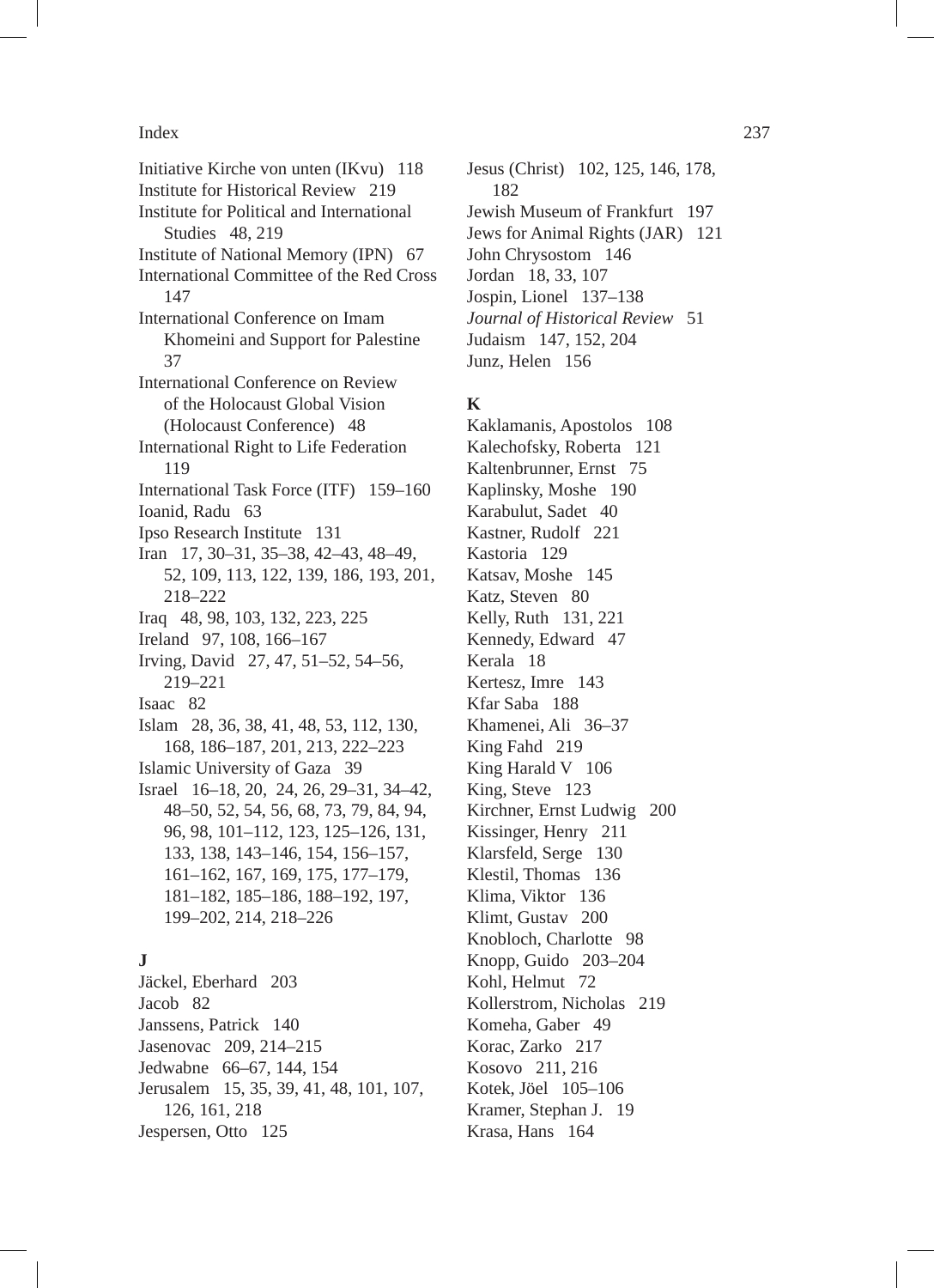Kruscica 213 Ku Klux Klan 169 Kulka, Otto Dov 203 Küntzel, Matthias 41, 185–186 Kuwait 106, 193 Kwaśniewski, Aleksander 67, 144

# **L**

*L'Express* 47 Labor Party (Israel) 107 Labor Party (Norway) 111 Lakhdar, Lafif 192–193 Landry, Bernard 97 Landsbergis, Vytautas 94 Lang, Jack 47 Langer, Lawrence L. 158 Lantos, Tom 108 Lanzmann, Claude 23, 169 Latuff, Carlos 106 Latvia 52, 68, 95, 144 *Le Parisien* 159 Le Pen, Jean Marie 53, 139 Lebanon 36, 105, 187, 190, 193, 221– 222 Lefebvre, Marcel 55 Lefort, Claude 176 Left Socialist Party (Netherlands) 40 Lega Nord party (Italy) 42 Leuchter, Fred 187, 220 Levin, Dov 68 Levin, Meyer 84–85 Lévy, Bernard-Henri 138 Lezansk 134 Liechtenstein 167 Limbaugh, Rush 19 Lindtner, Christian 219 Lindwer, Willy 85–86 Lipponen, Paavo 147 Lipstadt, Deborah 27, 33, 51–52, 55–56, 80, 90–91, 93, 219 Lissl, Alois 130 Lithuania 61–62, 67–68, 93–95, 143, 167 Lodz 81 London 51–52, 61, 107, 124, 140–141, 190, 193

London Conference 61 Londres, Albert 41 Longerich, Peter 203 *Los Angeles Times* 50 Lustiger, Jean-Marie 139 Luxembourg 131 Lviv 132 Lyons 3 University 47

# **M**

*Maariv* 111 Macedonia 144, 211, 215 MacGibbon, Kirk 124 Madhi, Ibrahim 189 Madrid 109 Mahamid, Khaled 111–112 manipulation (of the Holocaust) 16, 20, 23, 31, 90, 116, 151, 153, 170 Mansour, Tamim 188 Marrus, Michael 137 Maryland 123 Mash'al, Khaled 36 Matteoli, Jean 87 Mauthausen 130 May, Elizabeth 118 McAleese, Mary 97 Mecca<sub>48</sub> Medgyessy, Péter 143 Medoff, Rafael 160 Mehr news agency 219 Meili, Christopher 165 Meisner, Joachim 118–119 Memorial for the Murdered Jews in Europe 199 Mengele, Josef 96 Mennonite Central Committee 21, 37 Merkel, Angela 18, 55 Merz, Hans-Rudolf 17, 38 Mesic, Stjepan 145 Miami 169 Michlic, Joanna 67, 154 Minerbi, Sergio 33, 87 Missouri 169 Mitterrand, François 137–138 Mohtashemi-Pur, Ali Akbar 37 Montenegro 216

### 238 Index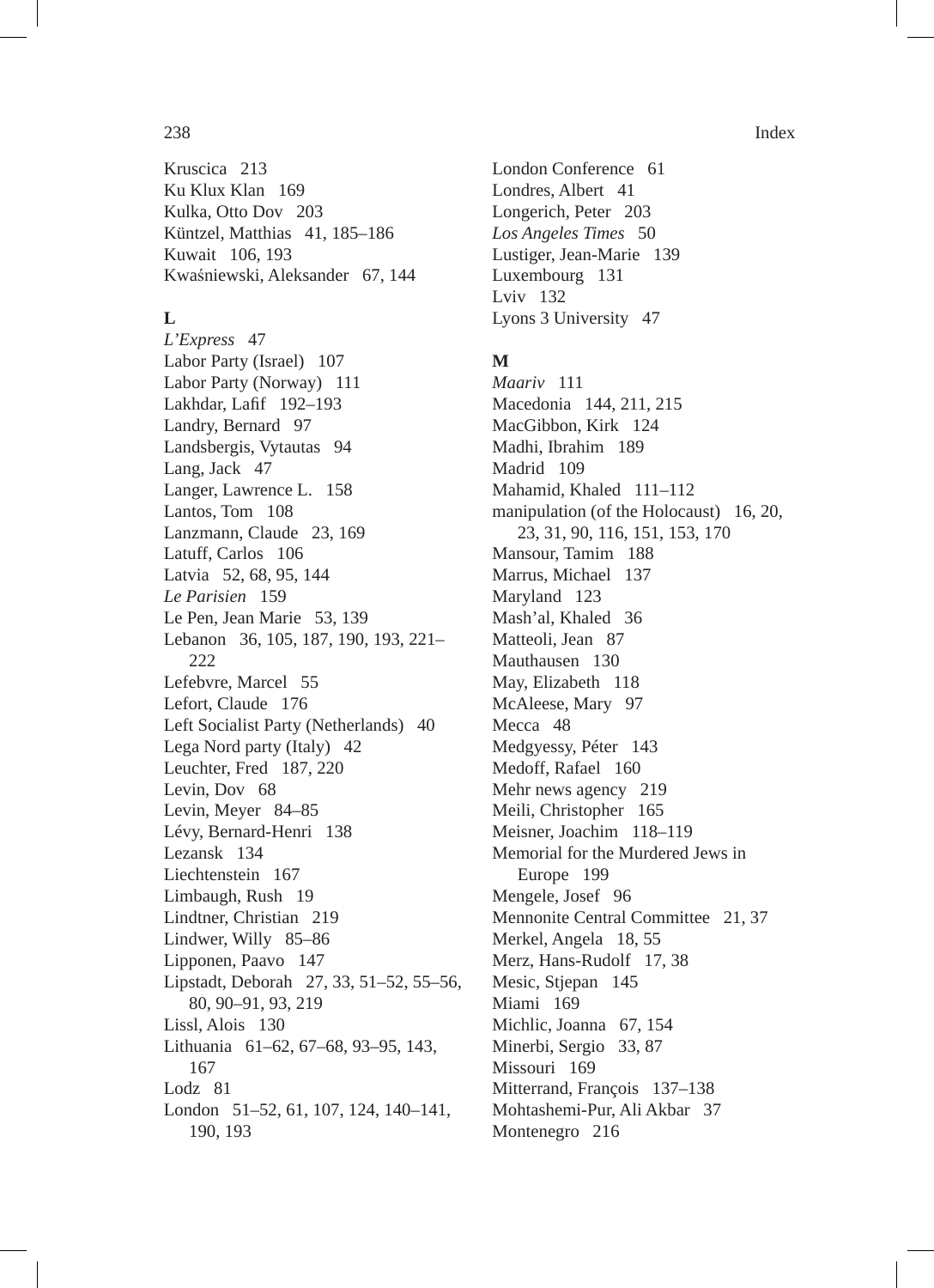Morocco 106, 130, 200 Morris, Benny 107 Mosavi, Rasul 48 Moscow Conference 62 Moscow Oriental College 50 Mosebach, Martin 75 Mostar 212 Moszkowicz, Bram 42 Mottaki, Manouchehr 48 Mubarak, Hosni 39 Mulhouse 40 Munich 34, 51, 98 Muslim Brotherhood 49 Muslim Council of Britain (MCB) 130– 131, 220–221 Muslim Public Affairs Committee (MPACUK) 221

# **N**

Napier, Mick 222, 224 Napoleon Bonaparte 75, 180 Nasrallah, Hassan 36 Nasser, Gamal Abdel 49 National Democratic Party (Egypt) 39, 50, 187 National Socialist German Students League 72 NATO 68, 94, 148 Nazareth 111 Nazi, Nazis, Nazism (National Socialism) 16–19, 24–26, 30–31, 33–35, 37, 39–43, 47, 49–50, 52–53, 56, 60–64, 68–69, 71–75, 79–83, 85–87, 90–93, 95–98, 101–112, 118, 120–124, 129– 130, 136–137, 139–140, 148, 151, 153–157, 159–160, 166–169, 182, 184, 186, 188–193, 196–197, 199– 204, 208, 210–211, 213, 215–216, 219, 221–226 Nazi Party 19, 197, 202 neo-Nazism, neo-Nazis 34–35, 56, 69, 87, 159, 167, 169, 191, 201, 215, 222–223, 225 Netherlands (Holland, Dutch) 19, 42,

56, 84–86, 122, 125, 130–131, 140– 142, 146, 148, 154, 167

New York 37, 70, 84 *New York Times* 74, 117 New Zealand 124 Newkirk, Ingrid 120 Nicaragua 17 Nieuweschans 142 Nish 210 Nolte, Ernst 33, 91, 196 Nordbruch, Goetz 26, 49, 112 Norrköping 40 North America 82, 184 North Korea 122 Northern Ireland 97 Norway 18, 29–30, 38, 40, 54–55, 74, 105–106, 111, 125, 160, 165 Norwegian Center against Antisemitism 125 Nottingham 158 Novi Sad 210 Novick, Peter 15, 165 Nowogrudok 62, 72 NPD party (Germany) 199 Nuremberg 19, 137, 157, 165 Nussbaum, Felix 163

# **O**

Obama, Barack 18–19, 28–29, 97 Oboler, Andre 54 Ohr Samayach 126 Olmert, Ehud 106, 190 Orbach, Uri 126 Orban, Viktor 65 Organization of the Islamic Conference 48 Oslo 29–30, 41 Oxford University 108

# **P**

Pagelkopf, Doris 110 Palavicini, Mario 109 Palestine 37, 40–41, 71, 107, 109, 131, 133, 188–190, 221, 222–223 Palestinian Authority 18, 39, 50, 110, 189 Palestinians 26, 40, 49, 87, 101, 103–106, 108–110, 112, 183, 186, 190–192, 200, 222–225 Palme, Olof 108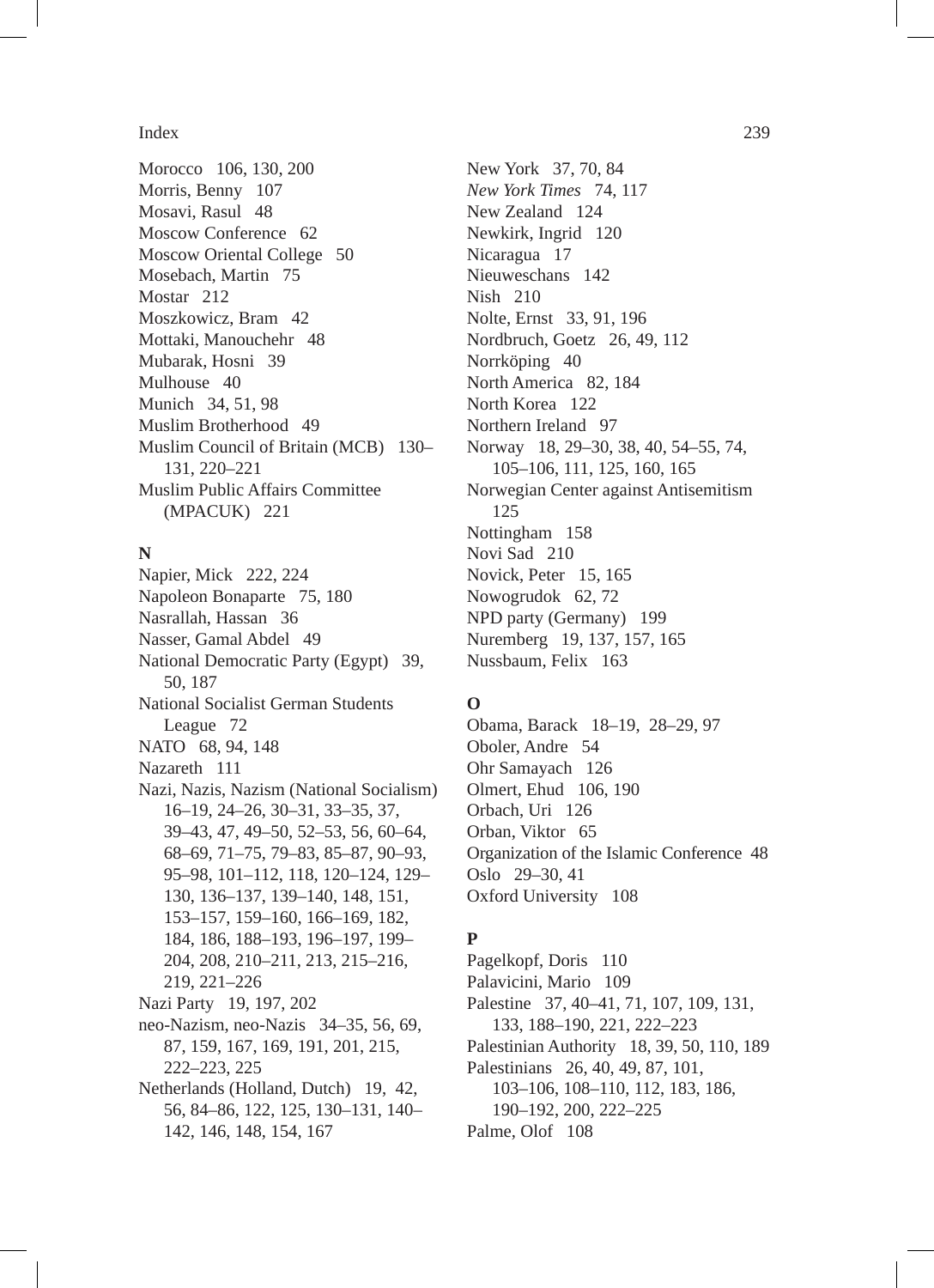Papandreou, Andreas 108 Parti Quebecois (Canada) 97 Parvanov, Georgi 144 Pasha, Azzam 41 Pasok party (Greek Socialist Party) 106 Patterson, Charles 121 Patterson, David 82 Paulin, Tom 108 Pavelić, Ante 73 Pax Christi USA 37 Penguin Books 51 People for the Ethical Treatment of Animals (PETA) 120 Persson, Göran 159 Pétain, Philippe 130, 138 Plevris, Kostas 43 Poland 18, 61, 66–67, 87, 107, 121, 131, 134, 141, 143–144, 147, 154–155, 157, 167, 181, 184, 190, 204, 220 Ponar (Paneriai) 62 Pope Benedict XVI (Josef Ratzinger) 17–18, 55, 118 Pope John Paul II 87, 118, 146 Pope Paul VI 146 Pope Pius XII 73, 165 Porges, Nenad 217 Posen 75 Pracha, Farid Ahmad 38 Prager, Dennis 117 Prague 95–96, 164 Prague Conference 18 *Pravda* 96 Prescott, Mark 120 Pressens Faglige Utvalg (PFU) 125 Pristina 216 Protopapas, Christos 108 PS party (Belgium) 42 Putin, Vladimir 118

# **Q**

Queen Sonja 74 Qutb, Sayed 49

# **R**

Rabinoff, Michael 122 racism 42, 102, 105, 134 Rafsanjani, Ali Akbar Hashemi 36, 218 Ragab, Ahmed 39 Ramallah 110 Rami, Ahmed 219 Ramin, Mohammad Ali 219 Rampton, Richard 56 Rapaport, Nathan 163 Rasmussen, Anders Fogh 139 Rassinier, Paul 47, 90 Rattle, Sir Simon 148 Reagan, Ronald 71–72 Red Cross (International Red Cross) 147–148 Reemtsma, Jan Philipp 69 Renouf, Michele 219 Republican Party (U.S.) 97 Respect Party (Britain) 221 restitution 61, 156, 214 Revolutionary Guards 37 Rhineland 147 Rhodes 129 Rich, Dave 52, 218 Righteous Gentiles 62, 116, 140, 151, 166, 198–199, 204, 216 Rijeka 214 *Rivarol* 49, 53 Riyadh 111, 219 Robespierre, Maximilien 75 Robinson, Mary 108 Rocard, Michel 123 Romania 19, 25, 60–61, 63–64, 167 Romania Mare party (Romania) 64 Romano, Sergio 131 Rome 42, 73, 110 Roosevelt, Eleanor 84 Roosevelt, Franklin D. 70–71, 84 Rosenbaum, Ron 20 Rosenfeld, Alvin 85 Roth, Philip 20 Rousseau, Jean-Jacques 180 Rousso, Henry 47 Roy, Sara 109 Russell, Bertrand 107 Russia 56, 72, 83, 91, 118, 132, 147 Rüter, F. 122 Rwanda 82, 154, 200

240 Index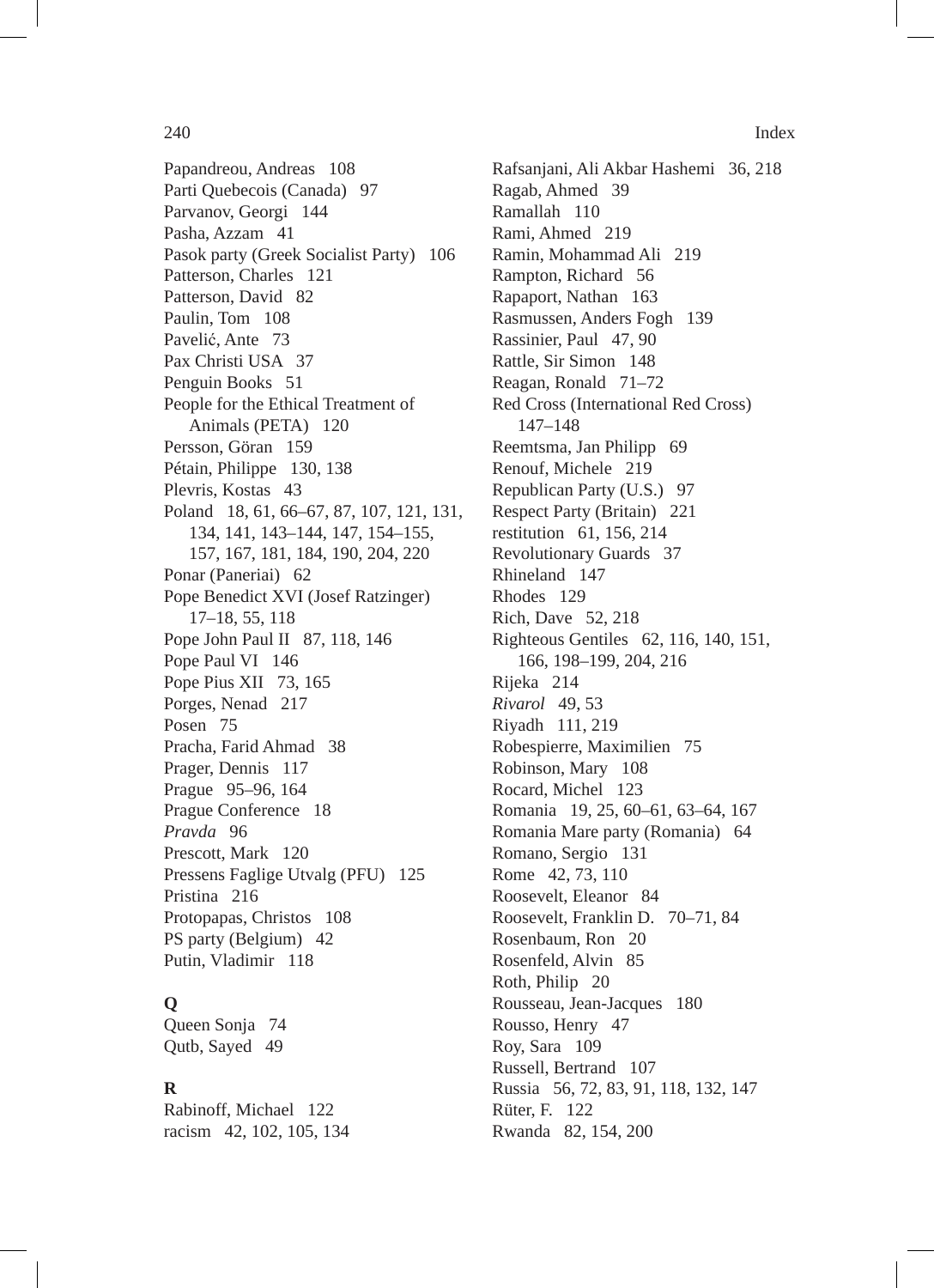# **S**

SA (Sturmabteilung) 69, 72, 92 Sacranie, Iqbal 130 Safed 41 Saint-Just, Louis de 75 Salomon, Levi 40 Salonika 129 Samaha, Joseph 193 San Francisco State University 35 Santorum, Rick 96 Sarajevo 211–214 Saramago, José 110 Sarfati, George-Elias 103 Sarkozy, Nicolas 55, 159 Saskatchewan 34 Saudi Arabia 20, 48, 111, 219 Sayyed, Rif'at 50, 187 SBiH (Party for Bosnia and Herzegovina) 217 Scandinavia 167 Schaub, Bernhard 219 Schmidt, Maria 65 Schröder, Gerhard 98 Schudrich, Michael 134 Scottish Palestine Solidarity Campaign (SPSC) 221–223, 225 Sedunia 130 Serbia 208–217 Shafir, Michael 60, 82–84 Sharansky, Natan 101–102 Sharon, Ariel 103, 105 Shermer, Michael 56 Shoufani, Emile 188 Shtip 215 Siberia 94 Silajdzic, Haris 217 Silverman, Sarah 126 Simon Wiesenthal 62, 107 Simon Wiesenthal Center 61, 93–95, 169 Singer, Isaac Bashevis 121 Sinn, Hans-Werner 98 Sisalem, Isam 188 Skopje 215 Slezevicius, Adolfas 143 Slovakia 73, 167

Slovenia 215–217 Smith, James 158 Smith, Stephen 158 Sobibor 142, 220 Social Democratic Party (SP) (Switzerland) 108 Socialist Left Party (Norway) 29, 40 Socialist Party (France) 123 Socialist Party (PSEO) (Spain) 109 *Socialist Worker* 222 Socialist Workers Party (SWP) (Britain) 222, 224 Society of St. Pius X 17, 55 Solo Mobile 124 Sommaruga, Cornelio 147 South Africa 91, 119 South America 73 South Korea 122, 124 Soviet Union (USSR) 25, 33, 36, 61, 69–70, 83, 87, 96, 103 Spain 109, 123, 131, 167, 220 Spencer, Richard 110 Spiegel, Paul 119 Split 214 Springfield 169 Srebrenica 108 SS (Schutzstaffel) 62, 64, 69, 71–72, 75, 83, 92, 94, 105, 129, 197, 216 Stalin, Joseph 65, 91, 96, 118, 208 Stavro, Jabra 105 Steele, Michael S. 123 *Stern* 199 Steven Spielberg Foundation 156 Stjernkvist, Lars 40 Stockholm 15, 136, 159–160, 163 Stockholm International Forum on the Holocaust 15, 136, 159–160 Stop the War Coalition 221 Støre, Jonas Gahr 18, 29, 38, 111 Sudan 82 Sweden 40, 55, 108, 132, 156, 159, 163 Switzerland 17–18, 38, 61, 87, 108, 131, 156–157, 165, 167, 218–219 Syria 36, 41, 106, 187, 222 *Syria Times* 187, 190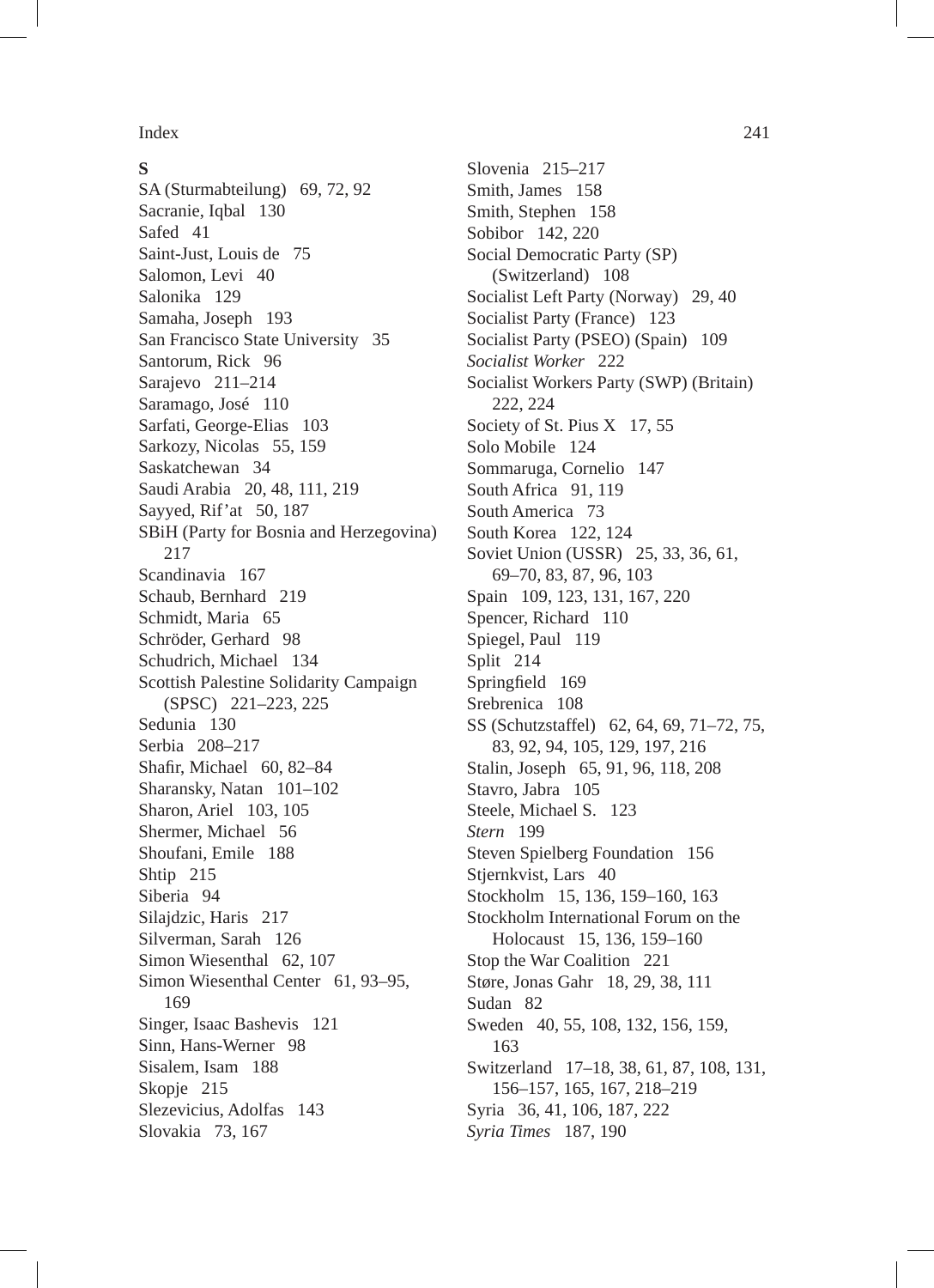# **T**

Tan, Narnik 38 Targum Shlishi Foundation 169 Tau, Max 74 Teheran 35–37, 48–49, 56, 105–106, 193, 219 Tel Aviv 20, 110 ten Cate, Johannes Houwink 154 Tennessee 117, 166 *Teshreen* 106 *The Guardian* 120 Theresienstadt 164–165 Thion, Serge 219 Thrace 144 Tira 188 Tito, Josip Broz 215 Toben, Frederick 219 Törnquist-Pleva, Barbara 67 Toronto 124 Tossavainen, Mikael 50, 56, 132, 152, 184 Toussenel, Alphonse 179 Toynbee, Arnold 107 Travnik 212–213 Treblinka 51, 121, 144, 215, 220 Trigano, Shmuel 28, 87, 138–139, 175, 177–182 Tromsö 111 Trudeau, Pierre Elliott 97 Tudjman, Franjo 214, 217 Tudor, Corneliu Vadim 64 Tunisia 192, 200, 204 Turkey 23, 38–40, 56, 82, 200 Tyahnybok, Oleh 132

# **U**

Uganda 34 Ukraine 52, 84, 132, 153, 204 Ullmann, Viktor 164 UN World Conference against Racism in Durban (Durban conference) 105, 108 Undset, Sigrid 160 uniqueness (of the Holocaust) 25, 79–80, 90–91 United Arab Emirates (UAR) 49, 124

United Nations 17, 37, 42, 109, 117–118, 163 United States 15, 17–20, 29–30, 36–37, 48, 50–51, 56, 66, 70–73, 82, 84–85, 93, 96, 98, 104–105, 108–109, 122– 123, 126,148, 160–161, 165, 168, 181, 184, 194, 197, 207, 211, 220, 222, 224–225 United States Holocaust Memorial Museum 15, 148 University of Haifa 39, 50 University of New Hampshire 119 University of Southern California 156 University of Teramo 220 Urban, Susanne Y. 92, 158, 196 Ustashe movement 215

# **V**

Vallat, Xavier 181 van Bommel, Harry 40 van der Horst, Pieter 146 Vancouver 124 Vatican, the 17–18, 38, 55, 61, 73–74, 146, 165 Veenman, Aad 141–142 Venezuela 109 Verhey, Emma 86 Verhofstadt, Guy 140 Vichy 130, 138, 181 Vichy France (Vichy government, Vichy regime) 47, 61, 137–138, 140, 179, 181 Vidal Sassoon International Center for the Study of Anti-Semitism 186 Vienna 130, 200, 218 Vike-Freiberga, Vaira 95, 144 Vilhjálmsson, Vilhjálmur Őrn 139 Vilnius 62, 94 von Choltitz, Dietrich 70 von Leers, Johannes (Omar Amin) 41 Vranitzky, Franz 136

# **W**

Waffen SS 72, 94 Waldheim, Kurt 34, 72–74 Walesa, Lech 143